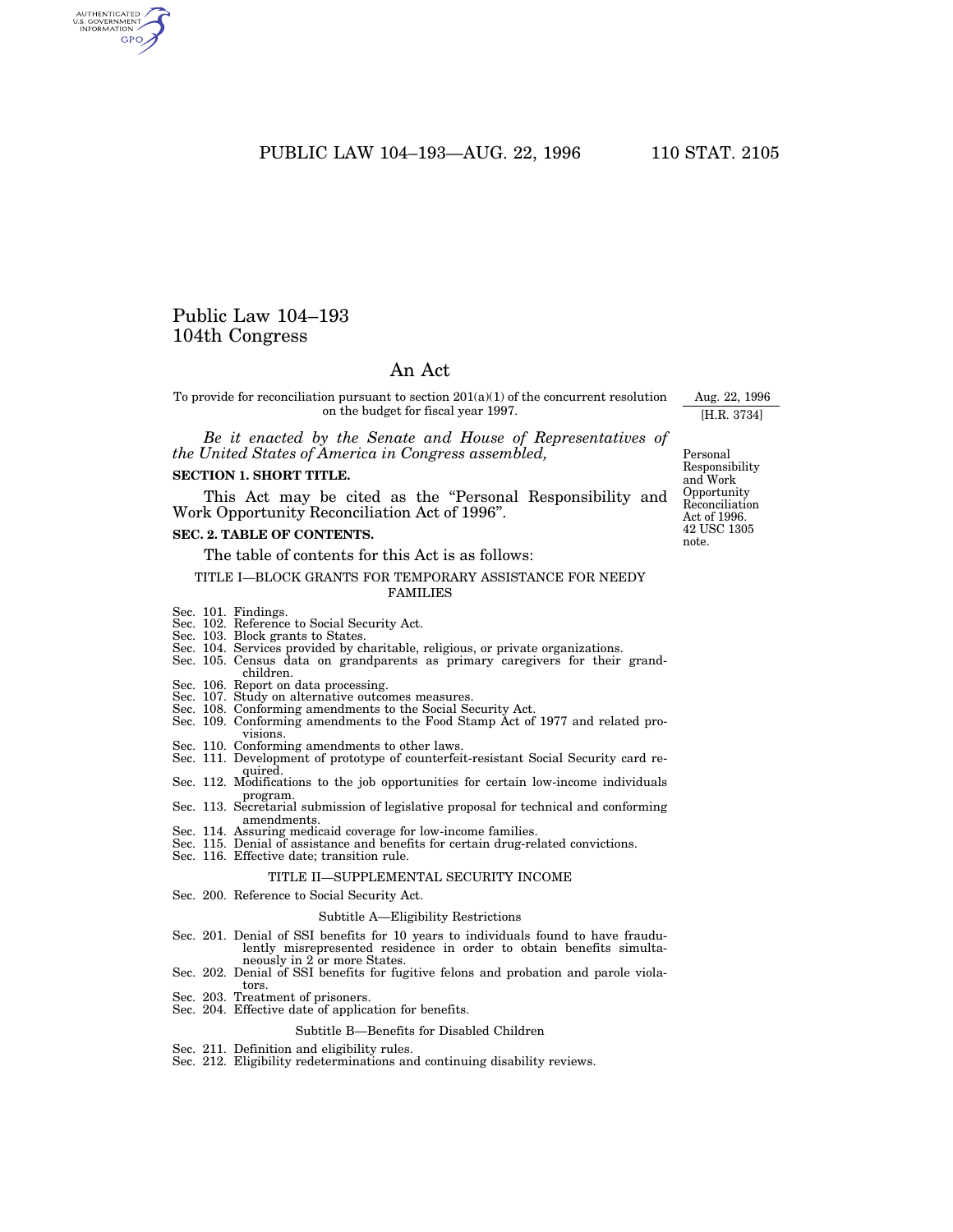- Sec. 213. Additional accountability requirements.
- Sec. 214. Reduction in cash benefits payable to institutionalized individuals whose
- medical costs are covered by private insurance. Sec. 215. Regulations.

efits.

#### Subtitle C—Additional Enforcement Provision

- Sec. 221. Installment payment of large past-due supplemental security income ben-
- Sec. 222. Regulations.

#### Subtitle D—Studies Regarding Supplemental Security Income Program

- Sec. 231. Annual report on the supplemental security income program. Sec. 232. Study by General Accounting Office.
- 

#### TITLE III—CHILD SUPPORT

#### Sec. 300. Reference to Social Security Act.

#### Subtitle A—Eligibility for Services; Distribution of Payments

- Sec. 301. State obligation to provide child support enforcement services.
- Sec. 302. Distribution of child support collections.
- Sec. 303. Privacy safeguards.
- Sec. 304. Rights to notification of hearings.

#### Subtitle B—Locate and Case Tracking

- Sec. 311. State case registry.
- Sec. 312. Collection and disbursement of support payments. Sec. 313. State directory of new hires.
- 
- Sec. 314. Amendments concerning income withholding.
- Sec. 315. Locator information from interstate networks.
- Sec. 316. Expansion of the Federal Parent Locator Service.
- Sec. 317. Collection and use of Social Security numbers for use in child support enforcement.

#### Subtitle C—Streamlining and Uniformity of Procedures

- Sec. 321. Adoption of uniform State laws.
- Sec. 322. Improvements to full faith and credit for child support orders.
- Sec. 323. Administrative enforcement in interstate cases.
- Sec. 324. Use of forms in interstate enforcement.
- Sec. 325. State laws providing expedited procedures.

#### Subtitle D—Paternity Establishment

- Sec. 331. State laws concerning paternity establishment.
- Sec. 332. Outreach for voluntary paternity establishment.
- Sec. 333. Cooperation by applicants for and recipients of part A assistance.

#### Subtitle E—Program Administration and Funding

- Sec. 341. Performance-based incentives and penalties.
- Sec. 342. Federal and State reviews and audits.
- Sec. 343. Required reporting procedures.
- Sec. 344. Automated data processing requirements.
- Sec. 345. Technical assistance.
- Sec. 346. Reports and data collection by the Secretary.

#### Subtitle F—Establishment and Modification of Support Orders

- Sec. 351. Simplified process for review and adjustment of child support orders.
- Sec. 352. Furnishing consumer reports for certain purposes relating to child support.
- Sec. 353. Nonliability for financial institutions providing financial records to State child support enforcement agencies in child support cases.

#### Subtitle G—Enforcement of Support Orders

- Sec. 361. Internal Revenue Service collection of arrearages.
- Sec. 362. Authority to collect support from Federal employees.
- Sec. 363. Enforcement of child support obligations of members of the Armed Forces.
- Sec. 364. Voiding of fraudulent transfers.
- Sec. 365. Work requirement for persons owing past-due child support.
- Sec. 366. Definition of support order.
- Sec. 367. Reporting arrearages to credit bureaus.
- Sec. 368. Liens.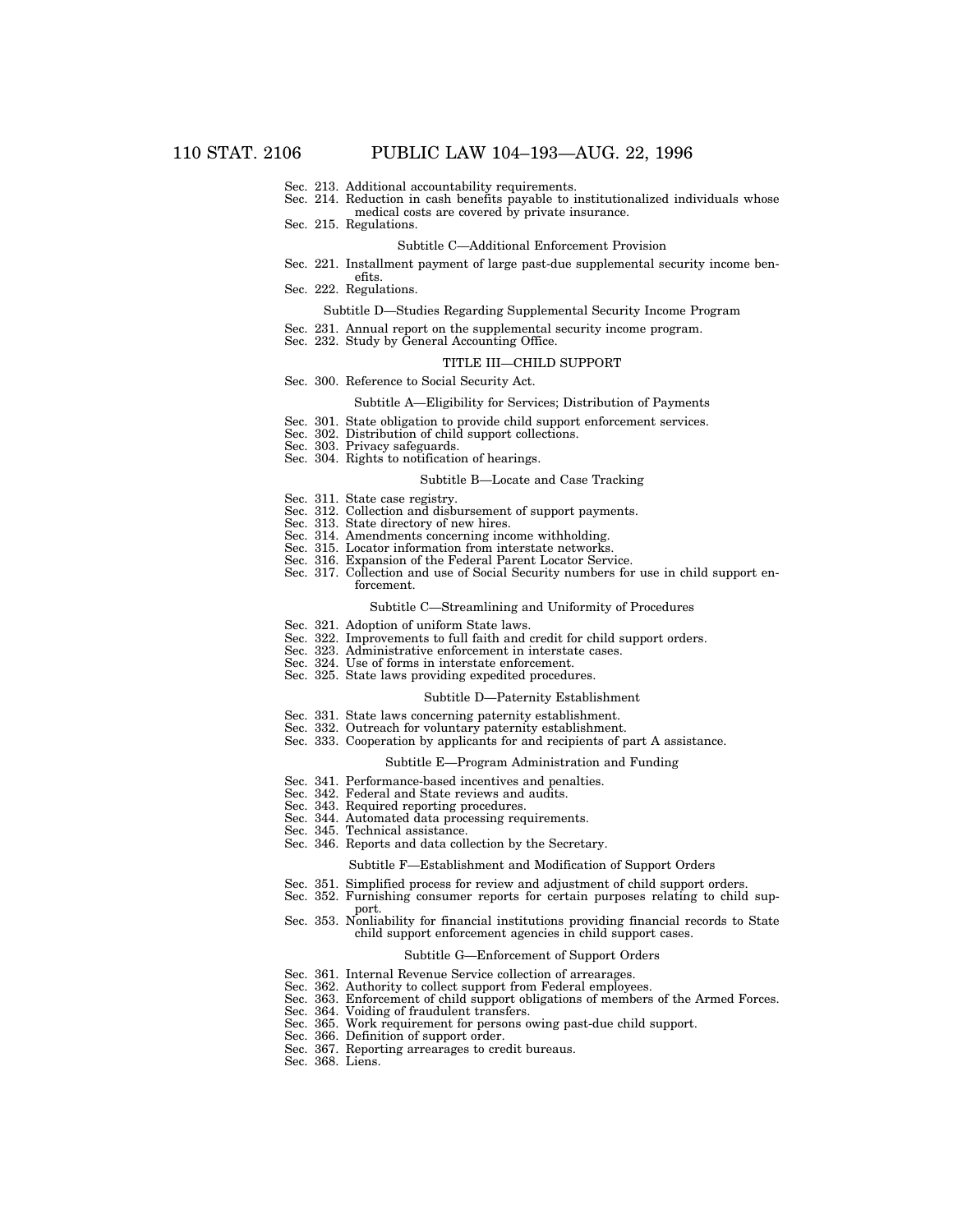- 
- Sec. 369. State law authorizing suspension of licenses. Sec. 370. Denial of passports for nonpayment of child support.
- Sec. 371. International support enforcement.
- Sec. 372. Financial institution data matches.
- Sec. 373. Enforcement of orders against paternal or maternal grandparents in cases of minor parents.
- Sec. 374. Nondischargeability in bankruptcy of certain debts for the support of a child.
- Sec. 375. Child support enforcement for Indian tribes.

#### Subtitle H—Medical Support

- Sec. 381. Correction to ERISA definition of medical child support order.
- Sec. 382. Enforcement of orders for health care coverage.
- Subtitle I—Enhancing Responsibility and Opportunity for Non-Residential Parents
- Sec. 391. Grants to States for access and visitation programs.

# Subtitle J—Effective Dates and Conforming Amendments

Sec. 395. Effective dates and conforming amendments.

#### TITLE IV—RESTRICTING WELFARE AND PUBLIC BENEFITS FOR ALIENS

#### Sec. 400. Statements of national policy concerning welfare and immigration.

#### Subtitle A—Eligibility for Federal Benefits

- Sec. 401. Aliens who are not qualified aliens ineligible for Federal public benefits.
- Sec. 402. Limited eligibility of qualified aliens for certain Federal programs. Sec. 403. Five-year limited eligibility of qualified aliens for Federal means-tested
- public benefit.
- Sec. 404. Notification and information reporting.

#### Subtitle B—Eligibility for State and Local Public Benefits Programs

- Sec. 411. Aliens who are not qualified aliens or nonimmigrants ineligible for State and local public benefits.
- Sec. 412. State authority to limit eligibility of qualified aliens for State public benefits.

#### Subtitle C—Attribution of Income and Affidavits of Support

- Sec. 421. Federal attribution of sponsor's income and resources to alien.<br>Sec. 422. Authority for States to provide for attribution of sponsors inc
- Sec. 422. Authority for States to provide for attribution of sponsors income and resources to the alien with respect to State programs.
- Sec. 423. Requirements for sponsor's affidavit of support.

#### Subtitle D—General Provisions

- Sec. 431. Definitions.
- Sec. 432. Verification of eligibility for Federal public benefits.
- Sec. 433. Statutory construction.
- Sec. 434. Communication between State and local government agencies and the Immigration and Naturalization Service.
- Sec. 435. Qualifying quarters.

# Subtitle E—Conforming Amendments Relating to Assisted Housing

Sec. 441. Conforming amendments relating to assisted housing.

#### Subtitle F—Earning Income Credit Denied to Unauthorized Employees

Sec. 451. Earned income credit denied to individuals not authorized to be employed in the United States.

#### TITLE V—CHILD PROTECTION

- Sec. 501. Authority of States to make foster care maintenance payments on behalf of children in any private child care institution.
- Sec. 502. Extension of enhanced match for implementation of statewide automated child welfare information systems.
- Sec. 503. National random sample study of child welfare.
- Sec. 504. Redesignation of section 1123.

# Sec. 505. Kinship care.

#### TITLE VI—CHILD CARE

- Sec. 601. Short title and references.
- Sec. 602. Goals.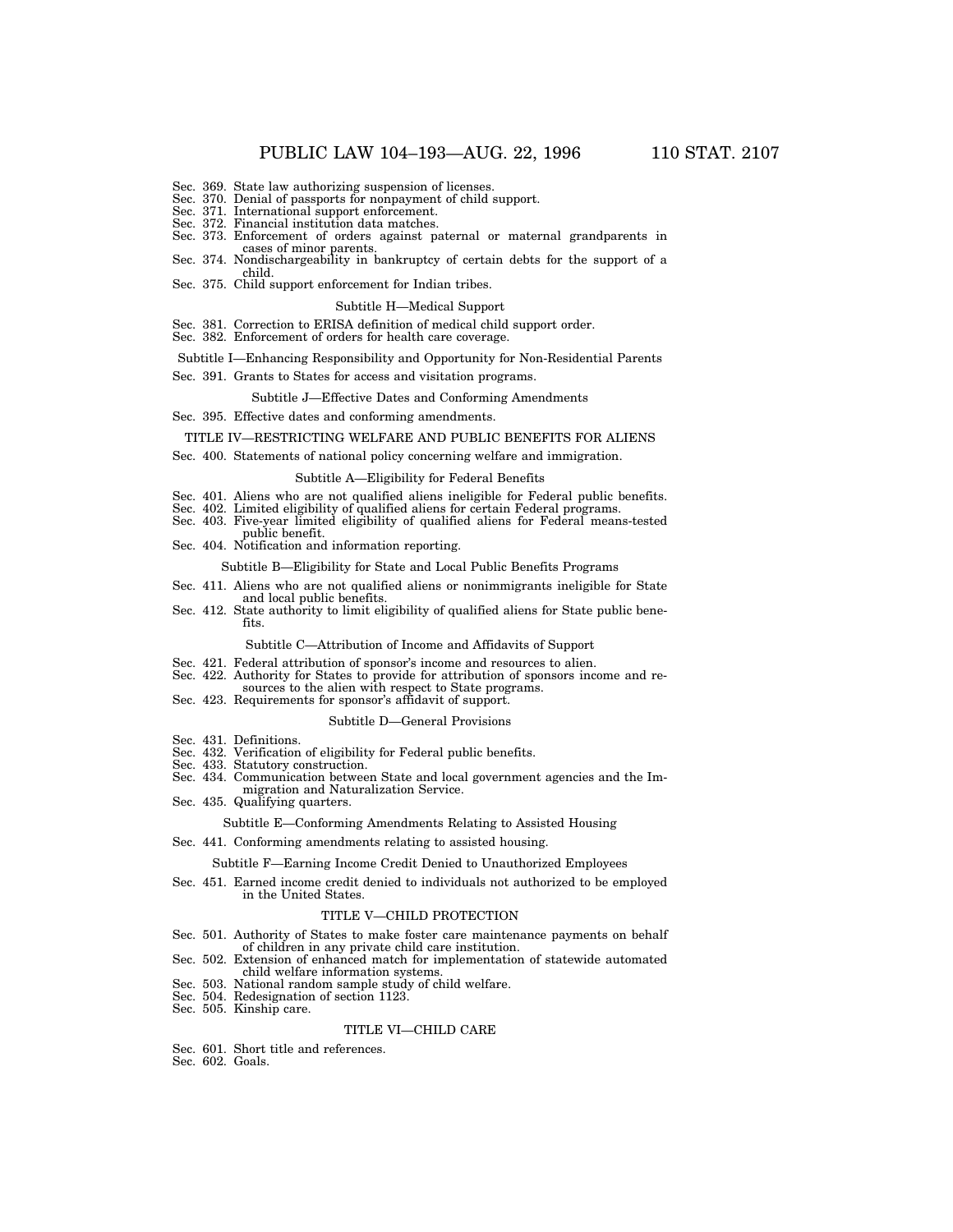- Sec. 603. Authorization of appropriations and entitlement authority.
- Sec. 604. Lead agency.
- Sec. 605. Application and plan.
- Sec. 606. Limitation on State allotments.
- Sec. 607. Activities to improve the quality of child care.
- Sec. 608. Repeal of early childhood development and before- and after-school care requirement.
	- Sec. 609. Administration and enforcement. Sec. 610. Payments.
	-
	- Sec. 611. Annual report and audits. Sec. 612. Report by the Secretary.
	-
	- Sec. 613. Allotments.
	- Sec. 614. Definitions.
	- Sec. 615. Effective date.

## TITLE VII—CHILD NUTRITION PROGRAMS

#### Subtitle A—National School Lunch Act

- Sec. 701. State disbursement to schools.
- Sec. 702. Nutritional and other program requirements. Sec. 703. Free and reduced price policy statement.
- 
- 
- Sec. 704. Special assistance. Sec. 705. Miscellaneous provisions and definitions.
- Sec. 706. Summer food service program for children.
- Sec. 707. Commodity distribution.
- Sec. 708. Child and adult care food program.
- Sec. 709. Pilot projects.
- Sec. 710. Reduction of paperwork.
- Sec. 711. Information on income eligibility.
- Sec. 712. Nutrition guidance for child nutrition programs.

#### Subtitle B—Child Nutrition Act of 1966

- Sec. 721. Special milk program.
- Sec. 722. Free and reduced price policy statement.
- Sec. 723. School breakfast program authorization.
- Sec. 724. State administrative expenses.
- Sec. 725. Regulations.
- Sec. 726. Prohibitions.
- Sec. 727. Miscellaneous provisions and definitions.
- Sec. 728. Accounts and records.
- Sec. 729. Special supplemental nutrition program for women, infants, and children.
- Sec. 730. Cash grants for nutrition education.
- Sec. 731. Nutrition education and training.

#### Subtitle C—Miscellaneous Provisions

- Sec. 741. Coordination of school lunch, school breakfast, and summer food service programs.
- Sec. 742. Requirements relating to provision of benefits based on citizenship, alienage, or immigration status under the National School Lunch Act, the Child Nutrition Act of 1966, and certain other acts.

#### TITLE VIII—FOOD STAMPS AND COMMODITY DISTRIBUTION

#### Subtitle A—Food Stamp Program

- Sec. 801. Definition of certification period.
- Sec. 802. Definition of coupon.
- Sec. 803. Treatment of children living at home.
- Sec. 804. Adjustment of thrifty food plan.
- Sec. 805. Definition of homeless individual.
- Sec. 806. State option for eligibility standards.
- Sec. 807. Earnings of students.
- Sec. 808. Energy assistance.
- Sec. 809. Deductions from income.
- Sec. 810. Vehicle allowance.
- 
- Sec. 811. Vendor payments for transitional housing counted as income.
- Sec. 812. Simplified calculation of income for the self-employed.
- Sec. 813. Doubled penalties for violating food stamp program requirements.
- Sec. 814. Disqualification of convicted individuals.
- Sec. 815. Disqualification.
- Sec. 816. Caretaker exemption.
- Sec. 817. Employment and training.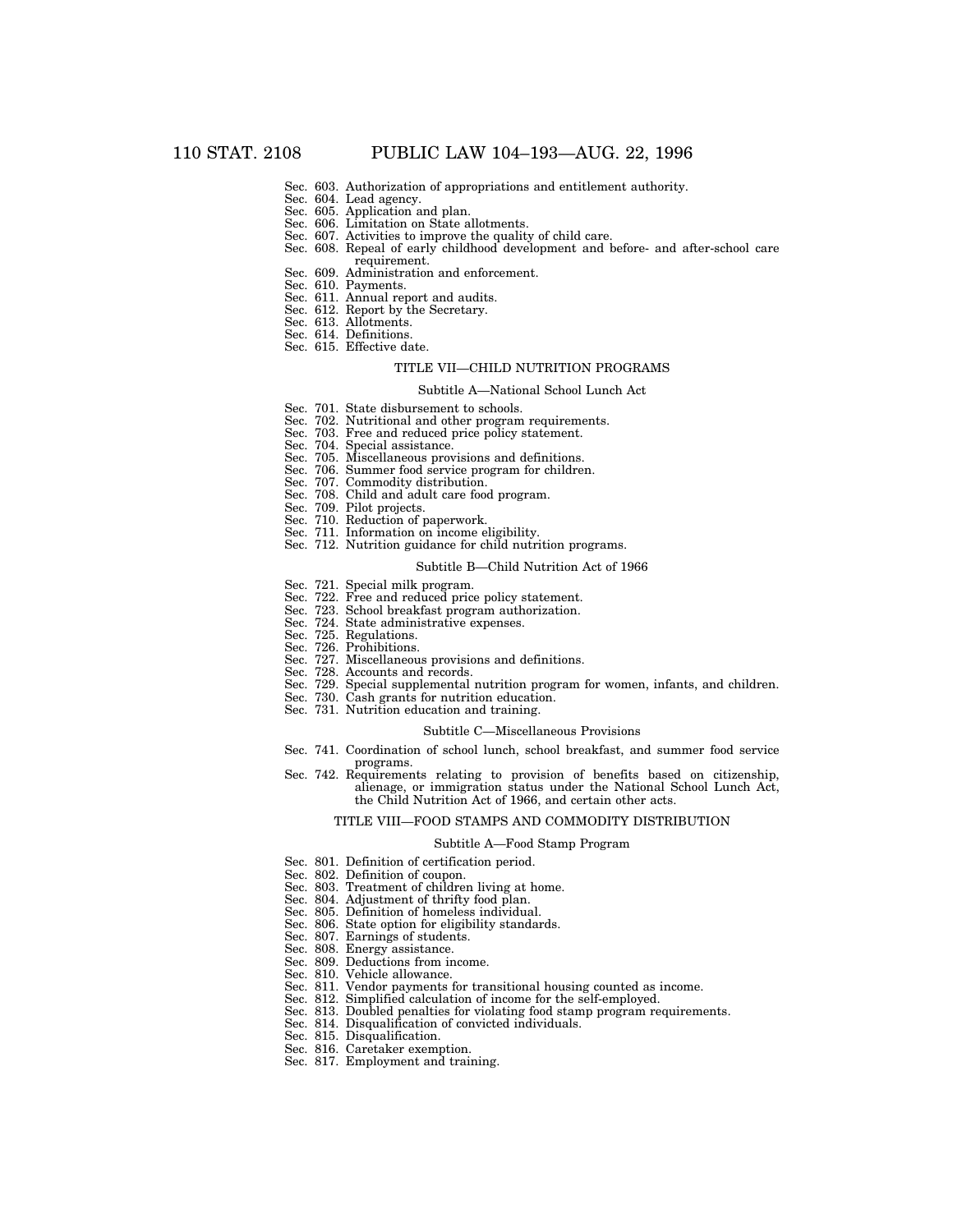- Sec. 818. Food stamp eligibility.
- Sec. 819. Comparable treatment for disqualification.
- Sec. 820. Disqualification for receipt of multiple food stamp benefits.
- Sec. 821. Disqualification of fleeing felons.
- Sec. 822. Cooperation with child support agencies.
- Sec. 823. Disqualification relating to child support arrears.
- Sec. 824. Work requirement.
- Sec. 825. Encouragement of electronic benefit transfer systems.
- Sec. 826. Value of minimum allotment.
- Sec. 827. Benefits on recertification.
- Sec. 828. Optional combined allotment for expedited households.
- Sec. 829. Failure to comply with other means-tested public assistance programs.
- Sec. 830. Allotments for households residing in centers.
- Sec. 831. Condition precedent for approval of retail food stores and wholesale food concerns.
- Sec. 832. Authority to establish authorization periods.
- Sec. 833. Information for verifying eligibility for authorization.
- Sec. 834. Waiting period for stores that fail to meet authorization criteria.
- Sec. 835. Operation of food stamp offices.
- Sec. 836. State employee and training standards.
- Sec. 837. Exchange of law enforcement information.
- Sec. 838. Expedited coupon service.
- Sec. 839. Withdrawing fair hearing requests.
- Sec. 840. Income, eligibility, and immigration status verification systems.
- Sec. 841. Investigations.
- Sec. 842. Disqualification of retailers who intentionally submit falsified applications.
- Sec. 843. Disqualification of retailers who are disqualified under the WIC program.
- Sec. 844. Collection of overissuances.
- Sec. 845. Authority to suspend stores violating program requirements pending administrative and judicial review.
- Sec. 846. Expanded criminal forfeiture for violations.
- Sec. 847. Limitation on Federal match.
- Sec. 848. Standards for administration.
- Sec. 849. Work supplementation or support program.
- Sec. 850. Waiver authority.
- Sec. 851. Response to waivers.
- Sec. 852. Employment initiatives program.
- Sec. 853. Reauthorization.
- Sec. 854. Simplified food stamp program.
- Sec. 855. Study of the use of food stamps to purchase vitamins and minerals.
- Sec. 856. Deficit reduction.

#### Subtitle B—Commodity Distribution Programs

- Sec. 871. Emergency food assistance program.
- Sec. 872. Food bank demonstration project.
- Sec. 873. Hunger prevention programs.
- Sec. 874. Report on entitlement commodity processing.

# Subtitle C—Electronic Benefit Transfer Systems

Sec. 891. Provisions to encourage electronic benefit transfer systems.

#### TITLE IX—MISCELLANEOUS

- Sec. 901. Appropriation by State legislatures.
- Sec. 902. Sanctioning for testing positive for controlled substances.
- Sec. 903. Elimination of housing assistance with respect to fugitive felons and probation and parole violators.
- Sec. 904. Sense of the Senate regarding the inability of the noncustodial parent to pay child support.
- Sec. 905. Establishing national goals to prevent teenage pregnancies.
- Sec. 906. Sense of the Senate regarding enforcement of statutory rape laws.
- Sec. 907. Provisions to encourage electronic benefit transfer systems.
- Sec. 908. Reduction of block grants to States for social services; use of vouchers.
- Sec. 909. Rules relating to denial of earned income credit on basis of disqualified income.
- Sec. 910. Modification of adjusted gross income definition for earned income credit.
- Sec. 911. Fraud under means-tested welfare and public assistance programs.
- Sec. 912. Abstinence education.
- Sec. 913. Change in reference.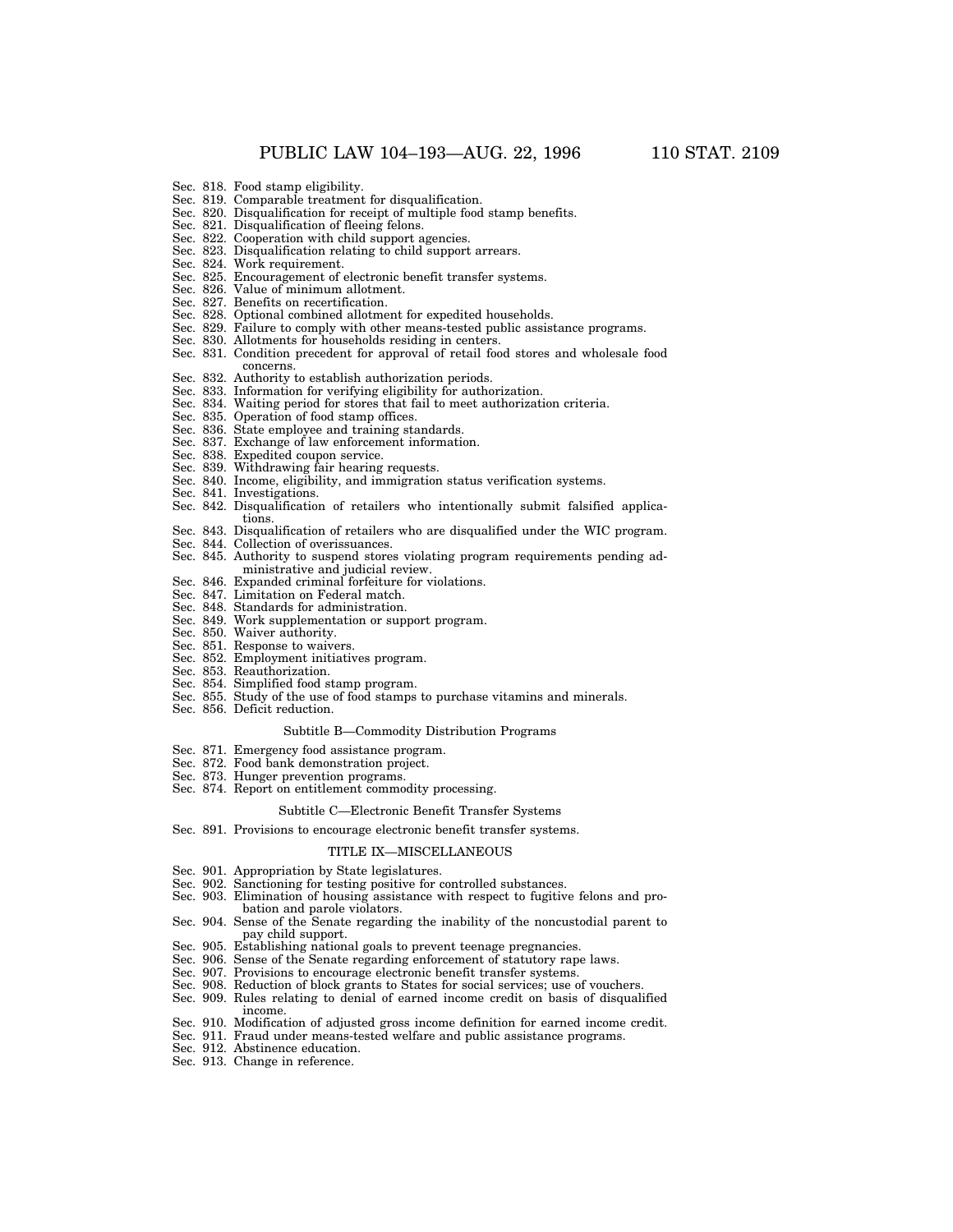# **TITLE I—BLOCK GRANTS FOR TEM-PORARY ASSISTANCE FOR NEEDY FAMILIES**

42 USC 601 note.

**SEC. 101. FINDINGS.**

The Congress makes the following findings:

(1) Marriage is the foundation of a successful society.

(2) Marriage is an essential institution of a successful society which promotes the interests of children.

(3) Promotion of responsible fatherhood and motherhood is integral to successful child rearing and the well-being of children.

(4) In 1992, only 54 percent of single-parent families with children had a child support order established and, of that 54 percent, only about one-half received the full amount due. Of the cases enforced through the public child support enforcement system, only 18 percent of the caseload has a collection.

(5) The number of individuals receiving aid to families with dependent children (in this section referred to as "AFDC") has more than tripled since 1965. More than two-thirds of these recipients are children. Eighty-nine percent of children receiving AFDC benefits now live in homes in which no father is present.

(A)(i) The average monthly number of children receiving AFDC benefits—

(I) was 3,300,000 in 1965;

(II) was 6,200,000 in 1970;

(III) was 7,400,000 in 1980; and

(IV) was 9,300,000 in 1992.

(ii) While the number of children receiving AFDC benefits increased nearly threefold between 1965 and 1992, the total number of children in the United States aged 0 to 18 has declined by 5.5 percent.

(B) The Department of Health and Human Services has estimated that 12,000,000 children will receive AFDC benefits within 10 years.

(C) The increase in the number of children receiving public assistance is closely related to the increase in births to unmarried women. Between 1970 and 1991, the percentage of live births to unmarried women increased nearly threefold, from 10.7 percent to 29.5 percent.

(6) The increase of out-of-wedlock pregnancies and births is well documented as follows:

(A) It is estimated that the rate of nonmarital teen pregnancy rose 23 percent from 54 pregnancies per 1,000 unmarried teenagers in 1976 to 66.7 pregnancies in 1991. The overall rate of nonmarital pregnancy rose 14 percent from 90.8 pregnancies per 1,000 unmarried women in 1980 to 103 in both 1991 and 1992. In contrast, the overall pregnancy rate for married couples decreased 7.3 percent between 1980 and 1991, from 126.9 pregnancies per 1,000 married women in 1980 to 117.6 pregnancies in 1991.

(B) The total of all out-of-wedlock births between 1970 and 1991 has risen from 10.7 percent to 29.5 percent and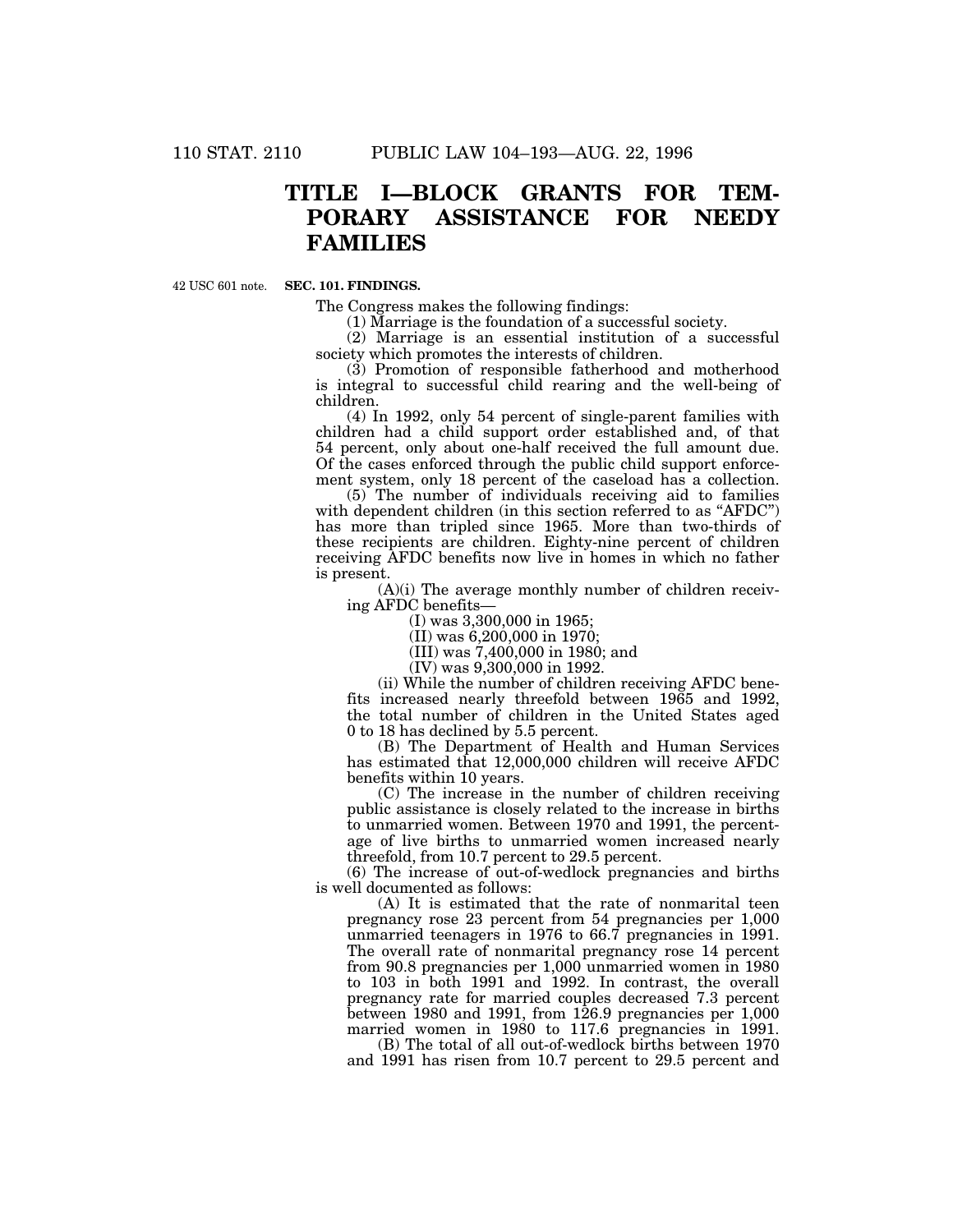if the current trend continues, 50 percent of all births by the year 2015 will be out-of-wedlock.

(7) An effective strategy to combat teenage pregnancy must address the issue of male responsibility, including statutory rape culpability and prevention. The increase of teenage pregnancies among the youngest girls is particularly severe and is linked to predatory sexual practices by men who are significantly older.

(A) It is estimated that in the late 1980's, the rate for girls age 14 and under giving birth increased 26 percent.

(B) Data indicates that at least half of the children born to teenage mothers are fathered by adult men. Available data suggests that almost 70 percent of births to teenage girls are fathered by men over age 20.

(C) Surveys of teen mothers have revealed that a majority of such mothers have histories of sexual and physical abuse, primarily with older adult men.

(8) The negative consequences of an out-of-wedlock birth on the mother, the child, the family, and society are well documented as follows:

(A) Young women 17 and under who give birth outside of marriage are more likely to go on public assistance and to spend more years on welfare once enrolled. These combined effects of ''younger and longer'' increase total AFDC costs per household by 25 percent to 30 percent for 17-year-olds.

(B) Children born out-of-wedlock have a substantially higher risk of being born at a very low or moderately low birth weight.

(C) Children born out-of-wedlock are more likely to experience low verbal cognitive attainment, as well as more child abuse, and neglect.

(D) Children born out-of-wedlock were more likely to have lower cognitive scores, lower educational aspirations, and a greater likelihood of becoming teenage parents themselves.

(E) Being born out-of-wedlock significantly reduces the chances of the child growing up to have an intact marriage.

(F) Children born out-of-wedlock are 3 times more likely to be on welfare when they grow up.

(9) Currently 35 percent of children in single-parent homes were born out-of-wedlock, nearly the same percentage as that of children in single-parent homes whose parents are divorced (37 percent). While many parents find themselves, through divorce or tragic circumstances beyond their control, facing the difficult task of raising children alone, nevertheless, the negative consequences of raising children in single-parent homes are well documented as follows:

(A) Only 9 percent of married-couple families with children under 18 years of age have income below the national poverty level. In contrast, 46 percent of femaleheaded households with children under 18 years of age are below the national poverty level.

(B) Among single-parent families, nearly  $\frac{1}{2}$  of the mothers who never married received AFDC while only 1⁄5 of divorced mothers received AFDC.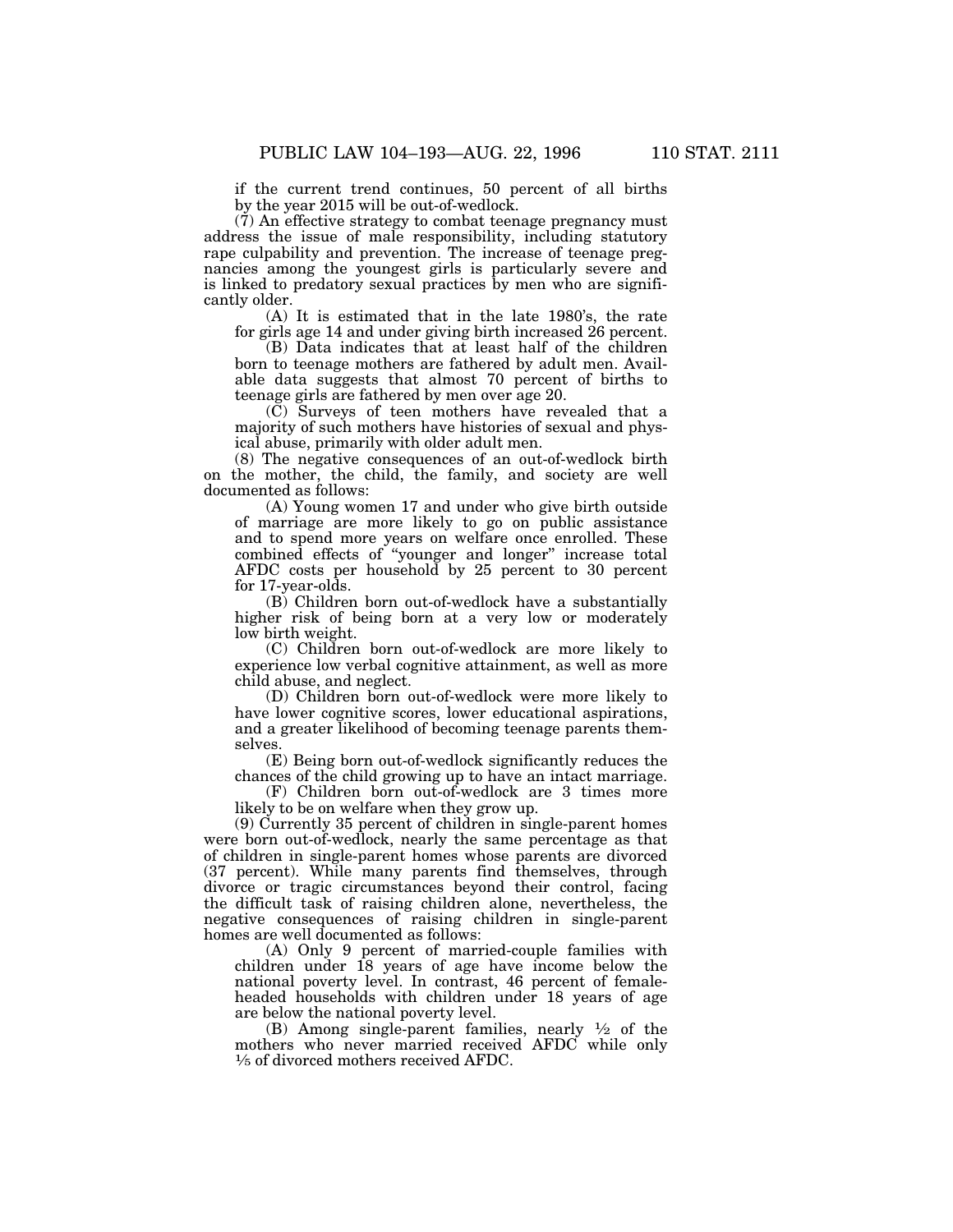(C) Children born into families receiving welfare assistance are 3 times more likely to be on welfare when they reach adulthood than children not born into families receiving welfare.

(D) Mothers under 20 years of age are at the greatest risk of bearing low birth weight babies.

(E) The younger the single-parent mother, the less likely she is to finish high school.

(F) Young women who have children before finishing high school are more likely to receive welfare assistance for a longer period of time.

(G) Between 1985 and 1990, the public cost of births to teenage mothers under the aid to families with dependent children program, the food stamp program, and the medicaid program has been estimated at \$120,000,000,000.

(H) The absence of a father in the life of a child has a negative effect on school performance and peer adjustment.

(I) Children of teenage single parents have lower cognitive scores, lower educational aspirations, and a greater likelihood of becoming teenage parents themselves.

(J) Children of single-parent homes are 3 times more likely to fail and repeat a year in grade school than are children from intact 2-parent families.

(K) Children from single-parent homes are almost 4 times more likely to be expelled or suspended from school.

(L) Neighborhoods with larger percentages of youth aged 12 through 20 and areas with higher percentages of single-parent households have higher rates of violent crime.

(M) Of those youth held for criminal offenses within the State juvenile justice system, only 29.8 percent lived primarily in a home with both parents. In contrast to these incarcerated youth, 73.9 percent of the 62,800,000 children in the Nation's resident population were living with both parents.

(10) Therefore, in light of this demonstration of the crisis in our Nation, it is the sense of the Congress that prevention of out-of-wedlock pregnancy and reduction in out-of-wedlock birth are very important Government interests and the policy contained in part A of title IV of the Social Security Act (as amended by section 103(a) of this Act) is intended to address the crisis.

# **SEC. 102. REFERENCE TO SOCIAL SECURITY ACT.**

Except as otherwise specifically provided, wherever in this title an amendment is expressed in terms of an amendment to or repeal of a section or other provision, the reference shall be considered to be made to that section or other provision of the Social Security Act.

# **SEC. 103. BLOCK GRANTS TO STATES.**

(a) IN GENERAL.—Part A of title IV (42 U.S.C. 601 et seq.) is amended—

42 USC prec. 601, 601–610, 612, 613, 615– 617.

(1) by striking all that precedes section 418 (as added by section  $603(b)(\tilde{2})$  of this Act) and inserting the following: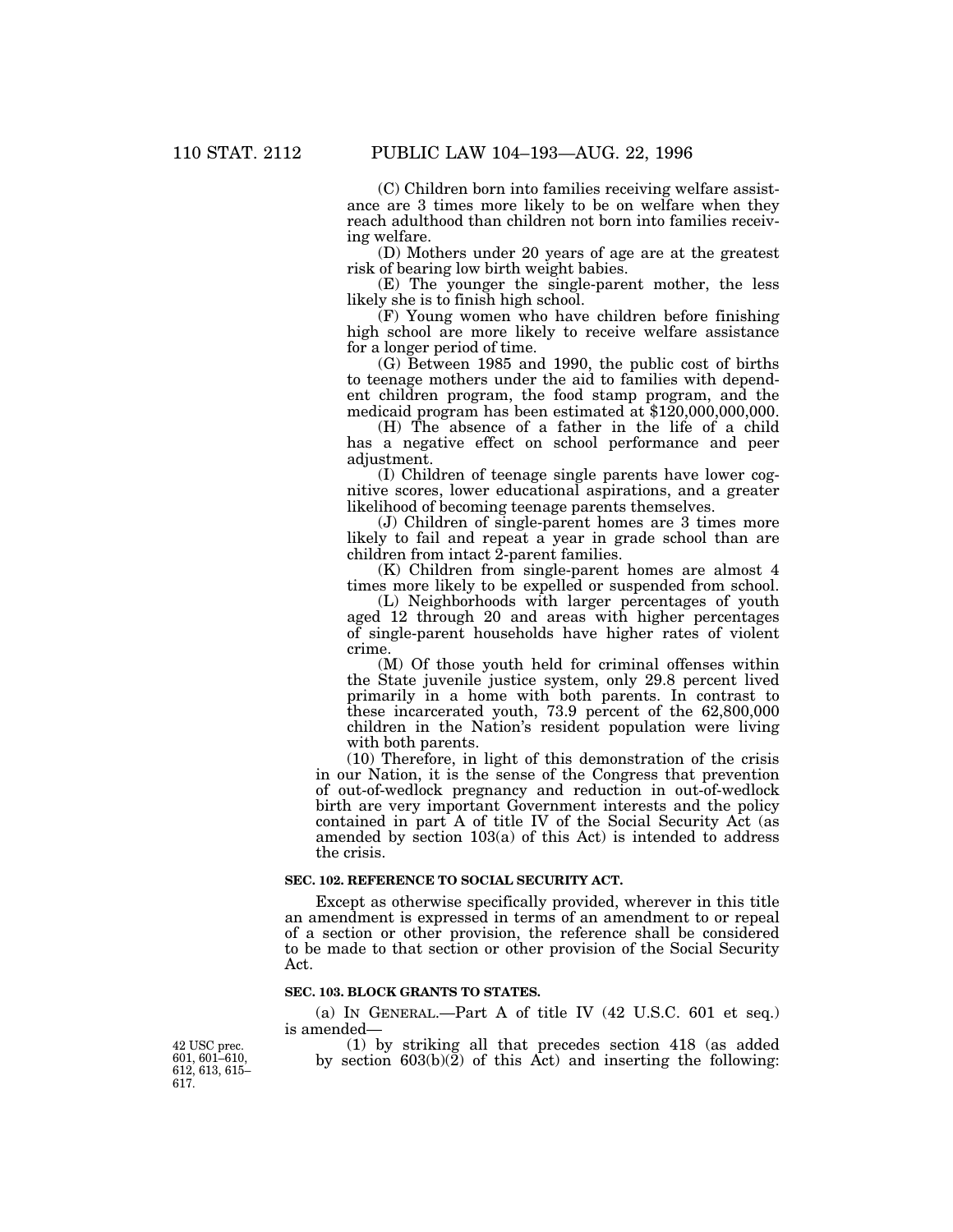# **''PART A—BLOCK GRANTS TO STATES FOR TEMPORARY ASSISTANCE FOR NEEDY FAMI-LIES**

# **''SEC. 401. PURPOSE.**

"(a) IN GENERAL.—The purpose of this part is to increase the flexibility of States in operating a program designed to—

 $(1)$  provide assistance to needy families so that children may be cared for in their own homes or in the homes of relatives;

"(2) end the dependence of needy parents on government benefits by promoting job preparation, work, and marriage;

''(3) prevent and reduce the incidence of out-of-wedlock pregnancies and establish annual numerical goals for preventing and reducing the incidence of these pregnancies; and

''(4) encourage the formation and maintenance of two-parent families.

''(b) NO INDIVIDUAL ENTITLEMENT.—This part shall not be interpreted to entitle any individual or family to assistance under any State program funded under this part.

# **''SEC. 402. ELIGIBLE STATES; STATE PLAN.**

"(a) IN GENERAL.—As used in this part, the term 'eligible State' means, with respect to a fiscal year, a State that, during the 2-year period immediately preceding the fiscal year, has submitted to the Secretary a plan that the Secretary has found includes the following:

 $"(1)$  OUTLINE OF FAMILY ASSISTANCE PROGRAM. $-$ 

''(A) GENERAL PROVISIONS.—A written document that outlines how the State intends to do the following:

''(i) Conduct a program, designed to serve all political subdivisions in the State (not necessarily in a uniform manner), that provides assistance to needy families with (or expecting) children and provides parents with job preparation, work, and support services to enable them to leave the program and become selfsufficient.

(ii) Require a parent or caretaker receiving assistance under the program to engage in work (as defined by the State) once the State determines the parent or caretaker is ready to engage in work, or once the parent or caretaker has received assistance under the program for 24 months (whether or not consecutive), whichever is earlier.

''(iii) Ensure that parents and caretakers receiving assistance under the program engage in work activities in accordance with section 407.

"(iv) Take such reasonable steps as the State deems necessary to restrict the use and disclosure of information about individuals and families receiving assistance under the program attributable to funds provided by the Federal Government.

 $(v)$  Establish goals and take action to prevent and reduce the incidence of out-of-wedlock pregnancies, with special emphasis on teenage pregnancies, and establish numerical goals for reducing the illegitimacy

42 USC 602.

42 USC 601.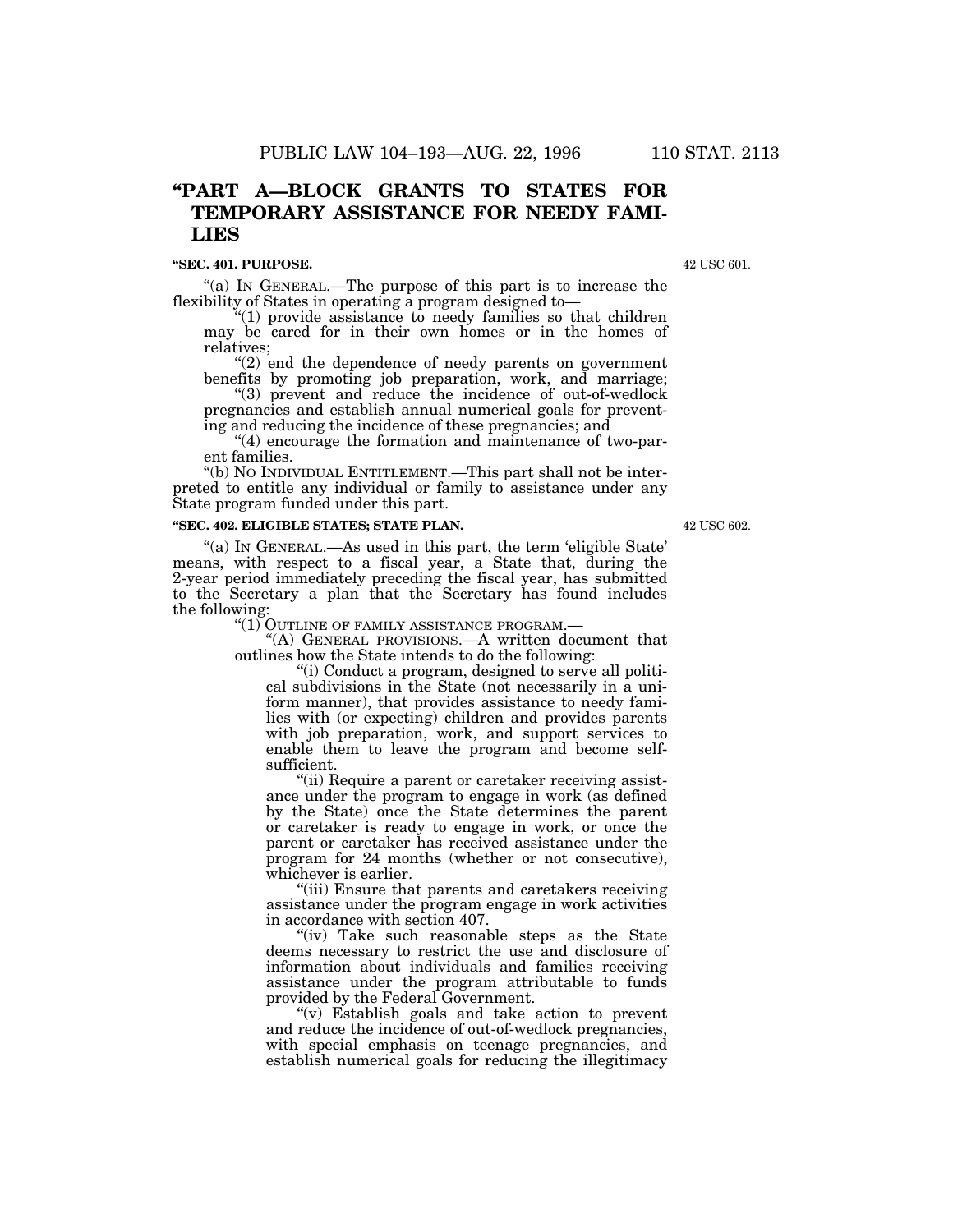ratio of the State (as defined in section  $403(a)(2)(B)$ ) for calendar years 1996 through 2005.

"(vi) Conduct a program, designed to reach State and local law enforcement officials, the education system, and relevant counseling services, that provides education and training on the problem of statutory rape so that teenage pregnancy prevention programs may be expanded in scope to include men.

''(B) SPECIAL PROVISIONS.—

"(i) The document shall indicate whether the State" intends to treat families moving into the State from another State differently than other families under the program, and if so, how the State intends to treat such families under the program.

''(ii) The document shall indicate whether the State intends to provide assistance under the program to individuals who are not citizens of the United States, and if so, shall include an overview of such assistance.

"(iii) The document shall set forth objective criteria for the delivery of benefits and the determination of eligibility and for fair and equitable treatment, including an explanation of how the State will provide opportunities for recipients who have been adversely affected to be heard in a State administrative or appeal process.

"(iv) Not later than 1 year after the date of enactment of this Act, unless the chief executive officer of the State opts out of this provision by notifying the Secretary, a State shall, consistent with the exception provided in section 407(e)(2), require a parent or caretaker receiving assistance under the program who, after receiving such assistance for 2 months is not exempt from work requirements and is not engaged in work, as determined under section 407(c), to participate in community service employment, with minimum hours per week and tasks to be determined by the State.

"(2) CERTIFICATION THAT THE STATE WILL OPERATE A CHILD SUPPORT ENFORCEMENT PROGRAM.—A certification by the chief executive officer of the State that, during the fiscal year, the State will operate a child support enforcement program under the State plan approved under part D.

"(3) CERTIFICATION THAT THE STATE WILL OPERATE A FOSTER CARE AND ADOPTION ASSISTANCE PROGRAM.—A certification by the chief executive officer of the State that, during the fiscal year, the State will operate a foster care and adoption assistance program under the State plan approved under part E, and that the State will take such actions as are necessary to ensure that children receiving assistance under such part are eligible for medical assistance under the State plan under title XIX.

"(4) CERTIFICATION OF THE ADMINISTRATION OF THE PRO-GRAM.—A certification by the chief executive officer of the State specifying which State agency or agencies will administer and supervise the program referred to in paragraph (1) for the fiscal year, which shall include assurances that local governments and private sector organizations—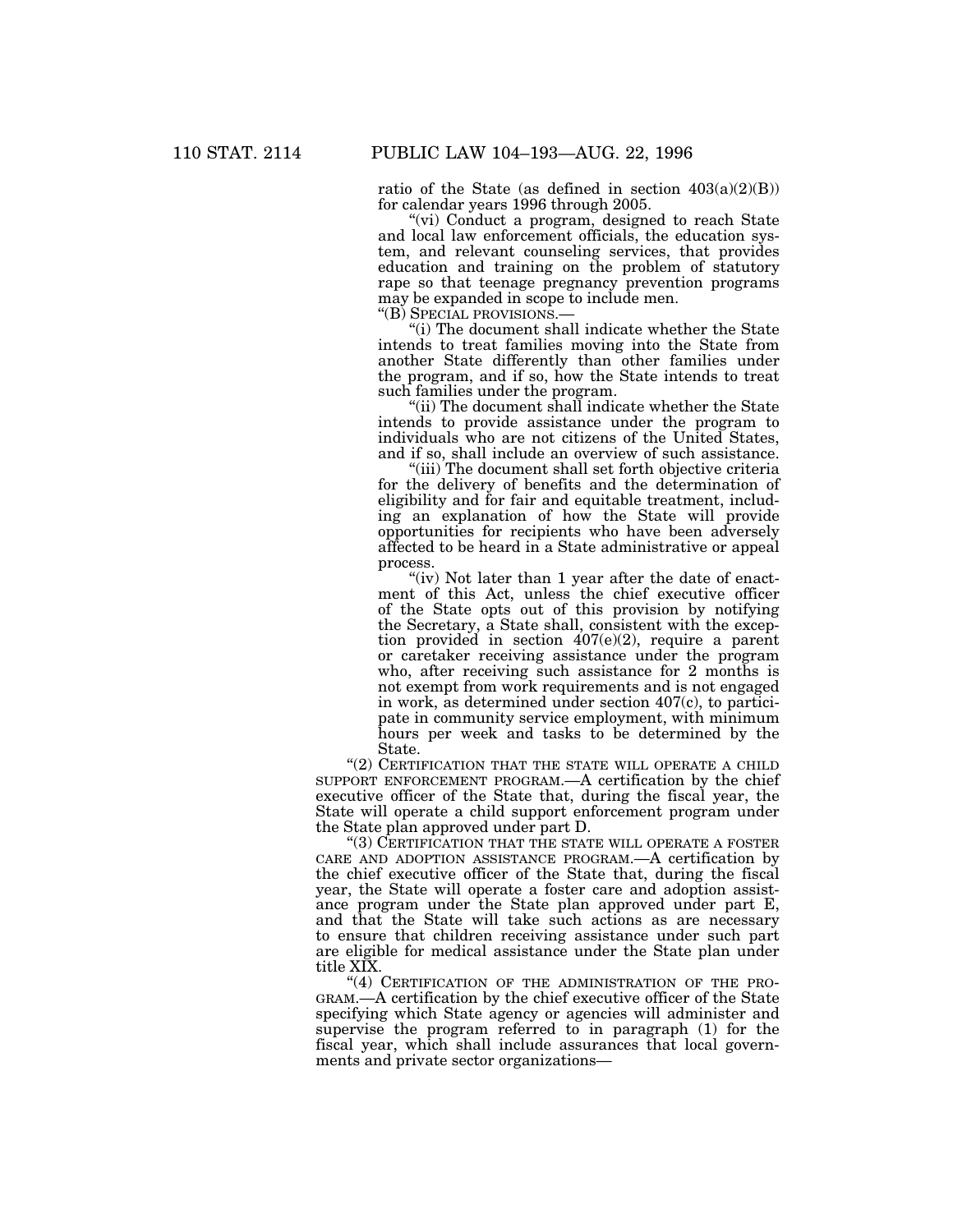''(A) have been consulted regarding the plan and design of welfare services in the State so that services are provided in a manner appropriate to local populations; and

''(B) have had at least 45 days to submit comments on the plan and the design of such services.

''(5) CERTIFICATION THAT THE STATE WILL PROVIDE INDIANS WITH EQUITABLE ACCESS TO ASSISTANCE.—A certification by the chief executive officer of the State that, during the fiscal year, the State will provide each member of an Indian tribe, who is domiciled in the State and is not eligible for assistance under a tribal family assistance plan approved under section 412, with equitable access to assistance under the State program funded under this part attributable to funds provided by the Federal Government.

''(6) CERTIFICATION OF STANDARDS AND PROCEDURES TO ENSURE AGAINST PROGRAM FRAUD AND ABUSE.—A certification by the chief executive officer of the State that the State has established and is enforcing standards and procedures to ensure against program fraud and abuse, including standards and procedures concerning nepotism, conflicts of interest among individuals responsible for the administration and supervision of the State program, kickbacks, and the use of political patronage.

"(7) OPTIONAL CERTIFICATION OF STANDARDS AND PROCE-DURES TO ENSURE THAT THE STATE WILL SCREEN FOR AND IDEN-TIFY DOMESTIC VIOLENCE.—

"(A) In GENERAL.—At the option of the State, a certification by the chief executive officer of the State that the State has established and is enforcing standards and procedures to—

''(i) screen and identify individuals receiving assistance under this part with a history of domestic violence while maintaining the confidentiality of such individuals;

''(ii) refer such individuals to counseling and supportive services; and

''(iii) waive, pursuant to a determination of good cause, other program requirements such as time limits (for so long as necessary) for individuals receiving assistance, residency requirements, child support cooperation requirements, and family cap provisions, in cases where compliance with such requirements would make it more difficult for individuals receiving assistance under this part to escape domestic violence or unfairly penalize such individuals who are or have been victimized by such violence, or individuals who are at risk of further domestic violence.

''(B) DOMESTIC VIOLENCE DEFINED.—For purposes of this paragraph, the term 'domestic violence' has the same meaning as the term 'battered or subjected to extreme cruelty', as defined in section  $408(a)(7)(C)$ (iii).

''(b) PUBLIC AVAILABILITY OF STATE PLAN SUMMARY.—The State shall make available to the public a summary of any plan submitted by the State under this section.

# **''SEC. 403. GRANTS TO STATES.**

42 USC 603.

''(a) GRANTS.—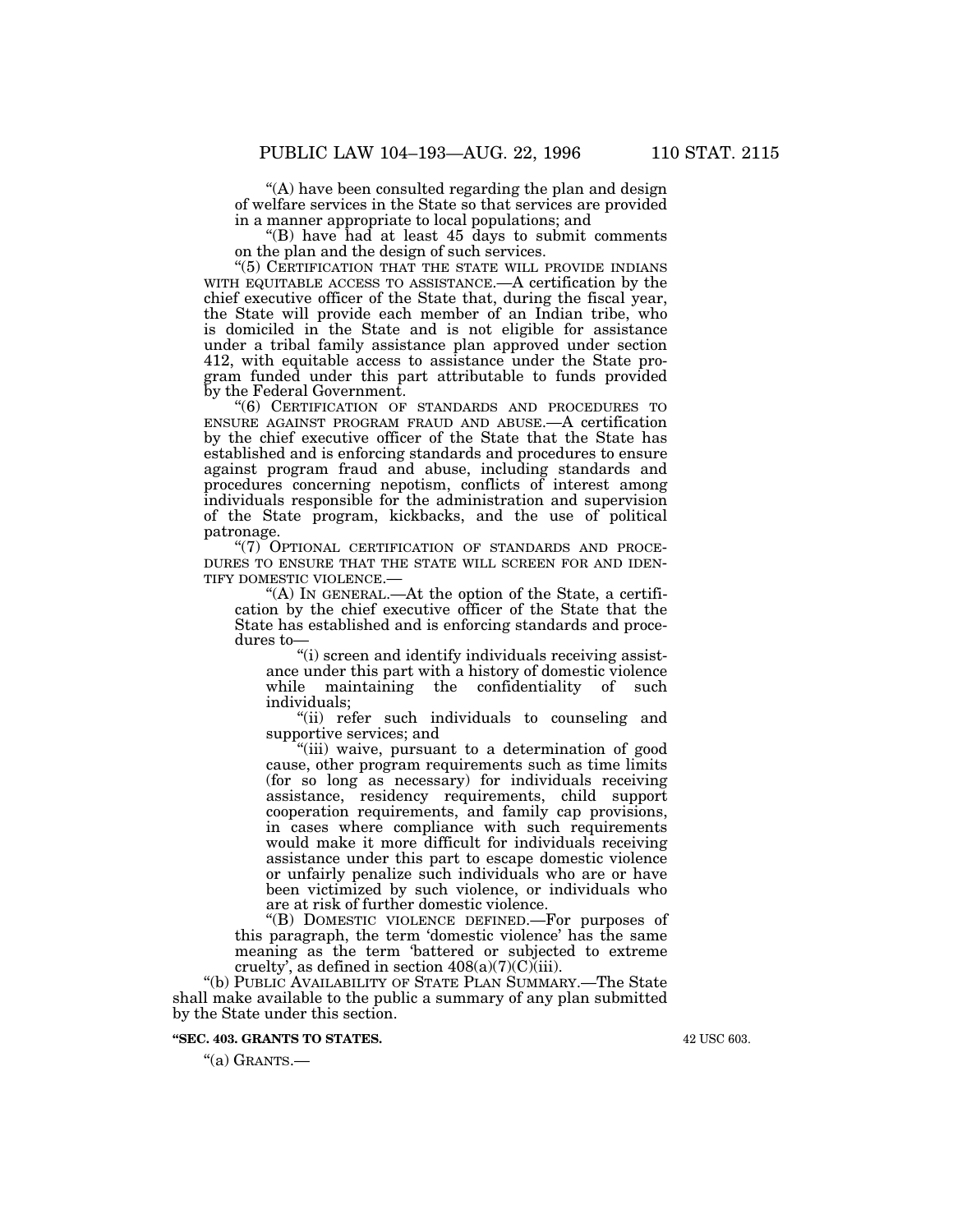''(1) FAMILY ASSISTANCE GRANT.—

''(A) IN GENERAL.—Each eligible State shall be entitled to receive from the Secretary, for each of fiscal years 1996, 1997, 1998, 1999, 2000, 2001, and 2002, a grant in an amount equal to the State family assistance grant.

''(B) STATE FAMILY ASSISTANCE GRANT DEFINED.—As used in this part, the term 'State family assistance grant' means the greatest of—

" $(i)$   $\frac{1}{3}$  of the total amount required to be paid to the State under former section 403 (as in effect on September 30, 1995) for fiscal years 1992, 1993, and 1994 (other than with respect to amounts expended by the State for child care under subsection (g) or  $(i)$  of former section 402 (as so in effect));

 $(ii)(I)$  the total amount required to be paid to the State under former section 403 for fiscal year 1994 (other than with respect to amounts expended by the State for child care under subsection (g) or (i) of former section 402 (as so in effect)); plus

''(II) an amount equal to 85 percent of the amount (if any) by which the total amount required to be paid to the State under former section  $403(a)(5)$  for emergency assistance for fiscal year 1995 exceeds the total amount required to be paid to the State under former section  $403(a)(5)$  for fiscal year 1994, if, during fiscal year 1994 or 1995, the Secretary approved under former section 402 an amendment to the former State plan with respect to the provision of emergency assistance; or

"(iii)  $\frac{4}{3}$  of the total amount required to be paid to the State under former section 403 (as in effect on September 30, 1995) for the 1st 3 quarters of fiscal year 1995 (other than with respect to amounts expended by the State under the State plan approved under part F (as so in effect) or for child care under subsection (g) or (i) of former section 402 (as so in effect)), plus the total amount required to be paid to the State for fiscal year 1995 under former section 403(l) (as so in effect).

''(C) TOTAL AMOUNT REQUIRED TO BE PAID TO THE STATE UNDER FORMER SECTION 403 DEFINED.—As used in this part, the term 'total amount required to be paid to the State under former section 403' means, with respect to a fiscal year—

"(i) in the case of a State to which section 1108 does not apply, the sum of—

''(I) the Federal share of maintenance assistance expenditures for the fiscal year, before reduction pursuant to subparagraph (B) or (C) of section 403(b)(2) (as in effect on September 30, 1995), as reported by the State on ACF Form 231;

''(II) the Federal share of administrative expenditures (including administrative expenditures for the development of management information systems) for the fiscal year, as reported by the State on ACF Form 231;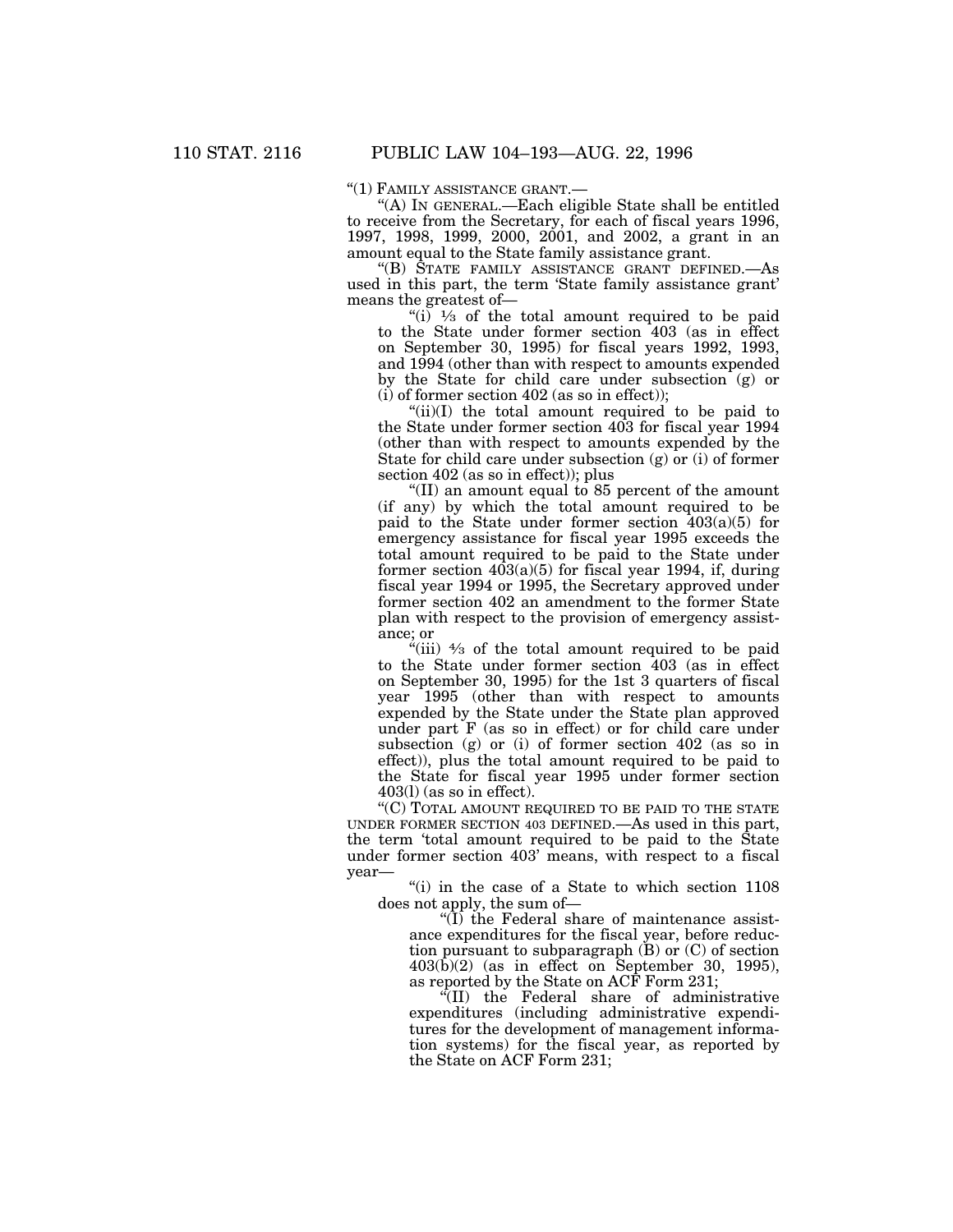''(III) the Federal share of emergency assistance expenditures for the fiscal year, as reported by the State on ACF Form 231;

" $(IV)$  the Federal share of expenditures for the fiscal year with respect to child care pursuant to subsections (g) and (i) of former section 402 (as in effect on September 30, 1995), as reported by the State on ACF Form 231; and

''(V) the Federal obligations made to the State under section 403 for the fiscal year with respect to the State program operated under part F (as in effect on September 30, 1995), as determined by the Secretary, including additional obligations or reductions in obligations made after the close of the fiscal year; and

''(ii) in the case of a State to which section 1108 applies, the lesser of—

''(I) the sum described in clause (i); or

''(II) the total amount certified by the Secretary under former section 403 (as in effect during the fiscal year) with respect to the territory.

''(D) INFORMATION TO BE USED IN DETERMINING AMOUNTS.—

''(i) FOR FISCAL YEARS 1992 AND 1993.—

''(I) In determining the amounts described in subclauses (I) through  $(IV)$  of subparagraph  $(C)(i)$ for any State for each of fiscal years 1992 and 1993, the Secretary shall use information available as of April 28, 1995.

''(II) In determining the amount described in subparagraph  $(C)(i)(V)$  for any State for each of fiscal years 1992 and 1993, the Secretary shall use information available as of January 6, 1995.

''(ii) FOR FISCAL YEAR 1994.—In determining the amounts described in subparagraph  $(C)(i)$  for any State for fiscal year 1994, the Secretary shall use information available as of April 28, 1995.

"(iii) FOR FISCAL YEAR 1995.-

''(I) In determining the amount described in subparagraph  $(B)(ii)(II)$  for any State for fiscal year 1995, the Secretary shall use the information which was reported by the States and estimates made by the States with respect to emergency assistance expenditures and was available as of August 11, 1995.

''(II) In determining the amounts described in subclauses (I) through  $\overline{(III)}$  of subparagraph  $(C)(i)$ for any State for fiscal year 1995, the Secretary shall use information available as of October  $2$ , 1995.

''(III) In determining the amount described in subparagraph  $(C)(i)(IV)$  for any State for fiscal year 1995, the Secretary shall use information available as of February 28, 1996.

''(IV) In determining the amount described in subparagraph  $(C)(i)(V)$  for any State for fiscal year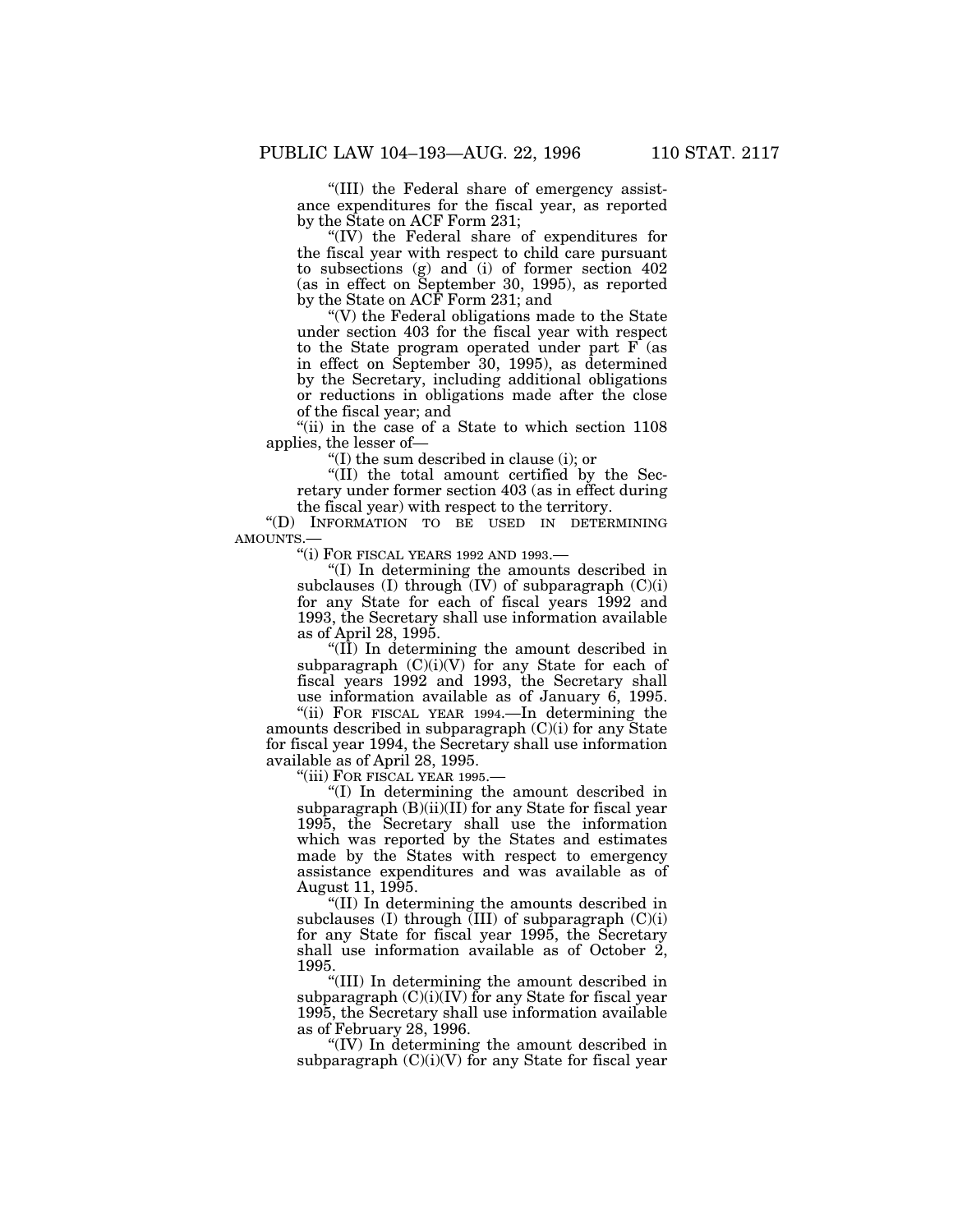1995, the Secretary shall use information available as of October 5, 1995.

''(E) APPROPRIATION.—Out of any money in the Treasury of the United States not otherwise appropriated, there are appropriated for fiscal years 1996, 1997, 1998, 1999, 2000, 2001, and 2002 such sums as are necessary for grants under this paragraph.

''(2) BONUS TO REWARD DECREASE IN ILLEGITIMACY.—

''(A) IN GENERAL.—Each eligible State shall be entitled to receive from the Secretary a grant for each bonus year for which the State demonstrates a net decrease in outof-wedlock births.

"(B) AMOUNT OF GRANT.-

"(i) IF 5 ELIGIBLE STATES.—If there are  $5$  eligible States for a bonus year, the amount of the grant shall be \$20,000,000.

"(ii) IF FEWER THAN 5 ELIGIBLE STATES.—If there are fewer than 5 eligible States for a bonus year, the amount of the grant shall be \$25,000,000.

''(C) DEFINITIONS.—As used in this paragraph:

''(i) ELIGIBLE STATE.—

''(I) IN GENERAL.—The term 'eligible State' means a State that the Secretary determines meets the following requirements:

"(aa) The State demonstrates that the number of out-of-wedlock births that occurred in the State during the most recent 2-year period for which such information is available decreased as compared to the number of such births that occurred during the previous 2 year period, and the magnitude of the decrease for the State for the period is not exceeded by the magnitude of the corresponding decrease for 5 or more other States for the period.

''(bb) The rate of induced pregnancy terminations in the State for the fiscal year is less than the rate of induced pregnancy terminations in the State for fiscal year 1995.

''(II) DISREGARD OF CHANGES IN DATA DUE TO CHANGED REPORTING METHODS.—In making the determination required by subclause (I), the Secretary shall disregard—

''(aa) any difference between the number of out-of-wedlock births that occurred in a State for a fiscal year and the number of outof-wedlock births that occurred in a State for fiscal year 1995 which is attributable to a change in State methods of reporting data used to calculate the number of out-of-wedlock births; and

''(bb) any difference between the rate of induced pregnancy terminations in a State for a fiscal year and such rate for fiscal year 1995 which is attributable to a change in State methods of reporting data used to calculate such rate.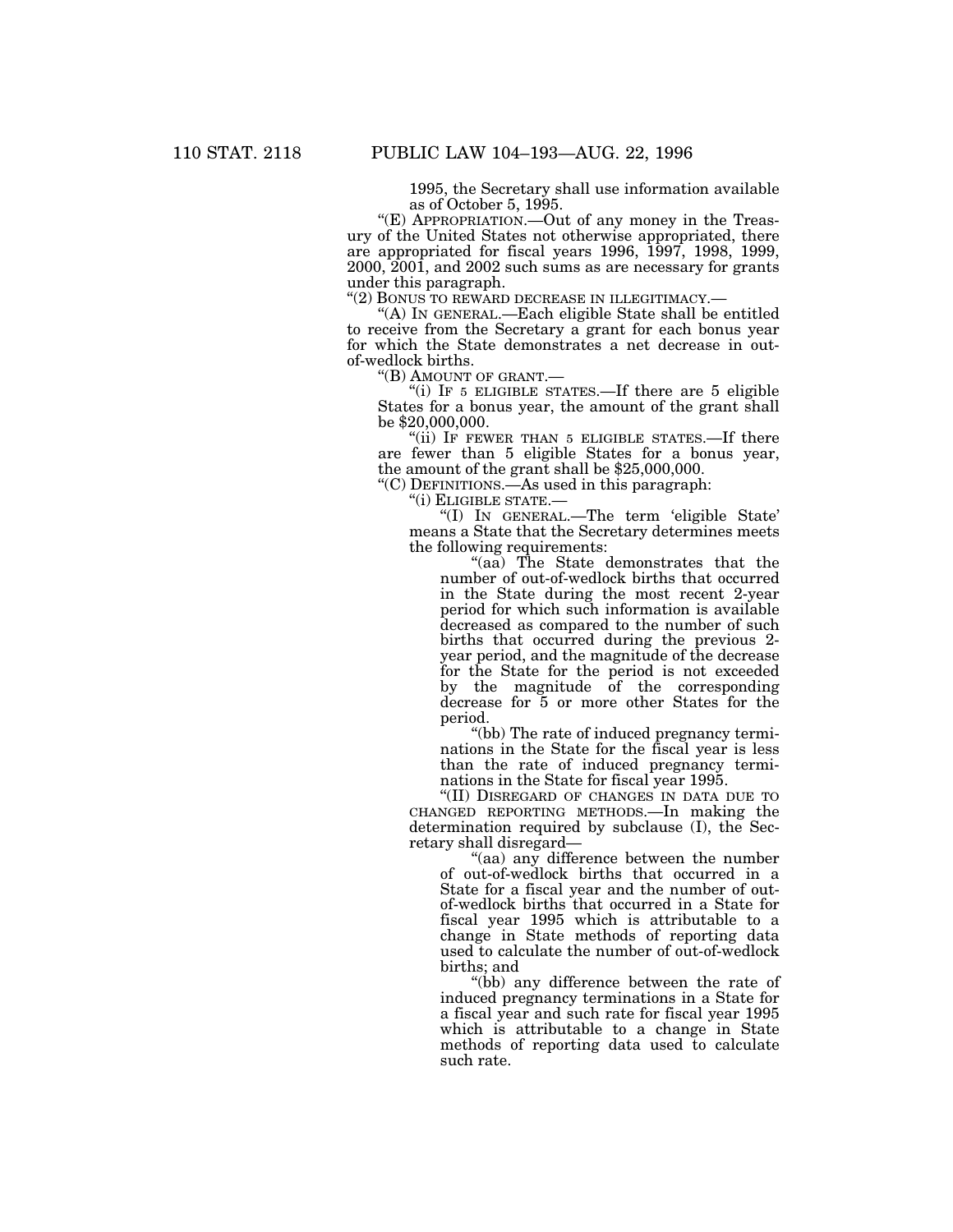''(ii) BONUS YEAR.—The term 'bonus year' means fiscal years 1999, 2000, 2001, and 2002.

''(D) APPROPRIATION.—Out of any money in the Treasury of the United States not otherwise appropriated, there are appropriated for fiscal years 1999 through 2002, such sums as are necessary for grants under this paragraph. ''(3) SUPPLEMENTAL GRANT FOR POPULATION INCREASES IN CERTAIN STATES.—

''(A) IN GENERAL.—Each qualifying State shall, subject to subparagraph (F), be entitled to receive from the Secretary—

''(i) for fiscal year 1998 a grant in an amount equal to 2.5 percent of the total amount required to be paid to the State under former section 403 (as in effect during fiscal year 1994) for fiscal year 1994; and

"(ii) for each of fiscal years  $1999, 2000,$  and  $2001,$ a grant in an amount equal to the sum of—

''(I) the amount (if any) required to be paid to the State under this paragraph for the immediately preceding fiscal year; and

''(II) 2.5 percent of the sum of—

"(aa) the total amount required to be paid to the State under former section 403 (as in effect during fiscal year 1994) for fiscal year 1994; and

''(bb) the amount (if any) required to be paid to the State under this paragraph for the fiscal year preceding the fiscal year for which the grant is to be made.

''(B) PRESERVATION OF GRANT WITHOUT INCREASES FOR STATES FAILING TO REMAIN QUALIFYING STATES.—Each State that is not a qualifying State for a fiscal year specified in subparagraph (A)(ii) but was a qualifying State for a prior fiscal year shall, subject to subparagraph (F), be entitled to receive from the Secretary for the specified fiscal year, a grant in an amount equal to the amount required to be paid to the State under this paragraph for the most recent fiscal year for which the State was a qualifying State.

''(C) QUALIFYING STATE.—

''(i) IN GENERAL.—For purposes of this paragraph, a State is a qualifying State for a fiscal year if—

''(I) the level of welfare spending per poor person by the State for the immediately preceding fiscal year is less than the national average level of State welfare spending per poor person for such preceding fiscal year; and

''(II) the population growth rate of the State (as determined by the Bureau of the Census) for the most recent fiscal year for which information is available exceeds the average population growth rate for all States (as so determined) for such most recent fiscal year.

"(ii) STATE MUST QUALIFY IN FISCAL YEAR 1997.— Notwithstanding clause (i), a State shall not be a qualifying State for any fiscal year after 1998 by reason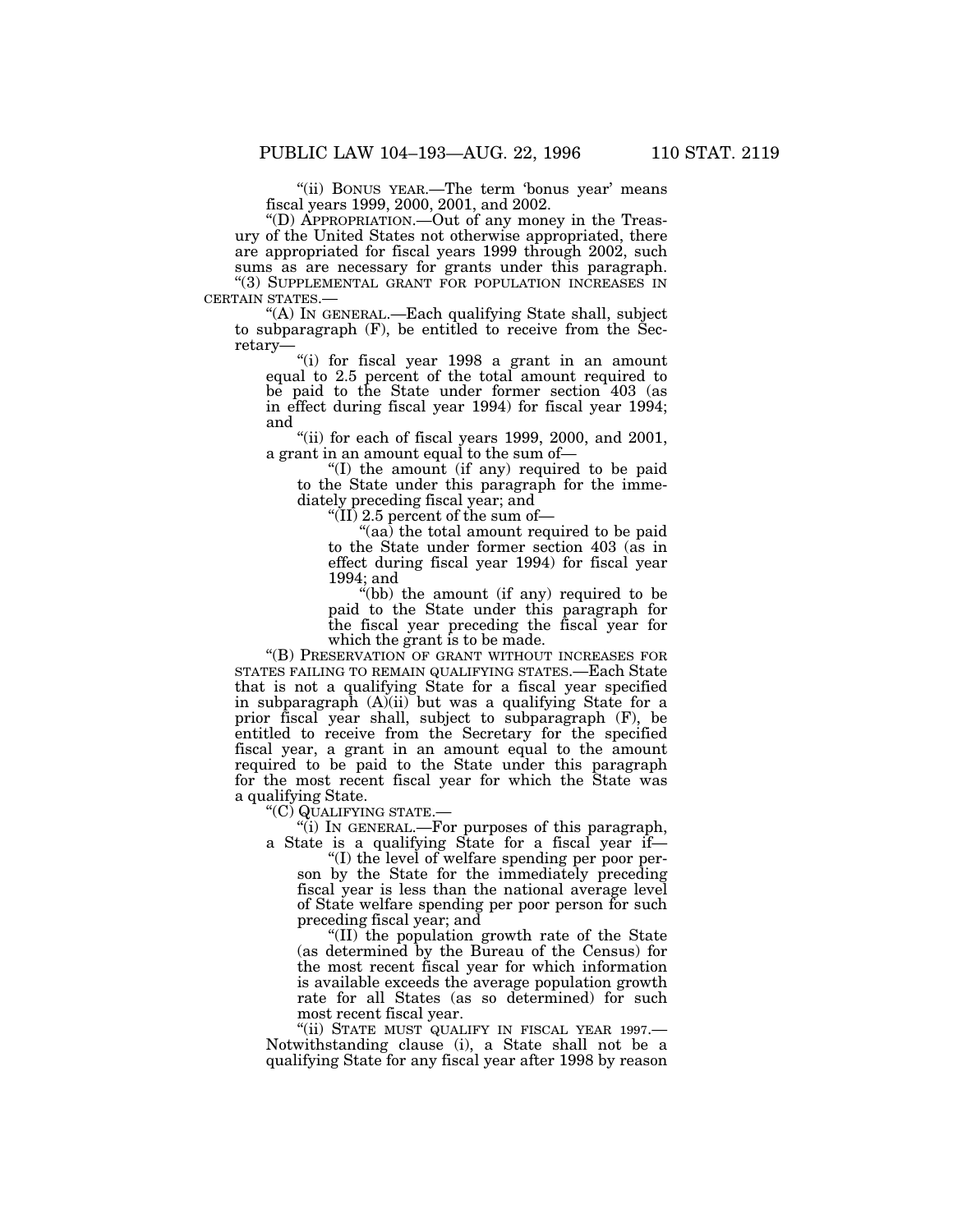of clause (i) if the State is not a qualifying State for fiscal year 1998 by reason of clause (i).

"(iii) CERTAIN STATES DEEMED QUALIFYING STATES.—For purposes of this paragraph, a State is deemed to be a qualifying State for fiscal years 1998, 1999, 2000, and 2001 if—

" $(I)$  the level of welfare spending per poor person by the State for fiscal year 1994 is less than 35 percent of the national average level of State welfare spending per poor person for fiscal year 1994; or

''(II) the population of the State increased by more than 10 percent from April 1, 1990 to July 1, 1994, according to the population estimates in publication CB94–204 of the Bureau of the Census. ''(D) DEFINITIONS.—As used in this paragraph:

"(i) LEVEL OF WELFARE SPENDING PER POOR PER-<br>SON.—The term 'level of State welfare spending per SON.—The term 'level of State welfare spending per poor person' means, with respect to a State and a fiscal year—

''(I) the sum of—

''(aa) the total amount required to be paid to the State under former section 403 (as in effect during fiscal year 1994) for fiscal year 1994; and

''(bb) the amount (if any) paid to the State under this paragraph for the immediately preceding fiscal year; divided by

''(II) the number of individuals, according to the 1990 decennial census, who were residents of the State and whose income was below the poverty line.

 $\frac{a}{b}$ (ii) NATIONAL AVERAGE LEVEL OF STATE WELFARE SPENDING PER POOR PERSON.—The term 'national average level of State welfare spending per poor person' means, with respect to a fiscal year, an amount equal to—

''(I) the total amount required to be paid to the States under former section 403 (as in effect during fiscal year 1994) for fiscal year 1994; divided by

''(II) the number of individuals, according to the 1990 decennial census, who were residents of any State and whose income was below the poverty line.

 $\alpha$ <sup>"</sup>(iii) STATE.—The term 'State' means each of the 50 States of the United States and the District of Columbia.

''(E) APPROPRIATION.—Out of any money in the Treasury of the United States not otherwise appropriated, there are appropriated for fiscal years 1998, 1999, 2000, and 2001 such sums as are necessary for grants under this paragraph, in a total amount not to exceed \$800,000,000.

"(F) GRANTS REDUCED PRO RATA IF INSUFFICIENT APPRO-PRIATIONS.—If the amount appropriated pursuant to this paragraph for a fiscal year is less than the total amount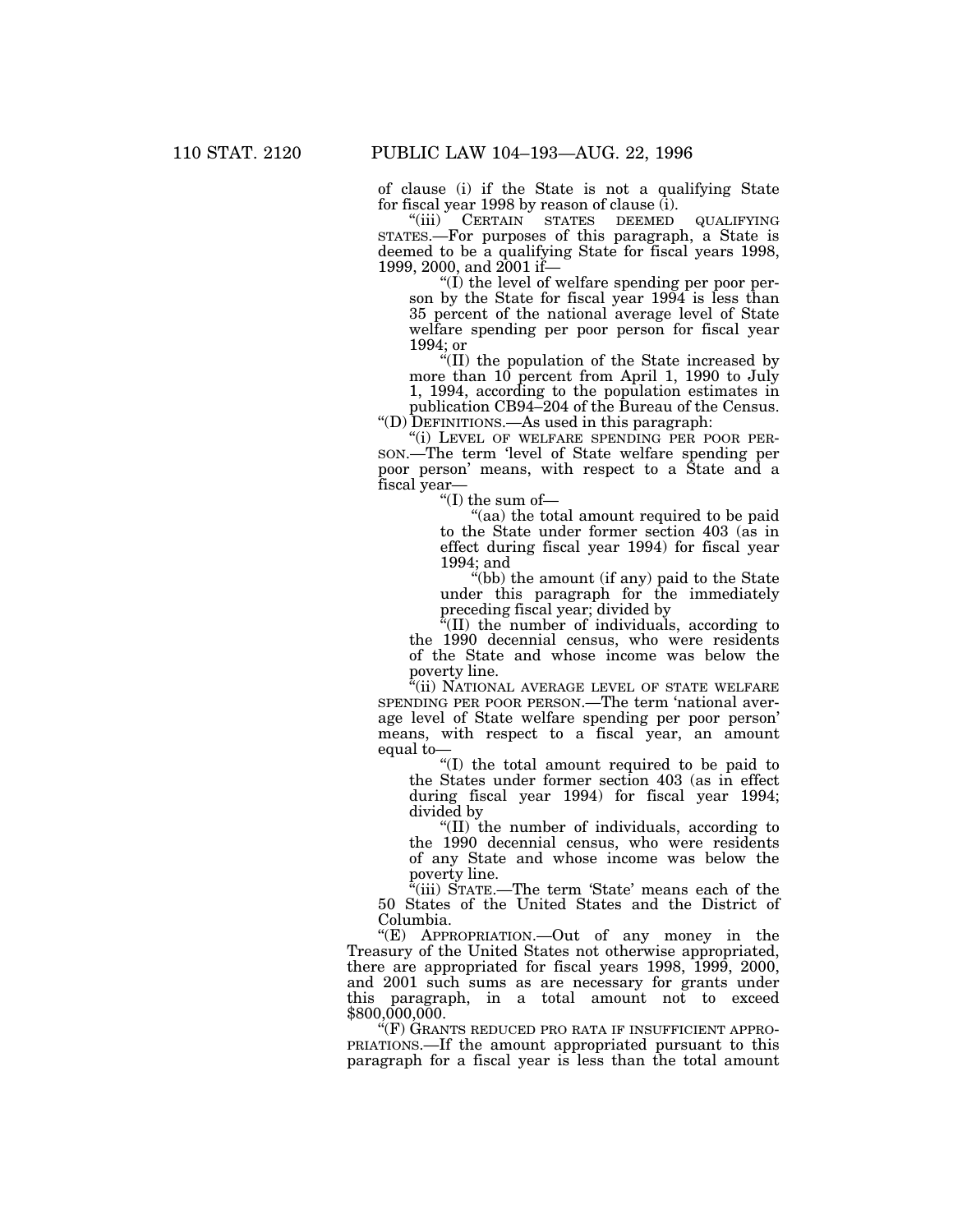of payments otherwise required to be made under this paragraph for the fiscal year, then the amount otherwise payable to any State for the fiscal year under this paragraph shall be reduced by a percentage equal to the amount so appropriated divided by such total amount.

''(G) BUDGET SCORING.—Notwithstanding section 257(b)(2) of the Balanced Budget and Emergency Deficit Control Act of 1985, the baseline shall assume that no grant shall be made under this paragraph after fiscal year 2001.

''(4) BONUS TO REWARD HIGH PERFORMANCE STATES.—

''(A) IN GENERAL.—The Secretary shall make a grant pursuant to this paragraph to each State for each bonus year for which the State is a high performing State.

''(B) AMOUNT OF GRANT.—

''(i) IN GENERAL.—Subject to clause (ii) of this subparagraph, the Secretary shall determine the amount of the grant payable under this paragraph to a high performing State for a bonus year, which shall be based on the score assigned to the State under subparagraph  $(D)(i)$  for the fiscal year that immediately precedes the bonus year.

"(ii) LIMITATION.—The amount payable to a State under this paragraph for a bonus year shall not exceed 5 percent of the State family assistance grant.

''(C) FORMULA FOR MEASURING STATE PERFORMANCE.— Not later than 1 year after the date of the enactment of the Personal Responsibility and Work Opportunity Reconciliation Act of 1996, the Secretary, in consultation with the National Governors' Association and the American Public Welfare Association, shall develop a formula for measuring State performance in operating the State program funded under this part so as to achieve the goals set forth in section 401(a).

''(D) SCORING OF STATE PERFORMANCE; SETTING OF PERFORMANCE THRESHOLDS.—For each bonus year, the Secretary shall—

''(i) use the formula developed under subparagraph (C) to assign a score to each eligible State for the fiscal year that immediately precedes the bonus year; and

"(ii) prescribe a performance threshold in such a manner so as to ensure that—

''(I) the average annual total amount of grants to be made under this paragraph for each bonus year equals \$200,000,000; and

" $(II)$  the total amount of grants to be made under this paragraph for all bonus years equals  $$1,000,000,000.$ 

''(E) DEFINITIONS.—As used in this paragraph:

"(i) BONUS YEAR.—The term 'bonus year' means fiscal years 1999, 2000, 2001, 2002, and 2003.

''(ii) HIGH PERFORMING STATE.—The term 'high performing State' means, with respect to a bonus year, an eligible State whose score assigned pursuant to  $subparam$  (D)(i) for the fiscal year immediately preceding the bonus year equals or exceeds the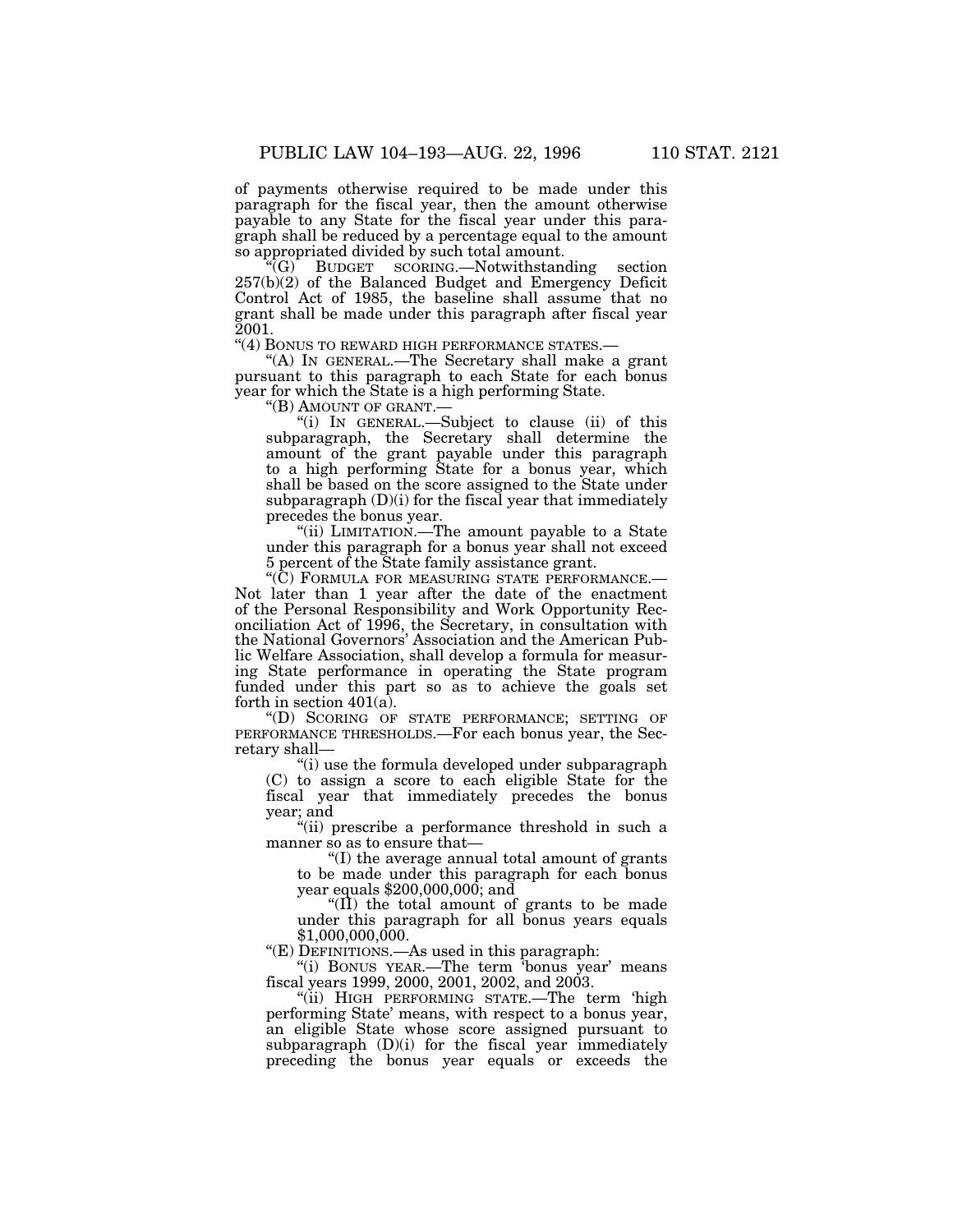performance threshold prescribed under subparagraph  $(D)(ii)$  for such preceding fiscal year.

" $(F)$  APPROPRIATION.—Out of any money in the Treasury of the United States not otherwise appropriated, there are appropriated for fiscal years 1999 through 2003 \$1,000,000,000 for grants under this paragraph.

''(b) CONTINGENCY FUND.—

''(1) ESTABLISHMENT.—There is hereby established in the Treasury of the United States a fund which shall be known as the 'Contingency Fund for State Welfare Programs' (in this section referred to as the 'Fund').

" $(2)$  DEPOSITS INTO FUND.—Out of any money in the Treasury of the United States not otherwise appropriated, there are appropriated for fiscal years 1997, 1998, 1999, 2000, and 2001 such sums as are necessary for payment to the Fund in a total amount not to exceed  $$2,000,000,000$ .

''(3) GRANTS.—

"(A) PROVISIONAL PAYMENTS.—If an eligible State submits to the Secretary a request for funds under this paragraph during an eligible month, the Secretary shall, subject to this paragraph, pay to the State, from amounts appropriated pursuant to paragraph (2), an amount equal to the amount of funds so requested.

''(B) PAYMENT PRIORITY.—The Secretary shall make payments under subparagraph (A) in the order in which the Secretary receives requests for such payments.

''(C) LIMITATIONS.—

"(i) MONTHLY PAYMENT TO A STATE.—The total amount paid to a single State under subparagraph (A) during a month shall not exceed  $\frac{1}{12}$  of 20 percent of the State family assistance grant.

''(ii) PAYMENTS TO ALL STATES.—The total amount paid to all States under subparagraph (A) during fiscal years 1997 through 2001 shall not exceed the total amount appropriated pursuant to paragraph (2).

''(4) ANNUAL RECONCILIATION.—Notwithstanding paragraph (3), at the end of each fiscal year, each State shall remit to the Secretary an amount equal to the amount (if any) by which the total amount paid to the State under paragraph (3) during the fiscal year exceeds—

"(A) the Federal medical assistance percentage for the State for the fiscal year (as defined in section 1905(b), as in effect on September 30, 1995) of the amount (if any) by which—

"(i) if the Secretary makes a payment to the State" under section  $418(a)(2)$  in the fiscal year-

''(I) the expenditures under the State program funded under this part for the fiscal year, excluding any amounts made available by the Federal Government (except amounts paid to the State under paragraph (3) during the fiscal year that have been expended by the State) and any amounts expended by the State during the fiscal year for child care; exceeds

''(II) historic State expenditures (as defined in section  $409(a)(7)(B)(iii)$ , excluding the expenditures by the State for child care under subsection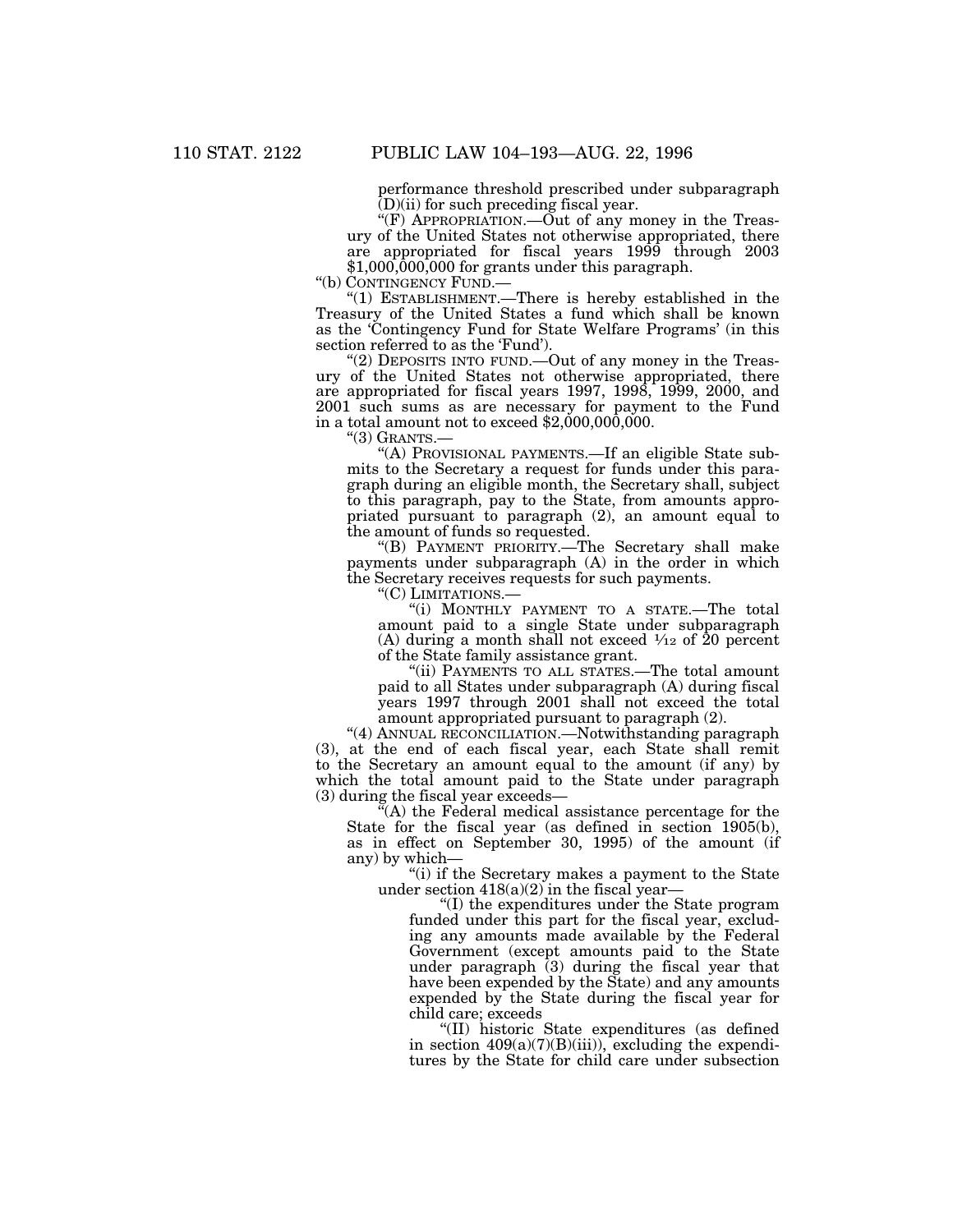(g) or (i) of section 402 (as in effect during fiscal year 1994) for fiscal year 1994 minus any Federal payment with respect to such child care expenditures; or

"(ii) if the Secretary does not make a payment to the State under section  $418(a)(2)$  in the fiscal year—

''(I) the expenditures under the State program funded under this part for the fiscal year (excluding any amounts made available by the Federal Government, except amounts paid to the State under paragraph (3) during the fiscal year that have been expended by the State); exceeds

''(II) historic State expenditures (as defined in section  $409(a)(7)(B)(iii)$ ; multiplied by

"(B)  $\frac{1}{12}$  times the number of months during the fiscal year for which the Secretary makes a payment to the State under this subsection.

"(5) ELIGIBLE MONTH.—As used in paragraph  $(3)(A)$ , the term 'eligible month' means, with respect to a State, a month in the 2-month period that begins with any month for which the State is a needy State.

''(6) NEEDY STATE.—For purposes of paragraph (5), a State is a needy State for a month if—

 $\kappa(A)$  the average rate of-

"(i) total unemployment in such State (seasonally adjusted) for the period consisting of the most recent 3 months for which data for all States are published equals or exceeds 6.5 percent; and

"(ii) total unemployment in such State (seasonally adjusted) for the 3-month period equals or exceeds 110 percent of such average rate for either (or both) of the corresponding 3-month periods ending in the 2 preceding calendar years; or

''(B) as determined by the Secretary of Agriculture (in the discretion of the Secretary of Agriculture), the monthly average number of individuals (as of the last day of each month) participating in the food stamp program in the State in the then most recently concluded 3-month period for which data are available exceeds by not less than 10 percent the lesser of—

''(i) the monthly average number of individuals (as of the last day of each month) in the State that would have participated in the food stamp program in the corresponding 3-month period in fiscal year 1994 if the amendments made by titles IV and VIII of the Personal Responsibility and Work Opportunity Reconciliation Act of 1996 had been in effect throughout fiscal year 1994; or

''(ii) the monthly average number of individuals (as of the last day of each month) in the State that would have participated in the food stamp program in the corresponding 3-month period in fiscal year 1995 if the amendments made by titles IV and VIII of the Personal Responsibility and Work Opportunity Reconciliation Act of 1996 had been in effect throughout fiscal year 1995.

"(7) OTHER TERMS DEFINED.—As used in this subsection: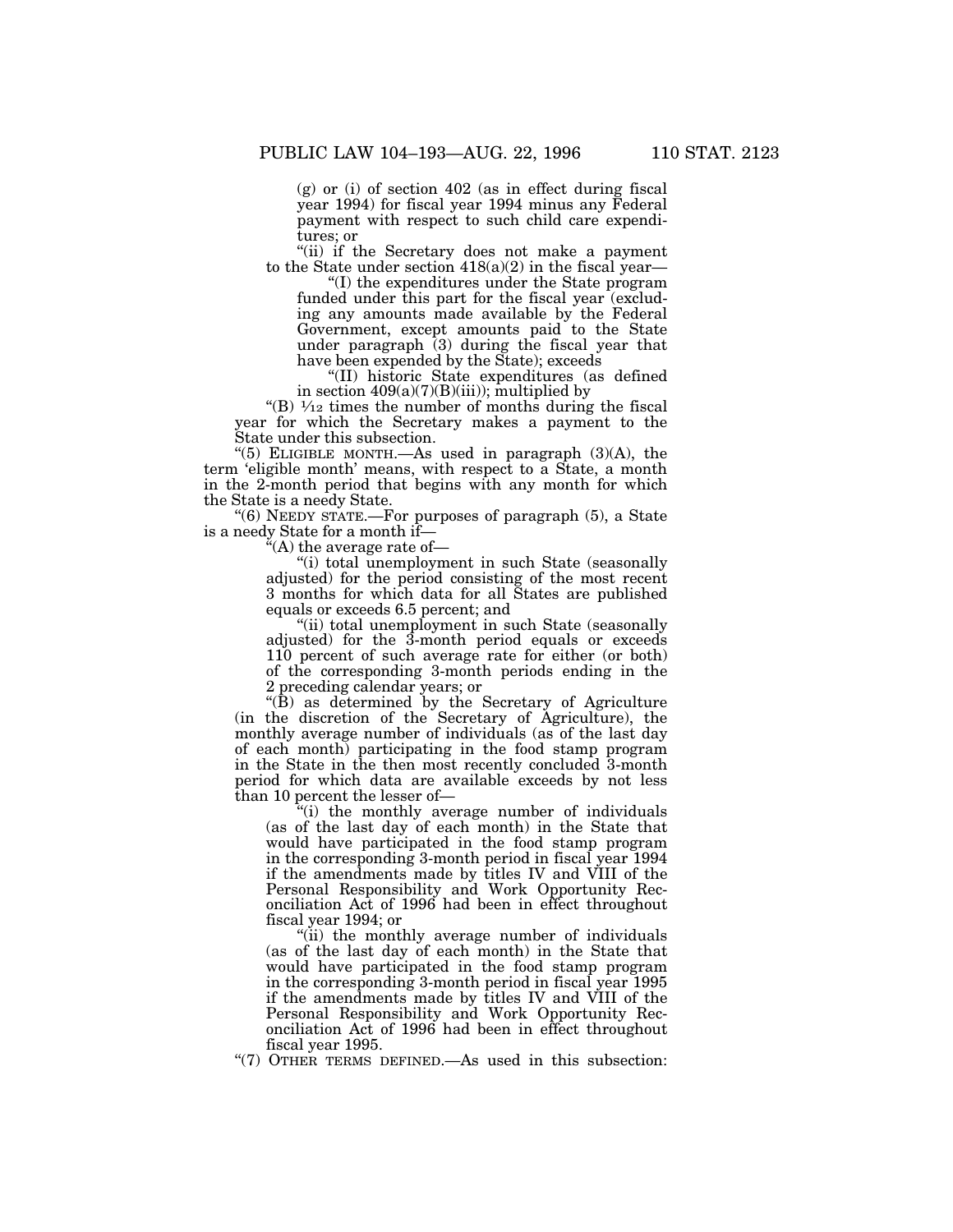"(A) STATE.—The term 'State' means each of the 50 States of the United States and the District of Columbia. ''(B) SECRETARY.—The term 'Secretary' means the Secretary of the Treasury.

''(8) ANNUAL REPORTS.—The Secretary shall annually report to the Congress on the status of the Fund.

42 USC 604.

#### **''SEC. 404. USE OF GRANTS.**

''(a) GENERAL RULES.—Subject to this part, a State to which a grant is made under section 403 may use the grant—

 $''(1)$  in any manner that is reasonably calculated to accomplish the purpose of this part, including to provide low income households with assistance in meeting home heating and cooling costs; or

" $(2)$  in any manner that the State was authorized to use amounts received under part A or F, as such parts were in effect on September 30, 1995.

''(b) LIMITATION ON USE OF GRANT FOR ADMINISTRATIVE PURPOSES.—

"(1) LIMITATION.—A State to which a grant is made under section 403 shall not expend more than 15 percent of the grant for administrative purposes.

"(2) EXCEPTION.—Paragraph (1) shall not apply to the use of a grant for information technology and computerization needed for tracking or monitoring required by or under this part.

''(c) AUTHORITY TO TREAT INTERSTATE IMMIGRANTS UNDER RULES OF FORMER STATE.—A State operating a program funded under this part may apply to a family the rules (including benefit amounts) of the program funded under this part of another State if the family has moved to the State from the other State and has resided in the State for less than 12 months.

"(d) AUTHORITY TO USE PORTION OF GRANT FOR OTHER PUR-POSES.—

''(1) IN GENERAL.—A State may use not more than 30 percent of the amount of any grant made to the State under section 403(a) for a fiscal year to carry out a State program pursuant to any or all of the following provisions of law:

''(A) Title XX of this Act.

''(B) The Child Care and Development Block Grant Act of 1990.

"(2) LIMITATION ON AMOUNT TRANSFERABLE TO TITLE XX PROGRAMS.—Notwithstanding paragraph  $(1)$ , not more than  $\frac{1}{3}$ of the total amount paid to a State under this part for a fiscal year that is used to carry out State programs pursuant to provisions of law specified in paragraph (1) may be used to carry out State programs pursuant to title XX.

''(3) APPLICABLE RULES.—

''(A) IN GENERAL.—Except as provided in subparagraph (B) of this paragraph, any amount paid to a State under this part that is used to carry out a State program pursuant to a provision of law specified in paragraph (1) shall not be subject to the requirements of this part, but shall be subject to the requirements that apply to Federal funds provided directly under the provision of law to carry out the program, and the expenditure of any amount so used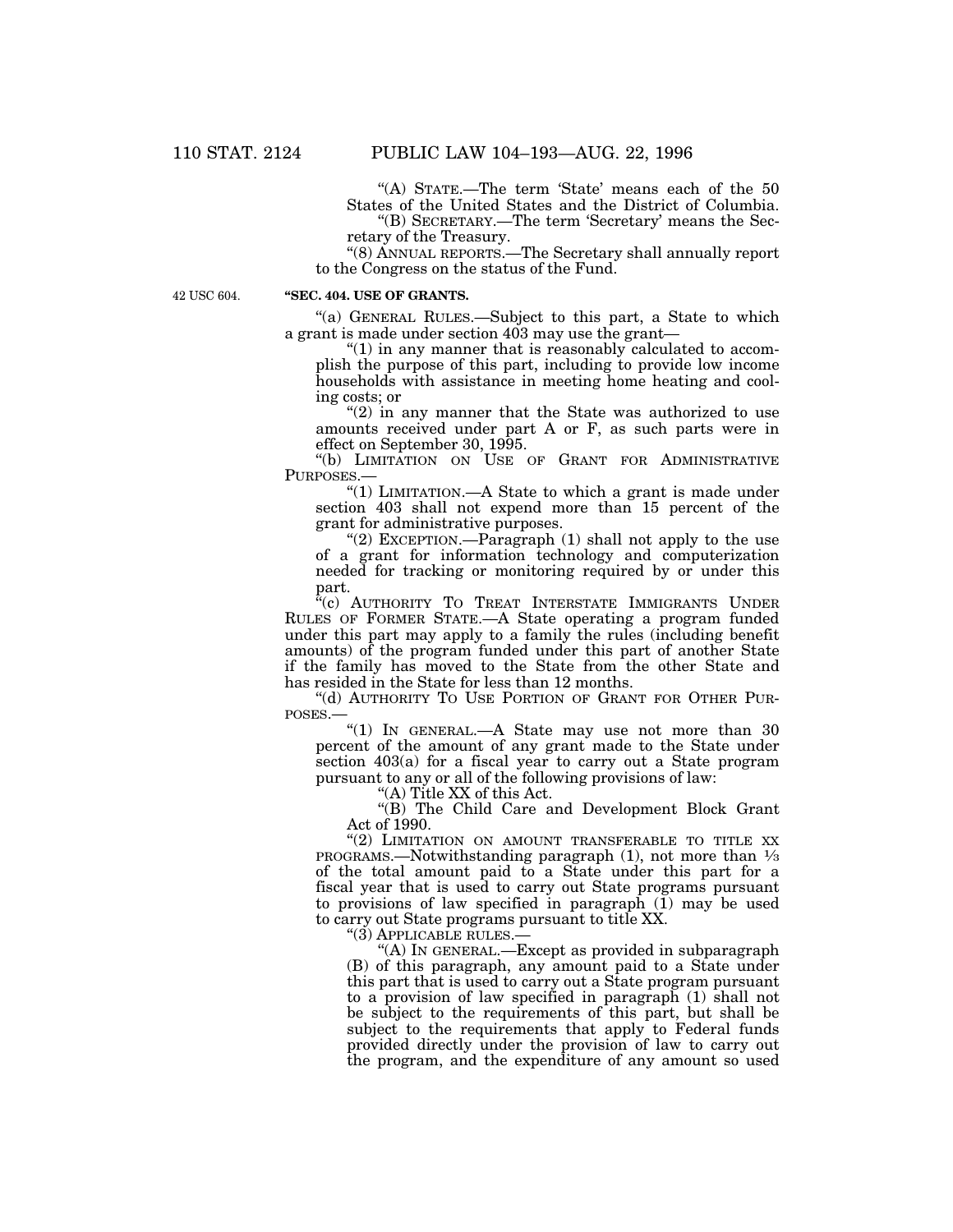shall not be considered to be an expenditure under this part.

''(B) EXCEPTION RELATING TO TITLE XX PROGRAMS.— All amounts paid to a State under this part that are used to carry out State programs pursuant to title XX shall be used only for programs and services to children or their families whose income is less than 200 percent of the income official poverty line (as defined by the Office of Management and Budget, and revised annually in accordance with section 673(2) of the Omnibus Budget Reconciliation Act of 1981) applicable to a family of the size involved.

"(e) AUTHORITY TO RESERVE CERTAIN AMOUNTS FOR ASSIST-ANCE.—A State may reserve amounts paid to the State under this part for any fiscal year for the purpose of providing, without fiscal year limitation, assistance under the State program funded under this part.

"(f) AUTHORITY TO OPERATE EMPLOYMENT PLACEMENT PROGRAM.—A State to which a grant is made under section 403 may use the grant to make payments (or provide job placement vouchers) to State-approved public and private job placement agencies that provide employment placement services to individuals who receive assistance under the State program funded under this part.

"(g) IMPLEMENTATION OF ELECTRONIC BENEFIT TRANSFER SYSTEM.—A State to which a grant is made under section 403 is encouraged to implement an electronic benefit transfer system for providing assistance under the State program funded under this part, and may use the grant for such purpose.

"(h) USE OF FUNDS FOR INDIVIDUAL DEVELOPMENT ACCOUNTS.—

"(1) In GENERAL.—A State to which a grant is made under section 403 may use the grant to carry out a program to fund individual development accounts (as defined in paragraph (2)) established by individuals eligible for assistance under the State program funded under this part.

"(2) INDIVIDUAL DEVELOPMENT ACCOUNTS.—

''(A) ESTABLISHMENT.—Under a State program carried out under paragraph (1), an individual development account may be established by or on behalf of an individual eligible for assistance under the State program operated under this part for the purpose of enabling the individual to accumulate funds for a qualified purpose described in subparagraph  $(B)$ .<br>"(B)  $QUALIF$ 

QUALIFIED PURPOSE.—A qualified purpose described in this subparagraph is 1 or more of the following, as provided by the qualified entity providing assistance to the individual under this subsection:

''(i) POSTSECONDARY EDUCATIONAL EXPENSES.— Postsecondary educational expenses paid from an individual development account directly to an eligible educational institution.

''(ii) FIRST HOME PURCHASE.—Qualified acquisition costs with respect to a qualified principal residence for a qualified first-time homebuyer, if paid from an individual development account directly to the persons to whom the amounts are due.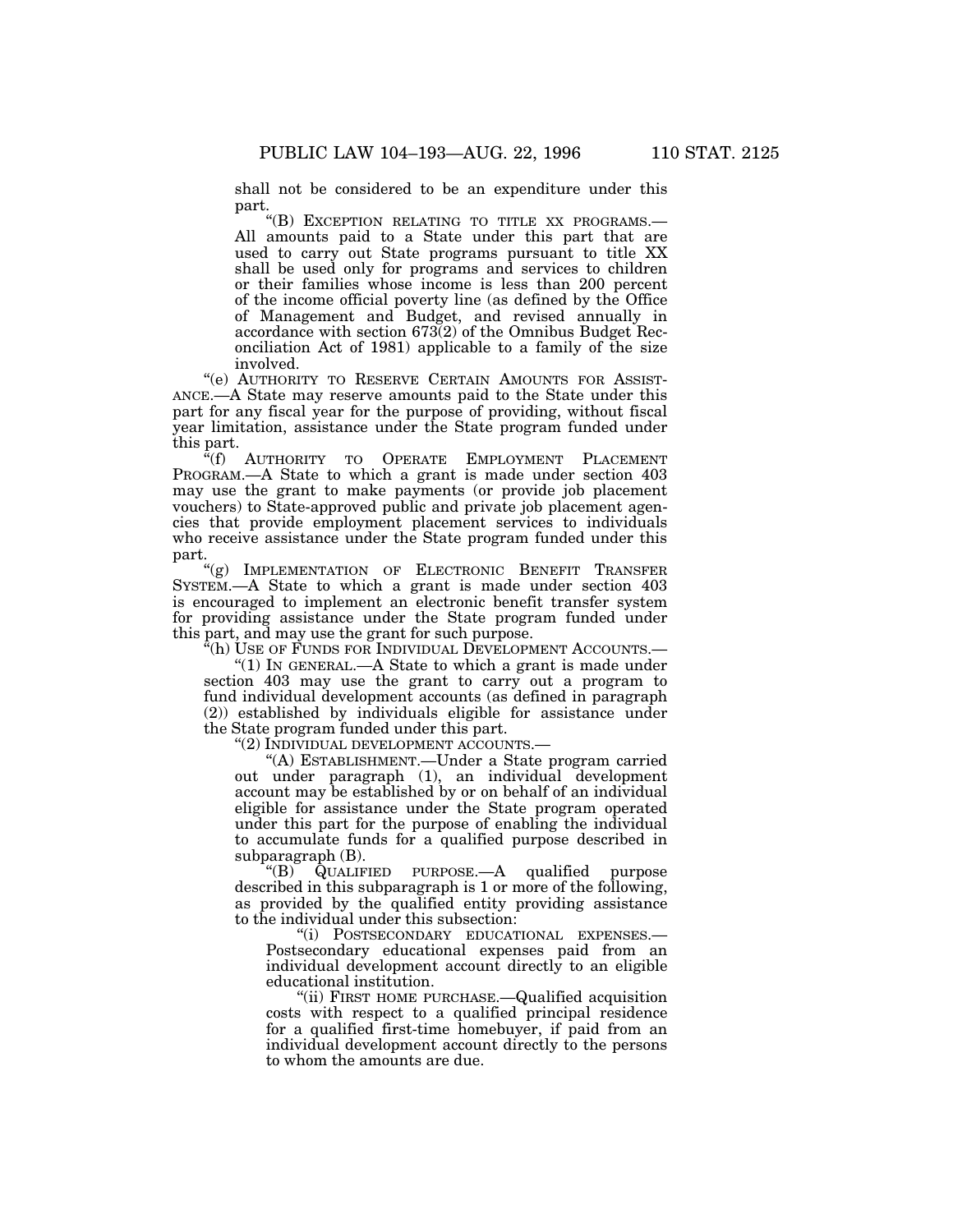''(iii) BUSINESS CAPITALIZATION.—Amounts paid from an individual development account directly to a business capitalization account which is established in a federally insured financial institution and is restricted to use solely for qualified business capitalization expenses.

"(C) CONTRIBUTIONS TO BE FROM EARNED INCOME.-An individual may only contribute to an individual development account such amounts as are derived from earned income, as defined in section  $911(d)(2)$  of the Internal Revenue Code of 1986.

''(D) WITHDRAWAL OF FUNDS.—The Secretary shall establish such regulations as may be necessary to ensure that funds held in an individual development account are not withdrawn except for 1 or more of the qualified purposes described in subparagraph (B).

''(3) REQUIREMENTS.—

''(A) IN GENERAL.—An individual development account established under this subsection shall be a trust created or organized in the United States and funded through periodic contributions by the establishing individual and matched by or through a qualified entity for a qualified purpose (as described in paragraph (2)(B)).

''(B) QUALIFIED ENTITY.—As used in this subsection, the term 'qualified entity' means—

" $(i)$  a not-for-profit organization described in section 501(c)(3) of the Internal Revenue Code of 1986 and exempt from taxation under section 501(a) of such Code; or

''(ii) a State or local government agency acting in cooperation with an organization described in clause (i).

"(4) NO REDUCTION IN BENEFITS.—Notwithstanding any other provision of Federal law (other than the Internal Revenue Code of 1986) that requires consideration of 1 or more financial circumstances of an individual, for the purpose of determining eligibility to receive, or the amount of, any assistance or benefit authorized by such law to be provided to or for the benefit of such individual, funds (including interest accruing) in an individual development account under this subsection shall be disregarded for such purpose with respect to any period during which such individual maintains or makes contributions into such an account.

''(5) DEFINITIONS.—As used in this subsection—

''(A) ELIGIBLE EDUCATIONAL INSTITUTION.—The term 'eligible educational institution' means the following:

"(i) An institution described in section  $\overline{481(a)(1)}$ or 1201(a) of the Higher Education Act of 1965 (20 U.S.C.  $1088(a)(1)$  or  $1141(a)$ , as such sections are in effect on the date of the enactment of this subsection.

''(ii) An area vocational education school (as defined in subparagraph  $(C)$  or  $(D)$  of section  $521(4)$ of the Carl D. Perkins Vocational and Applied Technology Education Act  $(20 \text{ U.S.C. } 2471(4))$  which is in any State (as defined in section 521(33) of such Act), as such sections are in effect on the date of the enactment of this subsection.

Regulations.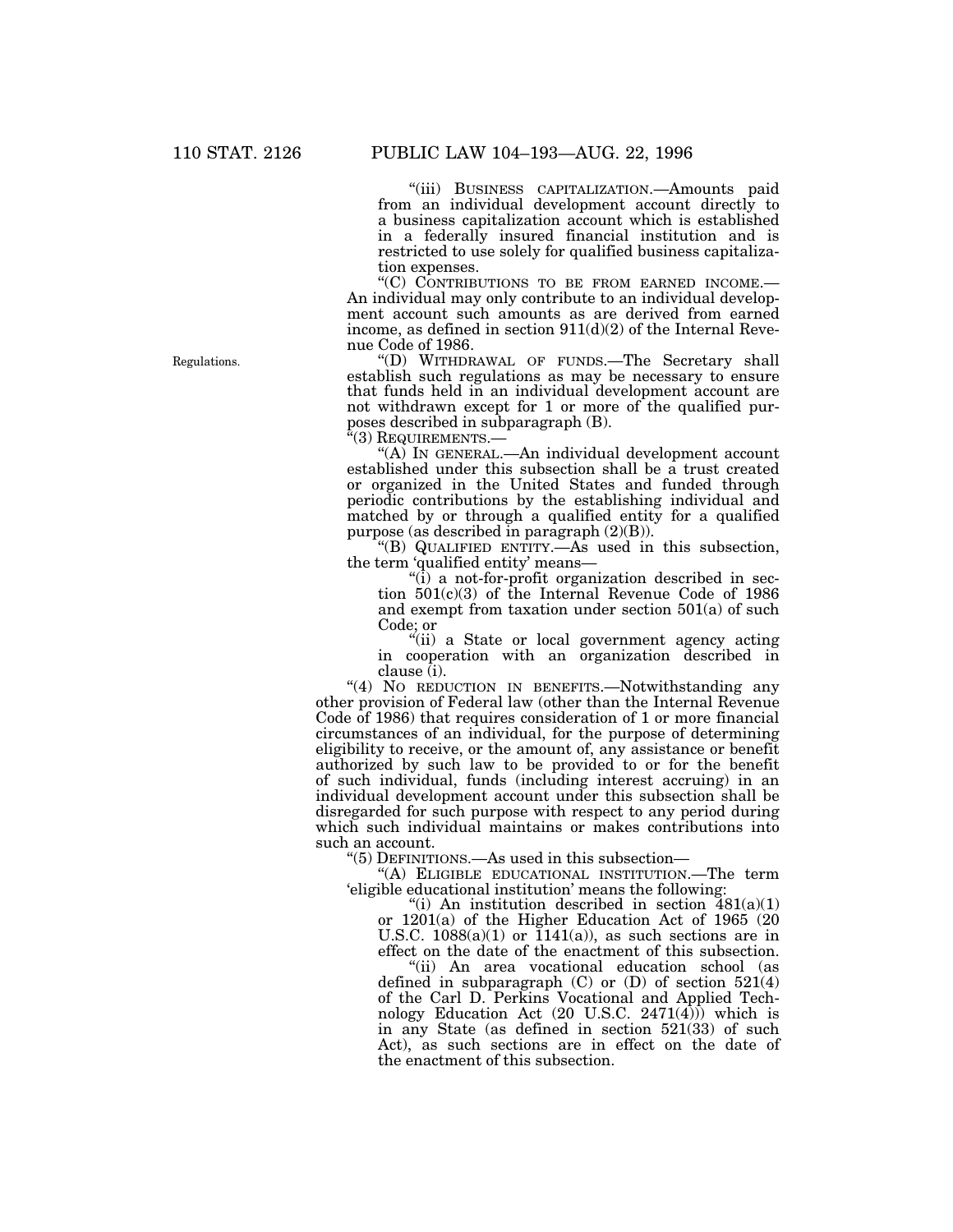''(B) POST-SECONDARY EDUCATIONAL EXPENSES.—The term 'post-secondary educational expenses' means—

''(i) tuition and fees required for the enrollment or attendance of a student at an eligible educational institution, and

''(ii) fees, books, supplies, and equipment required for courses of instruction at an eligible educational institution.

''(C) QUALIFIED ACQUISITION COSTS.—The term 'qualified acquisition costs' means the costs of acquiring, constructing, or reconstructing a residence. The term includes any usual or reasonable settlement, financing, or other closing costs.

''(D) QUALIFIED BUSINESS.—The term 'qualified business' means any business that does not contravene any law or public policy (as determined by the Secretary).

"(E) QUALIFIED BUSINESS CAPITALIZATION EXPENSES.-The term 'qualified business capitalization expenses' means qualified expenditures for the capitalization of a qualified business pursuant to a qualified plan.

''(F) QUALIFIED EXPENDITURES.—The term 'qualified expenditures' means expenditures included in a qualified plan, including capital, plant, equipment, working capital, and inventory expenses.

''(G) QUALIFIED FIRST-TIME HOMEBUYER.—

''(i) IN GENERAL.—The term 'qualified first-time homebuyer' means a taxpayer (and, if married, the taxpayer's spouse) who has no present ownership interest in a principal residence during the 3-year period ending on the date of acquisition of the principal residence to which this subsection applies.

"(ii) DATE OF ACQUISITION.—The term 'date of acquisition' means the date on which a binding contract to acquire, construct, or reconstruct the principal residence to which this subparagraph applies is entered into.

''(H) QUALIFIED PLAN.—The term 'qualified plan' means a business plan which—

 $\sqrt[4]{i}$  is approved by a financial institution, or by a nonprofit loan fund having demonstrated fiduciary integrity,

''(ii) includes a description of services or goods to be sold, a marketing plan, and projected financial statements, and

"(iii) may require the eligible individual to obtain the assistance of an experienced entrepreneurial advisor.

''(I) QUALIFIED PRINCIPAL RESIDENCE.—The term 'qualified principal residence' means a principal residence (within the meaning of section 1034 of the Internal Revenue Code of 1986), the qualified acquisition costs of which do not exceed 100 percent of the average area purchase price applicable to such residence (determined in accordance with paragraphs (2) and (3) of section 143(e) of such Code).

''(i) SANCTION WELFARE RECIPIENTS FOR FAILING TO ENSURE THAT MINOR DEPENDENT CHILDREN ATTEND SCHOOL.—A State to which a grant is made under section 403 shall not be prohibited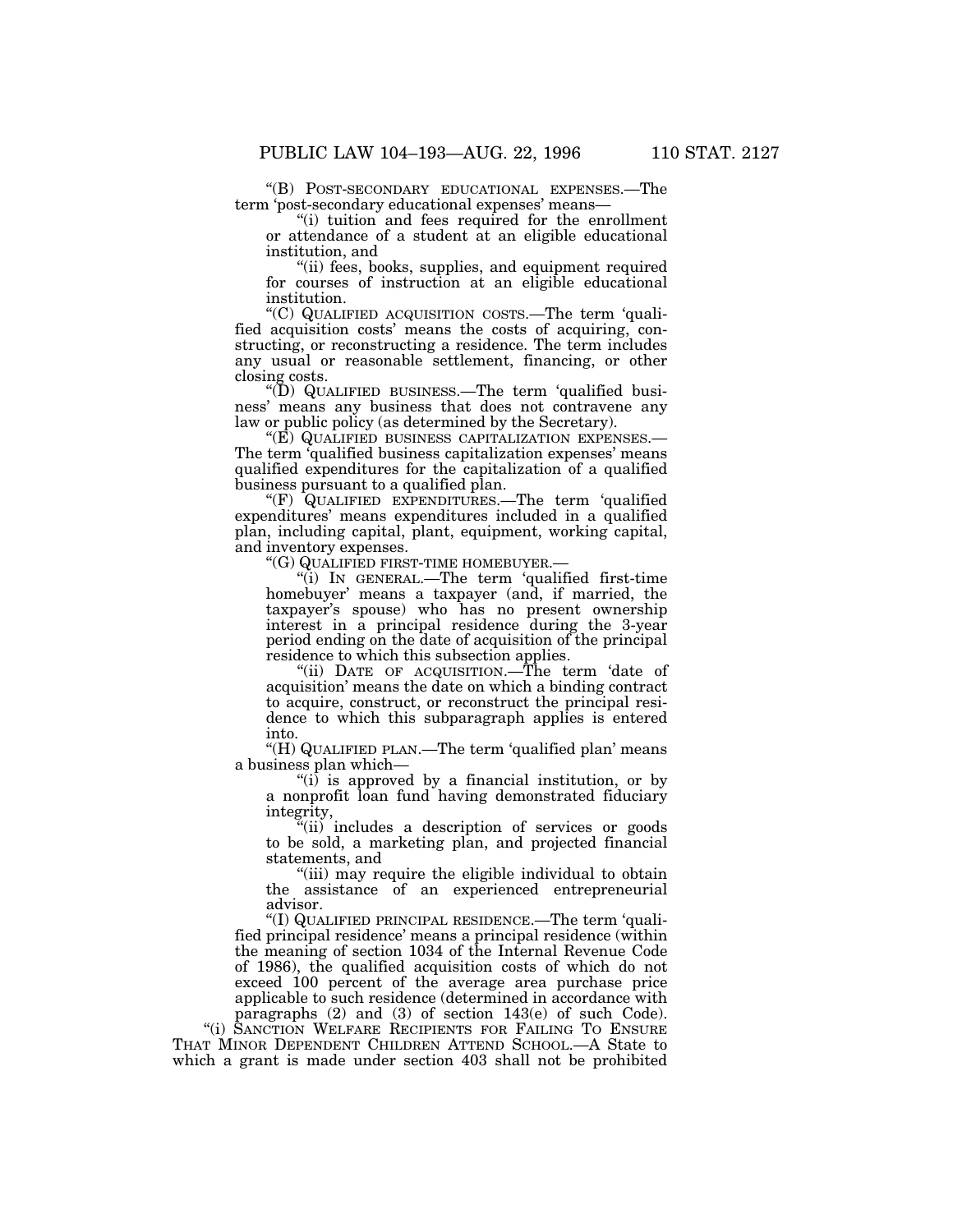from sanctioning a family that includes an adult who has received assistance under any State program funded under this part attributable to funds provided by the Federal Government or under the food stamp program, as defined in section 3(h) of the Food Stamp Act of 1977, if such adult fails to ensure that the minor dependent children of such adult attend school as required by the law of the State in which the minor children reside.

''(j) REQUIREMENT FOR HIGH SCHOOL DIPLOMA OR EQUIVA-LENT.—A State to which a grant is made under section 403 shall not be prohibited from sanctioning a family that includes an adult who is older than age 20 and younger than age 51 and who has received assistance under any State program funded under this part attributable to funds provided by the Federal Government or under the food stamp program, as defined in section 3(h) of the Food Stamp Act of 1977, if such adult does not have, or is not working toward attaining, a secondary school diploma or its recognized equivalent unless such adult has been determined in the judgment of medical, psychiatric, or other appropriate professionals to lack the requisite capacity to complete successfully a course of study that would lead to a secondary school diploma or its recognized equivalent.

42 USC 605.

# **''SEC. 405. ADMINISTRATIVE PROVISIONS.**

''(a) QUARTERLY.—The Secretary shall pay each grant payable to a State under section 403 in quarterly installments, subject to this section.

''(b) NOTIFICATION.—Not later than 3 months before the payment of any such quarterly installment to a State, the Secretary shall notify the State of the amount of any reduction determined under section  $412(a)(1)(B)$  with respect to the State.

''(c) COMPUTATION AND CERTIFICATION OF PAYMENTS TO STATES.—

''(1) COMPUTATION.—The Secretary shall estimate the amount to be paid to each eligible State for each quarter under this part, such estimate to be based on a report filed by the State containing an estimate by the State of the total sum to be expended by the State in the quarter under the State program funded under this part and such other information as the Secretary may find necessary.

"(2) CERTIFICATION.—The Secretary of Health and Human Services shall certify to the Secretary of the Treasury the amount estimated under paragraph (1) with respect to a State, reduced or increased to the extent of any overpayment or underpayment which the Secretary of Health and Human Services determines was made under this part to the State for any prior quarter and with respect to which adjustment has not been made under this paragraph.

''(d) PAYMENT METHOD.—Upon receipt of a certification under subsection (c)(2) with respect to a State, the Secretary of the Treasury shall, through the Fiscal Service of the Department of the Treasury and before audit or settlement by the General Accounting Office, pay to the State, at the time or times fixed by the Secretary of Health and Human Services, the amount so certified.

42 USC 606.

## **''SEC. 406. FEDERAL LOANS FOR STATE WELFARE PROGRAMS.**

''(a) LOAN AUTHORITY.—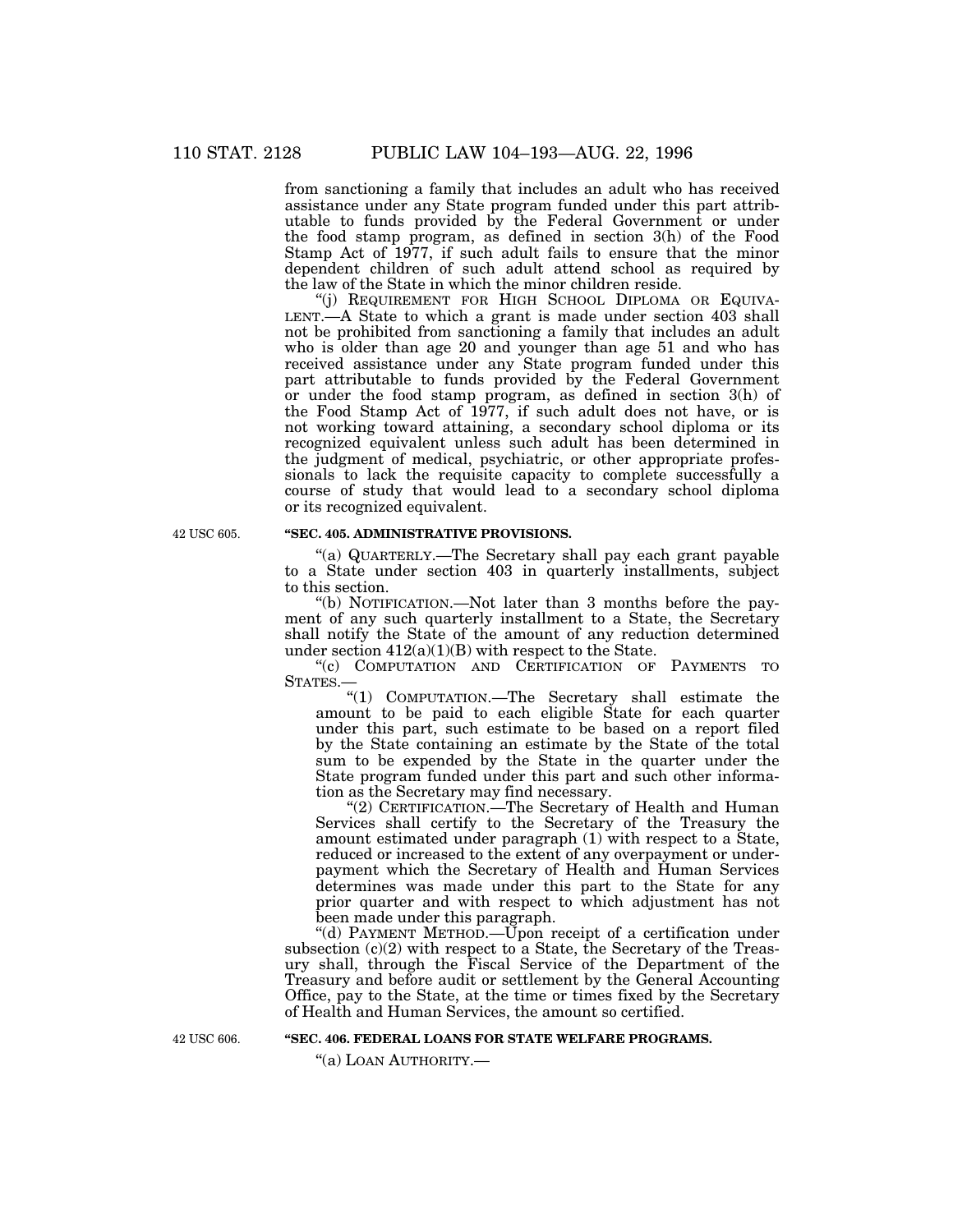''(1) IN GENERAL.—The Secretary shall make loans to any loan-eligible State, for a period to maturity of not more than 3 years.

"(2) LOAN-ELIGIBLE STATE.—As used in paragraph  $(1)$ , the term 'loan-eligible State' means a State against which a penalty has not been imposed under section  $409(a)(1)$ .

''(b) RATE OF INTEREST.—The Secretary shall charge and collect interest on any loan made under this section at a rate equal to the current average market yield on outstanding marketable obligations of the United States with remaining periods to maturity comparable to the period to maturity of the loan.

"(c) USE OF LOAN.—A State shall use a loan made to the State under this section only for any purpose for which grant amounts received by the State under section 403(a) may be used, including—

''(1) welfare anti-fraud activities; and

 $''(2)$  the provision of assistance under the State program to Indian families that have moved from the service area of an Indian tribe with a tribal family assistance plan approved under section 412.

"(d) LIMITATION ON TOTAL AMOUNT OF LOANS TO A STATE.-The cumulative dollar amount of all loans made to a State under this section during fiscal years 1997 through 2002 shall not exceed 10 percent of the State family assistance grant.

"(e) LIMITATION ON TOTAL AMOUNT OF OUTSTANDING LOANS.— The total dollar amount of loans outstanding under this section may not exceed \$1,700,000,000.

''(f) APPROPRIATION.—Out of any money in the Treasury of the United States not otherwise appropriated, there are appropriated such sums as may be necessary for the cost of loans under this section.

# **''SEC. 407. MANDATORY WORK REQUIREMENTS.**

42 USC 607.

''(a) PARTICIPATION RATE REQUIREMENTS.—

"(1) ALL FAMILIES.—A State to which a grant is made under section 403 for a fiscal year shall achieve the minimum participation rate specified in the following table for the fiscal year with respect to all families receiving assistance under the State program funded under this part:

|                         | The minimum<br>participation<br>rate is: |
|-------------------------|------------------------------------------|
| "If the fiscal year is: |                                          |
| 1997                    | 25                                       |
| 1998                    | 30                                       |
| 1999                    | 35                                       |
| 2000                    | 40                                       |
| 2001                    | 45                                       |
|                         |                                          |

"(2) 2-PARENT FAMILIES.—A State to which a grant is made under section 403 for a fiscal year shall achieve the minimum participation rate specified in the following table for the fiscal year with respect to 2-parent families receiving assistance under the State program funded under this part:

|                         | The minimum<br>participation |
|-------------------------|------------------------------|
| "If the fiscal year is: | rate is:                     |
| 1997                    | 75                           |
| 1998                    | 75                           |
|                         |                              |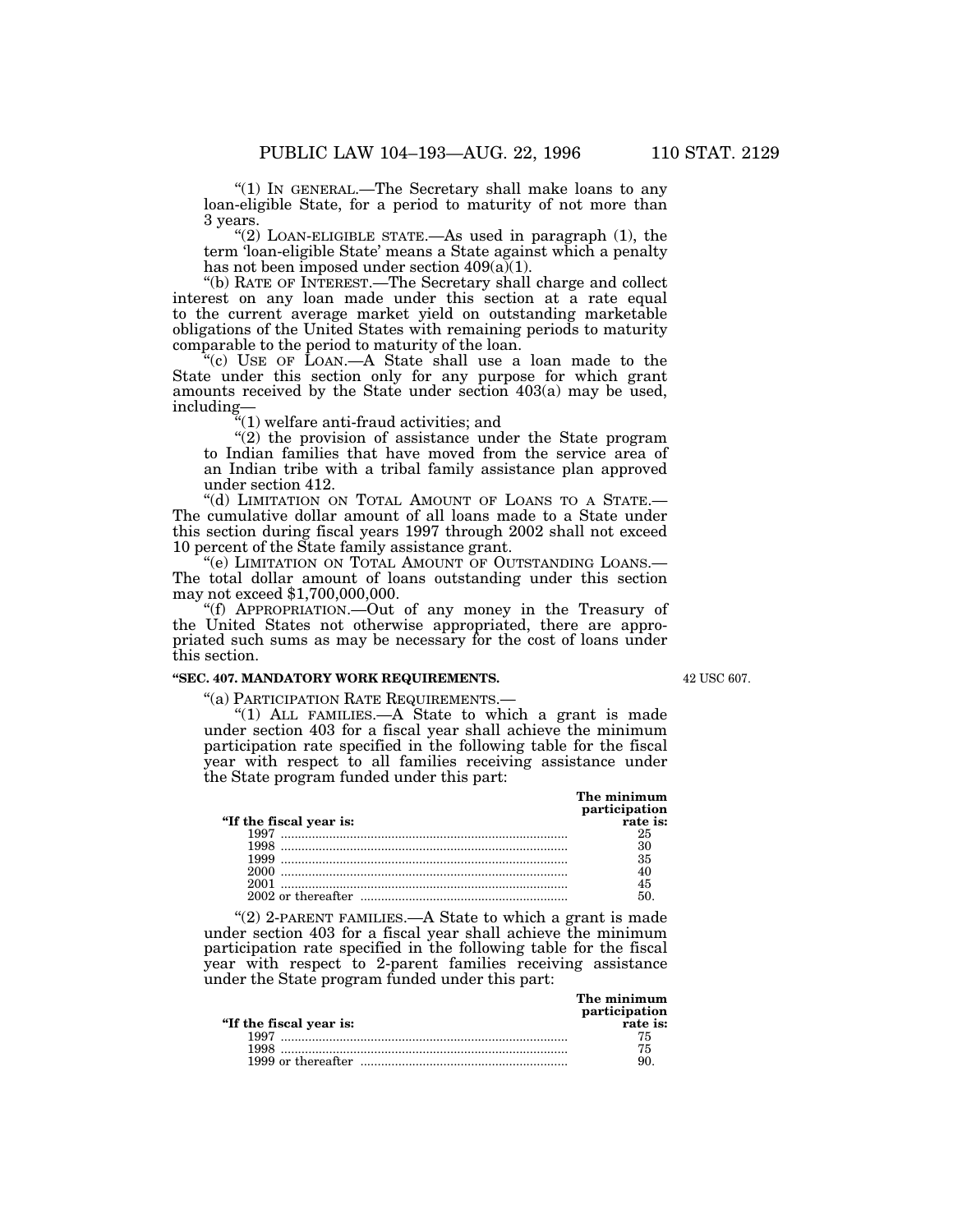''(b) CALCULATION OF PARTICIPATION RATES.— ''(1) ALL FAMILIES.— ''(A) AVERAGE MONTHLY RATE.—For purposes of subsection  $(a)(1)$ , the participation rate for all families of a State for a fiscal year is the average of the participation rates for all families of the State for each month in the fiscal year.

''(B) MONTHLY PARTICIPATION RATES.—The participation rate of a State for all families of the State for a month, expressed as a percentage, is—

''(i) the number of families receiving assistance under the State program funded under this part that include an adult or a minor child head of household who is engaged in work for the month; divided by

''(ii) the amount by which—

''(I) the number of families receiving such assistance during the month that include an adult or a minor child head of household receiving such assistance; exceeds

''(II) the number of families receiving such assistance that are subject in such month to a penalty described in subsection (e)(1) but have not been subject to such penalty for more than 3 months within the preceding 12-month period (whether or not consecutive).

"(2) 2-PARENT FAMILIES.-

"(A) AVERAGE MONTHLY RATE.—For purposes of subsection  $(a)(2)$ , the participation rate for 2-parent families of a State for a fiscal year is the average of the participation rates for 2-parent families of the State for each month in the fiscal year.

''(B) MONTHLY PARTICIPATION RATES.—The participation rate of a State for 2-parent families of the State for a month shall be calculated by use of the formula set forth in paragraph  $(1)(B)$ , except that in the formula the term 'number of 2-parent families' shall be substituted for the term 'number of families' each place such latter term appears.

''(3) PRO RATA REDUCTION OF PARTICIPATION RATE DUE TO CASELOAD REDUCTIONS NOT REQUIRED BY FEDERAL LAW.—

''(A) IN GENERAL.—The Secretary shall prescribe regulations for reducing the minimum participation rate otherwise required by this section for a fiscal year by the number of percentage points equal to the number of percentage points (if any) by which—

''(i) the average monthly number of families receiving assistance during the immediately preceding fiscal year under the State program funded under this part is less than

''(ii) the average monthly number of families that received aid under the State plan approved under part A (as in effect on September 30, 1995) during fiscal year 1995.

The minimum participation rate shall not be reduced to the extent that the Secretary determines that the reduction in the number of families receiving such assistance is required by Federal law.

Regulations.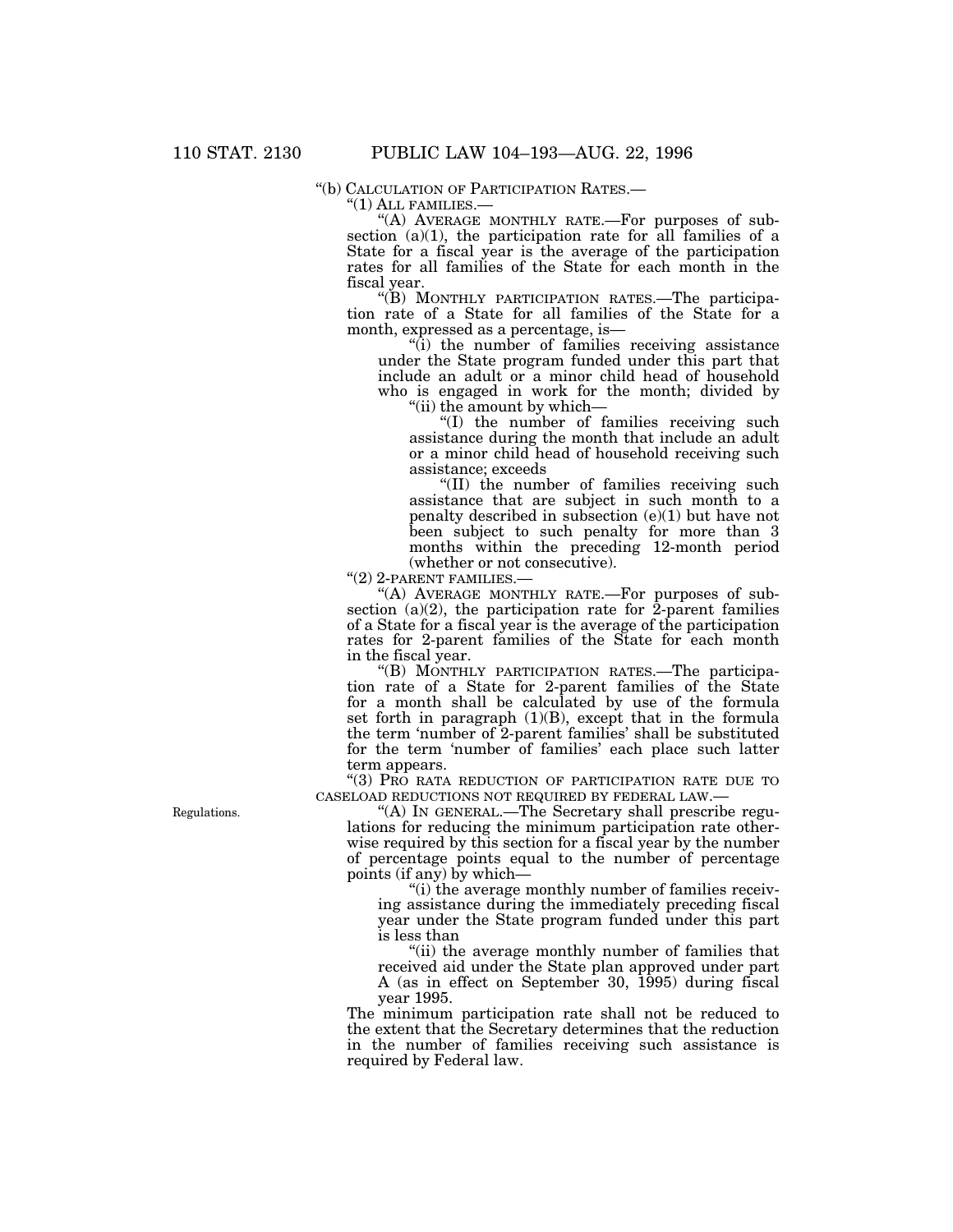''(B) ELIGIBILITY CHANGES NOT COUNTED.—The regulations required by subparagraph (A) shall not take into account families that are diverted from a State program funded under this part as a result of differences in eligibility criteria under a State program funded under this part and eligibility criteria under the State program operated under the State plan approved under part A (as such plan and such part were in effect on September 30, 1995). Such regulations shall place the burden on the Secretary to prove that such families were diverted as a direct result of differences in such eligibility criteria.

"(4) STATE OPTION TO INCLUDE INDIVIDUALS RECEIVING ASSISTANCE UNDER A TRIBAL FAMILY ASSISTANCE PLAN.—For purposes of paragraphs  $(1)(B)$  and  $(2)(B)$ , a State may, at its option, include families in the State that are receiving assistance under a tribal family assistance plan approved under section 412.

''(5) STATE OPTION FOR PARTICIPATION REQUIREMENT EXEMP-TIONS.—For any fiscal year, a State may, at its option, not require an individual who is a single custodial parent caring for a child who has not attained  $12$  months of age to engage in work, and may disregard such an individual in determining the participation rates under subsection (a) for not more than 12 months.

''(c) ENGAGED IN WORK.—

''(1) GENERAL RULES.—

''(A) ALL FAMILIES.—For purposes of subsection  $(b)(1)(B)(i)$ , a recipient is engaged in work for a month in a fiscal year if the recipient is participating in work activities for at least the minimum average number of hours per week specified in the following table during the month, not fewer than 20 hours per week of which are attributable to an activity described in paragraph (1),  $(2), (3), (4), (5), (6), (7), (8), or (12)$  of subsection (d), subject to this subsection:

|                  | The minimum                             |
|------------------|-----------------------------------------|
| "If the month is |                                         |
| in fiscal year:  | average number of<br>hours per week is: |
| 1997             |                                         |
| 1998             | 20                                      |
| 1999             | 25                                      |
|                  | 30.                                     |

"(B) 2-PARENT FAMILIES.—For purposes of subsection  $(b)(2)(B)$ , an individual is engaged in work for a month in a fiscal year if—

''(i) the individual is making progress in work activities for at least 35 hours per week during the month, not fewer than 30 hours per week of which are attributable to an activity described in paragraph (1), (2), (3), (4), (5), (6), (7), (8), or (12) of subsection (d), subject to this subsection; and

"(ii) if the family of the individual receives federally-funded child care assistance and an adult in the family is not disabled or caring for a severely disabled child, the individual's spouse is making progress in work activities during the month, not fewer than 20 hours per week of which are attributable to an activity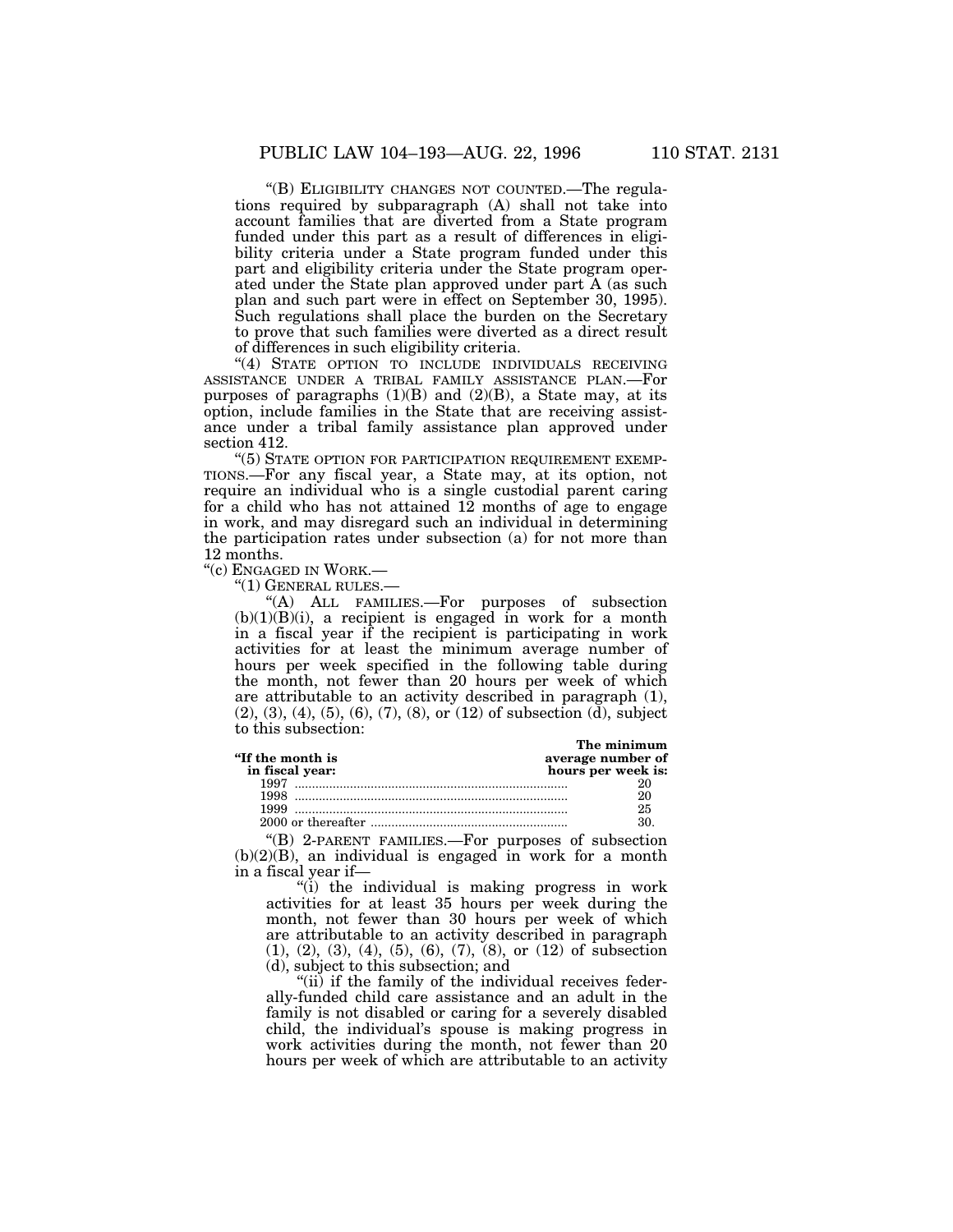described in paragraph  $(1)$ ,  $(2)$ ,  $(3)$ ,  $(4)$ ,  $(5)$ , or  $(7)$  of subsection (d).

''(2) LIMITATIONS AND SPECIAL RULES.—

''(A) NUMBER OF WEEKS FOR WHICH JOB SEARCH COUNTS AS WORK.—

''(i) LIMITATION.—Notwithstanding paragraph (1) of this subsection, an individual shall not be considered to be engaged in work by virtue of participation in an activity described in subsection  $(d)(6)$  of a State program funded under this part, after the individual has participated in such an activity for 6 weeks (or, if the unemployment rate of the State is at least 50 percent greater than the unemployment rate of the United States, 12 weeks), or if the participation is for a week that immediately follows 4 consecutive weeks of such participation.

"(ii) LIMITED AUTHORITY TO COUNT LESS THAN FULL WEEK OF PARTICIPATION.—For purposes of clause (i) of this subparagraph, on not more than 1 occasion per individual, the State shall consider participation of the individual in an activity described in subsection (d)(6) for 3 or 4 days during a week as a week of participation in the activity by the individual.

''(B) SINGLE PARENT WITH CHILD UNDER AGE 6 DEEMED TO BE MEETING WORK PARTICIPATION REQUIREMENTS IF PAR-ENT IS ENGAGED IN WORK FOR 20 HOURS PER WEEK.—For purposes of determining monthly participation rates under subsection  $(b)(1)(B)(i)$ , a recipient in a 1-parent family who is the parent of a child who has not attained 6 years of age is deemed to be engaged in work for a month if the recipient is engaged in work for an average of at least 20 hours per week during the month.

''(C) TEEN HEAD OF HOUSEHOLD WHO MAINTAINS SATIS-FACTORY SCHOOL ATTENDANCE DEEMED TO BE MEETING WORK PARTICIPATION REQUIREMENTS.—For purposes of determining monthly participation rates under subsection  $(b)(1)(B)(i)$ , a recipient who is a single head of household and has not attained 20 years of age is deemed, subject to subparagraph (D) of this paragraph, to be engaged in work for a month in a fiscal year if the recipient—

''(i) maintains satisfactory attendance at secondary school or the equivalent during the month; or

"(ii) participates in education directly related to employment for at least the minimum average number of hours per week specified in the table set forth in paragraph (1)(A) of this subsection.

''(D) NUMBER OF PERSONS THAT MAY BE TREATED AS ENGAGED IN WORK BY VIRTUE OF PARTICIPATION IN VOCA-TIONAL EDUCATION ACTIVITIES OR BEING A TEEN HEAD OF HOUSEHOLD WHO MAINTAINS SATISFACTORY SCHOOL ATTEND-ANCE.—For purposes of determining monthly participation rates under paragraphs  $(1)(B)(i)$  and  $(2)(B)$  of subsection (b), not more than 20 percent of individuals in all families and in 2-parent families may be determined to be engaged in work in the State for a month by reason of participation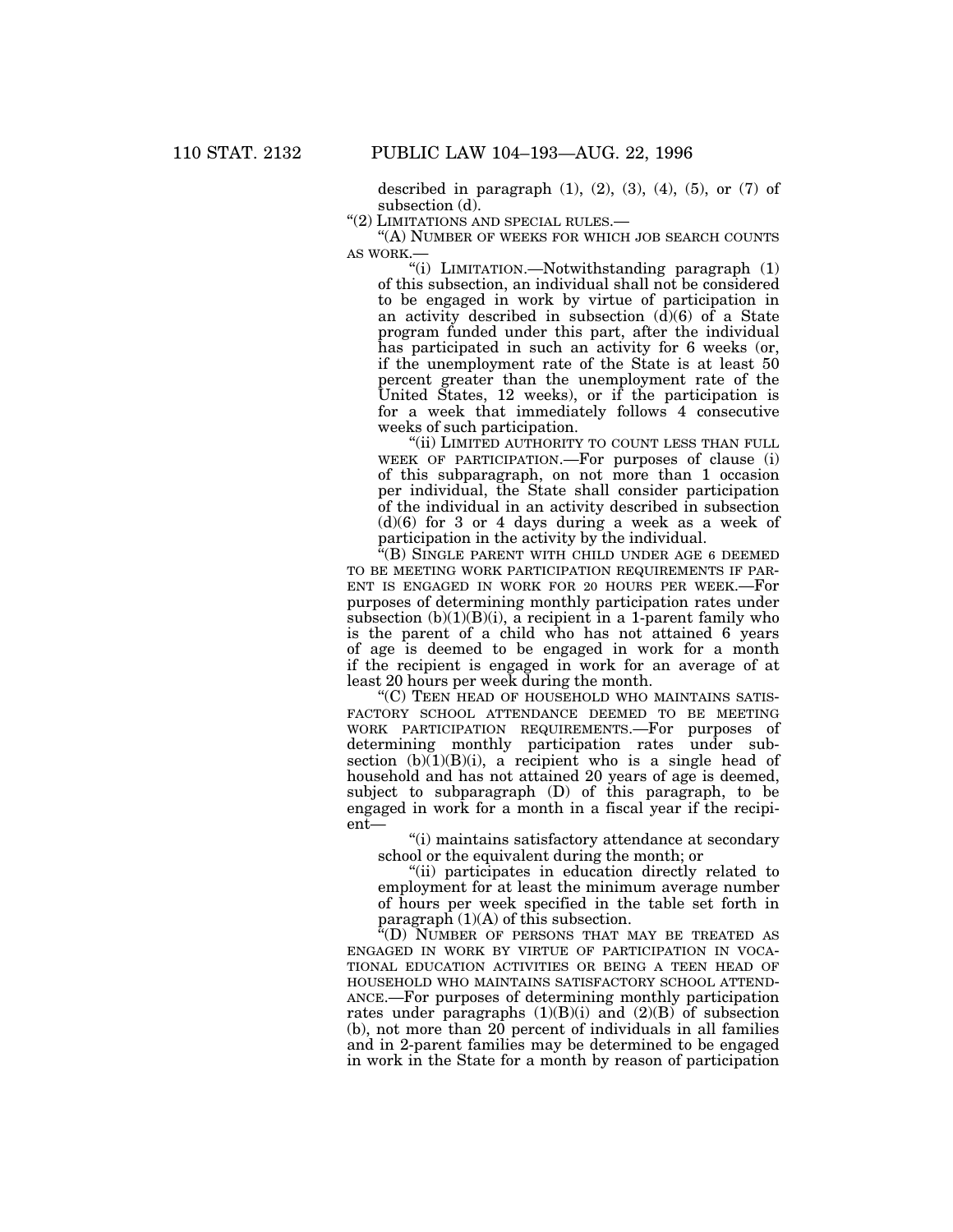in vocational educational training or deemed to be engaged

in work by reason of subparagraph (C) of this paragraph. ''(d) WORK ACTIVITIES DEFINED.—As used in this section, the term 'work activities' means—

''(1) unsubsidized employment;

''(2) subsidized private sector employment;

''(3) subsidized public sector employment;

 $(4)$  work experience (including work associated with the refurbishing of publicly assisted housing) if sufficient private sector employment is not available;

''(5) on-the-job training;

''(6) job search and job readiness assistance;

''(7) community service programs;

''(8) vocational educational training (not to exceed 12 months with respect to any individual);

''(9) job skills training directly related to employment;

"(10) education directly related to employment, in the case of a recipient who has not received a high school diploma or a certificate of high school equivalency;

"(11) satisfactory attendance at secondary school or in a course of study leading to a certificate of general equivalence, in the case of a recipient who has not completed secondary school or received such a certificate; and

 $(12)$  the provision of child care services to an individual who is participating in a community service program.

''(e) PENALTIES AGAINST INDIVIDUALS.—

"(1) IN GENERAL.—Except as provided in paragraph (2), if an individual in a family receiving assistance under the State program funded under this part refuses to engage in work required in accordance with this section, the State shall—

''(A) reduce the amount of assistance otherwise payable to the family pro rata (or more, at the option of the State) with respect to any period during a month in which the individual so refuses; or

''(B) terminate such assistance,

subject to such good cause and other exceptions as the State may establish.

"(2) EXCEPTION.—Notwithstanding paragraph (1), a State may not reduce or terminate assistance under the State program funded under this part based on a refusal of an individual to work if the individual is a single custodial parent caring for a child who has not attained 6 years of age, and the individual proves that the individual has a demonstrated inability (as determined by the State) to obtain needed child care, for 1 or more of the following reasons:

''(A) Unavailability of appropriate child care within a reasonable distance from the individual's home or work site.

''(B) Unavailability or unsuitability of informal child care by a relative or under other arrangements.

''(C) Unavailability of appropriate and affordable formal child care arrangements.

''(f) NONDISPLACEMENT IN WORK ACTIVITIES.—

" $(1)$  In GENERAL.—Subject to paragraph  $(2)$ , an adult in a family receiving assistance under a State program funded under this part attributable to funds provided by the Federal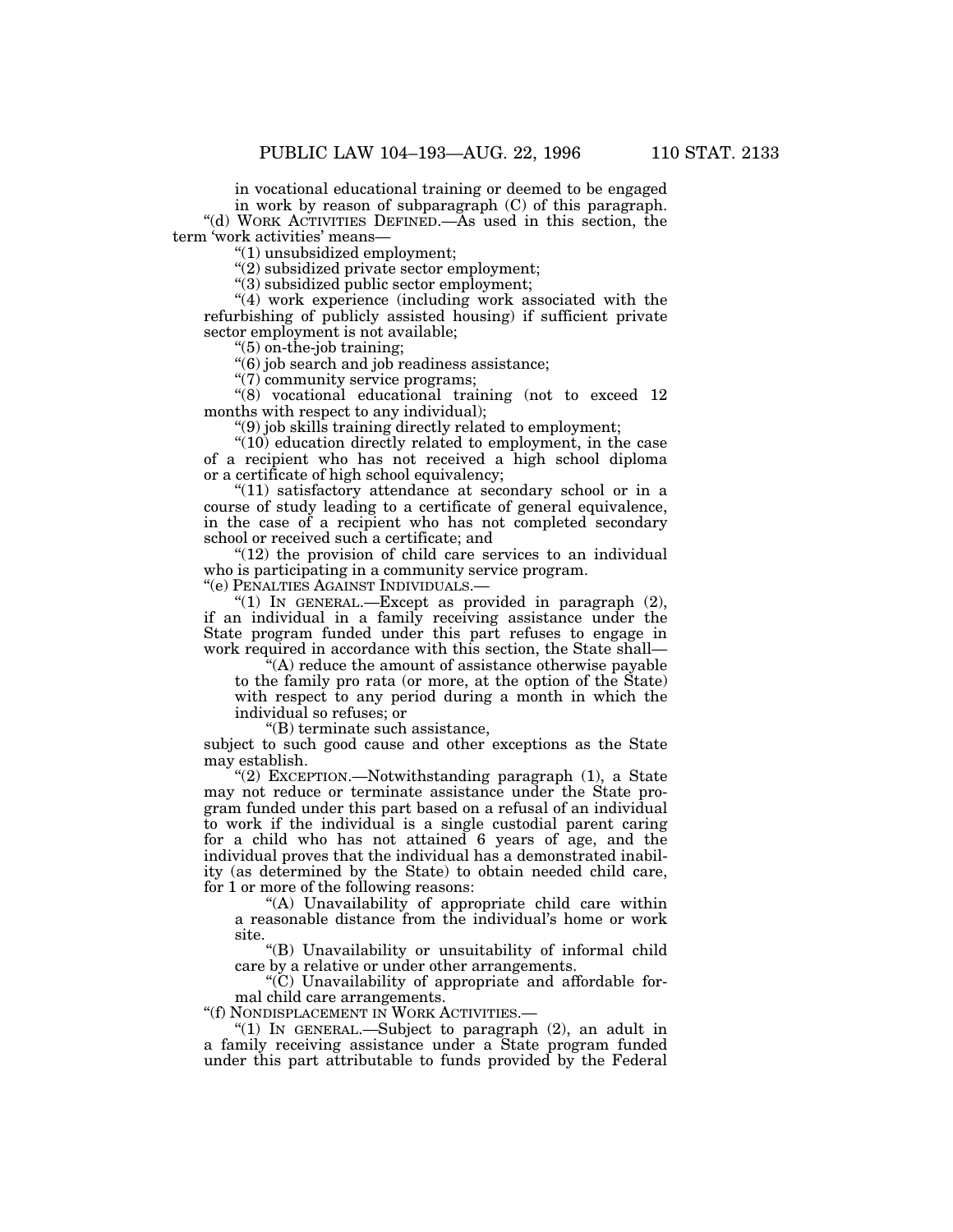Government may fill a vacant employment position in order to engage in a work activity described in subsection (d).

 $\sqrt{2}$  No FILLING OF CERTAIN VACANCIES.—No adult in a work activity described in subsection (d) which is funded, in whole or in part, by funds provided by the Federal Government shall be employed or assigned—

"(A) when any other individual is on layoff from the same or any substantially equivalent job; or

''(B) if the employer has terminated the employment of any regular employee or otherwise caused an involuntary reduction of its workforce in order to fill the vacancy so created with an adult described in paragraph (1).

''(3) GRIEVANCE PROCEDURE.—A State with a program funded under this part shall establish and maintain a grievance procedure for resolving complaints of alleged violations of paragraph (2).

''(4) NO PREEMPTION.—Nothing in this subsection shall preempt or supersede any provision of State or local law that provides greater protection for employees from displacement.

 $'(g)$  SENSE OF THE CONGRESS.—It is the sense of the Congress that in complying with this section, each State that operates a program funded under this part is encouraged to assign the highest priority to requiring adults in 2-parent families and adults in singleparent families that include older preschool or school-age children to be engaged in work activities.

''(h) SENSE OF THE CONGRESS THAT STATES SHOULD IMPOSE CERTAIN REQUIREMENTS ON NONCUSTODIAL, NONSUPPORTING MINOR PARENTS.—It is the sense of the Congress that the States should require noncustodial, nonsupporting parents who have not attained 18 years of age to fulfill community work obligations and attend appropriate parenting or money management classes after school.

''(i) REVIEW OF IMPLEMENTATION OF STATE WORK PROGRAMS.— During fiscal year 1999, the Committee on Ways and Means of the House of Representatives and the Committee on Finance of the Senate shall hold hearings and engage in other appropriate activities to review the implementation of this section by the States, and shall invite the Governors of the States to testify before them regarding such implementation. Based on such hearings, such Committees may introduce such legislation as may be appropriate to remedy any problems with the State programs operated pursuant to this section.

42 USC 608.

# **''SEC. 408. PROHIBITIONS; REQUIREMENTS.**

''(a) IN GENERAL.—

''(1) NO ASSISTANCE FOR FAMILIES WITHOUT A MINOR CHILD.—A State to which a grant is made under section 403 shall not use any part of the grant to provide assistance to a family—

''(A) unless the family includes—

''(i) a minor child who resides with a custodial parent or other adult caretaker relative of the child; or

''(ii) a pregnant individual; and

''(B) if the family includes an adult who has received assistance under any State program funded under this part attributable to funds provided by the Federal Government, for 60 months (whether or not consecutive) after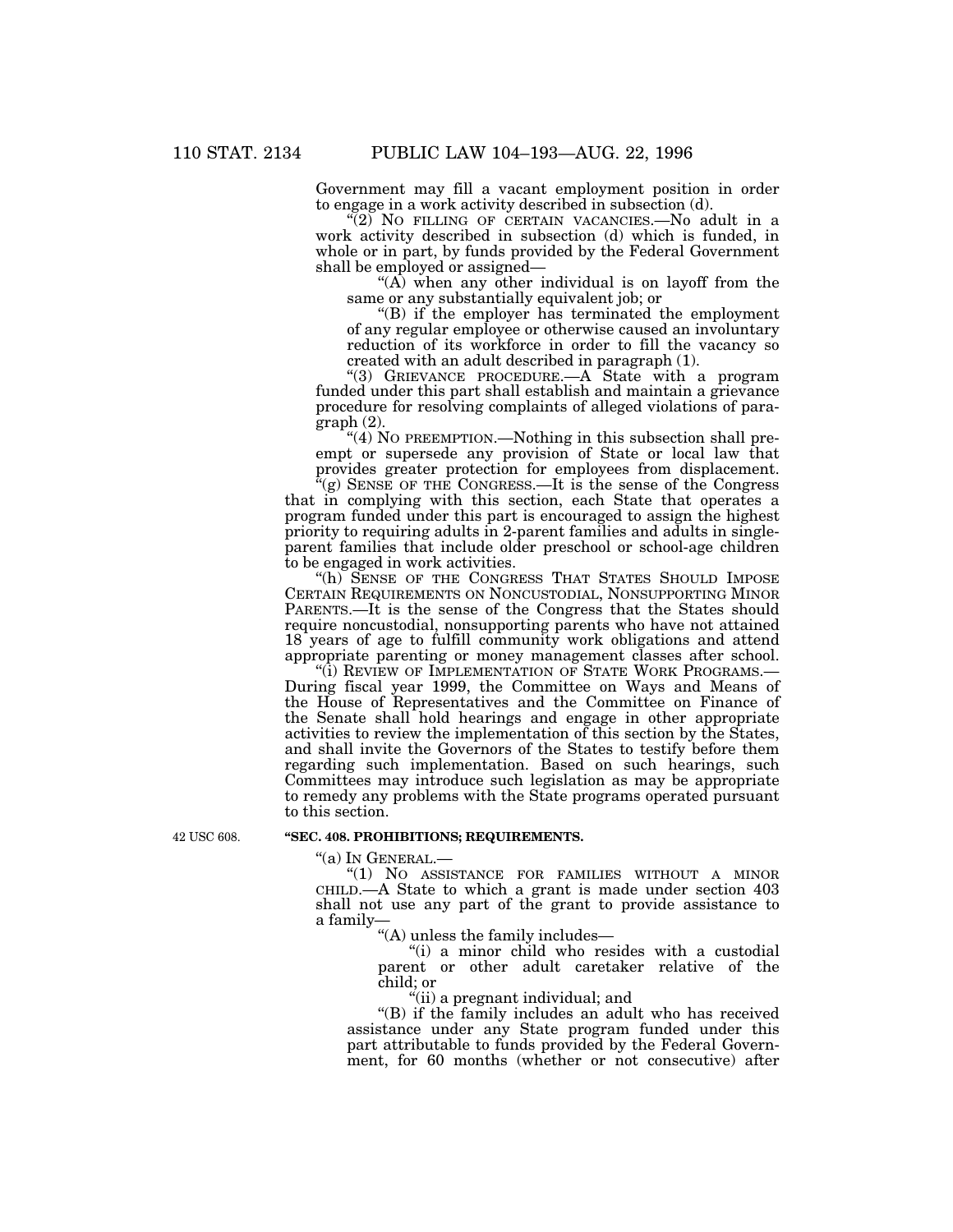the date the State program funded under this part commences (unless an exception described in subparagraph  $(B)$ ,  $(C)$ , or  $(D)$  of paragraph  $(7)$  applies).

"(2) REDUCTION OR ELIMINATION OF ASSISTANCE FOR NON-COOPERATION IN ESTABLISHING PATERNITY OR OBTAINING CHILD SUPPORT.—If the agency responsible for administering the State plan approved under part D determines that an individual is not cooperating with the State in establishing paternity or in establishing, modifying, or enforcing a support order with respect to a child of the individual, and the individual does not qualify for any good cause or other exception established by the State pursuant to section 454(29), then the State—

''(A) shall deduct from the assistance that would otherwise be provided to the family of the individual under the State program funded under this part an amount equal to not less than 25 percent of the amount of such assistance; and

''(B) may deny the family any assistance under the State program.

"(3) NO ASSISTANCE FOR FAMILIES NOT ASSIGNING CERTAIN SUPPORT RIGHTS TO THE STATE.—

''(A) IN GENERAL.—A State to which a grant is made under section 403 shall require, as a condition of providing assistance to a family under the State program funded under this part, that a member of the family assign to the State any rights the family member may have (on behalf of the family member or of any other person for whom the family member has applied for or is receiving such assistance) to support from any other person, not exceeding the total amount of assistance so provided to the family, which accrue (or have accrued) before the date the family leaves the program, which assignment, on and after the date the family leaves the program, shall not apply with respect to any support (other than support  $collected$  pursuant to section  $464$ ) which accrued before the family received such assistance and which the State has not collected by—

''(i) September 30, 2000, if the assignment is executed on or after October 1, 1997, and before October 1, 2000; or

''(ii) the date the family leaves the program, if the assignment is executed on or after October 1, 2000.

"(B) LIMITATION.—A State to which a grant is made under section 403 shall not require, as a condition of providing assistance to any family under the State program funded under this part, that a member of the family assign to the State any rights to support described in subparagraph (A) which accrue after the date the family leaves the program.

"(4) NO ASSISTANCE FOR TEENAGE PARENTS WHO DO NOT ATTEND HIGH SCHOOL OR OTHER EQUIVALENT TRAINING PRO-GRAM.—A State to which a grant is made under section 403 shall not use any part of the grant to provide assistance to an individual who has not attained 18 years of age, is not married, has a minor child at least 12 weeks of age in his or her care, and has not successfully completed a high-school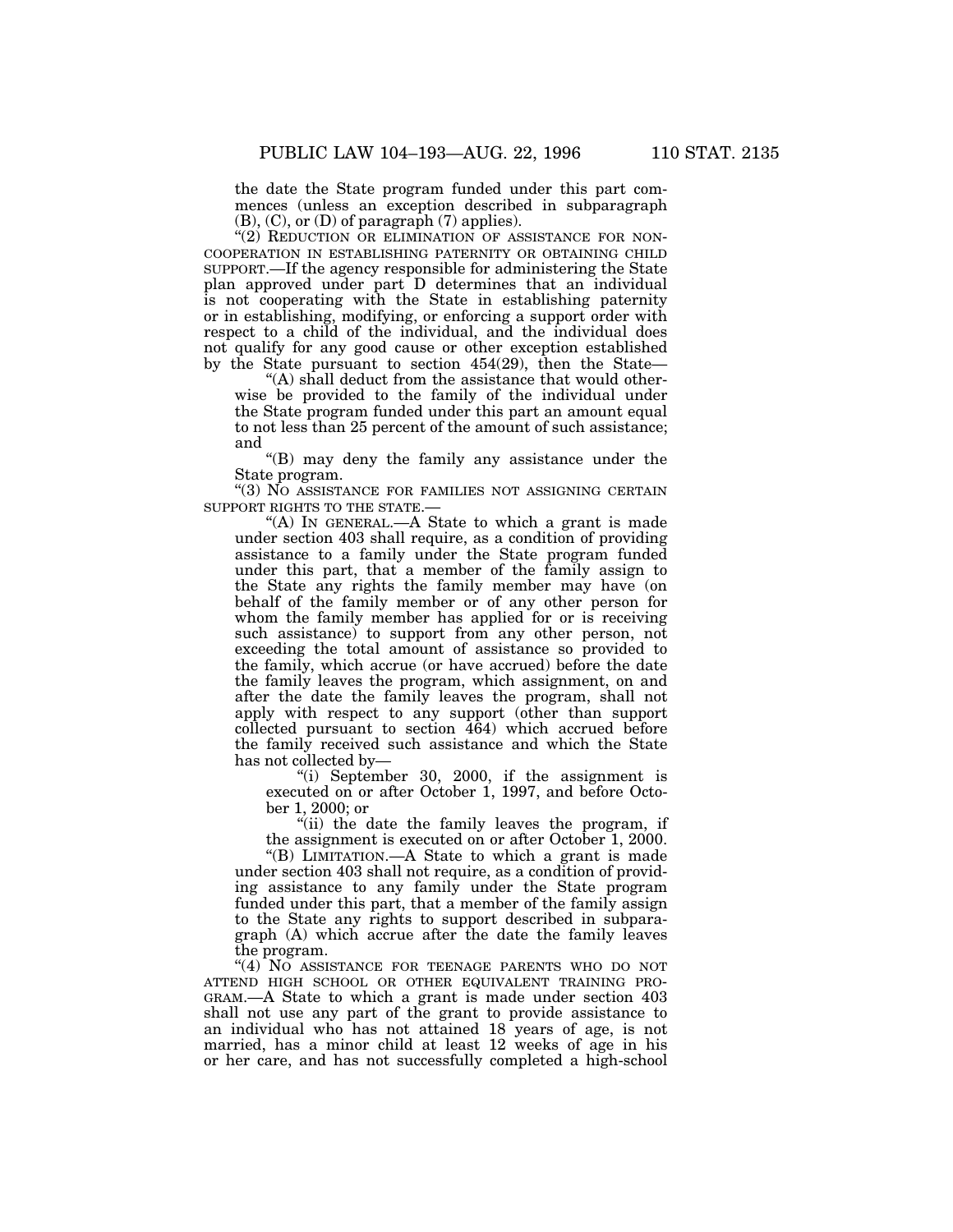education (or its equivalent), if the individual does not participate in—

"(A) educational activities directed toward the attainment of a high school diploma or its equivalent; or

''(B) an alternative educational or training program that has been approved by the State.

''(5) NO ASSISTANCE FOR TEENAGE PARENTS NOT LIVING IN ADULT-SUPERVISED SETTINGS.—

"(A) IN GENERAL.-<br>"(i) REQUIR

REQUIREMENT.-Except as provided in subparagraph (B), a State to which a grant is made under section 403 shall not use any part of the grant to provide assistance to an individual described in clause (ii) of this subparagraph if the individual and the minor child referred to in clause (ii)(II) do not reside in a place of residence maintained by a parent, legal guardian, or other adult relative of the individual as such parent's, guardian's, or adult relative's own home.

"(ii) INDIVIDUAL DESCRIBED. For purposes of clause (i), an individual described in this clause is an individual who—

''(I) has not attained 18 years of age; and  $\sqrt{\text{III}}$  is not married, and has a minor child

in his or her care.

''(B) EXCEPTION.—

''(i) PROVISION OF, OR ASSISTANCE IN LOCATING, ADULT-SUPERVISED LIVING ARRANGEMENT.—In the case of an individual who is described in clause (ii), the State agency referred to in section  $402(a)(4)$  shall provide, or assist the individual in locating, a second chance home, maternity home, or other appropriate adult-supervised supportive living arrangement, taking into consideration the needs and concerns of the individual, unless the State agency determines that the individual's current living arrangement is appropriate, and thereafter shall require that the individual and the minor child referred to in subparagraph  $(A)(ii)(II)$  reside in such living arrangement as a condition of the continued receipt of assistance under the State program funded under this part attributable to funds provided by the Federal Government (or in an alternative appropriate arrangement, should circumstances change and the current arrangement cease to be appropriate).

''(ii) INDIVIDUAL DESCRIBED.—For purposes of clause (i), an individual is described in this clause if the individual is described in subparagraph  $(A)(ii)$ , and-

''(I) the individual has no parent, legal guardian, or other appropriate adult relative described in subclause (II) of his or her own who is living or whose whereabouts are known;

''(II) no living parent, legal guardian, or other appropriate adult relative, who would otherwise meet applicable State criteria to act as the individual's legal guardian, of such individual allows the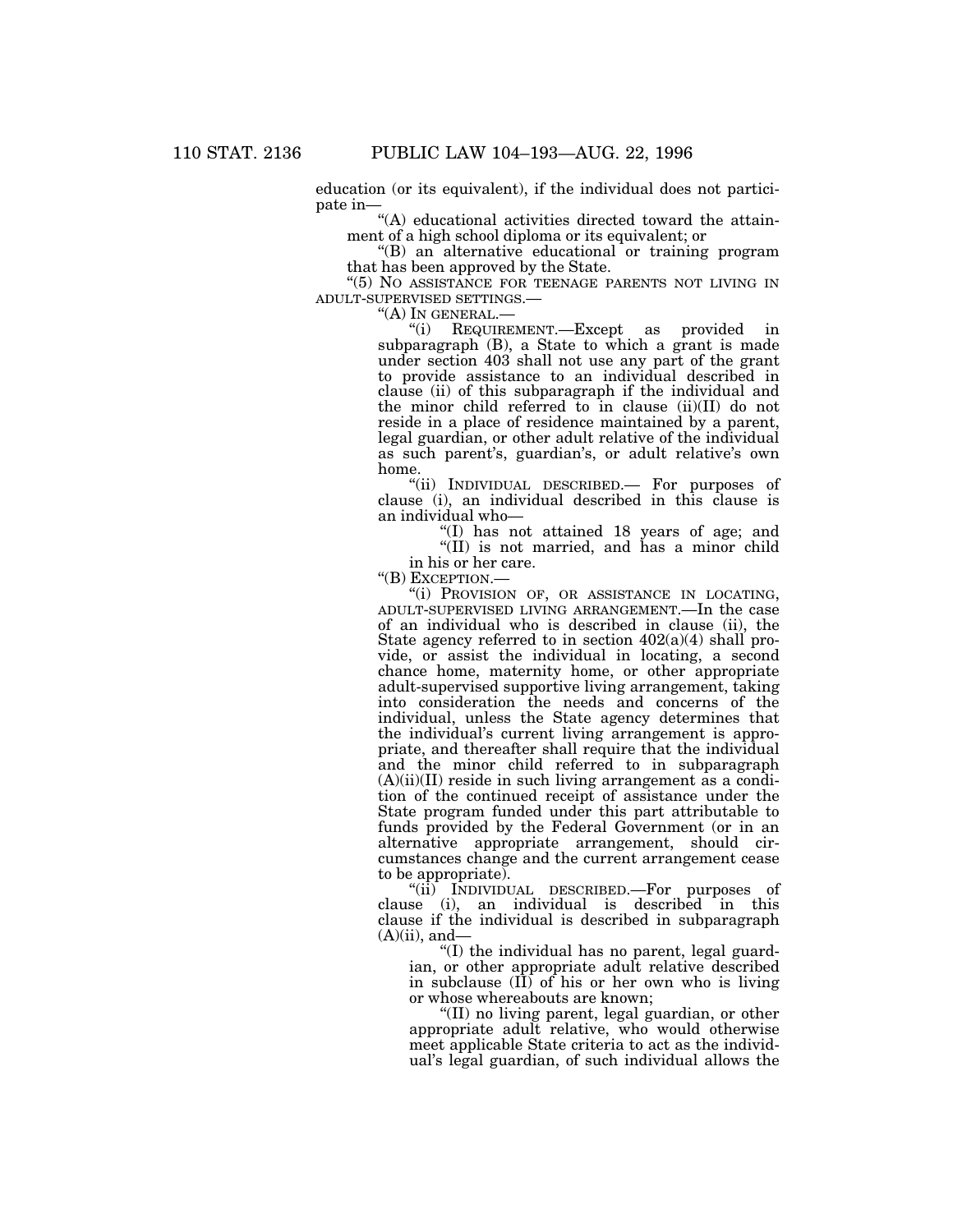individual to live in the home of such parent, guardian, or relative;

''(III) the State agency determines that—

"(aa) the individual or the minor child referred to in subparagraph (A)(ii)(II) is being or has been subjected to serious physical or emotional harm, sexual abuse, or exploitation in the residence of the individual's own parent or legal guardian; or

(bb) substantial evidence exists of an act or failure to act that presents an imminent or serious harm if the individual and the minor child lived in the same residence with the individual's own parent or legal guardian; or

''(IV) the State agency otherwise determines that it is in the best interest of the minor child to waive the requirement of subparagraph (A) with respect to the individual or the minor child.

"(iii) SECOND-CHANCE HOME.—For purposes of this subparagraph, the term 'second-chance home' means an entity that provides individuals described in clause (ii) with a supportive and supervised living arrangement in which such individuals are required to learn parenting skills, including child development, family budgeting, health and nutrition, and other skills to promote their long-term economic independence and the well-being of their children.

''(6) NO MEDICAL SERVICES.—

''(A) IN GENERAL.—A State to which a grant is made under section 403 shall not use any part of the grant to provide medical services.

''(B) EXCEPTION FOR PREPREGNANCY FAMILY PLANNING SERVICES.—As used in subparagraph (A), the term 'medical include prepregnancy planning services.

 $\mathbf{F}(7)$  No assistance for more than 5 years.—

''(A) IN GENERAL.—A State to which a grant is made under section 403 shall not use any part of the grant to provide assistance to a family that includes an adult who has received assistance under any State program funded under this part attributable to funds provided by the Federal Government, for 60 months (whether or not consecutive) after the date the State program funded under this part commences, subject to this paragraph.

''(B) MINOR CHILD EXCEPTION.—In determining the number of months for which an individual who is a parent or pregnant has received assistance under the State program funded under this part, the State shall disregard any month for which such assistance was provided with respect to the individual and during which the individual was—

''(i) a minor child; and

''(ii) not the head of a household or married to the head of a household.

''(C) HARDSHIP EXCEPTION.—

''(i) IN GENERAL.—The State may exempt a family from the application of subparagraph  $(A)$  by reason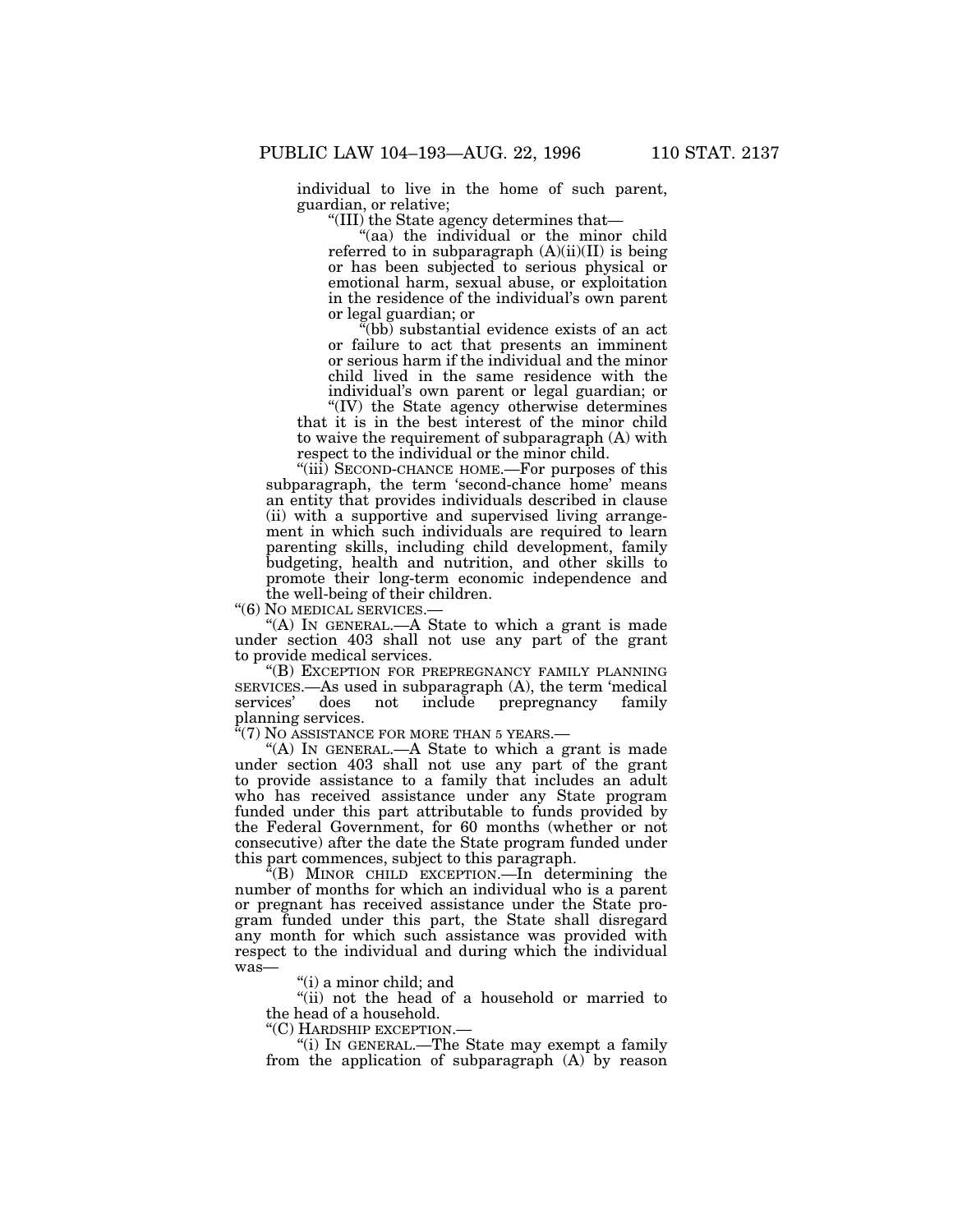of hardship or if the family includes an individual who has been battered or subjected to extreme cruelty.

"(ii) LIMITATION.—The number of families with respect to which an exemption made by a State under clause (i) is in effect for a fiscal year shall not exceed 20 percent of the average monthly number of families to which assistance is provided under the State program funded under this part.

"(iii) BATTERED OR SUBJECT TO EXTREME CRUELTY DEFINED.—For purposes of clause (i), an individual has been battered or subjected to extreme cruelty if the individual has been subjected to—

''(I) physical acts that resulted in, or threatened to result in, physical injury to the individual; ''(II) sexual abuse;

''(III) sexual activity involving a dependent child;

"(IV) being forced as the caretaker relative of a dependent child to engage in nonconsensual sexual acts or activities;

''(V) threats of, or attempts at, physical or sexual abuse;

''(VI) mental abuse; or

''(VII) neglect or deprivation of medical care.

''(D) DISREGARD OF MONTHS OF ASSISTANCE RECEIVED BY ADULT WHILE LIVING ON AN INDIAN RESERVATION OR IN AN ALASKAN NATIVE VILLAGE WITH 50 PERCENT UNEMPLOYMENT.—In determining the number of months for which an adult has received assistance under the State program funded under this part, the State shall disregard any month during which the adult lived on an Indian reservation or in an Alaskan Native village if, during the month—

"(i) at least 1,000 individuals were living on the reservation or in the village ; and

"(ii) at least 50 percent of the adults living on the reservation or in the village were unemployed.

''(E) RULE OF INTERPRETATION.—Subparagraph (A) shall not be interpreted to require any State to provide assistance to any individual for any period of time under the State program funded under this part.

"(F) RULE OF INTERPRETATION.—This part shall not be interpreted to prohibit any State from expending State funds not originating with the Federal Government on benefits for children or families that have become ineligible for assistance under the State program funded under this part by reason of subparagraph (A).

 $F(8)$  DENIAL OF ASSISTANCE FOR 10 YEARS TO A PERSON FOUND TO HAVE FRAUDULENTLY MISREPRESENTED RESIDENCE IN ORDER TO OBTAIN ASSISTANCE IN 2 OR MORE STATES.—A State to which a grant is made under section 403 shall not use any part of the grant to provide cash assistance to an individual during the 10-year period that begins on the date the individual is convicted in Federal or State court of having made a fraudulent statement or representation with respect to the place of residence of the individual in order to receive assistance simultaneously from 2 or more States under pro-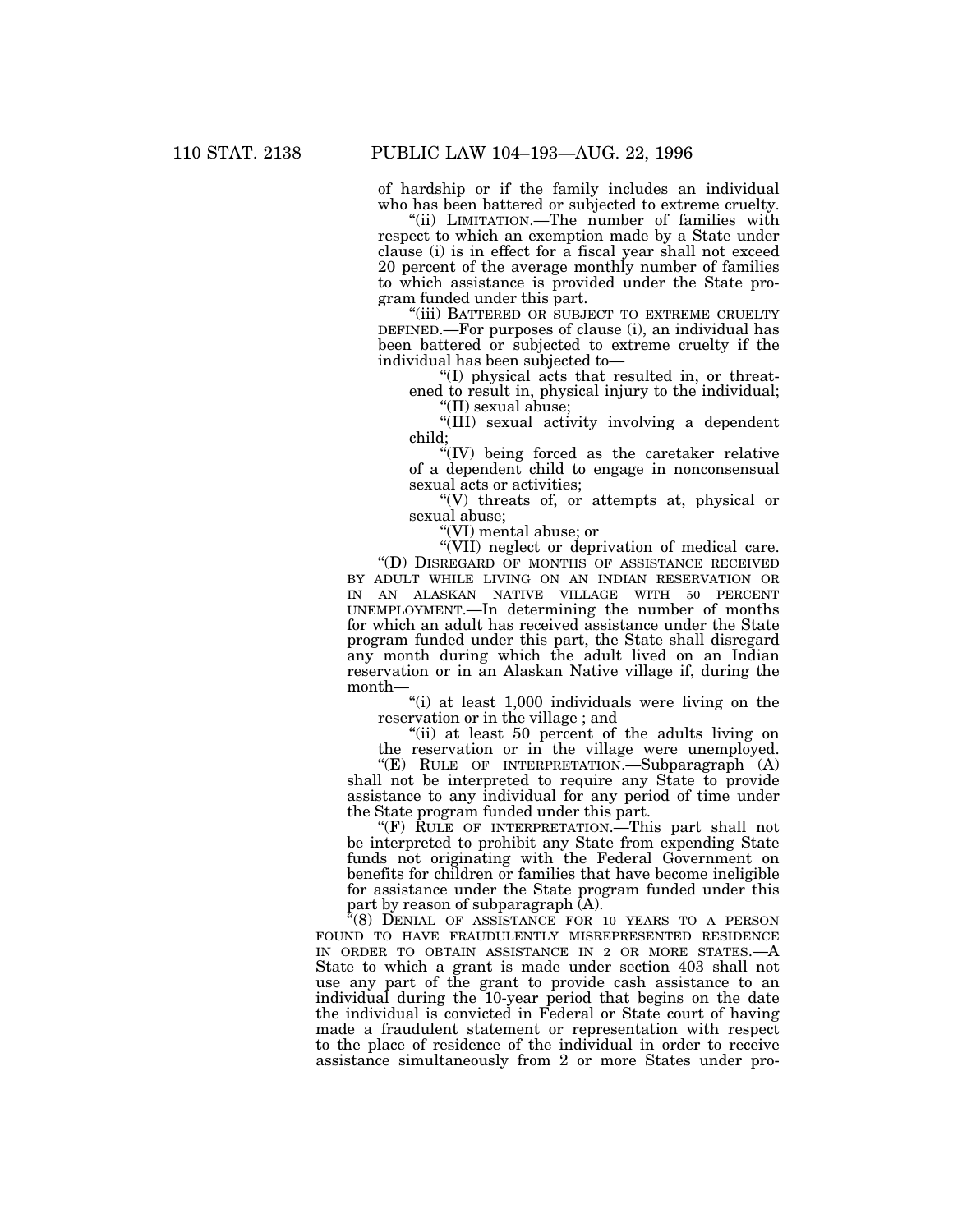grams that are funded under this title, title XIX, or the Food Stamp Act of 1977, or benefits in 2 or more States under the supplemental security income program under title XVI. The preceding sentence shall not apply with respect to a conviction of an individual, for any month beginning after the President of the United States grants a pardon with respect to the conduct which was the subject of the conviction.

''(9) DENIAL OF ASSISTANCE FOR FUGITIVE FELONS AND PROBATION AND PAROLE VIOLATORS.—

''(A) IN GENERAL.—A State to which a grant is made under section 403 shall not use any part of the grant to provide assistance to any individual who is—

''(i) fleeing to avoid prosecution, or custody or confinement after conviction, under the laws of the place from which the individual flees, for a crime, or an attempt to commit a crime, which is a felony under the laws of the place from which the individual flees, or which, in the case of the State of New Jersey, is a high misdemeanor under the laws of such State; or

''(ii) violating a condition of probation or parole imposed under Federal or State law.

The preceding sentence shall not apply with respect to conduct of an individual, for any month beginning after the President of the United States grants a pardon with respect to the conduct.

''(B) EXCHANGE OF INFORMATION WITH LAW ENFORCE-MENT AGENCIES.—If a State to which a grant is made under section 403 establishes safeguards against the use or disclosure of information about applicants or recipients of assistance under the State program funded under this part, the safeguards shall not prevent the State agency administering the program from furnishing a Federal, State, or local law enforcement officer, upon the request of the officer, with the current address of any recipient if the officer furnishes the agency with the name of the recipient and notifies the agency that—

''(i) the recipient—

 $f(I)$  is described in subparagraph  $(A)$ ; or

''(II) has information that is necessary for the officer to conduct the official duties of the officer; and

''(ii) the location or apprehension of the recipient is within such official duties.

''(10) DENIAL OF ASSISTANCE FOR MINOR CHILDREN WHO ARE ABSENT FROM THE HOME FOR A SIGNIFICANT PERIOD.—

"(A) IN GENERAL.—A State to which a grant is made under section 403 shall not use any part of the grant to provide assistance for a minor child who has been, or is expected by a parent (or other caretaker relative) of the child to be, absent from the home for a period of 45 consecutive days or, at the option of the State, such period of not less than 30 and not more than 180 consecutive days as the State may provide for in the State plan submitted pursuant to section 402.

''(B) STATE AUTHORITY TO ESTABLISH GOOD CAUSE EXCEPTIONS.—The State may establish such good cause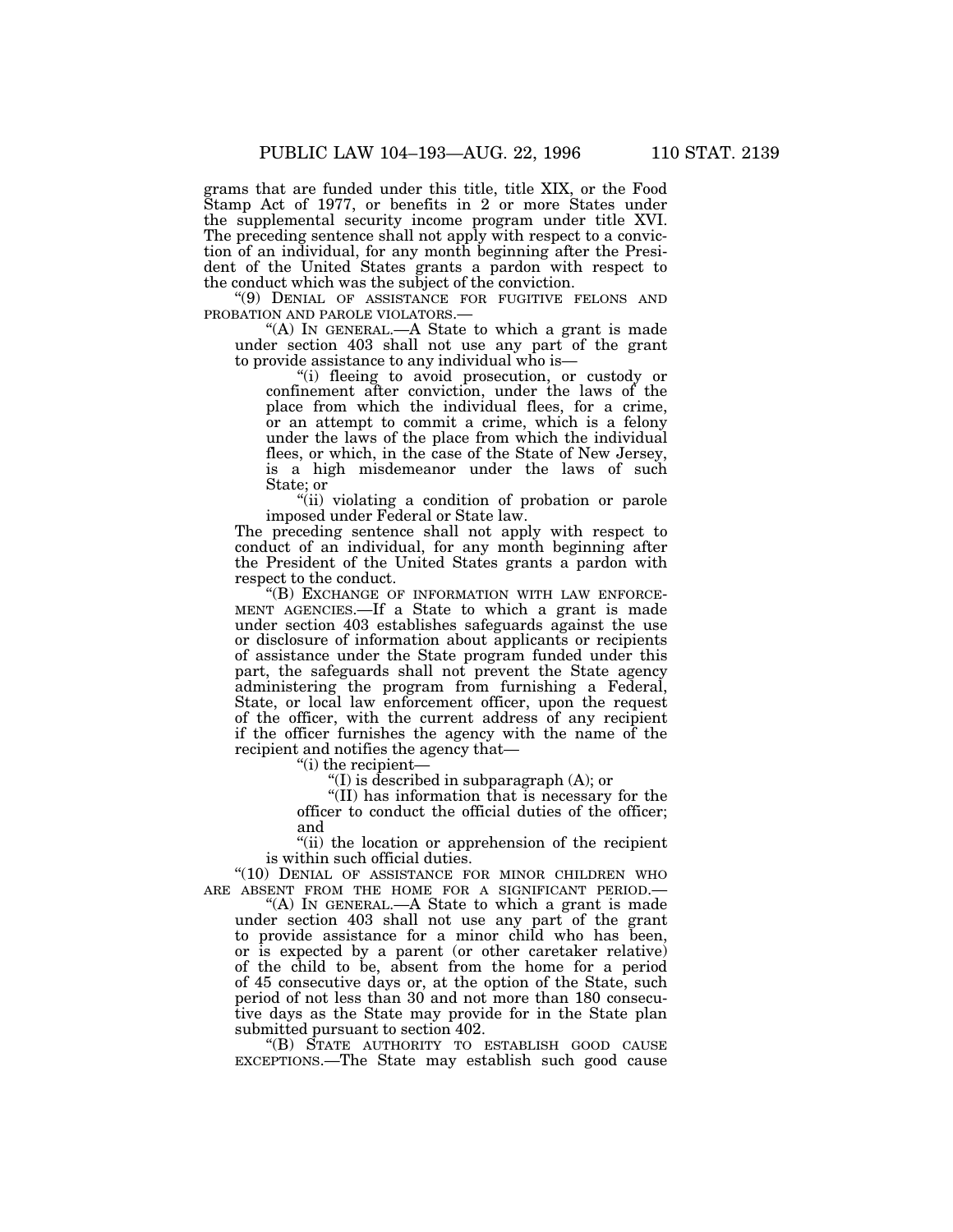exceptions to subparagraph (A) as the State considers appropriate if such exceptions are provided for in the State plan submitted pursuant to section 402.

''(C) DENIAL OF ASSISTANCE FOR RELATIVE WHO FAILS TO NOTIFY STATE AGENCY OF ABSENCE OF CHILD.—A State to which a grant is made under section 403 shall not use any part of the grant to provide assistance for an individual who is a parent (or other caretaker relative) of a minor child and who fails to notify the agency administering the State program funded under this part of the absence of the minor child from the home for the period specified in or provided for pursuant to subparagraph (A), by the end of the 5-day period that begins with the date that it becomes clear to the parent (or relative) that the minor child will be absent for such period so specified or provided for.

 $!(1)$  MEDICAL ASSISTANCE REQUIRED TO BE PROVIDED FOR CERTAIN FAMILIES HAVING EARNINGS FROM EMPLOYMENT OR CHILD SUPPORT.—

"(A) EARNINGS FROM EMPLOYMENT.—A State to which a grant is made under section 403 and which has a State plan approved under title XIX shall provide that in the case of a family that is treated (under section 1931(b)(1)(A) for purposes of title XIX) as receiving aid under a State plan approved under this part (as in effect on July 16, 1996), that would become ineligible for such aid because of hours of or income from employment of the caretaker relative (as defined under this part as in effect on such date) or because of section  $402(a)(8)(B)(ii)(II)$  (as so in effect), and that was so treated as receiving such aid in at least 3 of the 6 months immediately preceding the month in which such ineligibility begins, the family shall remain eligible for medical assistance under the State's plan approved under title XIX for an extended period or periods as provided in section 1925 or  $1902(e)(1)$  (as applicable), and that the family will be appropriately notified of such extension as required by section  $1925(a)(2)$ .

''(B) CHILD SUPPORT.—A State to which a grant is made under section 403 and which has a State plan approved under title XIX shall provide that in the case of a family that is treated (under section  $1931(b)(1)(A)$ for purposes of title XIX) as receiving aid under a State plan approved under this part (as in effect on July 16, 1996), that would become ineligible for such aid as a result (wholly or partly) of the collection of child or spousal support under part D and that was so treated as receiving such aid in at least 3 of the 6 months immediately preceding the month in which such ineligibility begins, the family shall remain eligible for medical assistance under the State's plan approved under title XIX for an extended period or periods as provided in section 1931(c)(1).

''(b) INDIVIDUAL RESPONSIBILITY PLANS.—

''(1) ASSESSMENT.—The State agency responsible for administering the State program funded under this part shall make an initial assessment of the skills, prior work experience, and employability of each recipient of assistance under the program  $wh_0$ —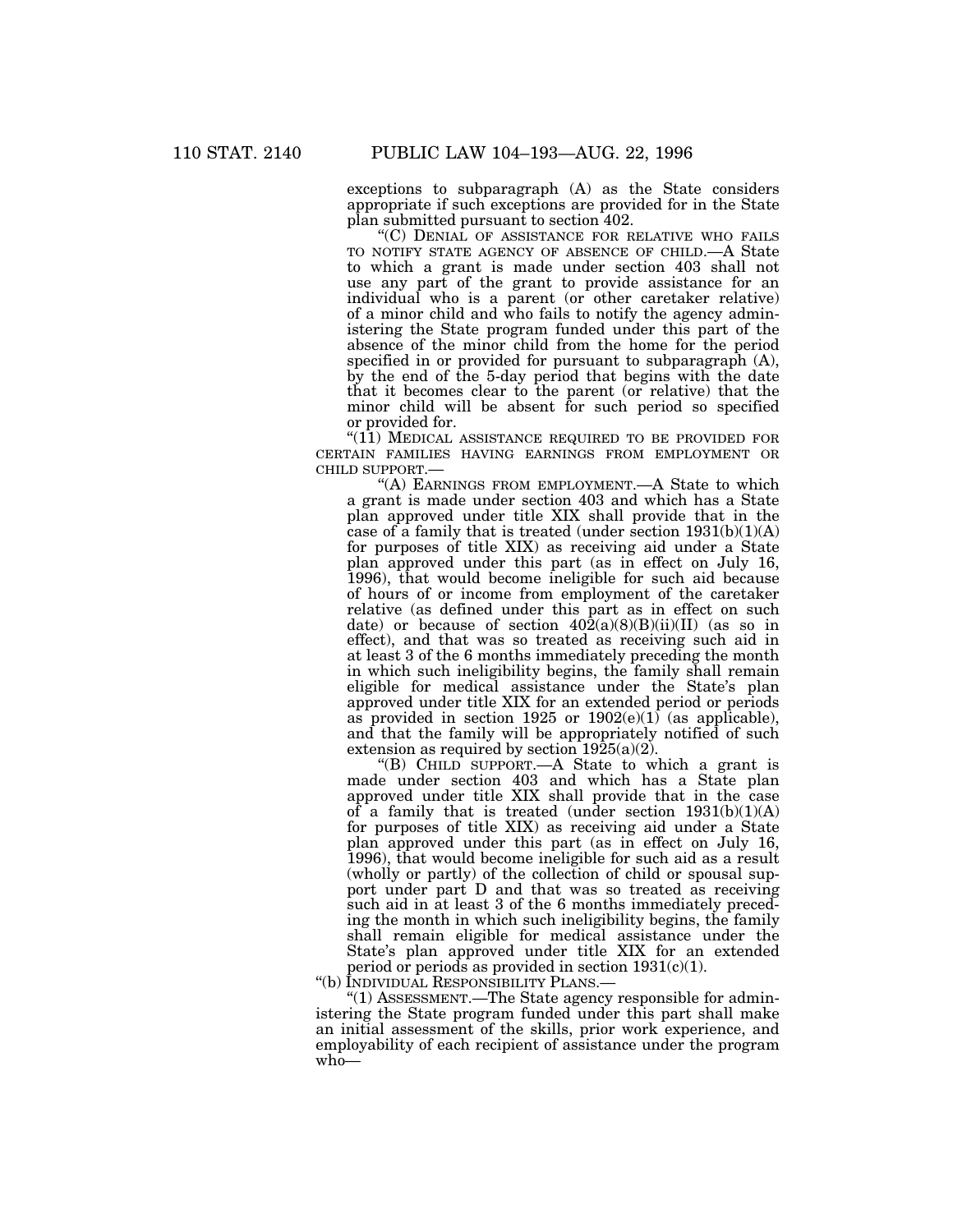''(A) has attained 18 years of age; or

''(B) has not completed high school or obtained a certificate of high school equivalency, and is not attending secondary school.

" $(2)$  CONTENTS OF PLANS.—

''(A) IN GENERAL.—On the basis of the assessment made under subsection (a) with respect to an individual, the State agency, in consultation with the individual, may develop an individual responsibility plan for the individual, which—

"(i) sets forth an employment goal for the individual and a plan for moving the individual immediately into private sector employment;

"(ii) sets forth the obligations of the individual, which may include a requirement that the individual attend school, maintain certain grades and attendance, keep school age children of the individual in school, immunize children, attend parenting and money management classes, or do other things that will help the individual become and remain employed in the private sector;

''(iii) to the greatest extent possible is designed to move the individual into whatever private sector employment the individual is capable of handling as quickly as possible, and to increase the responsibility and amount of work the individual is to handle over time;

"(iv) describes the services the State will provide the individual so that the individual will be able to obtain and keep employment in the private sector, and describe the job counseling and other services that will be provided by the State; and

''(v) may require the individual to undergo appropriate substance abuse treatment.

"(B) TIMING.—The State agency may comply with paragraph (1) with respect to an individual—

''(i) within 90 days (or, at the option of the State, 180 days) after the effective date of this part, in the case of an individual who, as of such effective date, is a recipient of aid under the State plan approved under part A (as in effect immediately before such effective date); or

''(ii) within 30 days (or, at the option of the State, 90 days) after the individual is determined to be eligible for such assistance, in the case of any other individual.

''(3) PENALTY FOR NONCOMPLIANCE BY INDIVIDUAL.—In addition to any other penalties required under the State program funded under this part, the State may reduce, by such amount as the State considers appropriate, the amount of assistance otherwise payable under the State program to a family that includes an individual who fails without good cause to comply with an individual responsibility plan signed by the individual.

"(4) STATE DISCRETION.—The exercise of the authority of this subsection shall be within the sole discretion of the State.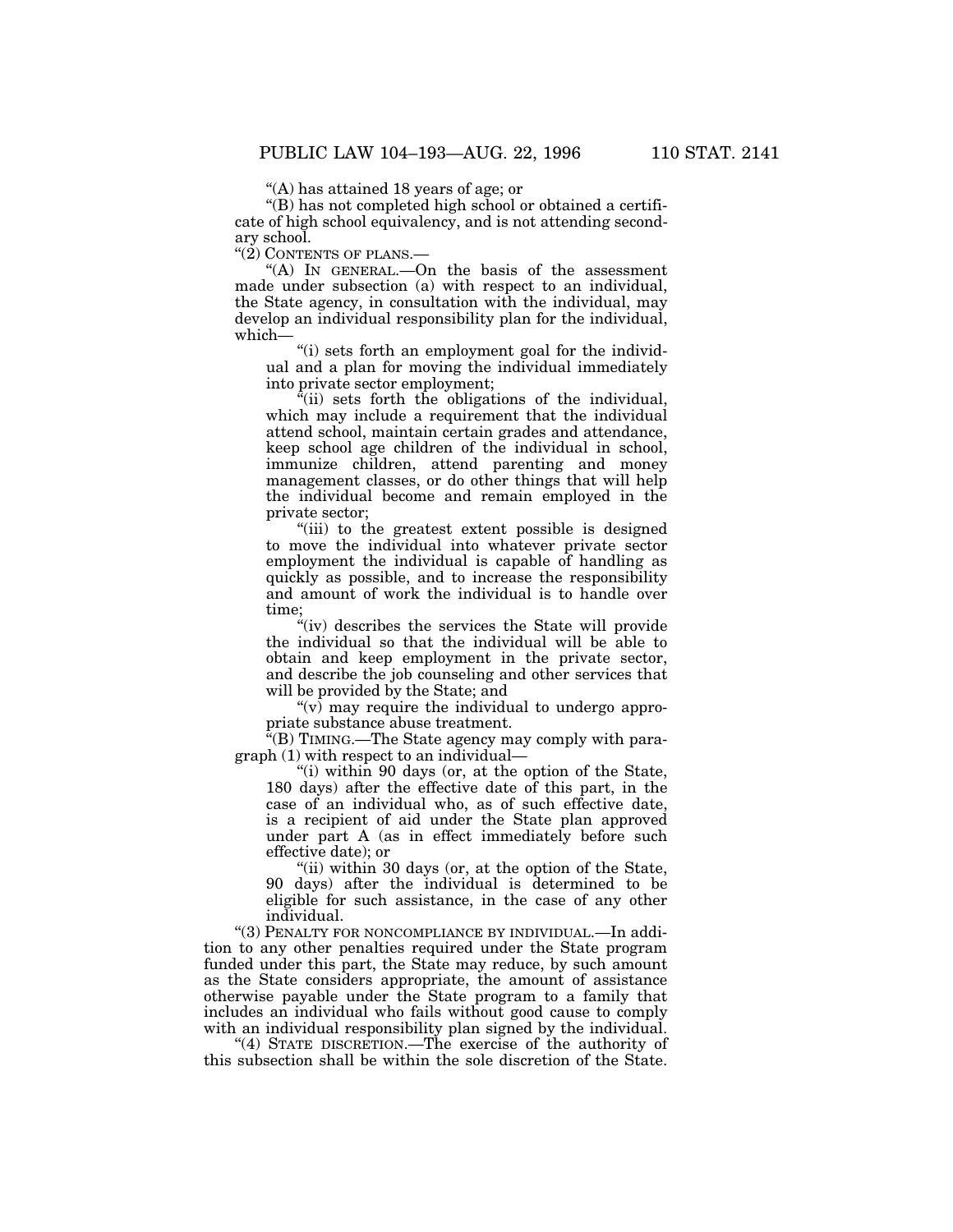''(c) NONDISCRIMINATION PROVISIONS.—The following provisions of law shall apply to any program or activity which receives funds provided under this part:

"(1) The Age Discrimination Act of  $1975$  (42 U.S.C. 6101) et seq.).

"(2) Section 504 of the Rehabilitation Act of 1973 (29) U.S.C. 794).

"(3) The Americans with Disabilities Act of 1990 (42 U.S.C. 12101 et seq.).

"(4) Title VI of the Civil Rights Act of  $1964$  (42 U.S.C.) 2000d et seq.).

''(d) ALIENS.—For special rules relating to the treatment of aliens, see section 402 of the Personal Responsibility and Work Opportunity Reconciliation Act of 1996.

42 USC 609.

### **''SEC. 409. PENALTIES.**

''(a) IN GENERAL.—Subject to this section:

''(1) USE OF GRANT IN VIOLATION OF THIS PART.—

''(A) GENERAL PENALTY.—If an audit conducted under chapter 75 of title 31, United States Code, finds that an amount paid to a State under section 403 for a fiscal year has been used in violation of this part, the Secretary shall reduce the grant payable to the State under section  $403(a)(1)$  for the immediately succeeding fiscal year quarter by the amount so used.

''(B) ENHANCED PENALTY FOR INTENTIONAL VIOLA-TIONS.—If the State does not prove to the satisfaction of the Secretary that the State did not intend to use the amount in violation of this part, the Secretary shall further reduce the grant payable to the State under section  $403(a)(1)$  for the immediately succeeding fiscal year quarter by an amount equal to 5 percent of the State family assistance grant.

''(2) FAILURE TO SUBMIT REQUIRED REPORT.—

''(A) IN GENERAL.—If the Secretary determines that a State has not, within 1 month after the end of a fiscal quarter, submitted the report required by section 411(a) for the quarter, the Secretary shall reduce the grant payable to the State under section  $403(a)(1)$  for the immediately succeeding fiscal year by an amount equal to 4 percent of the State family assistance grant.

''(B) RESCISSION OF PENALTY.—The Secretary shall rescind a penalty imposed on a State under subparagraph (A) with respect to a report if the State submits the report before the end of the fiscal quarter that immediately succeeds the fiscal quarter for which the report was required. "(3) FAILURE TO SATISFY MINIMUM PARTICIPATION RATES.-

"(A) IN GENERAL.—If the Secretary determines that a State to which a grant is made under section 403 for a fiscal year has failed to comply with section 407(a) for the fiscal year, the Secretary shall reduce the grant payable to the State under section  $403(a)(1)$  for the immediately succeeding fiscal year by an amount equal to not more than the applicable percentage of the State family assistance grant.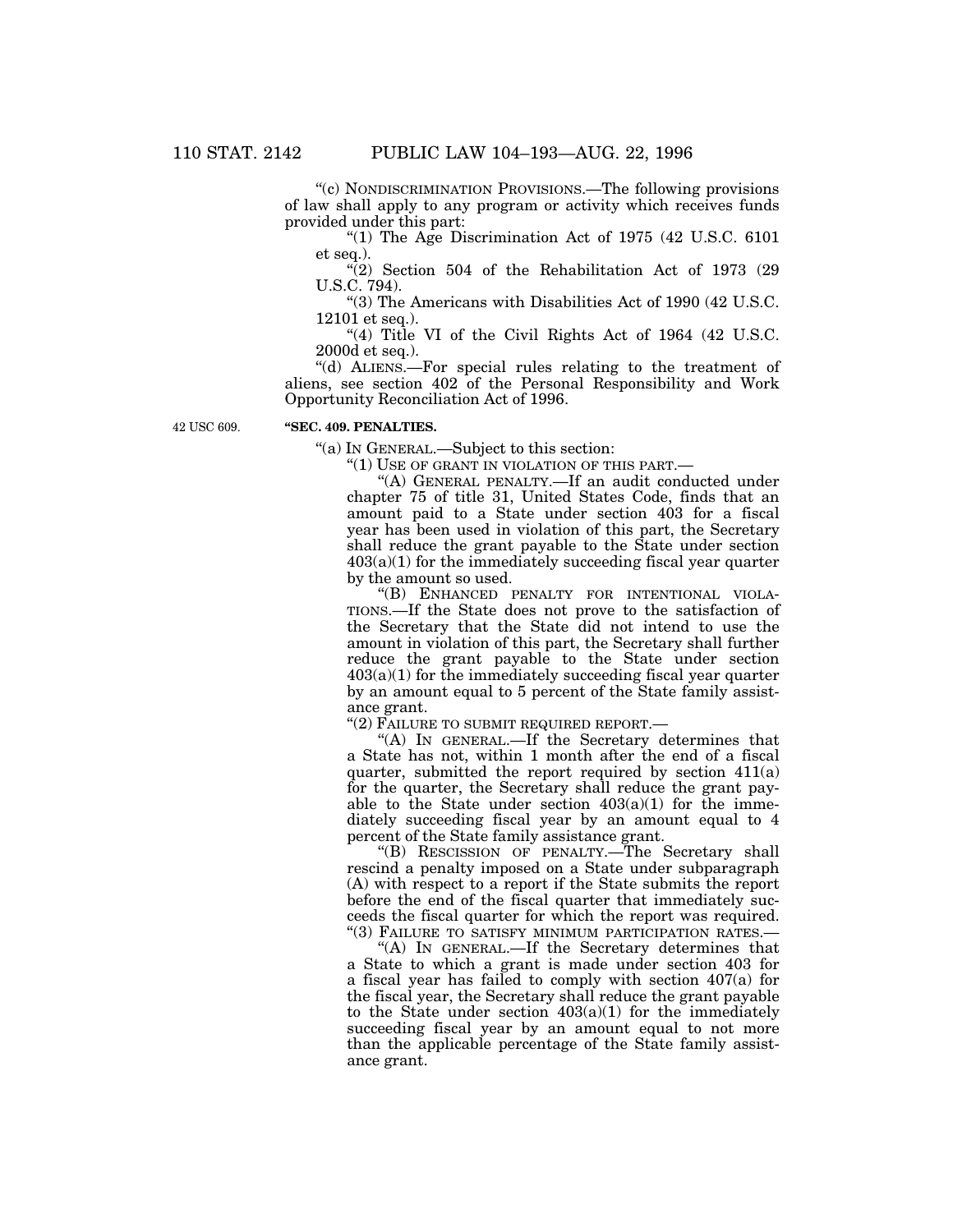''(B) APPLICABLE PERCENTAGE DEFINED.—As used in subparagraph (A), the term 'applicable percentage' means, with respect to a State—

''(i) if a penalty was not imposed on the State under subparagraph (A) for the immediately preceding fiscal year, 5 percent; or

''(ii) if a penalty was imposed on the State under subparagraph (A) for the immediately preceding fiscal year, the lesser of—

''(I) the percentage by which the grant payable to the State under section  $403(a)(1)$  was reduced for such preceding fiscal year, increased by 2 percentage points; or

''(II) 21 percent.

''(C) PENALTY BASED ON SEVERITY OF FAILURE.—The Secretary shall impose reductions under subparagraph (A) with respect to a fiscal year based on the degree of noncompliance, and may reduce the penalty if the noncompliance is due to circumstances that caused the State to become a needy State (as defined in section 403(b)(6)) during the fiscal year.

 $(4)$  FAILURE TO PARTICIPATE IN THE INCOME AND ELIGI-BILITY VERIFICATION SYSTEM.—If the Secretary determines that a State program funded under this part is not participating during a fiscal year in the income and eligibility verification system required by section 1137, the Secretary shall reduce the grant payable to the State under section  $403(a)(1)$  for the immediately succeeding fiscal year by an amount equal to not more than 2 percent of the State family assistance grant.

''(5) FAILURE TO COMPLY WITH PATERNITY ESTABLISHMENT AND CHILD SUPPORT ENFORCEMENT REQUIREMENTS UNDER PART D.—Notwithstanding any other provision of this Act, if the Secretary determines that the State agency that administers a program funded under this part does not enforce the penalties requested by the agency administering part D against recipients of assistance under the State program who fail to cooperate in establishing paternity or in establishing, modifying, or enforcing a child support order in accordance with such part and who do not qualify for any good cause or other exception established by the State under section 454(29), the Secretary shall reduce the grant payable to the State under section  $403(a)(1)$  for the immediately succeeding fiscal year (without regard to this section) by not more than 5 percent.

"(6) FAILURE TO TIMELY REPAY A FEDERAL LOAN FUND FOR STATE WELFARE PROGRAMS.—If the Secretary determines that a State has failed to repay any amount borrowed from the Federal Loan Fund for State Welfare Programs established under section 406 within the period of maturity applicable to the loan, plus any interest owed on the loan, the Secretary shall reduce the grant payable to the State under section  $403(a)(1)$  for the immediately succeeding fiscal year quarter (without regard to this section) by the outstanding loan amount, plus the interest owed on the outstanding amount. The Secretary shall not forgive any outstanding loan amount or interest owed on the outstanding amount.

"(7) FAILURE OF ANY STATE TO MAINTAIN CERTAIN LEVEL OF HISTORIC EFFORT.—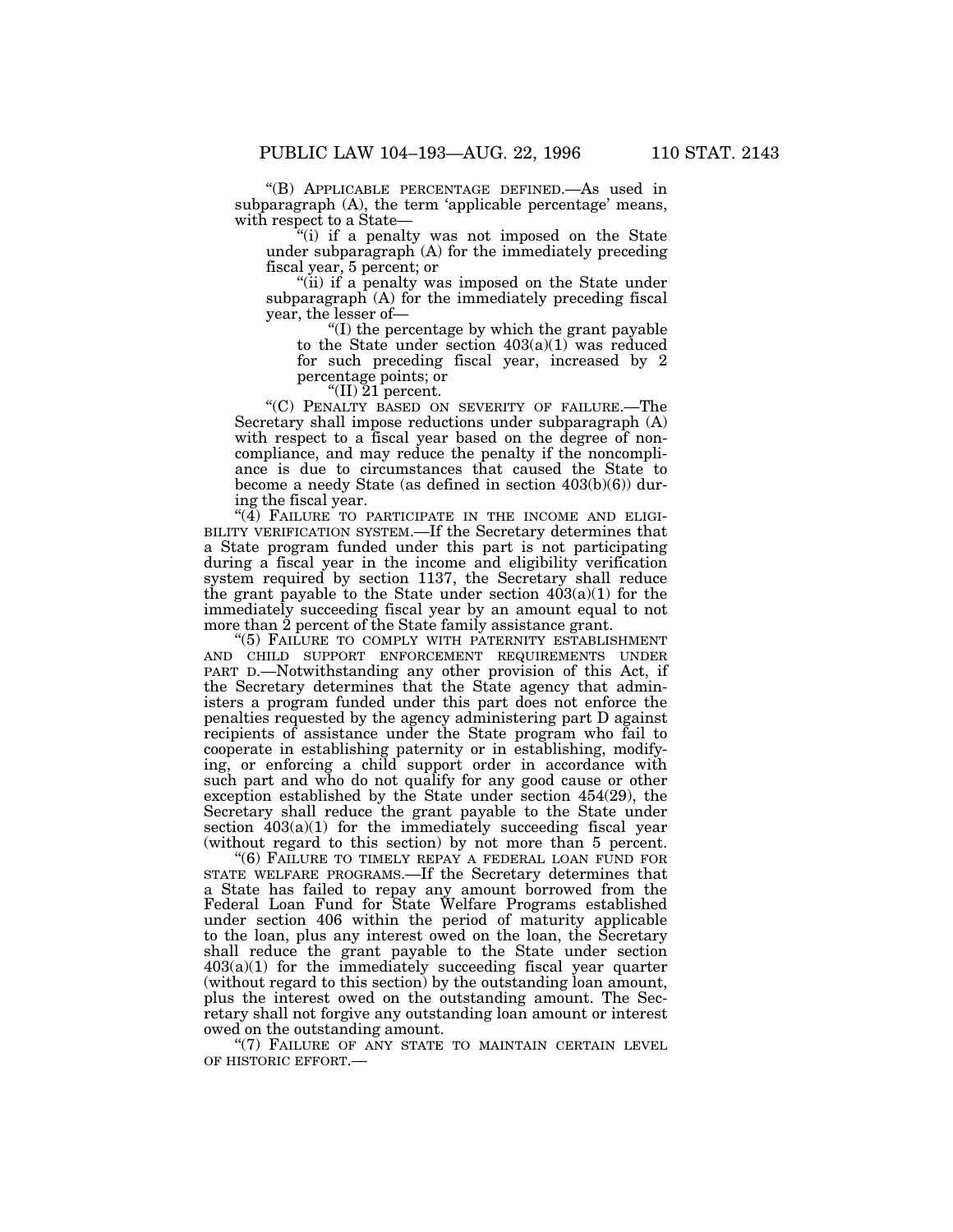''(A) IN GENERAL.—The Secretary shall reduce the grant payable to the State under section  $403(a)(1)$  for fiscal year 1998, 1999, 2000, 2001, 2002, or 2003 by the amount (if any) by which qualified State expenditures for the then immediately preceding fiscal year are less than the applicable percentage of historic State expenditures with respect to such preceding fiscal year.

''(B) DEFINITIONS.—As used in this paragraph:

"(i) QUALIFIED STATE EXPENDITURES.-

''(I) IN GENERAL.—The term 'qualified State expenditures' means, with respect to a State and a fiscal year, the total expenditures by the State during the fiscal year, under all State programs, for any of the following with respect to eligible families:

''(aa) Cash assistance.

"(bb) Child care assistance.

''(cc) Educational activities designed to increase self-sufficiency, job training, and work, excluding any expenditure for public education in the State except expenditures which involve the provision of services or assistance to a member of an eligible family which is not generally available to persons who are not members of an eligible family.

''(dd) Administrative costs in connection with the matters described in items (aa), (bb), (cc), and (ee), but only to the extent that such costs do not exceed 15 percent of the total amount of qualified State expenditures for the fiscal year.

"(ee) Any other use of funds allowable under section  $404(a)(1)$ .

''(II) EXCLUSION OF TRANSFERS FROM OTHER STATE AND LOCAL PROGRAMS.—Such term does not include expenditures under any State or local program during a fiscal year, except to the extent that—

''(aa) the expenditures exceed the amount expended under the State or local program in the fiscal year most recently ending before the date of the enactment of this part; or

''(bb) the State is entitled to a payment under former section 403 (as in effect immediately before such date of enactment) with respect to the expenditures.

''(III) ELIGIBLE FAMILIES.—As used in subclause (I), the term 'eligible families' means families eligible for assistance under the State program funded under this part, and families that would be eligible for such assistance but for the application of section  $408(a)(7)$  of this Act or section  $402$ of the Personal Responsibility and Work Opportunity Reconciliation Act of 1996.<br>
"(ii) APPLICABLE PERCENTA

APPLICABLE PERCENTAGE.—The term 'applicable percentage' means for fiscal years 1997 through 2002, 80 percent (or, if the State meets the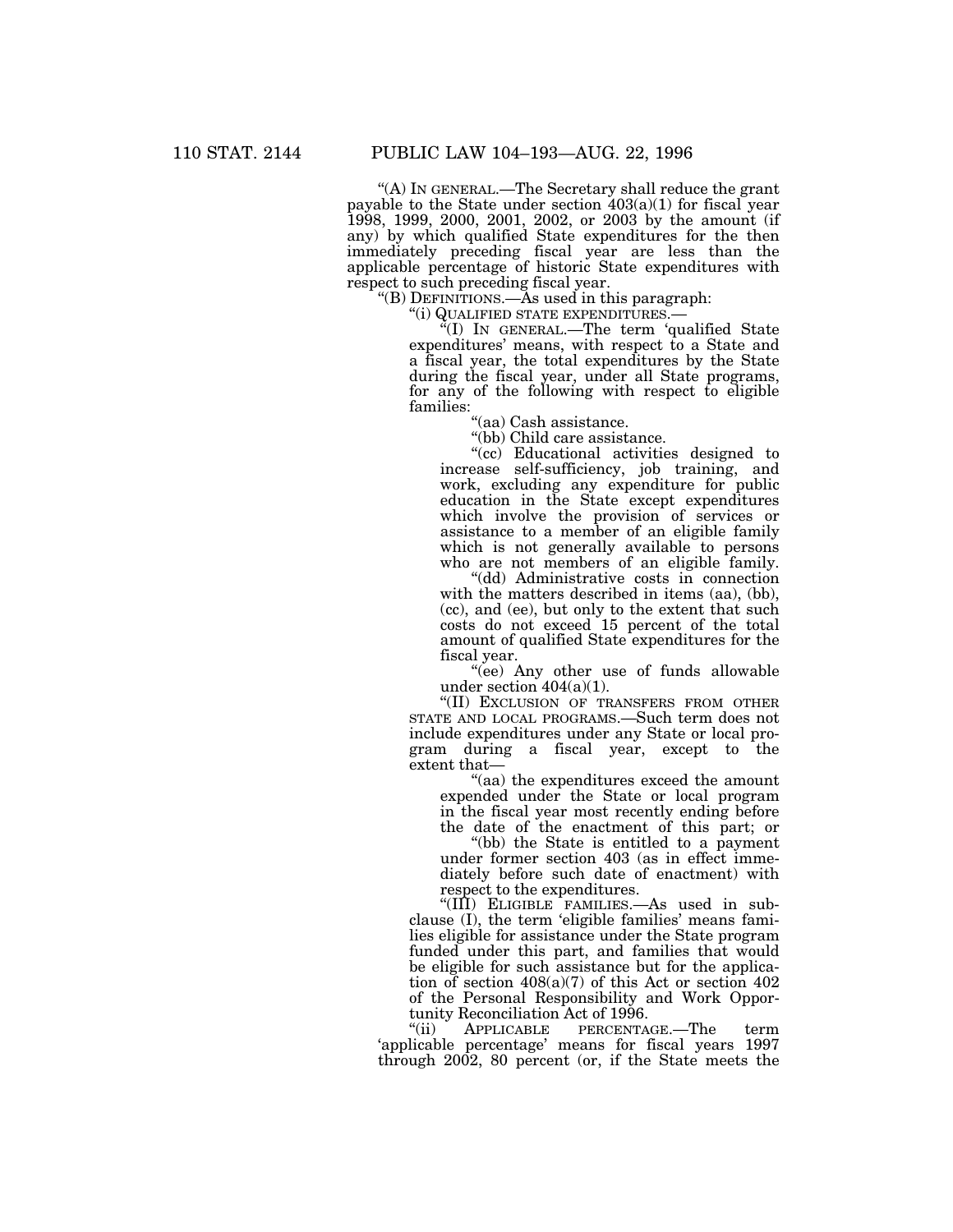requirements of section 407(a) for the fiscal year, 75 percent) reduced (if appropriate) in accordance with subparagraph  $(C)(ii)$ .

''(iii) HISTORIC STATE EXPENDITURES.—The term 'historic State expenditures' means, with respect to a State, the lesser of—

''(I) the expenditures by the State under parts A and F (as in effect during fiscal year 1994) for fiscal year 1994; or

''(II) the amount which bears the same ratio to the amount described in subclause (I) as—

''(aa) the State family assistance grant, plus the total amount required to be paid to the State under former section 403 for fiscal year 1994 with respect to amounts expended by the State for child care under subsection (g) or (i) of section 402 (as in effect during fiscal year 1994); bears to

''(bb) the total amount required to be paid to the State under former section 403 (as in effect during fiscal year 1994) for fiscal year 1994.

Such term does not include any expenditures under the State plan approved under part  $\bar{A}$  (as so in effect) on behalf of individuals covered by a tribal family assistance plan approved under section 412, as determined by the Secretary.

"(iv) EXPENDITURES BY THE STATE.—The term 'expenditures by the State' does not include—

''(I) any expenditures from amounts made available by the Federal Government;

''(II) any State funds expended for the medicaid program under title XIX;

''(III) any State funds which are used to match Federal funds; or

''(IV) any State funds which are expended as a condition of receiving Federal funds under Federal programs other than under this part.

Notwithstanding subclause (IV) of the preceding sentence, such term includes expenditures by a State for child care in a fiscal year to the extent that the total amount of such expenditures does not exceed an amount equal to the amount of State expenditures in fiscal year 1994 or 1995 (whichever is greater) that equal the non-Federal share for the programs described in section  $418(a)(1)(A)$ .

''(8) SUBSTANTIAL NONCOMPLIANCE OF STATE CHILD SUPPORT ENFORCEMENT PROGRAM WITH REQUIREMENTS OF PART D.—

"(A) In GENERAL.—If a State program operated under part D is found as a result of a review conducted under  $section 452(a)(4)$  not to have complied substantially with the requirements of such part for any quarter, and the Secretary determines that the program is not complying substantially with such requirements at the time the finding is made, the Secretary shall reduce the grant payable to the State under section  $403(a)(1)$  for the quarter and each subsequent quarter that ends before the 1st quarter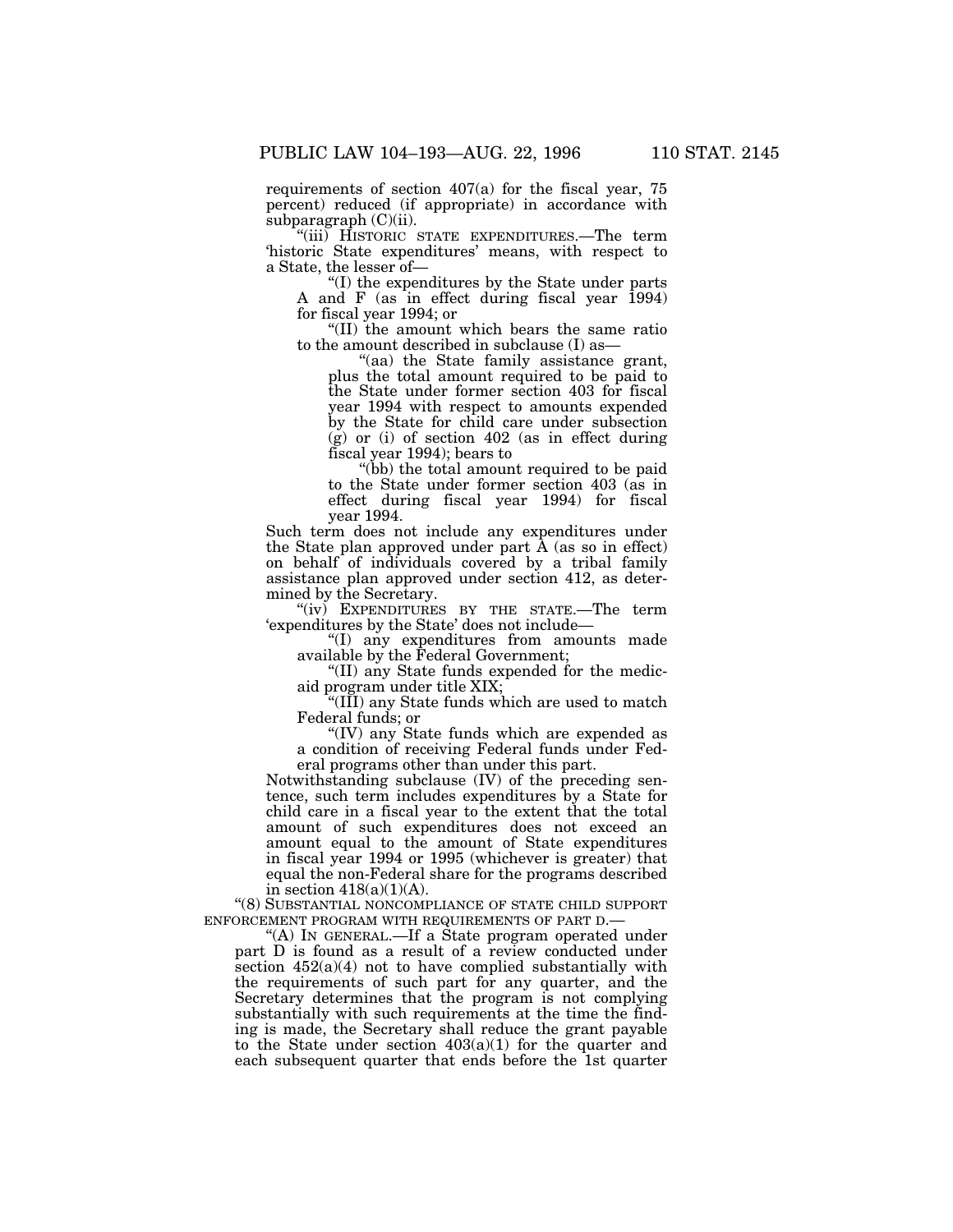throughout which the program is found to be in substantial compliance with such requirements by—

''(i) not less than 1 nor more than 2 percent;

"(ii) not less than 2 nor more than 3 percent, if the finding is the 2nd consecutive such finding made as a result of such a review; or

''(iii) not less than 3 nor more than 5 percent, if the finding is the 3rd or a subsequent consecutive such finding made as a result of such a review.

''(B) DISREGARD OF NONCOMPLIANCE WHICH IS OF A TECHNICAL NATURE.—For purposes of subparagraph (A) and section 452(a)(4), a State which is not in full compliance with the requirements of this part shall be determined to be in substantial compliance with such requirements only if the Secretary determines that any noncompliance with such requirements is of a technical nature which does not adversely affect the performance of the State's program operated under part D.

"(9) FAILURE TO COMPLY WITH 5-YEAR LIMIT ON ASSIST-ANCE.—If the Secretary determines that a State has not complied with section  $408(a)(1)(B)$  during a fiscal year, the Secretary shall reduce the grant payable to the State under section  $403(\mathring{a})(1)$  for the immediately succeeding fiscal year by an amount equal to 5 percent of the State family assistance grant.

"(10) FAILURE OF STATE RECEIVING AMOUNTS FROM CONTIN-GENCY FUND TO MAINTAIN 100 PERCENT OF HISTORIC EFFORT.— If, at the end of any fiscal year during which amounts from the Contingency Fund for State Welfare Programs have been paid to a State, the Secretary finds that the expenditures under the State program funded under this part for the fiscal year (excluding any amounts made available by the Federal Government) are less than 100 percent of historic State expenditures (as defined in paragraph  $(7)(B)(iii)$  of this subsection), the Secretary shall reduce the grant payable to the State under section  $403(a)(1)$  for the immediately succeeding fiscal year by the total of the amounts so paid to the State.

"(11) FAILURE TO MAINTAIN ASSISTANCE TO ADULT SINGLE CUSTODIAL PARENT WHO CANNOT OBTAIN CHILD CARE FOR CHILD UNDER AGE 6.—

''(A) IN GENERAL.—If the Secretary determines that a State to which a grant is made under section 403 for a fiscal year has violated section 407(e)(2) during the fiscal year, the Secretary shall reduce the grant payable to the State under section 403(a)(1) for the immediately succeeding fiscal year by an amount equal to not more than 5 percent of the State family assistance grant.

''(B) PENALTY BASED ON SEVERITY OF FAILURE.—The Secretary shall impose reductions under subparagraph (A) with respect to a fiscal year based on the degree of noncompliance.

"(12) FAILURE TO EXPEND ADDITIONAL STATE FUNDS TO REPLACE GRANT REDUCTIONS.—If the grant payable to a State under section  $403(a)(1)$  for a fiscal year is reduced by reason of this subsection, the State shall, during the immediately succeeding fiscal year, expend under the State program funded under this part an amount equal to the total amount of such reductions.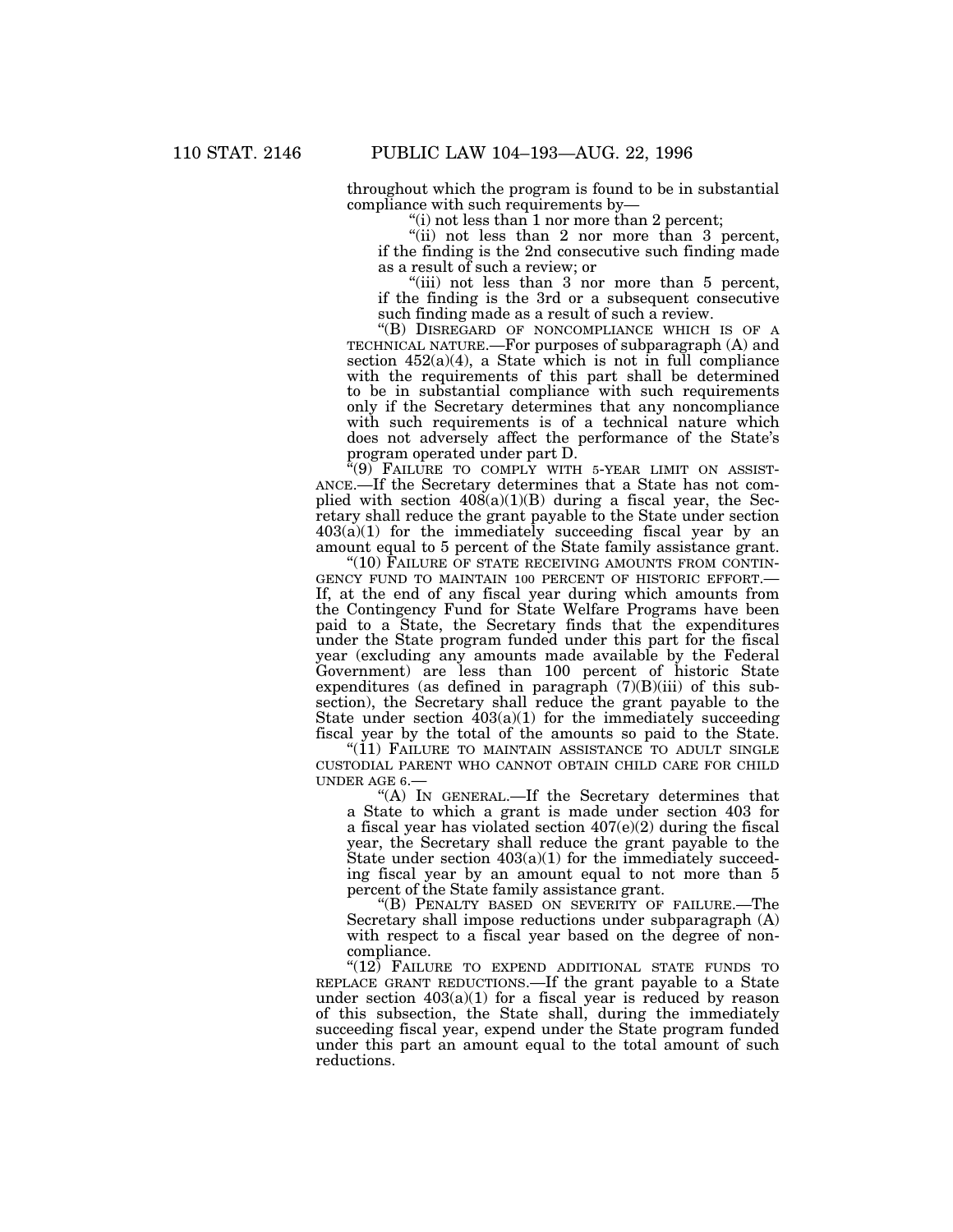''(b) REASONABLE CAUSE EXCEPTION.— ''(1) IN GENERAL.—The Secretary may not impose a penalty on a State under subsection (a) with respect to a requirement if the Secretary determines that the State has reasonable cause for failing to comply with the requirement.

"(2) EXCEPTION.—Paragraph  $(1)$  of this subsection shall not apply to any penalty under paragraph (7) or (8) of subsection (a).

''(c) CORRECTIVE COMPLIANCE PLAN.—

 $"(1)$  In GENERAL. $-$ 

''(A) NOTIFICATION OF VIOLATION.—Before imposing a penalty against a State under subsection (a) with respect to a violation of this part, the Secretary shall notify the State of the violation and allow the State the opportunity to enter into a corrective compliance plan in accordance with this subsection which outlines how the State will correct the violation and how the State will insure continuing compliance with this part.

''(B) 60-DAY PERIOD TO PROPOSE A CORRECTIVE COMPLI-ANCE PLAN.—During the 60-day period that begins on the date the State receives a notice provided under subparagraph (A) with respect to a violation, the State may submit to the Federal Government a corrective compliance plan to correct the violation.

''(C) CONSULTATION ABOUT MODIFICATIONS.—During the 60-day period that begins with the date the Secretary receives a corrective compliance plan submitted by a State in accordance with subparagraph (B), the Secretary may consult with the State on modifications to the plan.

''(D) ACCEPTANCE OF PLAN.— A corrective compliance plan submitted by a State in accordance with subparagraph (B) is deemed to be accepted by the Secretary if the Secretary does not accept or reject the plan during 60-day period that begins on the date the plan is submitted.

(2) EFFECT OF CORRECTING VIOLATION.—The Secretary may not impose any penalty under subsection (a) with respect to any violation covered by a State corrective compliance plan accepted by the Secretary if the State corrects the violation pursuant to the plan.

"(3) EFFECT OF FAILING TO CORRECT VIOLATION.—The Secretary shall assess some or all of a penalty imposed on a State under subsection (a) with respect to a violation if the State does not, in a timely manner, correct the violation pursuant to a State corrective compliance plan accepted by the Secretary.

"(4) INAPPLICABILITY TO FAILURE TO TIMELY REPAY A FEDERAL LOAN FUND FOR A STATE WELFARE PROGRAM.—This subsection shall not apply to the imposition of a penalty against a State under subsection (a)(6).

''(d) LIMITATION ON AMOUNT OF PENALTIES.—

''(1) IN GENERAL.—In imposing the penalties described in subsection (a), the Secretary shall not reduce any quarterly payment to a State by more than 25 percent.

"(2) CARRYFORWARD OF UNRECOVERED PENALTIES.—To the extent that paragraph (1) of this subsection prevents the Secretary from recovering during a fiscal year the full amount of penalties imposed on a State under subsection (a) of this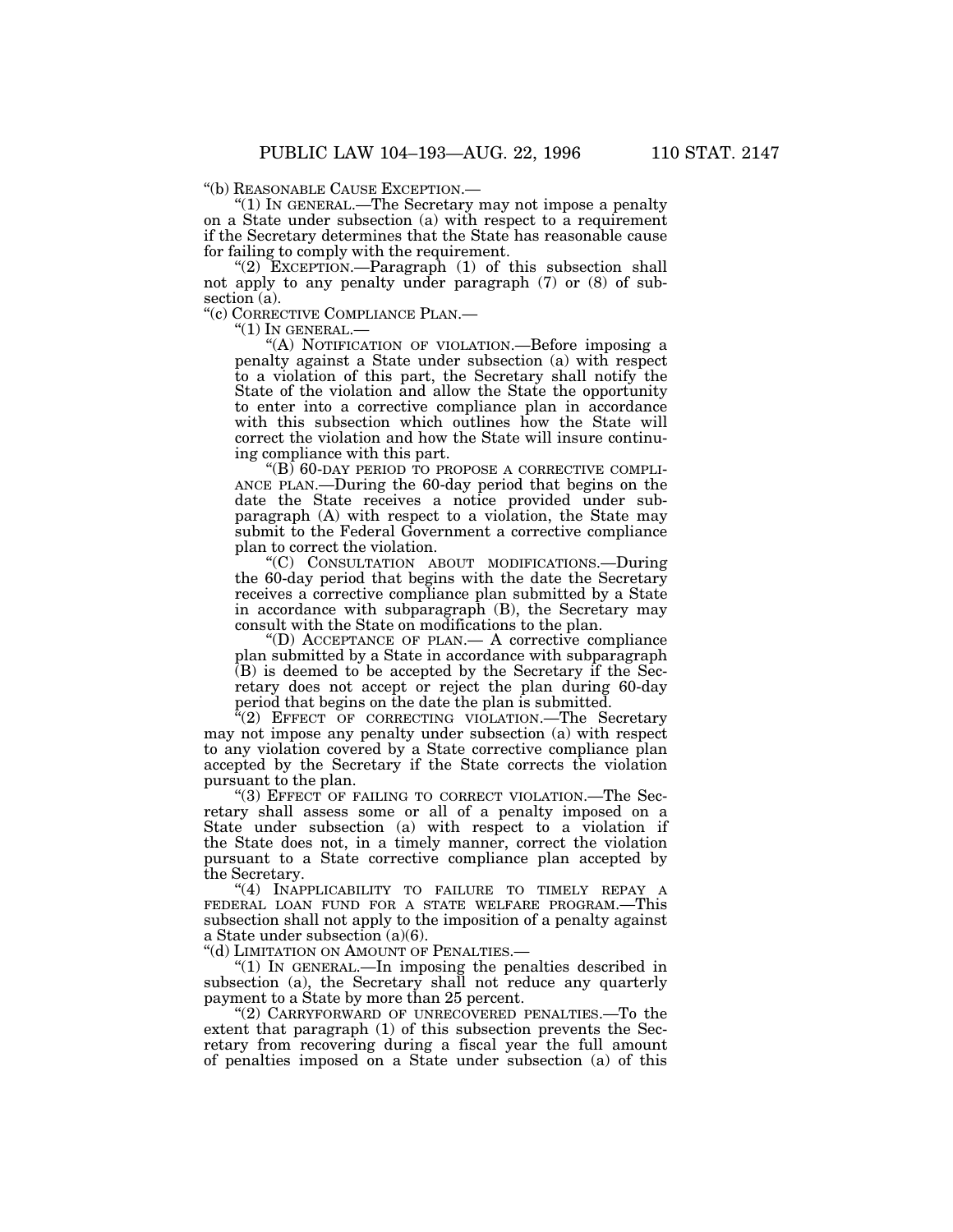section for a prior fiscal year, the Secretary shall apply any remaining amount of such penalties to the grant payable to the State under section 403(a)(1) for the immediately succeeding fiscal year.

42 USC 610.

### **''SEC. 410. APPEAL OF ADVERSE DECISION.**

''(a) IN GENERAL.—Within 5 days after the date the Secretary takes any adverse action under this part with respect to a State, the Secretary shall notify the chief executive officer of the State of the adverse action, including any action with respect to the State plan submitted under section 402 or the imposition of a penalty under section 409.<br>"(b) ADMINISTRATIVE REVIEW.—

'(1) In GENERAL.—Within 60 days after the date a State receives notice under subsection (a) of an adverse action, the State may appeal the action, in whole or in part, to the Departmental Appeals Board established in the Department of Health and Human Services (in this section referred to as the 'Board') by filing an appeal with the Board.

"(2) PROCEDURAL RULES.—The Board shall consider an appeal filed by a State under paragraph (1) on the basis of such documentation as the State may submit and as the Board may require to support the final decision of the Board. In deciding whether to uphold an adverse action or any portion of such an action, the Board shall conduct a thorough review of the issues and take into account all relevant evidence. The Board shall make a final determination with respect to an appeal filed under paragraph (1) not less than 60 days after the date the appeal is filed.

''(c) JUDICIAL REVIEW OF ADVERSE DECISION.— ''(1) IN GENERAL.—Within 90 days after the date of a final decision by the Board under this section with respect to an adverse action taken against a State, the State may obtain judicial review of the final decision (and the findings incorporated into the final decision) by filing an action in—

''(A) the district court of the United States for the judicial district in which the principal or headquarters office of the State agency is located; or

''(B) the United States District Court for the District of Columbia.

''(2) PROCEDURAL RULES.—The district court in which an action is filed under paragraph (1) shall review the final decision of the Board on the record established in the administrative proceeding, in accordance with the standards of review prescribed by subparagraphs (A) through (E) of section 706(2) of title 5, United States Code. The review shall be on the basis of the documents and supporting data submitted to the Board.

42 USC 611.

### **''SEC. 411. DATA COLLECTION AND REPORTING.**

''(a) QUARTERLY REPORTS BY STATES.— ''(1) GENERAL REPORTING REQUIREMENT.— ''(A) CONTENTS OF REPORT.—Each eligible State shall collect on a monthly basis, and report to the Secretary on a quarterly basis, the following disaggregated case record information on the families receiving assistance under the State program funded under this part:

''(i) The county of residence of the family.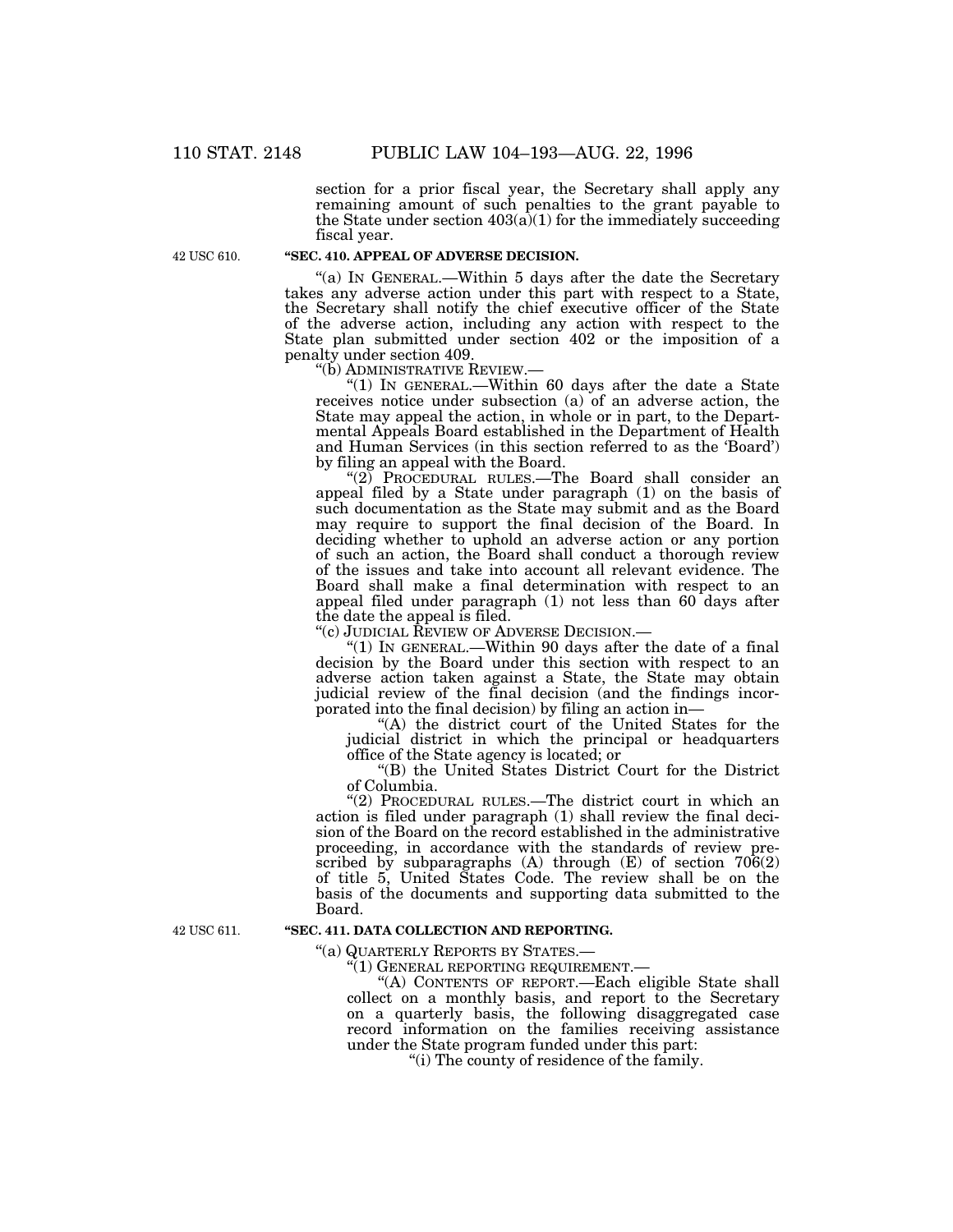''(ii) Whether a child receiving such assistance or an adult in the family is disabled.

"(iii) The ages of the members of such families. "(iv) The number of individuals in the family, and the relation of each family member to the youngest child in the family.

" $(v)$  The employment status and earnings of the employed adult in the family.

" $(vi)$  The marital status of the adults in the family, including whether such adults have never married, are widowed, or are divorced.

"(vii) The race and educational status of each adult in the family.

"(viii) The race and educational status of each child in the family.

"(ix) Whether the family received subsidized housing, medical assistance under the State plan approved under title XIX, food stamps, or subsidized child care, and if the latter 2, the amount received.

" $(x)$  The number of months that the family has received each type of assistance under the program.

"(xi) If the adults participated in, and the number of hours per week of participation in, the following activities:

''(I) Education.

''(II) Subsidized private sector employment.

''(III) Unsubsidized employment.

''(IV) Public sector employment, work experience, or community service.

''(V) Job search.

"(VI) Job skills training or on-the-job training. ''(VII) Vocational education.

"(xii) Information necessary to calculate participation rates under section 407.

"(xiii) The type and amount of assistance received under the program, including the amount of and reason for any reduction of assistance (including sanctions).

"(xiv) Any amount of unearned income received by any member of the family.

" $(xv)$  The citizenship of the members of the family. "(xvi) From a sample of closed cases, whether the family left the program, and if so, whether the family left due to—

''(I) employment;

"(II) marriage;

''(III) the prohibition set forth in section 408(a)(7);

''(IV) sanction; or

"(V) State policy.

"(B) USE OF ESTIMATES .-

''(i) AUTHORITY.—A State may comply with subparagraph (A) by submitting an estimate which is obtained through the use of scientifically acceptable sampling methods approved by the Secretary.

"(ii) SAMPLING AND OTHER METHODS. The Secretary shall provide the States with such case sampling plans and data collection procedures as the Secretary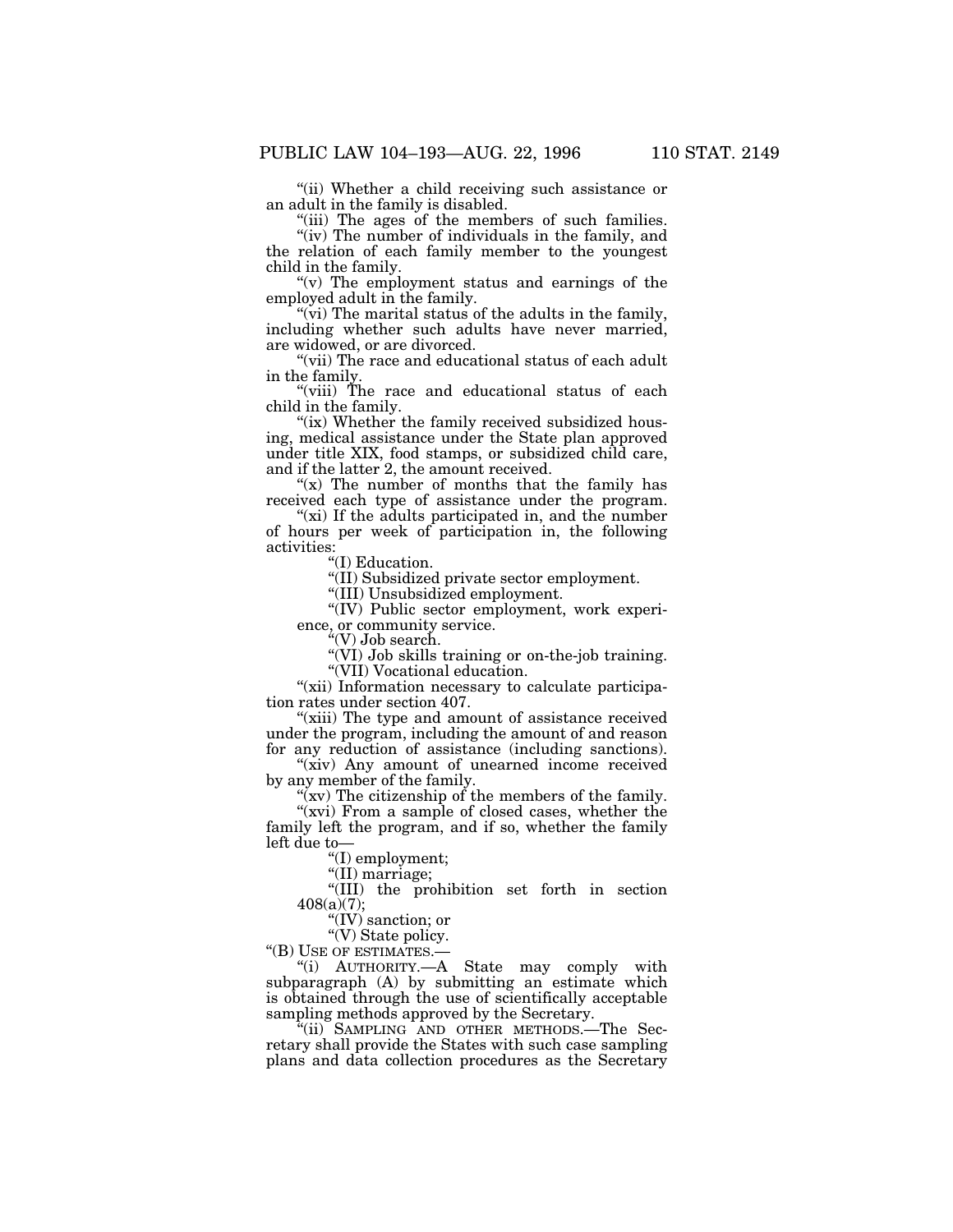deems necessary to produce statistically valid estimates of the performance of State programs funded under this part. The Secretary may develop and implement procedures for verifying the quality of data submitted by the States.

"(2) REPORT ON USE OF FEDERAL FUNDS TO COVER ADMINIS-TRATIVE COSTS AND OVERHEAD.—The report required by paragraph (1) for a fiscal quarter shall include a statement of the percentage of the funds paid to the State under this part for the quarter that are used to cover administrative costs or overhead.

''(3) REPORT ON STATE EXPENDITURES ON PROGRAMS FOR NEEDY FAMILIES.—The report required by paragraph (1) for a fiscal quarter shall include a statement of the total amount expended by the State during the quarter on programs for needy families.

''(4) REPORT ON NONCUSTODIAL PARENTS PARTICIPATING IN WORK ACTIVITIES.—The report required by paragraph (1) for a fiscal quarter shall include the number of noncustodial parents in the State who participated in work activities (as defined in section 407(d)) during the quarter.

''(5) REPORT ON TRANSITIONAL SERVICES.—The report required by paragraph (1) for a fiscal quarter shall include the total amount expended by the State during the quarter to provide transitional services to a family that has ceased to receive assistance under this part because of employment, along with a description of such services.

''(6) REGULATIONS.—The Secretary shall prescribe such regulations as may be necessary to define the data elements with respect to which reports are required by this subsection.

''(b) ANNUAL REPORTS TO THE CONGRESS BY THE SECRETARY.— Not later than 6 months after the end of fiscal year 1997, and each fiscal year thereafter, the Secretary shall transmit to the Congress a report describing—

''(1) whether the States are meeting—

''(A) the participation rates described in section 407(a); and

''(B) the objectives of—

''(i) increasing employment and earnings of needy families, and child support collections; and

''(ii) decreasing out-of-wedlock pregnancies and child poverty;

''(2) the demographic and financial characteristics of families applying for assistance, families receiving assistance, and families that become ineligible to receive assistance;

''(3) the characteristics of each State program funded under this part; and

 $\mathcal{F}(4)$  the trends in employment and earnings of needy families with minor children living at home.

42 USC 612.

### **''SEC. 412. DIRECT FUNDING AND ADMINISTRATION BY INDIAN TRIBES.**

''(a) GRANTS FOR INDIAN TRIBES.—

''(1) TRIBAL FAMILY ASSISTANCE GRANT.—

''(A) IN GENERAL.—For each of fiscal years 1997, 1998, 1999, 2000, 2001, and 2002, the Secretary shall pay to each Indian tribe that has an approved tribal family assistance plan a tribal family assistance grant for the fiscal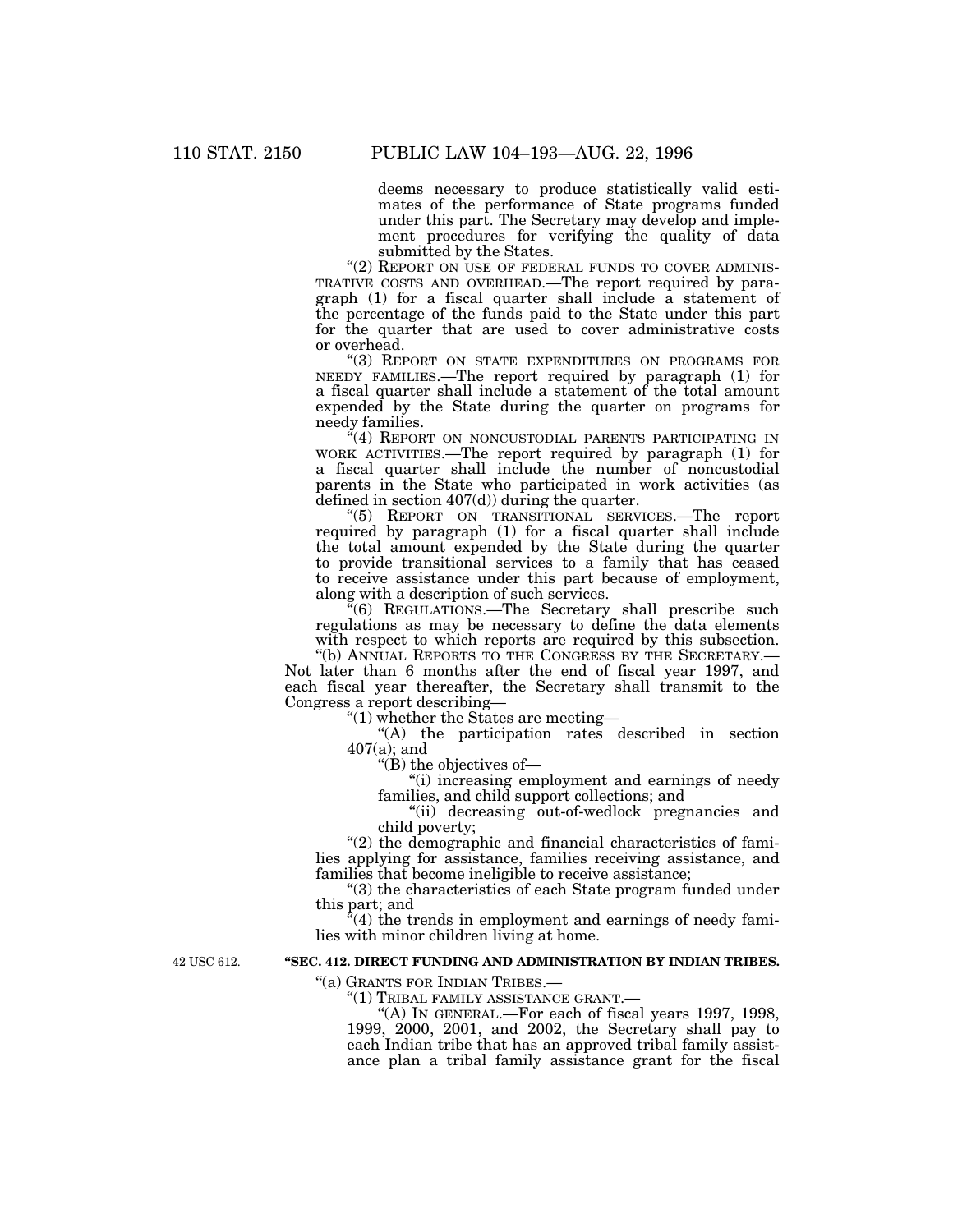year in an amount equal to the amount determined under subparagraph (B), and shall reduce the grant payable under section  $403(a)(1)$  to any State in which lies the service area or areas of the Indian tribe by that portion of the amount so determined that is attributable to expenditures by the State.

''(B) AMOUNT DETERMINED.—

''(i) IN GENERAL.—The amount determined under this subparagraph is an amount equal to the total amount of the Federal payments to a State or States under section 403 (as in effect during such fiscal year) for fiscal year 1994 attributable to expenditures (other than child care expenditures) by the State or States under parts A and  $F$  (as so in effect) for fiscal year 1994 for Indian families residing in the service area or areas identified by the Indian tribe pursuant to subsection  $(b)(1)(C)$  of this section.

"(ii) USE OF STATE SUBMITTED DATA.-

''(I) IN GENERAL.—The Secretary shall use State submitted data to make each determination under clause (i).

''(II) DISAGREEMENT WITH DETERMINATION.— If an Indian tribe or tribal organization disagrees with State submitted data described under subclause (I), the Indian tribe or tribal organization may submit to the Secretary such additional information as may be relevant to making the determination under clause (i) and the Secretary may consider such information before making such determination.

"(2) GRANTS FOR INDIAN TRIBES THAT RECEIVED JOBS FUNDS.—

''(A) IN GENERAL.—The Secretary shall pay to each eligible Indian tribe for each of fiscal years 1997, 1998, 1999, 2000, 2001, and 2002 a grant in an amount equal to the amount received by the Indian tribe in fiscal year 1994 under section  $482(i)$  (as in effect during fiscal year 1994).

''(B) ELIGIBLE INDIAN TRIBE.—For purposes of subparagraph (A), the term 'eligible Indian tribe' means an Indian tribe or Alaska Native organization that conducted a job opportunities and basic skills training program in fiscal year 1995 under section 482(i) (as in effect during fiscal year 1995).

''(C) USE OF GRANT.—Each Indian tribe to which a grant is made under this paragraph shall use the grant for the purpose of operating a program to make work activities available to members of the Indian tribe.

''(D) APPROPRIATION.—Out of any money in the Treasury of the United States not otherwise appropriated, there are appropriated \$7,638,474 for each fiscal year specified in subparagraph (A) for grants under subparagraph (A). ''(b) 3-YEAR TRIBAL FAMILY ASSISTANCE PLAN.—

" $(1)$  In GENERAL.—Any Indian tribe that desires to receive

a tribal family assistance grant shall submit to the Secretary a 3-year tribal family assistance plan that—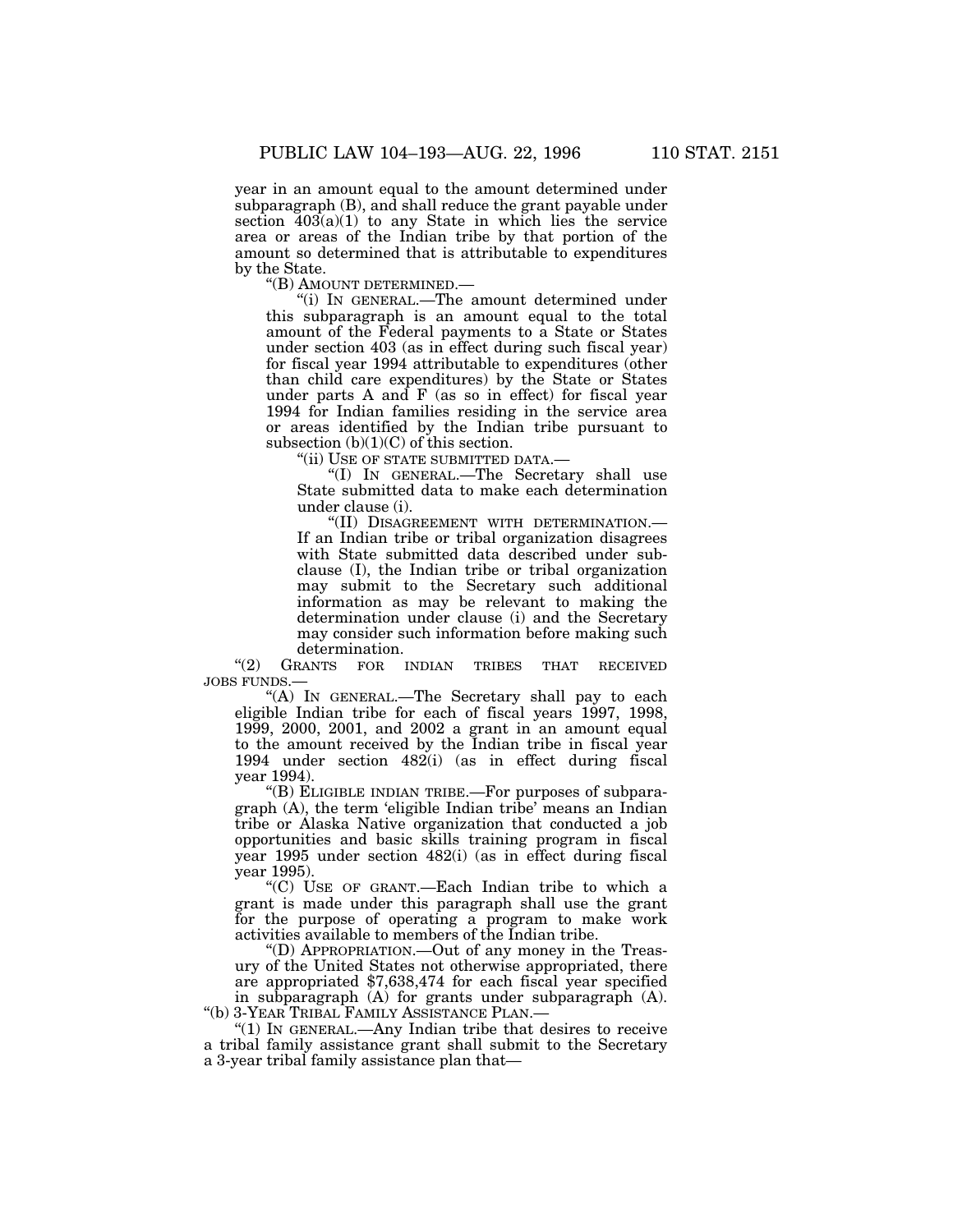''(A) outlines the Indian tribe's approach to providing welfare-related services for the 3-year period, consistent with this section;

''(B) specifies whether the welfare-related services provided under the plan will be provided by the Indian tribe or through agreements, contracts, or compacts with intertribal consortia, States, or other entities;

''(C) identifies the population and service area or areas to be served by such plan;

''(D) provides that a family receiving assistance under the plan may not receive duplicative assistance from other State or tribal programs funded under this part;

''(E) identifies the employment opportunities in or near the service area or areas of the Indian tribe and the manner in which the Indian tribe will cooperate and participate in enhancing such opportunities for recipients of assistance under the plan consistent with any applicable State standards; and

" $(F)$  applies the fiscal accountability provisions of section 5(f)(1) of the Indian Self-Determination and Education Assistance Act  $(25 \text{ U.S.C. } 450c(f)(1))$ , relating to the submission of a single-agency audit report required by chapter 75 of title 31, United States Code.

"(2) APPROVAL.—The Secretary shall approve each tribal family assistance plan submitted in accordance with paragraph (1).

''(3) CONSORTIUM OF TRIBES.—Nothing in this section shall preclude the development and submission of a single tribal family assistance plan by the participating Indian tribes of an intertribal consortium.

"(c) MINIMUM WORK PARTICIPATION REQUIREMENTS AND TIME LIMITS.—The Secretary, with the participation of Indian tribes, shall establish for each Indian tribe receiving a grant under this section minimum work participation requirements, appropriate time limits for receipt of welfare-related services under the grant, and penalties against individuals—

''(1) consistent with the purposes of this section;

 $''(2)$  consistent with the economic conditions and resources available to each tribe; and

" $(3)$  similar to comparable provisions in section 407 $(e)$ .

''(d) EMERGENCY ASSISTANCE.—Nothing in this section shall preclude an Indian tribe from seeking emergency assistance from any Federal loan program or emergency fund.

''(e) ACCOUNTABILITY.—Nothing in this section shall be construed to limit the ability of the Secretary to maintain program funding accountability consistent with—

''(1) generally accepted accounting principles; and

"(2) the requirements of the Indian Self-Determination and Education Assistance Act (25 U.S.C. 450 et seq.).

"(f) PENALTIES.-

"(1) Subsections (a)(1), (a)(6), and (b) of section 409, shall apply to an Indian tribe with an approved tribal assistance plan in the same manner as such subsections apply to a State.

"(2) Section  $409(a)(3)$  shall apply to an Indian tribe with an approved tribal assistance plan by substituting 'meet minimum work participation requirements established under section  $412(c)$  for 'comply with section  $407(a)$ '.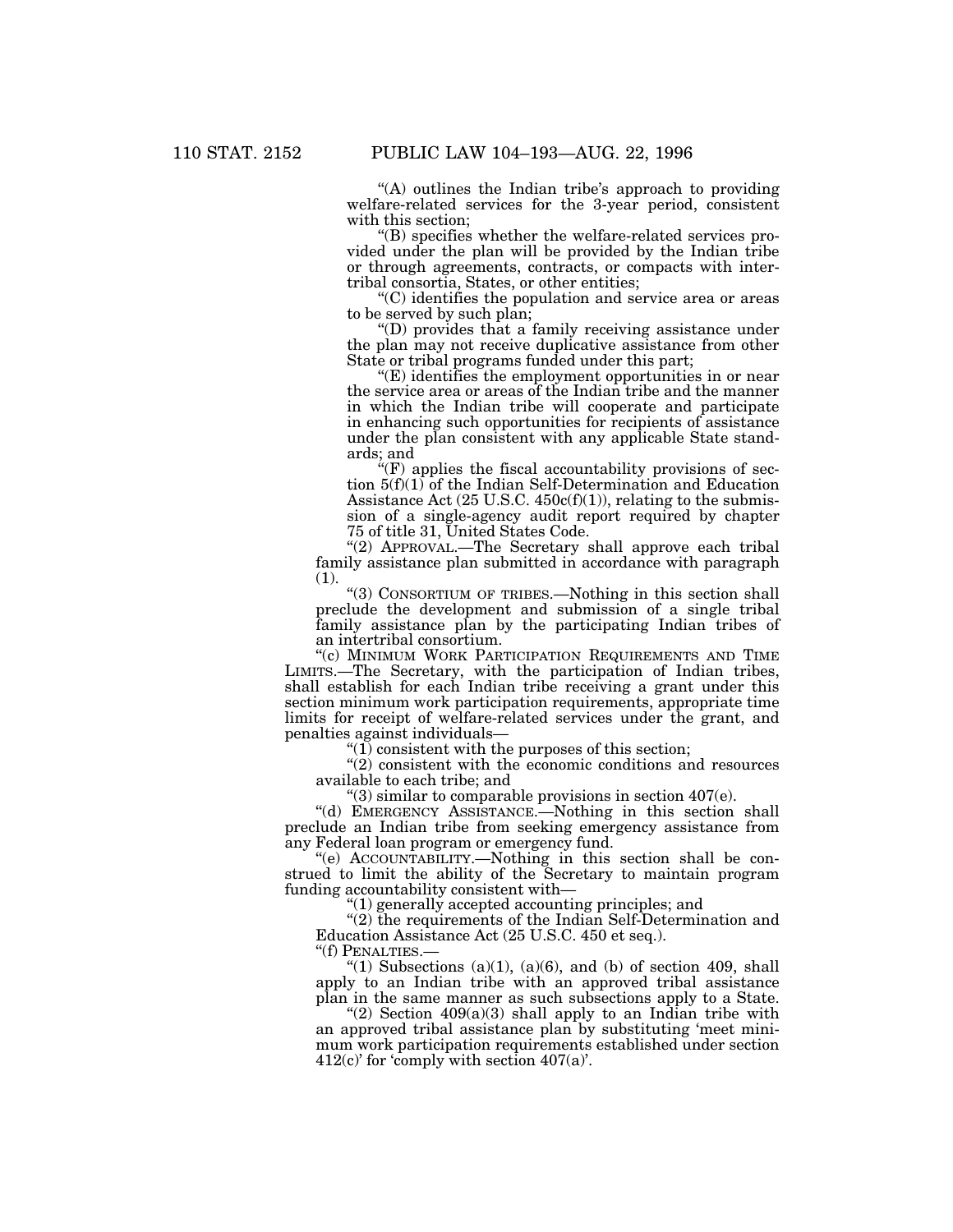''(g) DATA COLLECTION AND REPORTING.—Section 411 shall apply to an Indian tribe with an approved tribal family assistance plan.

''(h) SPECIAL RULE FOR INDIAN TRIBES IN ALASKA.—

''(1) IN GENERAL.—Notwithstanding any other provision of this section, and except as provided in paragraph  $(2)$ , an Indian tribe in the State of Alaska that receives a tribal family assistance grant under this section shall use the grant to operate a program in accordance with requirements comparable to the requirements applicable to the program of the State of Alaska funded under this part. Comparability of programs shall be established on the basis of program criteria developed by the Secretary in consultation with the State of Alaska and such Indian tribes.

"(2) WAIVER.—An Indian tribe described in paragraph  $(1)$ may apply to the appropriate State authority to receive a waiver of the requirement of paragraph (1).

#### **''SEC. 413. RESEARCH, EVALUATIONS, AND NATIONAL STUDIES.**

42 USC 613.

''(a) RESEARCH.—The Secretary shall conduct research on the benefits, effects, and costs of operating different State programs funded under this part, including time limits relating to eligibility for assistance. The research shall include studies on the effects of different programs and the operation of such programs on welfare dependency, illegitimacy, teen pregnancy, employment rates, child well-being, and any other area the Secretary deems appropriate. The Secretary shall also conduct research on the costs and benefits of State activities under section 409.<br>
"(b) DEVELOPMENT AND EVALUATION

DEVELOPMENT AND EVALUATION OF INNOVATIVE APPROACHES TO REDUCING WELFARE DEPENDENCY AND INCREASING CHILD WELL-BEING.—

''(1) IN GENERAL.—The Secretary may assist States in developing, and shall evaluate, innovative approaches for reducing welfare dependency and increasing the well-being of minor children living at home with respect to recipients of assistance under programs funded under this part. The Secretary may provide funds for training and technical assistance to carry out the approaches developed pursuant to this paragraph.

''(2) EVALUATIONS.—In performing the evaluations under paragraph (1), the Secretary shall, to the maximum extent feasible, use random assignment as an evaluation methodology.

"(c) DISSEMINATION OF INFORMATION.—The Secretary shall develop innovative methods of disseminating information on any research, evaluations, and studies conducted under this section, including the facilitation of the sharing of information and best practices among States and localities through the use of computers and other technologies.

''(d) ANNUAL RANKING OF STATES AND REVIEW OF MOST AND LEAST SUCCESSFUL WORK PROGRAMS.—

"(1) ANNUAL RANKING OF STATES.—The Secretary shall rank annually the States to which grants are paid under section 403 in the order of their success in placing recipients of assistance under the State program funded under this part into long-term private sector jobs, reducing the overall welfare caseload, and, when a practicable method for calculating this information becomes available, diverting individuals from formally applying to the State program and receiving assistance.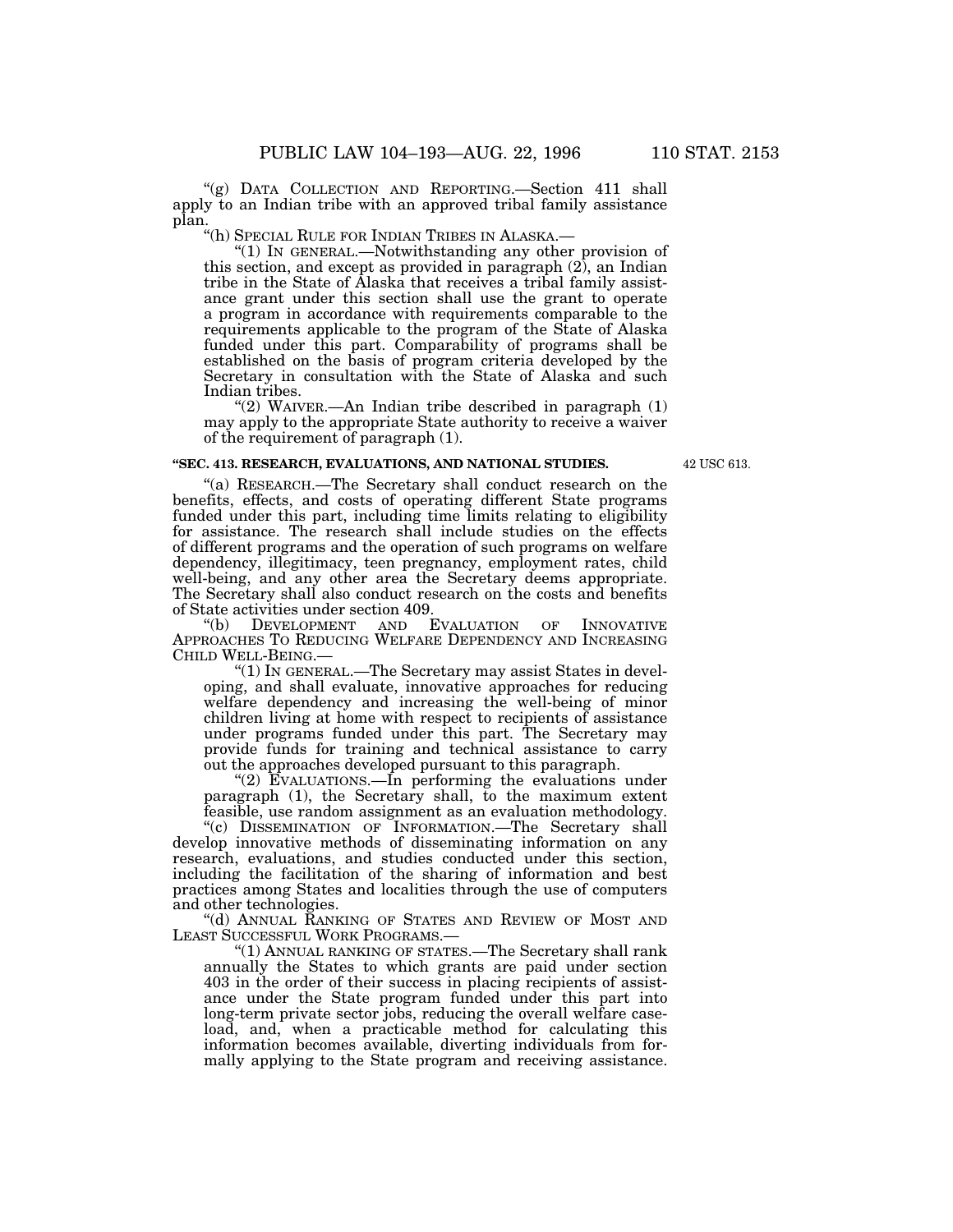In ranking States under this subsection, the Secretary shall take into account the average number of minor children living at home in families in the State that have incomes below the poverty line and the amount of funding provided each State for such families.

''(2) ANNUAL REVIEW OF MOST AND LEAST SUCCESSFUL WORK PROGRAMS.—The Secretary shall review the programs of the 3 States most recently ranked highest under paragraph (1) and the 3 States most recently ranked lowest under paragraph (1) that provide parents with work experience, assistance in finding employment, and other work preparation activities and support services to enable the families of such parents to leave the program and become self-sufficient.

''(e) ANNUAL RANKING OF STATES AND REVIEW OF ISSUES RELAT-ING TO OUT-OF-WEDLOCK BIRTHS.—

''(1) ANNUAL RANKING OF STATES.—

''(A) IN GENERAL.—The Secretary shall annually rank States to which grants are made under section 403 based on the following ranking factors:

''(i) ABSOLUTE OUT-OF-WEDLOCK RATIOS.—The ratio represented by—

''(I) the total number of out-of-wedlock births in families receiving assistance under the State program under this part in the State for the most recent fiscal year for which information is available; over

''(II) the total number of births in families receiving assistance under the State program under this part in the State for such year.

"(ii) NET CHANGES IN THE OUT-OF-WEDLOCK RATIO.—The difference between the ratio described in subparagraph  $(A)(i)$  with respect to a State for the most recent fiscal year for which such information is available and the ratio with respect to the State for the immediately preceding year.

"(2) ANNUAL REVIEW.—The Secretary shall review the programs of the 5 States most recently ranked highest under paragraph (1) and the 5 States most recently ranked the lowest under paragraph (1).

''(f) STATE-INITIATED EVALUATIONS.—A State shall be eligible to receive funding to evaluate the State program funded under this part if—

''(1) the State submits a proposal to the Secretary for the evaluation;

 $(2)$  the Secretary determines that the design and approach of the evaluation is rigorous and is likely to yield information that is credible and will be useful to other States; and

''(3) unless otherwise waived by the Secretary, the State contributes to the cost of the evaluation, from non-Federal sources, an amount equal to at least 10 percent of the cost of the evaluation.

"(g) REPORT ON CIRCUMSTANCES OF CERTAIN CHILDREN AND FAMILIES.—

''(1) IN GENERAL.—Beginning 3 years after the date of the enactment of this Act, the Secretary of Health and Human Services shall prepare and submit to the Committees on Ways and Means and on Economic and Educational Opportunities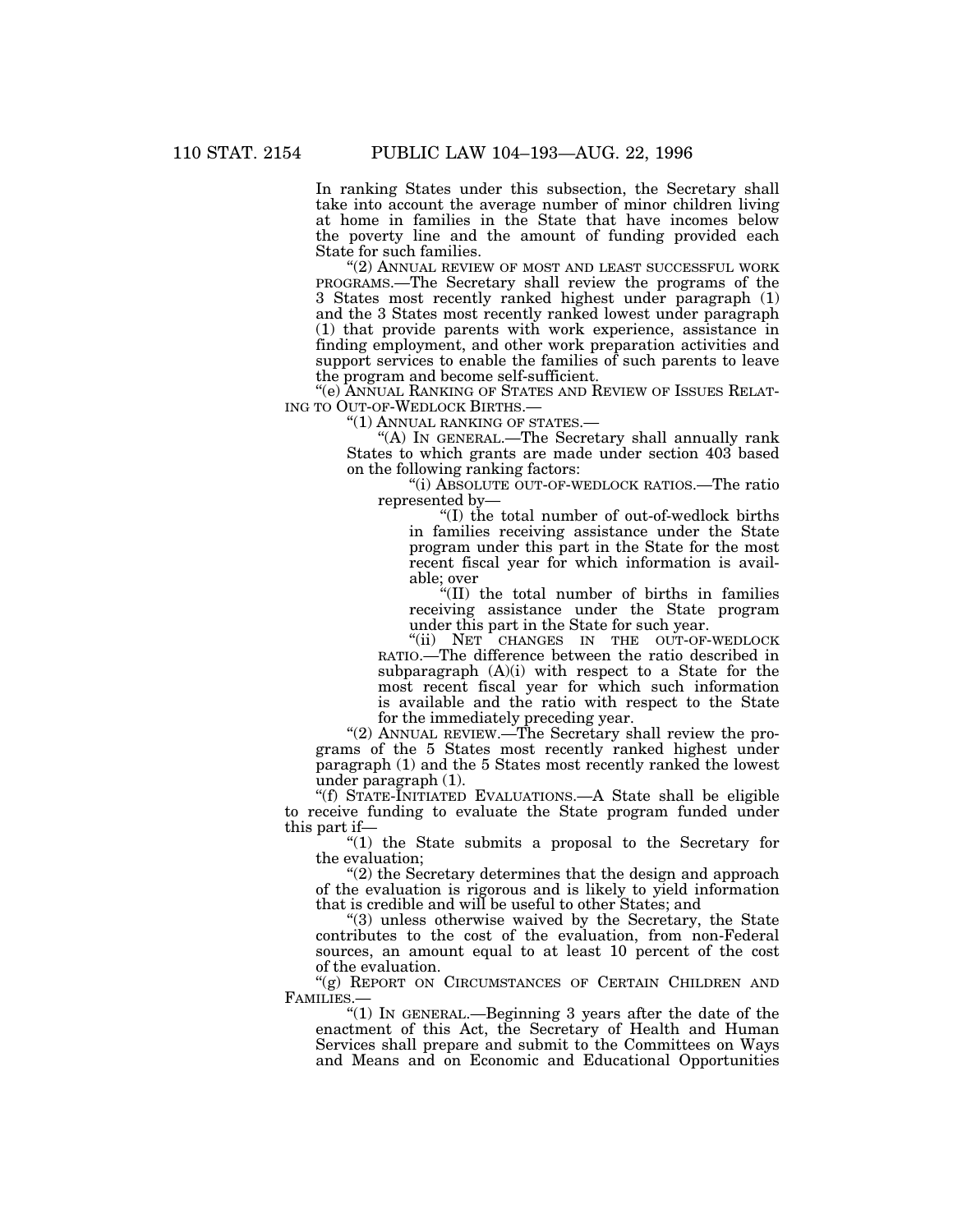of the House of Representatives and to the Committees on Finance and on Labor and Resources of the Senate annual reports that examine in detail the matters described in paragraph (2) with respect to each of the following groups for the period after such enactment:

''(A) Individuals who were children in families that have become ineligible for assistance under a State program funded under this part by reason of having reached a time limit on the provision of such assistance.

''(B) Children born after such date of enactment to parents who, at the time of such birth, had not attained 20 years of age.

''(C) Individuals who, after such date of enactment, became parents before attaining 20 years of age.

''(2) MATTERS DESCRIBED.—The matters described in this paragraph are the following:

''(A) The percentage of each group that has dropped out of secondary school (or the equivalent), and the percentage of each group at each level of educational attainment.

"(B) The percentage of each group that is employed.

''(C) The percentage of each group that has been convicted of a crime or has been adjudicated as a delinquent.

''(D) The rate at which the members of each group are born, or have children, out-of-wedlock, and the percentage of each group that is married.

 $E(E)$  The percentage of each group that continues to participate in State programs funded under this part.

" $(\hat{F})$  The percentage of each group that has health insurance provided by a private entity (broken down by whether the insurance is provided through an employer or otherwise), the percentage that has health insurance provided by an agency of government, and the percentage that does not have health insurance.

''(G) The average income of the families of the members of each group.

''(H) Such other matters as the Secretary deems appropriate.

''(h) FUNDING OF STUDIES AND DEMONSTRATIONS.—

''(1) IN GENERAL.—Out of any money in the Treasury of the United States not otherwise appropriated, there are appropriated \$15,000,000 for each of fiscal years 1997 through 2002 for the purpose of paying—

" $(\hat{A})$  the cost of conducting the research described in subsection (a);

''(B) the cost of developing and evaluating innovative approaches for reducing welfare dependency and increasing the well-being of minor children under subsection (b);

''(C) the Federal share of any State-initiated study approved under subsection (f); and

''(D) an amount determined by the Secretary to be necessary to operate and evaluate demonstration projects, relating to this part, that are in effect or approved under section 1115 as of September 30, 1995, and are continued after such date.

"(2) ALLOCATION.—Of the amount appropriated under paragraph (1) for a fiscal year—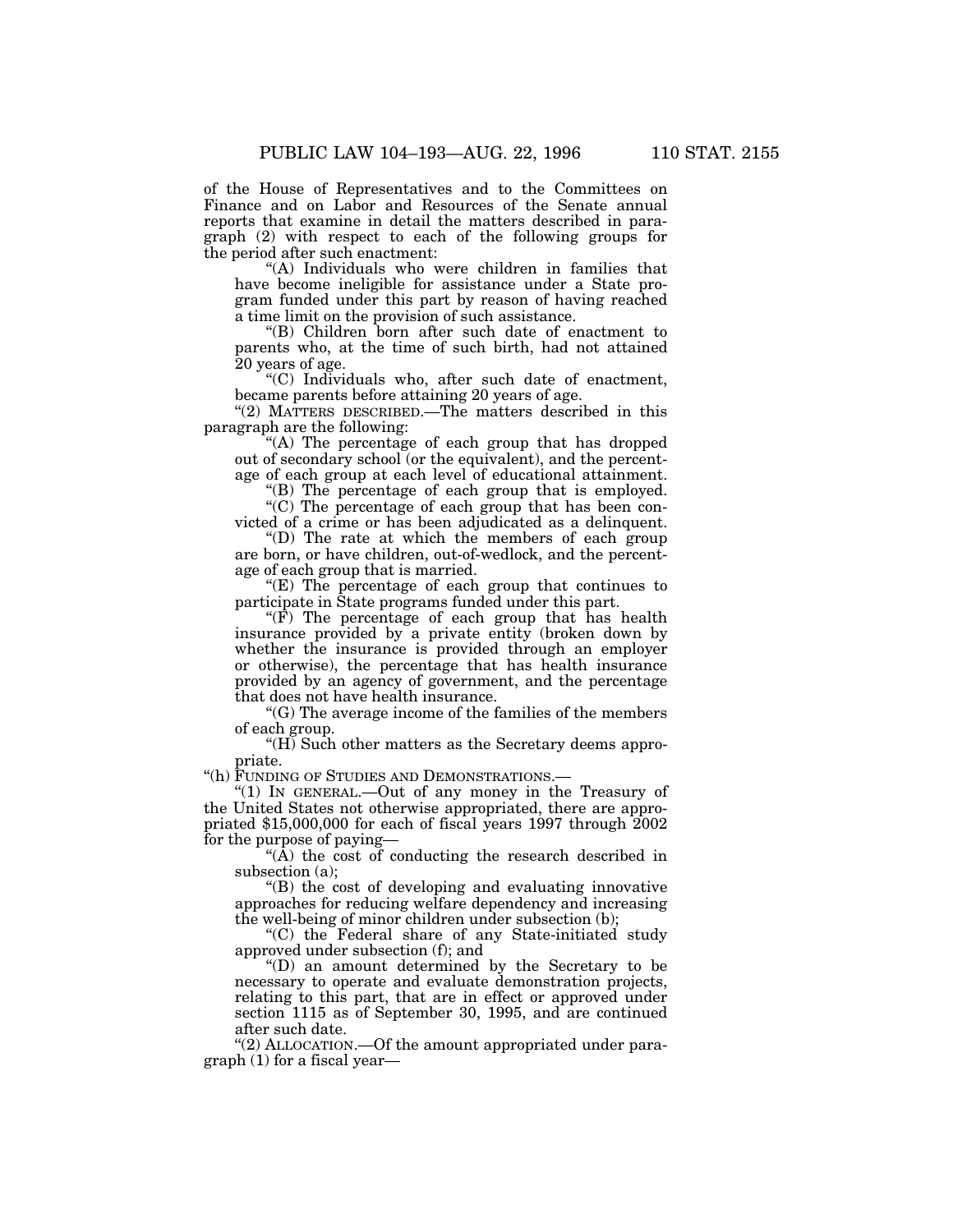''(A) 50 percent shall be allocated for the purposes described in subparagraphs (A) and (B) of paragraph  $(1)$ , and

''(B) 50 percent shall be allocated for the purposes described in subparagraphs (C) and (D) of paragraph (1).

''(3) DEMONSTRATIONS OF INNOVATIVE STRATEGIES.—The Secretary may implement and evaluate demonstrations of innovative and promising strategies which—

''(A) provide one-time capital funds to establish, expand, or replicate programs;

''(B) test performance-based grant-to-loan financing in which programs meeting performance targets receive grants while programs not meeting such targets repay funding on a prorated basis; and

" $(\overrightarrow{C})$  test strategies in multiple States and types of communities.

''(i) CHILD POVERTY RATES.—

''(1) IN GENERAL.—Not later than 90 days after the date of the enactment of this part, and annually thereafter, the chief executive officer of each State shall submit to the Secretary a statement of the child poverty rate in the State as of such date of enactment or the date of the most recent prior statement under this paragraph.

"(2) SUBMISSION OF CORRECTIVE ACTION PLAN.—Not later than 90 days after the date a State submits a statement under paragraph (1) which indicates that, as a result of the amendments made by section 103 of the Personal Responsibility and Work Opportunity Reconciliation Act of 1996, the child poverty rate of the State has increased by 5 percent or more since the most recent prior statement under paragraph (1), the State shall prepare and submit to the Secretary a corrective action plan in accordance with paragraph (3).

''(3) CONTENTS OF PLAN.—A corrective action plan submitted under paragraph (2) shall outline the manner in which the State will reduce the child poverty rate in the State. The plan shall include a description of the actions to be taken by the State under such plan.

"(4) COMPLIANCE WITH PLAN.—A State that submits a corrective action plan that the Secretary has found contains the information required by this subsection shall implement the corrective action plan until the State determines that the child poverty rate in the State is less than the lowest child poverty rate on the basis of which the State was required to submit the corrective action plan.

''(5) METHODOLOGY.—The Secretary shall prescribe regulations establishing the methodology by which a State shall determine the child poverty rate in the State. The methodology shall take into account factors including the number of children who receive free or reduced-price lunches, the number of food stamp households, and the county-by-county estimates of children in poverty as determined by the Census Bureau.

42 USC 614.

#### **''SEC. 414. STUDY BY THE CENSUS BUREAU.**

''(a) IN GENERAL.—The Bureau of the Census shall continue to collect data on the 1992 and 1993 panels of the Survey of Income and Program Participation as necessary to obtain such information as will enable interested persons to evaluate the impact

Regulations.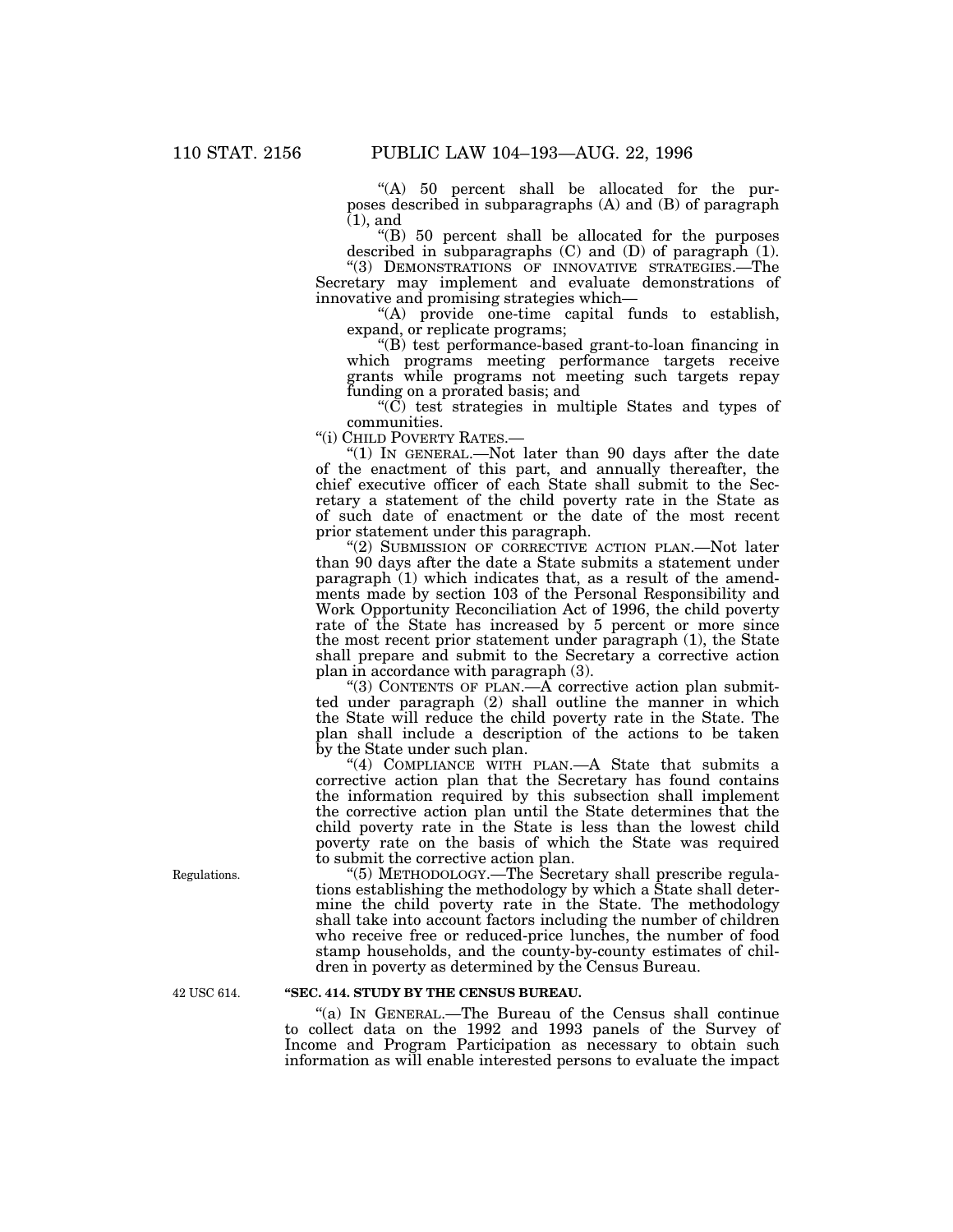of the amendments made by title I of the Personal Responsibility and Work Opportunity Reconciliation Act of 1996 on a random national sample of recipients of assistance under State programs funded under this part and (as appropriate) other low-income families, and in doing so, shall pay particular attention to the issues of out-of-wedlock birth, welfare dependency, the beginning and end of welfare spells, and the causes of repeat welfare spells, and shall obtain information about the status of children participating in such panels.

''(b) APPROPRIATION.—Out of any money in the Treasury of the United States not otherwise appropriated, there are appropriated \$10,000,000 for each of fiscal years 1996, 1997, 1998, 1999, 2000, 2001, and 2002 for payment to the Bureau of the Census to carry out subsection (a).

#### **''SEC. 415. WAIVERS.**

''(a) CONTINUATION OF WAIVERS.—

"(1) WAIVERS IN EFFECT ON DATE OF ENACTMENT OF WEL-FARE REFORM.—

''(A) IN GENERAL.—Except as provided in subparagraph (B), if any waiver granted to a State under section 1115 of this Act or otherwise which relates to the provision of assistance under a State plan under this part (as in effect on September 30, 1996) is in effect as of the date of the enactment of the Personal Responsibility and Work Opportunity Reconciliation Act of 1996, the amendments made by the Personal Responsibility and Work Opportunity Reconciliation Act of 1996 (other than by section 103(c) of the Personal Responsibility and Work Opportunity Reconciliation Act of 1996) shall not apply with respect to the State before the expiration (determined without regard to any extensions) of the waiver to the extent such amendments are inconsistent with the waiver.

''(B) FINANCING LIMITATION.—Notwithstanding any other provision of law, beginning with fiscal year 1996, a State operating under a waiver described in subparagraph  $(A)$  shall be entitled to payment under section 403 for the fiscal year, in lieu of any other payment provided for in the waiver.

"(2) WAIVERS GRANTED SUBSEQUENTLY.-

''(A) IN GENERAL.—Except as provided in subparagraph (B), if any waiver granted to a State under section 1115 of this Act or otherwise which relates to the provision of assistance under a State plan under this part (as in effect on September 30, 1996) is submitted to the Secretary before the date of the enactment of the Personal Responsibility and Work Opportunity Reconciliation Act of 1996 and approved by the Secretary on or before July 1, 1997, and the State demonstrates to the satisfaction of the Secretary that the waiver will not result in Federal expenditures under title IV of this Act (as in effect without regard to the amendments made by the Personal Responsibility and Work Opportunity Reconciliation Act of 1996) that are greater than would occur in the absence of the waiver, the amendments made by the Personal Responsibility and Work Opportunity Reconciliation Act of 1996 (other than by section 103(c) of the Personal Responsibility and Work

42 USC 615.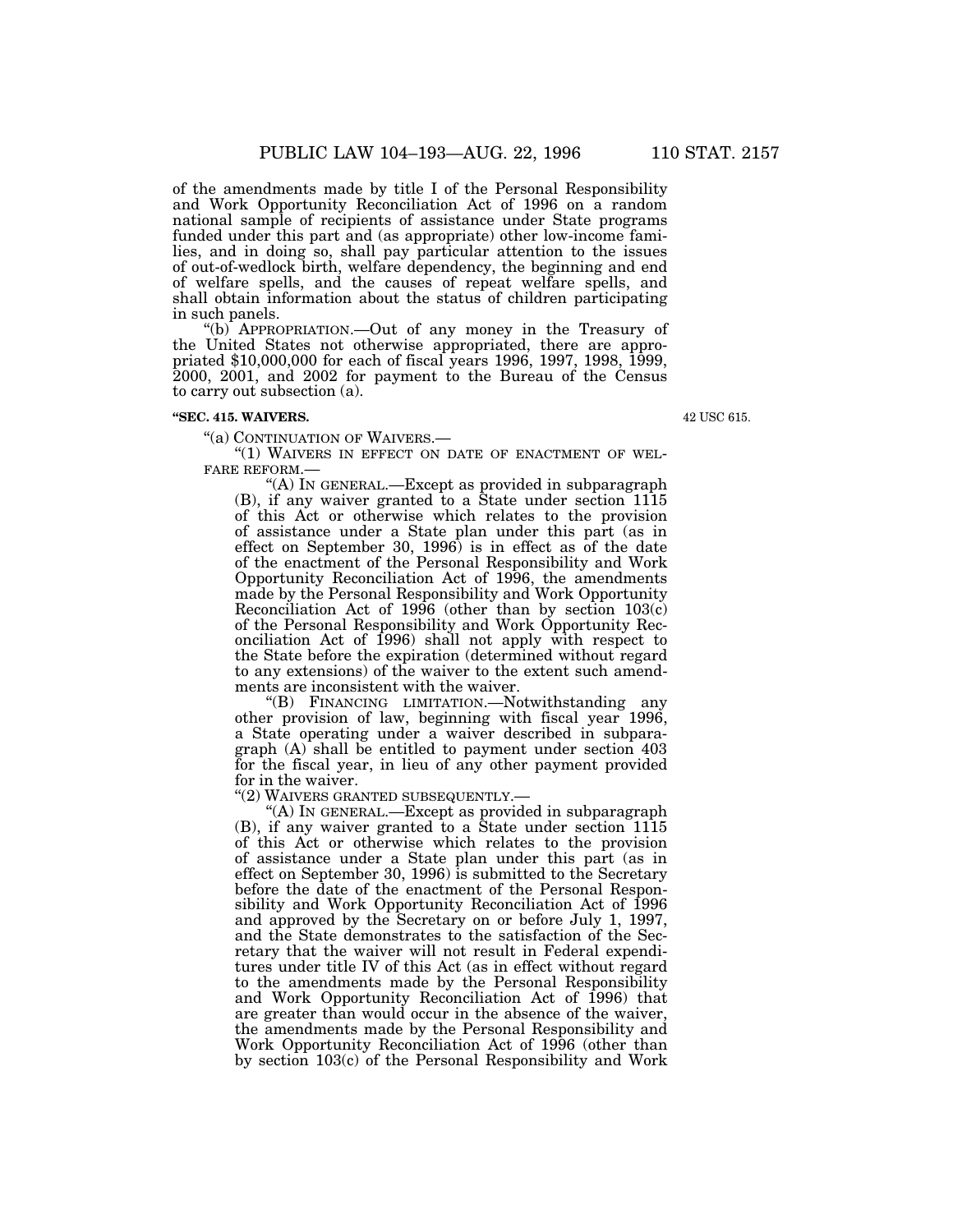Opportunity Reconciliation Act of 1996) shall not apply with respect to the State before the expiration (determined without regard to any extensions) of the waiver to the extent the amendments made by the Personal Responsibility and Work Opportunity Reconciliation Act of 1996 are inconsistent with the waiver.

"(B) NO EFFECT ON NEW WORK REQUIREMENTS.—Notwithstanding subparagraph (A), a waiver granted under section 1115 or otherwise which relates to the provision of assistance under a State program funded under this part (as in effect on September 30, 1996) shall not affect the applicability of section 407 to the State.

''(b) STATE OPTION TO TERMINATE WAIVER.—

''(1) IN GENERAL.—A State may terminate a waiver described in subsection (a) before the expiration of the waiver.

"(2) REPORT.—A State which terminates a waiver under paragraph (1) shall submit a report to the Secretary summarizing the waiver and any available information concerning the result or effect of the waiver.

''(3) HOLD HARMLESS PROVISION.—

 $(A)$  In GENERAL.—Notwithstanding any other provision of law, a State that, not later than the date described in subparagraph (B) of this paragraph, submits a written request to terminate a waiver described in subsection (a) shall be held harmless for accrued cost neutrality liabilities incurred under the waiver.

''(B) DATE DESCRIBED.—The date described in this subparagraph is 90 days following the adjournment of the first regular session of the State legislature that begins after the date of the enactment of the Personal Responsibility and Work Opportunity Reconciliation Act of 1996.

"(c) SECRETARIAL ENCOURAGEMENT OF CURRENT WAIVERS.-The Secretary shall encourage any State operating a waiver described in subsection (a) to continue the waiver and to evaluate, using random sampling and other characteristics of accepted scientific evaluations, the result or effect of the waiver.

''(d) CONTINUATION OF INDIVIDUAL WAIVERS.—A State may elect to continue 1 or more individual waivers described in subsection (a).

42 USC 616.

# **''SEC. 416. ADMINISTRATION.**

''The programs under this part and part D shall be administered by an Assistant Secretary for Family Support within the Department of Health and Human Services, who shall be appointed by the President, by and with the advice and consent of the Senate, and who shall be in addition to any other Assistant Secretary of Health and Human Services provided for by law, and the Secretary shall reduce the Federal workforce within the Department of Health and Human Services by an amount equal to the sum of 75 percent of the full-time equivalent positions at such Department that relate to any direct spending program, or any program funded through discretionary spending, that has been converted into a block grant program under the Personal Responsibility and Work Opportunity Act of 1996 and the amendments made by such Act, and by an amount equal to 75 percent of that portion of the total full-time equivalent departmental management positions at such Department that bears the same relationship to the amount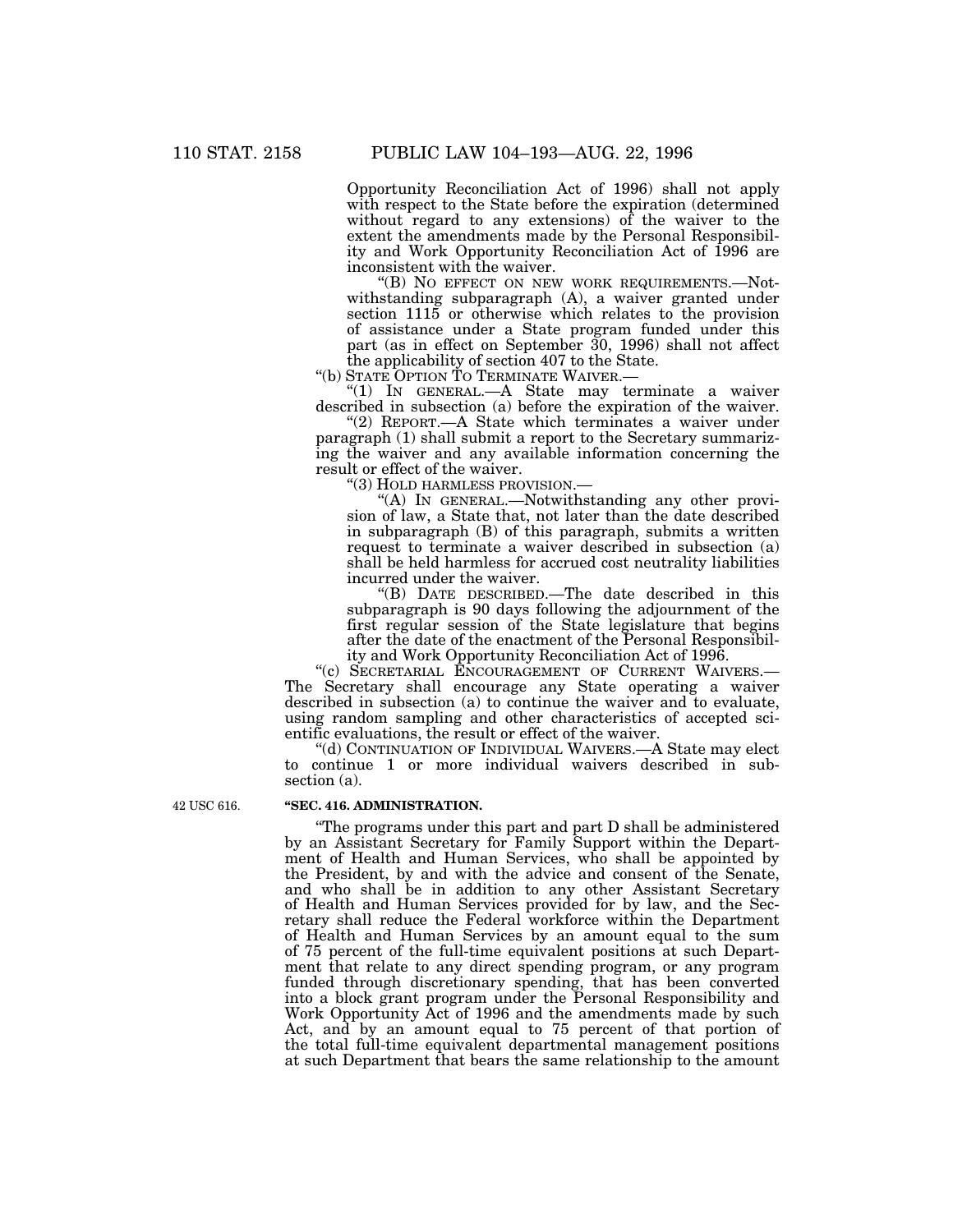appropriated for any direct spending program, or any program funded through discretionary spending, that has been converted into a block grant program under the Personal Responsibility and Work Opportunity Act of 1996 and the amendments made by such Act, as such amount relates to the total amount appropriated for use by such Department, and, notwithstanding any other provision of law, the Secretary shall take such actions as may be necessary, including reductions in force actions, consistent with sections 3502 and 3595 of title 5, United States Code, to reduce the full-time equivalent positions within the Department of Health and Human Services by 245 full-time equivalent positions related to the program converted into a block grant under the amendment made by section 2103 of the Personal Responsibility and Work Opportunity Act of 1996, and by 60 full-time equivalent managerial positions in the Department.

### **''SEC. 417. LIMITATION ON FEDERAL AUTHORITY.**

42 USC 617.

42 USC 619.

''No officer or employee of the Federal Government may regulate the conduct of States under this part or enforce any provision of this part, except to the extent expressly provided in this part.''; and

(2) by inserting after such section 418 the following:

#### **''SEC. 419. DEFINITIONS.**

''As used in this part:

"(1) ADULT.—The term 'adult' means an individual who is not a minor child.

"(2) MINOR CHILD.—The term 'minor child' means an individual who—

''(A) has not attained 18 years of age; or

''(B) has not attained 19 years of age and is a fulltime student in a secondary school (or in the equivalent level of vocational or technical training).

"(3) FISCAL YEAR.—The term 'fiscal year' means any 12month period ending on September 30 of a calendar year.

''(4) INDIAN, INDIAN TRIBE, AND TRIBAL ORGANIZATION.— ''(A) IN GENERAL.—Except as provided in subparagraph

(B), the terms 'Indian', 'Indian tribe', and 'tribal organization' have the meaning given such terms by section 4 of the Indian Self-Determination and Education Assistance Act (25 U.S.C. 450b).

''(B) SPECIAL RULE FOR INDIAN TRIBES IN ALASKA.— The term 'Indian tribe' means, with respect to the State of Alaska, only the Metlakatla Indian Community of the Annette Islands Reserve and the following Alaska Native regional nonprofit corporations:

''(i) Arctic Slope Native Association.

"(ii) Kawerak, Inc.

''(iii) Maniilaq Association.

''(iv) Association of Village Council Presidents.

"(v) Tanana Chiefs Conference.

''(vi) Cook Inlet Tribal Council.

''(vii) Bristol Bay Native Association.

''(viii) Aleutian and Pribilof Island Association.

''(ix) Chugachmuit.

''(x) Tlingit Haida Central Council.

''(xi) Kodiak Area Native Association.

''(xii) Copper River Native Association.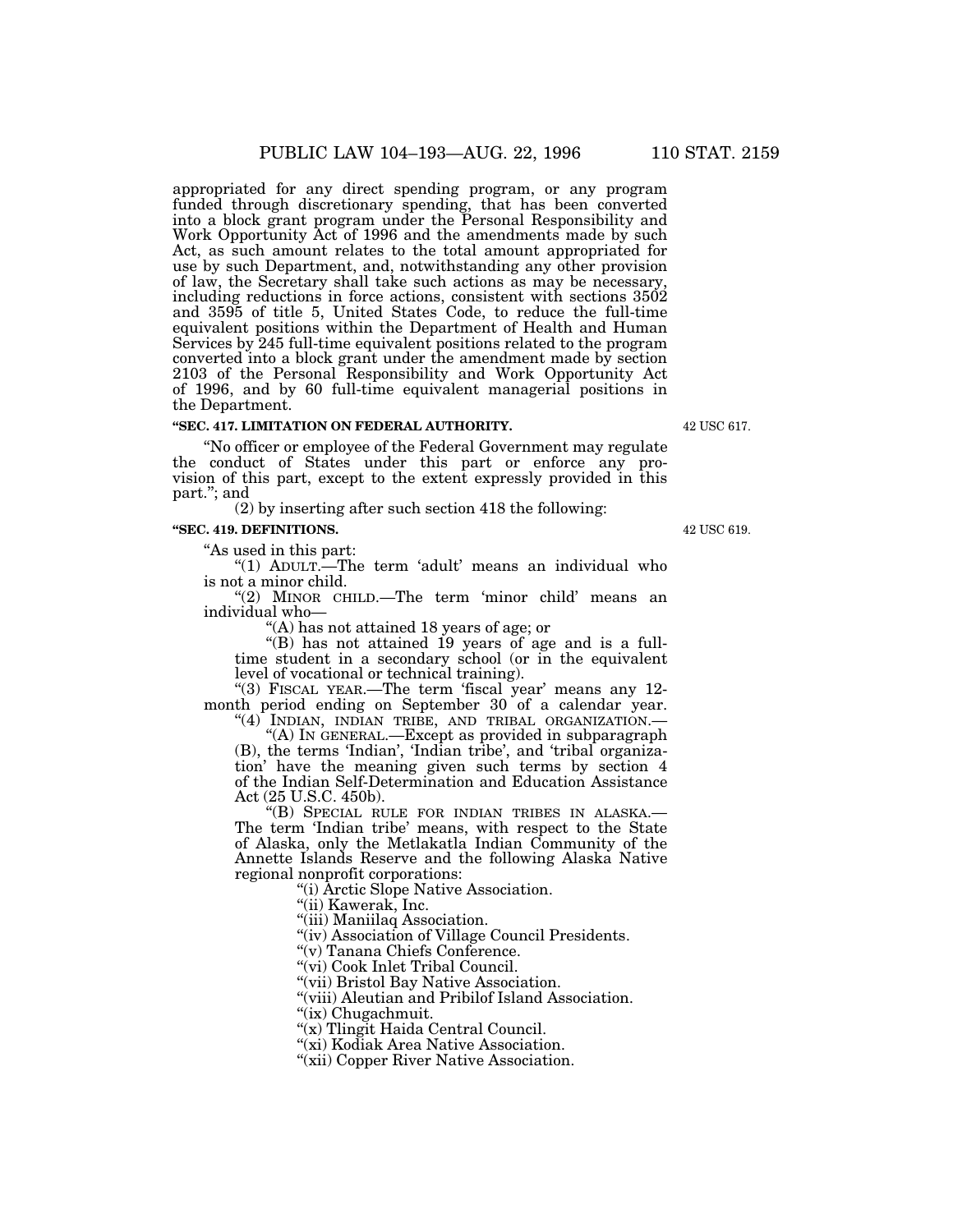''(5) STATE.—Except as otherwise specifically provided, the term 'State' means the 50 States of the United States, the District of Columbia, the Commonwealth of Puerto Rico, the United States Virgin Islands, Guam, and American Samoa.''.

(b) GRANTS TO OUTLYING AREAS.—Section 1108 (42 U.S.C. 1308) is amended—

(1) by striking subsections (d) and (e);

(2) by redesignating subsection (c) as subsection (f); and (3) by striking all that precedes subsection (c) and inserting the following:

### **''SEC. 1108. ADDITIONAL GRANTS TO PUERTO RICO, THE VIRGIN ISLANDS, GUAM, AND AMERICAN SAMOA; LIMITATION ON TOTAL PAYMENTS.**

''(a) LIMITATION ON TOTAL PAYMENTS TO EACH TERRITORY.— Notwithstanding any other provision of this Act, the total amount certified by the Secretary of Health and Human Services under titles I, X, XIV, and XVI, under parts A and E of title IV, and under subsection (b) of this section, for payment to any territory for a fiscal year shall not exceed the ceiling amount for the territory for the fiscal year.

''(b) ENTITLEMENT TO MATCHING GRANT.—

''(1) IN GENERAL.—Each territory shall be entitled to receive from the Secretary for each fiscal year a grant in an amount equal to 75 percent of the amount (if any) by which—

''(A) the total expenditures of the territory during the fiscal year under the territory programs funded under parts A and E of title IV; exceeds

''(B) the sum of—

''(i) the amount of the family assistance grant payable to the territory without regard to section 409; and

''(ii) the total amount expended by the territory during fiscal year 1995 pursuant to parts A and F of title IV (as so in effect), other than for child care.

"(2) APPROPRIATION.—Out of any money in the Treasury of the United States not otherwise appropriated, there are appropriated for fiscal years 1997 through 2002, such sums as are necessary for grants under this paragraph. ''(c) DEFINITIONS.—As used in this section:

"(1) TERRITORY.—The term 'territory' means Puerto Rico, the Virgin Islands, Guam, and American Samoa.

" $(2)$  CEILING AMOUNT.—The term 'ceiling amount' means, with respect to a territory and a fiscal year, the mandatory ceiling amount with respect to the territory, reduced for the fiscal year in accordance with subsection (e), and reduced by the amount of any penalty imposed on the territory under any provision of law specified in subsection (a) during the fiscal year.

"(3) FAMILY ASSISTANCE GRANT.—The term 'family assistance grant' has the meaning given such term by section  $403(a)(1)(B)$ .

"(4) MANDATORY CEILING AMOUNT.—The term 'mandatory ceiling amount' means—

"(A)  $$107,255,000$  with respect to Puerto Rico;

 $'(B)$  \$4,686,000 with respect to Guam;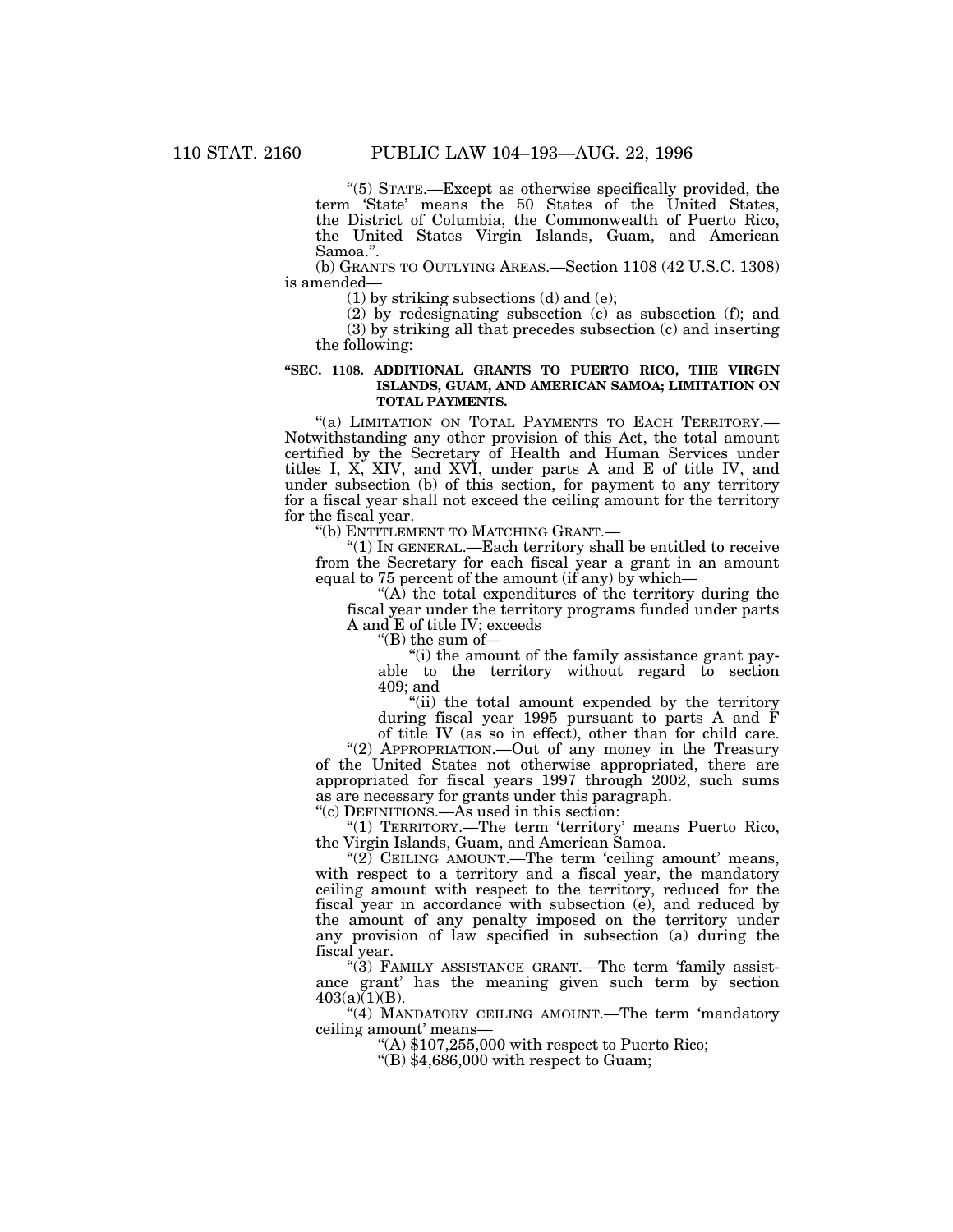$(C)$  \$3,554,000 with respect to the Virgin Islands; and

" $(D)$  \$1,000,000 with respect to American Samoa.

''(5) TOTAL AMOUNT EXPENDED BY THE TERRITORY.—The term 'total amount expended by the territory'—

''(A) does not include expenditures during the fiscal year from amounts made available by the Federal Government; and

''(B) when used with respect to fiscal year 1995, also does not include—

''(i) expenditures during fiscal year 1995 under subsection (g) or (i) of section  $402$  (as in effect on September 30, 1995); or

''(ii) any expenditures during fiscal year 1995 for which the territory (but for section 1108, as in effect on September 30, 1995) would have received reimbursement from the Federal Government.

"(d) AUTHORITY TO TRANSFER FUNDS TO CERTAIN PROGRAMS.-A territory to which an amount is paid under subsection (b) of this section may use the amount in accordance with section 404(d).

"(e) MAINTENANCE OF EFFORT. The ceiling amount with respect to a territory shall be reduced for a fiscal year by an amount equal to the amount (if any) by which—

 $\sqrt{\ }$ (1) the total amount expended by the territory under all programs of the territory operated pursuant to the provisions of law specified in subsection (a) (as such provisions were in effect for fiscal year 1995) for fiscal year 1995; exceeds

 $(2)$  the total amount expended by the territory under all programs of the territory that are funded under the provisions of law specified in subsection (a) for the fiscal year that immediately precedes the fiscal year referred to in the matter preceding paragraph (1).''.

(c) ELIMINATION OF CHILD CARE PROGRAMS UNDER THE SOCIAL SECURITY ACT.—

(1) AFDC AND TRANSITIONAL CHILD CARE PROGRAMS.—Section 402 (42 U.S.C. 602) is amended by striking subsection (g).

(2) AT-RISK CHILD CARE PROGRAM.—

(A) AUTHORIZATION.—Section 402 (42 U.S.C. 602) is amended by striking subsection (i).

(B) FUNDING PROVISIONS.—Section 403 (42 U.S.C. 603) is amended by striking subsection (n).

#### **SEC. 104. SERVICES PROVIDED BY CHARITABLE, RELIGIOUS, OR** 42 USC 604a.**PRIVATE ORGANIZATIONS.**

(a) IN GENERAL.—

(1) STATE OPTIONS.—A State may—

(A) administer and provide services under the programs described in subparagraphs  $(A)$  and  $(B)(i)$  of paragraph (2) through contracts with charitable, religious, or private organizations; and

(B) provide beneficiaries of assistance under the programs described in subparagraphs (A) and (B)(ii) of paragraph (2) with certificates, vouchers, or other forms of disbursement which are redeemable with such organizations.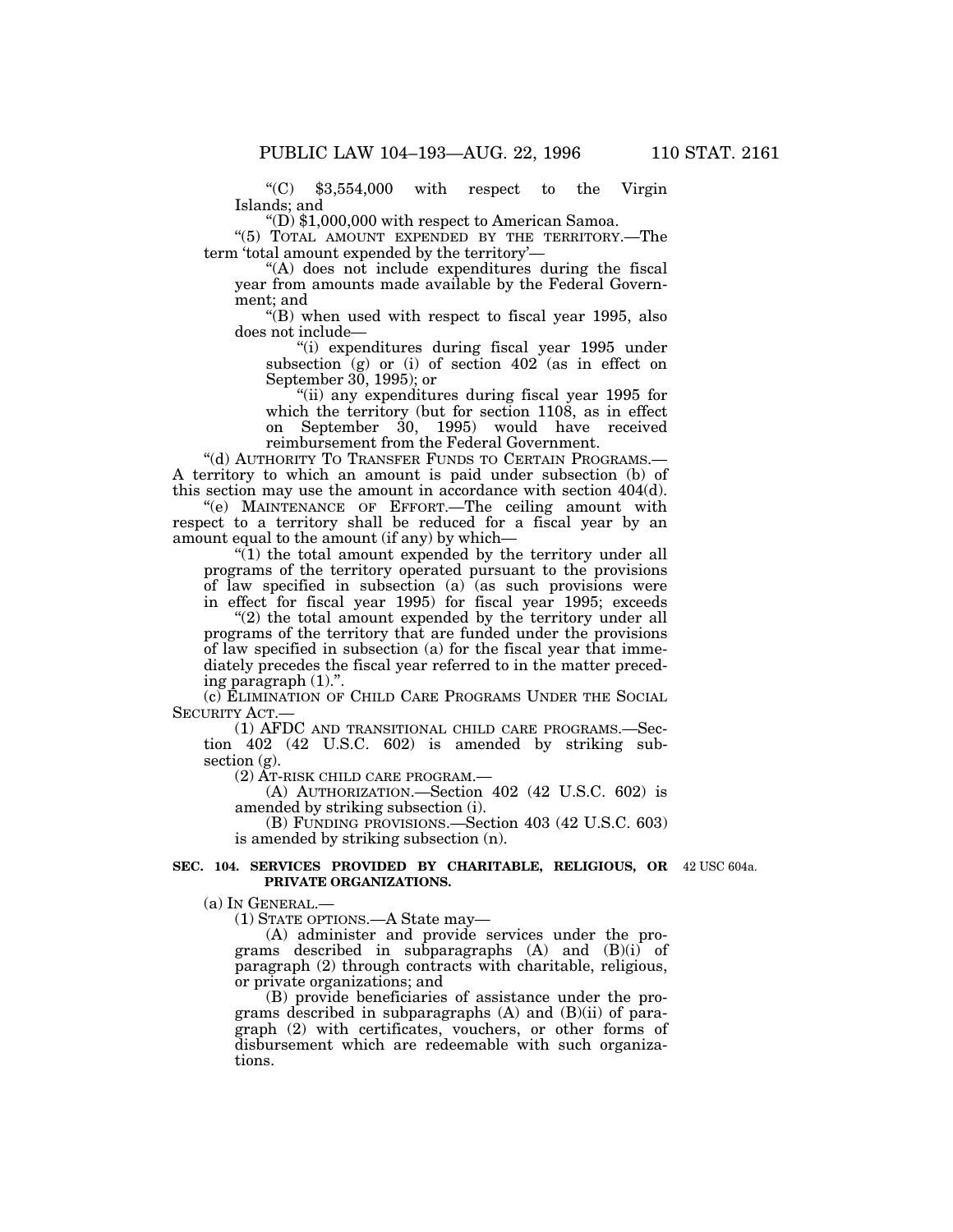(2) PROGRAMS DESCRIBED.—The programs described in this paragraph are the following programs:

(A) A State program funded under part A of title IV of the Social Security Act (as amended by section 103(a) of this Act).

(B) Any other program established or modified under title I or II of this Act, that—

(i) permits contracts with organizations; or

(ii) permits certificates, vouchers, or other forms of disbursement to be provided to beneficiaries, as a means of providing assistance.

Contracts.

(b) RELIGIOUS ORGANIZATIONS.—The purpose of this section is to allow States to contract with religious organizations, or to allow religious organizations to accept certificates, vouchers, or other forms of disbursement under any program described in subsection  $(a)(2)$ , on the same basis as any other nongovernmental provider without impairing the religious character of such organizations, and without diminishing the religious freedom of beneficiaries of assistance funded under such program.

(c) NONDISCRIMINATION AGAINST RELIGIOUS ORGANIZATIONS.— In the event a State exercises its authority under subsection (a), religious organizations are eligible, on the same basis as any other private organization, as contractors to provide assistance, or to accept certificates, vouchers, or other forms of disbursement, under any program described in subsection  $(a)(2)$  so long as the programs are implemented consistent with the Establishment Clause of the United States Constitution. Except as provided in subsection (k), neither the Federal Government nor a State receiving funds under such programs shall discriminate against an organization which is or applies to be a contractor to provide assistance, or which accepts certificates, vouchers, or other forms of disbursement, on the basis that the organization has a religious character.

(d) RELIGIOUS CHARACTER AND FREEDOM.—

(1) RELIGIOUS ORGANIZATIONS.—A religious organization with a contract described in subsection  $(a)(1)(A)$ , or which accepts certificates, vouchers, or other forms of disbursement under subsection  $(a)(1)(B)$ , shall retain its independence from Federal, State, and local governments, including such organization's control over the definition, development, practice, and expression of its religious beliefs.

(2) ADDITIONAL SAFEGUARDS.—Neither the Federal Government nor a State shall require a religious organization to—

(A) alter its form of internal governance; or

(B) remove religious art, icons, scripture, or other symbols;

in order to be eligible to contract to provide assistance, or to accept certificates, vouchers, or other forms of disbursement, funded under a program described in subsection  $(a)(2)$ .

(e) RIGHTS OF BENEFICIARIES OF ASSISTANCE.—

(1) IN GENERAL.—If an individual described in paragraph (2) has an objection to the religious character of the organization or institution from which the individual receives, or would receive, assistance funded under any program described in subsection  $(a)(2)$ , the State in which the individual resides shall provide such individual (if otherwise eligible for such assistance) within a reasonable period of time after the date of such objection with assistance from an alternative provider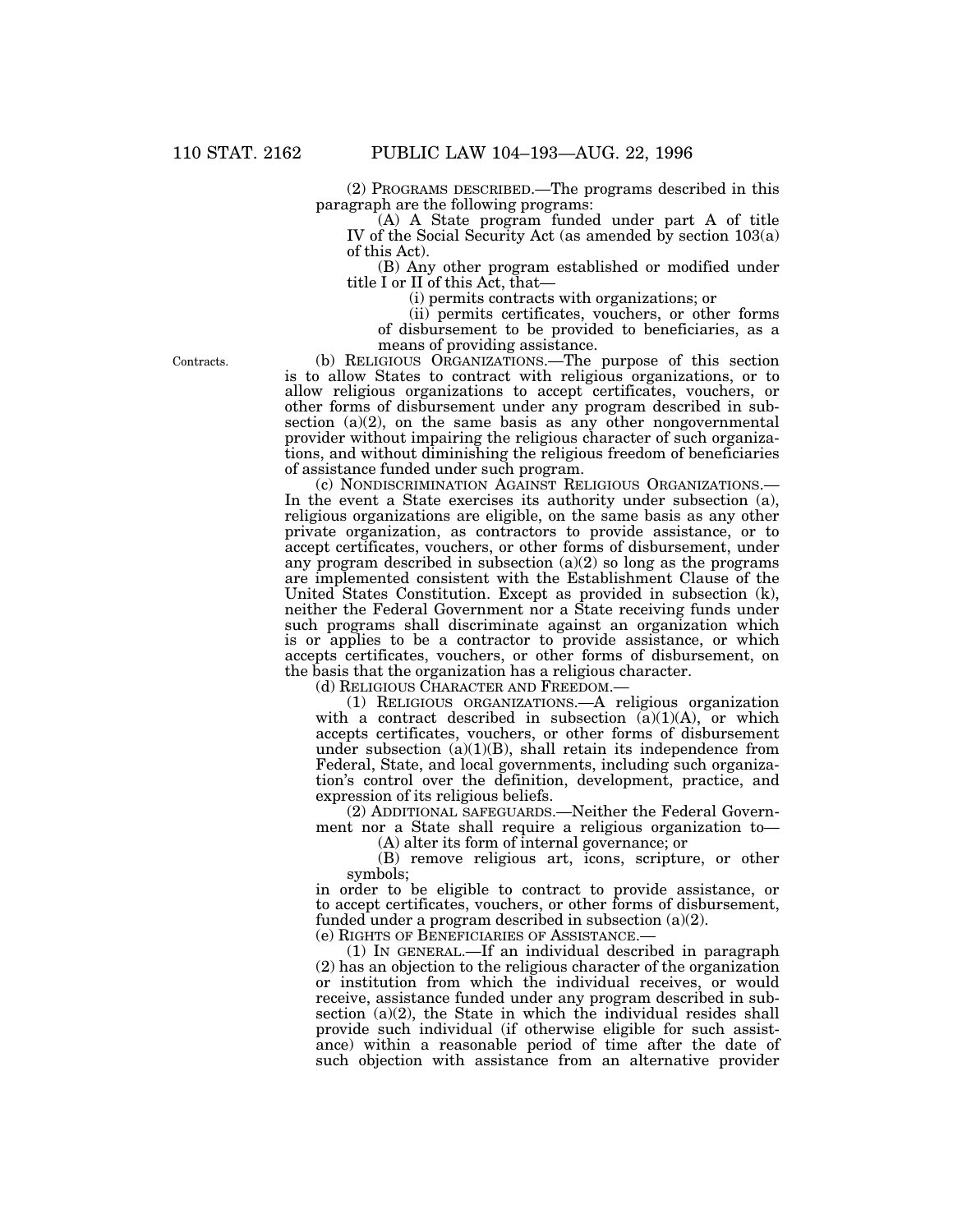that is accessible to the individual and the value of which is not less than the value of the assistance which the individual would have received from such organization.

(2) INDIVIDUAL DESCRIBED.—An individual described in this paragraph is an individual who receives, applies for, or requests to apply for, assistance under a program described in subsection  $(a)(\bar{2})$ .

(f) EMPLOYMENT PRACTICES.—A religious organization's exemption provided under section 702 of the Civil Rights Act of 1964 (42 U.S.C. 2000e–1a) regarding employment practices shall not be affected by its participation in, or receipt of funds from, programs described in subsection (a)(2).

(g) NONDISCRIMINATION AGAINST BENEFICIARIES.—Except as otherwise provided in law, a religious organization shall not discriminate against an individual in regard to rendering assistance funded under any program described in subsection  $(a)(2)$  on the basis of religion, a religious belief, or refusal to actively participate in a religious practice.

(h) FISCAL ACCOUNTABILITY.—

(1) IN GENERAL.—Except as provided in paragraph (2), any religious organization contracting to provide assistance funded under any program described in subsection  $(a)(2)$  shall be subject to the same regulations as other contractors to account in accord with generally accepted auditing principles for the use of such funds provided under such programs.

(2) LIMITED AUDIT.—If such organization segregates Federal funds provided under such programs into separate accounts, then only the financial assistance provided with such funds shall be subject to audit.

(i) COMPLIANCE.—Any party which seeks to enforce its rights under this section may assert a civil action for injunctive relief exclusively in an appropriate State court against the entity or agency that allegedly commits such violation.

(j) LIMITATIONS ON USE OF FUNDS FOR CERTAIN PURPOSES.— No funds provided directly to institutions or organizations to provide services and administer programs under subsection  $(a)(1)(\overline{A})$  shall be expended for sectarian worship, instruction, or proselytization.

 $(k)$  PREEMPTION.—Nothing in this section shall be construed to preempt any provision of a State constitution or State statute that prohibits or restricts the expenditure of State funds in or by religious organizations.

#### **SEC. 105. CENSUS DATA ON GRANDPARENTS AS PRIMARY CAREGIVERS** 13 USC 141 note.**FOR THEIR GRANDCHILDREN.**

(a) IN GENERAL.—Not later than 90 days after the date of the enactment of this Act, the Secretary of Commerce, in carrying out section 141 of title 13, United States Code, shall expand the data collection efforts of the Bureau of the Census (in this section referred to as the ''Bureau'') to enable the Bureau to collect statistically significant data, in connection with its decennial census and its mid-decade census, concerning the growing trend of grandparents who are the primary caregivers for their grandchildren.

(b) EXPANDED CENSUS QUESTION.—In carrying out subsection (a), the Secretary of Commerce shall expand the Bureau's census question that details households which include both grandparents and their grandchildren. The expanded question shall be formulated to distinguish between the following households: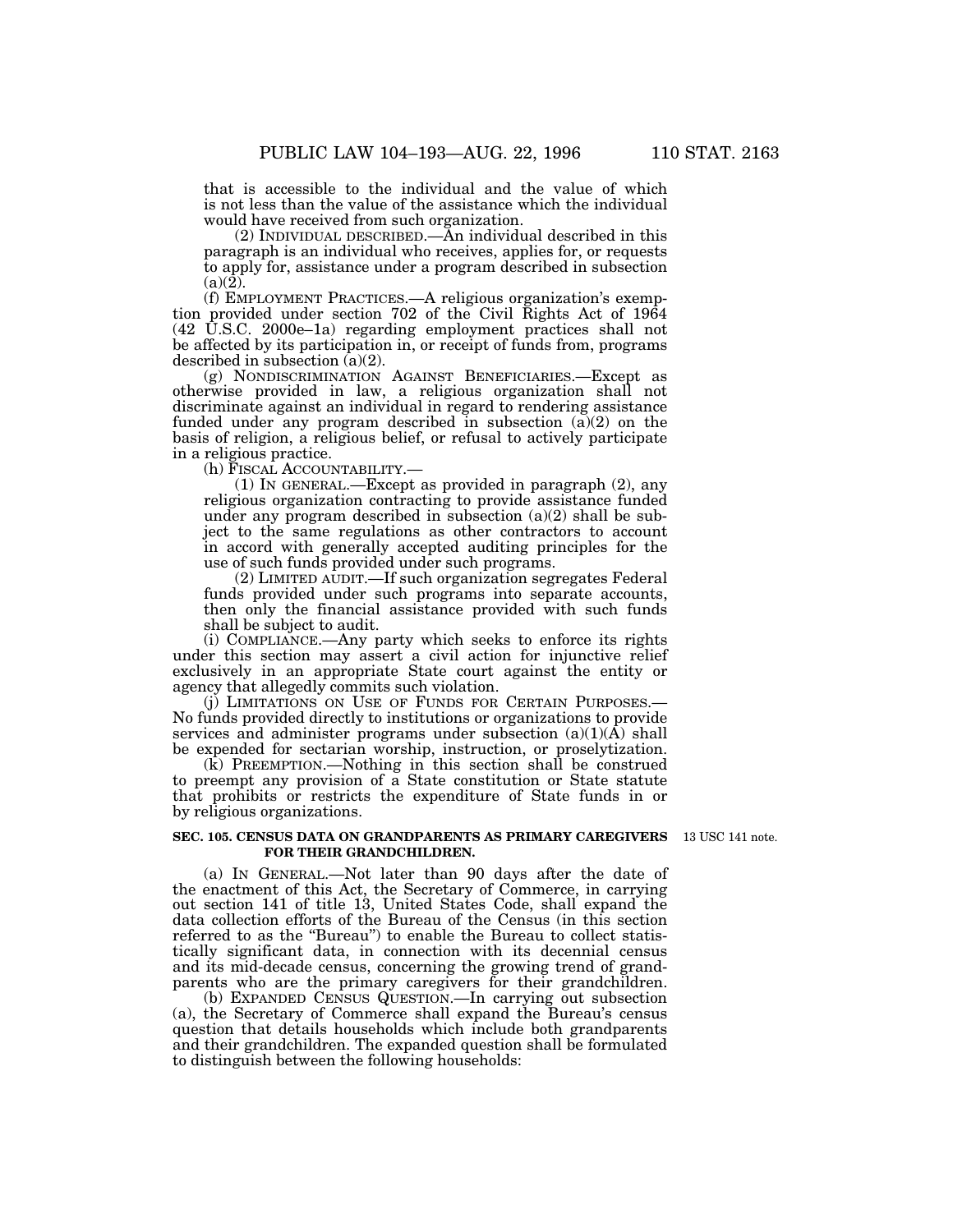(1) A household in which a grandparent temporarily provides a home for a grandchild for a period of weeks or months during periods of parental distress.

 $(2)$  A household in which a grandparent provides a home for a grandchild and serves as the primary caregiver for the grandchild.

#### **SEC. 106. REPORT ON DATA PROCESSING.**

(a) IN GENERAL.—Within 6 months after the date of the enactment of this Act, the Secretary of Health and Human Services shall prepare and submit to the Congress a report on—

 $(1)$  the status of the automated data processing systems operated by the States to assist management in the administration of State programs under part A of title IV of the Social Security Act (whether in effect before or after October 1, 1995); and

(2) what would be required to establish a system capable of—

(A) tracking participants in public programs over time; and

(B) checking case records of the States to determine whether individuals are participating in public programs of 2 or more States.

(b) PREFERRED CONTENTS.—The report required by subsection (a) should include—

(1) a plan for building on the automated data processing systems of the States to establish a system with the capabilities described in subsection (a)(2); and

(2) an estimate of the amount of time required to establish such a system and of the cost of establishing such a system.

42 USC 613 note.

# **SEC. 107. STUDY ON ALTERNATIVE OUTCOMES MEASURES.**

(a) STUDY.—The Secretary shall, in cooperation with the States, study and analyze outcomes measures for evaluating the success of the States in moving individuals out of the welfare system through employment as an alternative to the minimum participation rates described in section 407 of the Social Security Act. The study shall include a determination as to whether such alternative outcomes measures should be applied on a national or a State-by-State basis and a preliminary assessment of the effects of section  $409(a)(7)(C)$  of such Act.

(b) REPORT.—Not later than September 30, 1998, the Secretary shall submit to the Committee on Finance of the Senate and the Committee on Ways and Means of the House of Representatives a report containing the findings of the study required by subsection (a).

## **SEC. 108. CONFORMING AMENDMENTS TO THE SOCIAL SECURITY ACT.**

(a) AMENDMENTS TO TITLE II.—

(1) Section  $205(c)(2)(C)(vi)$  (42 U.S.C. 405(c)(2)(C)(vi)), as so redesignated by section 321(a)(9)(B) of the Social Security Independence and Program Improvements Act of 1994, is amended—

(A) by inserting ''an agency administering a program funded under part A of title IV or" before "an agency operating''; and

(B) by striking ''A or D of title IV of this Act'' and inserting ''D of such title''.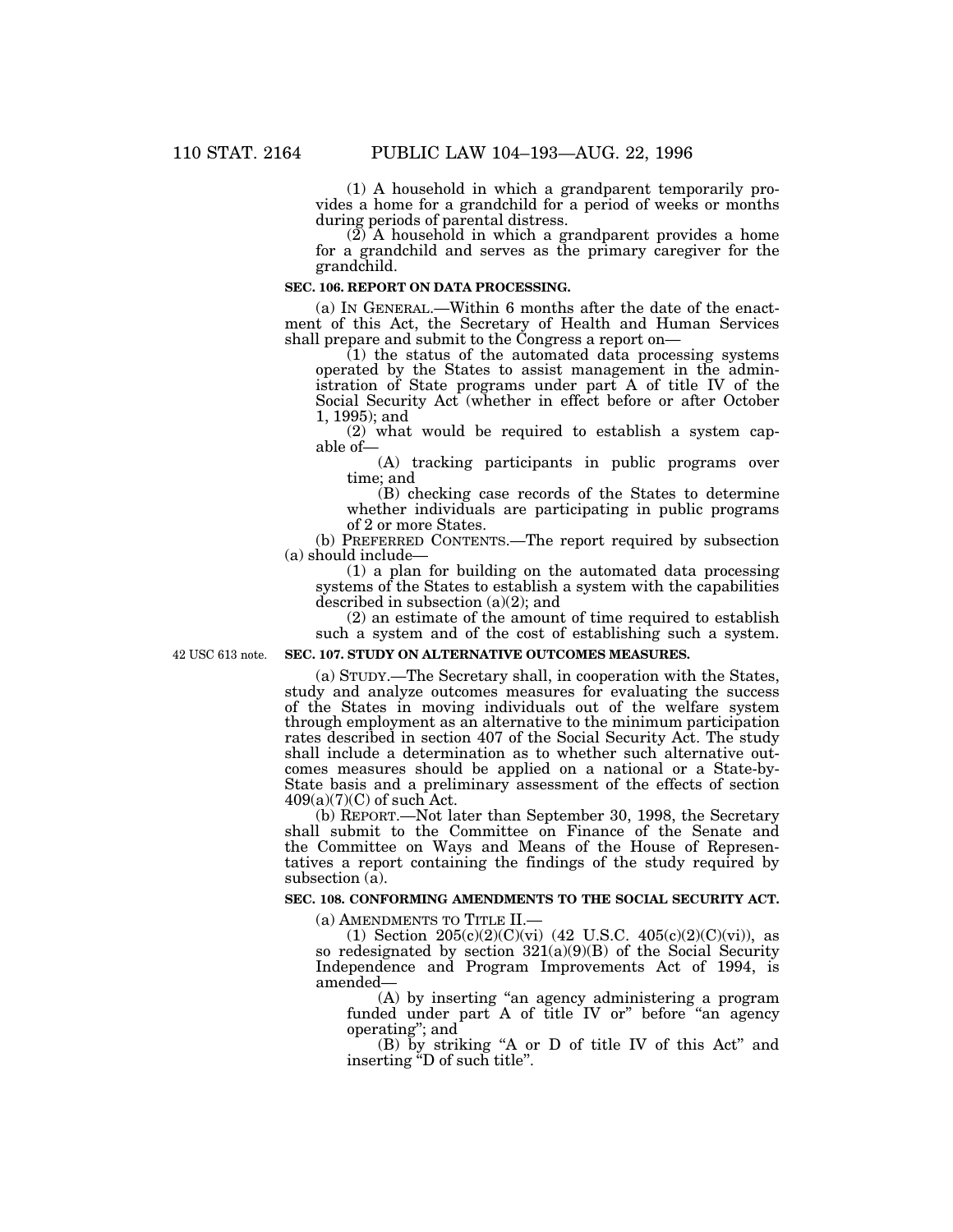(2) Section  $228(d)(1)$  (42 U.S.C.  $428(d)(1)$ ) is amended by inserting ''under a State program funded under'' before ''part A of title IV''.

(b) AMENDMENTS TO PART B OF TITLE IV.—Section 422(b)(2)  $(42 \text{ U.S.C. } 622(b)(2))$  is amended—

(1) by striking ''plan approved under part A of this title'' and inserting "program funded under part  $\overline{A}$ "; and

(2) by striking ''part E of this title'' and inserting ''under the State plan approved under part E''.

(c) AMENDMENTS TO PART D OF TITLE IV.—

(1) Section 451 (42 U.S.C. 651) is amended by striking "aid" and inserting "assistance under a State program funded".

(2) Section  $\overline{452(a)(10)(C)}$  (42 U.S.C.  $\overline{652(a)(10)(C)}$  is amended—

(A) by striking ''aid to families with dependent children'' and inserting ''assistance under a State program funded under part A

(B) by striking "such aid" and inserting "such assistance''; and

(C) by striking "under section  $402(a)(26)$  or" and inserting ''pursuant to section 408(a)(3) or under section''.

(3) Section  $452(a)(10)(F)$  (42 U.S.C.  $652(a)(10)(F)$  is amended—

(A) by striking "aid under a State plan approved" and inserting "assistance under a State program funded"; and

(B) by striking ''in accordance with the standards referred to in section  $402(a)(26)(B)(ii)$ " and inserting "by the State''.

(4) Section 452(b) (42 U.S.C. 652(b)) is amended in the first sentence by striking ''aid under the State plan approved under part A" and inserting "assistance under the State program funded under part A''.

(5) Section  $452(d)(3)(B)(i)$  (42 U.S.C.  $652(d)(3)(B)(i)$ ) is amended by striking " $1115(c)$ " and inserting " $1115(b)$ ".

(6) Section  $45\tilde{2}(g)(2)(\tilde{A})(ii)(I)$  (42 U.S.C.  $652(g)(2)(A)(ii)(I))$ is amended by striking ''aid is being paid under the State's plan approved under part A or E" and inserting "assistance is being provided under the State program funded under part A''.

(7) Section  $452(g)(2)(A)$  (42 U.S.C.  $652(g)(2)(A)$ ) is amended in the matter following clause (iii) by striking ''aid was being paid under the State's plan approved under part A or E<sup>"</sup> and inserting "assistance was being provided under the State program funded under part A''.

 $(8)$  Section  $452(g)(2)$  (42 U.S.C.  $652(g)(2)$ ) is amended in the matter following subparagraph (B)—

(A) by striking ''who is a dependent child'' and inserting "with respect to whom assistance is being provided under the State program funded under part A'';

(B) by inserting ''by the State'' after ''found''; and

(C) by striking ''to have good cause for refusing to cooperate under section 402(a)(26)'' and inserting ''to qualify for a good cause or other exception to cooperation pursuant to section  $454(29)$ ".

 $(9)$  Section 452(h) (42 U.S.C. 652(h)) is amended by striking "under section 402(a)(26)" and inserting "pursuant to section  $408(a)(3)$ ".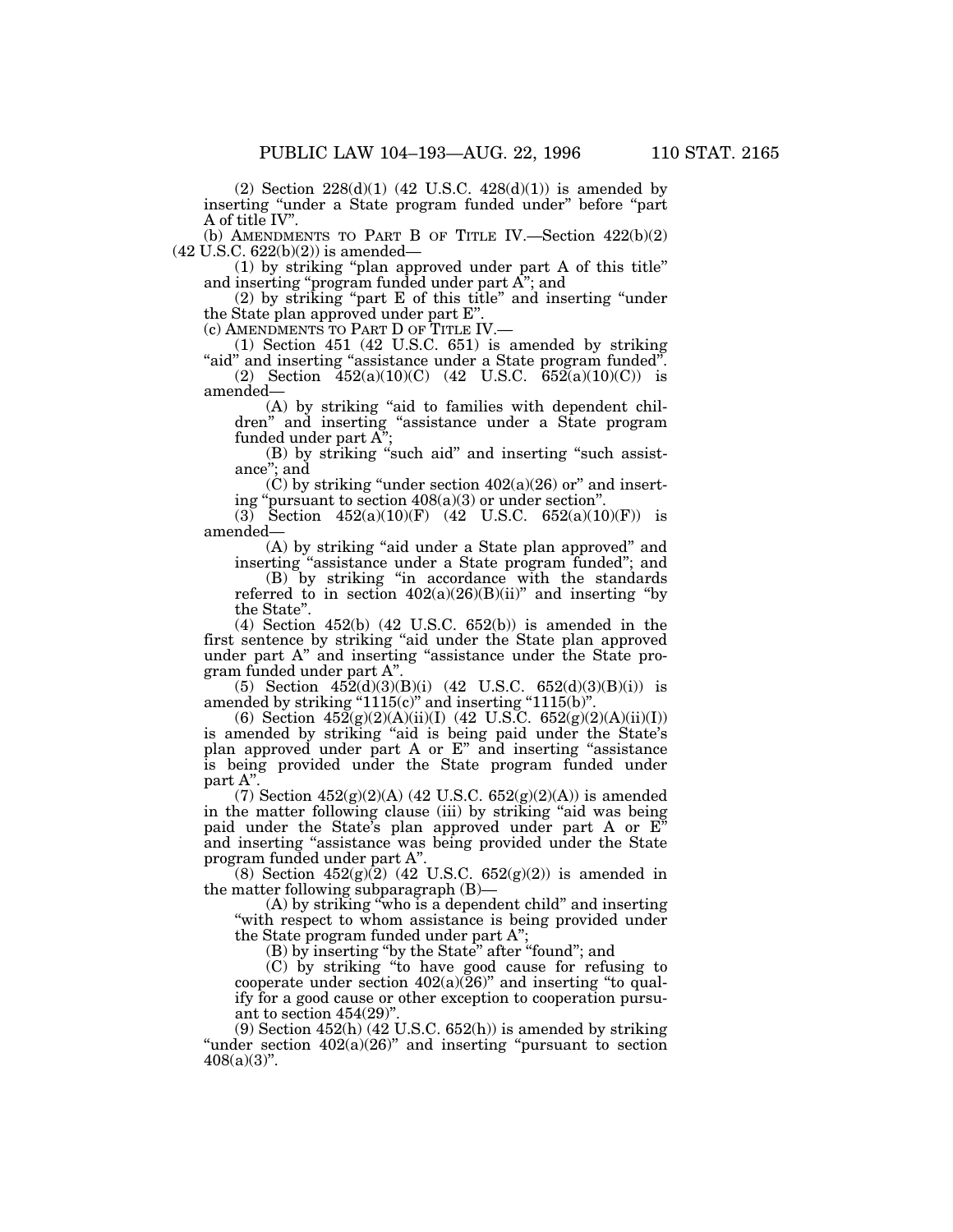$(10)$  Section  $453(c)(3)$   $(42 \text{ U.S.C. } 653(c)(3))$  is amended by striking "aid under part A of this title" and inserting "assistance under a State program funded under part A''.

(11) Section  $\overline{4}54(5)(A)$  (42 U.S.C. 654(5)(A)) is amended— (A) by striking "under section  $402(a)(26)$ " and inserting "pursuant to section  $408(a)(3)$ "; and

(B) by striking ''; except that this paragraph shall not apply to such payments for any month following the first month in which the amount collected is sufficient to make such family ineligible for assistance under the State plan approved under part A;'' and inserting a comma.

(12) Section 454(6)(D) (42 U.S.C. 654(6)(D)) is amended by striking "aid under a State plan approved" and inserting ''assistance under a State program funded''.

(13) Section  $456(a)(1)$  (42 U.S.C.  $656(a)(1)$ ) is amended by striking ''under section 402(a)(26)''.

(14) Section  $466(a)(3)(B)$  (42 U.S.C.  $666(a)(3)(B)$ ) is amended by striking " $402(a)(26)$ " and inserting " $408(a)(3)$ ".

(15) Section  $466(b)(2)$  (42 U.S.C. 666(b)(2)) is amended by striking "aid" and inserting "assistance under a State program funded''.

 $(16)$  Section  $469(a)$  (42 U.S.C. 669(a)) is amended—

(A) by striking "aid under plans approved" and inserting ''assistance under State programs funded''; and

(B) by striking "such aid" and inserting "such assistance''.

(d) AMENDMENTS TO PART E OF TITLE IV.—

(1) Section 470 (42 U.S.C. 670) is amended—

(A) by striking ''would be'' and inserting ''would have been''; and

(B) by inserting ''(as such plan was in effect on June 1, 1995)'' after ''part A''.

(2) Section  $471(a)(17)$  (42 U.S.C.  $671(a)(17)$ ) is amended by striking ''plans approved under parts A and D'' and inserting "program funded under part A and plan approved under part D''.

 $(3)$  Section 472(a) (42 U.S.C. 672(a)) is amended—

(A) in the matter preceding paragraph (1)—

(i) by striking ''would meet'' and inserting ''would have met'';

(ii) by inserting ''(as such sections were in effect on June 1, 1995)" after "407"; and

(iii) by inserting "(as so in effect)" after " $406(a)$ "; and

(B) in paragraph (4)—

 $(i)$  in subparagraph  $(A)$ —

(I) by inserting ''would have'' after ''(A)''; and (II) by inserting ''(as in effect on June 1, 1995)''

after ''section 402''; and

(ii) in subparagraph (B)(ii), by inserting ''(as in effect on June  $\overline{1}$ , 1995)" after "406(a)".

(4) Section  $472(h)$  (42 U.S.C.  $672(h)$ ) is amended to read as follows:

 $f(h)(1)$  For purposes of title XIX, any child with respect to whom foster care maintenance payments are made under this section is deemed to be a dependent child as defined in section 406 (as in effect as of June  $\overline{1}$ , 1995) and deemed to be a recipient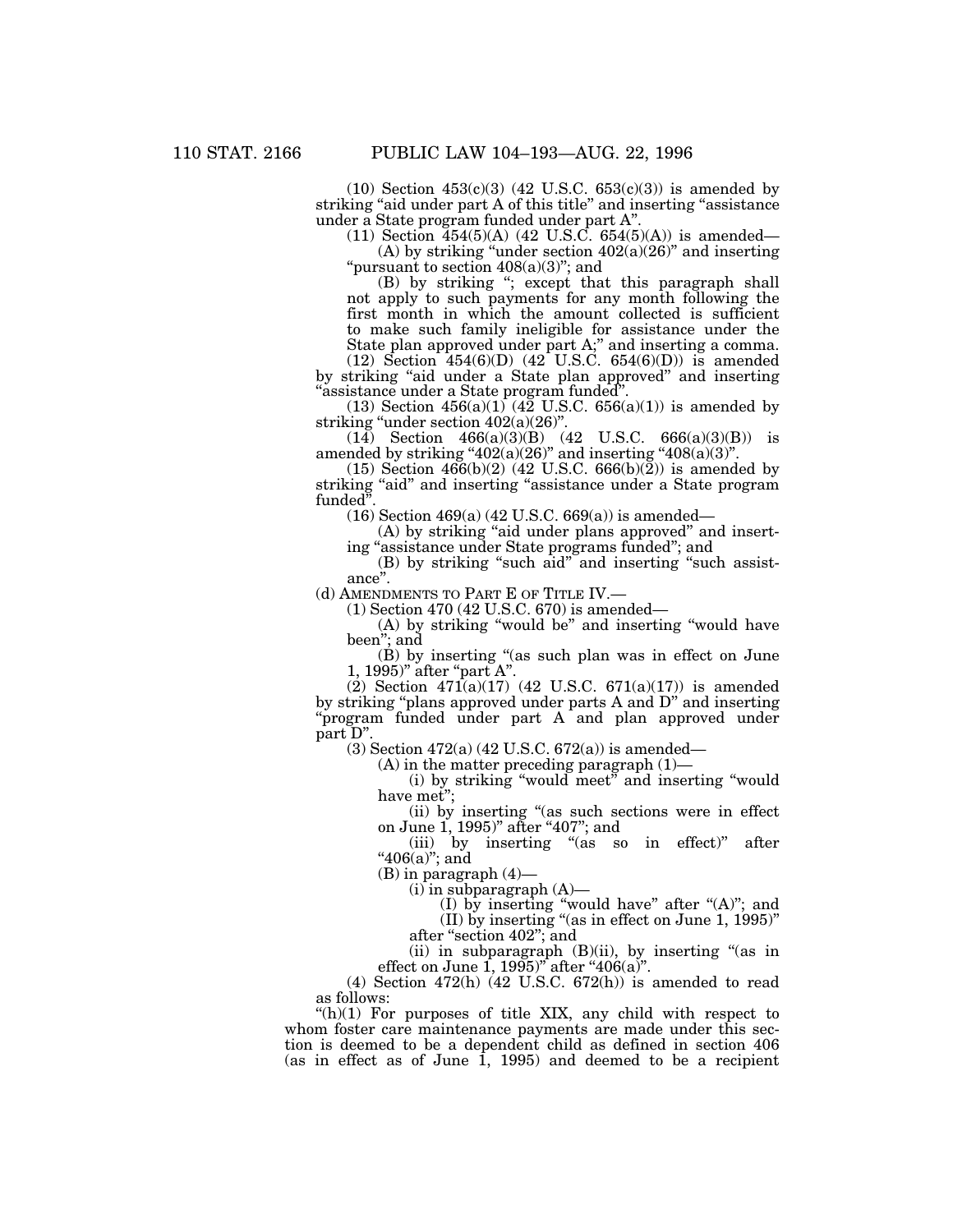of aid to families with dependent children under part A of this title (as so in effect). For purposes of title XX, any child with respect to whom foster care maintenance payments are made under this section is deemed to be a minor child in a needy family under a State program funded under part A of this title and is deemed to be a recipient of assistance under such part.

" $(2)$  For purposes of paragraph  $(1)$ , a child whose costs in a foster family home or child care institution are covered by the foster care maintenance payments being made with respect to the child's minor parent, as provided in section 475(4)(B), shall be considered a child with respect to whom foster care maintenance payments are made under this section."

(5) Section 473(a)(2) (42 U.S.C. 673(a)(2)) is amended—  $(A)$  in subparagraph  $(A)(i)$ –

(i) by inserting ''(as such sections were in effect on June 1, 1995)" after "407";

(ii) by inserting "(as so in effect)" after "specified" in section  $406(a)$ "; and

(iii) by inserting ''(as such section was in effect on June 1, 1995)" after "403";

 $(B)$  in subparagraph  $(B)(i)$ —

(i) by inserting ''would have'' after ''(B)(i)''; and (ii) by inserting ''(as in effect on June 1, 1995)'' after ''section 402''; and

(C) in subparagraph (B)(ii)(II), by inserting ''(as in effect on June 1, 1995)" after "406(a)".

 $(6)$  Section 473 $(b)$  (42 U.S.C. 673 $(b)$ ) is amended to read as follows:

" $(b)(1)$  For purposes of title XIX, any child who is described in paragraph  $(3)$  is deemed to be a dependent child as defined in section 406 (as in effect as of June 1, 1995) and deemed to be a recipient of aid to families with dependent children under part A of this title (as so in effect) in the State where such child resides.

"(2) For purposes of title XX, any child who is described in paragraph  $(3)$  is deemed to be a minor child in a needy family under a State program funded under part A of this title and deemed to be a recipient of assistance under such part.

''(3) A child described in this paragraph is any child—

 $(A)(i)$  who is a child described in subsection (a)(2), and

"(ii) with respect to whom an adoption assistance agreement is in effect under this section (whether or not adoption assistance payments are provided under the agreement or are being made under this section), including any such child who has been placed for adoption in accordance with applicable State and local law (whether or not an interlocutory or other judicial decree of adoption has been issued), or

''(B) with respect to whom foster care maintenance payments are being made under section 472.

"(4) For purposes of paragraphs (1) and (2), a child whose costs in a foster family home or child-care institution are covered by the foster care maintenance payments being made with respect to the child's minor parent, as provided in section 475(4)(B), shall be considered a child with respect to whom foster care maintenance payments are being made under section 472.''.

(e) REPEAL OF PART F OF TITLE IV.—Part F of title IV (42 U.S.C. 681–687) is repealed.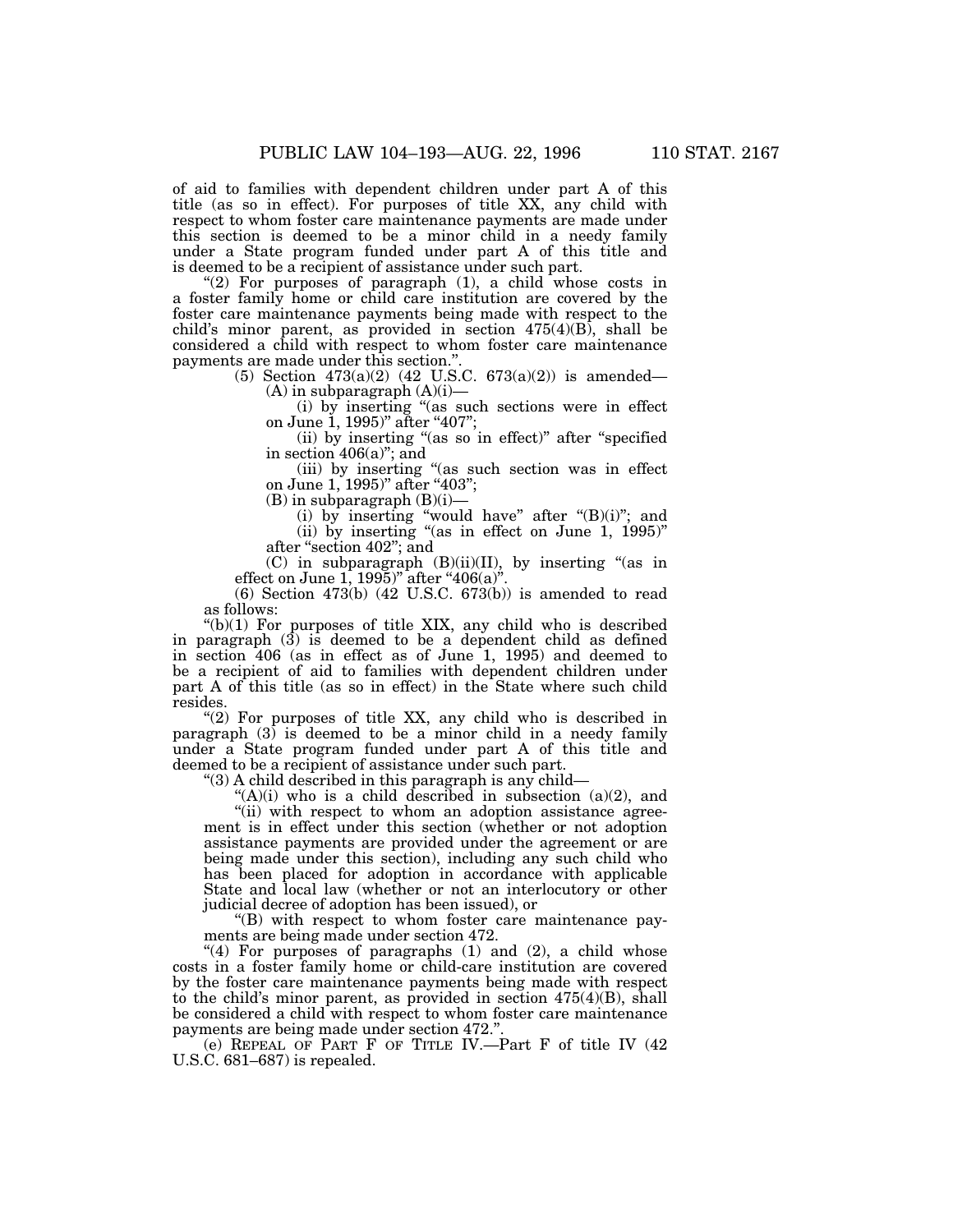(f) AMENDMENT TO TITLE  $X$ .—Section  $1002(a)(7)$  (42 U.S.C.  $1202(a)(7)$ ) is amended by striking "aid to families with dependent children under the State plan approved under section 402 of this Act" and inserting "assistance under a State program funded under part A of title IV''.

(g) AMENDMENTS TO TITLE XI.—

(1) Section 1109 (42 U.S.C. 1309) is amended by striking ''or part A of title IV,''.

(2) Section 1115 (42 U.S.C. 1315) is amended—

 $(A)$  in subsection  $(a)(2)$ –

(i) by inserting " $(A)$ " after " $(2)$ ";

 $(ii)$  by striking "403,";

(iii) by striking the period at the end and inserting '', and''; and

(iv) by adding at the end the following new subparagraph:

''(B) costs of such project which would not otherwise be a permissible use of funds under part A of title IV and which are not included as part of the costs of projects under section 1110, shall to the extent and for the period prescribed by the Secretary, be regarded as a permissible use of funds under such part.'';

 $(B)$  in subsection  $(c)(3)$ , by striking "the program of aid to families with dependent children'' and inserting ''part A of such title''; and

(C) by striking subsection (b) and redesignating subsections (c) and (d) as subsections (b) and (c), respectively. (3) Section 1116 (42 U.S.C. 1316) is amended—

 $(A)$  in each of subsections  $(a)(1)$ ,  $(b)$ , and  $(d)$ , by striking ''or part A of title IV,''; and

 $(B)$  in subsection  $(a)(3)$ , by striking "404,".

(4) Section 1118 (42 U.S.C. 1318) is amended—

(A) by striking " $403(a)$ ,";

(B) by striking ''and part A of title IV,''; and

(C) by striking '', and shall, in the case of American Samoa, mean 75 per centum with respect to part A of title IV''.

(5) Section 1119 (42 U.S.C. 1319) is amended—

 $(A)$  by striking "or part A of title IV"; and

 $(B)$  by striking "403(a),"

(6) Section 1133(a) (42 U.S.C. 1320b–3(a)) is amended by striking "or part A of title IV,"

(7) Section 1136 (42 U.S.C. 1320b–6) is repealed.

(8) Section 1137 (42 U.S.C. 1320b–7) is amended—

(A) in subsection (b), by striking paragraph (1) and inserting the following:

"(1) any State program funded under part A of title IV of this Act;''; and

 $(B)$  in subsection  $(d)(1)(B)$ —

(i) by striking ''In this subsection—'' and all that follows through "(ii) in" and inserting "In this subsection, in'';

(ii) by redesignating subclauses (I), (II), and (III) as clauses (i), (ii), and (iii); and

(iii) by moving such redesignated material 2 ems to the left.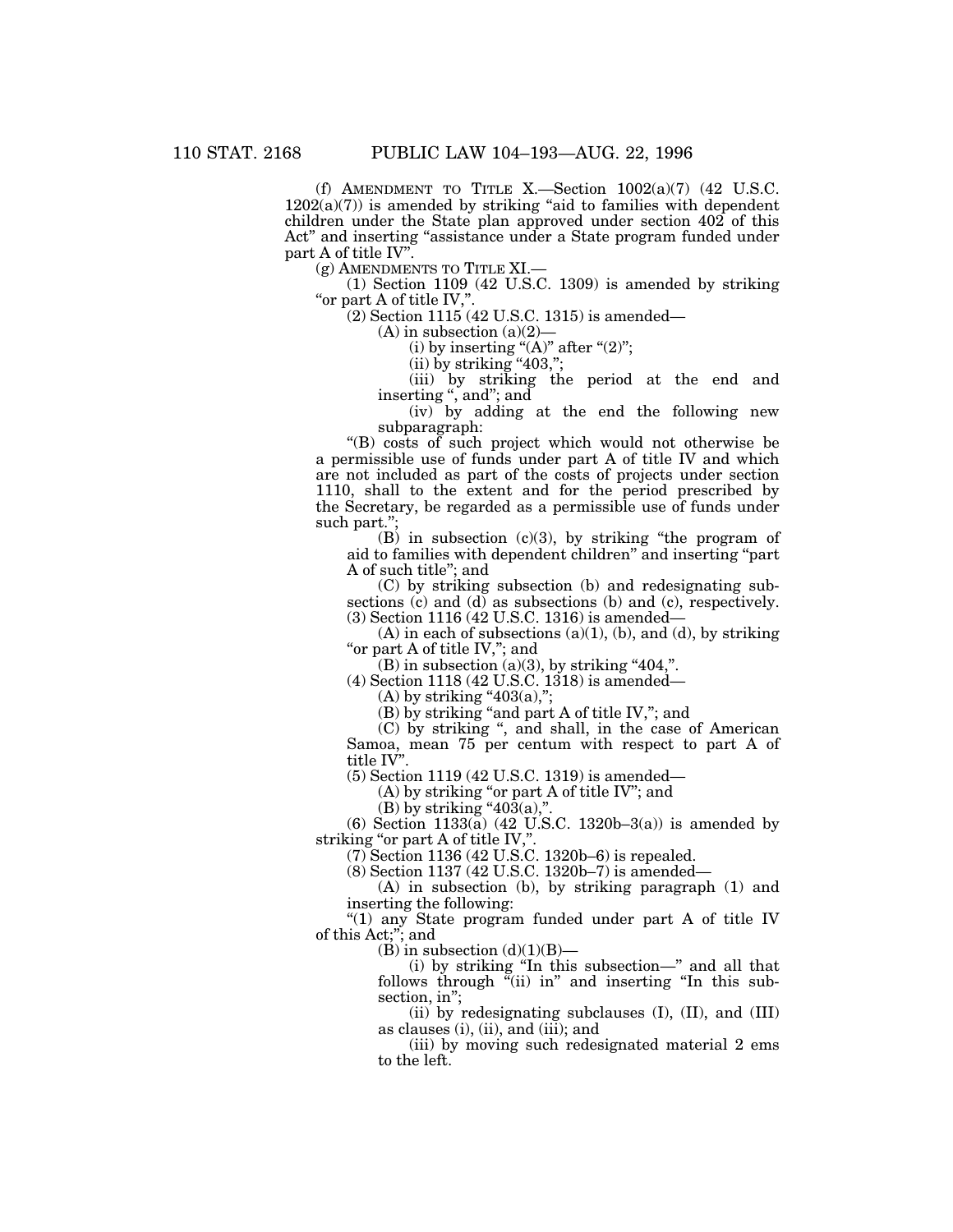(h) AMENDMENT TO TITLE XIV.—Section 1402(a)(7) (42 U.S.C.  $1352(a)(7)$ ) is amended by striking "aid to families with dependent children under the State plan approved under section 402 of this Act" and inserting "assistance under a State program funded under part A of title IV".

(i) AMENDMENT TO TITLE XVI AS IN EFFECT WITH RESPECT TO THE TERRITORIES.—Section 1602(a)(11), as in effect without regard to the amendment made by section 301 of the Social Security Amendments of 1972 (42 U.S.C. 1382 note), is amended by striking "aid under the State plan approved" and inserting "assistance under a State program funded''.

(j) AMENDMENT TO TITLE XVI AS IN EFFECT WITH RESPECT TO THE STATES.—Section 1611(c)(5)(A) (42 U.S.C. 1382(c)(5)(A)) is amended to read as follows: ''(A) a State program funded under part A of title IV,''.

(k) AMENDMENT TO TITLE XIX.—Section 1902(j) (42 U.S.C.  $1396a(j)$ ) is amended by striking " $1108(c)$ " and inserting " $1108(f)$ ".

#### **SEC. 109. CONFORMING AMENDMENTS TO THE FOOD STAMP ACT OF 1977 AND RELATED PROVISIONS.**

(a) Section 5 of the Food Stamp Act of 1977 (7 U.S.C. 2014) is amended—

(1) in the second sentence of subsection (a), by striking "plan approved" and all that follows through "title IV of the Social Security Act'' and inserting ''program funded under part A of title IV of the Social Security Act (42 U.S.C. 601 et seq.)'';

 $(2)$  in subsection  $(d)$ —

 $(A)$  in paragraph  $(5)$ , by striking "assistance to families with dependent children" and inserting "assistance under a State program funded''; and

(B) by striking paragraph (13) and redesignating paragraphs  $(14)$ ,  $(15)$ , and  $(16)$  as paragraphs  $(13)$ ,  $(14)$ , and (15), respectively;

(3) in subsection (j), by striking ''plan approved under part A of title IV of such Act (42 U.S.C. 601 et seq.)'' and inserting "program funded under part A of title IV of the Act  $(42 \text{ U.S. C})$ .  $601$  et seq.)"; and

(4) by striking subsection (m).

(b) Section 6 of such Act (7 U.S.C. 2015) is amended—

(1) in subsection  $(c)(5)$ , by striking "the State plan approved'' and inserting ''the State program funded''; and

(2) in subsection  $(e)(6)$ , by striking "aid to families with dependent children'' and inserting ''benefits under a State program funded''.

(c) Section  $16(g)(4)$  of such Act (7 U.S.C. 2025(g)(4)) is amended by striking ''State plans under the Aid to Families with Dependent Children Program under'' and inserting ''State programs funded under part A of''.

 $(d)$  Section 17 of such Act (7 U.S.C. 2026) is amended—

(1) in the first sentence of subsection  $(b)(1)(A)$ , by striking ''to aid to families with dependent children under part A of title IV of the Social Security Act'' and inserting ''or are receiving assistance under a State program funded under part A of title IV of the Social Security Act (42 U.S.C. 601 et seq.)''; and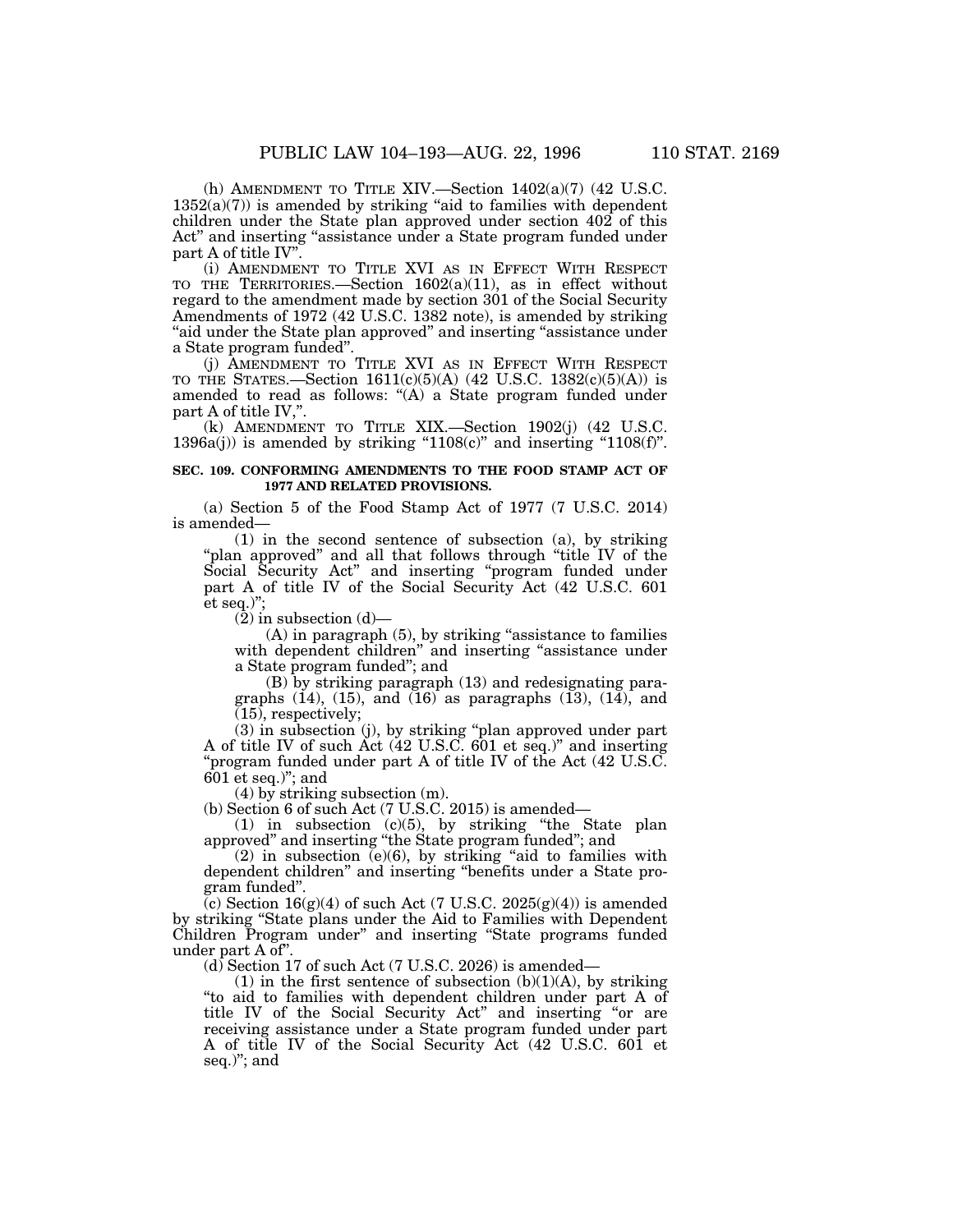$(2)$  in subsection  $(b)(3)$ , by adding at the end the following new subparagraph:

''(I) The Secretary may not grant a waiver under this paragraph on or after the date of enactment of this subparagraph. Any reference in this paragraph to a provision of title IV of the Social Security Act shall be deemed to be a reference to such provision as in effect on the day before such date.'';

(e) Section 20 of such Act (7 U.S.C. 2029) is amended—

(1) in subsection  $(a)(2)(B)$  by striking "operating—" and all that follows through "(ii) any other" and inserting "operating any''; and

(2) in subsection (b)—

 $(A)$  in paragraph  $(1)$ –

 $(i)$  by striking " $(b)(1)$  A household" and inserting ''(b) A household''; and

(ii) in subparagraph (B), by striking ''training program" and inserting "activity";

(B) by striking paragraph (2); and

(C) by redesignating subparagraphs (A) through (F) as paragraphs (1) through (6), respectively.

(f) Section  $\tilde{\delta}(h)(1)$  of the Agriculture and Consumer Protection Act of 1973 (Public Law 93–186; 7 U.S.C. 612c note) is amended by striking ''the program for aid to families with dependent children'' and inserting ''the State program funded''.

(g) Section 9 of the National School Lunch Act (42 U.S.C. 1758) is amended—

 $(1)$  in subsection  $(b)$ —

(A) in paragraph  $(2)(C)(ii)(II)$ —

(i) by striking ''program for aid to families with dependent children'' and inserting ''State program funded''; and

(ii) by inserting before the period at the end the following: ''that the Secretary determines complies with standards established by the Secretary that ensure that the standards under the State program are comparable to or more restrictive than those in effect on June 1, 1995''; and

(B) in paragraph (6)—

 $(i)$  in subparagraph  $(A)(ii)$ —

(I) by striking ''an AFDC assistance unit (under the aid to families with dependent children program authorized'' and inserting ''a family (under the State program funded''; and

(II) by striking '', in a State'' and all that follows through " $(9902(2))$ " and inserting "that the Secretary determines complies with standards established by the Secretary that ensure that the standards under the State program are comparable to or more restrictive than those in effect on June 1, 1995''; and

(ii) in subparagraph (B), by striking ''aid to families with dependent children" and inserting "assistance under the State program funded under part A of title IV of the Social Security Act (42 U.S.C. 601 et seq.) that the Secretary determines complies with standards established by the Secretary that ensure that the standards under the State program are comparable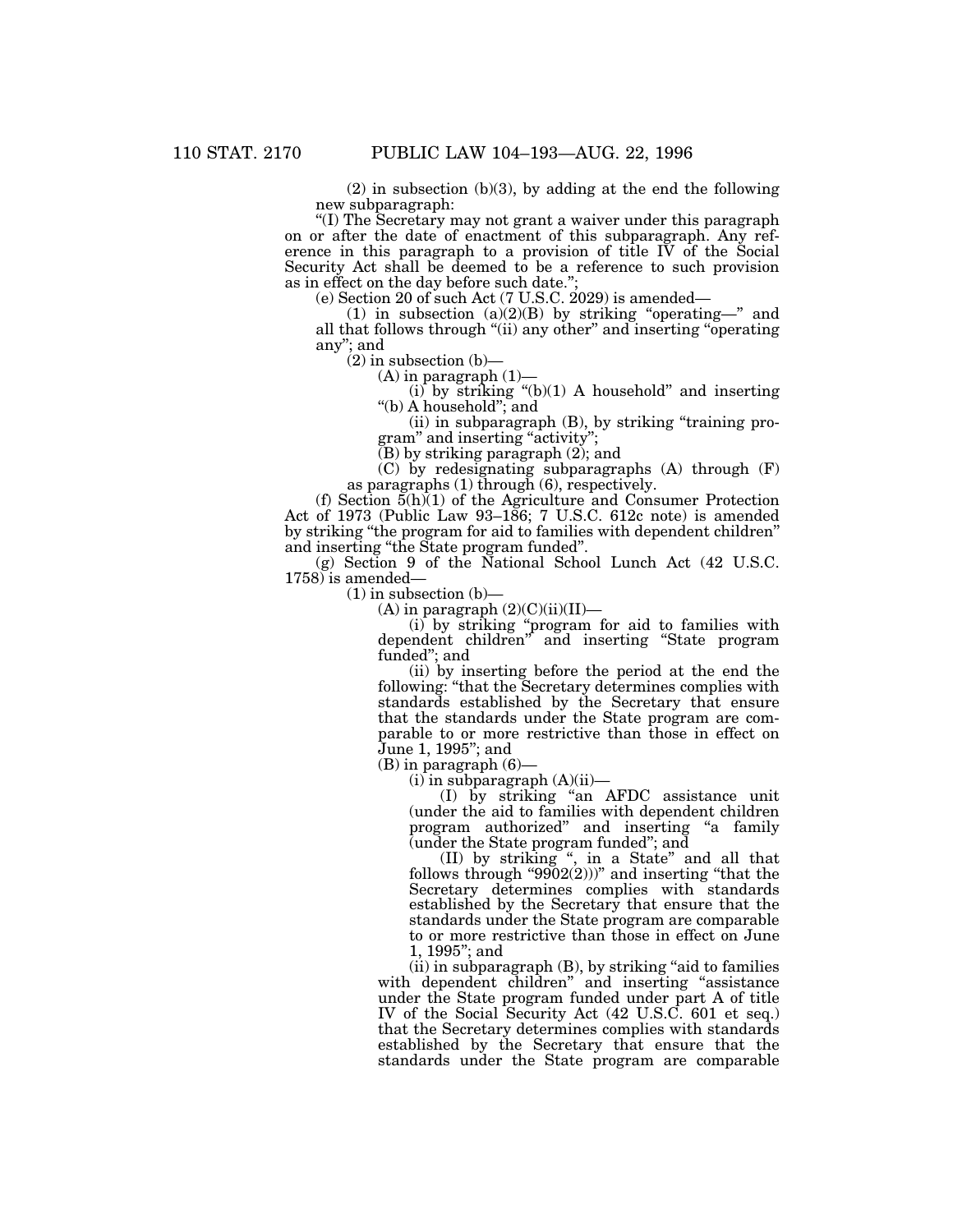to or more restrictive than those in effect on June 1, 1995''; and

 $(2)$  in subsection  $(d)(2)(C)$ —

(A) by striking ''program for aid to families with dependent children'' and inserting ''State program funded''; and

(B) by inserting before the period at the end the following: "that the Secretary determines complies with standards established by the Secretary that ensure that the standards under the State program are comparable to or more restrictive than those in effect on June 1, 1995''.

(h) Section  $17(d)(2)(A)(ii)(II)$  of the Child Nutrition Act of 1966  $(42 \text{ U.S.C. } 1786(d)(2)(A)(ii)(II))$  is amended—

(1) by striking "program for aid to families with dependent<br>dren established" and inserting "State program children established'' and inserting ''State program funded''; and

(2) by inserting before the semicolon the following: ''that the Secretary determines complies with standards established by the Secretary that ensure that the standards under the State program are comparable to or more restrictive than those in effect on June 1, 1995''.

### **SEC. 110. CONFORMING AMENDMENTS TO OTHER LAWS.**

(a) Subsection (b) of section 508 of the Unemployment Compensation Amendments of 1976 (42 U.S.C. 603a; Public Law 94– 566; 90 Stat. 2689) is amended to read as follows:

''(b) PROVISION FOR REIMBURSEMENT OF EXPENSES.—For purposes of section 455 of the Social Security Act, expenses incurred to reimburse State employment offices for furnishing information requested of such offices—

"(1) pursuant to the third sentence of section  $3(a)$  of the Act entitled 'An Act to provide for the establishment of a national employment system and for cooperation with the States in the promotion of such system, and for other purposes', approved June 6, 1933 (29 U.S.C. 49b(a)), or

"(2) by a State or local agency charged with the duty of carrying a State plan for child support approved under part D of title IV of the Social Security Act,

shall be considered to constitute expenses incurred in the administration of such State plan.''.

(b) Section 9121 of the Omnibus Budget Reconciliation Act of 1987 (42 U.S.C. 602 note) is repealed.

(c) Section 9122 of the Omnibus Budget Reconciliation Act of 1987 (42 U.S.C. 602 note) is repealed.

(d) Section 221 of the Housing and Urban-Rural Recovery Act of 1983 (42 U.S.C. 602 note), relating to treatment under AFDC of certain rental payments for federally assisted housing, is repealed.

(e) Section 159 of the Tax Equity and Fiscal Responsibility Act of 1982 (42 U.S.C. 602 note) is repealed.

(f) Section 202(d) of the Social Security Amendments of 1967 (81 Stat. 882; 42 U.S.C. 602 note) is repealed.

(g) Section 903 of the Stewart B. McKinney Homeless Assistance Amendments Act of 1988 (42 U.S.C. 11381 note), relating to demonstration projects to reduce number of AFDC families in welfare hotels, is amended—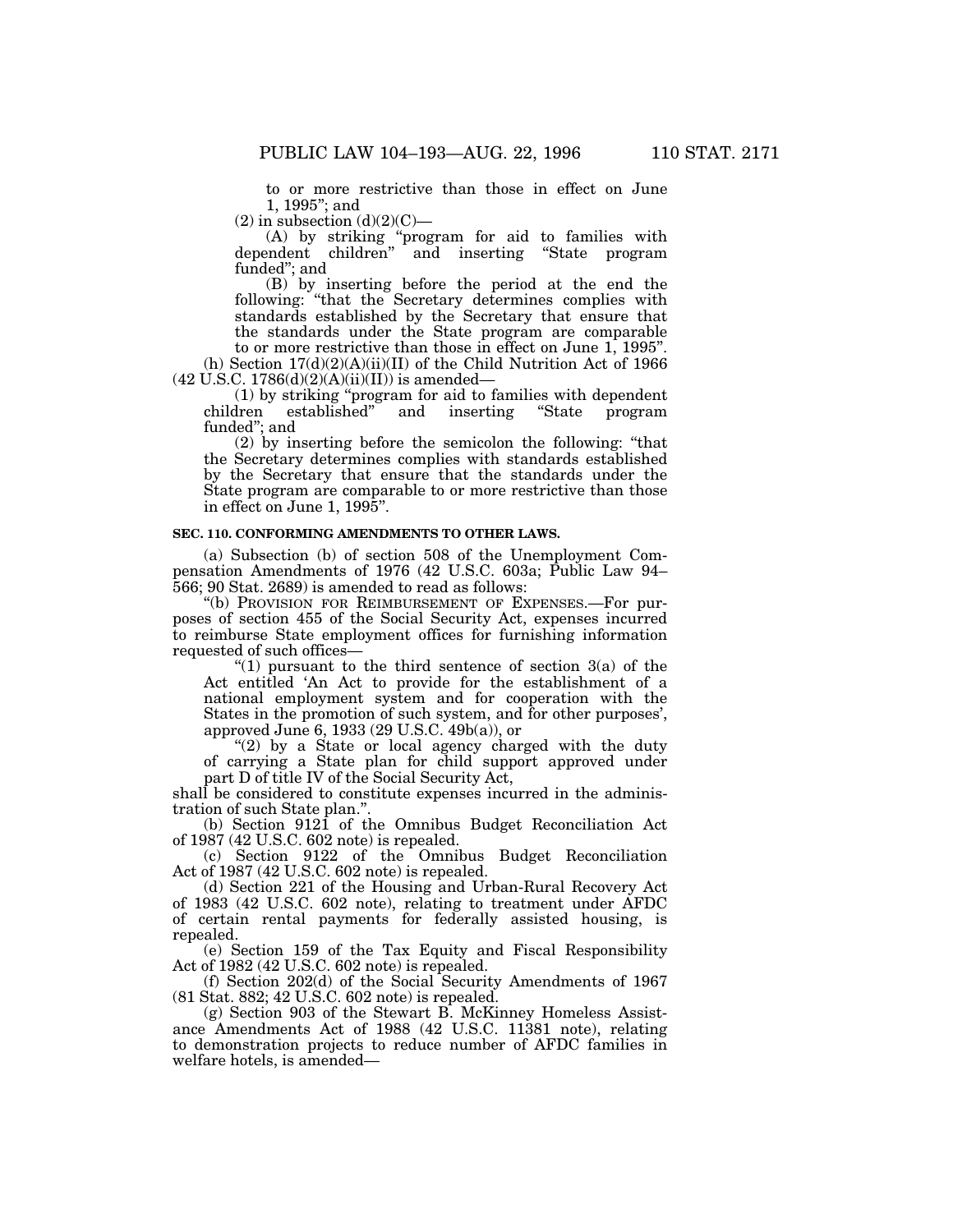(1) in subsection (a), by striking ''aid to families with dependent children under a State plan approved'' and inserting "assistance under a State program funded"; and

(2) in subsection (c), by striking ''aid to families with dependent children in the State under a State plan approved'' and inserting "assistance in the State under a State program funded''.

(h) The Higher Education Act of 1965 (20 U.S.C. 1001 et seq.) is amended—

(1) in section  $404C(c)(3)$  (20 U.S.C. 1070a–23(c)(3)), by striking ''(Aid to Families with Dependent Children)''; and

 $(2)$  in section  $480(b)(2)$  (20 U.S.C. 1087vv(b)(2)), by striking "aid to families with dependent children under a State plan approved'' and inserting ''assistance under a State program funded''.

(i) The Carl D. Perkins Vocational and Applied Technology Education Act (20 U.S.C. 2301 et seq.) is amended—

(1) in section  $231(d)(3)(A)(ii)$  (20 U.S.C.  $2341(d)(3)(A)(ii)$ ), by striking ''The program for aid to dependent children'' and inserting ''The State program funded'';

(2) in section  $2\overline{3}2(b)(2)(B)$  (20 U.S.C.  $2341a(b)(2)(B)$ ), by striking ''the program for aid to families with dependent children'' and inserting ''the State program funded''; and

(3) in section  $521(14)(B)$ (iii) (20 U.S.C. 2471(14)(B)(iii)), by striking ''the program for aid to families with dependent children'' and inserting ''the State program funded''.

(j) The Elementary and Secondary Education Act of 1965 (20 U.S.C. 2701 et seq.) is amended—

 $(1)$  in section  $1113(a)(5)$   $(20 \text{ U.S.C. } 6313(a)(5))$ , by striking "Aid to Families with Dependent Children program" and inserting ''State program funded under part A of title IV of the Social Security Act"

(2) in section  $1124(c)(5)$  (20 U.S.C. 6333(c)(5)), by striking ''the program of aid to families with dependent children under a State plan approved under" and inserting "a State program funded under part A of''; and

 $(3)$  in section 5203(b)(2) (20 U.S.C. 7233(b)(2))—

 $(A)$  in subparagraph  $(A)(xi)$ , by striking "Aid to Families with Dependent Children benefits'' and inserting ''assistance under a State program funded under part A of title IV of the Social Security Act''; and

(B) in subparagraph (B)(viii), by striking ''Aid to Families with Dependent Children" and inserting "assistance under the State program funded under part A of title IV of the Social Security Act''.

(k) The 4th proviso of chapter VII of title I of Public Law 99–88 (25 U.S.C. 13d–1) is amended to read as follows: ''*Provided further,* That general assistance payments made by the Bureau of Indian Affairs shall be made—

" $(1)$  after April 29, 1985, and before October 1, 1995, on the basis of Aid to Families with Dependent Children (AFDC) standards of need; and

 $(2)$  on and after October 1, 1995, on the basis of standards of need established under the State program funded under part A of title IV of the Social Security Act,

except that where a State ratably reduces its AFDC or State program payments, the Bureau shall reduce general assistance pay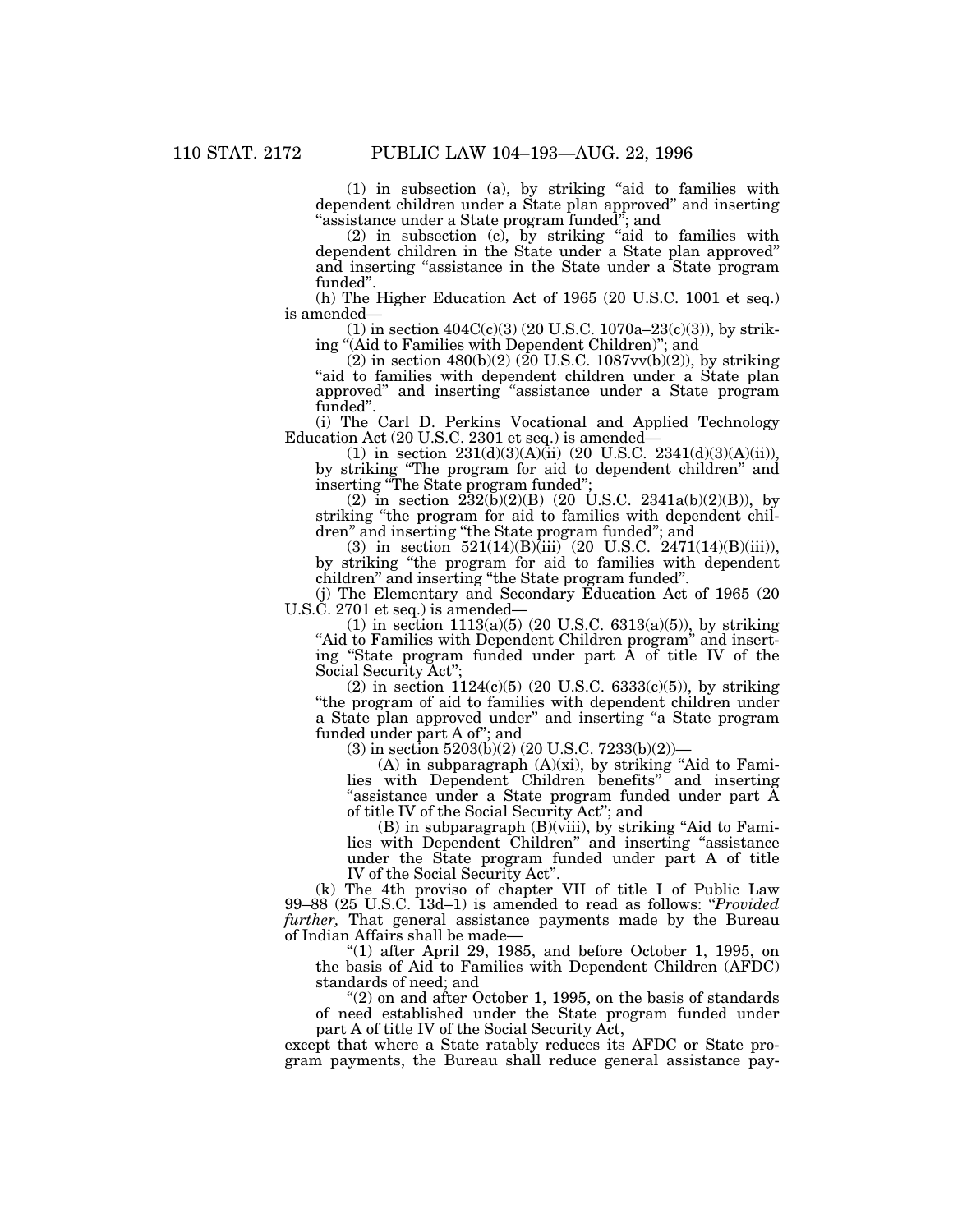ments in such State by the same percentage as the State has reduced the AFDC or State program payment.'

(l) The Internal Revenue Code of 1986 (26 U.S.C. 1 et seq.) is amended—

(1) in section  $51(d)(9)$  (26 U.S.C.  $51(d)(9)$ ), by striking all that follows "agency as" and inserting "being eligible for financial assistance under part A of title IV of the Social Security Act and as having continually received such financial assistance during the 90-day period which immediately precedes the date on which such individual is hired by the employer.'';

 $(2)$  in section 3304(a)(16) (26 U.S.C. 3304(a)(16)), by striking "eligibility for aid or services," and all that follows through "children approved" and inserting "eligibility for assistance, or the amount of such assistance, under a State program funded'';

(3) in section 6103(l)(7)(D)(i) (26 U.S.C. 6103(l)(7)(D)(i)), by striking ''aid to families with dependent children provided under a State plan approved'' and inserting ''a State program funded'';

 $(4)$  in section 6103(l)(10) (26 U.S.C. 6103(l)(10))—

(A) by striking ''(c) or (d)'' each place it appears and inserting "(c), (d), or (e)"; and

(B) by adding at the end of subparagraph (B) the following new sentence: ''Any return information disclosed with respect to section  $6402(e)$  shall only be disclosed to officers and employees of the State agency requesting such information.'';

(5) in section 6103(p)(4) (26 U.S.C. 6103(p)(4)), in the matter preceding subparagraph (A)—

(A) by striking " $(5)$ ,  $(10)$ " and inserting " $(5)$ "; and

(B) by striking  $\degree$ (9), or  $(12)$ " and inserting  $\degree$ (9),  $(10)$ , or  $(12)$ ";

(6) in section  $6334(a)(11)(A)$  (26 U.S.C.  $6334(a)(11)(A)$ ), by striking "(relating to aid to families with dependent children)";

(7) in section 6402 (26 U.S.C. 6402)—

(A) in subsection (a), by striking " $(c)$  and  $(d)$ " and inserting " $(c)$ ,  $(d)$ , and  $(e)$ ";

(B) by redesignating subsections (e) through (i) as subsections (f) through (j), respectively; and

(C) by inserting after subsection (d) the following:

''(e) COLLECTION OF OVERPAYMENTS UNDER TITLE IV–A OF THE SOCIAL SECURITY ACT.—The amount of any overpayment to be refunded to the person making the overpayment shall be reduced (after reductions pursuant to subsections (c) and (d), but before a credit against future liability for an internal revenue tax) in accordance with section 405(e) of the Social Security Act (concerning recovery of overpayments to individuals under State plans approved under part A of title IV of such Act).''; and

(8) in section 7523(b)(3)(C) (26 U.S.C. 7523(b)(3)(C)), by striking "aid to families with dependent children" and inserting "assistance under a State program funded under part A of title IV of the Social Security Act''.

(m) Section 3(b) of the Wagner-Peyser Act (29 U.S.C. 49b(b)) is amended by striking ''State plan approved under part A of title IV'' and inserting ''State program funded under part A of title IV''.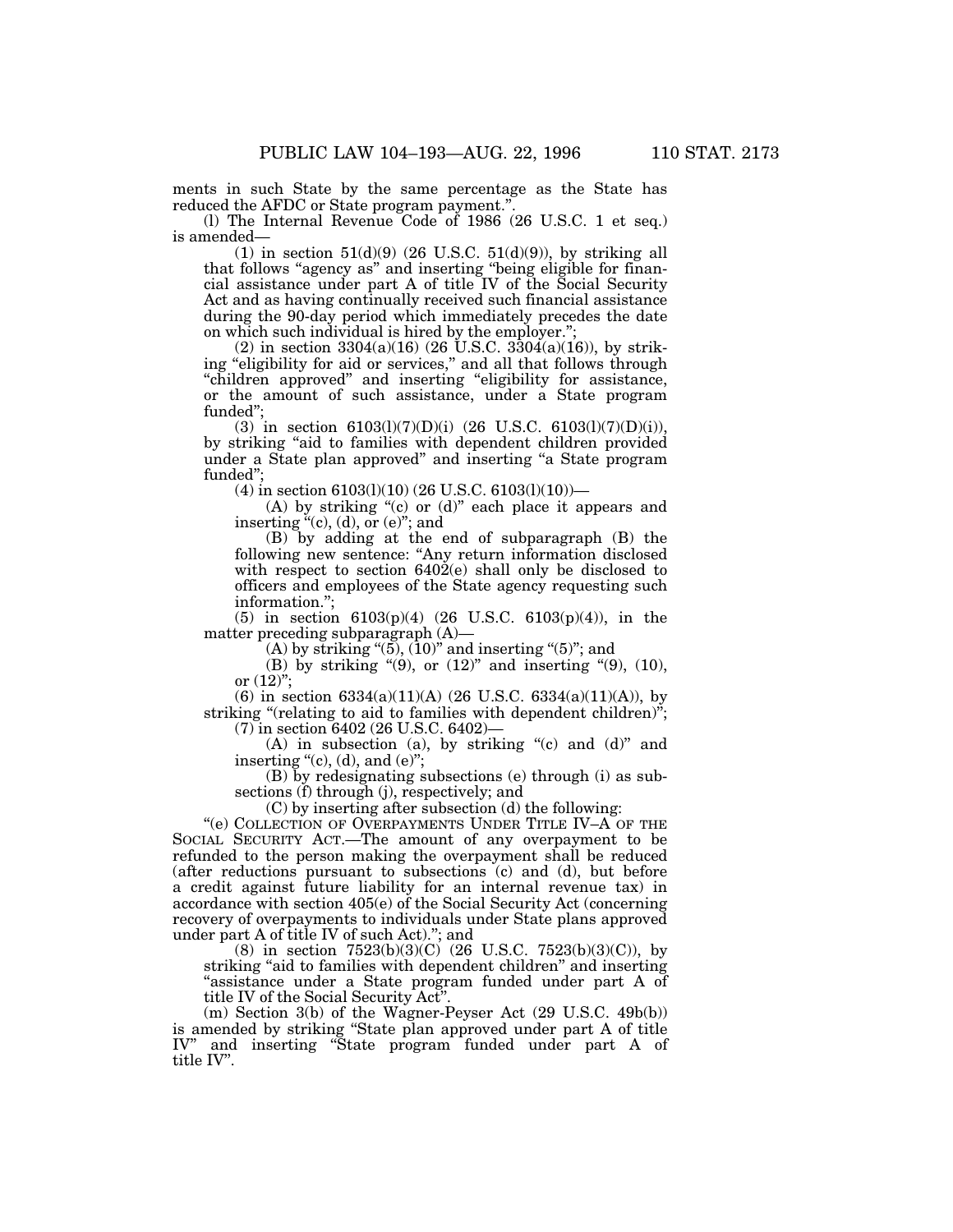(n) The Job Training Partnership Act (29 U.S.C. 1501 et seq.) is amended—

 $(1)$  in section  $4(29)(A)(i)$  (29 U.S.C. 1503 $(29)(A)(i)$ ), by striking ''(42 U.S.C. 601 et seq.)'';

 $(2)$  in section  $106(b)(6)(C)$  (29 U.S.C. 1516(b)(6)(C)), by striking ''State aid to families with dependent children records,'' and inserting "records collected under the State program funded under part A of title IV of the Social Security Act,'';

 $(3)$  in section  $121(b)(2)$   $(29 U.S.C. 1531(b)(2))$ 

(A) by striking ''the JOBS program'' and inserting ''the work activities required under title IV of the Social Security Act''; and

(B) by striking the second sentence;

(4) in section  $123(c)$  (29 U.S.C. 1533(c))-

(A) in paragraph  $(1)(E)$ , by repealing clause (vi); and (B) in paragraph (2)(D), by repealing clause (v);

(5) in section 203(b)(3) (29 U.S.C. 1603(b)(3)), by striking '', including recipients under the JOBS program'';

(6) in subparagraphs (A) and  $(B)$  of section 204(a)(1) (29 U.S.C. 1604( $a$ ) $(1)$  ( $\overline{A}$ ) and (B)), by striking "(such as the JOBS program)'' each place it appears;

(7) in section  $205(a)(29)$  U.S.C. 1605(a)), by striking paragraph (4) and inserting the following:

"(4) the portions of title IV of the Social Security Act relating to work activities;"

(8) in section 253 (29 U.S.C. 1632)—

(A) in subsection  $(b)(2)$ , by repealing subparagraph  $(C)$ ; and

(B) in paragraphs (1)(B) and (2)(B) of subsection (c), by striking ''the JOBS program or'' each place it appears;

(9) in section 264 (29 U.S.C. 1644)—

(A) in subparagraphs (A) and (B) of subsection  $(b)(1)$ , by striking "(such as the JOBS program)" each place it appears; and

(B) in subparagraphs  $(A)$  and  $(B)$  of subsection  $(d)(3)$ , by striking "and the JOBS program" each place it appears;

 $(10)$  in section 265(b) (29 U.S.C. 1645(b)), by striking paragraph (6) and inserting the following:

''(6) the portion of title IV of the Social Security Act relating to work activities;'';

(11) in the second sentence of section 429(e) (29 U.S.C.  $1699(e)$ , by striking "and shall be in an amount that does not exceed the maximum amount that may be provided by the State pursuant to section  $402(g)(1)(C)$  of the Social Security Act  $(42 \text{ U.S.C. } 602(g)(1)(C))$ ";

(12) in section 454(c) (29 U.S.C. 1734(c)), by striking ''JOBS and'';

(13) in section 455(b) (29 U.S.C. 1735(b)), by striking ''the JOBS program,'';

 $(14)$  in section 501(1) (29 U.S.C. 1791(1)), by striking "aid to families with dependent children under part A of title IV of the Social Security Act (42 U.S.C. 601 et seq.)'' and inserting ''assistance under the State program funded under part A of title IV of the Social Security Act'';

 $(15)$  in section 506 $(1)(A)$  (29 U.S.C. 1791e $(1)(A)$ ), by striking "aid to families with dependent children" and inserting "assistance under the State program funded'';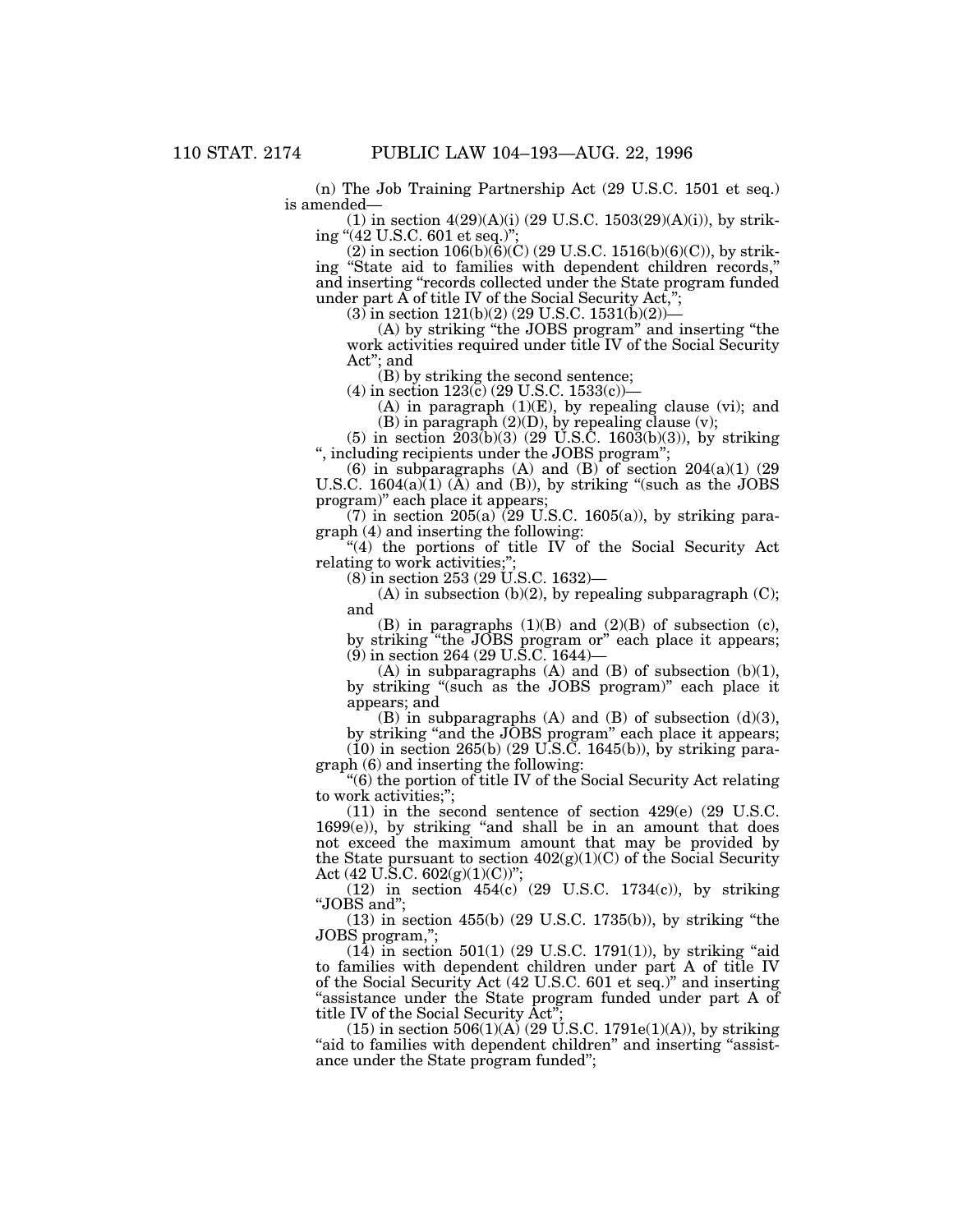(16) in section  $508(a)(2)(A)$  (29 U.S.C. 1791g(a)(2)(A)), by striking "aid to families with dependent children" and inserting "assistance under the State program funded"; and

 $(17)$  in section  $701(b)(2)$  $\tilde{(A)}$   $\tilde{(29 U.S.C. 1792(b)(2)(A))}$ 

(A) in clause (v), by striking the semicolon and inserting ''; and''; and

(B) by striking clause (vi).

(o) Section  $3803(c)(2)(c)(iv)$  of title 31, United States Code, is amended to read as follows:

''(iv) assistance under a State program funded under part A of title IV of the Social Security Act;''.

(p) Section 2605(b)(2)(A)(i) of the Low-Income Home Energy Assistance Act of 1981 (42 U.S.C. 8624(b)(2)(A)(i)) is amended to read as follows:

''(i) assistance under the State program funded under part A of title IV of the Social Security Act;''.

(q) Section  $303(f)(2)$  of the Family Support Act of  $1988(42)$ U.S.C. 602 note) is amended—

(1) by striking " $(A)$ "; and

(2) by striking subparagraphs (B) and (C).

(r) The Balanced Budget and Emergency Deficit Control Act of 1985 (2 U.S.C. 900 et seq.) is amended—

 $(1)$  in the first section 255(h)  $(2 \text{ U.S.C. } 905(h))$ , by striking "Aid to families with dependent children  $(75-0412-0-1-609)$ ; and inserting ''Block grants to States for temporary assistance for needy families;''; and

(2) in section 256 (2 U.S.C. 906)—

(A) by striking subsection (k); and

(B) by redesignating subsection (l) as subsection (k). (s) The Immigration and Nationality Act (8 U.S.C. 1101 et seq.) is amended—

 $(1)$  in section  $210(f)$   $(8 \text{ U.S.C. } 1160(f))$ , by striking "aid under a State plan approved under'' each place it appears and inserting "assistance under a State program funded under";

 $(2)$  in section 245A(h) (8 U.S.C. 1255a(h)

 $(A)$  in paragraph  $(1)(A)(i)$ , by striking "program of aid to families with dependent children'' and inserting ''State program of assistance''; and

(B) in paragraph (2)(B), by striking ''aid to families with dependent children'' and inserting ''assistance under a State program funded under part A of title IV of the Social Security Act''; and

(3) in section 412(e)(4) (8 U.S.C. 1522(e)(4)), by striking ''State plan approved'' and inserting ''State program funded''.

(t) Section  $640(a)(4)(B)(i)$  of the Head Start Act (42 U.S.C.  $9835(a)(4)(B)(i)$  is amended by striking "program of aid to families with dependent children under a State plan approved" and inserting ''State program of assistance funded''.

(u) Section 9 of the Act of April 19, 1950 (64 Stat. 47, chapter 92; 25 U.S.C. 639) is repealed.

(v) Subparagraph  $(E)$  of section 213(d)(6) of the School-To-Work Opportunities Act of 1994 (20 U.S.C. 6143(d)(6)) is amended to read as follows:

" $(E)$  part A of title IV of the Social Security Act  $(42)$ U.S.C. 601 et seq.) relating to work activities;"

(w) Section  $552a(a)(8)(B)(iv)(III)$  of title 5, United States Code, is amended by striking ''section 464 or 1137 of the Social Security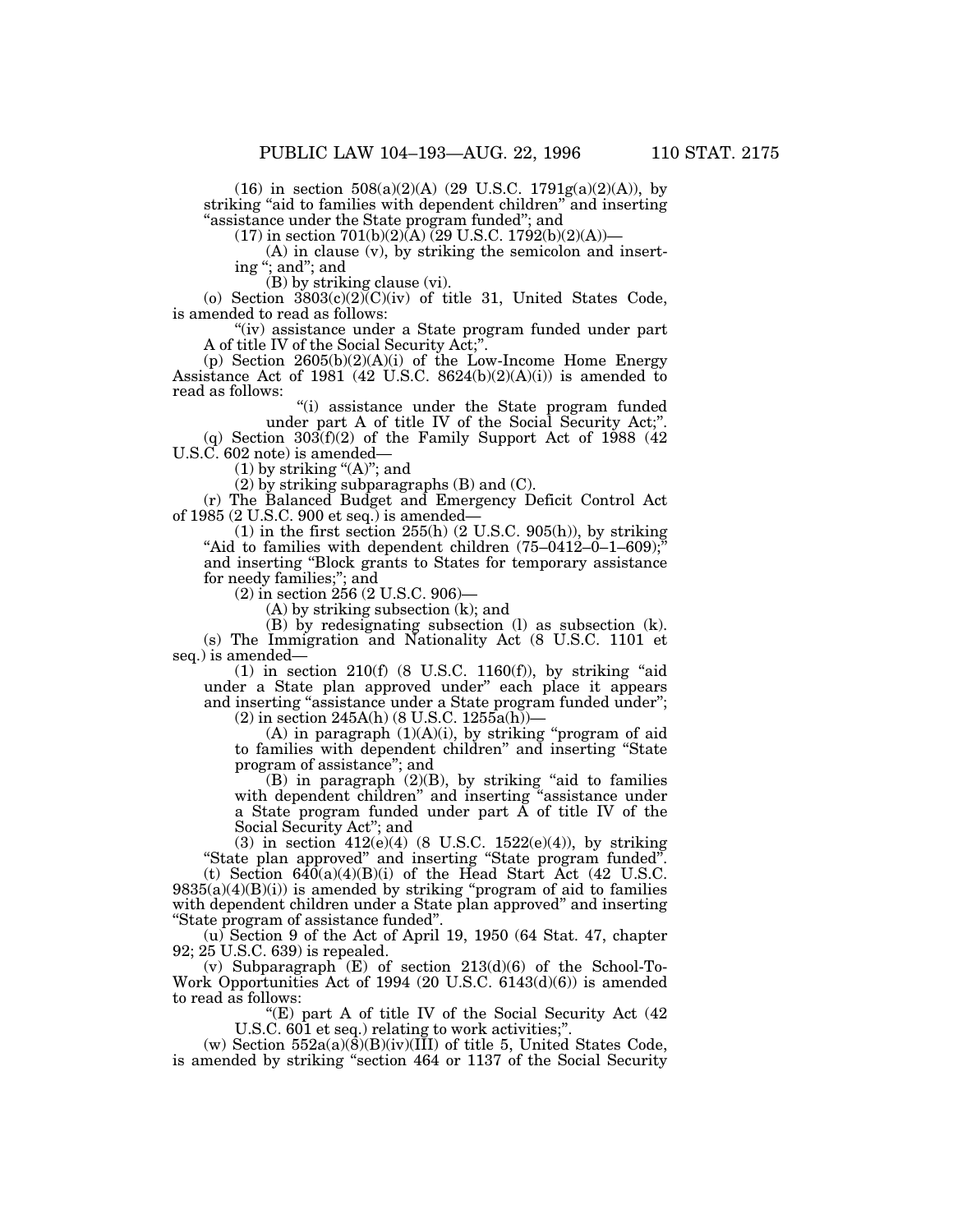Act" and inserting "section 404(e), 464, or 1137 of the Social Security Act''.

42 USC 405 note.

#### **SEC. 111. DEVELOPMENT OF PROTOTYPE OF COUNTERFEIT-RESIST-ANT SOCIAL SECURITY CARD REQUIRED.**

(a) DEVELOPMENT.— (1) IN GENERAL.—The Commissioner of Social Security (in this section referred to as the ''Commissioner'') shall, in accordance with this section, develop a prototype of a counterfeitresistant social security card. Such prototype card shall—

(A) be made of a durable, tamper-resistant material such as plastic or polyester,

(B) employ technologies that provide security features, such as magnetic stripes, holograms, and integrated circuits, and

(C) be developed so as to provide individuals with reliable proof of citizenship or legal resident alien status.

(2) ASSISTANCE BY ATTORNEY GENERAL.—The Attorney General of the United States shall provide such information and assistance as the Commissioner deems necessary to enable the Commissioner to comply with this section.<br>(b) STUDY AND REPORT.—

(b) STUDY AND REPORT.— (1) IN GENERAL.—The Commissioner shall conduct a study and issue a report to Congress which examines different methods of improving the social security card application process.

(2) ELEMENTS OF STUDY.—The study shall include an evaluation of the cost and work load implications of issuing a counterfeit-resistant social security card for all individuals over a 3-, 5-, and 10-year period. The study shall also evaluate the feasibility and cost implications of imposing a user fee for replacement cards and cards issued to individuals who apply for such a card prior to the scheduled 3-, 5-, and 10 year phase-in options.

(3) DISTRIBUTION OF REPORT.—The Commissioner shall submit copies of the report described in this subsection along with a facsimile of the prototype card as described in subsection (a) to the Committees on Ways and Means and Judiciary of the House of Representatives and the Committees on Finance and Judiciary of the Senate within 1 year after the date of the enactment of this Act.

### **SEC. 112. MODIFICATIONS TO THE JOB OPPORTUNITIES FOR CERTAIN LOW-INCOME INDIVIDUALS PROGRAM.**

Section 505 of the Family Support Act of 1988 (42 U.S.C. 1315 note) is amended—

(1) in the heading, by striking ''**DEMONSTRATION**'';

(2) by striking ''demonstration'' each place such term appears;

(3) in subsection (a), by striking ''in each of fiscal years'' and all that follows through "10" and inserting "shall enter into agreements with'';

 $(4)$  in subsection  $(b)(3)$ , by striking "aid to families with dependent children under part A of title IV of the Social Security Act'' and inserting ''assistance under the program funded part A of title IV of the Social Security Act of the State in which the individual resides";

 $(5)$  in subsection  $(c)$ —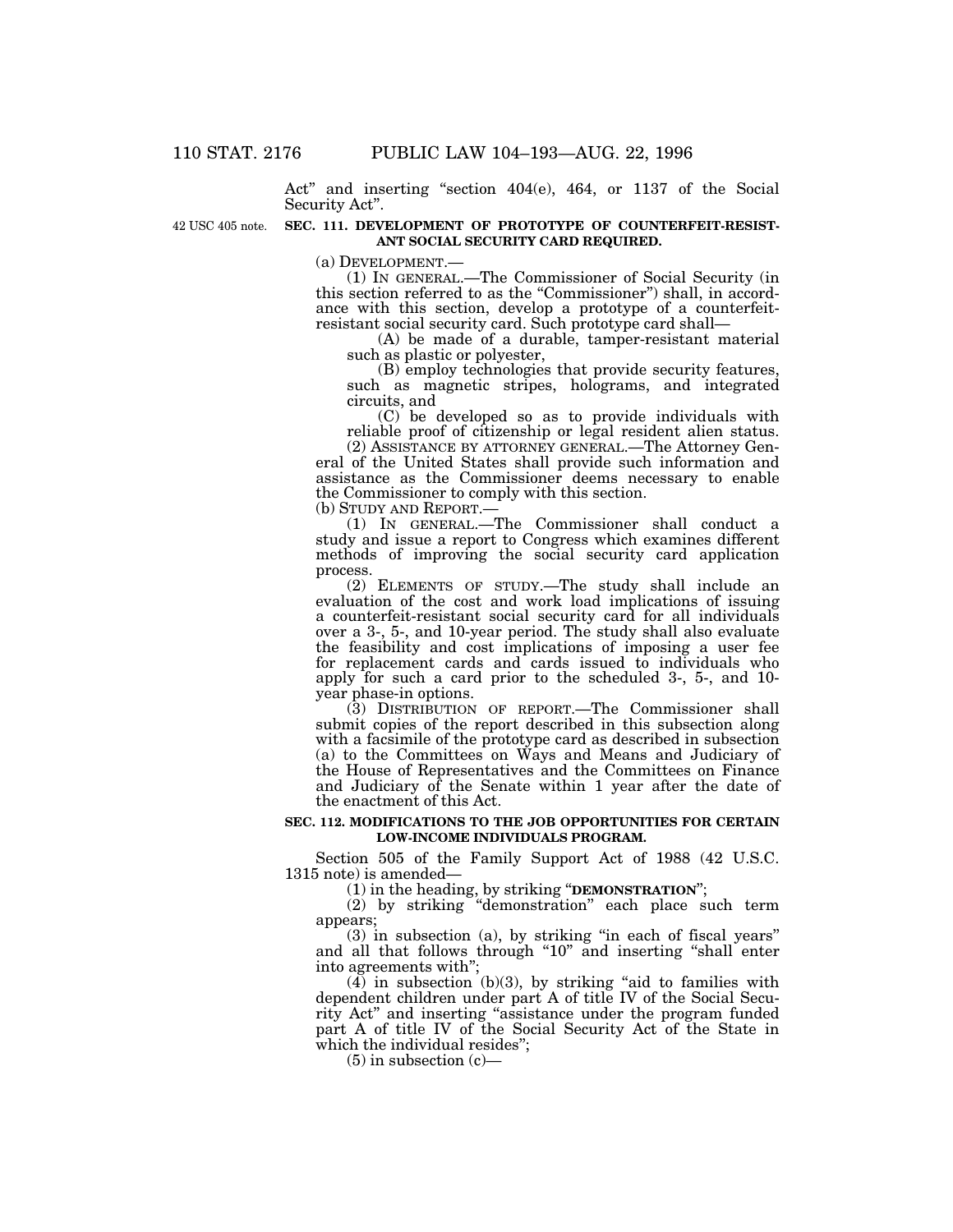$(A)$  in paragraph  $(1)(C)$ , by striking "aid to families with dependent children under title IV of the Social Security Act'' and inserting ''assistance under a State program funded part A of title IV of the Social Security Act'';

 $(B)$  in paragraph  $(2)$ , by striking "aid to families with dependent children under title IV of such Act'' and inserting ''assistance under a State program funded part A of title IV of the Social Security Act'';

(6) in subsection (d), by striking ''job opportunities and basic skills training program (as provided for under title IV of the Social Security Act)'' and inserting ''the State program funded under part A of title IV of the Social Security Act''; and

(7) by striking subsections (e) through (g) and inserting the following:

''(e) AUTHORIZATION OF APPROPRIATIONS.—For the purpose of conducting projects under this section, there is authorized to be appropriated an amount not to exceed \$25,000,000 for any fiscal year.''.

#### **SEC. 113. SECRETARIAL SUBMISSION OF LEGISLATIVE PROPOSAL FOR TECHNICAL AND CONFORMING AMENDMENTS.**

Not later than 90 days after the date of the enactment of this Act, the Secretary of Health and Human Services and the Commissioner of Social Security, in consultation, as appropriate, with the heads of other Federal agencies, shall submit to the appropriate committees of Congress a legislative proposal proposing such technical and conforming amendments as are necessary to bring the law into conformity with the policy embodied in this title.

#### **SEC. 114. ASSURING MEDICAID COVERAGE FOR LOW-INCOME FAMILIES.**

(a) IN GENERAL.—Title XIX is amended—

(1) by redesignating section 1931 as section 1932; and 42 USC 1396v.(2) by inserting after section 1930 the following new section:

''ASSURING COVERAGE FOR CERTAIN LOW-INCOME FAMILIES

''SEC. 1931. (a) REFERENCES TO TITLE IV–A ARE REFERENCES 42 USC 1396u–1. TO PRE-WELFARE-REFORM PROVISIONS.—Subject to the succeeding provisions of this section, with respect to a State any reference in this title (or any other provision of law in relation to the operation of this title) to a provision of part A of title IV, or a State plan under such part (or a provision of such a plan), including income and resource standards and income and resource methodologies under such part or plan, shall be considered a reference to such a provision or plan as in effect as of July 16, 1996, with respect to the State.

''(b) APPLICATION OF PRE-WELFARE-REFORM ELIGIBILITY CRITERIA.—

"(1) IN GENERAL.—For purposes of this title, subject to paragraphs (2) and (3), in determining eligibility for medical assistance—

"(A) an individual shall be treated as receiving aid or assistance under a State plan approved under part A of title IV only if the individual meets—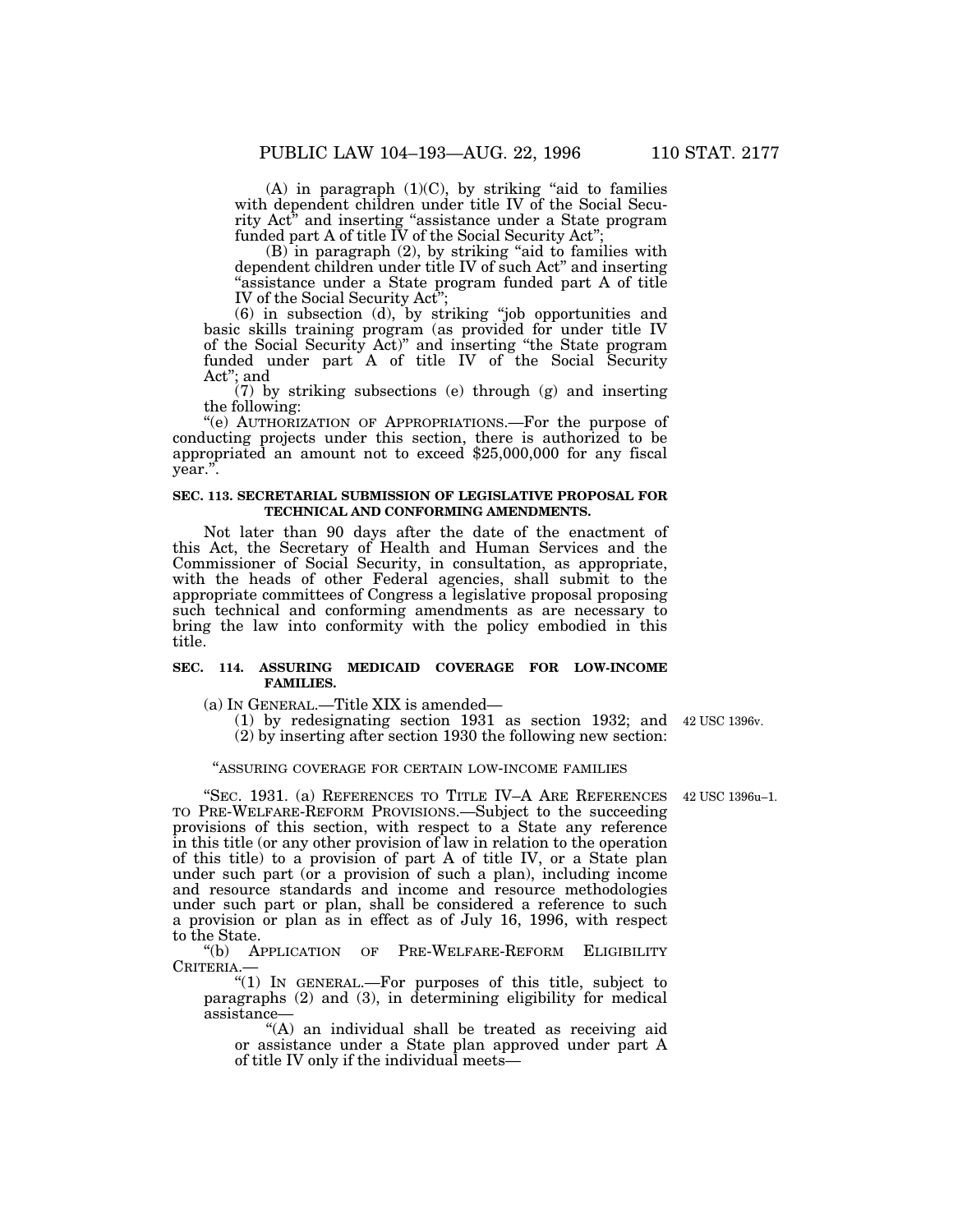''(i) the income and resource standards for determining eligibility under such plan, and

''(ii) the eligibility requirements of such plan under subsections (a) through (c) of section 406 and section 407(a),

as in effect as of July 16, 1996; and

''(B) the income and resource methodologies under such plan as of such date shall be used in the determination of whether any individual meets income and resource standards under such plan.

"(2) STATE OPTION.—For purposes of applying this section, a State—

"(A) may lower its income standards applicable with respect to part A of title IV, but not below the income standards applicable under its State plan under such part on May 1, 1988;

''(B) may increase income or resource standards under the State plan referred to in paragraph (1) over a period (beginning after July 16, 1996) by a percentage that does not exceed the percentage increase in the Consumer Price Index for all urban consumers (all items; United States city average) over such period; and

 $(C)$  may use income and resource methodologies that are less restrictive than the methodologies used under the State plan under such part as of July 16, 1996.

''(3) OPTION TO TERMINATE MEDICAL ASSISTANCE FOR FAILURE TO MEET WORK REQUIREMENT.—

''(A) INDIVIDUALS RECEIVING CASH ASSISTANCE UNDER TANF.—In the case of an individual who—

''(i) is receiving cash assistance under a State program funded under part A of title IV,

"(ii) is eligible for medical assistance under this title on a basis not related to section 1902(l), and

''(iii) has the cash assistance under such program terminated pursuant to section  $407(e)(1)(B)$  (as in effect on or after the welfare reform effective date) because of refusing to work,

the State may terminate such individual's eligibility for medical assistance under this title until such time as there no longer is a basis for the termination of such cash assistance because of such refusal.

''(B) EXCEPTION FOR CHILDREN.—Subparagraph (A) shall not be construed as permitting a State to terminate medical assistance for a minor child who is not the head of a household receiving assistance under a State program funded under part A of title IV.

"(c) TREATMENT FOR PURPOSES OF TRANSITIONAL COVERAGE PROVISIONS.

"(1) TRANSITION IN THE CASE OF CHILD SUPPORT COLLEC-TIONS.—The provisions of section 406(h) (as in effect on July 16, 1996) shall apply, in relation to this title, with respect to individuals (and families composed of individuals) who are described in subsection  $(b)(1)(A)$ , in the same manner as they applied before such date with respect to individuals who became ineligible for aid to families with dependent children as a result (wholly or partly) of the collection of child or spousal support under part D of title IV.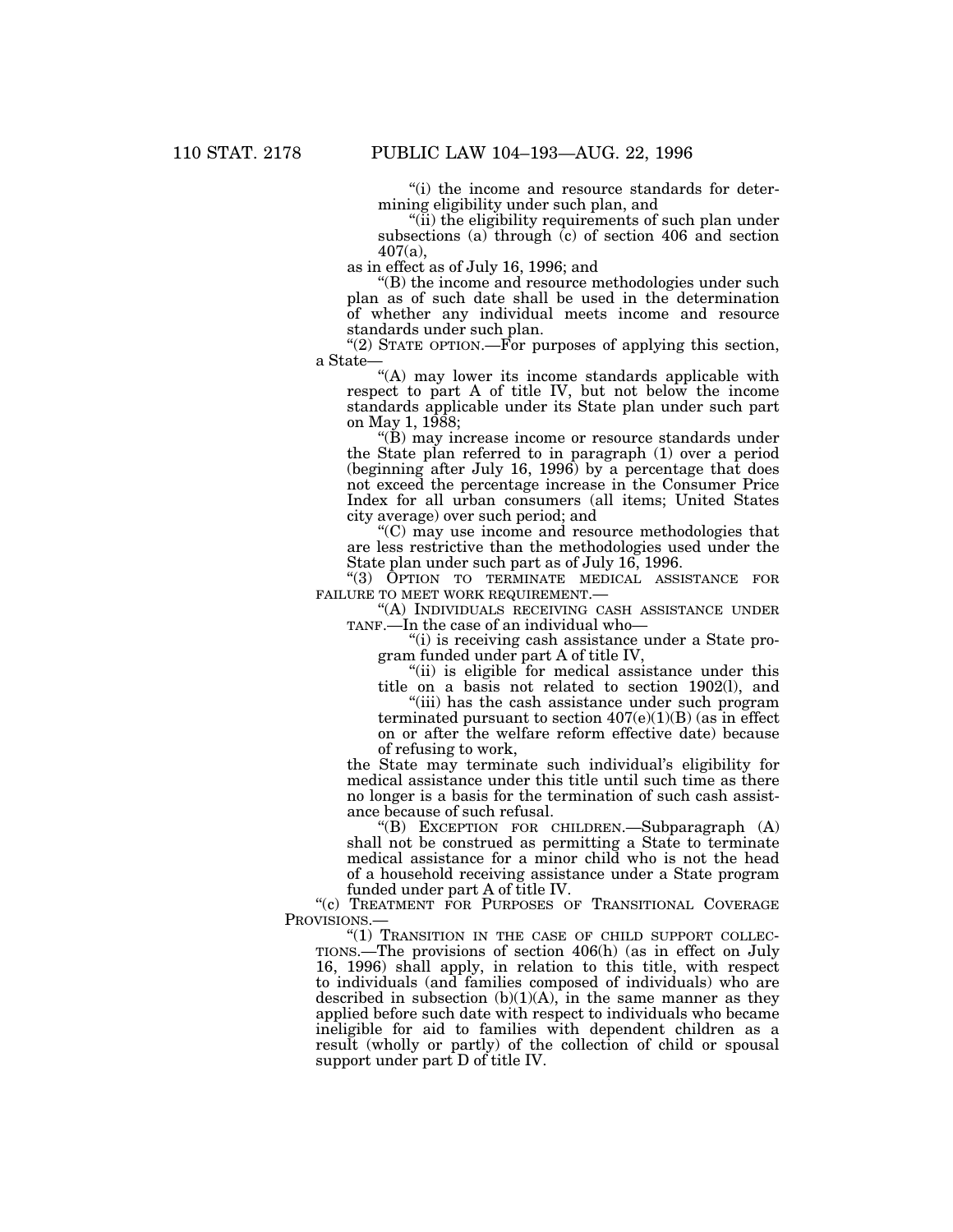''(2) TRANSITION IN THE CASE OF EARNINGS FROM EMPLOY- MENT.—For continued medical assistance in the case of individuals (and families composed of individuals) described in subsection  $(b)(1)(A)$  who would otherwise become ineligible because of hours or income from employment, see sections 1925 and  $1902(e)(1)$ .

"(d) WAIVERS.—In the case of a waiver of a provision of part A of title IV in effect with respect to a State as of July 16, 1996, or which is submitted to the Secretary before the date of the enactment of the Personal Responsibility and Work Opportunity Reconciliation Act of 1996 and approved by the Secretary on or before July 1, 1997, if the waiver affects eligibility of individuals for medical assistance under this title, such waiver may (but need not) continue to be applied, at the option of the State, in relation to this title after the date the waiver would otherwise expire.

''(e) STATE OPTION TO USE 1 APPLICATION FORM.—Nothing in this section, or part A of title IV, shall be construed as preventing a State from providing for the same application form for assistance under a State program funded under part A of title IV (on or after the welfare reform effective date) and for medical assistance under this title.

''(f) ADDITIONAL RULES OF CONSTRUCTION.—

"(1) With respect to the reference in section  $1902(a)(5)$ to a State plan approved under part A of title IV, a State may treat such reference as a reference either to a State program funded under such part (as in effect on and after the welfare reform effective date) or to the State plan under this title.

"(2) Any reference in section  $1902(a)(55)$  to a State plan approved under part A of title IV shall be deemed a reference to a State program funded under such part.

''(3) In applying section 1903(f), the applicable income limitation otherwise determined shall be subject to increase in the same manner as income or resource standards of a State may be increased under subsection (b)(2)(B).

"(g) RELATION TO OTHER PROVISIONS.—The provisions of this section shall apply notwithstanding any other provision of this Act.

''(h) TRANSITIONAL INCREASED FEDERAL MATCHING RATE FOR INCREASED ADMINISTRATIVE COSTS.—

''(1) IN GENERAL.—Subject to the succeeding provisions of this subsection, the Secretary shall provide that with respect to administrative expenditures described in paragraph (2) the per centum specified in section 1903(a)(7) shall be increased to such percentage as the Secretary specifies.

''(2) ADMINISTRATIVE EXPENDITURES DESCRIBED.—The administrative expenditures described in this paragraph are expenditures described in section  $1903(a)(7)$  that a State demonstrates to the satisfaction of the Secretary are attributable to administrative costs of eligibility determinations that (but for the enactment of this section) would not be incurred.

''(3) LIMITATION.—The total amount of additional Federal funds that are expended as a result of the application of this subsection for the period beginning with fiscal year 1997 and ending with fiscal year 2000 shall not exceed \$500,000,000. In applying this paragraph, the Secretary shall ensure the equitable distribution of additional funds among the States.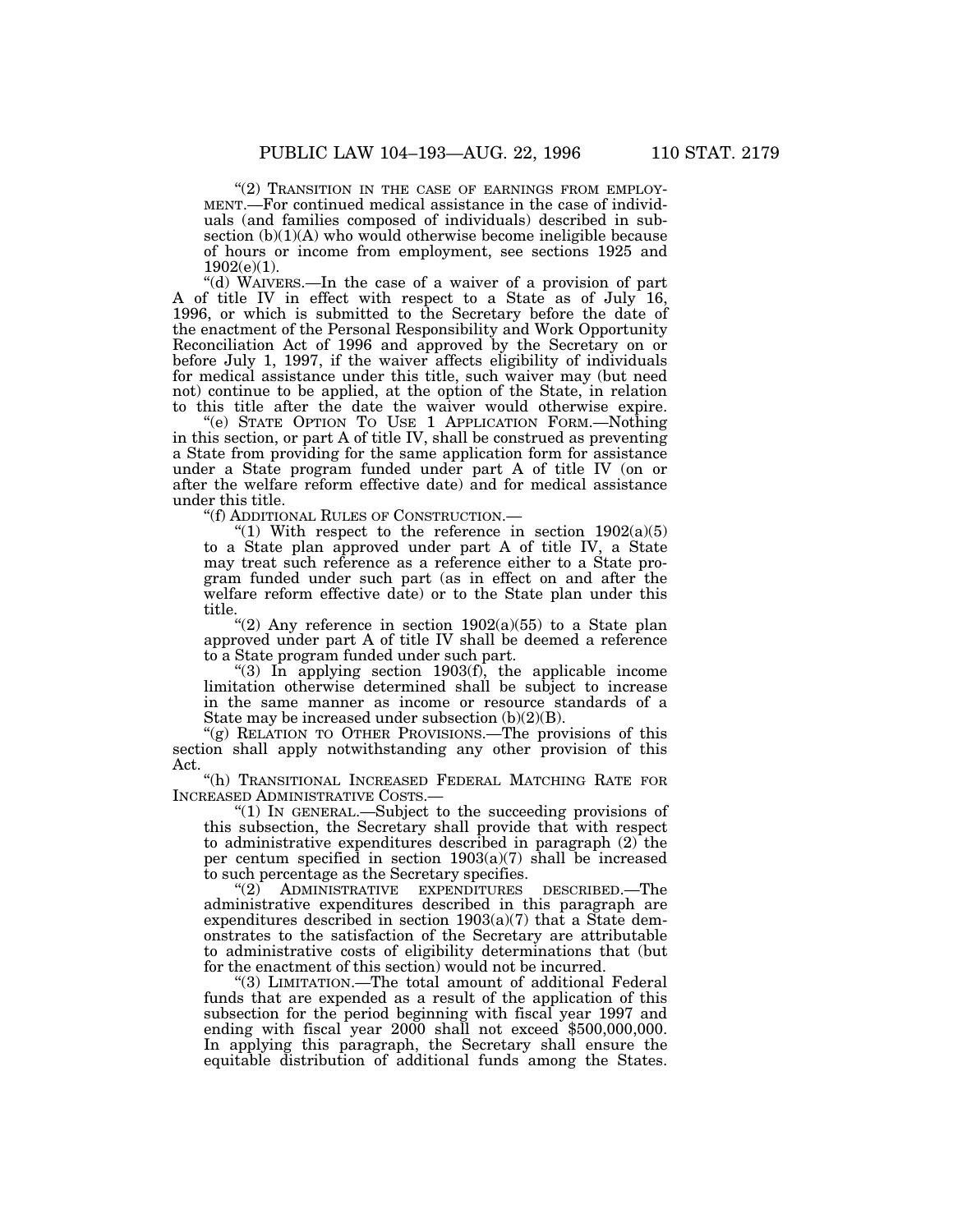"(4) TIME LIMITATION.—This subsection shall only apply with respect to a State for expenditures incurred during the first 12 calendar quarters in which the State program funded under part A of title IV (as in effect on and after the welfare reform effective date) is in effect.

''(i) WELFARE REFORM EFFECTIVE DATE.—In this section, the term 'welfare reform effective date' means the effective date, with respect to a State, of title I of the Personal Responsibility and Work Opportunity Reconciliation Act of 1996 (as specified in section 116 of such Act).''.

(b) PLAN AMENDMENT.—Section 1902(a) (42 U.S.C. 1396a(a)) is amended—

(1) by striking ''and'' at the end of paragraph (61),

(2) by striking the period at the end of paragraph (62) and inserting "; and", and

(3) by inserting after paragraph (62) the following new paragraph:

 $\sqrt{63}$  provide for administration and determinations of eligibility with respect to individuals who are (or seek to be) eligible for medical assistance based on the application of section 1931.''.

(c) EXTENSION OF WORK TRANSITION PROVISIONS.—Sections  $1902(e)(1)(B)$  and  $1925(f)$  (42 U.S.C. 1396a(e)(1)(B), 1396r–6(f)) are each amended by striking "1998" and inserting "2001".

(d) ELIMINATION OF REQUIREMENT OF MINIMUM AFDC PAYMENT LEVELS.—(1) Section  $1902(c)$  (42 U.S.C. 1396a(c)) is amended by striking "if—" and all that follows and inserting the following: "if the State requires individuals described in subsection  $(l)(1)$  to apply for assistance under the State program funded under part A of title IV as a condition of applying for or receiving medical assistance under this title."

 $(2)$  Section 1903 $(i)$  (42 U.S.C. 1396b $(i)$ ) is amended by striking paragraph (9).

42 USC 862a.

#### **SEC. 115. DENIAL OF ASSISTANCE AND BENEFITS FOR CERTAIN DRUG-RELATED CONVICTIONS.**

(a) IN GENERAL.—An individual convicted (under Federal or State law) of any offense which is classified as a felony by the law of the jurisdiction involved and which has as an element the possession, use, or distribution of a controlled substance (as defined in section 102(6) of the Controlled Substances Act (21 U.S.C. 802(6))) shall not be eligible for—

(1) assistance under any State program funded under part A of title IV of the Social Security Act, or

(2) benefits under the food stamp program (as defined in section 3(h) of the Food Stamp Act of 1977) or any State program carried out under the Food Stamp Act of 1977.

(b) EFFECTS ON ASSISTANCE AND BENEFITS FOR OTHERS.—

(1) PROGRAM OF TEMPORARY ASSISTANCE FOR NEEDY FAMILIES.—The amount of assistance otherwise required to be provided under a State program funded under part A of title IV of the Social Security Act to the family members of an individual to whom subsection (a) applies shall be reduced by the amount which would have otherwise been made available to the individual under such part.

(2) BENEFITS UNDER THE FOOD STAMP ACT OF 1977.—The amount of benefits otherwise required to be provided to a household under the food stamp program (as defined in section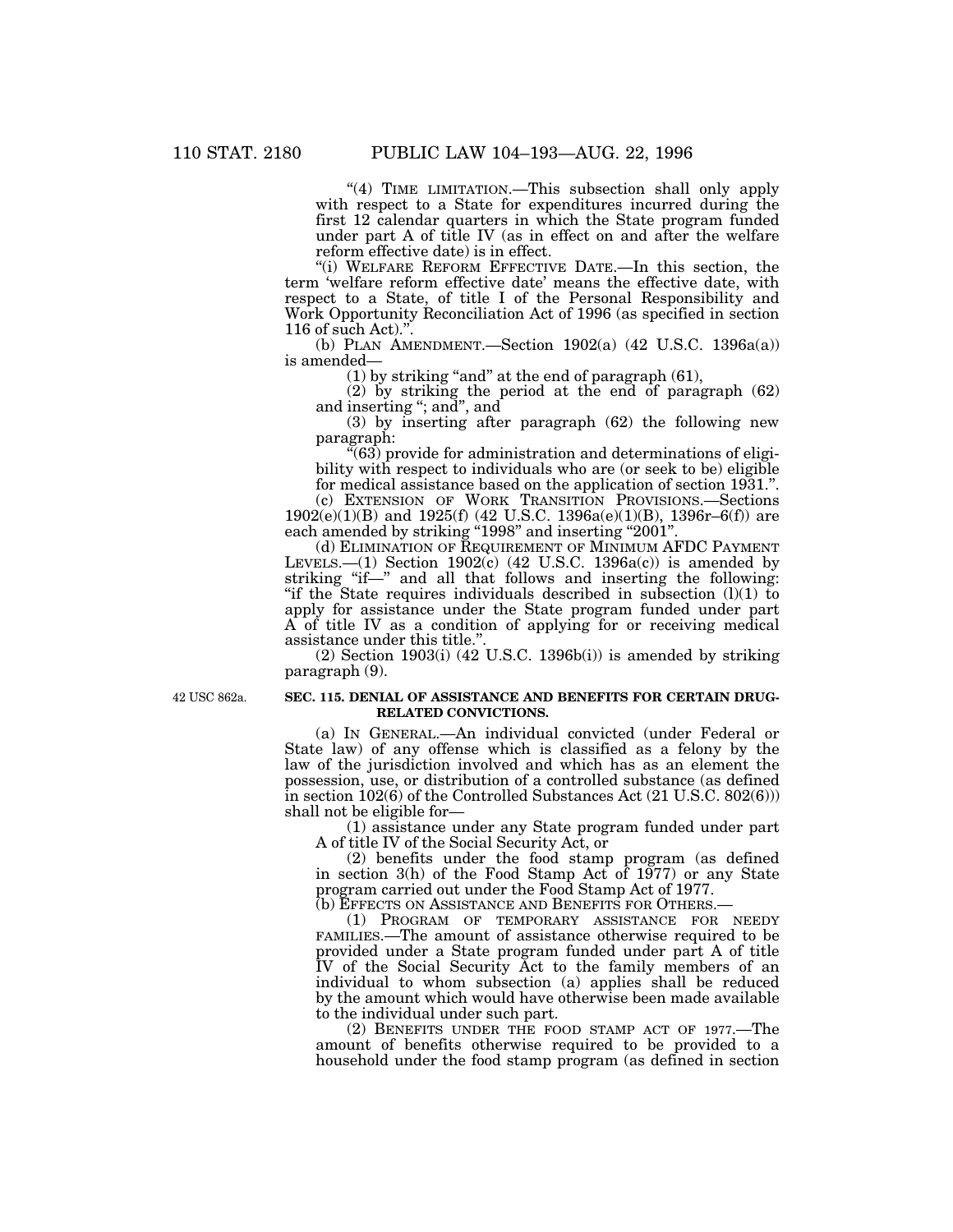3(h) of the Food Stamp Act of 1977), or any State program carried out under the Food Stamp Act of 1977, shall be determined by considering the individual to whom subsection (a) applies not to be a member of such household, except that the income and resources of the individual shall be considered to be income and resources of the household.

(c) ENFORCEMENT.—A State that has not exercised its authority under subsection  $(d)(1)(A)$  shall require each individual applying for assistance or benefits referred to in subsection (a), during the application process, to state, in writing, whether the individual, or any member of the household of the individual, has been convicted of a crime described in subsection (a).

(d) LIMITATIONS.—

(1) STATE ELECTIONS.—

(A) OPT OUT.—A State may, by specific reference in a law enacted after the date of the enactment of this Act, exempt any or all individuals domiciled in the State from the application of subsection (a).

(B) LIMIT PERIOD OF PROHIBITION.—A State may, by law enacted after the date of the enactment of this Act, limit the period for which subsection (a) shall apply to any or all individuals domiciled in the State.

(2) INAPPLICABILITY TO CONVICTIONS OCCURRING ON OR BEFORE ENACTMENT.—Subsection (a) shall not apply to convictions occurring on or before the date of the enactment of this Act.

(e) DEFINITIONS OF STATE.—For purposes of this section, the term ''State'' has the meaning given it—

(1) in section 419(5) of the Social Security Act, when referring to assistance provided under a State program funded under part A of title IV of the Social Security Act, and

 $(2)$  in section  $3(m)$  of the Food Stamp Act of 1977, when referring to the food stamp program (as defined in section  $3(h)$  of the Food Stamp Act of 1977) or any State program carried out under the Food Stamp Act of 1977.

(f) RULE OF INTERPRETATION.—Nothing in this section shall be construed to deny the following Federal benefits:

(1) Emergency medical services under title XIX of the Social Security Act.

(2) Short-term, noncash, in-kind emergency disaster relief. (3)(A) Public health assistance for immunizations.

(B) Public health assistance for testing and treatment of communicable diseases if the Secretary of Health and Human Services determines that it is necessary to prevent the spread of such disease.

(4) Prenatal care.

(5) Job training programs.

(6) Drug treatment programs.

#### **SEC. 116. EFFECTIVE DATE; TRANSITION RULE.**

(a) EFFECTIVE DATES.—

(1) IN GENERAL.—Except as otherwise provided in this title, this title and the amendments made by this title shall take effect on July 1, 1997.

(2) DELAYED EFFECTIVE DATE FOR CERTAIN PROVISIONS.— Notwithstanding any other provision of this section, paragraphs  $(2)$ ,  $(3)$ ,  $(4)$ ,  $(5)$ ,  $(8)$ , and  $(10)$  of section  $409(a)$  and section

42 USC 601 note.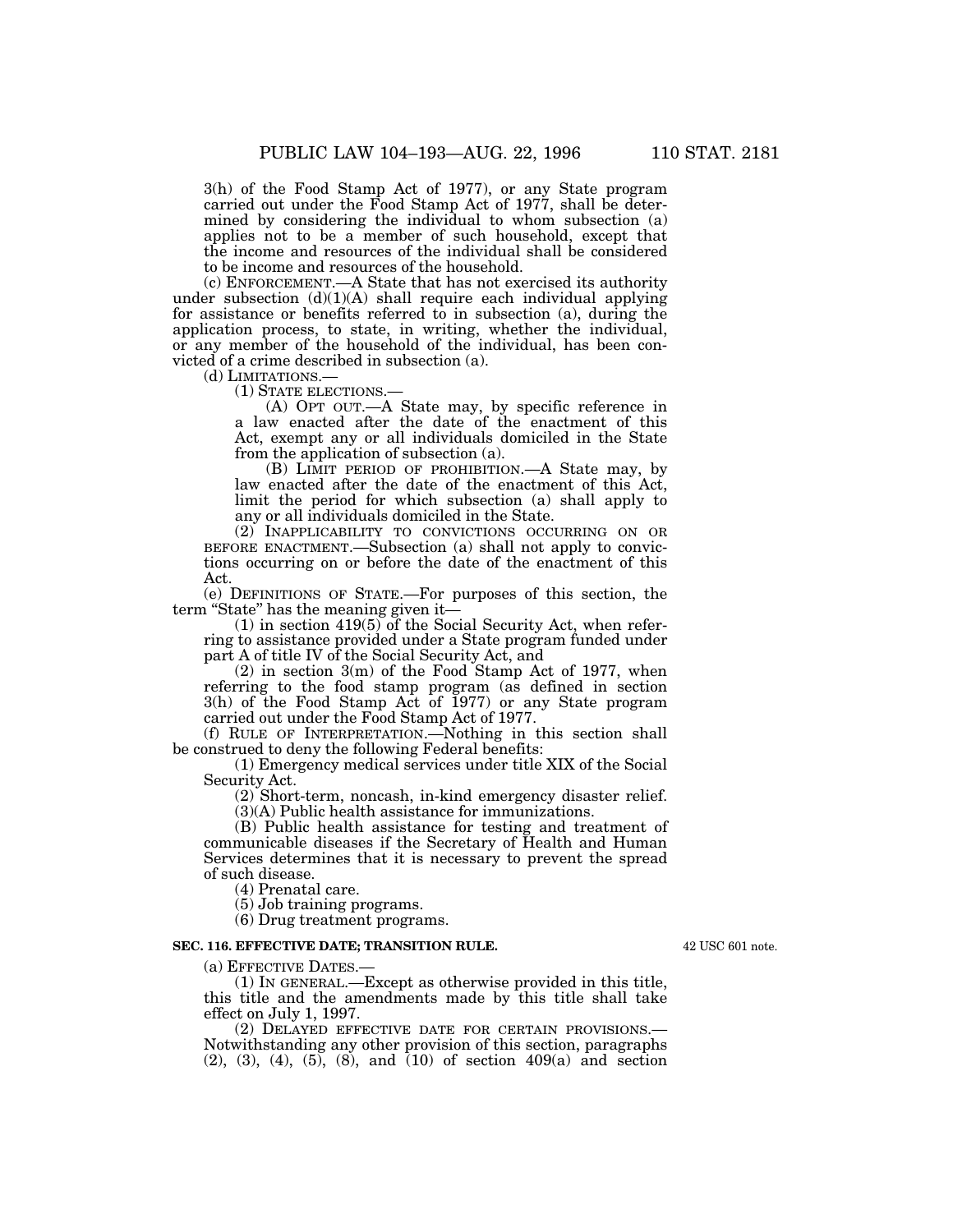411(a) of the Social Security Act (as added by the amendments made by section 103(a) of this Act) shall not take effect with respect to a State until, and shall apply only with respect to conduct that occurs on or after, the later of—

(A) July 1, 1997; or

(B) the date that is 6 months after the date the Secretary of Health and Human Services receives from the State a plan described in section 402(a) of the Social Security Act (as added by such amendment).

(3) GRANTS TO OUTLYING AREAS.—The amendments made by section 103(b) shall take effect on October 1, 1996.

(4) ELIMINATION OF CHILD CARE PROGRAMS.—The amendments made by section 103(c) shall take effect on October 1, 1996.

(5) DEFINITIONS APPLICABLE TO NEW CHILD CARE ENTITLE-MENT.—Sections  $403(a)(1)(C)$ ,  $403(a)(1)(D)$ , and  $419(4)$  of the Social Security Act, as added by the amendments made by section  $103(a)$  of this Act, shall take effect on October 1, 1996. (b) TRANSITION RULES.—Effective on the date of the enactment of this Act:

(1) STATE OPTION TO ACCELERATE EFFECTIVE DATE.—

(A) IN GENERAL.—If the Secretary of Health and Human Services receives from a State a plan described in section 402(a) of the Social Security Act (as added by the amendment made by section  $103(a)(1)$  of this Act), then—

(i) on and after the date of such receipt—

(I) except as provided in clause (ii), this title and the amendments made by this title (other than by section 103(c) of this Act) shall apply with respect to the State; and

(II) the State shall be considered an eligible State for purposes of part A of title IV of the Social Security Act (as in effect pursuant to the amendments made by such section 103(a)); and (ii) during the period that begins on the date of

such receipt and ends on June 30, 1997, there shall remain in effect with respect to the State—

(I) section 403(h) of the Social Security Act (as in effect on September 30, 1995); and

(II) all State reporting requirements under parts A and F of title IV of the Social Security Act (as in effect on September 30, 1995), modified by the Secretary as appropriate, taking into account the State program under part A of title IV of the Social Security Act (as in effect pursuant to the amendments made by such section 103(a)).

(B) LIMITATIONS ON FEDERAL OBLIGATIONS.—

(i) UNDER AFDC PROGRAM.—The total obligations of the Federal Government to a State under part A of title IV of the Social Security Act (as in effect on September 30, 1995) with respect to expenditures in fiscal year 1997 shall not exceed an amount equal to the State family assistance grant.

(ii) UNDER TEMPORARY FAMILY ASSISTANCE PRO- $GRAM$ .—Notwithstanding section  $403(a)(1)$  of the Social Security Act (as in effect pursuant to the amendments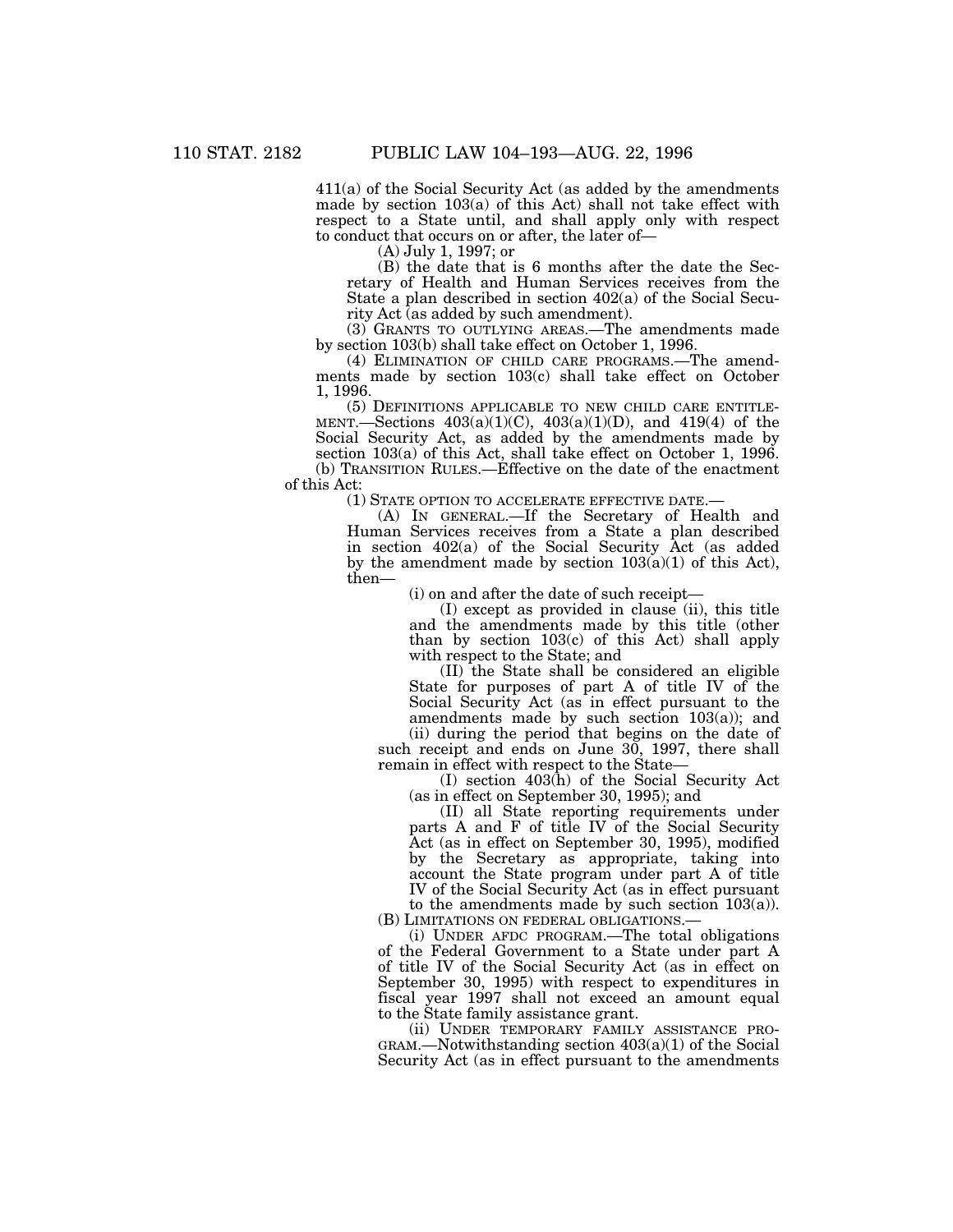made by section 103(a) of this Act), the total obligations of the Federal Government to a State under such section  $403(a)(1)$ —

(I) for fiscal year 1996, shall be an amount equal to—

(aa) the State family assistance grant; multiplied by

 $(bb)$  <sup>1</sup>/366 of the number of days during the period that begins on the date the Secretary of Health and Human Services first receives from the State a plan described in section 402(a) of the Social Security Act (as added by the amendment made by section  $103(a)(1)$  of this Act) and ends on September 30, 1996; and

(II) for fiscal year 1997, shall be an amount equal to the lesser of—

(aa) the amount (if any) by which the State family assistance grant exceeds the total obligations of the Federal Government to the State under part A of title IV of the Social Security Act (as in effect on September 30, 1995) with respect to expenditures in fiscal year 1997; or

(bb) the State family assistance grant, multiplied by  $\frac{1}{365}$  of the number of days during the period that begins on October 1, 1996, or the date the Secretary of Health and Human Services first receives from the State a plan described in section 402(a) of the Social Security Act (as added by the amendment made by section  $103(a)(1)$  of this Act), whichever is later, and ends on September 30, 1997.

(iii) CHILD CARE OBLIGATIONS EXCLUDED IN DETER-MINING FEDERAL AFDC OBLIGATIONS.—As used in this subparagraph, the term ''obligations of the Federal Government to the State under part A of title IV of the Social Security Act'' does not include any obligation of the Federal Government with respect to child care expenditures by the State.

(C) SUBMISSION OF STATE PLAN FOR FISCAL YEAR 1996 OR 1997 DEEMED ACCEPTANCE OF GRANT LIMITATIONS AND FORMULA AND TERMINATION OF AFDC ENTITLEMENT.—The submission of a plan by a State pursuant to subparagraph (A) is deemed to constitute—

(i) the State's acceptance of the grant reductions under subparagraph (B) (including the formula for computing the amount of the reduction); and

(ii) the termination of any entitlement of any individual or family to benefits or services under the State AFDC program.

(D) DEFINITIONS.—As used in this paragraph:

(i) STATE AFDC PROGRAM.—The term ''State AFDC program'' means the State program under parts A and F of title IV of the Social Security Act (as in effect on September 30, 1995).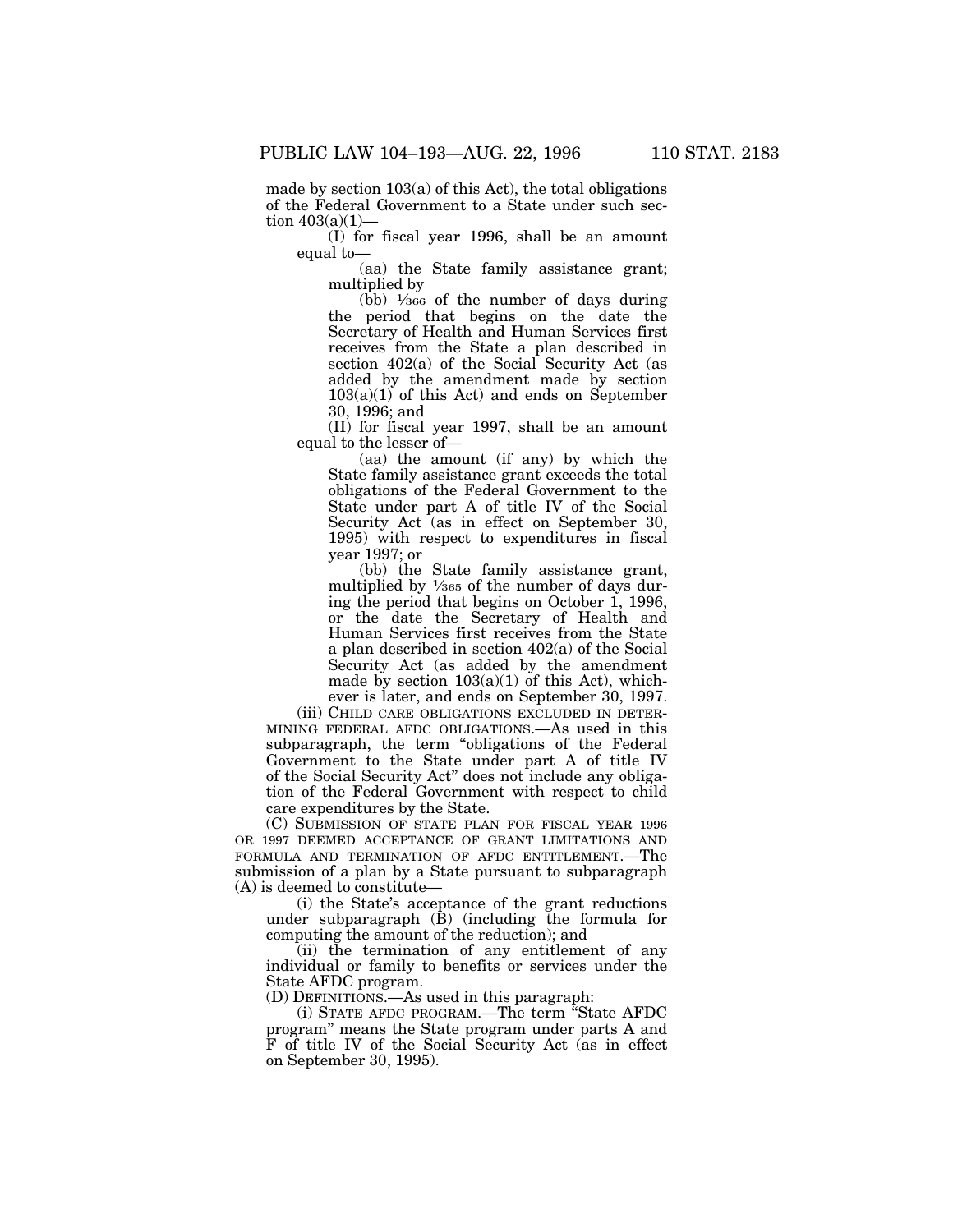(ii) STATE.—The term ''State'' means the 50 States and the District of Columbia.

(iii) STATE FAMILY ASSISTANCE GRANT.—The term "State family assistance grant" means the State family assistance grant (as defined in section 403(a)(1)(B) of the Social Security Act, as added by the amendment made by section  $103(a)(1)$  of this Act).

(2) CLAIMS, ACTIONS, AND PROCEEDINGS.—The amendments made by this title shall not apply with respect to—

(A) powers, duties, functions, rights, claims, penalties, or obligations applicable to aid, assistance, or services provided before the effective date of this title under the provisions amended; and

(B) administrative actions and proceedings commenced before such date, or authorized before such date to be commenced, under such provisions.

(3) CLOSING OUT ACCOUNT FOR THOSE PROGRAMS TERMI-NATED OR SUBSTANTIALLY MODIFIED BY THIS TITLE.—In closing out accounts, Federal and State officials may use scientifically acceptable statistical sampling techniques. Claims made with respect to State expenditures under a State plan approved under part A of title IV of the Social Security Act (as in effect on September 30, 1995) with respect to assistance or services provided on or before September 30, 1995, shall be treated as claims with respect to expenditures during fiscal year 1995 for purposes of reimbursement even if payment was made by a State on or after October 1, 1995. Each State shall complete the filing of all claims under the State plan (as so in effect) within 2 years after the date of the enactment of this Act. The head of each Federal department shall—

(A) use the single audit procedure to review and resolve any claims in connection with the close out of programs under such State plans; and

(B) reimburse States for any payments made for assistance or services provided during a prior fiscal year from funds for fiscal year 1995, rather than from funds authorized by this title.

(4) CONTINUANCE IN OFFICE OF ASSISTANT SECRETARY FOR FAMILY SUPPORT.—The individual who, on the day before the effective date of this title, is serving as Assistant Secretary for Family Support within the Department of Health and Human Services shall, until a successor is appointed to such position—

(A) continue to serve in such position; and

(B) except as otherwise provided by law—

(i) continue to perform the functions of the Assistant Secretary for Family Support under section 417 of the Social Security Act (as in effect before such effective date); and

(ii) have the powers and duties of the Assistant Secretary for Family Support under section 416 of the Social Security Act (as in effect pursuant to the amendment made by section  $103(a)(1)$  of this Act).

(c) TERMINATION OF ENTITLEMENT UNDER AFDC PROGRAM.— Effective October 1, 1996, no individual or family shall be entitled to any benefits or services under any State plan approved under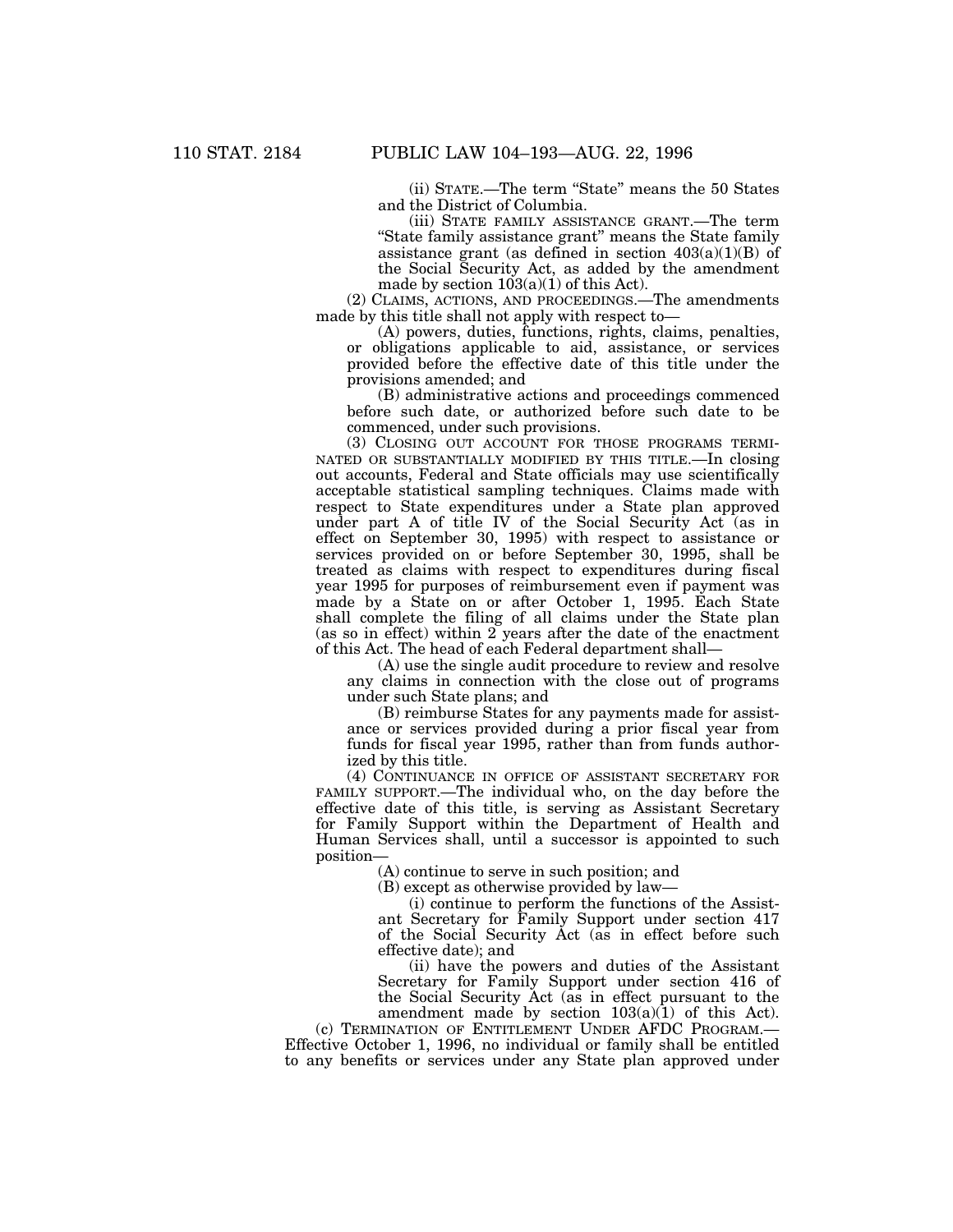part A or F of title IV of the Social Security Act (as in effect on September 30, 1995).

# **TITLE II—SUPPLEMENTAL SECURITY INCOME**

### **SEC. 200. REFERENCE TO SOCIAL SECURITY ACT.**

Except as otherwise specifically provided, wherever in this title an amendment is expressed in terms of an amendment to or repeal of a section or other provision, the reference shall be considered to be made to that section or other provision of the Social Security Act.

# **Subtitle A—Eligibility Restrictions**

#### **SEC. 201. DENIAL OF SSI BENEFITS FOR 10 YEARS TO INDIVIDUALS FOUND TO HAVE FRAUDULENTLY MISREPRESENTED RESIDENCE IN ORDER TO OBTAIN BENEFITS SIMULTA-NEOUSLY IN 2 OR MORE STATES.**

(a) IN GENERAL.—Section 1611(e) (42 U.S.C. 1382(e)), as amended by section  $105(b)(4)(A)$  of the Contract with America Advancement Act of 1996, is amended by redesignating paragraph (5) as paragraph (3) and by adding at the end the following new paragraph:

"(4)(A) No person shall be considered an eligible individual or eligible spouse for purposes of this title during the 10-year period that begins on the date the person is convicted in Federal or State court of having made a fraudulent statement or representation with respect to the place of residence of the person in order to receive assistance simultaneously from 2 or more States under programs that are funded under title IV, title XIX, or the Food Stamp Act of 1977, or benefits in 2 or more States under the supplemental security income program under this title.

''(B) As soon as practicable after the conviction of a person in a Federal or State court as described in subparagraph (A), an official of such court shall notify the Commissioner of such conviction.''.

(b) EFFECTIVE DATE.—The amendment made by this section 42 USC 1382 shall take effect on the date of the enactment of this Act.

note.

## **SEC. 202. DENIAL OF SSI BENEFITS FOR FUGITIVE FELONS AND PROBA-TION AND PAROLE VIOLATORS.**

(a) IN GENERAL.—Section 1611(e) (42 U.S.C. 1382(e)), as amended by section 201(a) of this Act, is amended by adding at the end the following new paragraph:

''(5) No person shall be considered an eligible individual or eligible spouse for purposes of this title with respect to any month if during such month the person is—

''(A) fleeing to avoid prosecution, or custody or confinement after conviction, under the laws of the place from which the person flees, for a crime, or an attempt to commit a crime, which is a felony under the laws of the place from which the person flees, or which, in the case of the State of New Jersey, is a high misdemeanor under the laws of such State; or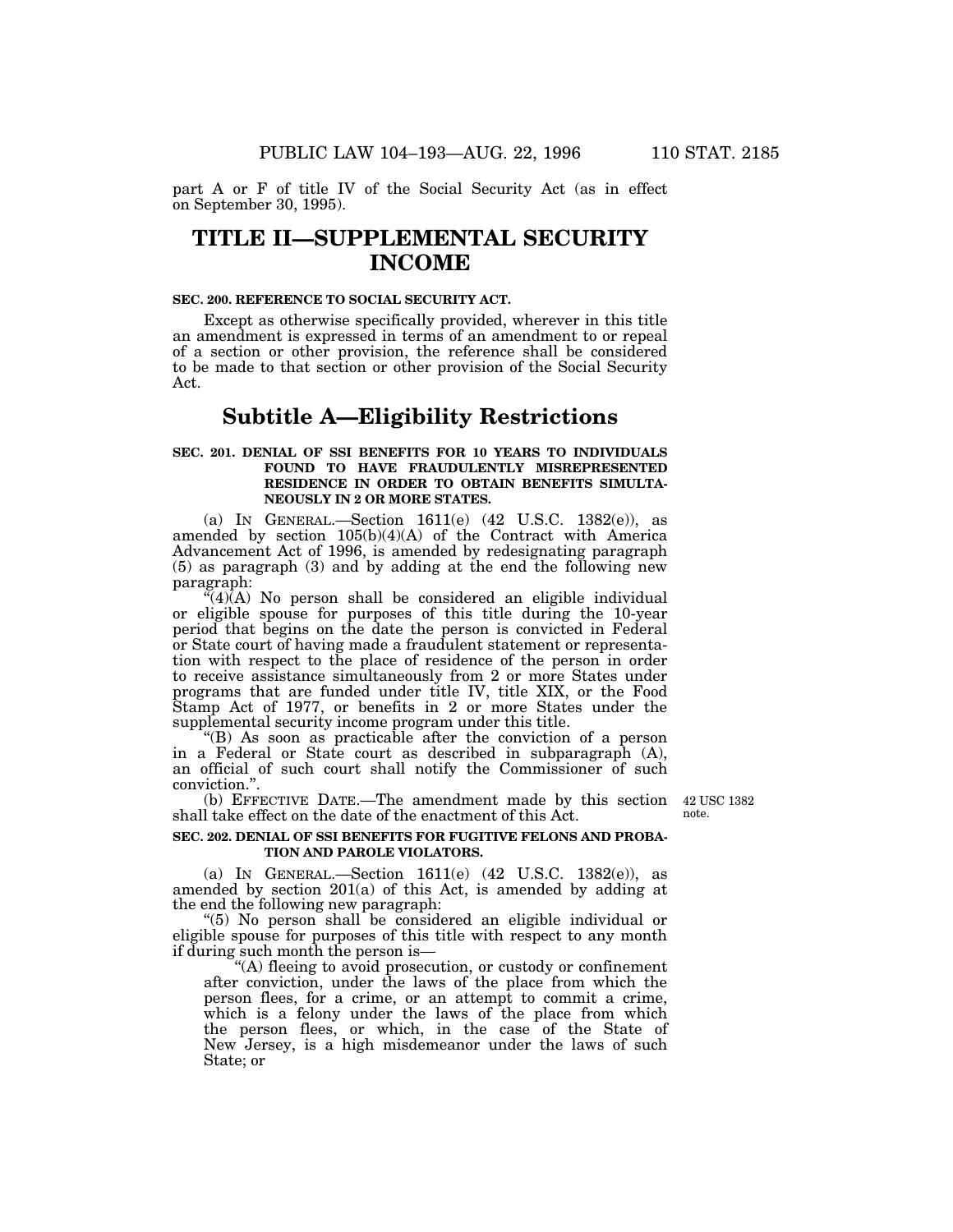''(B) violating a condition of probation or parole imposed under Federal or State law.''.

(b) EXCHANGE OF INFORMATION.—Section 1611(e) (42 U.S.C. 1382(e)), as amended by section 201(a) of this Act and subsection (a) of this section, is amended by adding at the end the following new paragraph:

''(6) Notwithstanding any other provision of law (other than section 6103 of the Internal Revenue Code of 1986), the Commissioner shall furnish any Federal, State, or local law enforcement officer, upon the written request of the officer, with the current address, Social Security number, and photograph (if applicable) of any recipient of benefits under this title, if the officer furnishes the Commissioner with the name of the recipient, and other identifying information as reasonably required by the Commissioner to establish the unique identity of the recipient, and notifies the Commissioner that—

''(A) the recipient—

"(i) is described in subparagraph (A) or (B) of paragraph (5); and

"(ii) has information that is necessary for the officer to conduct the officer's official duties; and

''(B) the location or apprehension of the recipient is within the officer's official duties.''.

42 USC 1382 note.

(c) EFFECTIVE DATE.—The amendments made by this section shall take effect on the date of the enactment of this Act.

### **SEC. 203. TREATMENT OF PRISONERS.**

(a) IMPLEMENTATION OF PROHIBITION AGAINST PAYMENT OF BENEFITS TO PRISONERS.—

(1) IN GENERAL.—Section 1611(e)(1) (42 U.S.C. 1382(e)(1)) is amended by adding at the end the following new subparagraph:

''(I)(i) The Commissioner shall enter into an agreement, with any interested State or local institution described in clause (i) or (ii) of section  $202(x)(1)(A)$  the primary purpose of which is to confine individuals as described in section  $202(x)(1)(A)$ , under which—

''(I) the institution shall provide to the Commissioner, on a monthly basis and in a manner specified by the Commissioner, the names, social security account numbers, dates of birth, confinement commencement dates, and, to the extent available to the institution, such other identifying information concerning the inmates of the institution as the Commissioner may require for the purpose of carrying out paragraph (1); and

''(II) the Commissioner shall pay to any such institution, with respect to each inmate of the institution who is eligible for a benefit under this title for the month preceding the first month throughout which such inmate is in such institution and becomes ineligible for such benefit as a result of the application of this subparagraph, \$400 if the institution furnishes the information described in subclause (I) to the Commissioner within 30 days after the date such individual becomes an inmate of such institution, or \$200 if the institution furnishes such information after 30 days after such date but within 90 days after such date.

Contracts.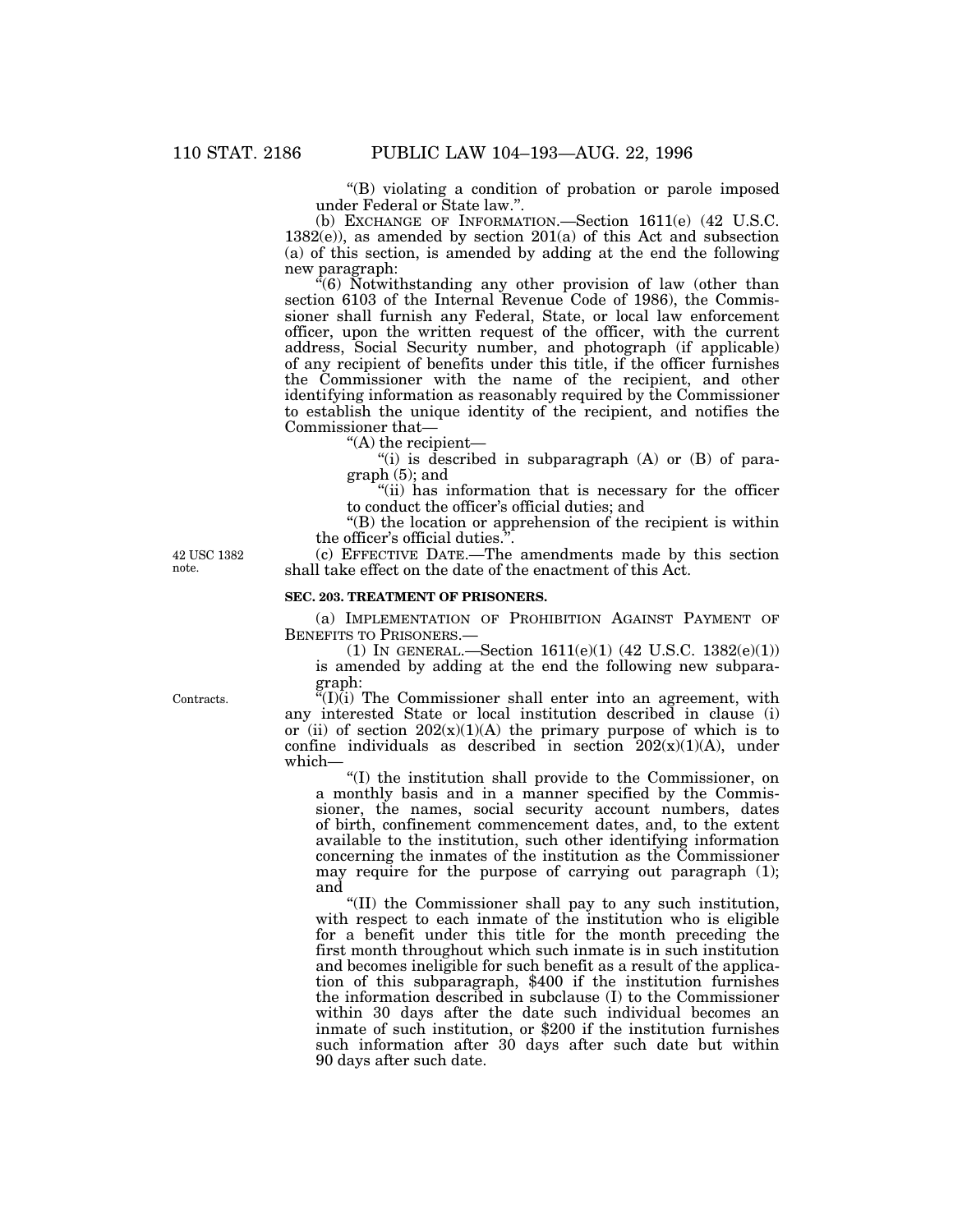" $(ii)(I)$  The provisions of section 552a of title 5, United States Code, shall not apply to any agreement entered into under clause (i) or to information exchanged pursuant to such agreement.

''(II) The Commissioner is authorized to provide, on a reimbursable basis, information obtained pursuant to agreements entered into under clause (i) to any Federal or federally-assisted cash, food, or medical assistance program for eligibility purposes.

''(iii) Payments to institutions required by clause (i)(II) shall be made from funds otherwise available for the payment of benefits under this title and shall be treated as direct spending for purposes of the Balanced Budget and Emergency Deficit Control Act of 1985.''.

(2) EFFECTIVE DATE.—The amendment made by this subsection shall apply to individuals whose period of confinement in an institution commences on or after the first day of the seventh month beginning after the month in which this Act is enacted.

(b) STUDY OF OTHER POTENTIAL IMPROVEMENTS IN THE COLLEC-TION OF INFORMATION RESPECTING PUBLIC INMATES.—

(1) STUDY.—The Commissioner of Social Security shall conduct a study of the desirability, feasibility, and cost of—

(A) establishing a system under which Federal, State, and local courts would furnish to the Commissioner such information respecting court orders by which individuals are confined in jails, prisons, or other public penal, correctional, or medical facilities as the Commissioner may require for the purpose of carrying out section  $1611(e)(1)$ of the Social Security Act; and

(B) requiring that State and local jails, prisons, and other institutions that enter into agreements with the Commissioner under section 1611(e)(1)(I) of the Social Security Act furnish the information required by such agreements to the Commissioner by means of an electronic or other sophisticated data exchange system.

(2) REPORT.—Not later than 1 year after the date of the enactment of this Act, the Commissioner of Social Security shall submit a report on the results of the study conducted pursuant to this subsection to the Committee on Finance of the Senate and the Committee on Ways and Means of the House of Representatives.

(c) ADDITIONAL REPORT TO CONGRESS.—Not later than October 1, 1998, the Commissioner of Social Security shall provide to the Committee on Finance of the Senate and the Committee on Ways and Means of the House of Representatives a list of the institutions that are and are not providing information to the Commissioner under section  $1611(e)(1)(I)$  of the Social Security Act (as added by this section).

## **SEC. 204. EFFECTIVE DATE OF APPLICATION FOR BENEFITS.**

(a) IN GENERAL.—Subparagraphs (A) and (B) of section  $1611(c)(7)$  (42 U.S.C.  $1382(c)(7)$ ) are amended to read as follows: "(A) the first day of the month following the date such application is filed, or

''(B) the first day of the month following the date such individual becomes eligible for such benefits with respect to such application.''.

42 USC 1382 note.

42 USC 1382 note.

42 USC 1382 note.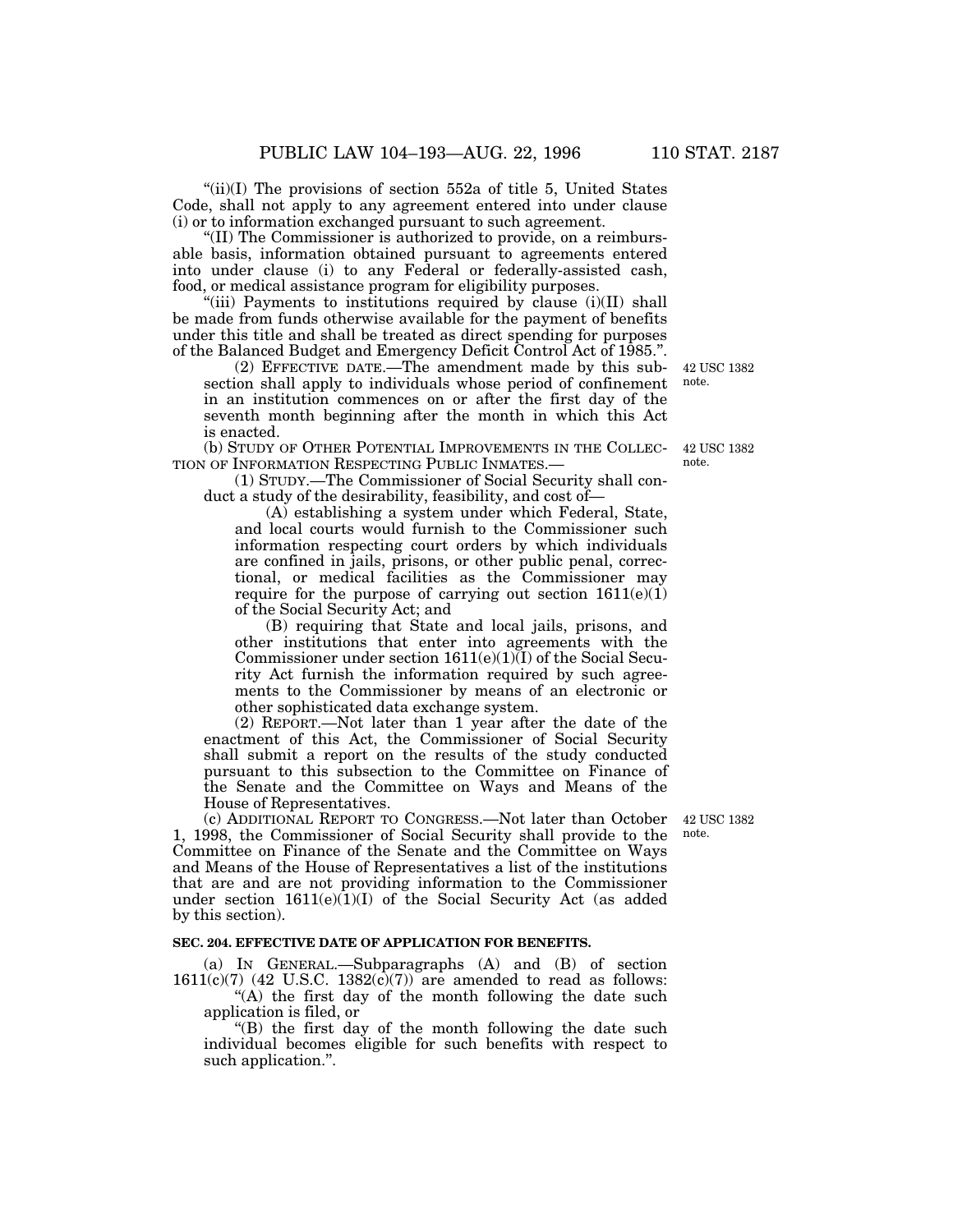(b) SPECIAL RULE RELATING TO EMERGENCY ADVANCE PAY-<br>MENTS.—Section  $1631(a)(4)(A)$  (42 U.S.C. 1383(a)(4)(A)) is amended—

(1) by inserting ''for the month following the date the application is filed'' after ''is presumptively eligible for such benefits''; and

(2) by inserting '', which shall be repaid through proportionate reductions in such benefits over a period of not more than 6 months'' before the semicolon.

(c) CONFORMING AMENDMENTS.—

(1) Section 1614(b) (42 U.S.C. 1382c(b)) is amended—

(A) by striking "or requests" and inserting ", on the first day of the month following the date the application is filed, or, in any case in which either spouse requests''; and

(B) by striking "application or".

(2) Section  $1631(g)(3)$  (42 U.S.C. 1382j(g)(3)) is amended by inserting ''following the month'' after ''beginning with the month''.

(d) EFFECTIVE DATE.—

(1) IN GENERAL.—The amendments made by this section shall apply to applications for benefits under title XVI of the Social Security Act filed on or after the date of the enactment of this Act, without regard to whether regulations have been issued to implement such amendments.

(2) BENEFITS UNDER TITLE XVI.—For purposes of this subsection, the term "benefits under title XVI of the Social Security Act" includes supplementary payments pursuant to an agreement for Federal administration under section 1616(a) of the Social Security Act, and payments pursuant to an agreement entered into under section 212(b) of Public Law 93–66.

# **Subtitle B—Benefits for Disabled Children**

## **SEC. 211. DEFINITION AND ELIGIBILITY RULES.**

(a) DEFINITION OF CHILDHOOD DISABILITY.—Section  $1614(a)(3)$  $(42 \text{ U.S.C. } 1382c(a)(3))$ , as amended by section  $105(b)(1)$  of the Contract with America Advancement Act of 1996, is amended—

(1) in subparagraph (A), by striking ''An individual'' and inserting ''Except as provided in subparagraph (C), an individual'';

 $(2)$  in subparagraph  $(A)$ , by striking " $(or, in the case of)$ an individual under the age of 18, if he suffers from any medically determinable physical or mental impairment of comparable severity)'';

(3) by redesignating subparagraphs (C) through (I) as subparagraphs (D) through (J), respectively;

(4) by inserting after subparagraph (B) the following new subparagraph:

" $(C)$ (i) An individual under the age of 18 shall be considered disabled for the purposes of this title if that individual has a medically determinable physical or mental impairment, which results in marked and severe functional limitations, and which can be expected to result in death or which has lasted or can be expected to last for a continuous period of not less than 12 months.

42 USC 1383.

42 USC 1382 note.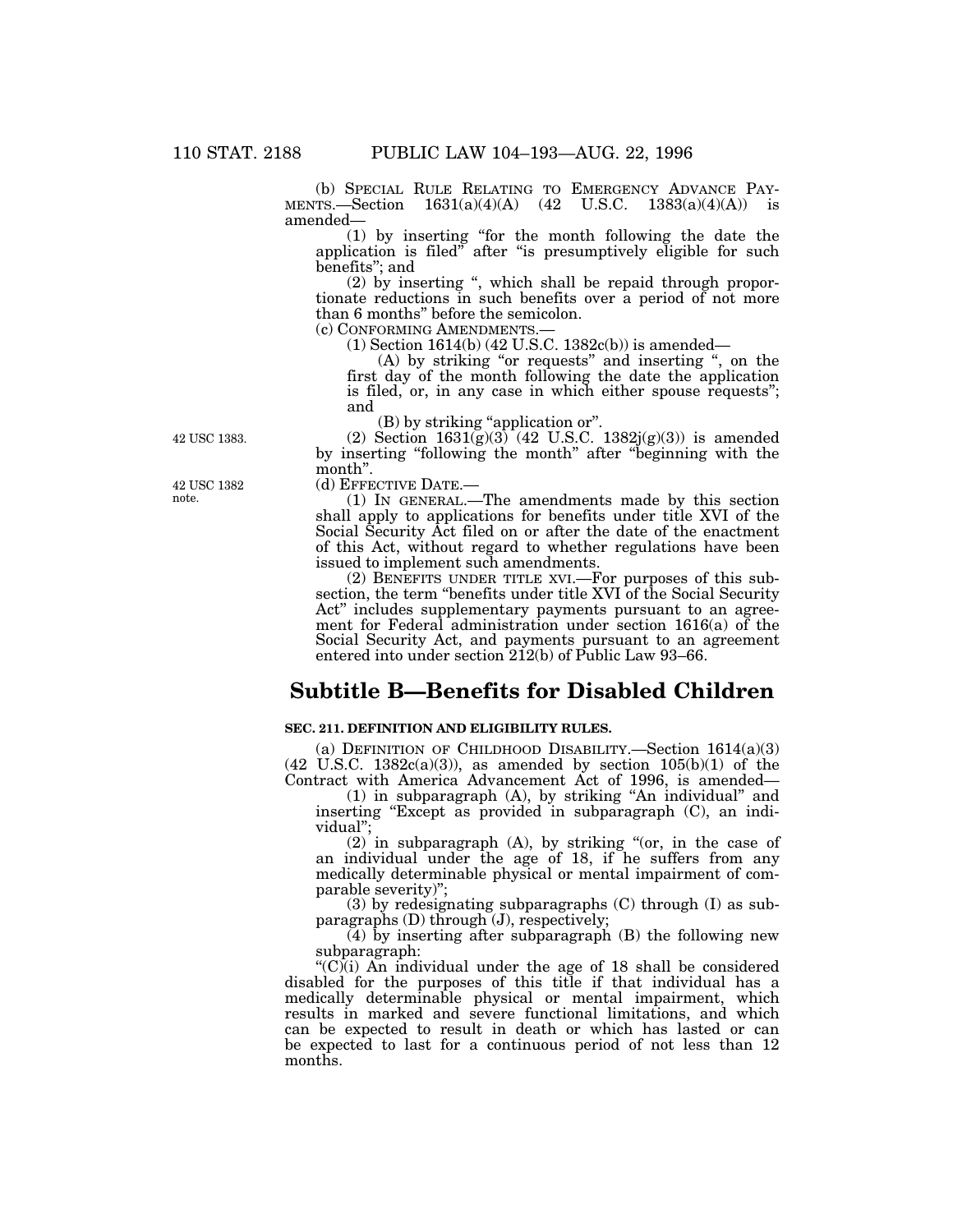"(ii) Notwithstanding clause (i), no individual under the age of 18 who engages in substantial gainful activity (determined in accordance with regulations prescribed pursuant to subparagraph (E)) may be considered to be disabled.''; and

(5) in subparagraph (F), as redesignated by paragraph (3), by striking " $(D)$ " and inserting " $(E)$ ".

(b) CHANGES TO CHILDHOOD SSI REGULATIONS.—

(1) MODIFICATION TO MEDICAL CRITERIA FOR EVALUATION OF MENTAL AND EMOTIONAL DISORDERS.—The Commissioner of Social Security shall modify sections 112.00C.2. and 112.02B.2.c.(2) of appendix 1 to subpart P of part 404 of title 20, Code of Federal Regulations, to eliminate references to maladaptive behavior in the domain of personal/behavorial function.

(2) DISCONTINUANCE OF INDIVIDUALIZED FUNCTIONAL ASSESSMENT.—The Commissioner of Social Security shall discontinue the individualized functional assessment for children set forth in sections 416.924d and 416.924e of title 20, Code of Federal Regulations.

(c) MEDICAL IMPROVEMENT REVIEW STANDARD AS IT APPLIES TO INDIVIDUALS UNDER THE AGE OF 18.—Section 1614(a)(4) (42 U.S.C.  $1382(a)(4)$  is amended-

42 USC 1382c.

(1) by redesignating subclauses (I) and (II) of clauses (i) and (ii) of subparagraph  $(B)$  as items (aa) and (bb), respectively;

(2) by redesignating clauses (i) and (ii) of subparagraphs (A) and (B) as subclauses (I) and (II), respectively;

(3) by redesignating subparagraphs (A) through (C) as clauses (i) through (iii), respectively;

(4) by inserting before clause (i) (as redesignated by paragraph (3)) the following new subparagraph:

"(A) in the case of an individual who is age 18 or older—'

 $(5)$  by inserting after and below subparagraph  $(A)(iii)$  (as so redesignated) the following new subparagraph:

"(B) in the case of an individual who is under the age of 18—

''(i) substantial evidence which demonstrates that there has been medical improvement in the individual's impairment or combination of impairments, and that such impairment or combination of impairments no longer results in marked and severe functional limitations; or

''(ii) substantial evidence which demonstrates that, as determined on the basis of new or improved diagnostic techniques or evaluations, the individual's impairment or combination of impairments, is not as disabling as it was considered to be at the time of the most recent prior decision that the individual was under a disability or continued to be under a disability, and such impairment or combination of impairments does not result in marked and severe functional limitations; or";

(6) by redesignating subparagraph (D) as subparagraph (C) and by inserting in such subparagraph ''in the case of any individual,'' before ''substantial evidence''; and

(7) in the first sentence following subparagraph (C) (as redesignated by paragraph (6)), by—

 $(A)$  inserting " $(i)$ " before "to restore"; and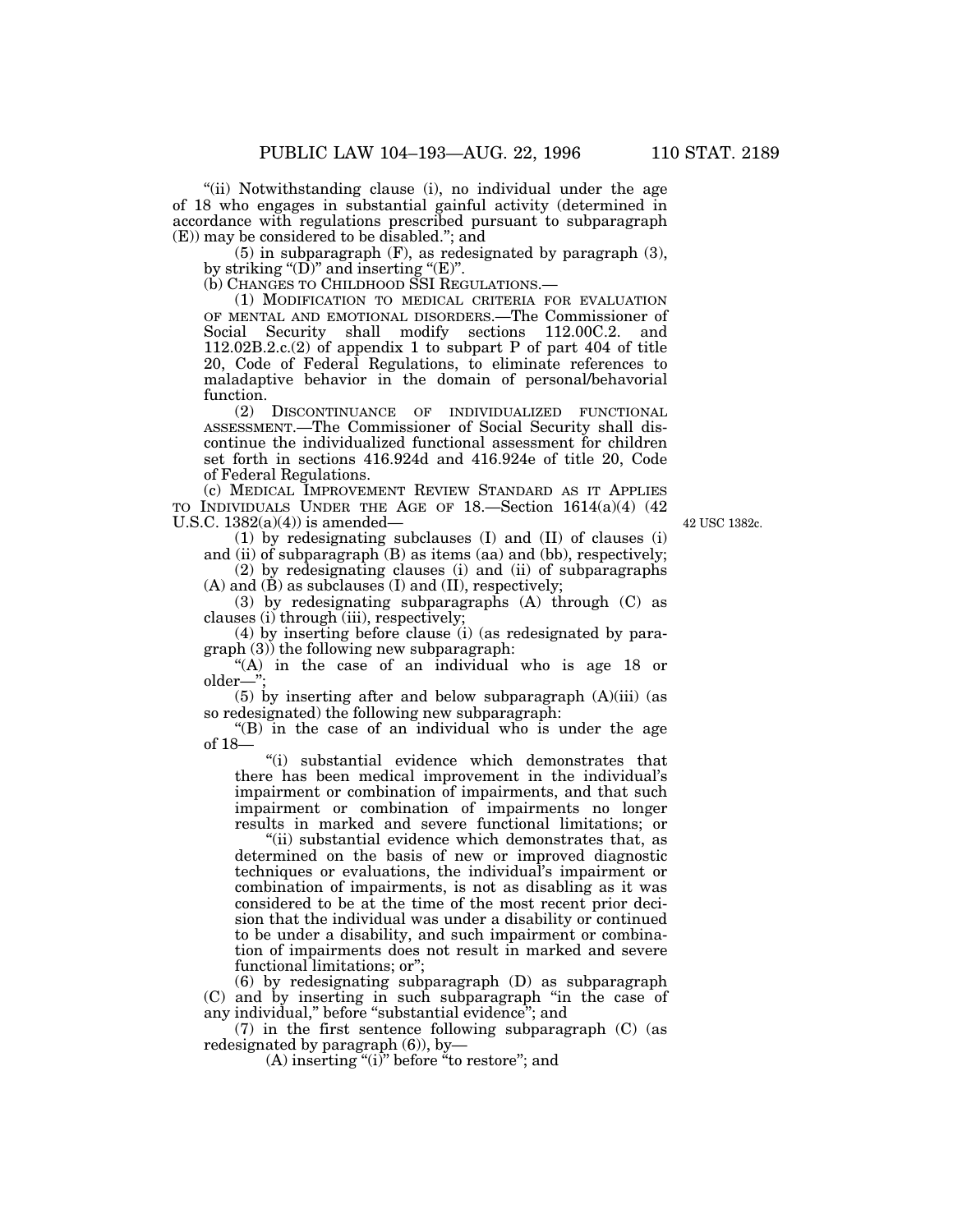(B) inserting '', or (ii) in the case of an individual under the age of 18, to eliminate or improve the individual's impairment or combination of impairments so that it no longer results in marked and severe functional limitations'' immediately before the period.

42 USC 1382c note.

(d) EFFECTIVE DATES, ETC.—

(1) EFFECTIVE DATES.—

(A) SUBSECTIONS (a) AND (b).—

(i) IN GENERAL.—The provisions of, and amendments made by, subsections (a) and (b) of this section shall apply to any individual who applies for, or whose claim is finally adjudicated with respect to, benefits under title XVI of the Social Security Act on or after the date of the enactment of this Act, without regard to whether regulations have been issued to implement such provisions and amendments.

(ii) DETERMINATION OF FINAL ADJUDICATION.—For purposes of clause (i), no individual's claim with respect to such benefits may be considered to be finally adjudicated before such date of enactment if, on or after such date, there is pending a request for either administrative or judicial review with respect to such claim that has been denied in whole, or there is pending, with respect to such claim, readjudication by the Commissioner of Social Security pursuant to relief in a class action or implementation by the Commissioner of a court remand order.

(B) SUBSECTION (c).—The amendments made by subsection (c) of this section shall apply with respect to benefits under title XVI of the Social Security Act for months beginning on or after the date of the enactment of this Act, without regard to whether regulations have been issued to implement such amendments.

(2) APPLICATION TO CURRENT RECIPIENTS.—

(A) ELIGIBILITY REDETERMINATIONS.—During the period beginning on the date of the enactment of this Act and ending on the date which is 1 year after such date of enactment, the Commissioner of Social Security shall redetermine the eligibility of any individual under age 18 who is eligible for supplemental security income benefits by reason of disability under title XVI of the Social Security Act as of the date of the enactment of this Act and whose eligibility for such benefits may terminate by reason of the provisions of, or amendments made by, subsections (a) and (b) of this section. With respect to any redetermination under this subparagraph—

(i) section  $1614(a)(4)$  of the Social Security Act  $(42 \text{ U.S.C. } 1382c(a)(4))$  shall not apply;

(ii) the Commissioner of Social Security shall apply the eligibility criteria for new applicants for benefits under title XVI of such Act;

(iii) the Commissioner shall give such redetermination priority over all continuing eligibility reviews and other reviews under such title; and

(iv) such redetermination shall be counted as a review or redetermination otherwise required to be made under section 208 of the Social Security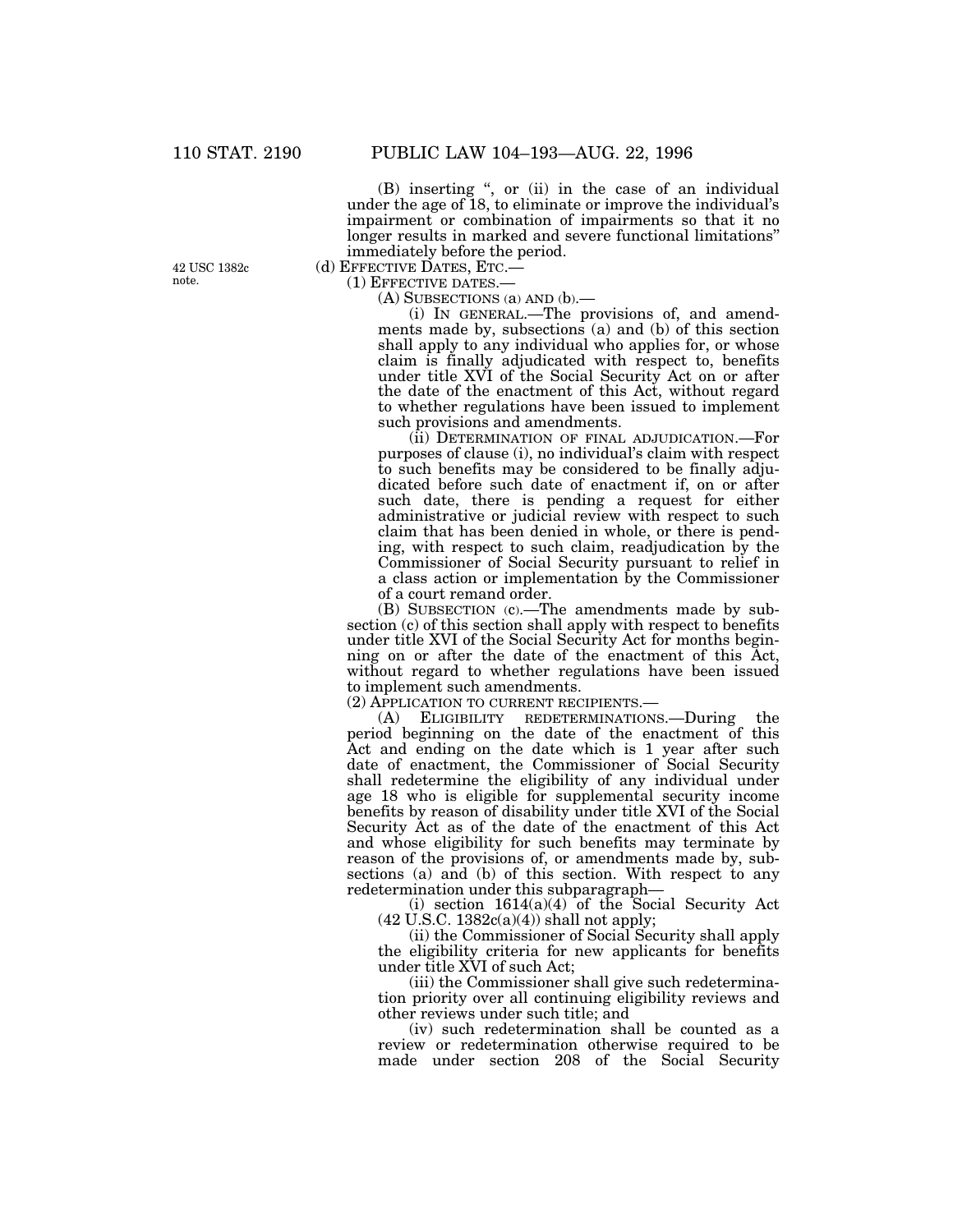Independence and Program Improvements Act of 1994 or any other provision of title XVI of the Social Security Act.

(B) GRANDFATHER PROVISION.—The provisions of, and amendments made by, subsections (a) and (b) of this section, and the redetermination under subparagraph (A), shall only apply with respect to the benefits of an individual described in subparagraph (A) for months beginning on or after the later of July 1, 1997, or the date of the redetermination with respect to such individual.

(C) NOTICE.—Not later than January 1, 1997, the Commissioner of Social Security shall notify an individual described in subparagraph (A) of the provisions of this paragraph.

(3) REPORT.—The Commissioner of Social Security shall report to the Congress regarding the progress made in implementing the provisions of, and amendments made by, this section on child disability evaluations not later than 180 days after the date of the enactment of this Act.

(4) REGULATIONS.—Notwithstanding any other provision of law, the Commissioner of Social Security shall submit for review to the committees of jurisdiction in the Congress any final regulation pertaining to the eligibility of individuals under age 18 for benefits under title XVI of the Social Security Act at least 45 days before the effective date of such regulation. The submission under this paragraph shall include supporting documentation providing a cost analysis, workload impact, and projections as to how the regulation will effect the future number of recipients under such title.

(5) CAP ADJUSTMENT FOR SSI ADMINISTRATIVE WORK REQUIRED BY WELFARE REFORM.—

(A) AUTHORIZATION.—For the additional costs of continuing disability reviews and redeterminations under title XVI of the Social Security Act, there is hereby authorized to be appropriated to the Social Security Administration, in addition to amounts authorized under section  $201(g)(1)(A)$  of the Social Security Act, \$150,000,000 in fiscal year 1997 and \$100,000,000 in fiscal year 1998.

 $(B)$  CAP ADJUSTMENT. Section 251(b)(2)(H) of the Balanced Budget and Emergency Deficit Control Act of 1985, as amended by section  $103(b)$  of the Contract with America Advancement Act of 1996, is amended—

2 USC 901.

(i) in clause (i)—

(I) in subclause (II) by—

(aa) striking " $\frac{25,000,000}{2}$  and inserting ''\$175,000,000''; and

(bb) striking ''\$160,000,000'' and inserting ''\$310,000,000''; and

(II) in subclause (III) by—

 $(aa)$  striking "\$145,000,000" and inserting ''\$245,000,000''; and

(bb) striking "\$370,000,000" and inserting ''\$470,000,000''; and

(ii) by amending clause  $(ii)(I)$  to read as follows: ''(I) the term 'continuing disability reviews' means reviews or redeterminations as defined under section

 $201(g)(1)(A)$  of the Social Security Act and reviews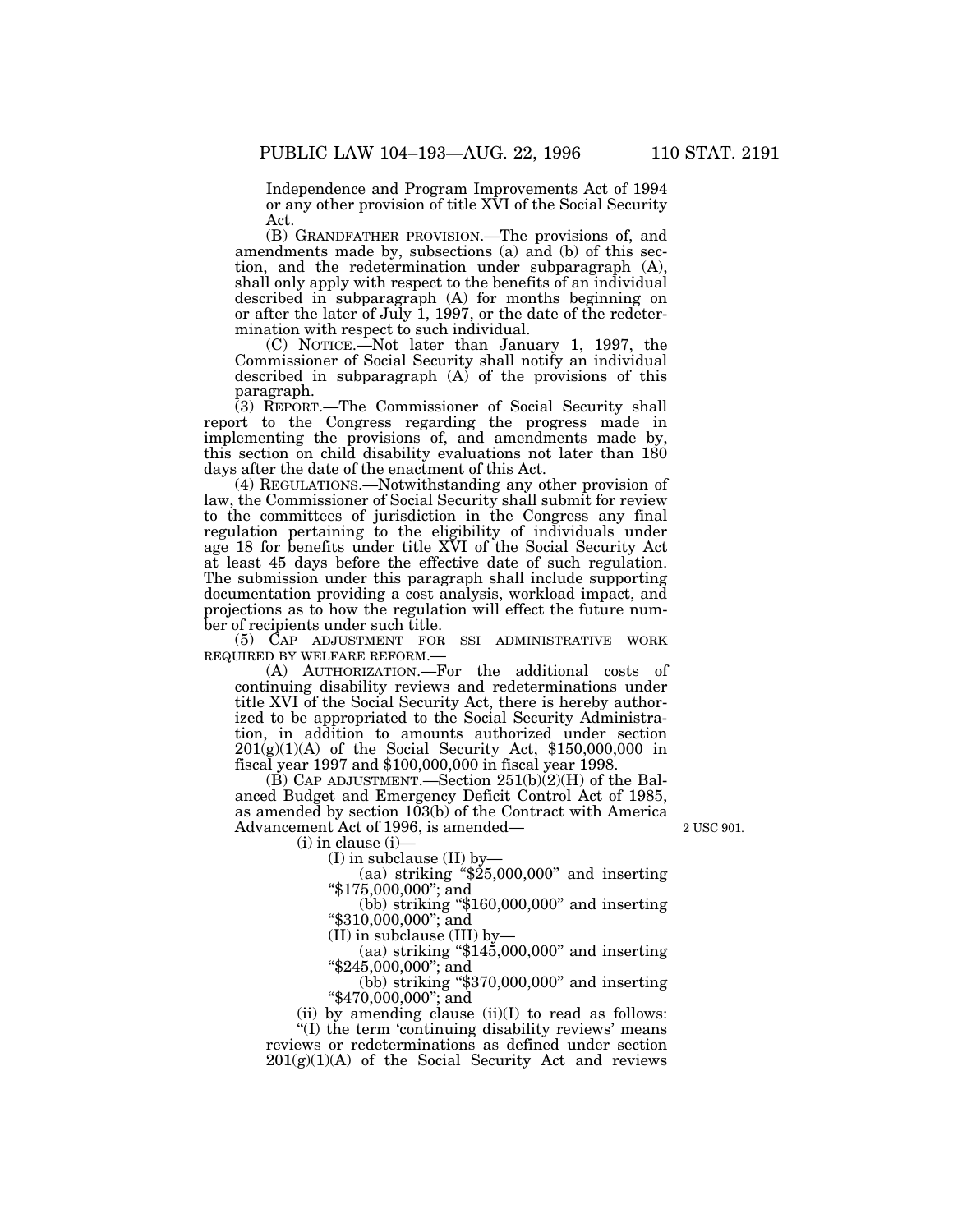*Ante,* p. 850.

and redeterminations authorized under section 211 of the Personal Responsibility and Work Opportunity Reconciliation Act of 1996;"

 $(C)$  ADJUSTMENTS.—Section  $606(e)(1)(B)$  of the Congressional Budget Act of 1974 is amended by adding at the end the following new sentences: ''If the adjustments referred to in the preceding sentence are made for an appropriations measure that is not enacted into law, then the Chairman of the Committee on the Budget of the House of Representatives shall, as soon as practicable, reverse those adjustments. The Chairman of the Committee on the Budget of the House of Representatives shall submit any adjustments made under this subparagraph to the House of Representatives and have such adjustments published in the Congressional Record.''.

(D) CONFORMING AMENDMENT.—Section 103(d)(1) of the Contract with America Advancement Act of 1996 (42 U.S.C. 401 note) is amended by striking ''medicaid programs.'' and inserting ''medicaid programs, except that the amounts appropriated pursuant to the authorization and discretionary spending allowance provisions in section 211(d)(2)(5) of the Personal Responsibility and Work Opportunity Reconciliation Act of 1996 shall be used only for continuing disability reviews and redeterminations under title XVI of the Social Security Act.''.

(6) BENEFITS UNDER TITLE XVI.—For purposes of this subsection, the term "benefits under title XVI of the Social Security Act'' includes supplementary payments pursuant to an agreement for Federal administration under section 1616(a) of the Social Security Act, and payments pursuant to an agreement entered into under section 212(b) of Public Law 93–66.

#### **SEC. 212. ELIGIBILITY REDETERMINATIONS AND CONTINUING DISABILITY REVIEWS.**

(a) CONTINUING DISABILITY REVIEWS RELATING TO CERTAIN CHILDREN.—Section  $1614(a)(3)(H)$  (42 U.S.C.  $1382c(a)(3)(H)$ ), as redesignated by section  $211(a)(3)$  of this Act, is amended—

 $(1)$  by inserting "(i)" after "(H)"; and

(2) by adding at the end the following new clause:

" $(ii)(I)$  Not less frequently than once every 3 years, the Commissioner shall review in accordance with paragraph (4) the continued eligibility for benefits under this title of each individual who has not attained 18 years of age and is eligible for such benefits by reason of an impairment (or combination of impairments) which is likely to improve (or, at the option of the Commissioner, which is unlikely to improve).

''(II) A representative payee of a recipient whose case is reviewed under this clause shall present, at the time of review, evidence demonstrating that the recipient is, and has been, receiving treatment, to the extent considered medically necessary and available, of the condition which was the basis for providing benefits under this title.

''(III) If the representative payee refuses to comply without good cause with the requirements of subclause (II), the Commissioner of Social Security shall, if the Commissioner determines it is in the best interest of the individual, promptly suspend payment of benefits to the representative payee, and provide for pay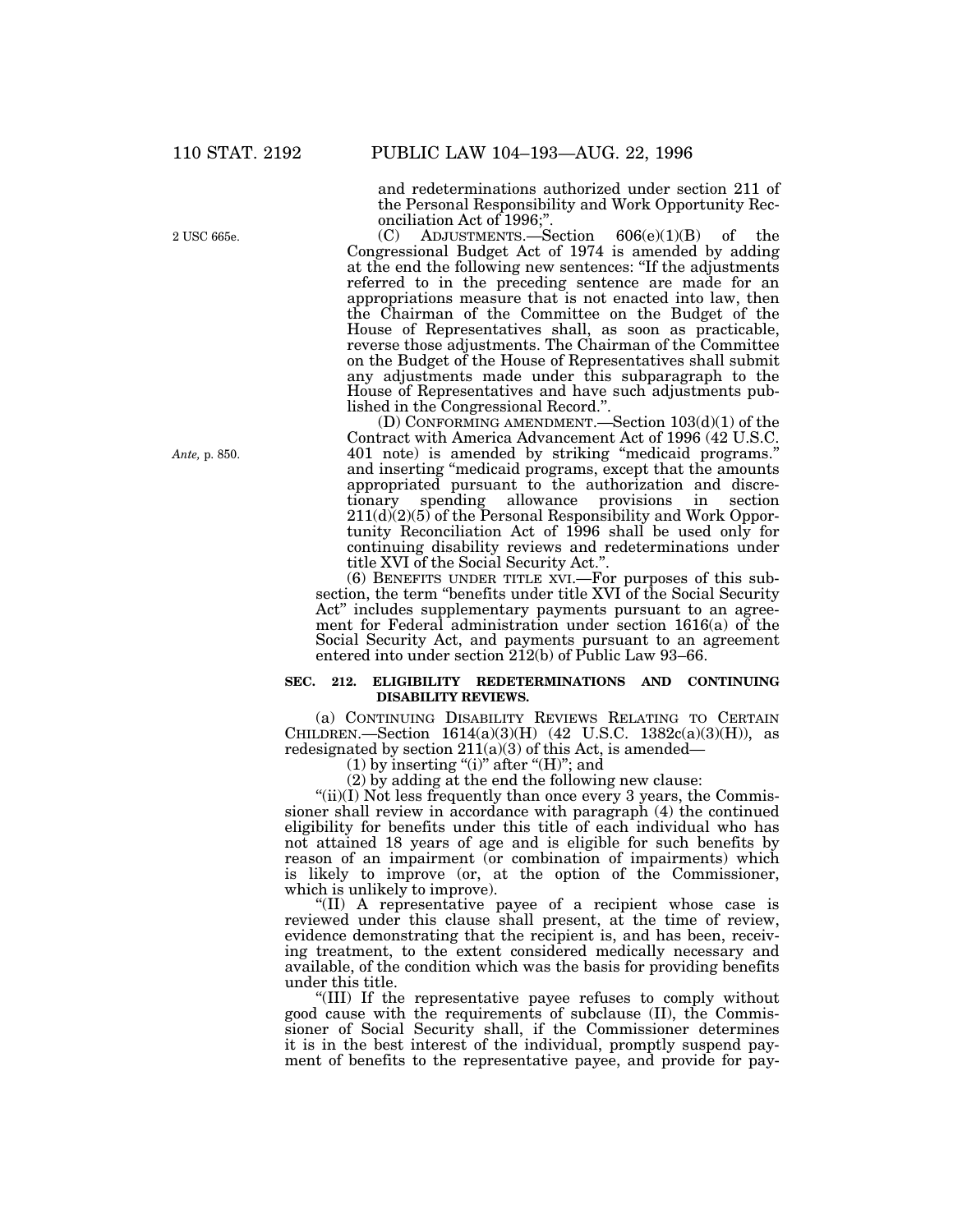ment of benefits to an alternative representative payee of the individual or, if the interest of the individual under this title would be served thereby, to the individual.

''(IV) Subclause (II) shall not apply to the representative payee of any individual with respect to whom the Commissioner determines such application would be inappropriate or unnecessary. In making such determination, the Commissioner shall take into consideration the nature of the individual's impairment (or combination of impairments). Section 1631(c) shall not apply to a finding by the Commissioner that the requirements of subclause (II) should not apply to an individual's representative payee.''.

(b) DISABILITY ELIGIBILITY REDETERMINATIONS REQUIRED FOR SSI RECIPIENTS WHO ATTAIN 18 YEARS OF AGE.-

(1) IN GENERAL.—Section 1614(a)(3)(H) (42 U.S.C.  $1382c(a)(3)(H)$ , as amended by subsection (a) of this section, is amended by adding at the end the following new clause:

"(iii) If an individual is eligible for benefits under this title by reason of disability for the month preceding the month in which the individual attains the age of 18 years, the Commissioner shall redetermine such eligibility—

''(I) during the 1-year period beginning on the individual's 18th birthday; and

''(II) by applying the criteria used in determining the initial eligibility for applicants who are age 18 or older.

With respect to a redetermination under this clause, paragraph (4) shall not apply and such redetermination shall be considered a substitute for a review or redetermination otherwise required under any other provision of this subparagraph during that 1 year period."

(2) CONFORMING REPEAL.—Section 207 of the Social Security Independence and Program Improvements Act of 1994 (42

U.S.C. 1382 note; 108 Stat. 1516) is hereby repealed.

(c) CONTINUING DISABILITY REVIEW REQUIRED FOR LOW BIRTH WEIGHT BABIES.—Section 1614(a)(3)(H) (42 U.S.C. 1382c(a)(3)(H)), as amended by subsections (a) and (b) of this section, is amended by adding at the end the following new clause:

" $(iv)(I)$  Not later than 12 months after the birth of an individual, the Commissioner shall review in accordance with paragraph (4) the continuing eligibility for benefits under this title by reason of disability of such individual whose low birth weight is a contributing factor material to the Commissioner's determination that the individual is disabled.

''(II) A review under subclause (I) shall be considered a substitute for a review otherwise required under any other provision of this subparagraph during that 12-month period.

''(III) A representative payee of a recipient whose case is reviewed under this clause shall present, at the time of review, evidence demonstrating that the recipient is, and has been, receiving treatment, to the extent considered medically necessary and available, of the condition which was the basis for providing benefits under this title.

"(IV) If the representative payee refuses to comply without good cause with the requirements of subclause (III), the Commissioner of Social Security shall, if the Commissioner determines it is in the best interest of the individual, promptly suspend payment of benefits to the representative payee, and provide for payment of benefits to an alternative representative payee of the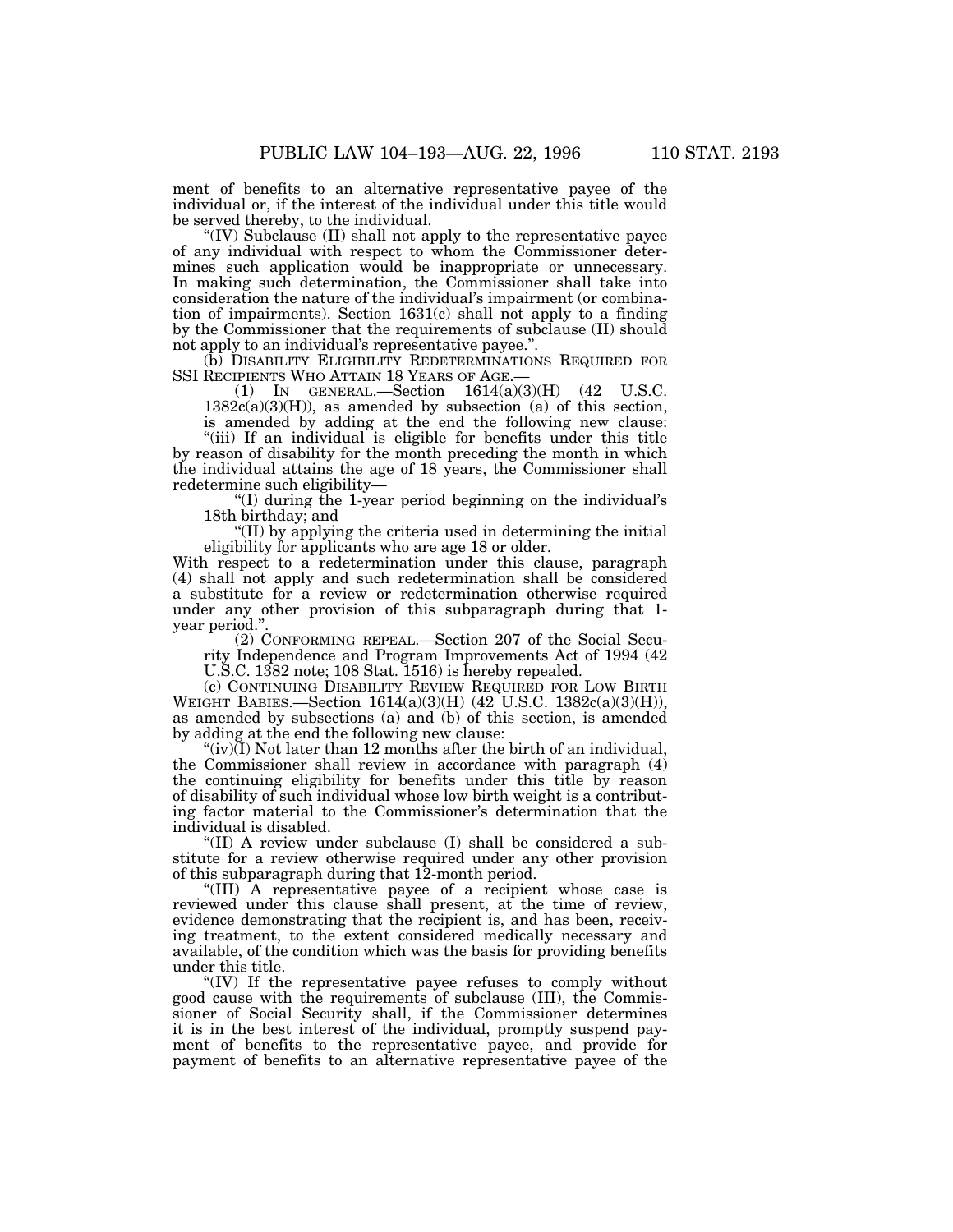individual or, if the interest of the individual under this title would be served thereby, to the individual.

''(V) Subclause (III) shall not apply to the representative payee of any individual with respect to whom the Commissioner determines such application would be inappropriate or unnecessary. In making such determination, the Commissioner shall take into consideration the nature of the individual's impairment (or combination of impairments). Section 1631(c) shall not apply to a finding by the Commissioner that the requirements of subclause (III) should not apply to an individual's representative payee.''.

(d) EFFECTIVE DATE.—The amendments made by this section shall apply to benefits for months beginning on or after the date of the enactment of this Act, without regard to whether regulations have been issued to implement such amendments.

# **SEC. 213. ADDITIONAL ACCOUNTABILITY REQUIREMENTS.**

(a) REQUIREMENT TO ESTABLISH ACCOUNT.—Section 1631(a)(2)  $(42 \text{ U.S.C. } 1383(a)(2))$  is amended—

(1) by redesignating subparagraphs (F) and (G) as subparagraphs (G) and (H), respectively; and

(2) by inserting after subparagraph (E) the following new subparagraph:

" $(F)(i)(I)$  Each representative payee of an eligible individual under the age of 18 who is eligible for the payment of benefits described in subclause (II) shall establish on behalf of such individual an account in a financial institution into which such benefits shall be paid, and shall thereafter maintain such account for use in accordance with clause (ii).

''(II) Benefits described in this subclause are past-due monthly benefits under this title (which, for purposes of this subclause, include State supplementary payments made by the Commissioner pursuant to an agreement under section 1616 or section 212(b) of Public Law 93–66) in an amount (after any withholding by the Commissioner for reimbursement to a State for interim assistance under subsection  $(g)$ ) that exceeds the product of-

''(aa) 6, and

''(bb) the maximum monthly benefit payable under this title to an eligible individual.

 $\frac{f''(ii)}{I}$  A representative payee shall use funds in the account established under clause (i) to pay for allowable expenses described in subclause (II).

''(II) An allowable expense described in this subclause is an expense for—

''(aa) education or job skills training;

''(bb) personal needs assistance;

''(cc) special equipment;

''(dd) housing modification;

''(ee) medical treatment;

''(ff) therapy or rehabilitation; or

''(gg) any other item or service that the Commissioner determines to be appropriate;

provided that such expense benefits such individual and, in the case of an expense described in item (bb), (cc), (dd), (ff), or (gg), is related to the impairment (or combination of impairments) of such individual.

''(III) The use of funds from an account established under clause (i) in any manner not authorized by this clause—

42 USC 1382c note.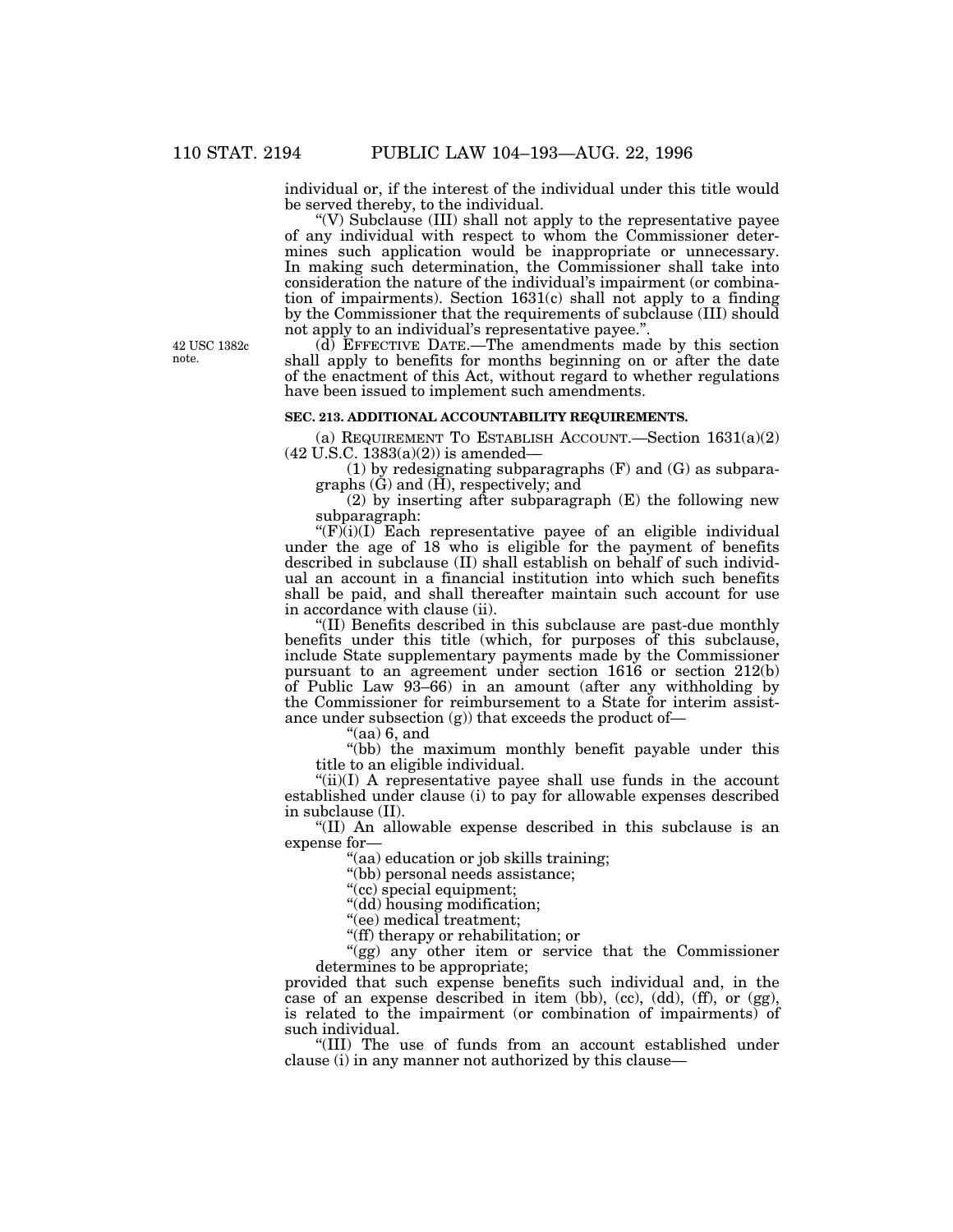''(aa) by a representative payee shall be considered a misapplication of benefits for all purposes of this paragraph, and any representative payee who knowingly misapplies benefits from such an account shall be liable to the Commissioner in an amount equal to the total amount of such benefits; and

''(bb) by an eligible individual who is his or her own payee shall be considered a misapplication of benefits for all purposes of this paragraph and the total amount of such benefits so used shall be considered to be the uncompensated value of a disposed resource and shall be subject to the provisions of section  $1613(c)$ .

''(IV) This clause shall continue to apply to funds in the account after the child has reached age 18, regardless of whether benefits are paid directly to the beneficiary or through a representative payee.

''(iii) The representative payee may deposit into the account established pursuant to clause (i)—

''(I) past-due benefits payable to the eligible individual in an amount less than that specified in clause (i)(II), and

''(II) any other funds representing an underpayment under this title to such individual, provided that the amount of such underpayment is equal to or exceeds the maximum monthly benefit payable under this title to an eligible individual.

"(iv) The Commissioner of Social Security shall establish a system for accountability monitoring whereby such representative payee shall report, at such time and in such manner as the Commissioner shall require, on activity respecting funds in the account established pursuant to clause (i).".

(b) EXCLUSION FROM RESOURCES.—Section 1613(a) (42 U.S.C.  $1382b(a)$ ) is amended-

(1) by striking ''and'' at the end of paragraph (10);

(2) by striking the period at the end of paragraph (11) and inserting ''; and''; and

(3) by inserting after paragraph (11) the following new paragraph:

 $\sqrt[n]{(12)}$  any account, including accrued interest or other earnings thereon, established and maintained in accordance with section 1631(a)(2)(F).".

(c) EXCLUSION FROM INCOME.—Section 1612(b) (42 U.S.C.  $1382a(b)$ ) is amended—

 $(1)$  by striking "and" at the end of paragraph  $(19)$ ;

(2) by striking the period at the end of paragraph (20) and inserting "; and"; and

(3) by adding at the end the following new paragraph:

 $\frac{``(21)}{''}(21)$  the interest or other earnings on any account established and maintained in accordance with section  $1631(a)(2)(F)$ .".

(d) EFFECTIVE DATE.—The amendments made by this section 42 USC 1382a shall apply to payments made after the date of the enactment of this Act.

### **SEC. 214. REDUCTION IN CASH BENEFITS PAYABLE TO INSTITUTIONAL-IZED INDIVIDUALS WHOSE MEDICAL COSTS ARE COVERED BY PRIVATE INSURANCE.**

(a) IN GENERAL.—Section  $1611(e)(1)(B)$  (42 U.S.C.  $1382(e)(1)(B)$ ) is amended by inserting "or, in the case of an eligible individual who is a child under the age of 18, receiving payments (with

note.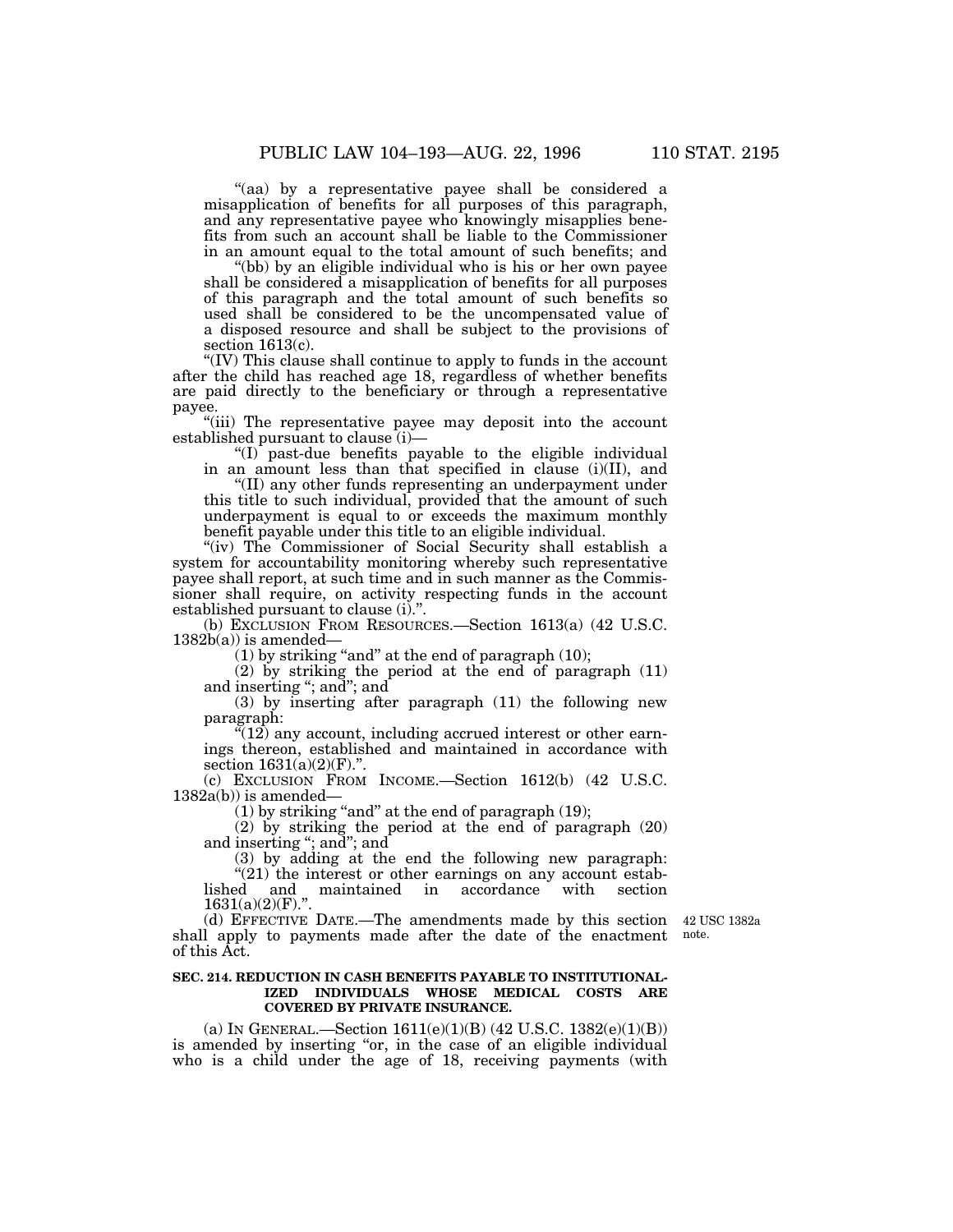respect to such individual) under any health insurance policy issued<br>by a private provider of such insurance" after "section by a private provider of such insurance'' after ''section  $1614(f)(2)(B)$ ,".

42 USC 1382 note.

(b) EFFECTIVE DATE.—The amendment made by this section shall apply to benefits for months beginning 90 or more days after the date of the enactment of this Act, without regard to whether regulations have been issued to implement such amendments.

42 USC 1382 note.

## **SEC. 215. REGULATIONS.**

Within 3 months after the date of the enactment of this Act, the Commissioner of Social Security shall prescribe such regulations as may be necessary to implement the amendments made by this subtitle.

# **Subtitle C—Additional Enforcement Provision**

#### **SEC. 221. INSTALLMENT PAYMENT OF LARGE PAST-DUE SUPPLE-MENTAL SECURITY INCOME BENEFITS.**

(a) IN GENERAL.—Section  $1631(a)$  (42 U.S.C. 1383) is amended by adding at the end the following new paragraph:

" $(10)(A)$  If an individual is eligible for past-due monthly benefits under this title in an amount that (after any withholding for reimbursement to a State for interim assistance under subsection (g)) equals or exceeds the product of—

"(i)  $12$ , and

''(ii) the maximum monthly benefit payable under this title to an eligible individual (or, if appropriate, to an eligible individual and eligible spouse),

then the payment of such past-due benefits (after any such reimbursement to a State) shall be made in installments as provided in subparagraph (B).

" $(\hat{B})(i)$  The payment of past-due benefits subject to this subparagraph shall be made in not to exceed 3 installments that are made at 6-month intervals.

"(ii) Except as provided in clause (iii), the amount of each of the first and second installments may not exceed an amount equal to the product of clauses (i) and (ii) of subparagraph (A). "(iii) In the case of an individual who has-

''(I) outstanding debt attributable to—

''(aa) food,

"(bb) clothing,

''(cc) shelter, or

"(dd) medically necessary services, supplies or equipment, or medicine; or

''(II) current expenses or expenses anticipated in the near term attributable to—

"(aa) medically necessary services, supplies or equipment, or medicine, or

''(bb) the purchase of a home, and

such debt or expenses are not subject to reimbursement by a public assistance program, the Secretary under title XVIII, a State plan approved under title XIX, or any private entity legally liable to provide payment pursuant to an insurance policy, pre-paid plan, or other arrangement, the limitation specified in clause (ii) may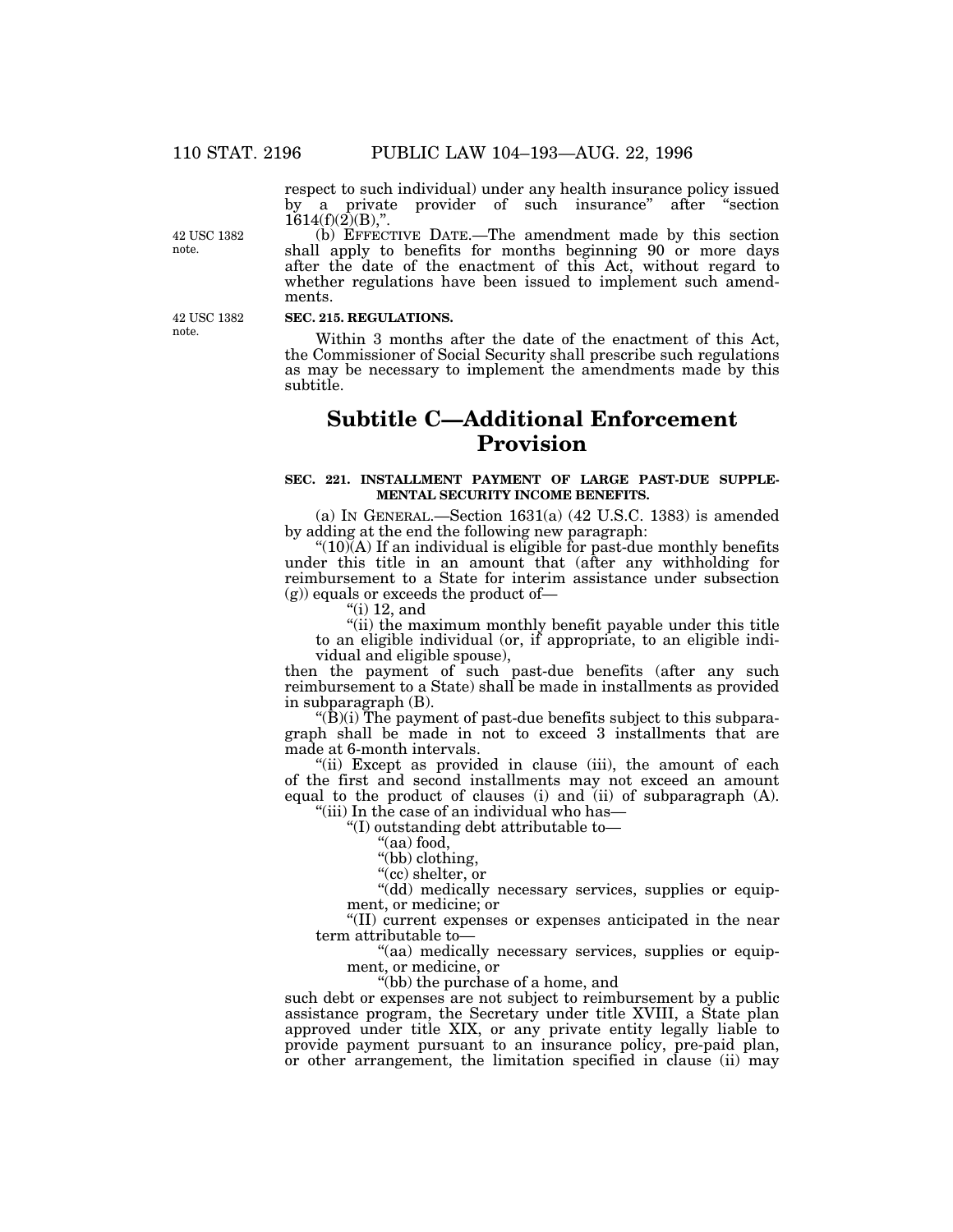be exceeded by an amount equal to the total of such debt and expenses.

''(C) This paragraph shall not apply to any individual who, at the time of the Commissioner's determination that such individual is eligible for the payment of past-due monthly benefits under this title—

''(i) is afflicted with a medically determinable impairment that is expected to result in death within 12 months; or

"(ii) is ineligible for benefits under this title and the Commissioner determines that such individual is likely to remain ineligible for the next 12 months.

''(D) For purposes of this paragraph, the term 'benefits under this title' includes supplementary payments pursuant to an agreement for Federal administration under section 1616(a), and payments pursuant to an agreement entered into under section  $2\overline{1}2(b)$ of Public Law 93–66.''.

(b) CONFORMING AMENDMENT.—Section 1631(a)(1) (42 U.S.C.  $1383(a)(1)$ ) is amended by inserting "(subject to paragraph  $(10)$ )" immediately before "in such installments".

(c) EFFECTIVE DATE.—

(1) IN GENERAL.—The amendments made by this section are effective with respect to past-due benefits payable under title XVI of the Social Security Act after the third month following the month in which this Act is enacted.

(2) BENEFITS PAYABLE UNDER TITLE XVI.—For purposes of this subsection, the term ''benefits payable under title XVI of the Social Security Act'' includes supplementary payments pursuant to an agreement for Federal administration under section 1616(a) of the Social Security Act, and payments pursuant to an agreement entered into under section 212(b) of Public Law 93–66.

## **SEC. 222. REGULATIONS.**

Within 3 months after the date of the enactment of this Act, the Commissioner of Social Security shall prescribe such regulations as may be necessary to implement the amendments made by this subtitle.

# **Subtitle D—Studies Regarding Supplemental Security Income Program**

#### **SEC. 231. ANNUAL REPORT ON THE SUPPLEMENTAL SECURITY INCOME PROGRAM.**

Title XVI (42 U.S.C. 1381 et seq.), as amended by section 105(b)(3) of the Contract with America Advancement Act of 1996, is amended by adding at the end the following new section:

#### ''ANNUAL REPORT ON PROGRAM

"SEC. 1637. (a) Not later than May 30 of each year, the Commis- 42 USC 1383f. sioner of Social Security shall prepare and deliver a report annually to the President and the Congress regarding the program under this title, including—

''(1) a comprehensive description of the program;

"(2) historical and current data on allowances and denials, including number of applications and allowance rates for initial

42 USC 1383 note.

42 USC 1383 note.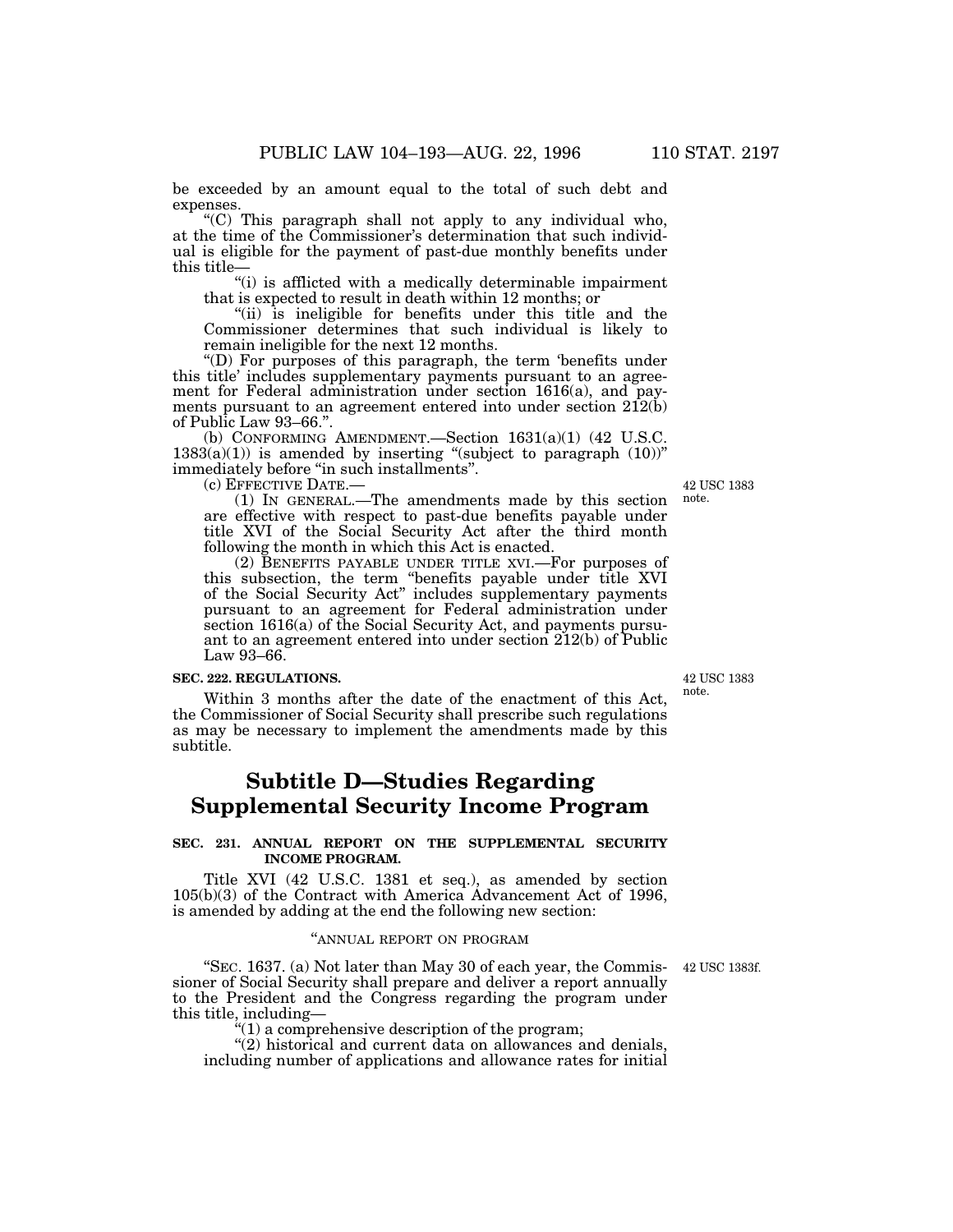determinations, reconsideration determinations, administrative law judge hearings, appeals council reviews, and Federal court decisions;

''(3) historical and current data on characteristics of recipients and program costs, by recipient group (aged, blind, disabled adults, and disabled children);

"(4) historical and current data on prior enrollment by recipients in public benefit programs, including State programs funded under part A of title IV of the Social Security Act and State general assistance programs;

''(5) projections of future number of recipients and program costs, through at least 25 years;

''(6) number of redeterminations and continuing disability reviews, and the outcomes of such redeterminations and reviews;

"(7) data on the utilization of work incentives;

''(8) detailed information on administrative and other program operation costs;

 $\degree$ (9) summaries of relevant research undertaken by the Social Security Administration, or by other researchers;

''(10) State supplementation program operations;

"(11) a historical summary of statutory changes to this title; and

"(12) such other information as the Commissioner deems useful.

''(b) Each member of the Social Security Advisory Board shall be permitted to provide an individual report, or a joint report if agreed, of views of the program under this title, to be included in the annual report required under this section.''.

42 USC 1382 note.

#### **SEC. 232. STUDY BY GENERAL ACCOUNTING OFFICE.**

Not later than January 1, 1999, the Comptroller General of the United States shall study and report on—

(1) the impact of the amendments made by, and the provisions of, this title on the supplemental security income program under title XVI of the Social Security Act; and

(2) extra expenses incurred by families of children receiving benefits under such title that are not covered by other Federal, State, or local programs.

# **TITLE III—CHILD SUPPORT**

## **SEC. 300. REFERENCE TO SOCIAL SECURITY ACT.**

Except as otherwise specifically provided, wherever in this title an amendment is expressed in terms of an amendment to or repeal of a section or other provision, the reference shall be considered to be made to that section or other provision of the Social Security Act.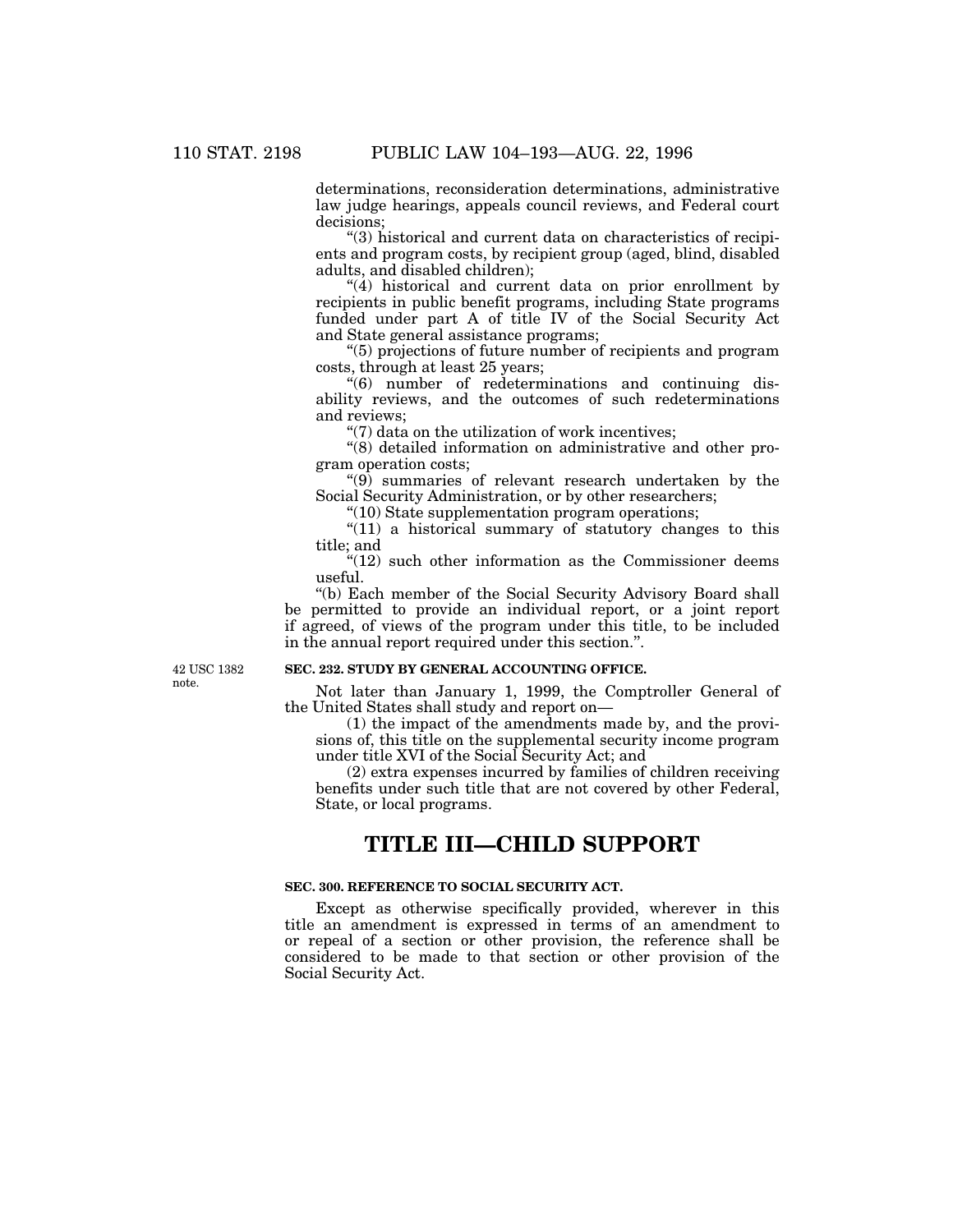# **Subtitle A—Eligibility for Services; Distribution of Payments**

### **SEC. 301. STATE OBLIGATION TO PROVIDE CHILD SUPPORT ENFORCE-MENT SERVICES.**

(a) STATE PLAN REQUIREMENTS.—Section 454 (42 U.S.C. 654) is amended—

(1) by striking paragraph (4) and inserting the following new paragraph:

''(4) provide that the State will—

''(A) provide services relating to the establishment of paternity or the establishment, modification, or enforcement of child support obligations, as appropriate, under the plan with respect to—

''(i) each child for whom (I) assistance is provided under the State program funded under part  $\tilde{A}$  of this title, (II) benefits or services for foster care maintenance are provided under the State program funded under part E of this title, or (III) medical assistance is provided under the State plan approved under title XIX, unless, in accordance with paragraph (29), good cause or other exceptions exist;

"(ii) any other child, if an individual applies for such services with respect to the child; and

''(B) enforce any support obligation established with respect to—

''(i) a child with respect to whom the State provides services under the plan; or

"(ii) the custodial parent of such a child;"; and  $(2)$  in paragraph  $(6)$ -

(A) by striking ''provide that'' and inserting ''provide that—'';

(B) by striking subparagraph (A) and inserting the following new subparagraph:

''(A) services under the plan shall be made available to residents of other States on the same terms as to residents of the State submitting the plan;'';

(C) in subparagraph (B), by inserting ''on individuals not receiving assistance under any State program funded under part A'' after ''such services shall be imposed'';

(D) in each of subparagraphs  $(B)$ ,  $(C)$ ,  $(D)$ , and  $(E)$ —

(i) by indenting the subparagraph in the same manner as, and aligning the left margin of the subparagraph with the left margin of, the matter inserted by subparagraph (B) of this paragraph; and

(ii) by striking the final comma and inserting a semicolon; and

(E) in subparagraph (E), by indenting each of clauses (i) and (ii) 2 additional ems.

(b) CONTINUATION OF SERVICES FOR FAMILIES CEASING TO RECEIVE ASSISTANCE UNDER THE STATE PROGRAM FUNDED UNDER PART A.—Section 454 (42 U.S.C. 654) is amended—

 $(1)$  by striking "and" at the end of paragraph  $(23)$ ;

(2) by striking the period at the end of paragraph (24) and inserting "; and"; and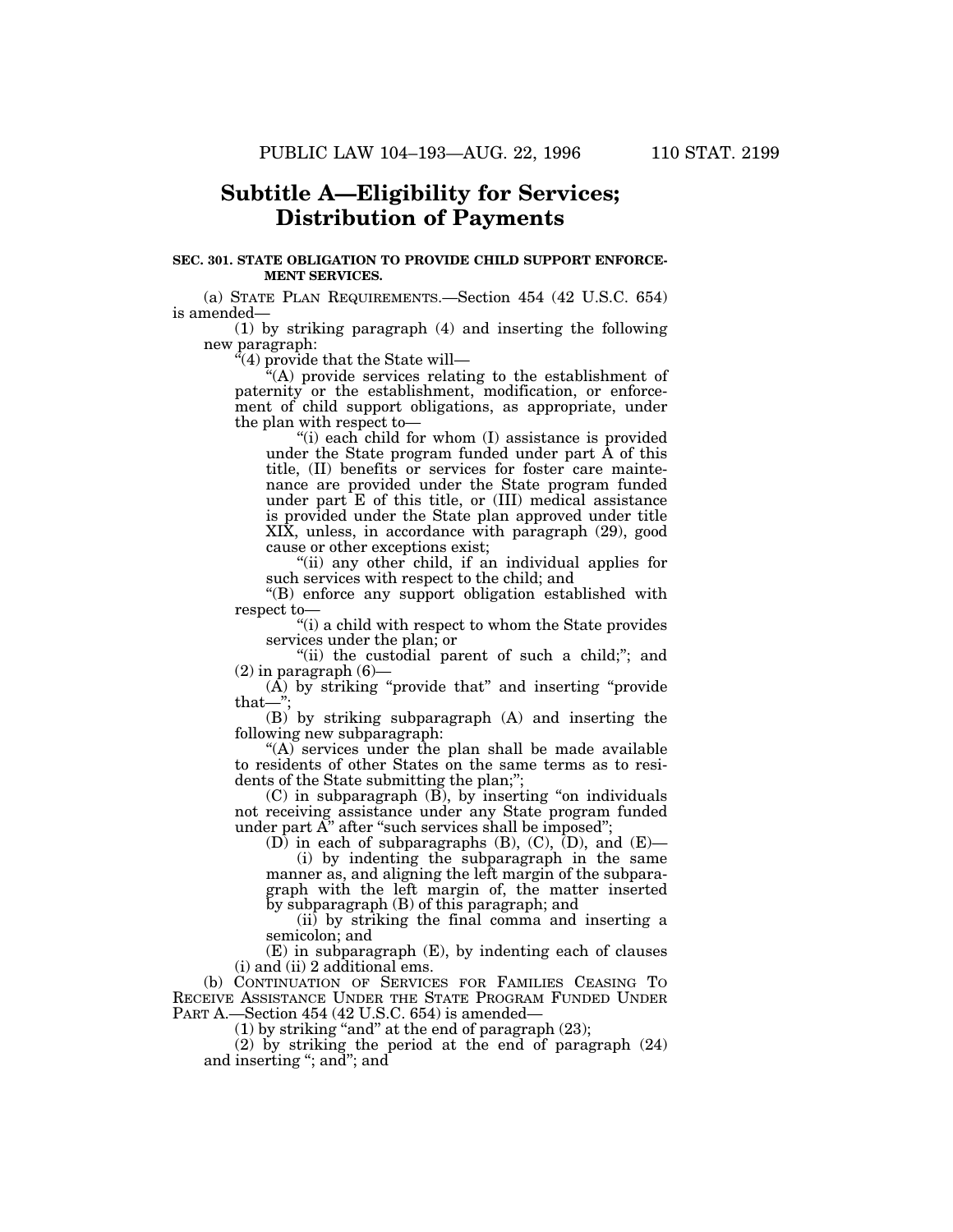(3) by adding after paragraph (24) the following new paragraph:

" $(25)$  provide that if a family with respect to which services are provided under the plan ceases to receive assistance under the State program funded under part A, the State shall provide appropriate notice to the family and continue to provide such services, subject to the same conditions and on the same basis as in the case of other individuals to whom services are furnished under the plan, except that an application or other request to continue services shall not be required of such a family and paragraph  $(6)(B)$  shall not apply to the family.".  $(c)$  CONFORMING AMENDMENTS.—

 $(1)$  Section 452(b) (42 U.S.C. 652(b)) is amended by striking " $454(6)$ " and inserting " $454(4)$ ".<br>(2) Section  $452(g)(2)(A)$  (42 U.S.C.  $652(g)(2)(A)$ ) is amended

(2) Section  $452(g)(2)(A)$  (42 U.S.C.  $652(g)(2)(A)$ ) is amended by striking "454(6)" each place it appears and inserting " $454(4)(A)(ii)$ ".

(3) Section  $466(a)(3)(B)$  (42 U.S.C.  $666(a)(3)(B)$ ) is amended by striking ''in the case of overdue support which a State has agreed to collect under section  $454(6)$ " and inserting "in any other case''.

(4) Section  $466(e)$  (42 U.S.C.  $666(e)$ ) is amended by striking "paragraph  $(4)$  or  $(6)$  of section  $454$ " and inserting "section  $\overline{454(4)}$ ".

## **SEC. 302. DISTRIBUTION OF CHILD SUPPORT COLLECTIONS.**

(a) IN GENERAL.—Section 457 (42 U.S.C. 657) is amended to read as follows:

### **''SEC. 457. DISTRIBUTION OF COLLECTED SUPPORT.**

''(a) IN GENERAL.—Subject to subsection (e), an amount collected on behalf of a family as support by a State pursuant to a plan approved under this part shall be distributed as follows:

"(1) FAMILIES RECEIVING ASSISTANCE.—In the case of a family receiving assistance from the State, the State shall—

"(A) pay to the Federal Government the Federal share of the amount so collected; and

''(B) retain, or distribute to the family, the State share of the amount so collected.

"(2) FAMILIES THAT FORMERLY RECEIVED ASSISTANCE.—In the case of a family that formerly received assistance from the State:

"(A) CURRENT SUPPORT PAYMENTS.—To the extent that the amount so collected does not exceed the amount required to be paid to the family for the month in which collected, the State shall distribute the amount so collected to the family.

''(B) PAYMENTS OF ARREARAGES.—To the extent that the amount so collected exceeds the amount required to be paid to the family for the month in which collected, the State shall distribute the amount so collected as follows:

"(i) DISTRIBUTION OF ARREARAGES THAT ACCRUED AFTER THE FAMILY CEASED TO RECEIVE ASSISTANCE.— ''(I) PRE-OCTOBER 1997.—Except as provided in

subclause (II), the provisions of this section (other than subsection  $(b)(1)$  as in effect and applied on the day before the date of the enactment of section 302 of the Personal Responsibility and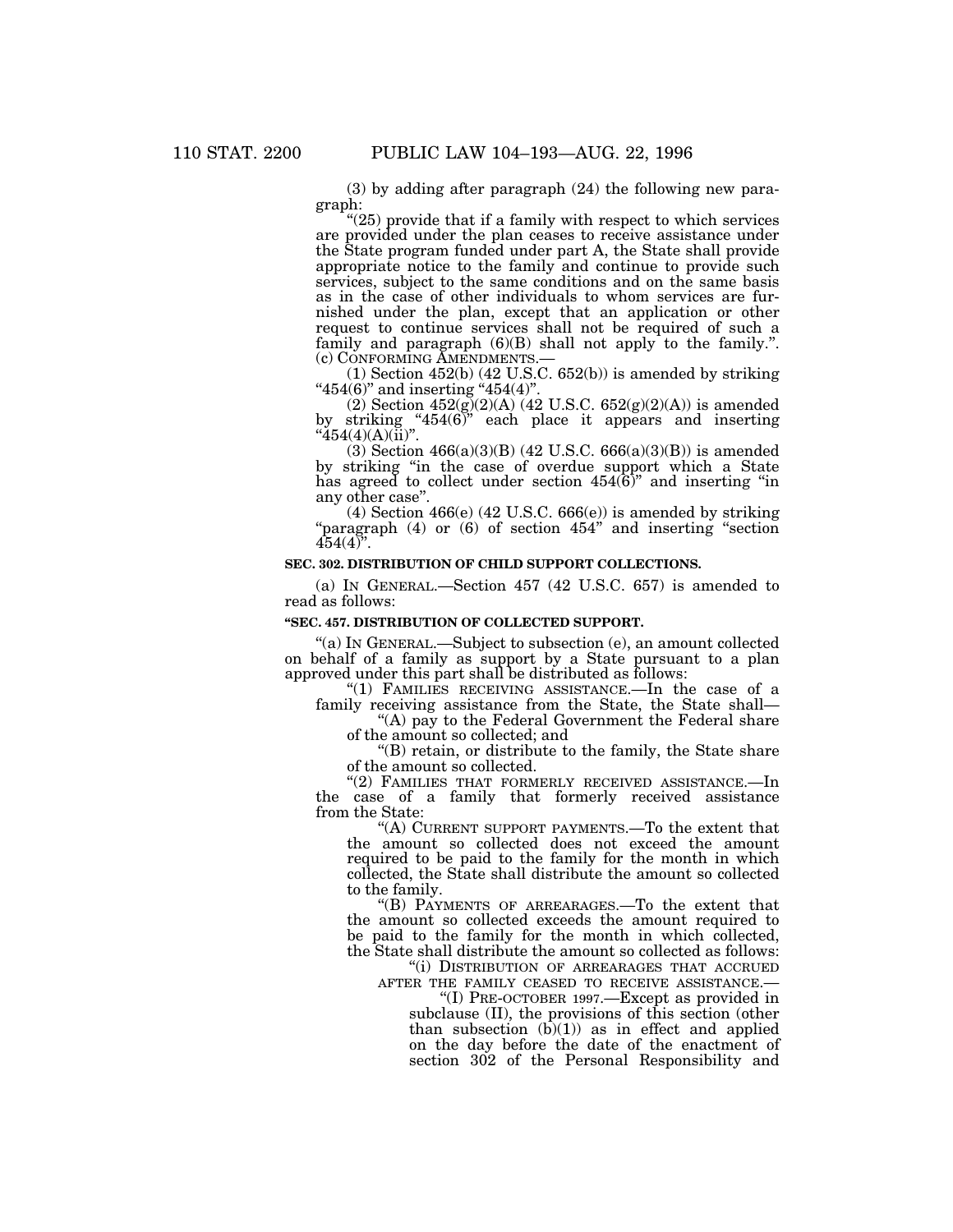Work Opportunity Act Reconciliation of 1996 shall apply with respect to the distribution of support arrearages that—

''(aa) accrued after the family ceased to receive assistance, and

''(bb) are collected before October 1, 1997. ''(II) POST-SEPTEMBER 1997.—With respect to the amount so collected on or after October 1, 1997 (or before such date, at the option of the State)—

''(aa) IN GENERAL.—The State shall first distribute the amount so collected (other than any amount described in clause (iv)) to the family to the extent necessary to satisfy any support arrearages with respect to the family that accrued after the family ceased to receive assistance from the State.

"(bb) REIMBURSEMENT OF GOVERNMENTS FOR ASSISTANCE PROVIDED TO THE FAMILY.— After the application of division (aa) and clause  $(ii)(II)(aa)$  with respect to the amount so collected, the State shall retain the State share of the amount so collected, and pay to the Federal Government the Federal share (as defined in subsection  $(c)(2)$  of the amount so collected, but only to the extent necessary to reimburse amounts paid to the family as assistance by the State.

"(cc) DISTRIBUTION OF THE REMAINDER TO THE FAMILY.—To the extent that neither division (aa) nor division (bb) applies to the amount so collected, the State shall distribute the amount to the family.

''(ii) DISTRIBUTION OF ARREARAGES THAT ACCRUED BEFORE THE FAMILY RECEIVED ASSISTANCE.—

''(I) PRE-OCTOBER 2000.—Except as provided in subclause (II), the provisions of this section (other than subsection  $(b)(1)$  as in effect and applied on the day before the date of the enactment of section 302 of the Personal Responsibility and Work Opportunity Reconciliation Act of 1996 shall apply with respect to the distribution of support arrearages that—

''(aa) accrued before the family received assistance, and

''(bb) are collected before October 1, 2000.

''(II) POST-SEPTEMBER 2000.—Unless, based on the report required by paragraph (4), the Congress determines otherwise, with respect to the amount so collected on or after October 1, 2000 (or before such date, at the option of the State)—

"(aa) In GENERAL.—The State shall first distribute the amount so collected (other than any amount described in clause (iv)) to the family to the extent necessary to satisfy any support arrearages with respect to the family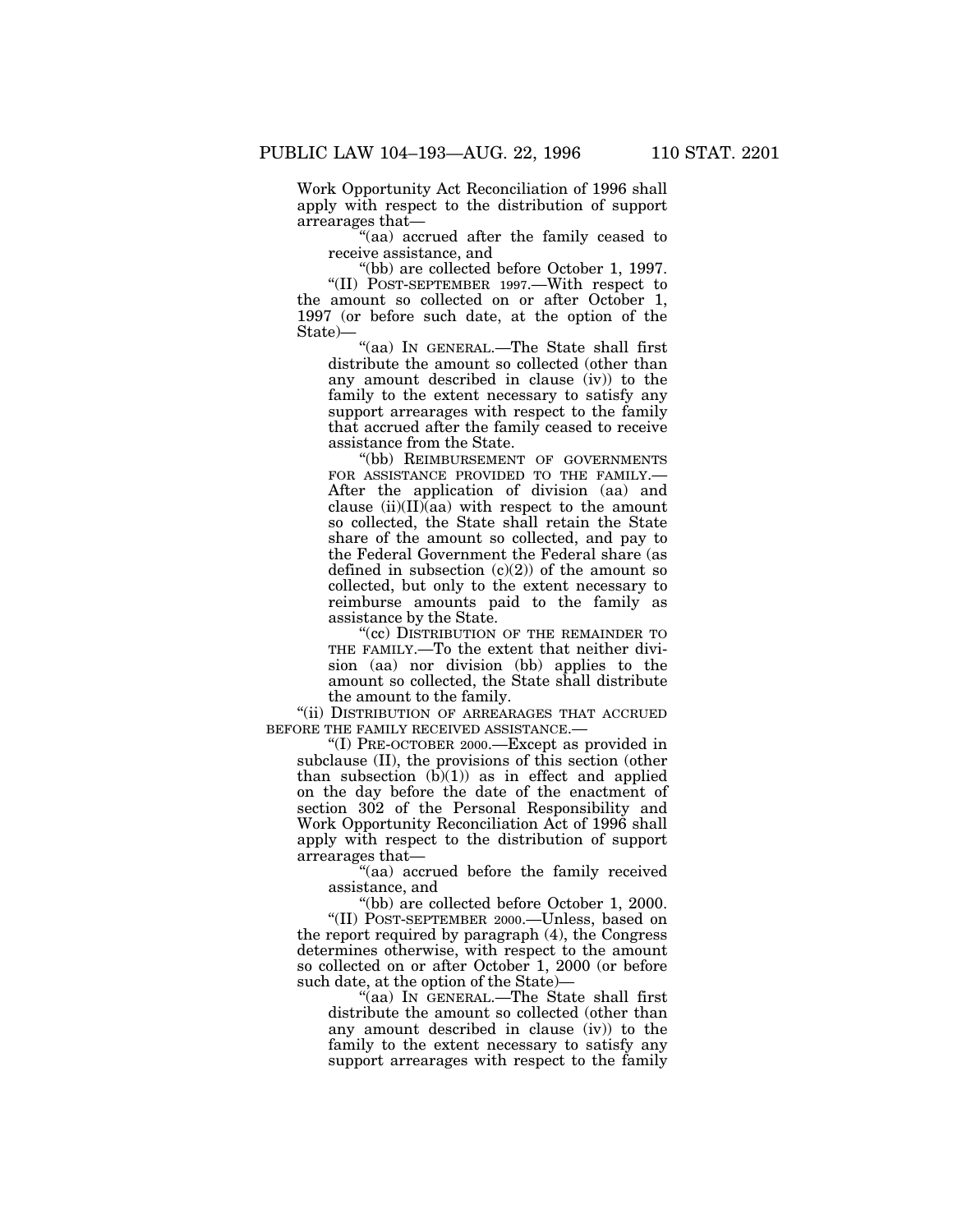that accrued before the family received assistance from the State.

''(bb) REIMBURSEMENT OF GOVERNMENTS FOR ASSISTANCE PROVIDED TO THE FAMILY.— After the application of clause  $(i)(II)(aa)$  and division (aa) with respect to the amount so collected, the State shall retain the State share of the amount so collected, and pay to the Federal Government the Federal share (as defined in subsection  $(c)(2)$  of the amount so collected, but only to the extent necessary to reimburse amounts paid to the family as assistance by the State.

''(cc) DISTRIBUTION OF THE REMAINDER TO THE FAMILY.—To the extent that neither division (aa) nor division (bb) applies to the amount so collected, the State shall distribute the amount to the family.

"(iii) DISTRIBUTION OF ARREARAGES THAT ACCRUED WHILE THE FAMILY RECEIVED ASSISTANCE.—In the case of a family described in this subparagraph, the provisions of paragraph (1) shall apply with respect to the distribution of support arrearages that accrued while the family received assistance.

"(iv) AMOUNTS COLLECTED PURSUANT TO SECTION 464.—Notwithstanding any other provision of this section, any amount of support collected pursuant to section 464 shall be retained by the State to the extent past-due support has been assigned to the State as a condition of receiving assistance from the State, up to the amount necessary to reimburse the State for amounts paid to the family as assistance by the State. The State shall pay to the Federal Government the Federal share of the amounts so retained. To the extent the amount collected pursuant to section 464 exceeds the amount so retained, the State shall distribute the excess to the family.

''(v) ORDERING RULES FOR DISTRIBUTIONS.—For purposes of this subparagraph, unless an earlier effective date is required by this section, effective October 1, 2000, the State shall treat any support arrearages collected, except for amounts collected pursuant to section 464, as accruing in the following order:

''(I) To the period after the family ceased to receive assistance.

''(II) To the period before the family received assistance.

''(III) To the period while the family was receiving assistance.

''(3) FAMILIES THAT NEVER RECEIVED ASSISTANCE.—In the case of any other family, the State shall distribute the amount so collected to the family.

"(4) FAMILIES UNDER CERTAIN AGREEMENTS.—In the case of a family receiving assistance from an Indian tribe, distribute the amount so collected pursuant to an agreement entered into pursuant to a State plan under section  $45\overline{4}(33)$ .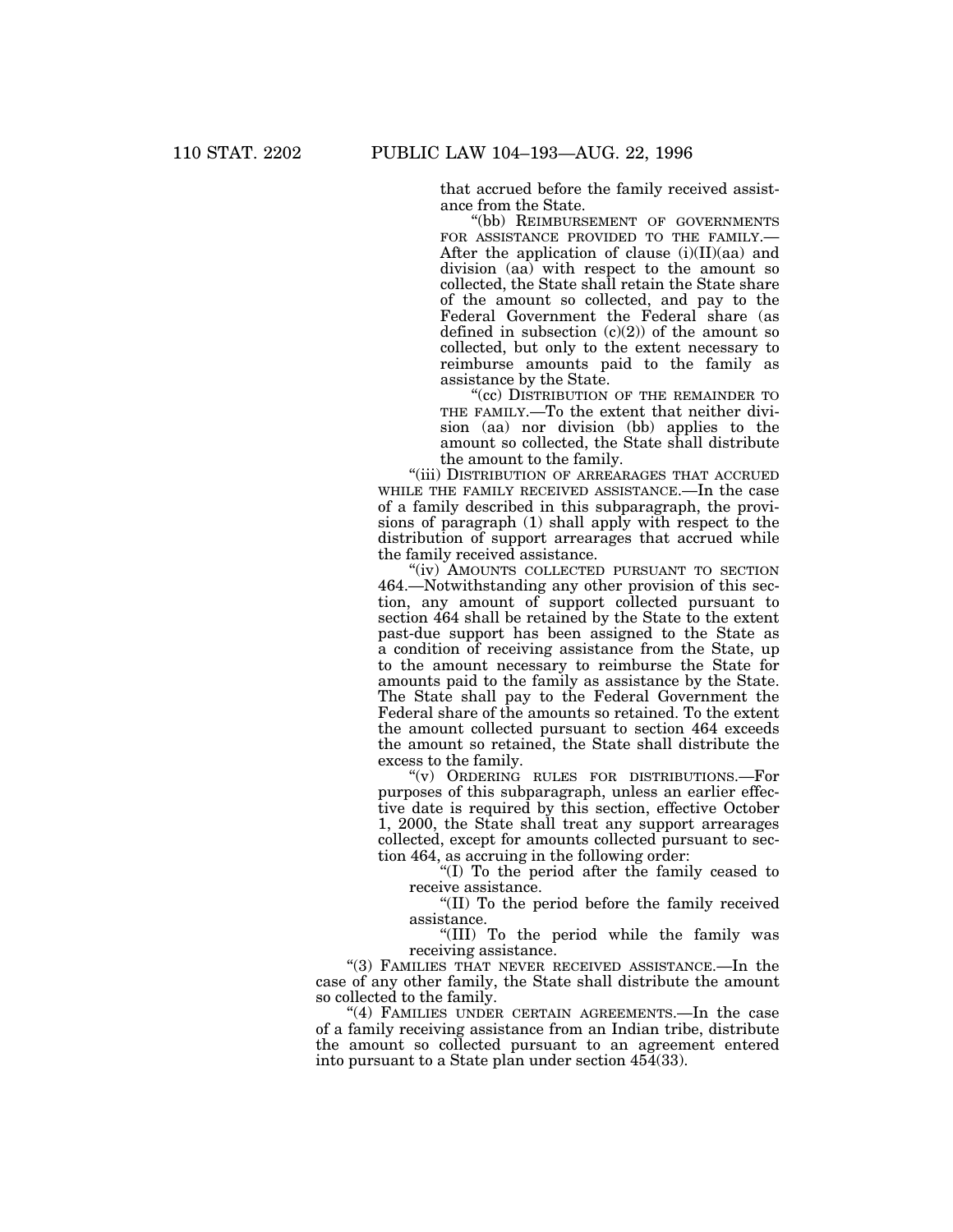''(5) STUDY AND REPORT.—Not later than October 1, 1998, the Secretary shall report to the Congress the Secretary's findings with respect to—

''(A) whether the distribution of post-assistance arrearages to families has been effective in moving people off of welfare and keeping them off of welfare;

''(B) whether early implementation of a pre-assistance arrearage program by some States has been effective in moving people off of welfare and keeping them off of welfare;

 $E''(C)$  what the overall impact has been of the amendments made by the Personal Responsibility and Work Opportunity Act of 1996 with respect to child support enforcement in moving people off of welfare and keeping them off of welfare; and

''(D) based on the information and data the Secretary has obtained, what changes, if any, should be made in the policies related to the distribution of child support arrearages.

''(b) CONTINUATION OF ASSIGNMENTS.—Any rights to support obligations, which were assigned to a State as a condition of receiving assistance from the State under part A and which were in effect on the day before the date of the enactment of the Personal Responsibility and Work Opportunity Act of 1996, shall remain assigned after such date.

''(c) DEFINITIONS.—As used in subsection (a):

''(1) ASSISTANCE.—The term 'assistance from the State' means—

''(A) assistance under the State program funded under part A or under the State plan approved under part A of this title (as in effect on the day before the date of the enactment of the Personal Responsibility and Work Opportunity Act of 1996); and

''(B) foster care maintenance payments under the State plan approved under part E of this title.

 $E^2(2)$  FEDERAL SHARE.—The term 'Federal share' means that portion of the amount collected resulting from the application of the Federal medical assistance percentage in effect for the fiscal year in which the amount is collected.

''(3) FEDERAL MEDICAL ASSISTANCE PERCENTAGE.—The term 'Federal medical assistance percentage' means—

''(A) the Federal medical assistance percentage (as defined in section 1118), in the case of Puerto Rico, the Virgin Islands, Guam, and American Samoa; or

''(B) the Federal medical assistance percentage (as defined in section 1905(b), as in effect on September 30, 1996) in the case of any other State.

"(4) STATE SHARE.—The term 'State share' means 100 percent minus the Federal share.

''(d) HOLD HARMLESS PROVISION.—If the amounts collected which could be retained by the State in the fiscal year (to the extent necessary to reimburse the State for amounts paid to families as assistance by the State) are less than the State share of the amounts collected in fiscal year 1995 (determined in accordance with section 457 as in effect on the day before the date of the enactment of the Personal Responsibility and Work Opportunity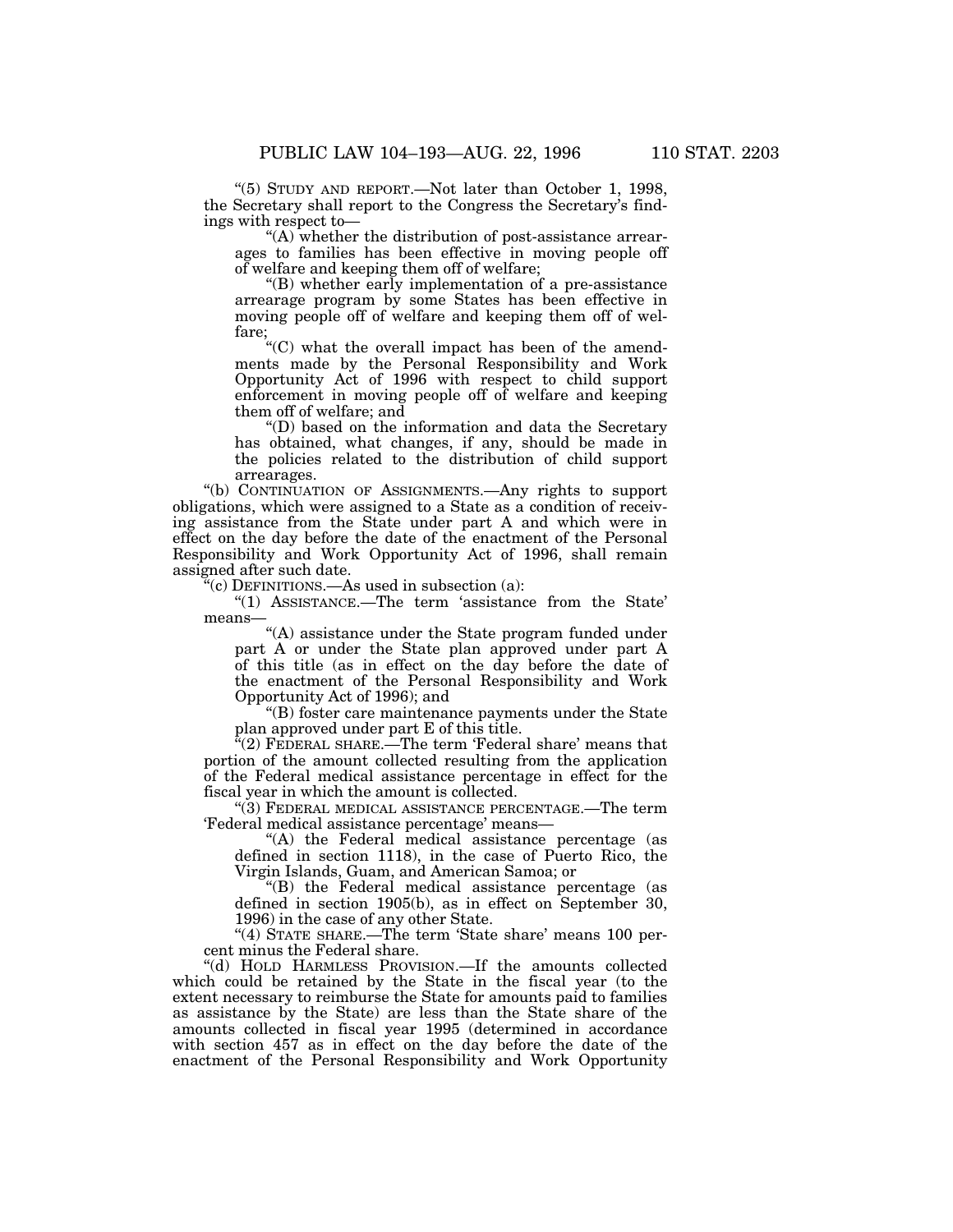Act of 1996), the State share for the fiscal year shall be an amount equal to the State share in fiscal year 1995.

''(e) GAP PAYMENTS NOT SUBJECT TO DISTRIBUTION UNDER THIS SECTION.—At State option, this section shall not apply to any amount collected on behalf of a family as support by the State (and paid to the family in addition to the amount of assistance otherwise payable to the family) pursuant to a plan approved under this part if such amount would have been paid to the family by the State under section  $402(a)(28)$ , as in effect and applied on the day before the date of the enactment of section 302 of the Personal Responsibility and Work Opportunity Reconciliation Act of 1996. For purposes of subsection (d), the State share of such amount paid to the family shall be considered amounts which could be retained by the State if such payments were reported by the State as part of the State share of amounts collected in fiscal year 1995.''.

(b) CONFORMING AMENDMENTS.—

(1) Section  $464(a)(1)$  (42 U.S.C.  $664(a)(1)$ ) is amended by striking "section  $457(b)(4)$  or  $(d)(3)$ " and inserting "section  $457$ ".

 $(2)$  Section 454  $(42 \text{ U.S.C. } 654)$  is amended—

 $(A)$  in paragraph  $(11)$ 

(i) by striking " $(11)$ " and inserting " $(11)(A)$ "; and

(ii) by inserting after the semicolon "and"; and

(B) by redesignating paragraph (12) as subparagraph (B) of paragraph (11).

42 USC 657 note.

(1) IN GENERAL.—Except as provided in paragraph (2), the amendments made by this section shall be effective on October 1, 1996, or earlier at the State's option.

(2) CONFORMING AMENDMENTS.—The amendments made by subsection (b)(2) shall become effective on the date of the enactment of this Act.

#### **SEC. 303. PRIVACY SAFEGUARDS.**

(c) EFFECTIVE DATES.—

(a) STATE PLAN REQUIREMENT.—Section 454 (42 U.S.C. 654), as amended by section 301(b) of this Act, is amended—

(1) by striking "and" at the end of paragraph  $(24)$ ;

(2) by striking the period at the end of paragraph (25) and inserting "; and"; and

(3) by adding after paragraph (25) the following new paragraph:

" $(26)$  will have in effect safeguards, applicable to all confidential information handled by the State agency, that are designed to protect the privacy rights of the parties, including—

 $(A)$  safeguards against unauthorized use or disclosure of information relating to proceedings or actions to establish paternity, or to establish or enforce support;

''(B) prohibitions against the release of information on the whereabouts of 1 party to another party against whom a protective order with respect to the former party has been entered; and

''(C) prohibitions against the release of information on the whereabouts of 1 party to another party if the State has reason to believe that the release of the information may result in physical or emotional harm to the former party.''.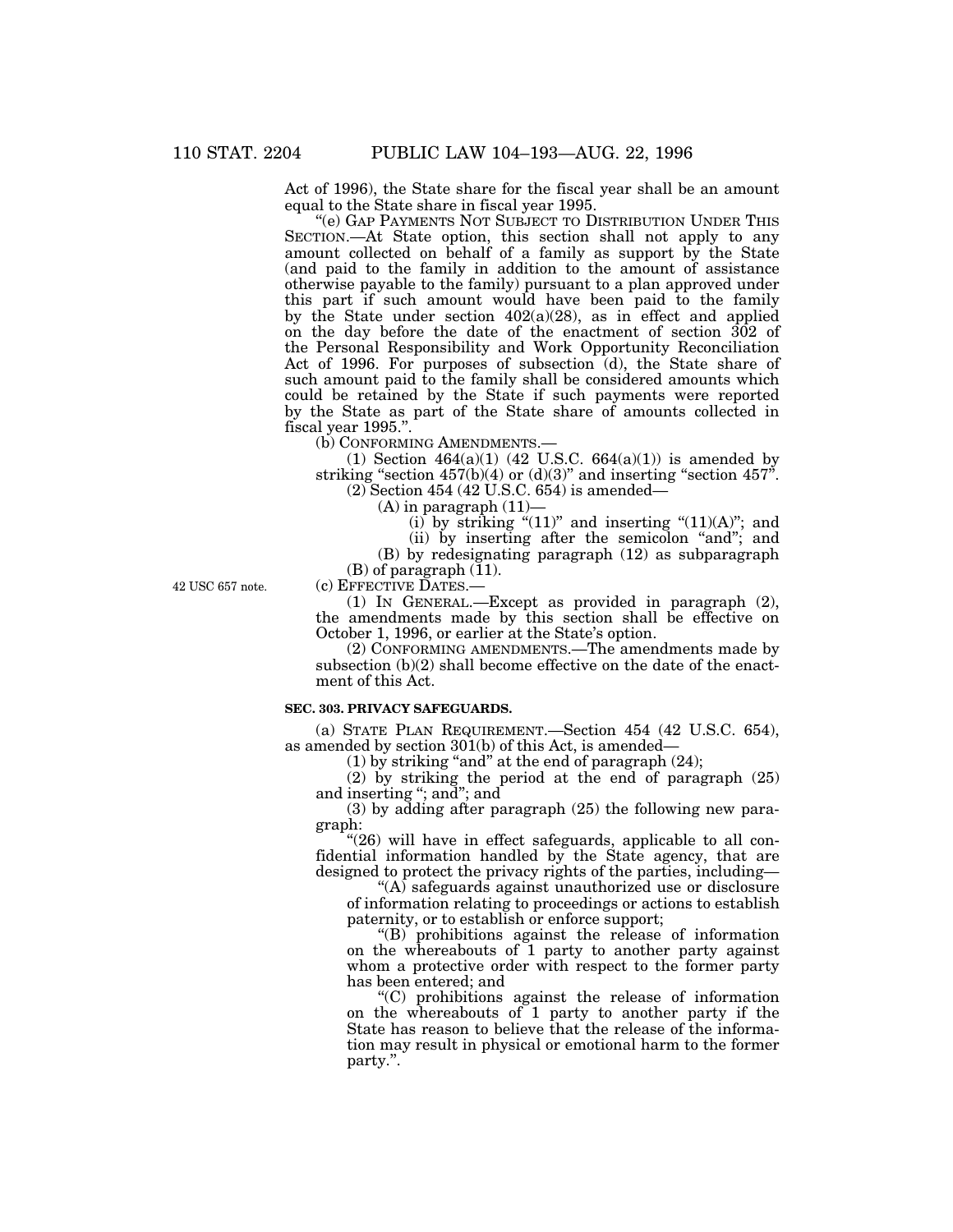(b) EFFECTIVE DATE.—The amendment made by subsection (a) 42 USC 654 note.shall become effective on October 1, 1997.

### **SEC. 304. RIGHTS TO NOTIFICATION OF HEARINGS.**

(a) IN GENERAL.—Section 454 (42 U.S.C. 654), as amended by section 302(b)(2) of this Act, is amended by inserting after paragraph (11) the following new paragraph:

 $(12)$  provide for the establishment of procedures to require the State to provide individuals who are applying for or receiving services under the State plan, or who are parties to cases in which services are being provided under the State plan—

''(A) with notice of all proceedings in which support obligations might be established or modified; and

''(B) with a copy of any order establishing or modifying a child support obligation, or (in the case of a petition for modification) a notice of determination that there should be no change in the amount of the child support award, within 14 days after issuance of such order or determination;''.

(b) EFFECTIVE DATE.—The amendment made by subsection (a) 42 USC 654 note. shall become effective on October 1, 1997.

# **Subtitle B—Locate and Case Tracking**

#### **SEC. 311. STATE CASE REGISTRY.**

Section 454A, as added by section  $344(a)(2)$  of this Act, is amended by adding at the end the following new subsections:

''(e) STATE CASE REGISTRY.—

''(1) CONTENTS.—The automated system required by this section shall include a registry (which shall be known as the 'State case registry') that contains records with respect to—

"(A) each case in which services are being provided by the State agency under the State plan approved under this part; and

''(B) each support order established or modified in the State on or after October 1, 1998.

''(2) LINKING OF LOCAL REGISTRIES.—The State case registry may be established by linking local case registries of support orders through an automated information network, subject to this section.

''(3) USE OF STANDARDIZED DATA ELEMENTS.—Such records shall use standardized data elements for both parents (such as names, social security numbers and other uniform identification numbers, dates of birth, and case identification numbers), and contain such other information (such as on case status) as the Secretary may require.

''(4) PAYMENT RECORDS.—Each case record in the State case registry with respect to which services are being provided under the State plan approved under this part and with respect to which a support order has been established shall include a record of—

''(A) the amount of monthly (or other periodic) support owed under the order, and other amounts (including arrearages, interest or late payment penalties, and fees) due or overdue under the order;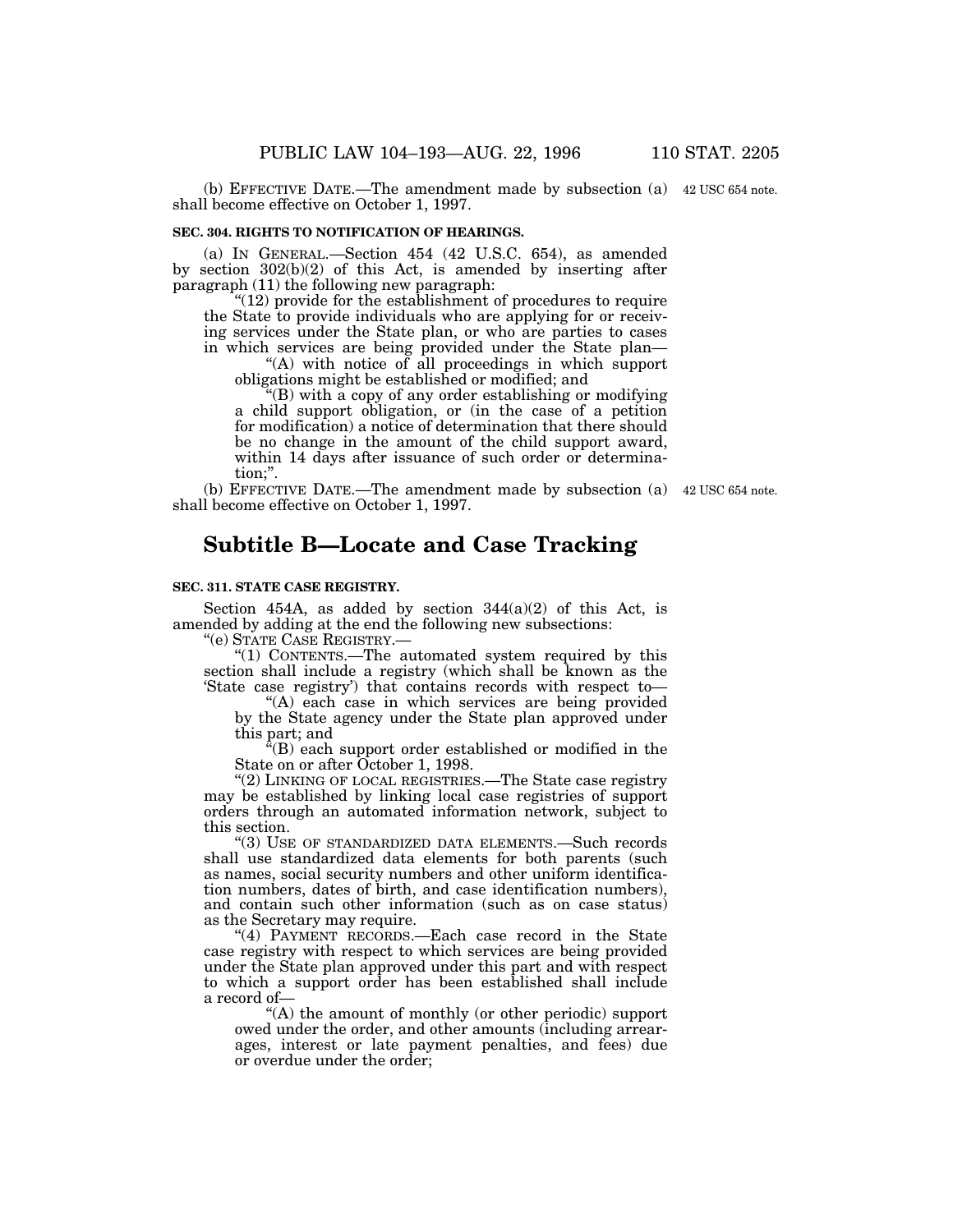"(B) any amount described in subparagraph  $(A)$  that has been collected;

 $(C)$  the distribution of such collected amounts;

''(D) the birth date of any child for whom the order requires the provision of support; and

 $E(E)$  the amount of any lien imposed with respect to the order pursuant to section  $466(a)(4)$ .

''(5) UPDATING AND MONITORING.—The State agency operating the automated system required by this section shall promptly establish and update, maintain, and regularly monitor, case records in the State case registry with respect to which services are being provided under the State plan approved under this part, on the basis of—

''(A) information on administrative actions and administrative and judicial proceedings and orders relating to paternity and support;

''(B) information obtained from comparison with Federal, State, or local sources of information;

''(C) information on support collections and distributions; and

''(D) any other relevant information.

''(f) INFORMATION COMPARISONS AND OTHER DISCLOSURES OF INFORMATION.—The State shall use the automated system required by this section to extract information from (at such times, and in such standardized format or formats, as may be required by the Secretary), to share and compare information with, and to receive information from, other data bases and information comparison services, in order to obtain (or provide) information necessary to enable the State agency (or the Secretary or other State or Federal agencies) to carry out this part, subject to section 6103 of the Internal Revenue Code of 1986. Such information comparison activities shall include the following:

"(1) FEDERAL CASE REGISTRY OF CHILD SUPPORT ORDERS.-Furnishing to the Federal Case Registry of Child Support Orders established under section 453(h) (and update as necessary, with information including notice of expiration of orders) the minimum amount of information on child support cases recorded in the State case registry that is necessary to operate the registry (as specified by the Secretary in regulations).

''(2) FEDERAL PARENT LOCATOR SERVICE.—Exchanging information with the Federal Parent Locator Service for the purposes specified in section 453.

''(3) TEMPORARY FAMILY ASSISTANCE AND MEDICAID AGENCIES.—Exchanging information with State agencies (of the State and of other States) administering programs funded under part A, programs operated under a State plan approved under title XIX, and other programs designated by the Secretary, as necessary to perform State agency responsibilities under this part and under such programs.

 $F(4)$  INTRASTATE AND INTERSTATE INFORMATION COMPARI-SONS.—Exchanging information with other agencies of the State, agencies of other States, and interstate information networks, as necessary and appropriate to carry out (or assist other States to carry out) the purposes of this part.''.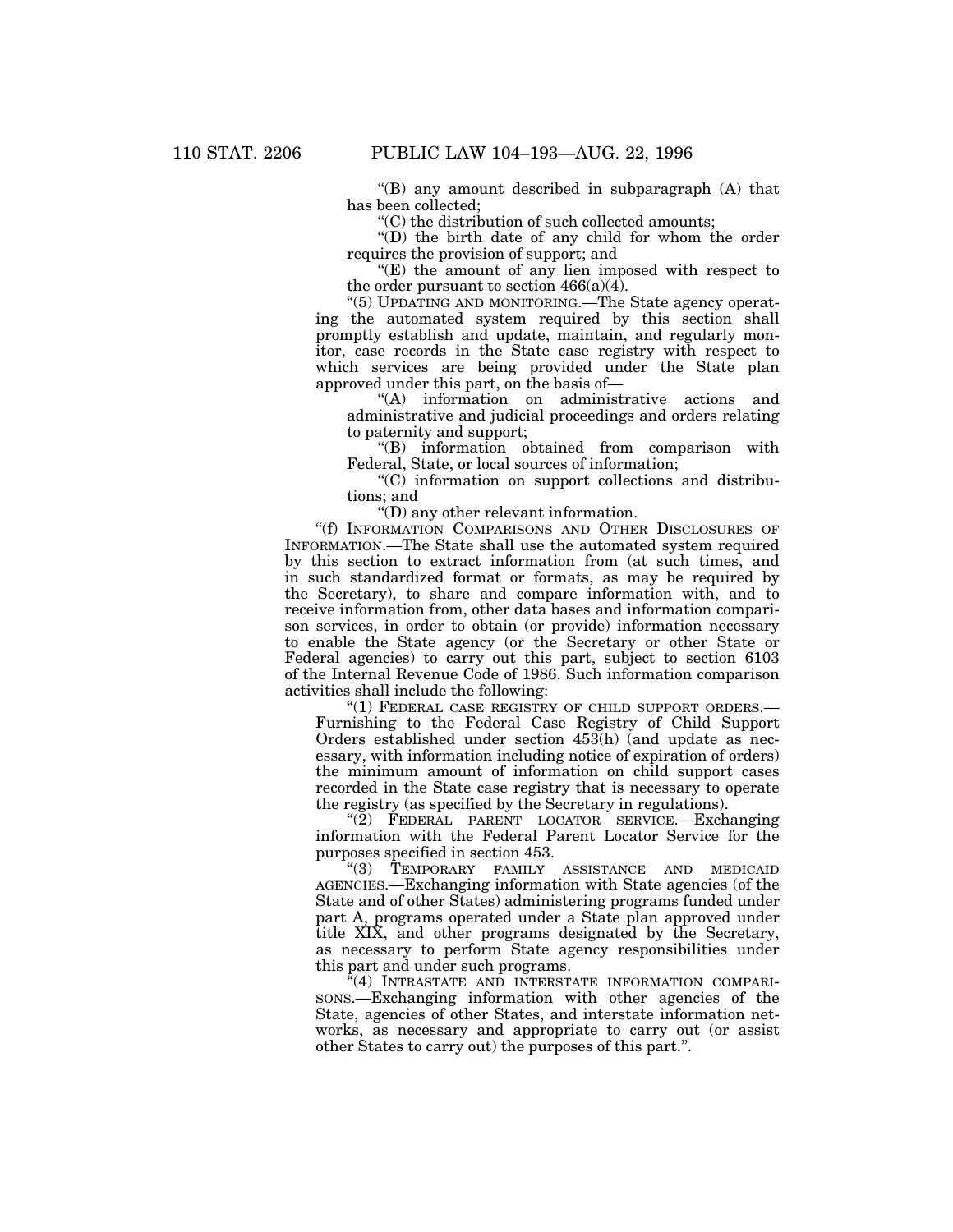## **SEC. 312. COLLECTION AND DISBURSEMENT OF SUPPORT PAYMENTS.**

(a) STATE PLAN REQUIREMENT.—Section 454 (42 U.S.C. 654), as amended by sections 301(b) and 303(a) of this Act, is amended—

(1) by striking "and" at the end of paragraph  $(25)$ ;

(2) by striking the period at the end of paragraph (26) and inserting ''; and''; and

(3) by adding after paragraph (26) the following new paragraph:

" $(27)$  provide that, on and after October 1, 1998, the State agency will—

''(A) operate a State disbursement unit in accordance with section 454B; and

''(B) have sufficient State staff (consisting of State employees) and (at State option) contractors reporting directly to the State agency to—

''(i) monitor and enforce support collections through the unit in cases being enforced by the State pursuant to section 454(4) (including carrying out the automated data processing responsibilities described in section  $454A(g)$ ; and

"(ii) take the actions described in section  $466(c)(1)$ in appropriate cases.''.

(b) ESTABLISHMENT OF STATE DISBURSEMENT UNIT.—Part D of title IV (42 U.S.C. 651–669), as amended by section  $344(a)(2)$ of this Act, is amended by inserting after section 454A the following new section:

#### **''SEC. 454B. COLLECTION AND DISBURSEMENT OF SUPPORT PAY-**42 USC 654b.**MENTS.**

''(a) STATE DISBURSEMENT UNIT.—

" $(1)$  In GENERAL.—In order for a State to meet the requirements of this section, the State agency must establish and operate a unit (which shall be known as the 'State disbursement unit') for the collection and disbursement of payments under support orders—

"(A) in all cases being enforced by the State pursuant to section 454(4); and

''(B) in all cases not being enforced by the State under this part in which the support order is initially issued in the State on or after January 1, 1994, and in which the income of the noncustodial parent is subject to withholding pursuant to section  $466(a)(8)(B)$ .

''(2) OPERATION.—The State disbursement unit shall be operated—

"(A) directly by the State agency (or 2 or more State agencies under a regional cooperative agreement), or (to the extent appropriate) by a contractor responsible directly to the State agency; and

''(B) except in cases described in paragraph (1)(B), in coordination with the automated system established by the State pursuant to section 454A.

''(3) LINKING OF LOCAL DISBURSEMENT UNITS.—The State disbursement unit may be established by linking local disbursement units through an automated information network, subject to this section, if the Secretary agrees that the system will not cost more nor take more time to establish or operate than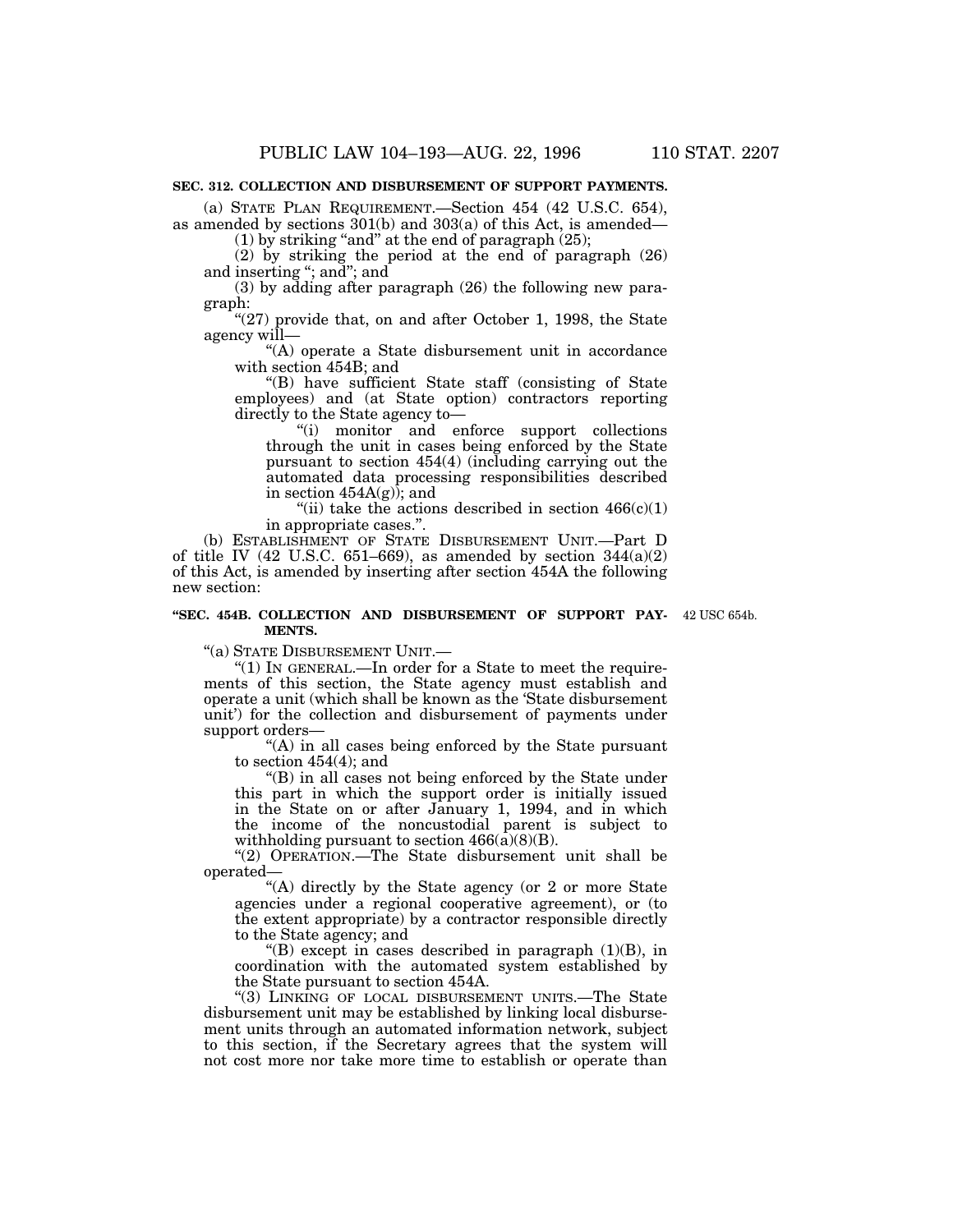a centralized system. In addition, employers shall be given 1 location to which income withholding is sent.

''(b) REQUIRED PROCEDURES.—The State disbursement unit shall use automated procedures, electronic processes, and computerdriven technology to the maximum extent feasible, efficient, and economical, for the collection and disbursement of support payments, including procedures—

"(1) for receipt of payments from parents, employers, and other States, and for disbursements to custodial parents and other obligees, the State agency, and the agencies of other States;

" $(2)$  for accurate identification of payments;

''(3) to ensure prompt disbursement of the custodial parent's share of any payment; and

 $''(4)$  to furnish to any parent, upon request, timely information on the current status of support payments under an order requiring payments to be made by or to the parent, except that in cases described in subsection  $(a)(1)(\overline{B})$ , the State disbursement unit shall not be required to convert and maintain in automated form records of payments kept pursuant to section  $466(a)(8)(B)(iii)$  before the effective date of this section.

''(c) TIMING OF DISBURSEMENTS.—

"(1) IN GENERAL.—Except as provided in paragraph  $(2)$ , the State disbursement unit shall distribute all amounts payable under section 457(a) within 2 business days after receipt from the employer or other source of periodic income, if sufficient information identifying the payee is provided.

"(2) PERMISSIVE RETENTION OF ARREARAGES.-The State disbursement unit may delay the distribution of collections toward arrearages until the resolution of any timely appeal with respect to such arrearages.

''(d) BUSINESS DAY DEFINED.—As used in this section, the term 'business day' means a day on which State offices are open for regular business.''.

(c) USE OF AUTOMATED SYSTEM.—Section 454A, as added by section  $344(a)(2)$  and as amended by section 311 of this Act, is amended by adding at the end the following new subsection:

"(g) COLLECTION AND DISTRIBUTION OF SUPPORT PAYMENTS.—

" $(1)$  In GENERAL.—The State shall use the automated system required by this section, to the maximum extent feasible, to assist and facilitate the collection and disbursement of support payments through the State disbursement unit operated under section 454B, through the performance of functions, including, at a minimum—

 $f(A)$  transmission of orders and notices to employers (and other debtors) for the withholding of income—

''(i) within 2 business days after receipt of notice of, and the income source subject to, such withholding from a court, another State, an employer, the Federal Parent Locator Service, or another source recognized by the State; and

''(ii) using uniform formats prescribed by the Secretary;

''(B) ongoing monitoring to promptly identify failures to make timely payment of support; and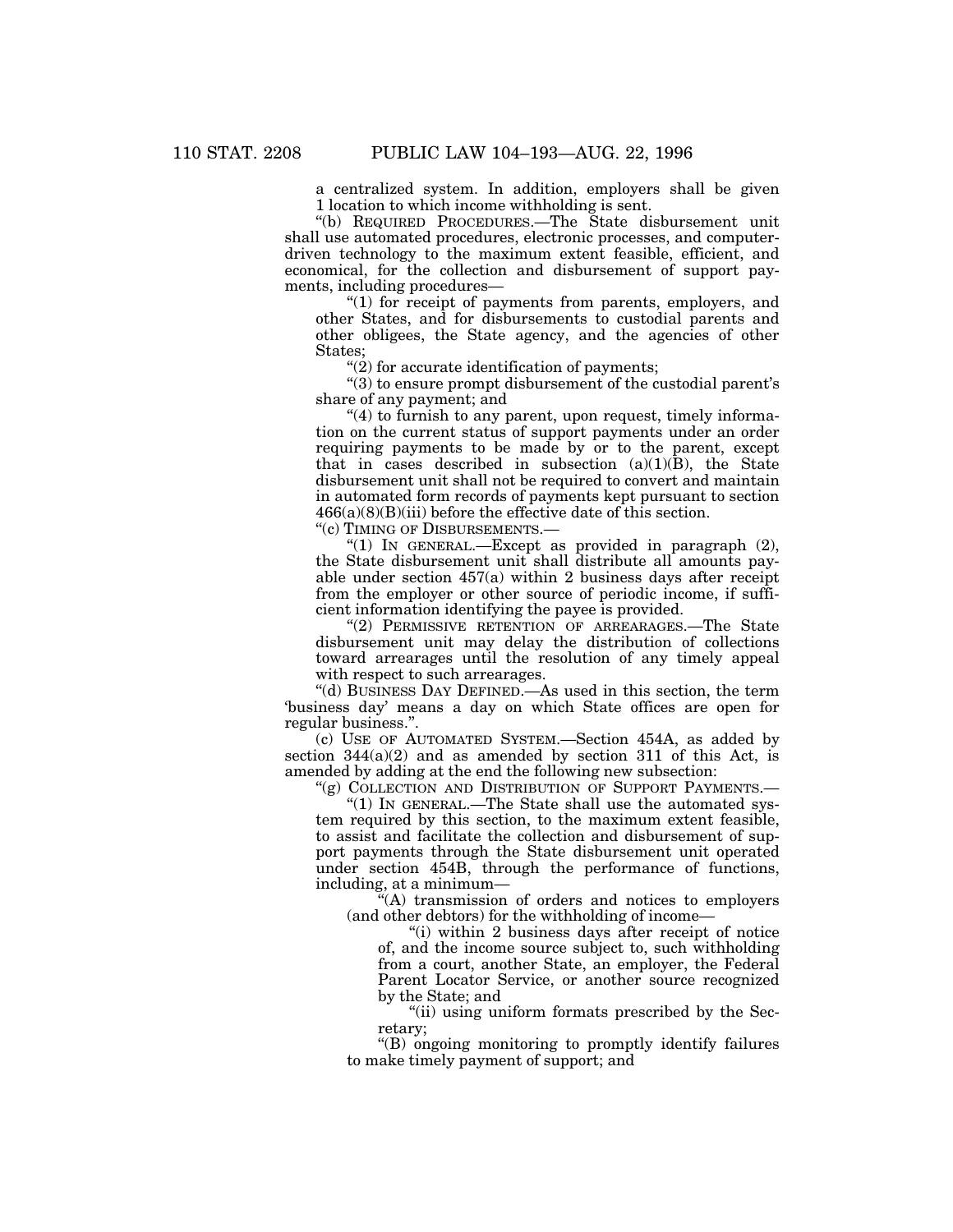''(C) automatic use of enforcement procedures (including procedures authorized pursuant to section 466(c)) if payments are not timely made.

 $\sqrt[\alpha]{2}$  BUSINESS DAY DEFINED.—As used in paragraph (1), the term 'business day' means a day on which State offices are open for regular business.".<br>(d) EFFECTIVE DATES.—

(1) IN GENERAL.—Except as provided in paragraph  $(2)$ , the amendments made by this section shall become effective on October 1, 1998.<br>
(2) LIMITED EXCEPTION TO UNIT HANDLING PAYMENTS.

Notwithstanding section  $454B(b)(1)$  of the Social Security Act, as added by this section, any State which, as of the date of the enactment of this Act, processes the receipt of child support payments through local courts may, at the option of the State, continue to process through September 30, 1999, such payments through such courts as processed such payments on or before such date of enactment.

#### **SEC. 313. STATE DIRECTORY OF NEW HIRES.**

(a) STATE PLAN REQUIREMENT.—Section 454 (42 U.S.C. 654), as amended by sections  $301(b)$ ,  $303(a)$ , and  $312(a)$  of this Act, is amended—

 $(1)$  by striking "and" at the end of paragraph  $(26)$ ;

(2) by striking the period at the end of paragraph (27) and inserting "; and"; and

(3) by adding after paragraph (27) the following new paragraph:

"(28) provide that, on and after October 1, 1997, the State will operate a State Directory of New Hires in accordance with section 453A."

(b) STATE DIRECTORY OF NEW HIRES.—Part D of title IV (42 U.S.C. 651–669) is amended by inserting after section 453 the following new section:

#### **''SEC. 453A. STATE DIRECTORY OF NEW HIRES.**

''(a) ESTABLISHMENT.— ''(1) IN GENERAL.— ''(A) REQUIREMENT FOR STATES THAT HAVE NO DIREC- TORY.—Except as provided in subparagraph (B), not later than October 1, 1997, each State shall establish an automated directory (to be known as the 'State Directory of New Hires') which shall contain information supplied in accordance with subsection (b) by employers on each newly hired employee.<br>"(B) STATES WITH NEW HIRE REPORTING LAW IN EXIST-

 $ENCE.$ —A State which has a new hire reporting law in existence on the date of the enactment of this section may continue to operate under the State law, but the State must meet the requirements of subsection  $(g)(2)$  not later than October 1, 1997, and the requirements of this section (other than subsection (g)(2)) not later than October 1, 1998.

''(2) DEFINITIONS.—As used in this section:

''(A) EMPLOYEE.—The term 'employee'—

''(i) means an individual who is an employee within the meaning of chapter 24 of the Internal Revenue Code of 1986; and

42 USC 653a.

42 USC 654b note.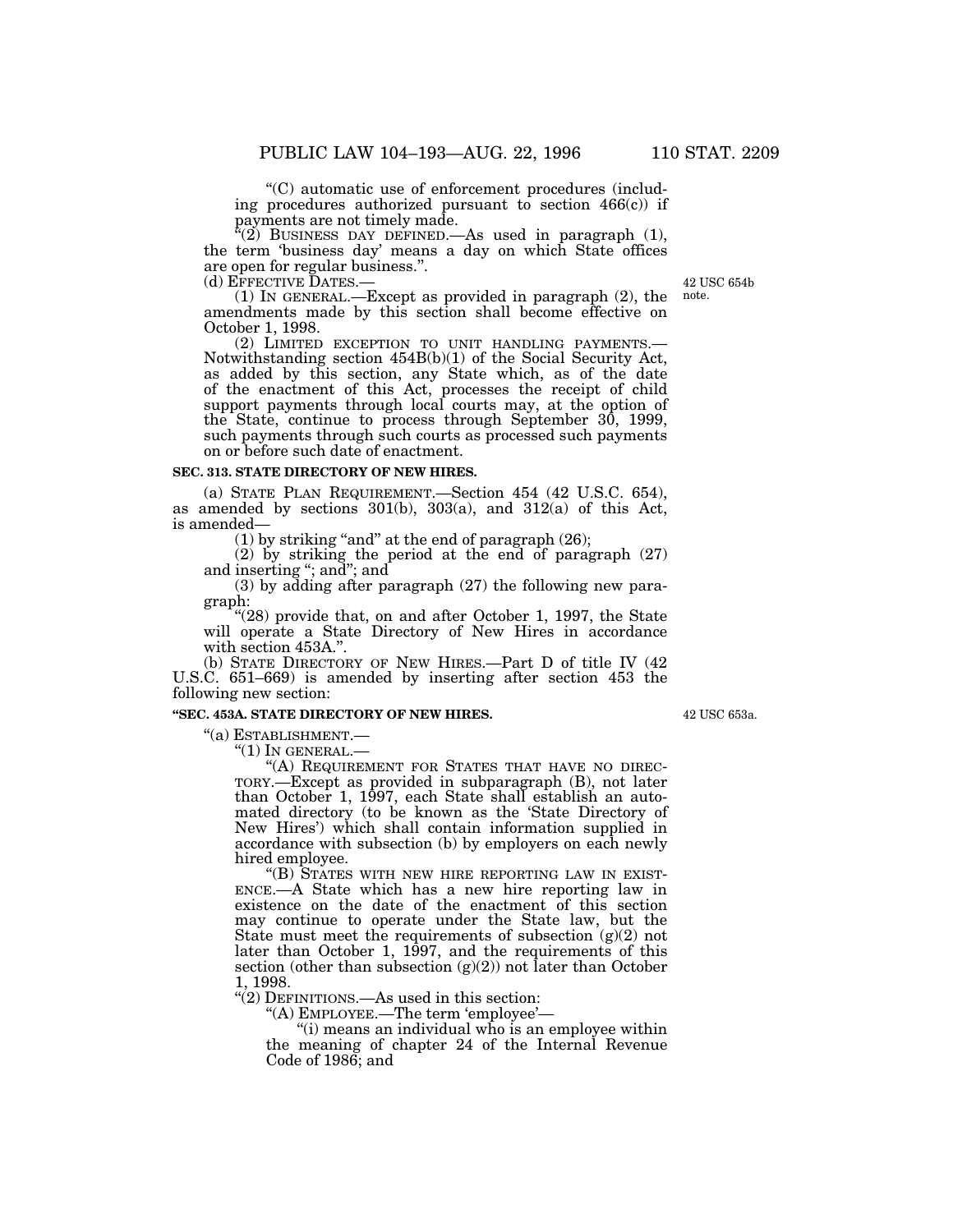"(ii) does not include an employee of a Federal or State agency performing intelligence or counterintelligence functions, if the head of such agency has determined that reporting pursuant to paragraph (1) with respect to the employee could endanger the safety of the employee or compromise an ongoing investigation or intelligence mission.

''(B) EMPLOYER.—

"(i) IN GENERAL.—The term 'employer' has the meaning given such term in section 3401(d) of the Internal Revenue Code of 1986 and includes any governmental entity and any labor organization.

''(ii) LABOR ORGANIZATION.—The term 'labor organization' shall have the meaning given such term in section 2(5) of the National Labor Relations Act, and includes any entity (also known as a 'hiring hall') which is used by the organization and an employer to carry out requirements described in section  $8(f)(3)$ of such Act of an agreement between the organization and the employer.

''(b) EMPLOYER INFORMATION.—

''(1) REPORTING REQUIREMENT.—

"(A) IN GENERAL.—Except as provided in subparagraphs (B) and (C), each employer shall furnish to the Directory of New Hires of the State in which a newly hired employee works, a report that contains the name, address, and social security number of the employee, and the name and address of, and identifying number assigned under section 6109 of the Internal Revenue Code of 1986 to, the employer.

''(B) MULTISTATE EMPLOYERS.—An employer that has employees who are employed in 2 or more States and that transmits reports magnetically or electronically may comply with subparagraph (A) by designating 1 State in which such employer has employees to which the employer will transmit the report described in subparagraph  $(A)$ , and transmitting such report to such State. Any employer that transmits reports pursuant to this subparagraph shall notify the Secretary in writing as to which State such employer designates for the purpose of sending reports.

''(C) FEDERAL GOVERNMENT EMPLOYERS.—Any department, agency, or instrumentality of the United States shall comply with subparagraph (A) by transmitting the report described in subparagraph (A) to the National Directory of New Hires established pursuant to section 453.

"(2) TIMING OF REPORT.—Each State may provide the time within which the report required by paragraph (1) shall be made with respect to an employee, but such report shall be made—

"(A) not later than 20 days after the date the employer hires the employee; or

''(B) in the case of an employer transmitting reports magnetically or electronically, by 2 monthly transmissions (if necessary) not less than 12 days nor more than 16 days apart.

"(c) REPORTING FORMAT AND METHOD. Each report required by subsection (b) shall be made on a W–4 form or, at the option

Notification.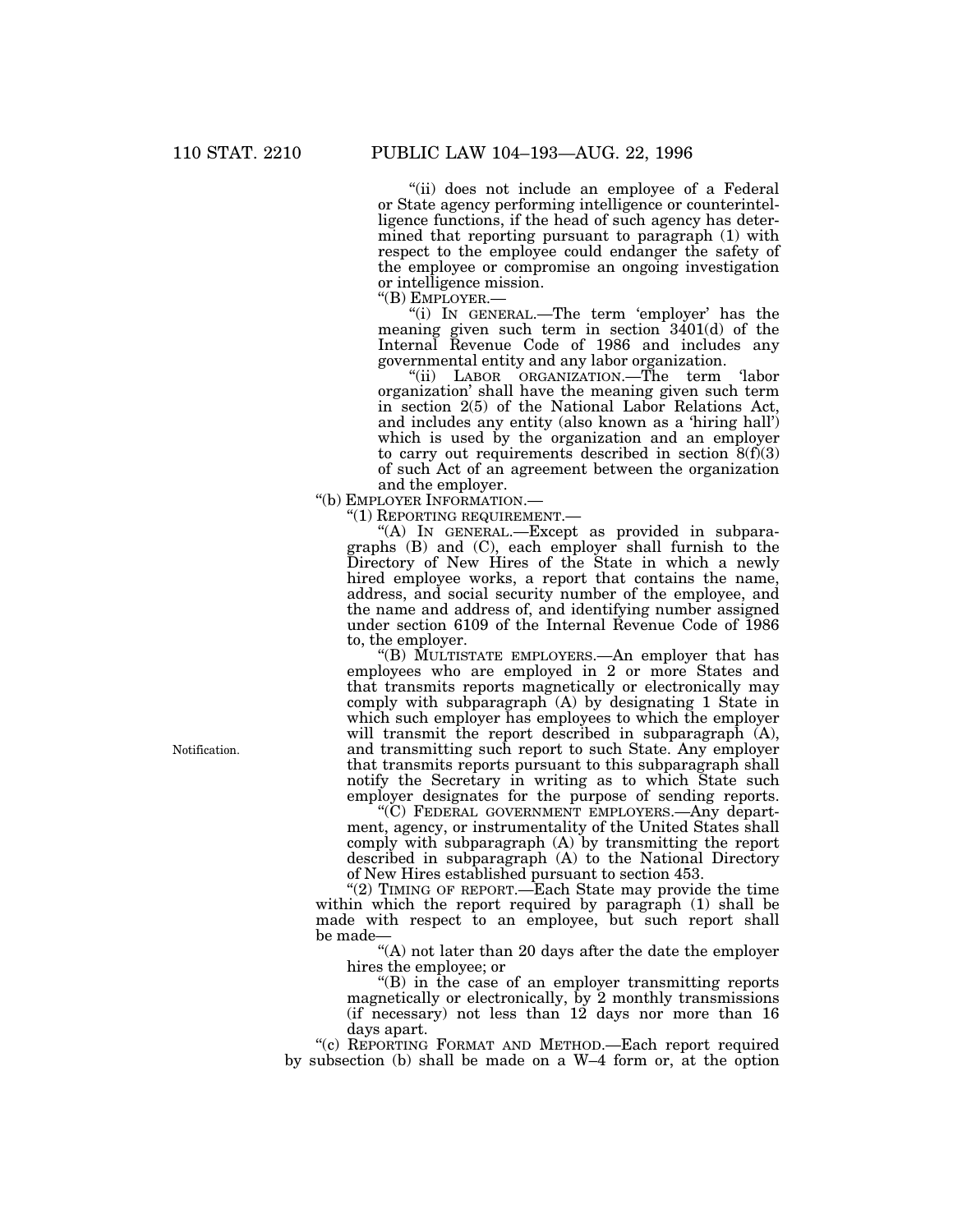of the employer, an equivalent form, and may be transmitted by 1st class mail, magnetically, or electronically.<br>"(d) CIVIL MONEY PENALTIES ON NONCOMPLYING EMPLOYERS.—

The State shall have the option to set a State civil money penalty which shall be less than—

 $"(1)$  \$25; or

 $''(2)$  \$500 if, under State law, the failure is the result of a conspiracy between the employer and the employee to not supply the required report or to supply a false or incomplete report.

''(e) ENTRY OF EMPLOYER INFORMATION.—Information shall be entered into the data base maintained by the State Directory of New Hires within 5 business days of receipt from an employer pursuant to subsection (b).

''(f) INFORMATION COMPARISONS.—

"(1) In GENERAL.—Not later than May 1, 1998, an agency designated by the State shall, directly or by contract, conduct automated comparisons of the social security numbers reported by employers pursuant to subsection (b) and the social security numbers appearing in the records of the State case registry for cases being enforced under the State plan.

"(2) NOTICE OF MATCH.—When an information comparison conducted under paragraph (1) reveals a match with respect to the social security number of an individual required to provide support under a support order, the State Directory of New Hires shall provide the agency administering the State plan approved under this part of the appropriate State with the name, address, and social security number of the employee to whom the social security number is assigned, and the name and address of, and identifying number assigned under section 6109 of the Internal Revenue Code of 1986 to, the employer. ''(g) TRANSMISSION OF INFORMATION.—

''(1) TRANSMISSION OF WAGE WITHHOLDING NOTICES TO EMPLOYERS.—Within 2 business days after the date information regarding a newly hired employee is entered into the State Directory of New Hires, the State agency enforcing the employee's child support obligation shall transmit a notice to the employer of the employee directing the employer to withhold from the income of the employee an amount equal to the monthly (or other periodic) child support obligation (including any past due support obligation) of the employee, unless the employee's income is not subject to withholding pursuant to section  $466(b)(3)$ .

''(2) TRANSMISSIONS TO THE NATIONAL DIRECTORY OF NEW HIRES.—

"(A) NEW HIRE INFORMATION.—Within 3 business days after the date information regarding a newly hired employee is entered into the State Directory of New Hires, the State Directory of New Hires shall furnish the information to the National Directory of New Hires.

Regulations.

''(B) WAGE AND UNEMPLOYMENT COMPENSATION INFORMATION.—The State Directory of New Hires shall, on a quarterly basis, furnish to the National Directory of New Hires extracts of the reports required under section  $303(a)(6)$  to be made to the Secretary of Labor concerning the wages and unemployment compensation paid to individuals, by such dates, in such format, and containing such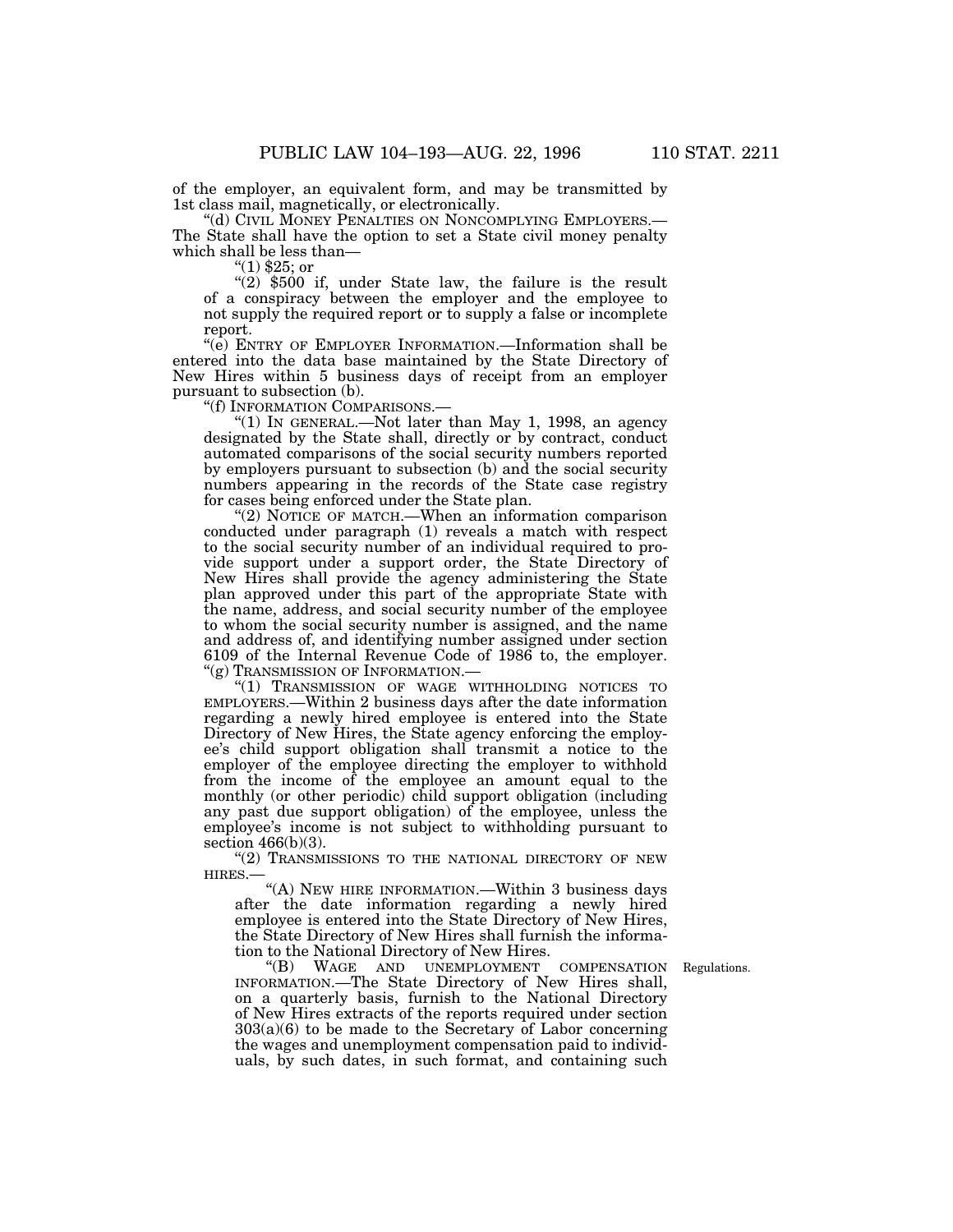information as the Secretary of Health and Human Services shall specify in regulations.

''(3) BUSINESS DAY DEFINED.—As used in this subsection, the term 'business day' means a day on which State offices are open for regular business.

''(h) OTHER USES OF NEW HIRE INFORMATION.—

"(1) LOCATION OF CHILD SUPPORT OBLIGORS.—The agency administering the State plan approved under this part shall use information received pursuant to subsection  $(f)(2)$  to locate individuals for purposes of establishing paternity and establishing, modifying, and enforcing child support obligations, and may disclose such information to any agent of the agency that is under contract with the agency to carry out such purposes.

"(2) VERIFICATION OF ELIGIBILITY FOR CERTAIN PROGRAMS.-A State agency responsible for administering a program specified in section 1137(b) shall have access to information reported by employers pursuant to subsection (b) of this section for purposes of verifying eligibility for the program.

''(3) ADMINISTRATION OF EMPLOYMENT SECURITY AND WORKERS' COMPENSATION.—State agencies operating employment security and workers' compensation programs shall have access to information reported by employers pursuant to subsection (b) for the purposes of administering such programs.".

(c) QUARTERLY WAGE REPORTING. Section  $1137(a)(3)$  (42) U.S.C.  $1320b - 7(a)(3)$  is amended-

(1) by inserting ''(including State and local governmental entities and labor organizations (as defined in section  $453A(a)(2)(B)(iii)$ " after "employers"; and

(2) by inserting '', and except that no report shall be filed with respect to an employee of a State or local agency performing intelligence or counterintelligence functions, if the head of such agency has determined that filing such a report could endanger the safety of the employee or compromise an ongoing investigation or intelligence mission'' after ''paragraph (2)''.

(d) DISCLOSURE TO CERTAIN AGENTS.—Section 303(e) (42 U.S.C. 503(e)) is amended by adding at the end the following:

''(5) A State or local child support enforcement agency may disclose to any agent of the agency that is under contract with the agency to carry out the purposes described in paragraph (1)(B) wage information that is disclosed to an officer or employee of the agency under paragraph (1)(A). Any agent of a State or local child support agency that receives wage information under this paragraph shall comply with the safeguards established pursuant to paragraph  $(1)(B)$ .".

#### **SEC. 314. AMENDMENTS CONCERNING INCOME WITHHOLDING.**

(a) MANDATORY INCOME WITHHOLDING.—

(1) IN GENERAL.—Section 466(a)(1) (42 U.S.C. 666(a)(1)) is amended to read as follows:

 $''(1)(A)$  Procedures described in subsection (b) for the withholding from income of amounts payable as support in cases subject to enforcement under the State plan.

''(B) Procedures under which the income of a person with a support obligation imposed by a support order issued (or modified) in the State before October 1, 1996, if not otherwise subject to withholding under subsection (b), shall become subject to withholding as provided in subsection (b) if arrearages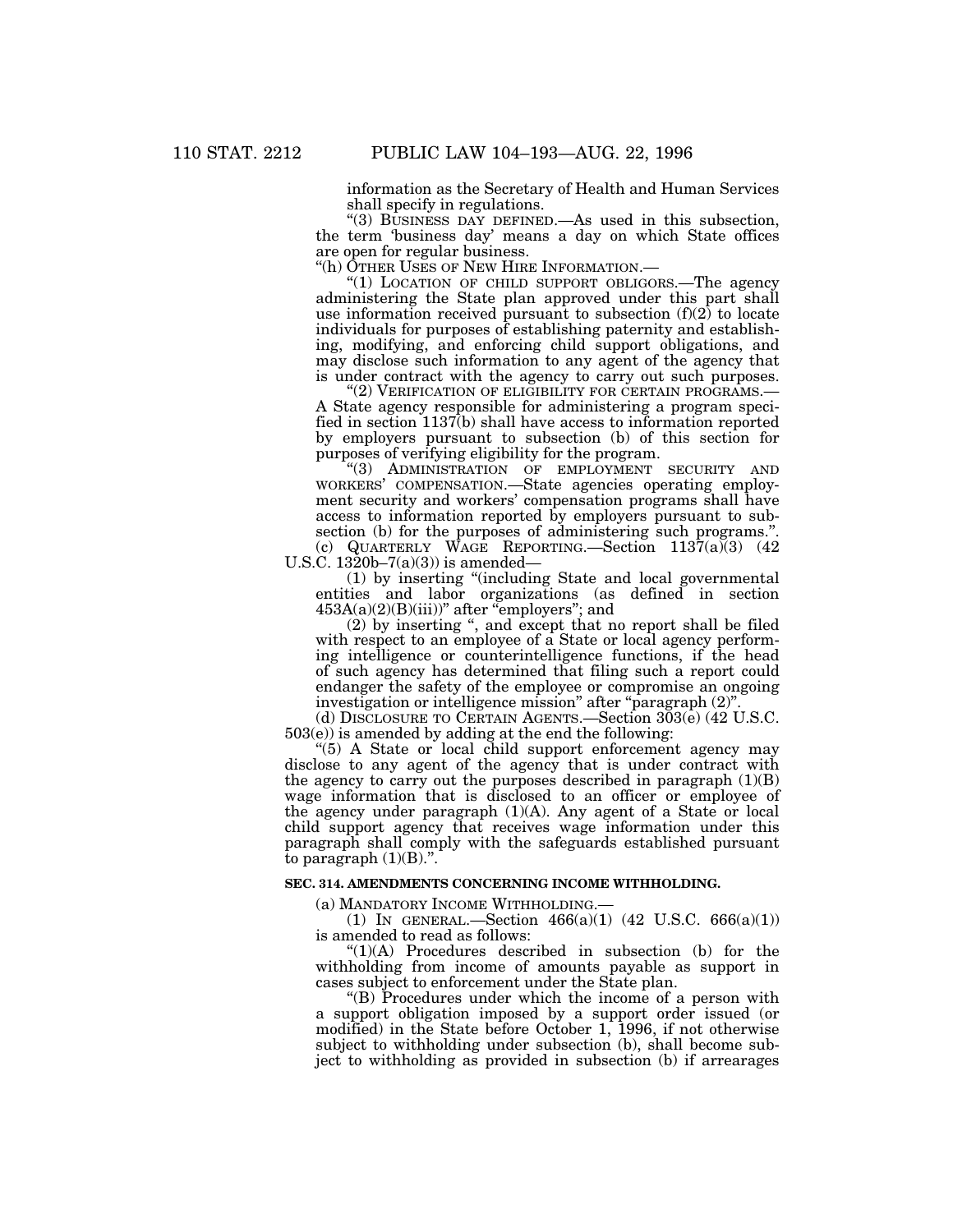occur, without the need for a judicial or administrative hearing.".<br>(2) CONFORMING AMENDMENTS.-

(A) Section 466(b) (42 U.S.C. 666(b)) is amended in the matter preceding paragraph (1), by striking ''subsection  $(a)(1)$ " and inserting "subsection  $(a)(1)(A)$ ".

(B) Section  $46\bar{6}$ (b)(4) (42 U.S.C.  $666$ (b)(4)) is amended to read as follows:

 $"(4)(A)$  Such withholding must be carried out in full compli- Notice. ance with all procedural due process requirements of the State, and the State must send notice to each noncustodial parent to whom paragraph (1) applies—

''(i) that the withholding has commenced; and

"(ii) of the procedures to follow if the noncustodial parent desires to contest such withholding on the grounds that the withholding or the amount withheld is improper due to a mistake of fact.

''(B) The notice under subparagraph (A) of this paragraph shall include the information provided to the employer under paragraph  $(6)(A)$ .".

(C) Section 466(b)(5) (42 U.S.C. 666(b)(5)) is amended by striking all that follows ''administered by'' and inserting ''the State through the State disbursement unit established pursuant to section 454B, in accordance with the requirements of section 454B."

(D) Section  $466(b)(6)(A)$  (42 U.S.C. 666(b)(6)(A)) is amended—

(i) in clause (i), by striking ''to the appropriate agency'' and all that follows and inserting ''to the State disbursement unit within 7 business days after the date the amount would (but for this subsection) have been paid or credited to the employee, for distribution in accordance with this part. The employer shall withhold funds as directed in the notice, except that when an employer receives an income withholding order issued by another State, the employer shall apply the income withholding law of the state of the obligor's principal place of employment in determining—

"(I) the employer's fee for processing an income withholding order;

''(II) the maximum amount permitted to be withheld from the obligor's income;

''(III) the time periods within which the employer must implement the income withholding order and forward the child support payment;

" $(IV)$  the priorities for withholding and allocating income withheld for multiple child support obligees; and

''(V) any withholding terms or conditions not specified in the order.

An employer who complies with an income withholding notice that is regular on its face shall not be subject to civil liability to any individual or agency for conduct in compliance with the notice.'';

(ii) in clause (ii), by inserting ''be in a standard format prescribed by the Secretary, and'' after ''shall''; and

(iii) by adding at the end the following new clause: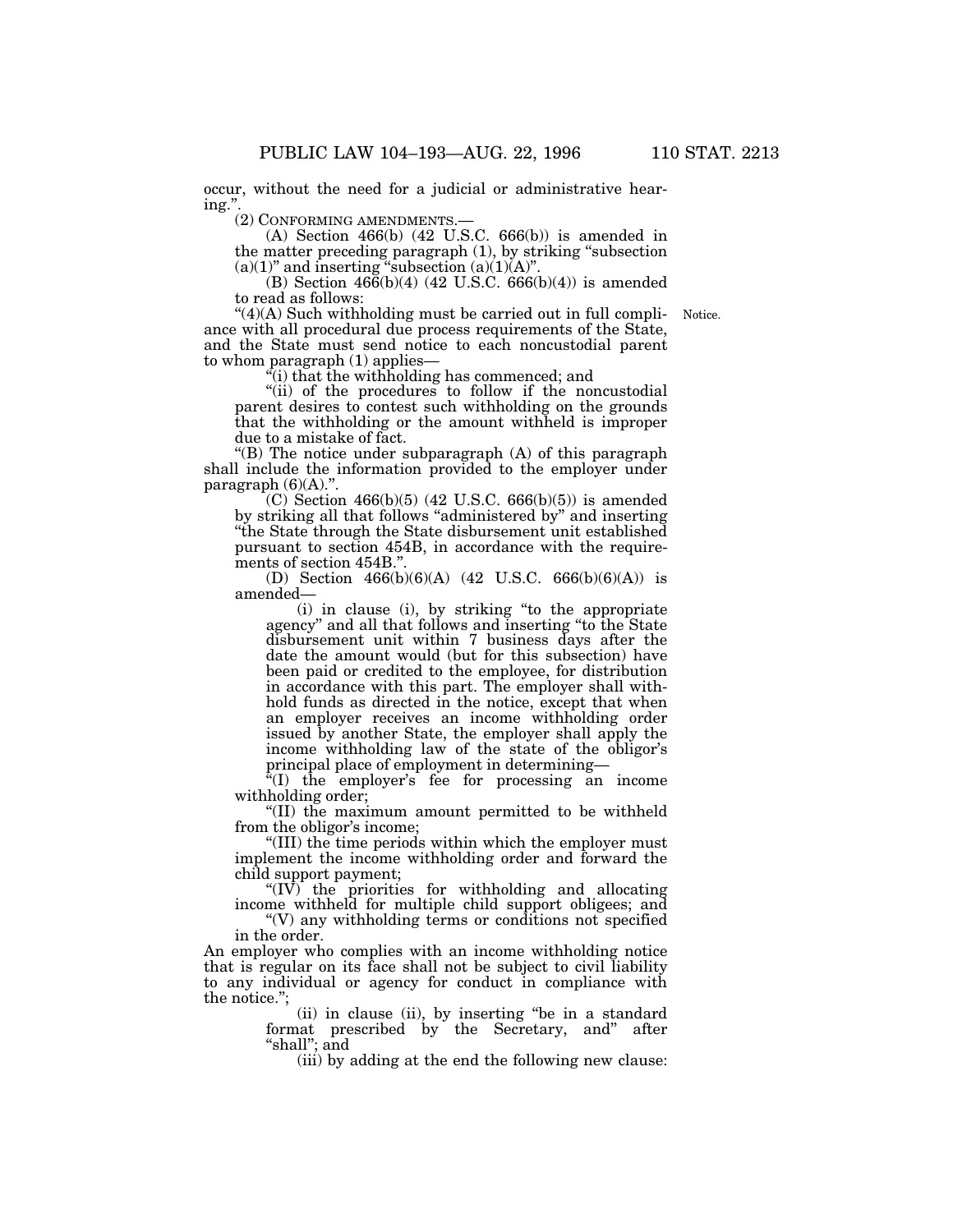"(iii) As used in this subparagraph, the term 'business' day' means a day on which State offices are open for regular business.''.

(E) Section 466(b)(6)(D) (42 U.S.C. 666(b)(6)(D)) is amended by striking ''any employer'' and all that follows and inserting ''any employer who—

''(i) discharges from employment, refuses to employ, or takes disciplinary action against any noncustodial parent subject to income withholding required by this subsection because of the existence of such withholding and the obligations or additional obligations which it imposes upon the employer; or

"(ii) fails to withhold support from income or to pay such amounts to the State disbursement unit in accordance with this subsection.".

 $(F)$  Section 466(b) (42 U.S.C. 666(b)) is amended by adding at the end the following new paragraph:

"(11) Procedures under which the agency administering the State plan approved under this part may execute a withholding order without advance notice to the obligor, including issuing the withholding order through electronic means.''. (b) DEFINITION OF INCOME.—

(1) IN GENERAL.—Section 466(b)(8) (42 U.S.C. 666(b)(8)) is amended to read as follows:

" $(8)$  For purposes of subsection  $(a)$  and this subsection, the term 'income' means any periodic form of payment due to an individual, regardless of source, including wages, salaries, commissions, bonuses, worker's compensation, disability, payments pursuant to a pension or retirement program, and interest.''.

(2) CONFORMING AMENDMENTS.—

(A) Subsections (a)(8)(A), (a)(8)(B)(i), (b)(3)(A), (b)(3)(B),  $(b)(6)(A)(i)$ , and  $(b)(6)(C)$ , and  $(b)(7)$  of section 466 (42 U.S.C. 666(a)(8)(A), (a)(8)(B)(i), (b)(3)(A), (b)(3)(B), (b)(6)(A)(i), and  $(b)(6)(C)$ , and  $(b)(7)$  are each amended by striking "wages" each place such term appears and inserting "income".

(B) Section  $466(b)\hat{1}$  (42 U.S.C. 666(b)(1)) is amended by striking ''wages (as defined by the State for purposes of this section)'' and inserting ''income''.

(c) CONFORMING AMENDMENT.—Section  $466(c)$  (42 U.S.C. 666 $(c)$ ) is repealed.

#### **SEC. 315. LOCATOR INFORMATION FROM INTERSTATE NETWORKS.**

Section 466(a) (42 U.S.C. 666(a)) is amended by inserting after paragraph (11) the following new paragraph:

''(12) LOCATOR INFORMATION FROM INTERSTATE NET-WORKS.—Procedures to ensure that all Federal and State agencies conducting activities under this part have access to any system used by the State to locate an individual for purposes relating to motor vehicles or law enforcement.''.

#### **SEC. 316. EXPANSION OF THE FEDERAL PARENT LOCATOR SERVICE.**

(a) EXPANDED AUTHORITY TO LOCATE INDIVIDUALS AND ASSETS.—Section 453 (42 U.S.C. 653) is amended—

(1) in subsection (a), by striking all that follows ''subsection (c))'' and inserting '', for the purpose of establishing parentage, establishing, setting the amount of, modifying, or enforcing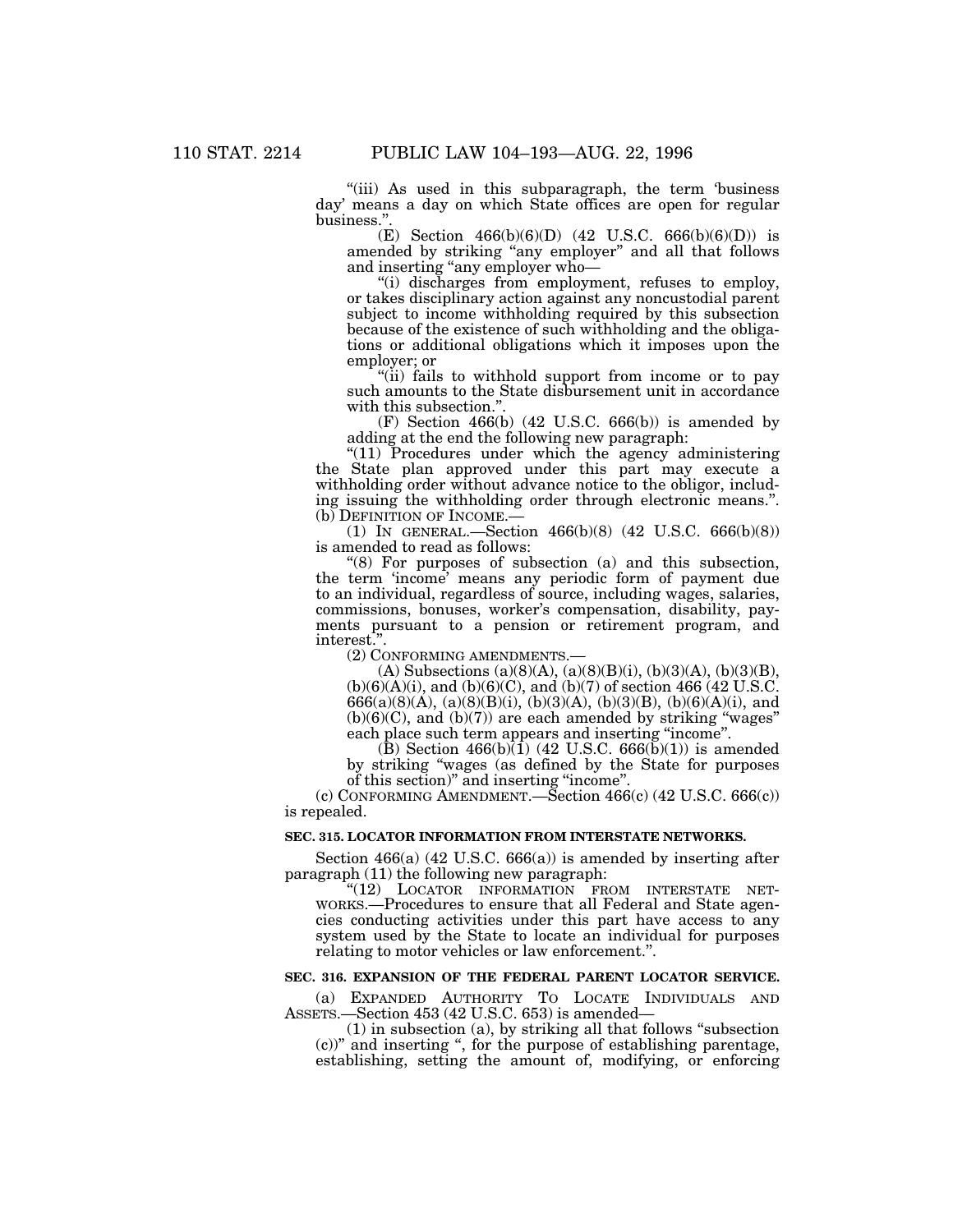child support obligations, or enforcing child custody or visitation orders—

''(1) information on, or facilitating the discovery of, the location of any individual—

''(A) who is under an obligation to pay child support or provide child custody or visitation rights;

''(B) against whom such an obligation is sought;

"(C) to whom such an obligation is owed,

including the individual's social security number (or numbers), most recent address, and the name, address, and employer identification number of the individual's employer;

 $(2)$  information on the individual's wages (or other income) from, and benefits of, employment (including rights to or enrollment in group health care coverage); and

''(3) information on the type, status, location, and amount of any assets of, or debts owed by or to, any such individual.''; and

(2) in subsection (b)—

(A) in the matter preceding paragraph (1), by striking ''social security'' and all that follows through ''absent parent'' and inserting ''information described in subsection (a)''; and

(B) in the flush paragraph at the end, by adding the following: ''No information shall be disclosed to any person if the State has notified the Secretary that the State has reasonable evidence of domestic violence or child abuse and the disclosure of such information could be harmful to the custodial parent or the child of such parent. Information received or transmitted pursuant to this section shall be subject to the safeguard provisions contained in section  $454(26)$ ."

(b) AUTHORIZED PERSON FOR INFORMATION REGARDING VISITATION RIGHTS.—Section 453(c) (42 U.S.C. 653(c)) is amended—

(1) in paragraph (1), by striking ''support'' and inserting "support or to seek to enforce orders providing child custody or visitation rights''; and

(2) in paragraph (2), by striking '', or any agent of such court; and'' and inserting ''or to issue an order against a resident parent for child custody or visitation rights, or any agent of such court;".

(c) REIMBURSEMENT FOR INFORMATION FROM FEDERAL AGENCIES.—Section  $453(e)(2)$  (42 U.S.C.  $653(e)(2)$ ) is amended in the 4th sentence by inserting ''in an amount which the Secretary determines to be reasonable payment for the information exchange (which amount shall not include payment for the costs of obtaining, compiling, or maintaining the information)'' before the period.

(d) REIMBURSEMENT FOR REPORTS BY STATE AGENCIES.—Section 453 (42 U.S.C. 653) is amended by adding at the end the following new subsection:

"(g) REIMBURSEMENT FOR REPORTS BY STATE AGENCIES.—The Secretary may reimburse Federal and State agencies for the costs incurred by such entities in furnishing information requested by the Secretary under this section in an amount which the Secretary determines to be reasonable payment for the information exchange (which amount shall not include payment for the costs of obtaining, compiling, or maintaining the information).''.

(e) CONFORMING AMENDMENTS.—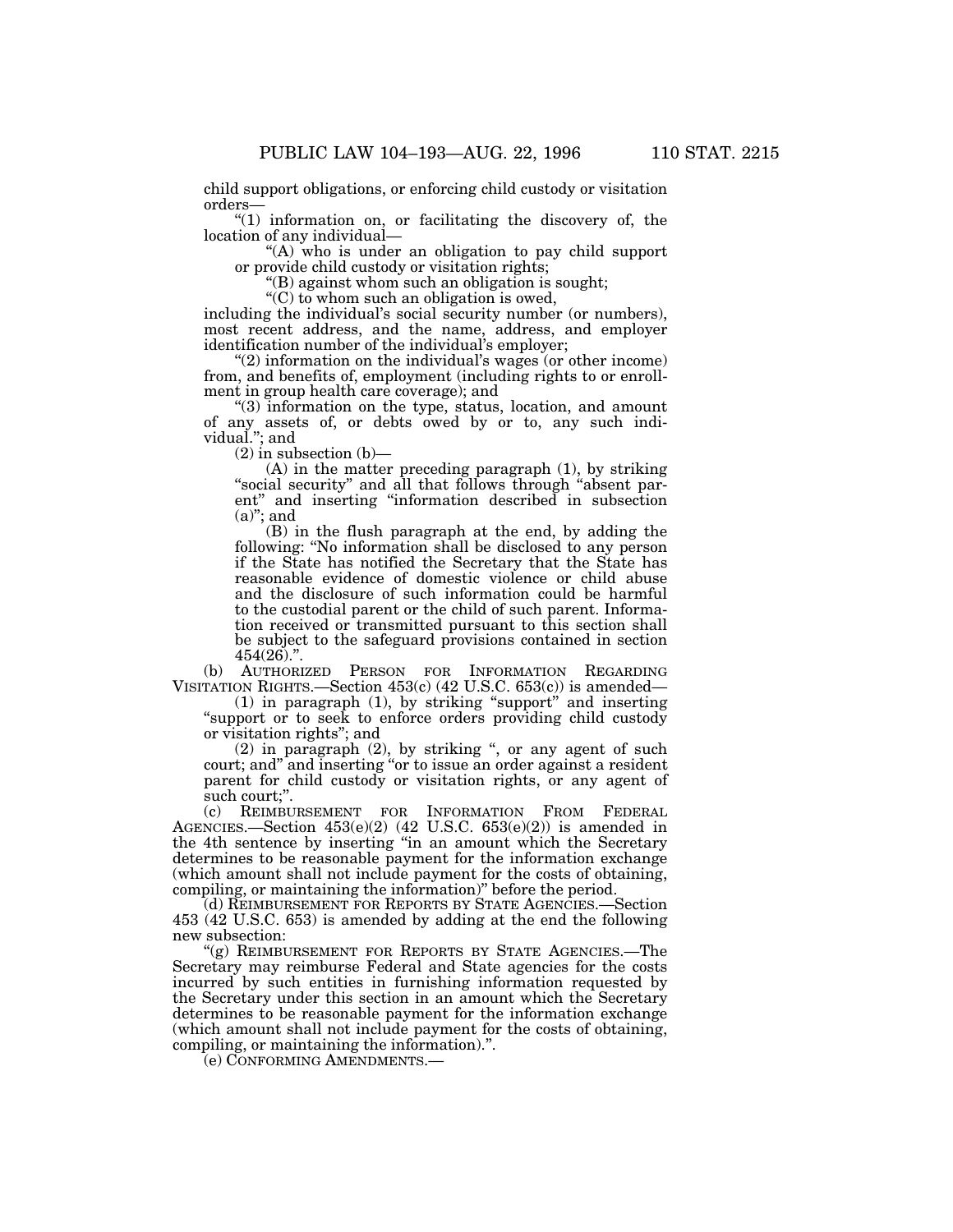Establishment.

(1) Sections 452(a)(9), 453(a), 453(b), 463(a), 463(e), and 463(f) (42 U.S.C. 652(a)(9), 653(a), 653(b), 663(a), 663(e), and 663(f)) are each amended by inserting ''Federal'' before ''Parent'' each place such term appears.

 $(2)$  Section 453 (42 U.S.C. 653) is amended in the heading by adding ''FEDERAL'' before ''PARENT''.

 $(f)$  New COMPONENTS. Section 453 (42 U.S.C. 653), as amended by subsection (d) of this section, is amended by adding at the end the following new subsections:

"(h) FEDERAL CASE REGISTRY OF CHILD SUPPORT ORDERS.-

" $(1)$  In GENERAL.—Not later than October 1, 1998, in order to assist States in administering programs under State plans approved under this part and programs funded under part A, and for the other purposes specified in this section, the Secretary shall establish and maintain in the Federal Parent Locator Service an automated registry (which shall be known as the 'Federal Case Registry of Child Support Orders'), which shall contain abstracts of support orders and other information described in paragraph (2) with respect to each case in each State case registry maintained pursuant to section 454A(e), as furnished (and regularly updated), pursuant to section 454A(f), by State agencies administering programs under this part.

''(2) CASE INFORMATION.—The information referred to in paragraph (1) with respect to a case shall be such information as the Secretary may specify in regulations (including the names, social security numbers or other uniform identification numbers, and State case identification numbers) to identify the individuals who owe or are owed support (or with respect to or on behalf of whom support obligations are sought to be established), and the State or States which have the case. ''(i) NATIONAL DIRECTORY OF NEW HIRES.—

''(1) IN GENERAL.—In order to assist States in administering programs under State plans approved under this part and programs funded under part A, and for the other purposes specified in this section, the Secretary shall, not later than October 1, 1997, establish and maintain in the Federal Parent Locator Service an automated directory to be known as the National Directory of New Hires, which shall contain the information supplied pursuant to section  $453A(g)(2)$ .

"(2) ENTRY OF DATA.—Information shall be entered into the data base maintained by the National Directory of New Hires within 2 business days of receipt pursuant to section  $453A(g)(2)$ .

''(3) ADMINISTRATION OF FEDERAL TAX LAWS.—The Secretary of the Treasury shall have access to the information in the National Directory of New Hires for purposes of administering section 32 of the Internal Revenue Code of 1986, or the advance payment of the earned income tax credit under section 3507 of such Code, and verifying a claim with respect to employment in a tax return.

"(4) LIST OF MULTISTATE EMPLOYERS.—The Secretary shall maintain within the National Directory of New Hires a list of multistate employers that report information regarding newly hired employees pursuant to section  $453A(b)(1)(B)$ , and the State which each such employer has designated to receive such information.

Establishment.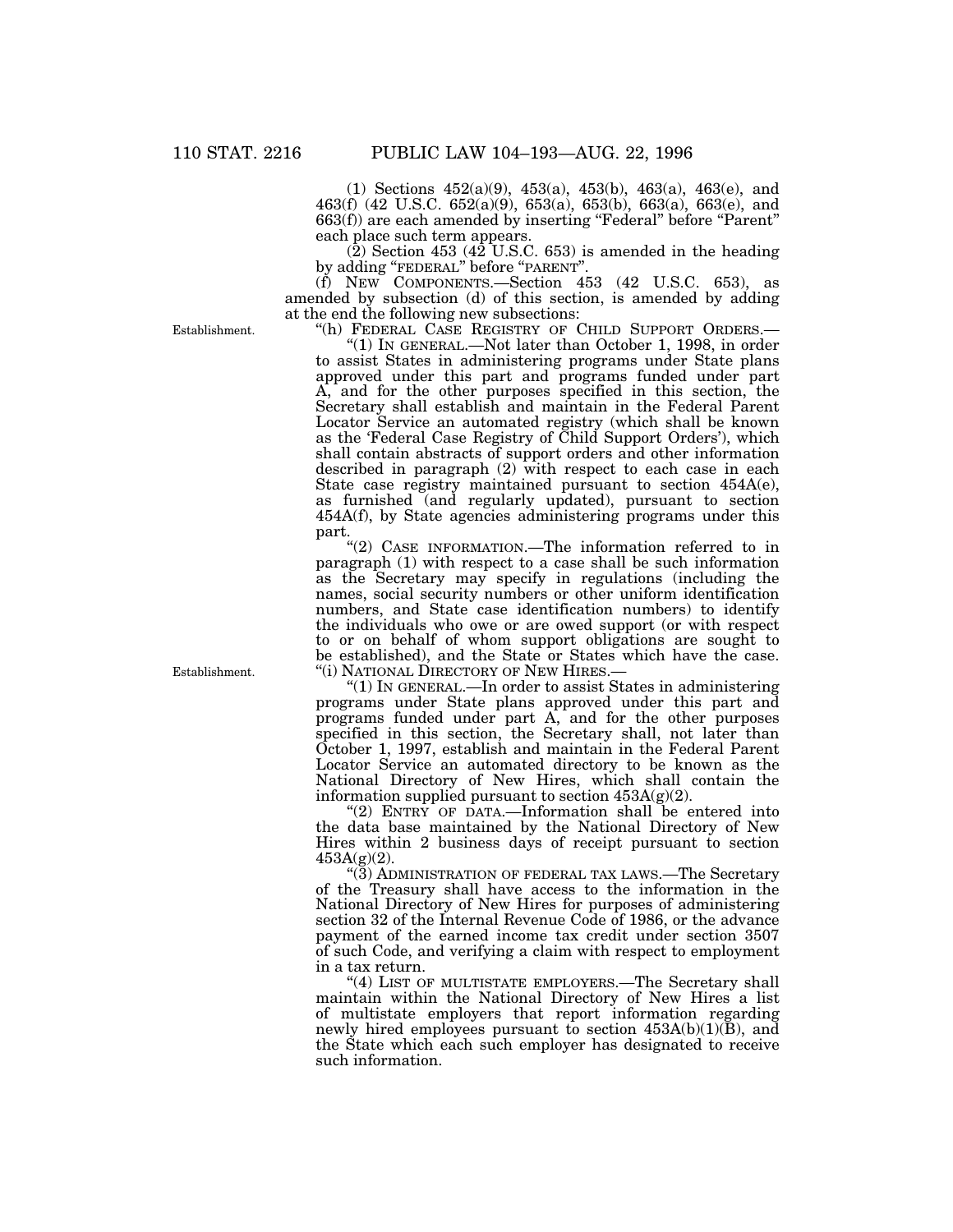''(j) INFORMATION COMPARISONS AND OTHER DISCLOSURES.— ''(1) VERIFICATION BY SOCIAL SECURITY ADMINISTRATION.— ''(A) IN GENERAL.—The Secretary shall transmit

information on individuals and employers maintained under this section to the Social Security Administration to the extent necessary for verification in accordance with subparagraph (B).

''(B) VERIFICATION BY SSA.—The Social Security Administration shall verify the accuracy of, correct, or supply to the extent possible, and report to the Secretary, the following information supplied by the Secretary pursuant to subparagraph (A):

''(i) The name, social security number, and birth date of each such individual.

"(ii) The employer identification number of each such employer.

"(2) INFORMATION COMPARISONS.—For the purpose of locating individuals in a paternity establishment case or a case involving the establishment, modification, or enforcement of a support order, the Secretary shall—

"(A) compare information in the National Directory of New Hires against information in the support case abstracts in the Federal Case Registry of Child Support Orders not less often than every 2 business days; and

''(B) within 2 business days after such a comparison reveals a match with respect to an individual, report the information to the State agency responsible for the case.

''(3) INFORMATION COMPARISONS AND DISCLOSURES OF INFORMATION IN ALL REGISTRIES FOR TITLE IV PROGRAM PUR-POSES.—To the extent and with the frequency that the Secretary determines to be effective in assisting States to carry out their responsibilities under programs operated under this part and programs funded under part A, the Secretary shall—

''(A) compare the information in each component of the Federal Parent Locator Service maintained under this section against the information in each other such component (other than the comparison required by paragraph (2)), and report instances in which such a comparison reveals a match with respect to an individual to State agencies operating such programs; and

''(B) disclose information in such registries to such State agencies.

"(4) PROVISION OF NEW HIRE INFORMATION TO THE SOCIAL SECURITY ADMINISTRATION.—The National Directory of New Hires shall provide the Commissioner of Social Security with all information in the National Directory.

''(5) RESEARCH.—The Secretary may provide access to information reported by employers pursuant to section 453A(b) for research purposes found by the Secretary to be likely to contribute to achieving the purposes of part A or this part, but without personal identifiers.

" $(k)$  Fees.

''(1) FOR SSA VERIFICATION.—The Secretary shall reimburse the Commissioner of Social Security, at a rate negotiated between the Secretary and the Commissioner, for the costs incurred by the Commissioner in performing the verification services described in subsection (j).

Reports.

Reports.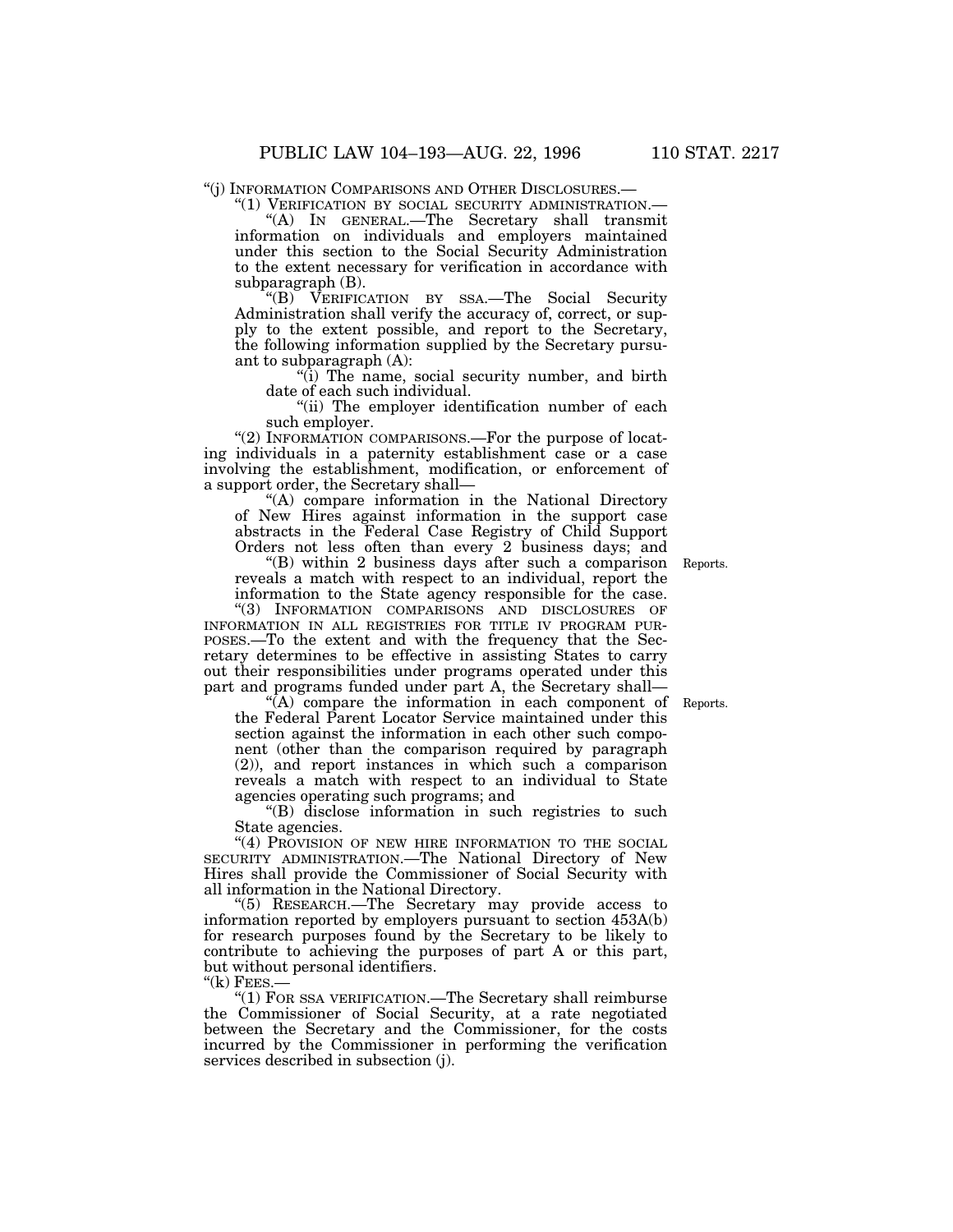"(2) FOR INFORMATION FROM STATE DIRECTORIES OF NEW HIRES.—The Secretary shall reimburse costs incurred by State directories of new hires in furnishing information as required by subsection  $(j)(3)$ , at rates which the Secretary determines to be reasonable (which rates shall not include payment for the costs of obtaining, compiling, or maintaining such information).

"(3) FOR INFORMATION FURNISHED TO STATE AND FEDERAL AGENCIES.—A State or Federal agency that receives information from the Secretary pursuant to this section shall reimburse the Secretary for costs incurred by the Secretary in furnishing the information, at rates which the Secretary determines to be reasonable (which rates shall include payment for the costs of obtaining, verifying, maintaining, and comparing the information).

''(l) RESTRICTION ON DISCLOSURE AND USE.—Information in the Federal Parent Locator Service, and information resulting from comparisons using such information, shall not be used or disclosed except as expressly provided in this section, subject to section 6103 of the Internal Revenue Code of 1986.

"(m) INFORMATION INTEGRITY AND SECURITY.—The Secretary shall establish and implement safeguards with respect to the entities established under this section designed to—

" $(1)$  ensure the accuracy and completeness of information in the Federal Parent Locator Service; and

''(2) restrict access to confidential information in the Federal Parent Locator Service to authorized persons, and restrict use of such information to authorized purposes.

''(n) FEDERAL GOVERNMENT REPORTING.—Each department, agency, and instrumentality of the United States shall on a quarterly basis report to the Federal Parent Locator Service the name and social security number of each employee and the wages paid to the employee during the previous quarter, except that such a report shall not be filed with respect to an employee of a department, agency, or instrumentality performing intelligence or counterintelligence functions, if the head of such department, agency, or instrumentality has determined that filing such a report could endanger the safety of the employee or compromise an ongoing investigation or intelligence mission.''.

(g) CONFORMING AMENDMENTS.—

(1) TO PART D OF TITLE IV OF THE SOCIAL SECURITY ACT.—

(A) Section 454(8)(B) (42 U.S.C. 654(8)(B)) is amended to read as follows:

''(B) the Federal Parent Locator Service established under section 453;''.

(B) Section 454(13) (42 U.S.C.654(13)) is amended by inserting "and provide that information requests by parents" who are residents of other States be treated with the same priority as requests by parents who are residents of the State submitting the plan'' before the semicolon.

(2) TO FEDERAL UNEMPLOYMENT TAX ACT.—Section 3304(a)(16) of the Internal Revenue Code of 1986 is amended—

(A) by striking ''Secretary of Health, Education, and Welfare'' each place such term appears and inserting ''Secretary of Health and Human Services'';

 $(B)$  in subparagraph  $(B)$ , by striking "such information" and all that follows and inserting ''information furnished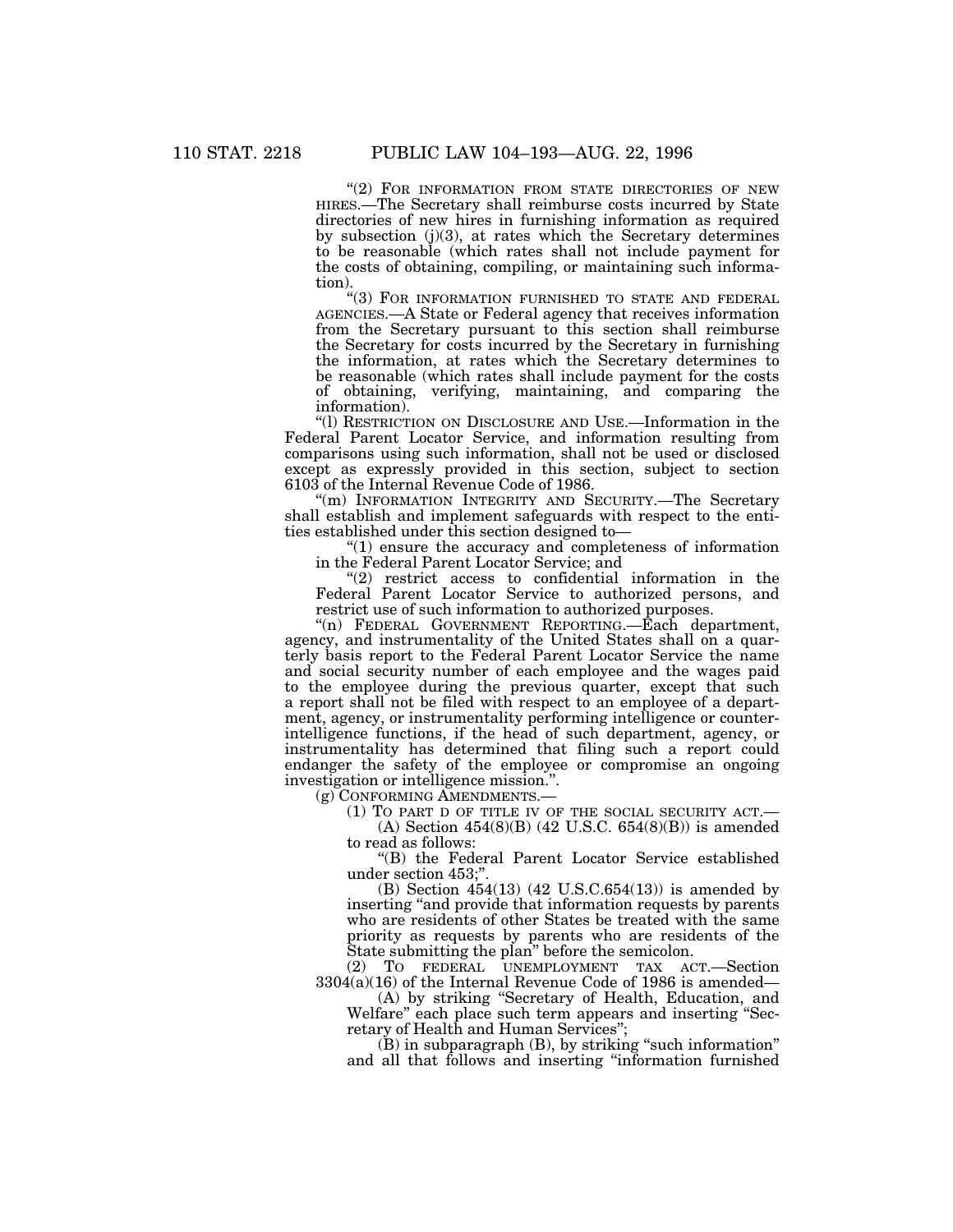under subparagraph  $(A)$  or  $(B)$  is used only for the purposes authorized under such subparagraph;'';

(C) by striking ''and'' at the end of subparagraph (A);

(D) by redesignating subparagraph (B) as subparagraph (C); and

(E) by inserting after subparagraph (A) the following new subparagraph:

''(B) wage and unemployment compensation information contained in the records of such agency shall be furnished to the Secretary of Health and Human Services (in accordance with regulations promulgated by such Secretary) as necessary for the purposes of the National Directory of New Hires established under section 453(i) of the Social Security Act, and''.

(3) TO STATE GRANT PROGRAM UNDER TITLE III OF THE SOCIAL SECURITY ACT.—Subsection (h) of section 303 (42 U.S.C. 503) is amended to read as follows:

 $f'(h)(1)$  The State agency charged with the administration of the State law shall, on a reimbursable basis—

"(A) disclose quarterly, to the Secretary of Health and Human Services, wage and claim information, as required pursuant to section  $4\overline{5}3(i)(1)$ , contained in the records of such agency;

''(B) ensure that information provided pursuant to subparagraph (A) meets such standards relating to correctness and verification as the Secretary of Health and Human Services, with the concurrence of the Secretary of Labor, may find necessary; and

''(C) establish such safeguards as the Secretary of Labor determines are necessary to insure that information disclosed under subparagraph (A) is used only for purposes of section 453(i)(1) in carrying out the child support enforcement program under title IV.

"(2) Whenever the Secretary of Labor, after reasonable notice Notification. and opportunity for hearing to the State agency charged with the administration of the State law, finds that there is a failure to comply substantially with the requirements of paragraph (1), the Secretary of Labor shall notify such State agency that further payments will not be made to the State until the Secretary of Labor is satisfied that there is no longer any such failure. Until the Secretary of Labor is so satisfied, the Secretary shall make no future certification to the Secretary of the Treasury with respect to the State.

''(3) For purposes of this subsection—

 $(A)$  the term 'wage information' means information regarding wages paid to an individual, the social security account number of such individual, and the name, address, State, and the Federal employer identification number of the employer paying such wages to such individual; and

 $\mathrm{``(B)}$  the term 'claim information' means information regarding whether an individual is receiving, has received, or has made application for, unemployment compensation, the amount of any such compensation being received (or to be received by such individual), and the individual's current (or most recent) home address.''.

(4) DISCLOSURE OF CERTAIN INFORMATION TO AGENTS OF CHILD SUPPORT ENFORCEMENT AGENCIES.—

Regulations.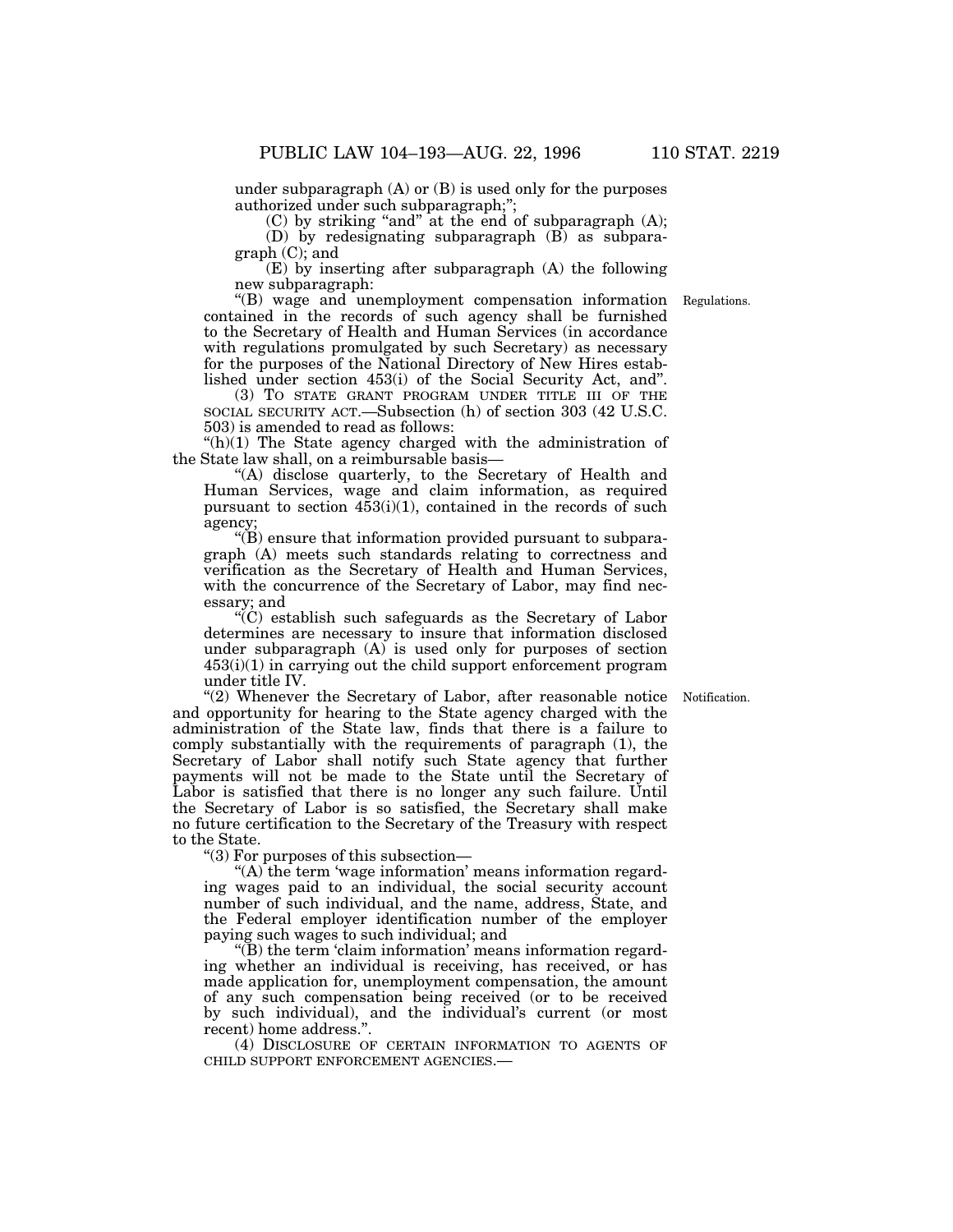(A) IN GENERAL.—Paragraph (6) of section 6103(l) of the Internal Revenue Code of 1986 (relating to disclosure of return information to Federal, State, and local child support enforcement agencies) is amended by redesignating subparagraph (B) as subparagraph (C) and by inserting after subparagraph (A) the following new subparagraph:

''(B) DISCLOSURE TO CERTAIN AGENTS.—The following information disclosed to any child support enforcement agency under subparagraph (A) with respect to any individual with respect to whom child support obligations are sought to be established or enforced may be disclosed by such agency to any agent of such agency which is under contract with such agency to carry out the purposes described in subparagraph (C):

''(i) The address and social security account number (or numbers) of such individual.

''(ii) The amount of any reduction under section 6402(c) (relating to offset of past-due support against overpayments) in any overpayment otherwise payable to such individual.''.

(B) CONFORMING AMENDMENTS.—

(i) Paragraph (3) of section 6103(a) of such Code is amended by striking "(1)(12)" and inserting "para $graph (6)$  or  $(12)$  of subsection  $(l)$ ".

(ii) Subparagraph  $(C)$  of section  $6103(1)(6)$  of such Code, as redesignated by subsection (a), is amended to read as follows:

''(C) RESTRICTION ON DISCLOSURE.—Information may be disclosed under this paragraph only for purposes of, and to the extent necessary in, establishing and collecting child support obligations from, and locating, individuals owing such obligations.''.

(iii) The material following subparagraph (F) of section  $6103(p)(4)$  of such Code is amended by striking "subsection  $(I)(12)(B)$ " and inserting "paragraph  $(6)(A)$ or  $(12)(B)$  of subsection  $(l)$ ".

42 USC 653 note.

(h) REQUIREMENT FOR COOPERATION.—The Secretary of Labor and the Secretary of Health and Human Services shall work jointly to develop cost-effective and efficient methods of accessing the information in the various State directories of new hires and the National Directory of New Hires as established pursuant to the amendments made by this subtitle. In developing these methods the Secretaries shall take into account the impact, including costs, on the States, and shall also consider the need to insure the proper and authorized use of wage record information.

#### **SEC. 317. COLLECTION AND USE OF SOCIAL SECURITY NUMBERS FOR USE IN CHILD SUPPORT ENFORCEMENT.**

Section  $466(a)$  (42 U.S.C. 666(a)), as amended by section 315 of this Act, is amended by inserting after paragraph (12) the following new paragraph:

 $\sqrt[2a]{13}$  RECORDING OF SOCIAL SECURITY NUMBERS IN CERTAIN FAMILY MATTERS.—Procedures requiring that the social security number of—

 $(A)$  any applicant for a professional license, commercial driver's license, occupational license, or marriage license be recorded on the application;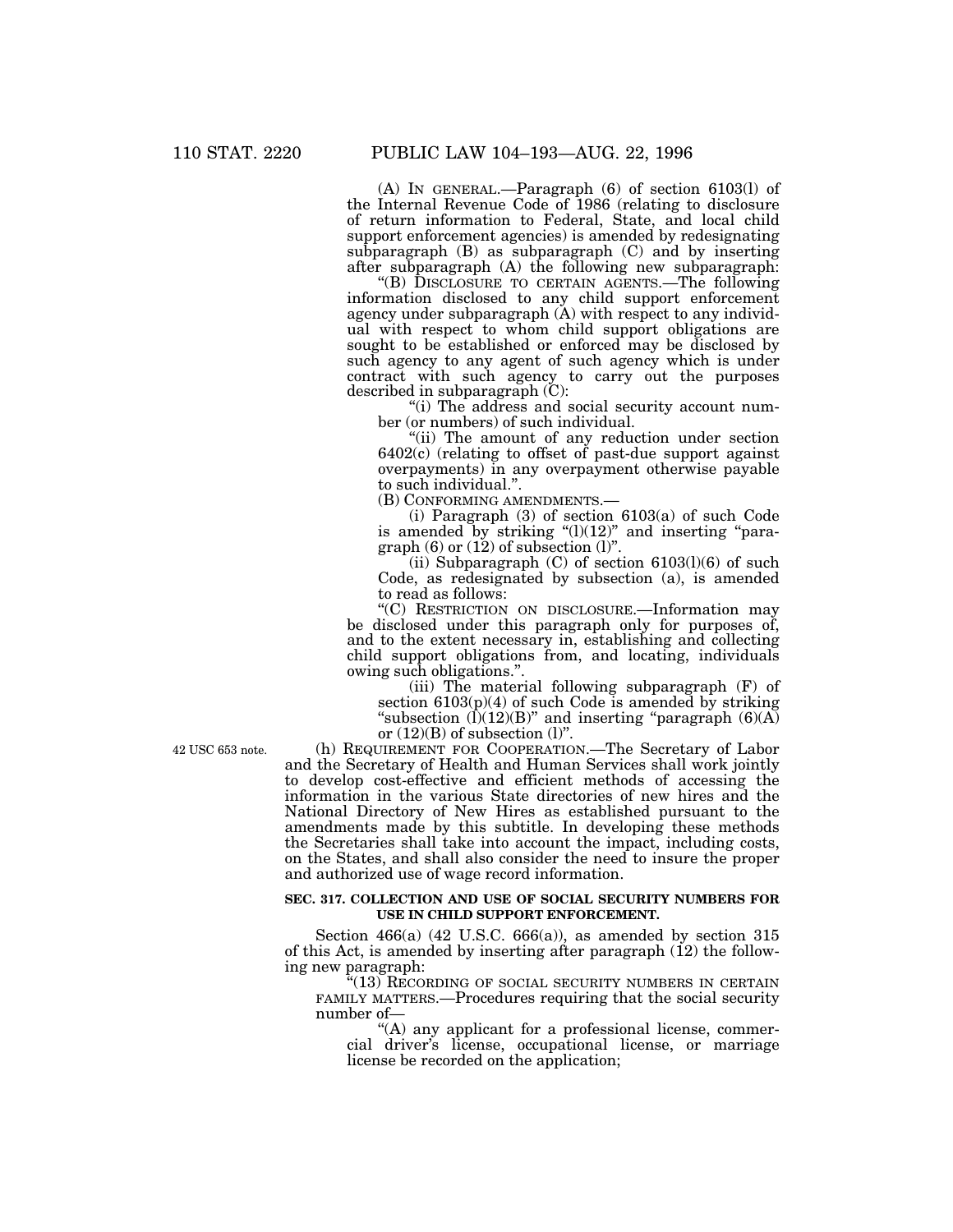''(B) any individual who is subject to a divorce decree, support order, or paternity determination or acknowledgment be placed in the records relating to the matter; and

''(C) any individual who has died be placed in the records relating to the death and be recorded on the death certificate.

For purposes of subparagraph (A), if a State allows the use of a number other than the social security number, the State shall so advise any applicants.''.

# **Subtitle C—Streamlining and Uniformity of Procedures**

# **SEC. 321. ADOPTION OF UNIFORM STATE LAWS.**

Section 466 (42 U.S.C. 666) is amended by adding at the end the following new subsection:

''(f) UNIFORM INTERSTATE FAMILY SUPPORT ACT.—In order to satisfy section 454(20)(A), on and after January 1, 1998, each State must have in effect the Uniform Interstate Family Support Act, as approved by the American Bar Association on February 9, 1993, together with any amendments officially adopted before January 1, 1998 by the National Conference of Commissioners on Uniform State Laws.''.

# **SEC. 322. IMPROVEMENTS TO FULL FAITH AND CREDIT FOR CHILD SUPPORT ORDERS.**

Section 1738B of title 28, United States Code, is amended— (1) in subsection (a) $(2)$ , by striking "subsection (e)" and inserting "subsections (e), (f), and (i)";

(2) in subsection (b), by inserting after the 2nd undesignated paragraph the following:

'' 'child's home State' means the State in which a child lived with a parent or a person acting as parent for at least 6 consecutive months immediately preceding the time of filing of a petition or comparable pleading for support and, if a child is less than 6 months old, the State in which the child lived from birth with any of them. A period of temporary absence of any of them is counted as part of the 6-month period.'';

 $(3)$  in subsection (c), by inserting "by a court of a State" before "is made";

(4) in subsection (c)(1), by inserting "and subsections (e),  $(f)$ , and  $(g)$ " after "located";

 $(5)$  in subsection  $(d)$ —

(A) by inserting "individual" before "contestant"; and

(B) by striking "subsection (e)" and inserting "subsections (e) and (f)"; (6) in subsection (e), by striking ''make a modification of

a child support order with respect to a child that is made'' and inserting ''modify a child support order issued'';

 $(7)$  in subsection  $(e)(1)$ , by inserting "pursuant to subsection (i)'' before the semicolon;

(8) in subsection (e) $(2)$ —

(A) by inserting "individual" before "contestant" each place such term appears; and

(B) by striking ''to that court's making the modification and assuming'' and inserting ''with the State of continuing,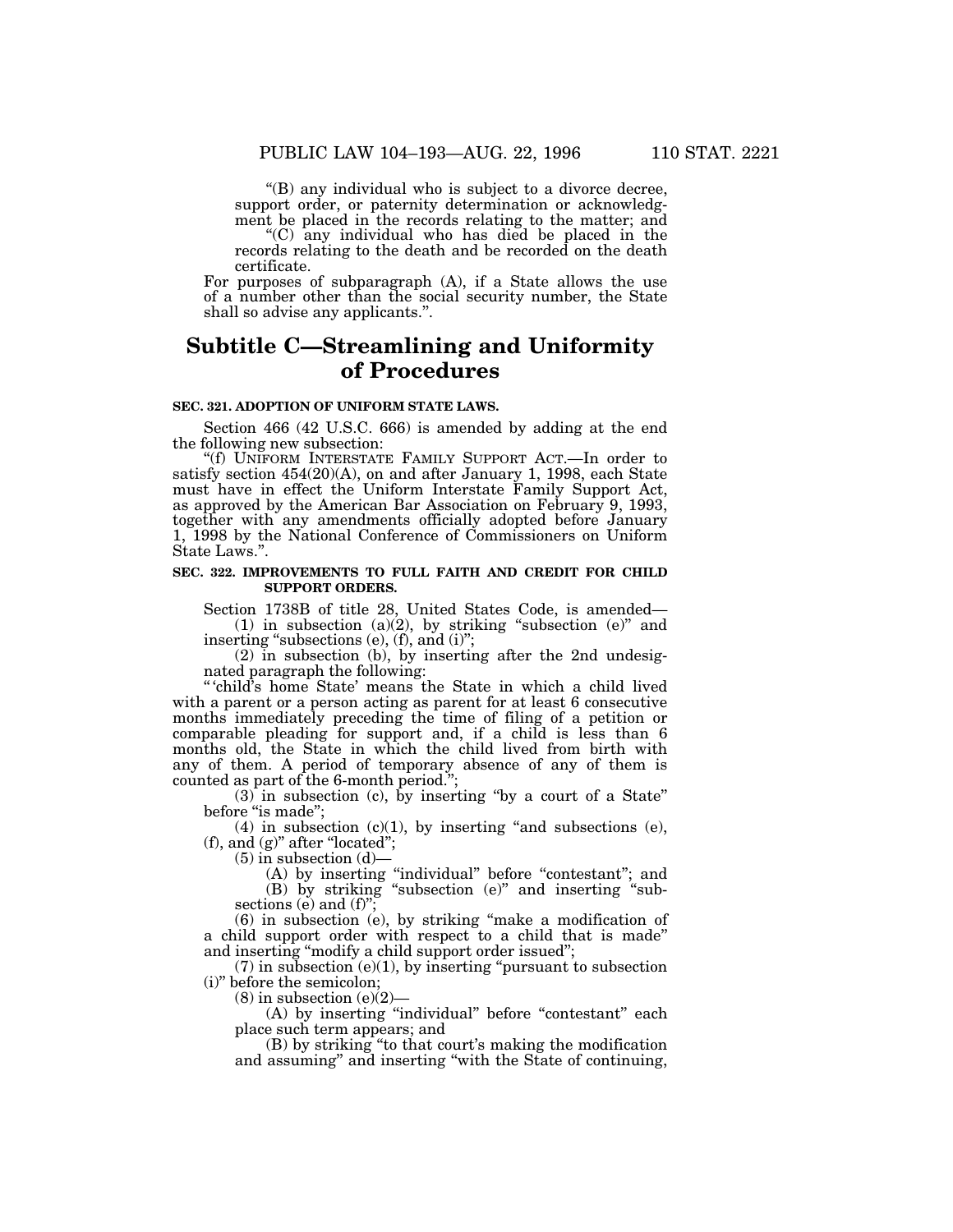exclusive jurisdiction for a court of another State to modify the order and assume'';

(9) by redesignating subsections (f) and (g) as subsections (g) and (h), respectively;

(10) by inserting after subsection (e) the following new subsection:

''(f) RECOGNITION OF CHILD SUPPORT ORDERS.—If 1 or more child support orders have been issued with regard to an obligor and a child, a court shall apply the following rules in determining which order to recognize for purposes of continuing, exclusive jurisdiction and enforcement:

"(1) If only 1 court has issued a child support order, the order of that court must be recognized.

" $(2)$  If 2 or more courts have issued child support orders for the same obligor and child, and only 1 of the courts would have continuing, exclusive jurisdiction under this section, the order of that court must be recognized.

''(3) If 2 or more courts have issued child support orders for the same obligor and child, and more than 1 of the courts would have continuing, exclusive jurisdiction under this section, an order issued by a court in the current home State of the child must be recognized, but if an order has not been issued in the current home State of the child, the order most recently issued must be recognized.

''(4) If 2 or more courts have issued child support orders for the same obligor and child, and none of the courts would have continuing, exclusive jurisdiction under this section, a court may issue a child support order, which must be recognized.

''(5) The court that has issued an order recognized under this subsection is the court having continuing, exclusive jurisdiction.'';

(11) in subsection (g) (as so redesignated)—

(A) by striking ''PRIOR'' and inserting ''MODIFIED''; and  $(B)$  by striking "subsection  $(e)$ " and inserting "subsections (e) and (f)";

 $(12)$  in subsection  $(h)$  (as so redesignated)—

(A) in paragraph (2), by inserting ''including the duration of current payments and other obligations of support'' before the comma; and

(B) in paragraph (3), by inserting "arrears under" after "enforce"; and

(13) by adding at the end the following new subsection: ''(i) REGISTRATION FOR MODIFICATION.—If there is no individual

contestant or child residing in the issuing State, the party or support enforcement agency seeking to modify, or to modify and enforce, a child support order issued in another State shall register that order in a State with jurisdiction over the nonmovant for the purpose of modification.''.

### **SEC. 323. ADMINISTRATIVE ENFORCEMENT IN INTERSTATE CASES.**

Section  $466(a)$  (42 U.S.C. 666(a)), as amended by sections 315 and 317 of this Act, is amended by inserting after paragraph (13) the following new paragraph:

"(14) ADMINISTRATIVE ENFORCEMENT IN INTERSTATE CASES.—Procedures under which—

Courts.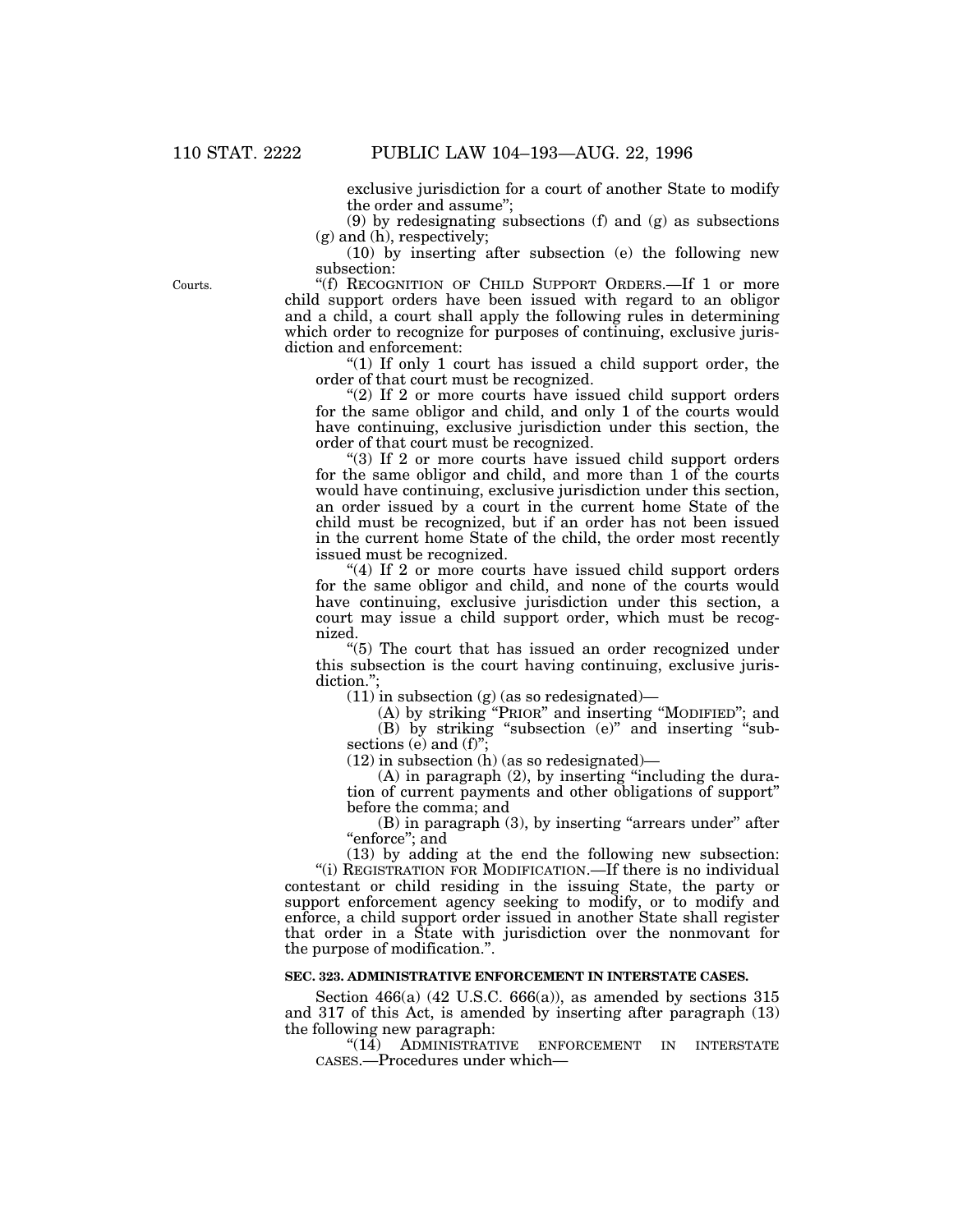" $(A)(i)$  the State shall respond within 5 business days to a request made by another State to enforce a support order; and

"(ii) the term 'business day' means a day on which State offices are open for regular business;

''(B) the State may, by electronic or other means, transmit to another State a request for assistance in a case involving the enforcement of a support order, which request—

''(i) shall include such information as will enable the State to which the request is transmitted to compare the information about the case to the information in the data bases of the State; and

''(ii) shall constitute a certification by the requesting State—

''(I) of the amount of support under the order the payment of which is in arrears; and

''(II) that the requesting State has complied with all procedural due process requirements applicable to the case;

 $(C)$  if the State provides assistance to another State pursuant to this paragraph with respect to a case, neither State shall consider the case to be transferred to the caseload of such other State; and

''(D) the State shall maintain records of—

Records.

''(i) the number of such requests for assistance received by the State;

"(ii) the number of cases for which the State collected support in response to such a request; and

''(iii) the amount of such collected support.''.

# **SEC. 324. USE OF FORMS IN INTERSTATE ENFORCEMENT.**

(a) PROMULGATION.—Section  $452(a)$  (42 U.S.C.  $652(a)$ ) is amended—

 $(1)$  by striking "and" at the end of paragraph  $(9)$ ;

(2) by striking the period at the end of paragraph (10) (as amended by section  $346(a)$  of this Act) and inserting "; and''; and

(3) by adding at the end the following new paragraph:  $(11)$  not later than October 1, 1996, after consulting with

the State directors of programs under this part, promulgate forms to be used by States in interstate cases for—

''(A) collection of child support through income withholding;

''(B) imposition of liens; and

''(C) administrative subpoenas.''.

(b) USE BY STATES.—Section 454(9) (42 U.S.C. 654(9)) is amended—

(1) by striking "and" at the end of subparagraph  $(C)$ ;

(2) by inserting ''and'' at the end of subparagraph (D); and

(3) by adding at the end the following new subparagraph:  $E(E)$  not later than March 1, 1997, in using the forms promulgated pursuant to section  $452(a)(11)$  for income withholding, imposition of liens, and issuance of administrative subpoenas in interstate child support cases;''.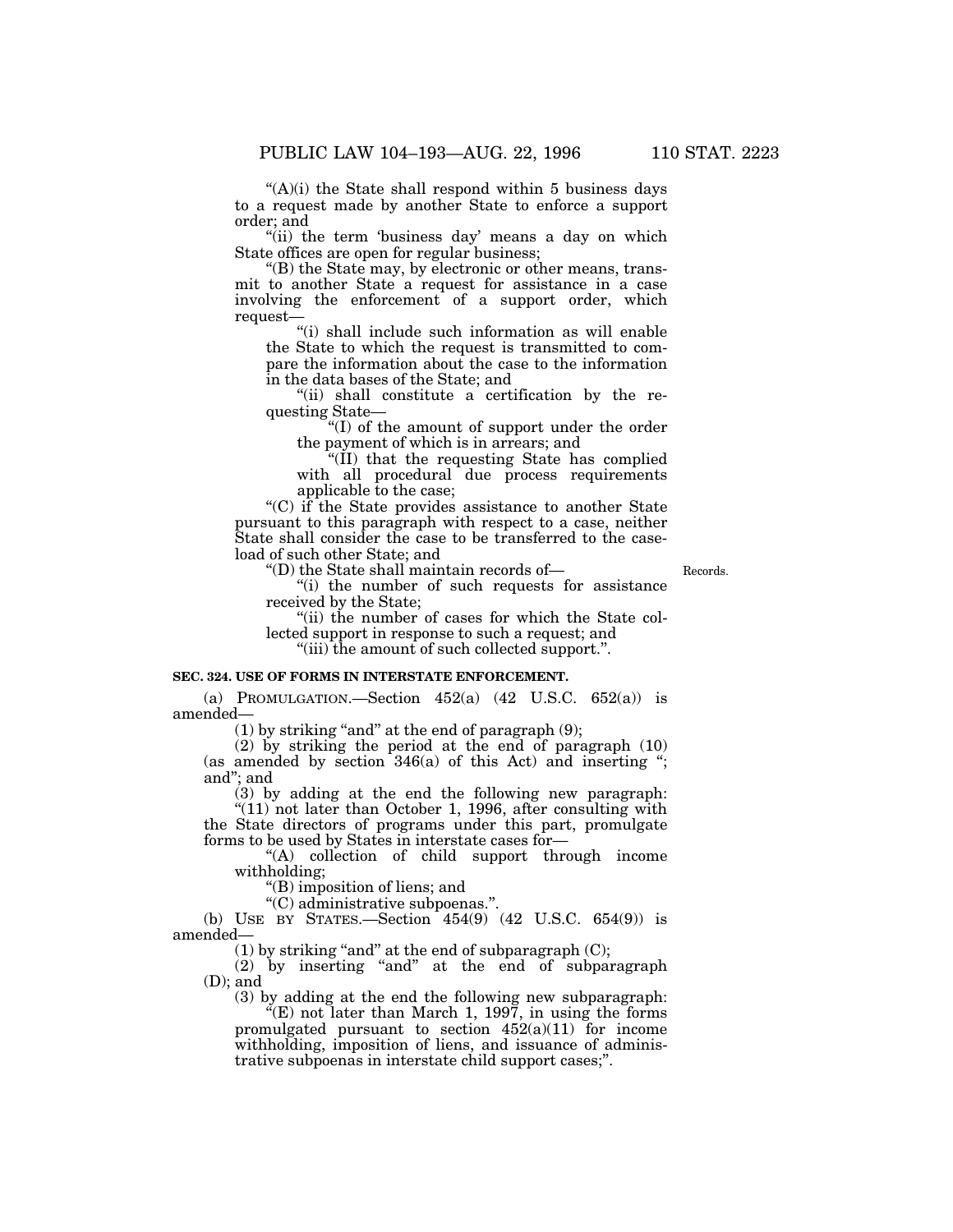### **SEC. 325. STATE LAWS PROVIDING EXPEDITED PROCEDURES.**

(a) STATE LAW REQUIREMENTS.—Section 466 (42 U.S.C. 666), as amended by section 314 of this Act, is amended—

(1) in subsection (a)(2), by striking the first sentence and inserting the following: ''Expedited administrative and judicial procedures (including the procedures specified in subsection (c)) for establishing paternity and for establishing, modifying, and enforcing support obligations.''; and

(2) by inserting after subsection (b) the following new subsection:

''(c) EXPEDITED PROCEDURES.—The procedures specified in this subsection are the following:

''(1) ADMINISTRATIVE ACTION BY STATE AGENCY.—Procedures which give the State agency the authority to take the following actions relating to establishment of paternity or to establishment, modification, or enforcement of support orders, without the necessity of obtaining an order from any other judicial or administrative tribunal, and to recognize and enforce the authority of State agencies of other States to take the following actions:

"(A) GENETIC TESTING.—To order genetic testing for the purpose of paternity establishment as provided in section 466(a)(5).

''(B) FINANCIAL OR OTHER INFORMATION.—To subpoena any financial or other information needed to establish, modify, or enforce a support order, and to impose penalties for failure to respond to such a subpoena.

''(C) RESPONSE TO STATE AGENCY REQUEST.—To require all entities in the State (including for-profit, nonprofit, and governmental employers) to provide promptly, in response to a request by the State agency of that or any other State administering a program under this part, information on the employment, compensation, and benefits of any individual employed by such entity as an employee or contractor, and to sanction failure to respond to any such request.

''(D) ACCESS TO INFORMATION CONTAINED IN CERTAIN RECORDS.—To obtain access, subject to safeguards on privacy and information security, and subject to the nonliability of entities that afford such access under this subparagraph, to information contained in the following records (including automated access, in the case of records maintained in automated data bases):

''(i) Records of other State and local government agencies, including—

''(I) vital statistics (including records of marriage, birth, and divorce);

''(II) State and local tax and revenue records (including information on residence address, employer, income and assets);

''(III) records concerning real and titled personal property;

" $(\dot{IV})$  records of occupational and professional licenses, and records concerning the ownership and control of corporations, partnerships, and other business entities;

''(V) employment security records;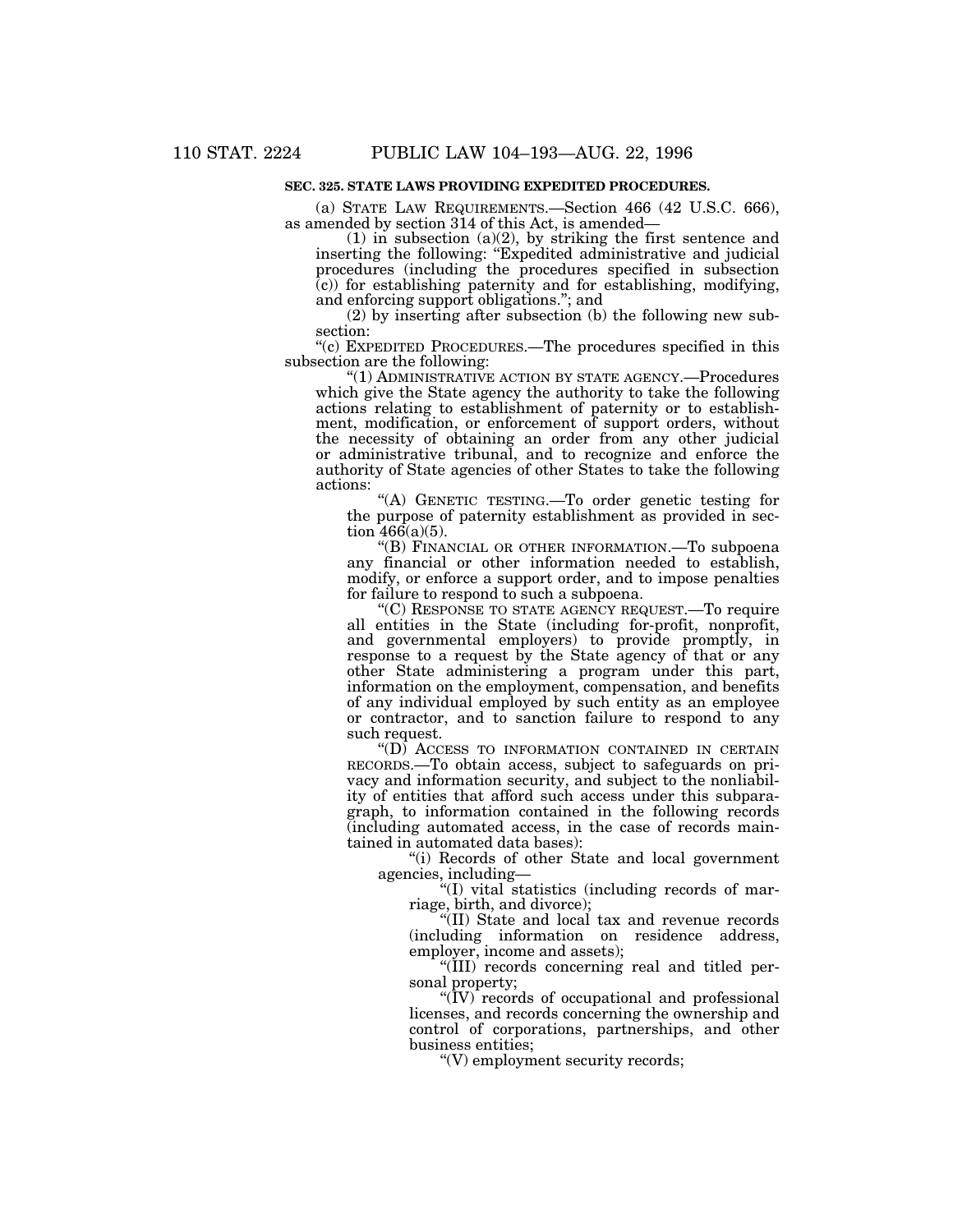''(VI) records of agencies administering public assistance programs;

''(VII) records of the motor vehicle department; and

''(VIII) corrections records.

''(ii) Certain records held by private entities with respect to individuals who owe or are owed support (or against or with respect to whom a support obligation is sought), consisting of—

''(I) the names and addresses of such individuals and the names and addresses of the employers of such individuals, as appearing in customer records of public utilities and cable television companies, pursuant to an administrative subpoena authorized by subparagraph (B); and

''(II) information (including information on assets and liabilities) on such individuals held by financial institutions.

''(E) CHANGE IN PAYEE.—In cases in which support is subject to an assignment in order to comply with a requirement imposed pursuant to part A or section 1912, or to a requirement to pay through the State disbursement unit established pursuant to section 454B, upon providing notice to obligor and obligee, to direct the obligor or other payor to change the payee to the appropriate government entity.

''(F) INCOME WITHHOLDING.—To order income withholding in accordance with subsections  $(a)(1)(A)$  and  $(b)$  of section 466.

''(G) SECURING ASSETS.—In cases in which there is a support arrearage, to secure assets to satisfy the arrearage by—

''(i) intercepting or seizing periodic or lump-sum payments from—

''(I) a State or local agency, including unemployment compensation, workers' compensation, and other benefits; and

''(II) judgments, settlements, and lotteries;

''(ii) attaching and seizing assets of the obligor held in financial institutions;

''(iii) attaching public and private retirement funds; and

"(iv) imposing liens in accordance with subsection  $(a)(4)$  and, in appropriate cases, to force sale of property and distribution of proceeds.

"(H) INCREASE MONTHLY PAYMENTS.—For the purpose of securing overdue support, to increase the amount of monthly support payments to include amounts for arrearages, subject to such conditions or limitations as the State may provide.

Such procedures shall be subject to due process safeguards, including (as appropriate) requirements for notice, opportunity to contest the action, and opportunity for an appeal on the record to an independent administrative or judicial tribunal.

''(2) SUBSTANTIVE AND PROCEDURAL RULES.—The expedited procedures required under subsection (a)(2) shall include the following rules and authority, applicable with respect to all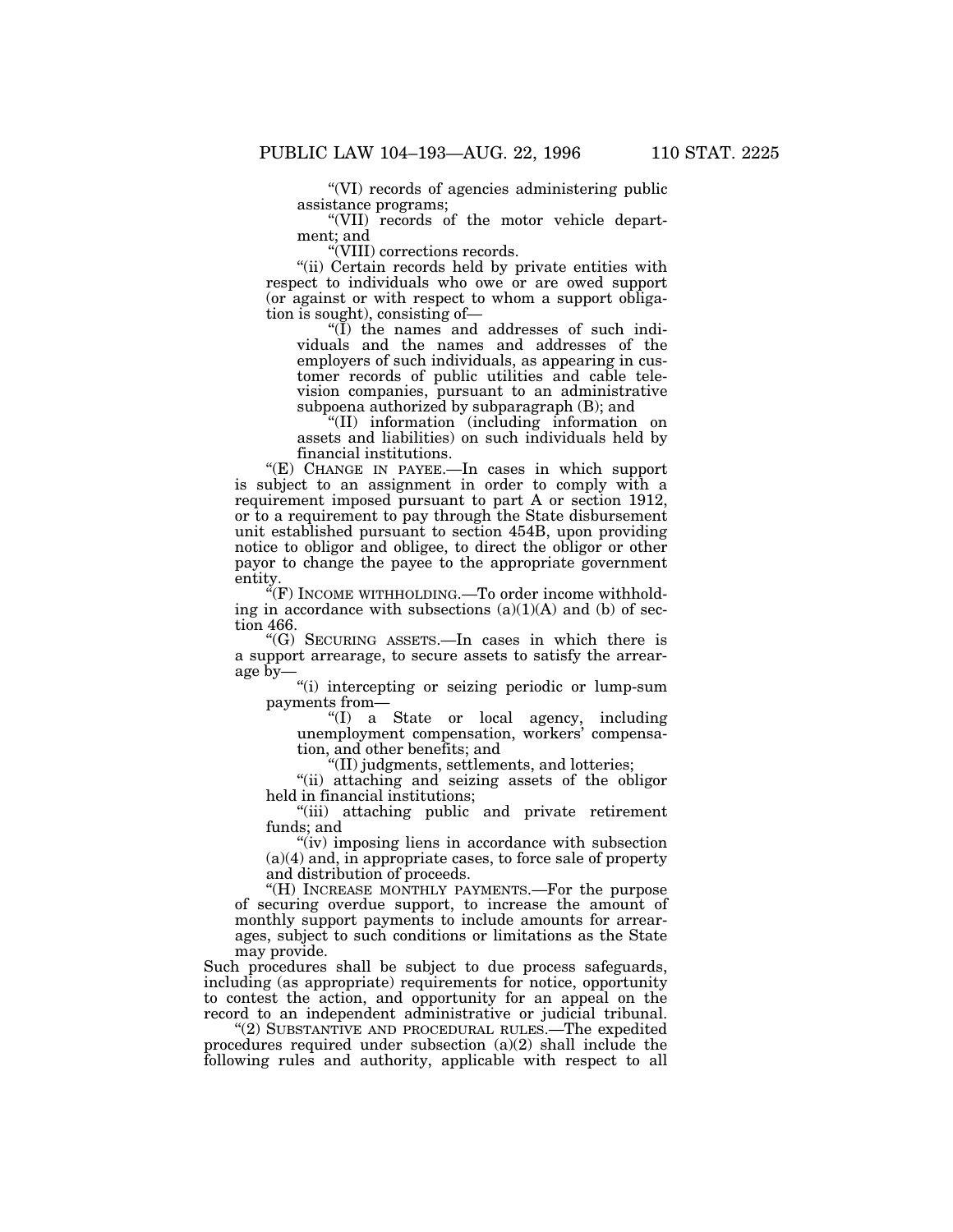proceedings to establish paternity or to establish, modify, or enforce support orders:

"(A) LOCATOR INFORMATION; PRESUMPTIONS CON-CERNING NOTICE.—Procedures under which—

''(i) each party to any paternity or child support proceeding is required (subject to privacy safeguards) to file with the tribunal and the State case registry upon entry of an order, and to update as appropriate, information on location and identity of the party, including Social Security number, residential and mailing addresses, telephone number, driver's license number, and name, address, and telephone number of employer; and

"(ii) in any subsequent child support enforcement action between the parties, upon sufficient showing that diligent effort has been made to ascertain the location of such a party, the tribunal may deem State due process requirements for notice and service of process to be met with respect to the party, upon delivery of written notice to the most recent residential or employer address filed with the tribunal pursuant to clause (i).

''(B) STATEWIDE JURISDICTION.—Procedures under which—

''(i) the State agency and any administrative or judicial tribunal with authority to hear child support and paternity cases exerts statewide jurisdiction over the parties; and

"(ii) in a State in which orders are issued by courts or administrative tribunals, a case may be transferred between local jurisdictions in the State without need for any additional filing by the petitioner, or service of process upon the respondent, to retain jurisdiction over the parties.

''(3) COORDINATION WITH ERISA.—Notwithstanding subsection (d) of section 514 of the Employee Retirement Income Security Act of 1974 (relating to effect on other laws), nothing in this subsection shall be construed to alter, amend, modify, invalidate, impair, or supersede subsections (a), (b), and (c) of such section 514 as it applies with respect to any procedure referred to in paragraph (1) and any expedited procedure referred to in paragraph (2), except to the extent that such procedure would be consistent with the requirements of section  $206(d)(3)$  of such Act (relating to qualified domestic relations orders) or the requirements of section 609(a) of such Act (relating to qualified medical child support orders) if the reference in such section 206(d)(3) to a domestic relations order and the reference in such section 609(a) to a medical child support order were a reference to a support order referred to in paragraphs (1) and (2) relating to the same matters, respectively.''.

(b) AUTOMATION OF STATE AGENCY FUNCTIONS.—Section 454A, as added by section  $344(a)(2)$  and as amended by sections  $311$ and 312(c) of this Act, is amended by adding at the end the following new subsection:

''(h) EXPEDITED ADMINISTRATIVE PROCEDURES.—The automated system required by this section shall be used, to the maximum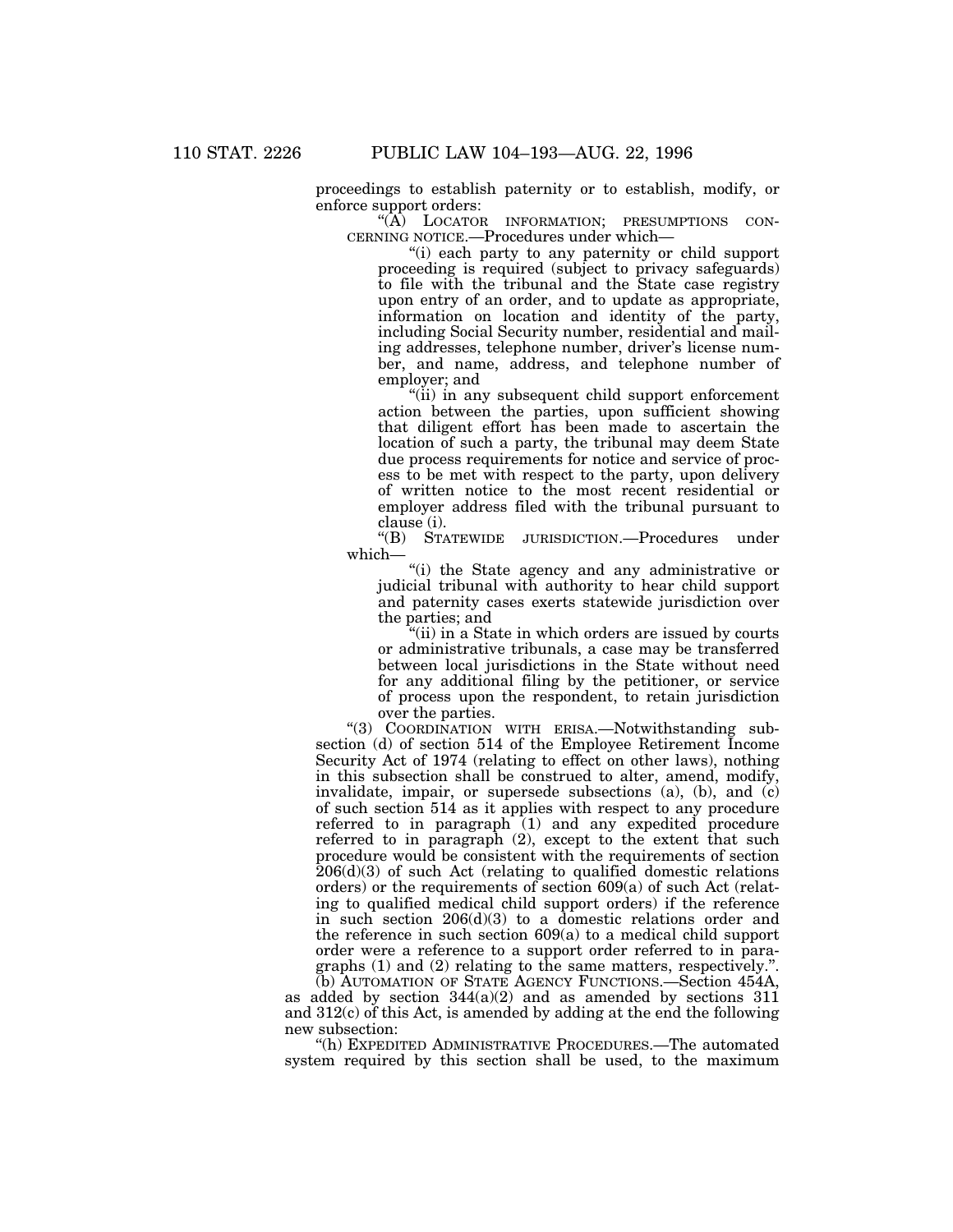extent feasible, to implement the expedited administrative procedures required by section 466(c).''.

# **Subtitle D—Paternity Establishment**

### **SEC. 331. STATE LAWS CONCERNING PATERNITY ESTABLISHMENT.**

(a) STATE LAWS REQUIRED. Section  $466(a)(5)$  (42 U.S.C.  $666(a)(5)$  is amended to read as follows:

''(5) PROCEDURES CONCERNING PATERNITY ESTAB-LISHMENT.—

''(A) ESTABLISHMENT PROCESS AVAILABLE FROM BIRTH UNTIL AGE 18.—

''(i) Procedures which permit the establishment of the paternity of a child at any time before the child attains 18 years of age.

''(ii) As of August 16, 1984, clause (i) shall also apply to a child for whom paternity has not been established or for whom a paternity action was brought but dismissed because a statute of limitations of less than 18 years was then in effect in the State.

''(B) PROCEDURES CONCERNING GENETIC TESTING.—

"(i) GENETIC TESTING REQUIRED IN CERTAIN CON-TESTED CASES.—Procedures under which the State is required, in a contested paternity case (unless otherwise barred by State law) to require the child and all other parties (other than individuals found under section 454(29) to have good cause and other exceptions for refusing to cooperate) to submit to genetic tests upon the request of any such party, if the request is supported by a sworn statement by the party—

''(I) alleging paternity, and setting forth facts establishing a reasonable possibility of the requisite sexual contact between the parties; or

''(II) denying paternity, and setting forth facts establishing a reasonable possibility of the nonexistence of sexual contact between the parties. "(ii) OTHER REQUIREMENTS.—Procedures which

require the State agency, in any case in which the agency orders genetic testing—

''(I) to pay costs of such tests, subject to recoupment (if the State so elects) from the alleged father if paternity is established; and

''(II) to obtain additional testing in any case if an original test result is contested, upon request and advance payment by the contestant.

''(C) VOLUNTARY PATERNITY ACKNOWLEDGMENT.—

''(i) SIMPLE CIVIL PROCESS.—Procedures for a simple civil process for voluntarily acknowledging paternity under which the State must provide that, before a mother and a putative father can sign an acknowledgment of paternity, the mother and the putative father must be given notice, orally and in writing, of the alternatives to, the legal consequences of, and the rights (including, if 1 parent is a minor, any rights afforded due to minority status) and responsibilities that arise from, signing the acknowledgment.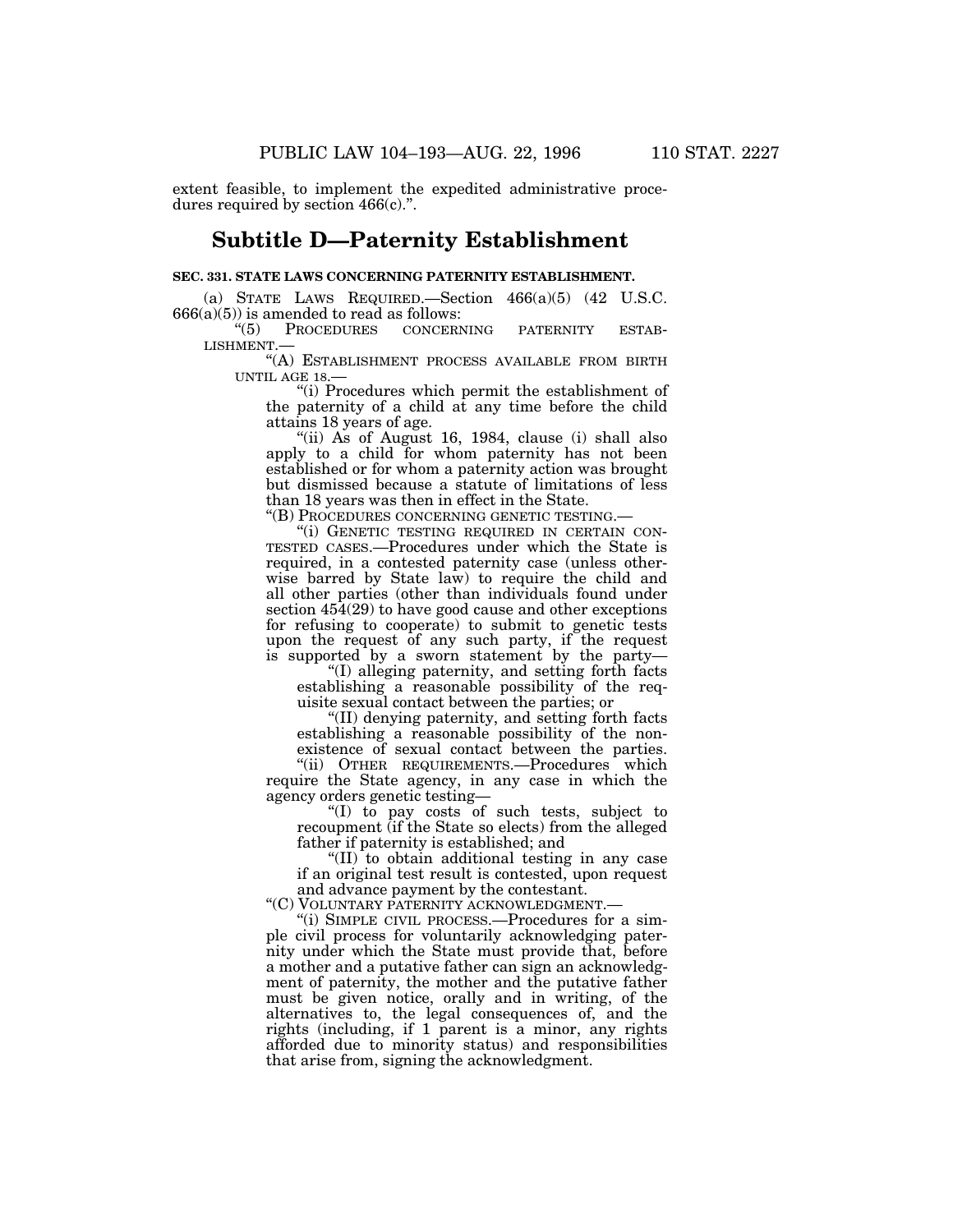''(ii) HOSPITAL-BASED PROGRAM.—Such procedures must include a hospital-based program for the voluntary acknowledgment of paternity focusing on the period immediately before or after the birth of a child. ''(iii) PATERNITY ESTABLISHMENT SERVICES.—

''(I) STATE-OFFERED SERVICES.—Such procedures must require the State agency responsible for maintaining birth records to offer voluntary paternity establishment services.

''(II) REGULATIONS.—

''(aa) SERVICES OFFERED BY HOSPITALS AND BIRTH RECORD AGENCIES.—The Secretary shall prescribe regulations governing voluntary paternity establishment services offered by hospitals and birth record agencies.

''(bb) SERVICES OFFERED BY OTHER ENTITIES.—The Secretary shall prescribe regulations specifying the types of other entities that may offer voluntary paternity establishment services, and governing the provision of such services, which shall include a requirement that such an entity must use the same notice provisions used by, use the same materials used by, provide the personnel providing such services with the same training provided by, and evaluate the provision of such services in the same manner as the provision of such services is evaluated by, voluntary paternity establishment programs of hospitals and birth

record agencies.<br>"(iv) USE OF P. PATERNITY ACKNOWLEDGMENT AFFIDAVIT.—Such procedures must require the State to develop and use an affidavit for the voluntary acknowledgment of paternity which includes the minimum requirements of the affidavit specified by the Secretary under section  $452(a)(7)$  for the voluntary acknowledgment of paternity, and to give full faith and credit to such an affidavit signed in any other

State according to its procedures.<br>
"(D) STATUS OF SIGNED 1 STATUS OF SIGNED PATERNITY ACKNOW-LEDGMENT.—

''(i) INCLUSION IN BIRTH RECORDS.—Procedures under which the name of the father shall be included on the record of birth of the child of unmarried parents only if—

''(I) the father and mother have signed a voluntary acknowledgment of paternity; or

''(II) a court or an administrative agency of competent jurisdiction has issued an adjudication of paternity.

Nothing in this clause shall preclude a State agency from obtaining an admission of paternity from the father for submission in a judicial or administrative proceeding, or prohibit the issuance of an order in a judicial or administrative proceeding which bases a legal finding of paternity on an admission of paternity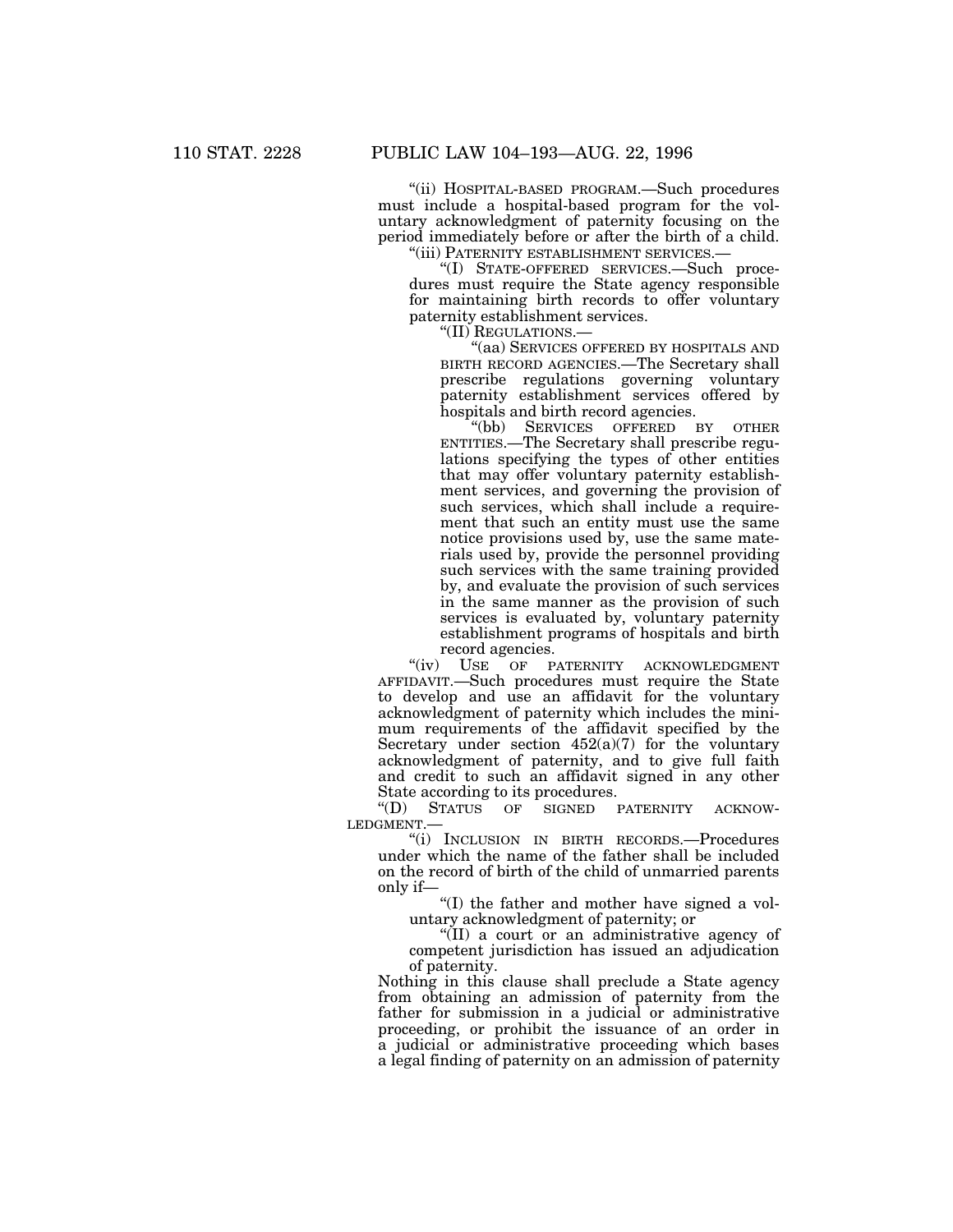by the father and any other additional showing required by State law.

''(ii) LEGAL FINDING OF PATERNITY.—Procedures under which a signed voluntary acknowledgment of paternity is considered a legal finding of paternity, subject to the right of any signatory to rescind the acknowledgment within the earlier of—

''(I) 60 days; or

''(II) the date of an administrative or judicial proceeding relating to the child (including a proceeding to establish a support order) in which the signatory is a party.

"(iii) CONTEST.—Procedures under which, after the 60-day period referred to in clause (ii), a signed voluntary acknowledgment of paternity may be challenged in court only on the basis of fraud, duress, or material mistake of fact, with the burden of proof upon the challenger, and under which the legal responsibilities (including child support obligations) of any signatory arising from the acknowledgment may not be suspended during the challenge, except for good cause shown.

"(E) BAR ON ACKNOWLEDGMENT RATIFICATION PRO-CEEDINGS.—Procedures under which judicial or administrative proceedings are not required or permitted to ratify an unchallenged acknowledgment of paternity.

"(F) ADMISSIBILITY OF GENETIC TESTING RESULTS.-Procedures—

''(i) requiring the admission into evidence, for purposes of establishing paternity, of the results of any genetic test that is—

''(I) of a type generally acknowledged as reliable by accreditation bodies designated by the Secretary; and

''(II) performed by a laboratory approved by such an accreditation body;

"(ii) requiring an objection to genetic testing results to be made in writing not later than a specified number of days before any hearing at which the results may be introduced into evidence (or, at State option, not later than a specified number of days after receipt of the results); and

''(iii) making the test results admissible as evidence of paternity without the need for foundation testimony or other proof of authenticity or accuracy, unless objection is made.

''(G) PRESUMPTION OF PATERNITY IN CERTAIN CASES.— Procedures which create a rebuttable or, at the option of the State, conclusive presumption of paternity upon genetic testing results indicating a threshold probability that the alleged father is the father of the child.

''(H) DEFAULT ORDERS.—Procedures requiring a default order to be entered in a paternity case upon a showing of service of process on the defendant and any additional showing required by State law.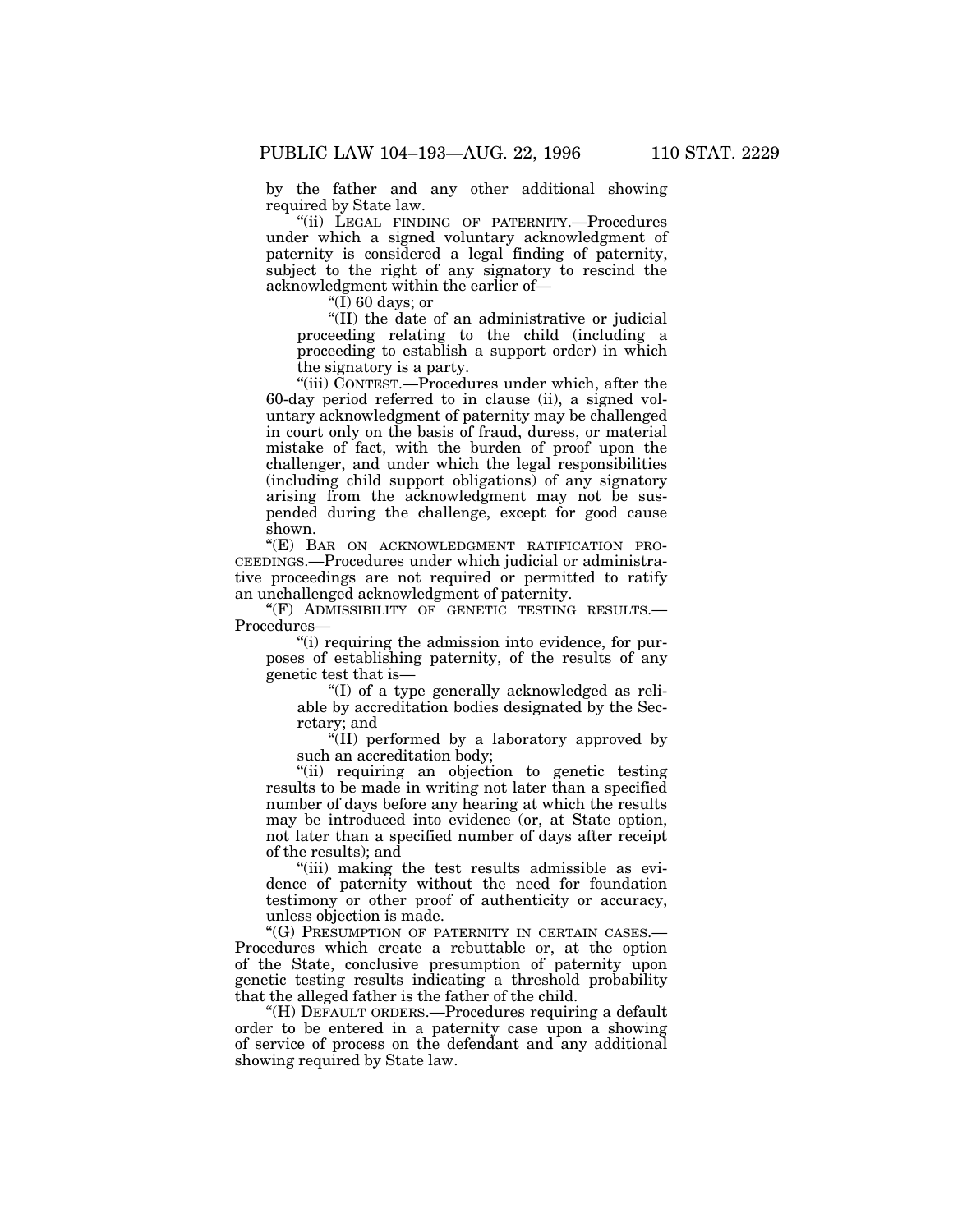''(I) NO RIGHT TO JURY TRIAL.—Procedures providing that the parties to an action to establish paternity are not entitled to a trial by jury.

''(J) TEMPORARY SUPPORT ORDER BASED ON PROBABLE PATERNITY IN CONTESTED CASES.—Procedures which require that a temporary order be issued, upon motion by a party, requiring the provision of child support pending an administrative or judicial determination of parentage, if there is clear and convincing evidence of paternity (on the basis of genetic tests or other evidence).

"(K) PROOF OF CERTAIN SUPPORT AND PATERNITY ESTABLISHMENT COSTS.—Procedures under which bills for pregnancy, childbirth, and genetic testing are admissible as evidence without requiring third-party foundation testimony, and shall constitute prima facie evidence of amounts incurred for such services or for testing on behalf of the child.

''(L) STANDING OF PUTATIVE FATHERS.—Procedures ensuring that the putative father has a reasonable opportunity to initiate a paternity action.

''(M) FILING OF ACKNOWLEDGMENTS AND ADJUDICATIONS IN STATE REGISTRY OF BIRTH RECORDS.—Procedures under which voluntary acknowledgments and adjudications of paternity by judicial or administrative processes are filed with the State registry of birth records for comparison with information in the State case registry.''.

(b) NATIONAL PATERNITY ACKNOWLEDGMENT AFFIDAVIT.—Section  $452(a)(7)$  (42 U.S.C.  $652(a)(7)$ ) is amended by inserting ", and specify the minimum requirements of an affidavit to be used for the voluntary acknowledgment of paternity which shall include the Social Security number of each parent and, after consultation with the States, other common elements as determined by such designee" before the semicolon.<br>(c) CONFORMING AMENDMENT.—Section 468 (42 U.S.C. 668) is

(c) CONFORMING AMENDMENT.—Section 468 (42 U.S.C. 668) is amended by striking ''a simple civil process for voluntarily acknowledging paternity and''.

# **SEC. 332. OUTREACH FOR VOLUNTARY PATERNITY ESTABLISHMENT.**

Section 454(23) (42 U.S.C. 654(23)) is amended by inserting "and will publicize the availability and encourage the use of procedures for voluntary establishment of paternity and child support by means the State deems appropriate'' before the semicolon.

## **SEC. 333. COOPERATION BY APPLICANTS FOR AND RECIPIENTS OF PART A ASSISTANCE.**

Section 454 (42 U.S.C. 654), as amended by sections 301(b),  $303(a)$ ,  $312(a)$ , and  $313(a)$  of this Act, is amended-

(1) by striking "and" at the end of paragraph  $(27)$ ;

(2) by striking the period at the end of paragraph (28) and inserting ''; and''; and

(3) by inserting after paragraph (28) the following new paragraph:

 $\sqrt[4]{(29)}$  provide that the State agency responsible for administering the State plan—

''(A) shall make the determination (and redetermination at appropriate intervals) as to whether an individual who has applied for or is receiving assistance under the State program funded under part A of this title or the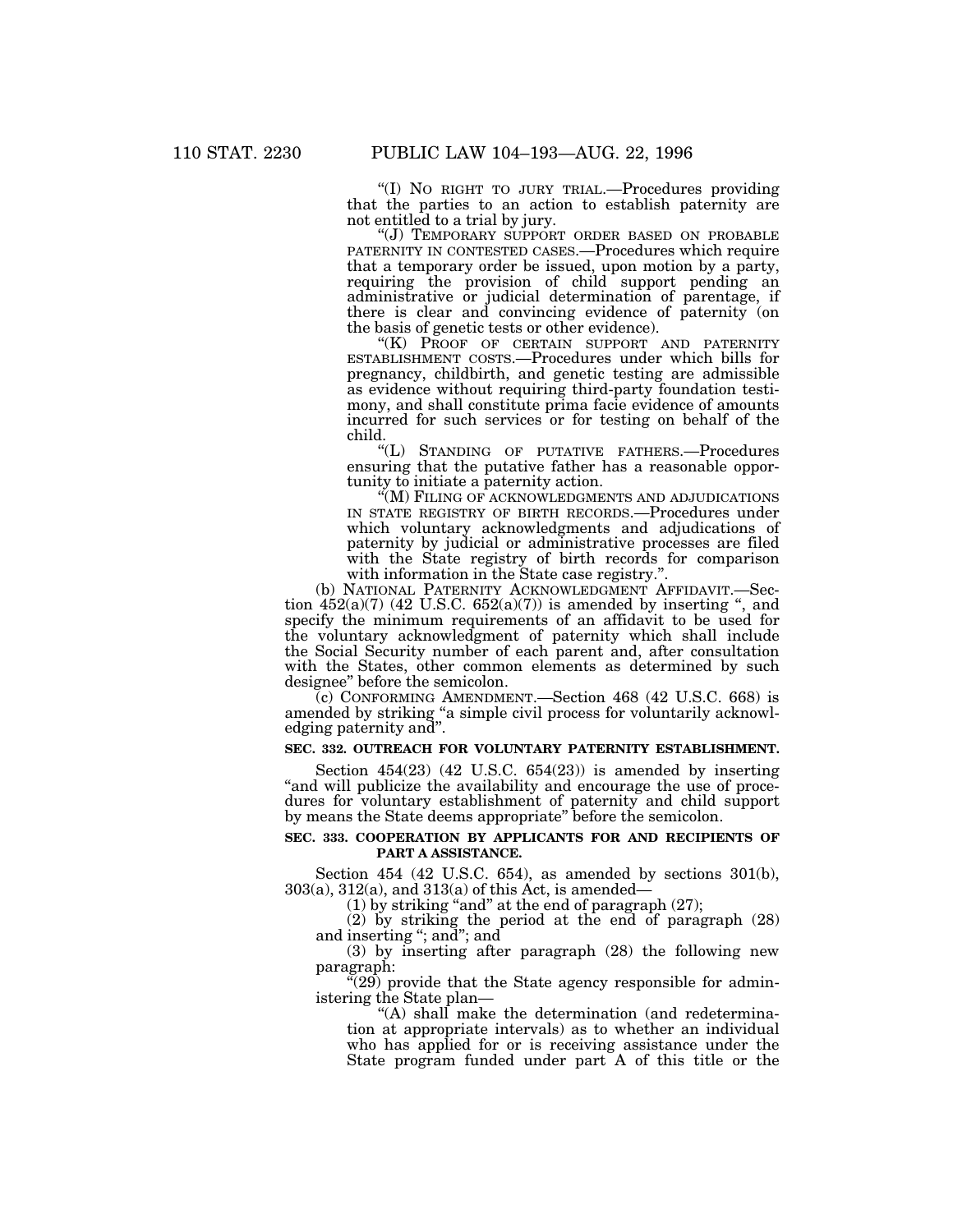State program under title XIX is cooperating in good faith with the State in establishing the paternity of, or in establishing, modifying, or enforcing a support order for, any child of the individual by providing the State agency with the name of, and such other information as the State agency may require with respect to, the noncustodial parent of the child, subject to good cause and other exceptions which—

"(i) shall be defined, taking into account the best interests of the child, and

"(ii) shall be applied in each case,

by, at the option of the State, the State agency administering the State program under part A, this part, or title XIX;

''(B) shall require the individual to supply additional necessary information and appear at interviews, hearings, and legal proceedings;

 $(C)$  shall require the individual and the child to submit to genetic tests pursuant to judicial or administrative order;

"(D) may request that the individual sign a voluntary" acknowledgment of paternity, after notice of the rights and consequences of such an acknowledgment, but may not require the individual to sign an acknowledgment or otherwise relinquish the right to genetic tests as a condition of cooperation and eligibility for assistance under the State program funded under part A, or the State program under title XIX; and

 $(E)$  shall promptly notify the individual, the State agency administering the State program funded under part A, and the State agency administering the State program under title XIX, of each such determination, and if noncooperation is determined, the basis therefor.''.

# **Subtitle E—Program Administration and Funding**

#### **SEC. 341. PERFORMANCE-BASED INCENTIVES AND PENALTIES.**

(a) DEVELOPMENT OF NEW SYSTEM.—The Secretary of Health 42 USC 658 note. and Human Services, in consultation with State directors of programs under part D of title IV of the Social Security Act, shall develop a new incentive system to replace, in a revenue neutral manner, the system under section 458 of such Act. The new system shall provide additional payments to any State based on such State's performance under such a program. Not later than March 1, 1997, the Secretary shall report on the new system to the Committee on Ways and Means of the House of Representatives and the Committee on Finance of the Senate.

(b) CONFORMING AMENDMENTS TO PRESENT SYSTEM.—Section 458 (42 U.S.C. 658) is amended—

(1) in subsection (a), by striking ''aid to families with dependent children under a State plan approved under part A of this title'' and inserting ''assistance under a program funded under part A'';

(2) in subsection (b)(1)(A), by striking "section  $402(a)(26)$ " and inserting "section  $408(a)(4)$ ";

 $(3)$  in subsections (b) and  $(c)$ —

Reports.

Notification.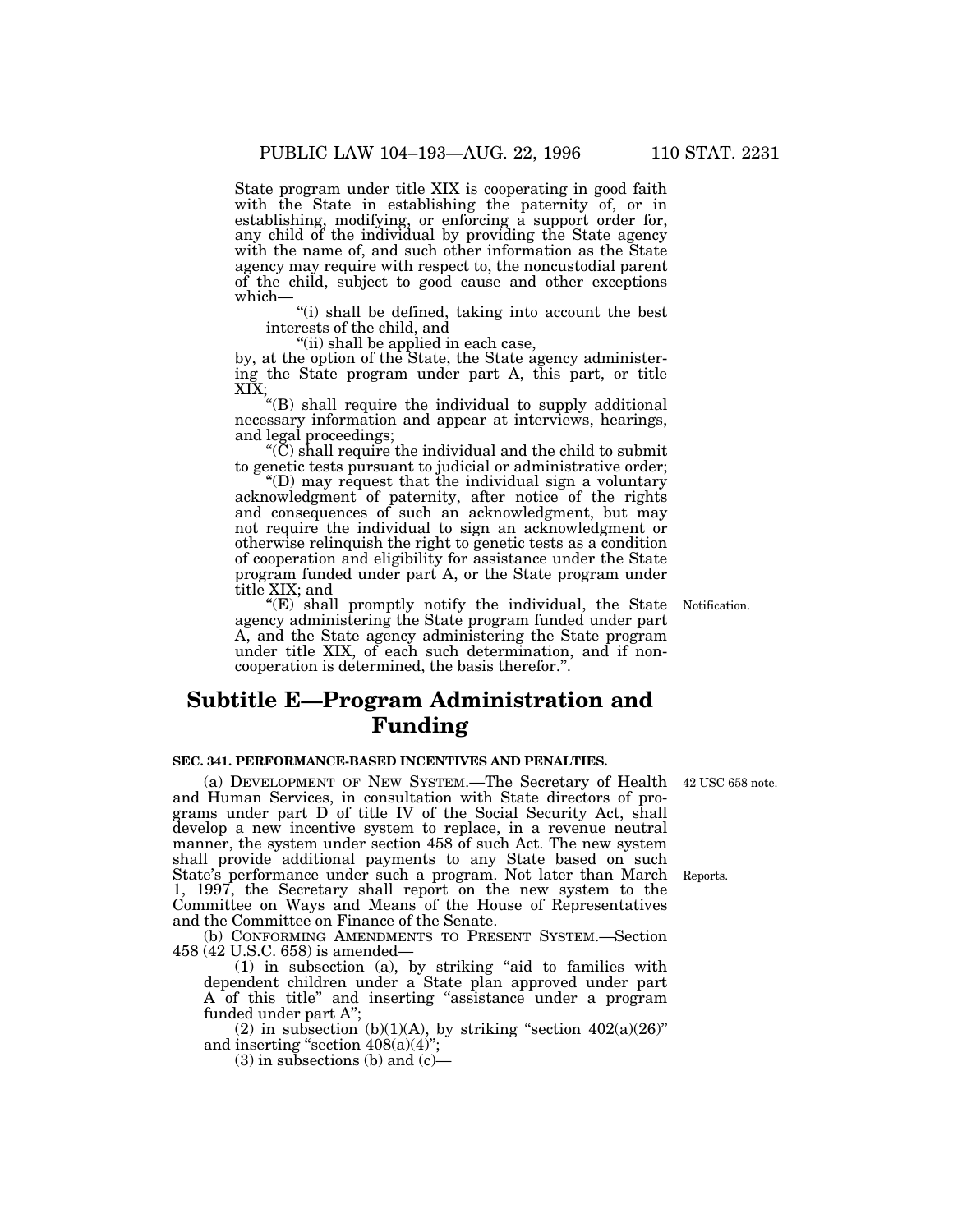(A) by striking ''AFDC collections'' each place it appears and inserting ''title IV–A collections'', and

(B) by striking ''non-AFDC collections'' each place it appears and inserting ''non-title IV–A collections''; and

(4) in subsection (c), by striking ''combined AFDC/non-AFDC administrative costs'' both places it appears and inserting ''combined title IV–A/non-title IV–A administrative costs''.

(c) CALCULATION OF PATERNITY ESTABLISHMENT PERCENTAGE.— (1) Section  $452(g)(1)(A)$  (42 U.S.C.  $652(g)(1)(A)$ ) is amended by striking ''75'' and inserting ''90''.

(2) Section  $452(g)(1)$  (42 U.S.C.  $652(g)(1)$ ) is amended— (A) by redesignating subparagraphs (B) through (E) as subparagraphs (C) through (F), respectively, and by inserting after subparagraph (A) the following new subparagraph:

 $\mathcal{L}(B)$  for a State with a paternity establishment percentage of not less than 75 percent but less than 90 percent for such fiscal year, the paternity establishment percentage of the State for the immediately preceding fiscal year plus 2 percentage points;''; and

(B) by adding at the end the following new flush sentence:

''In determining compliance under this section, a State may use as its paternity establishment percentage either the State's IV– D paternity establishment percentage (as defined in paragraph (2)(A)) or the State's statewide paternity establishment percentage (as defined in paragraph  $(2)(B)$ ).

(3) Section  $\frac{452(g)(2)}{42}$  U.S.C.  $652(g)(2)$  is amended—  $(A)$  in subparagraph  $(A)$ –

(i) in the matter preceding clause (i)—

(I) by striking ''paternity establishment percentage'' and inserting ''IV–D paternity establishment percentage''; and

(II) by striking ''(or all States, as the case may be)''; and

(ii) by striking ''and'' at the end; and

(B) by redesignating subparagraph (B) as subparagraph (C) and by inserting after subparagraph (A) the following new subparagraph:

''(B) the term 'statewide paternity establishment percentage' means, with respect to a State for a fiscal year, the ratio (expressed as a percentage) that the total number of minor children—

''(i) who have been born out of wedlock, and

''(ii) the paternity of whom has been established or acknowledged during the fiscal year,

bears to the total number of children born out of wedlock during the preceding fiscal year; and''.

(4) Section  $452(g)(3)$  (42 U.S.C.  $652(g)(3)$ ) is amended—

(A) by striking subparagraph (A) and redesignating subparagraphs  $(B)$  and  $(C)$  as subparagraphs  $(A)$  and  $(B)$ , respectively; and

(B) in subparagraph (A) (as so redesignated), by striking ''the percentage of children born out-of-wedlock in a State'' and inserting ''the percentage of children in a State who are born out of wedlock or for whom support has not been established''.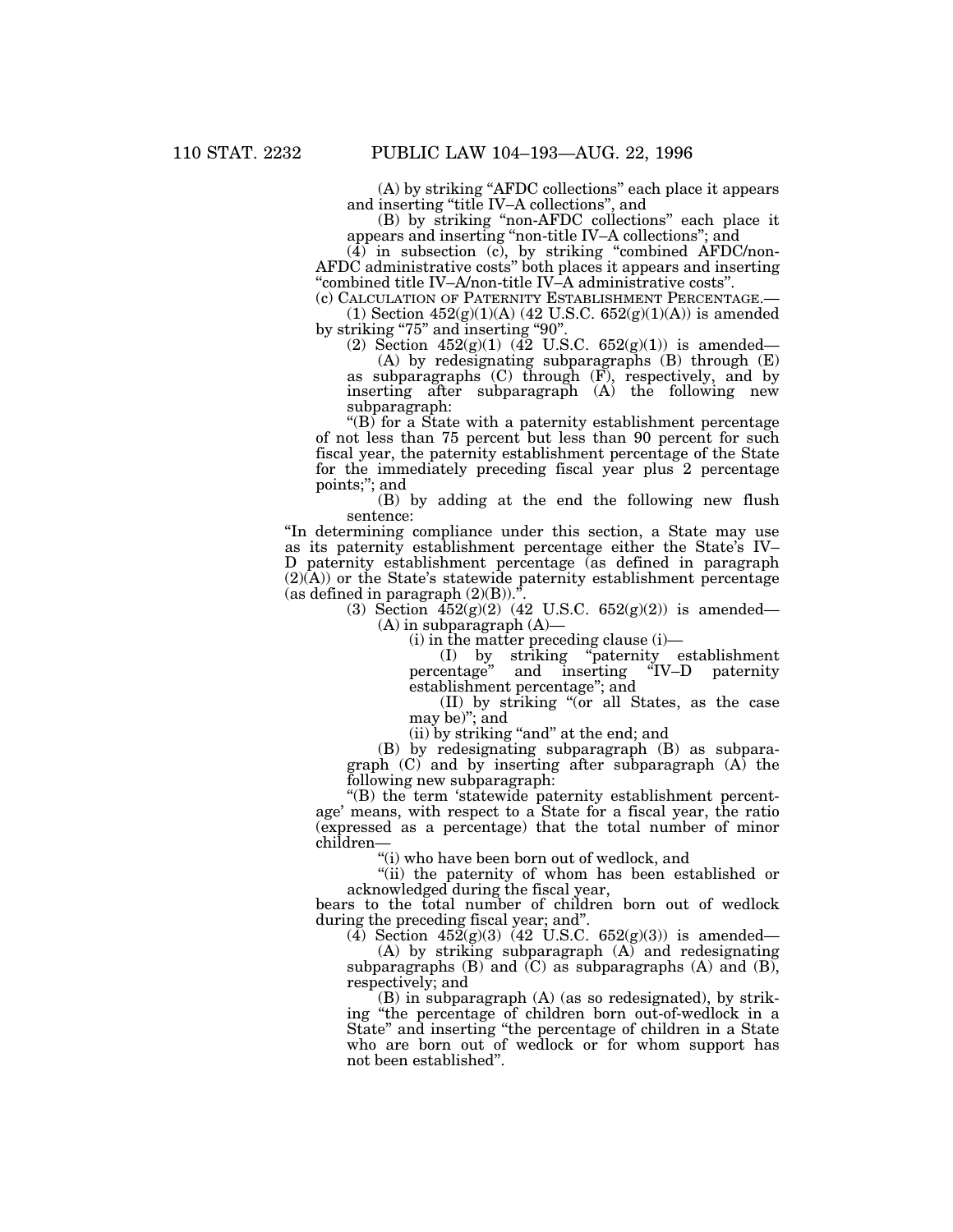42 USC 658 note.

(d) EFFECTIVE DATES.—

(1) INCENTIVE ADJUSTMENTS.—

(A) IN GENERAL.—The system developed under subsection (a) and the amendments made by subsection (b) shall become effective on October 1, 1999, except to the extent provided in subparagraph (B).

(B) APPLICATION OF SECTION 458.—Section 458 of the Social Security Act, as in effect on the day before the date of the enactment of this section, shall be effective for purposes of incentive payments to States for fiscal years before fiscal year 2000.

(2) PENALTY REDUCTIONS.—The amendments made by sub-42 USC 652 note. section (c) shall become effective with respect to calendar quarters beginning on or after the date of the enactment of this Act.

#### **SEC. 342. FEDERAL AND STATE REVIEWS AND AUDITS.**

(a) STATE AGENCY ACTIVITIES.—Section 454 (42 U.S.C. 654) is amended—

(1) in paragraph (14), by striking " $(14)$ " and inserting " $(14)(A)$ ";

(2) by redesignating paragraph (15) as subparagraph (B) of paragraph (14); and

(3) by inserting after paragraph (14) the following new paragraph:

''(15) provide for—

''(A) a process for annual reviews of and reports to the Secretary on the State program operated under the State plan approved under this part, including such information as may be necessary to measure State compliance with Federal requirements for expedited procedures, using such standards and procedures as are required by the Secretary, under which the State agency will determine the extent to which the program is operated in compliance with this part; and

''(B) a process of extracting from the automated data processing system required by paragraph (16) and transmitting to the Secretary data and calculations concerning the levels of accomplishment (and rates of improvement) with respect to applicable performance indicators (including paternity establishment percentages) to the extent necessary for purposes of sections  $452(g)$ and 458;''.

(b) FEDERAL ACTIVITIES.—Section 452(a)(4) (42 U.S.C. 652(a)(4)) is amended to read as follows:

''(4)(A) review data and calculations transmitted by State agencies pursuant to section  $454(15)(B)$  on State program accomplishments with respect to performance indicators for purposes of subsection (g) of this section and section 458;

''(B) review annual reports submitted pursuant to section 454(15)(A) and, as appropriate, provide to the State comments, recommendations for additional or alternative corrective actions, and technical assistance; and

 $(C)$  conduct audits, in accordance with the Government auditing standards of the Comptroller General of the United States—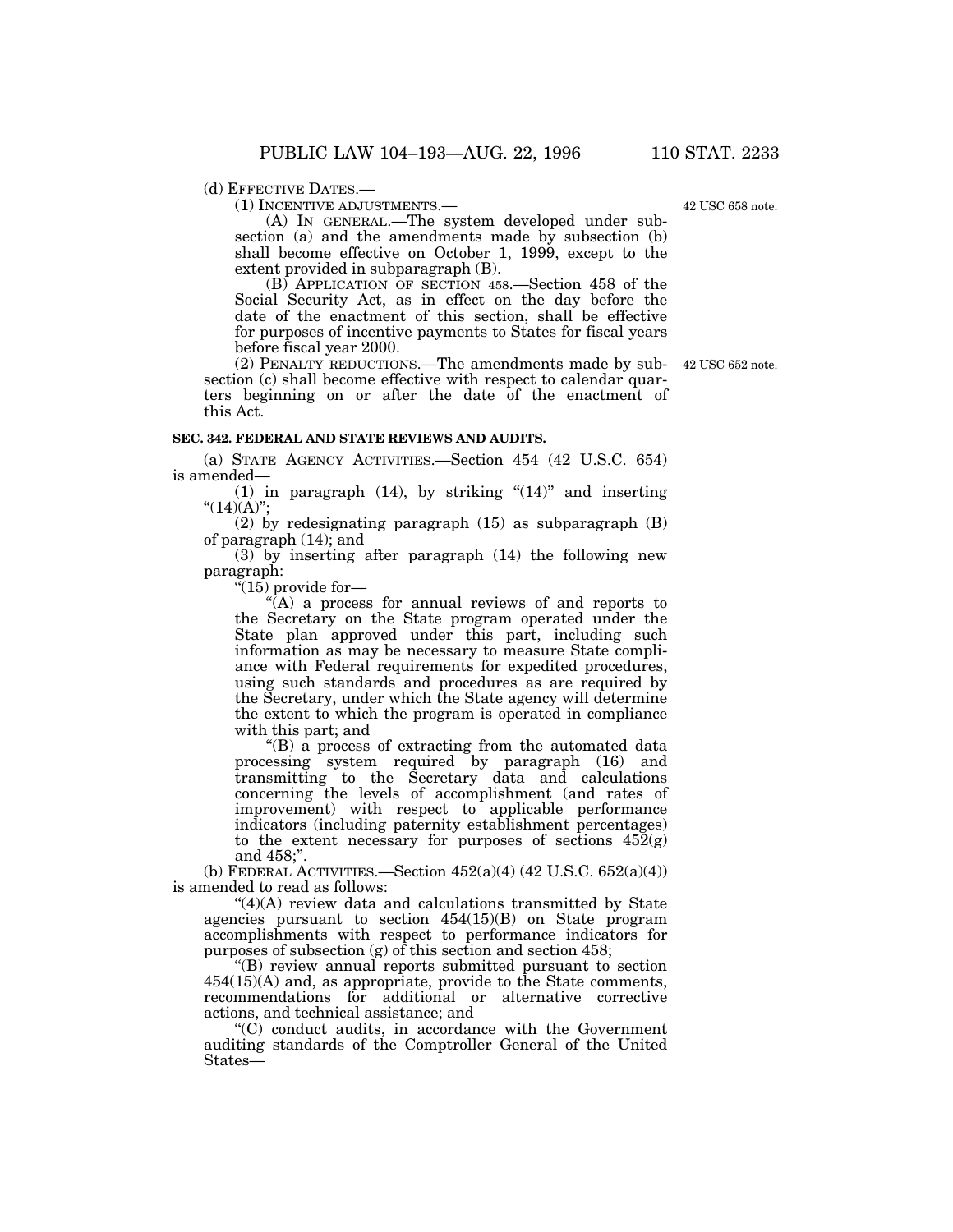''(i) at least once every 3 years (or more frequently, in the case of a State which fails to meet the requirements of this part concerning performance standards and reliability of program data) to assess the completeness, reliability, and security of the data and the accuracy of the reporting systems used in calculating performance indicators under subsection (g) of this section and section 458;

"(ii) of the adequacy of financial management of the State program operated under the State plan approved under this part, including assessments of—

" $(I)$  whether Federal and other funds made available to carry out the State program are being appropriately expended, and are properly and fully accounted for; and

''(II) whether collections and disbursements of support payments are carried out correctly and are fully accounted for; and

"(iii) for such other purposes as the Secretary may find necessary;''.

(c) EFFECTIVE DATE.—The amendments made by this section shall be effective with respect to calendar quarters beginning 12 months or more after the date of the enactment of this Act.

#### **SEC. 343. REQUIRED REPORTING PROCEDURES.**

(a) ESTABLISHMENT.—Section  $452(a)(5)$  (42 U.S.C.  $652(a)(5)$ ) is amended by inserting '', and establish procedures to be followed by States for collecting and reporting information required to be provided under this part, and establish uniform definitions (including those necessary to enable the measurement of State compliance with the requirements of this part relating to expedited processes) to be applied in following such procedures'' before the semicolon.

(b) STATE PLAN REQUIREMENT.—Section 454 (42 U.S.C. 654), as amended by sections 301(b), 303(a), 312(a), 313(a), and 333 of this Act, is amended—

 $(1)$  by striking "and" at the end of paragraph  $(28)$ ;

(2) by striking the period at the end of paragraph (29) and inserting "; and"; and

(3) by adding after paragraph (29) the following new paragraph:

" $(30)$  provide that the State shall use the definitions established under section 452(a)(5) in collecting and reporting information as required under this part.''.

#### **SEC. 344. AUTOMATED DATA PROCESSING REQUIREMENTS.**

(a) REVISED REQUIREMENTS.—

(1) IN GENERAL.—Section 454(16) (42 U.S.C. 654(16)) is amended—

(A) by striking ", at the option of the State,";

(B) by inserting ''and operation by the State agency'' after "for the establishment";

(C) by inserting ''meeting the requirements of section 454A'' after ''information retrieval system'';

(D) by striking ''in the State and localities thereof, so as  $(A)$ " and inserting "so as";

 $(E)$  by striking "(i)"; and

(F) by striking ''(including'' and all that follows and inserting a semicolon.

42 USC 652 note.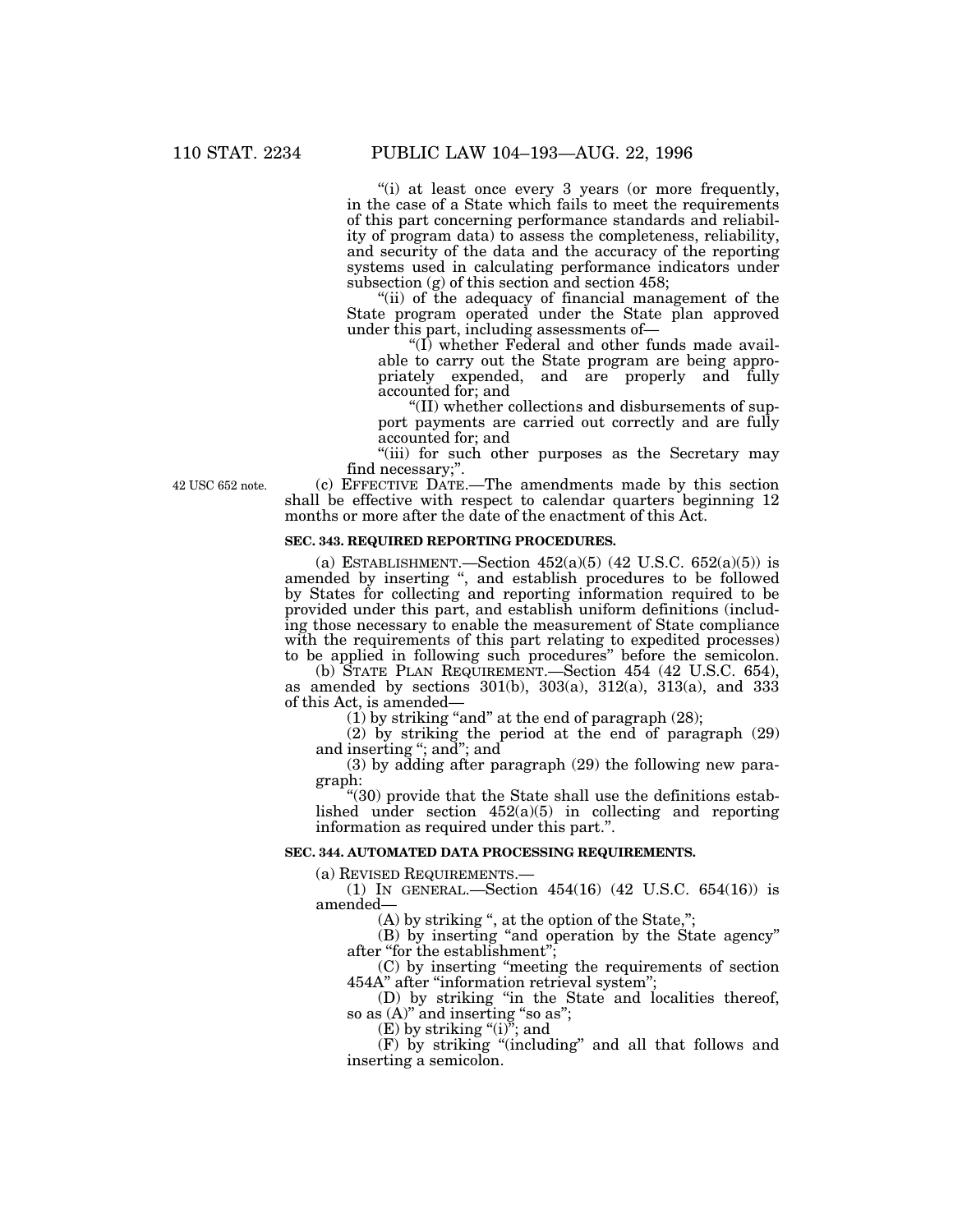(2) AUTOMATED DATA PROCESSING.—Part D of title IV (42 U.S.C. 651–669) is amended by inserting after section 454 the following new section:

# **''SEC. 454A. AUTOMATED DATA PROCESSING.**

42 USC 654a.

''(a) IN GENERAL.—In order for a State to meet the requirements of this section, the State agency administering the State program under this part shall have in operation a single statewide automated data processing and information retrieval system which has the capability to perform the tasks specified in this section with the frequency and in the manner required by or under this part.

''(b) PROGRAM MANAGEMENT.—The automated system required by this section shall perform such functions as the Secretary may specify relating to management of the State program under this part, including—

''(1) controlling and accounting for use of Federal, State, and local funds in carrying out the program; and

"(2) maintaining the data necessary to meet Federal reporting requirements under this part on a timely basis.

''(c) CALCULATION OF PERFORMANCE INDICATORS.—In order to enable the Secretary to determine the incentive payments and penalty adjustments required by sections 452(g) and 458, the State agency shall—

 $"(1)$  use the automated system—

 $<sup>4</sup>(A)$  to maintain the requisite data on State perform-</sup> ance with respect to paternity establishment and child support enforcement in the State; and

''(B) to calculate the paternity establishment percentage for the State for each fiscal year; and

 $(2)$  have in place systems controls to ensure the completeness and reliability of, and ready access to, the data described in paragraph (1)(A), and the accuracy of the calculations described in paragraph (1)(B).

''(d) INFORMATION INTEGRITY AND SECURITY.—The State agency shall have in effect safeguards on the integrity, accuracy, and completeness of, access to, and use of data in the automated system required by this section, which shall include the following (in addition to such other safeguards as the Secretary may specify in regulations):

''(1) POLICIES RESTRICTING ACCESS.—Written policies concerning access to data by State agency personnel, and sharing of data with other persons, which—

''(A) permit access to and use of data only to the extent necessary to carry out the State program under this part; and

''(B) specify the data which may be used for particular program purposes, and the personnel permitted access to such data.

''(2) SYSTEMS CONTROLS.—Systems controls (such as passwords or blocking of fields) to ensure strict adherence to the policies described in paragraph (1).

''(3) MONITORING OF ACCESS.—Routine monitoring of access to and use of the automated system, through methods such as audit trails and feedback mechanisms, to guard against and promptly identify unauthorized access or use.

 $\hat{f}(4)$  TRAINING AND INFORMATION.—Procedures to ensure that all personnel (including State and local agency staff and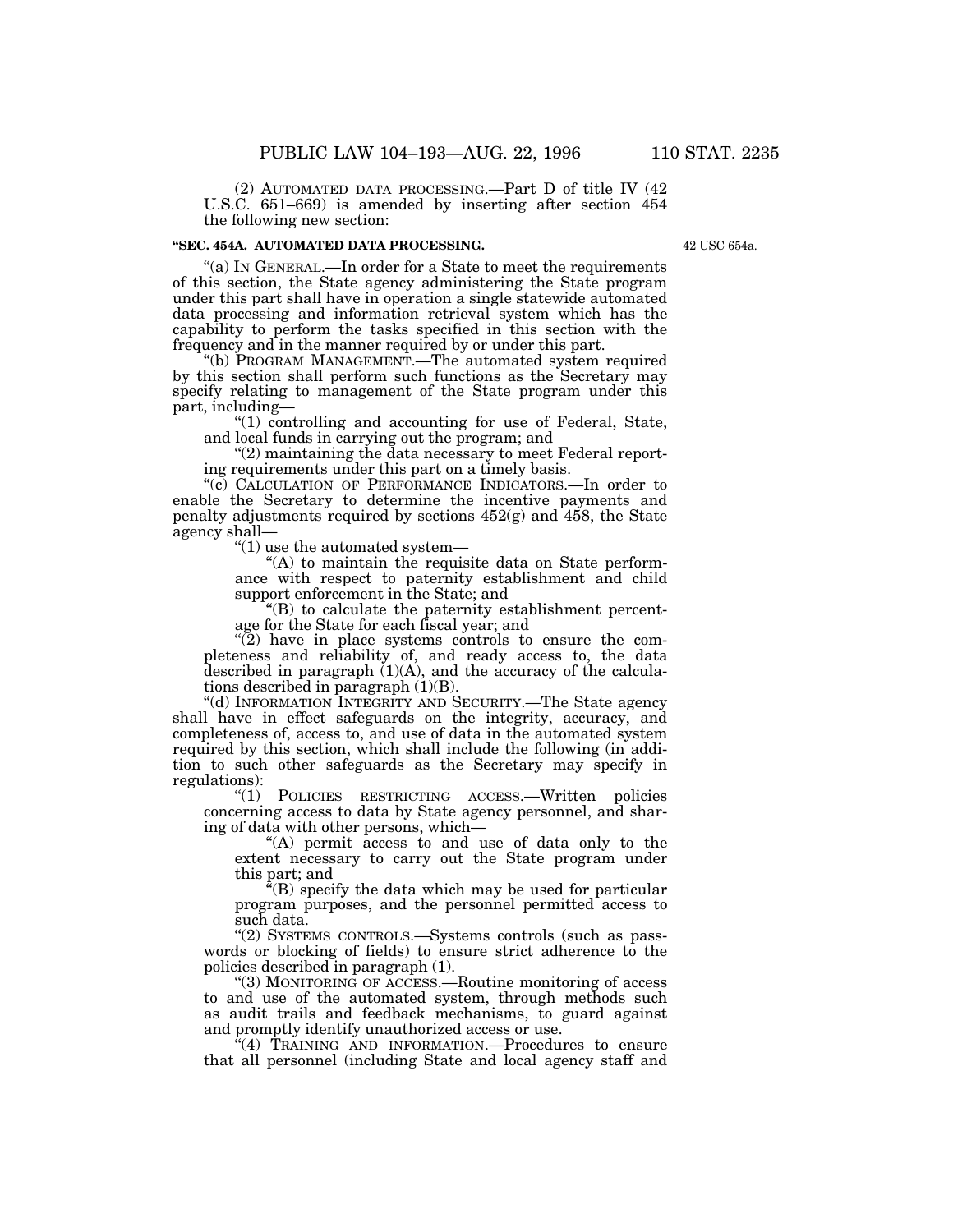contractors) who may have access to or be required to use confidential program data are informed of applicable requirements and penalties (including those in section 6103 of the Internal Revenue Code of 1986), and are adequately trained in security procedures.

''(5) PENALTIES.—Administrative penalties (up to and including dismissal from employment) for unauthorized access to, or disclosure or use of, confidential data.''.

(3) REGULATIONS.—The Secretary of Health and Human Services shall prescribe final regulations for implementation of section 454A of the Social Security Act not later than 2 years after the date of the enactment of this Act.

(4) IMPLEMENTATION TIMETABLE.—Section 454(24) (42 U.S.C.  $654(24)$ , as amended by section  $303(a)(1)$  of this Act, is amended to read as follows:

''(24) provide that the State will have in effect an automated data processing and information retrieval system—

"(A) by October 1, 1997, which meets all requirements of this part which were enacted on or before the date of enactment of the Family Support Act of 1988, and

 $'(B)$  by October 1, 2000, which meets all requirements of this part enacted on or before the date of the enactment of the Personal Responsibility and Work Opportunity Act of 1996, except that such deadline shall be extended by 1 day for each day (if any) by which the Secretary fails to meet the deadline imposed by section  $344(a)(3)$  of the Personal Responsibility and Work Opportunity Reconciliation Act of 1996;''.

(b) SPECIAL FEDERAL MATCHING RATE FOR DEVELOPMENT COSTS OF AUTOMATED SYSTEMS.—

(1) IN GENERAL.—Section 455(a) (42 U.S.C. 655(a)) is amended—

 $(A)$  in paragraph  $(1)(B)$ —

(i) by striking ''90 percent'' and inserting ''the percent specified in paragraph (3)'';

(ii) by striking ''so much of''; and

(iii) by striking ''which the Secretary'' and all that follows and inserting ", and"; and

(B) by adding at the end the following new paragraph: ''(3)(A) The Secretary shall pay to each State, for each quarter in fiscal years 1996 and 1997, 90 percent of so much of the State expenditures described in paragraph (1)(B) as the Secretary finds are for a system meeting the requirements specified in section 454(16) (as in effect on September 30, 1995) but limited to the amount approved for States in the advance planning documents of such States submitted on or before September 30, 1995.

''(B)(i) The Secretary shall pay to each State, for each quarter in fiscal years 1996 through 2001, the percentage specified in clause (ii) of so much of the State expenditures described in paragraph  $(1)(B)$  as the Secretary finds are for a system meeting the requirements of sections 454(16) and 454A.

42 USC 655 note.

"(ii) The percentage specified in this clause is 80 percent.". (2) TEMPORARY LIMITATION ON PAYMENTS UNDER SPECIAL FEDERAL MATCHING RATE.—

(A) IN GENERAL.—The Secretary of Health and Human Services may not pay more than \$400,000,000 in the aggre-

42 USC 654a note.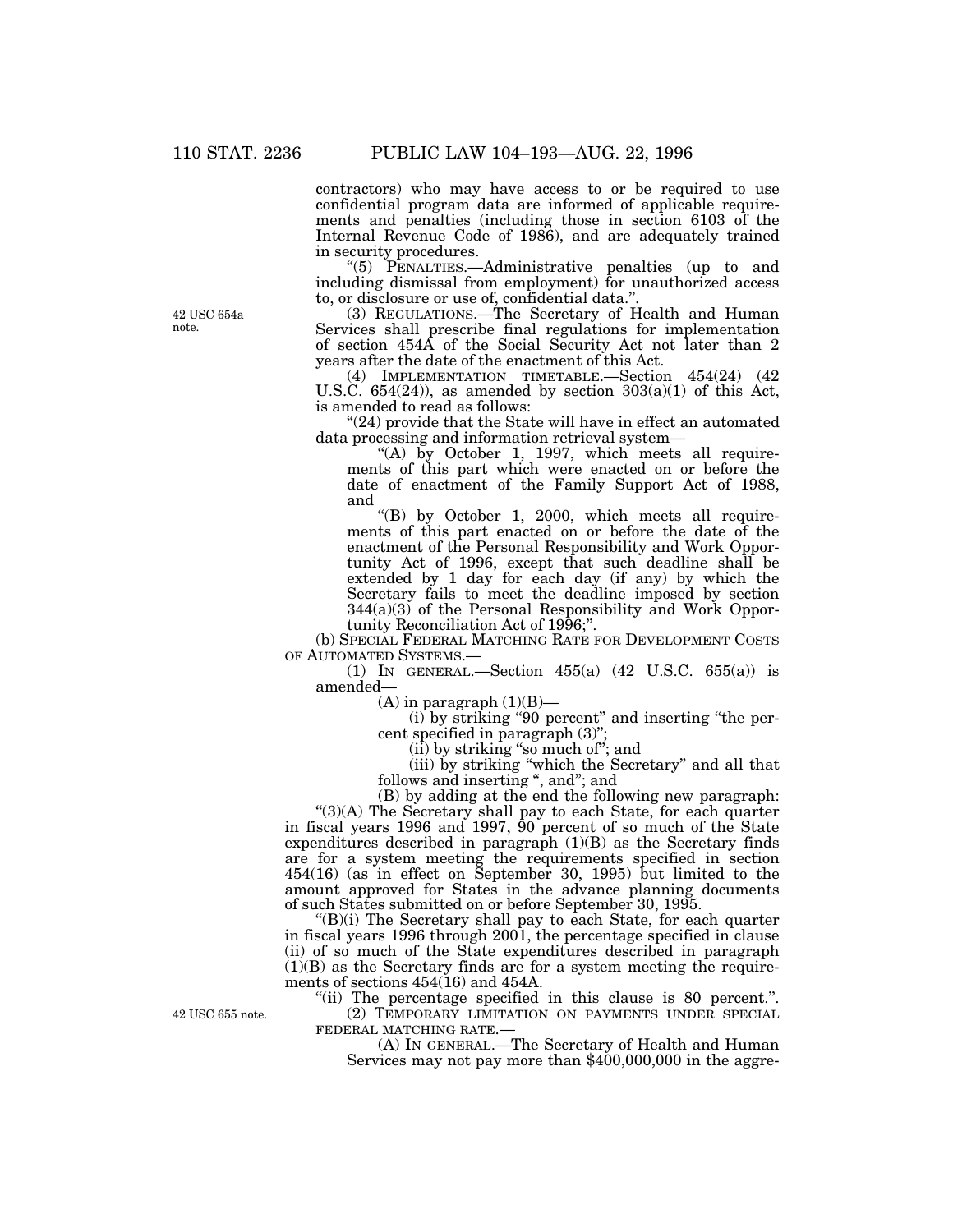gate under section 455(a)(3)(B) of the Social Security Act for fiscal years 1996 through 2001.

(B) ALLOCATION OF LIMITATION AMONG STATES.—The total amount payable to a State under section  $455(a)(3)(B)$ of such Act for fiscal years 1996 through 2001 shall not exceed the limitation determined for the State by the Secretary of Health and Human Services in regulations.

(C) ALLOCATION FORMULA.—The regulations referred to in subparagraph (B) shall prescribe a formula for allocating the amount specified in subparagraph (A) among States with plans approved under part D of title IV of the Social Security Act, which shall take into account—

(i) the relative size of State caseloads under such part; and

(ii) the level of automation needed to meet the automated data processing requirements of such part.

(c) CONFORMING AMENDMENT.—Section 123(c) of the Family Support Act of 1988 (102 Stat. 2352; Public Law 100–485) is repealed.

#### **SEC. 345. TECHNICAL ASSISTANCE.**

(a) FOR TRAINING OF FEDERAL AND STATE STAFF, RESEARCH AND DEMONSTRATION PROGRAMS, AND SPECIAL PROJECTS OF REGIONAL OR NATIONAL SIGNIFICANCE.—Section 452 (42 U.S.C. 652) is amended by adding at the end the following new subsection:

''(j) Out of any money in the Treasury of the United States not otherwise appropriated, there is hereby appropriated to the Secretary for each fiscal year an amount equal to 1 percent of the total amount paid to the Federal Government pursuant to section 457(a) during the immediately preceding fiscal year (as determined on the basis of the most recent reliable data available to the Secretary as of the end of the third calendar quarter following the end of such preceding fiscal year), to cover costs incurred by the Secretary for—

''(1) information dissemination and technical assistance to States, training of State and Federal staff, staffing studies, and related activities needed to improve programs under this part (including technical assistance concerning State automated systems required by this part); and

''(2) research, demonstration, and special projects of regional or national significance relating to the operation of State programs under this part.

The amount appropriated under this subsection shall remain available until expended.''.

(b) OPERATION OF FEDERAL PARENT LOCATOR SERVICE.—Section 453 (42 U.S.C. 653), as amended by section 316 of this Act, is amended by adding at the end the following new subsection:

''(o) RECOVERY OF COSTS.—Out of any money in the Treasury of the United States not otherwise appropriated, there is hereby appropriated to the Secretary for each fiscal year an amount equal to 2 percent of the total amount paid to the Federal Government pursuant to section 457(a) during the immediately preceding fiscal year (as determined on the basis of the most recent reliable data available to the Secretary as of the end of the third calendar quarter following the end of such preceding fiscal year), to cover costs incurred by the Secretary for operation of the Federal Parent

42 USC 655, 655 note.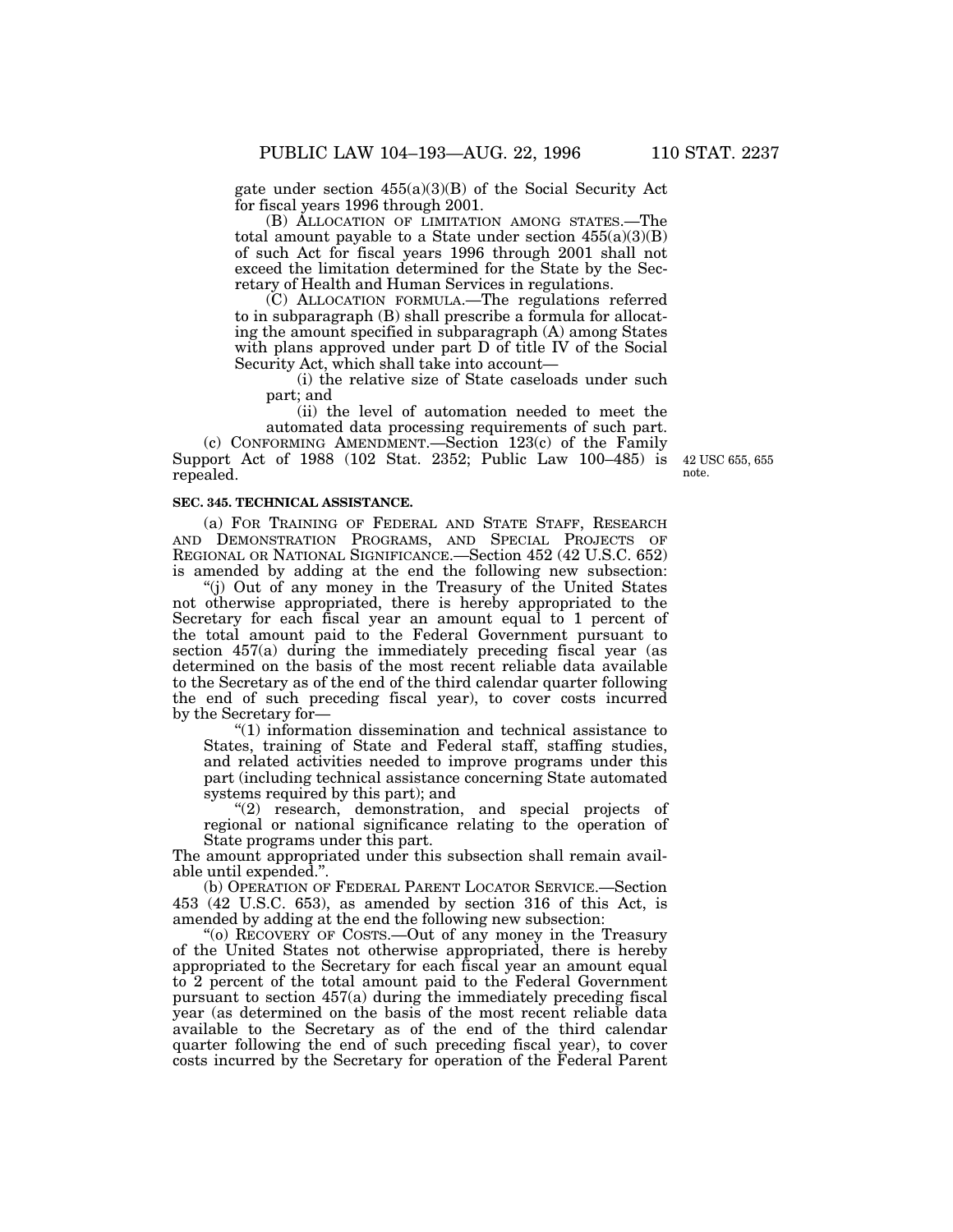Locator Service under this section, to the extent such costs are not recovered through user fees.''.

# **SEC. 346. REPORTS AND DATA COLLECTION BY THE SECRETARY.**

(a) ANNUAL REPORT TO CONGRESS.—

(1) Section  $452(a)(10)(A)$  (42 U.S.C.  $652(a)(10)(A)$  is amended—

(A) by striking ''this part;'' and inserting ''this part, including—''; and

(B) by adding at the end the following new clauses: "(i) the total amount of child support payments collected as a result of services furnished during the fiscal year to individuals receiving services under this part;

''(ii) the cost to the States and to the Federal Government of so furnishing the services; and

''(iii) the number of cases involving families—

''(I) who became ineligible for assistance under State programs funded under part A during a month in the fiscal year; and

''(II) with respect to whom a child support payment was received in the month;".

(2) Section  $452(a)(10)(C)$  (42 U.S.C.  $652(a)(10)(C)$  is amended—

(A) in the matter preceding clause (i)—

(i) by striking ''with the data required under each clause being separately stated for cases'' and inserting ''separately stated for cases'';

(ii) by striking ''cases where the child was formerly receiving" and inserting "or formerly received";

(iii) by inserting "or  $1912$ " after " $471(a)(17)$ "; and (iv) by inserting "for" before "all other";

(B) in each of clauses (i) and (ii), by striking '', and the total amount of such obligations'';

(C) in clause (iii), by striking ''described in'' and all that follows and inserting ''in which support was collected during the fiscal year;";

 $(D)$  by striking clause (iv); and

(E) by redesignating clause (v) as clause (vii), and inserting after clause (iii) the following new clauses:

"(iv) the total amount of support collected during" such fiscal year and distributed as current support;

" $(v)$  the total amount of support collected during" such fiscal year and distributed as arrearages;

"(vi) the total amount of support due and unpaid for all fiscal years; and''.

(3) Section  $452(a)(10)(G)$  (42 U.S.C.  $652(a)(10)(G)$  is amended by striking ''on the use of Federal courts and''.

(4) Section  $452(a)(10)$  (42 U.S.C.  $652(a)(10)$ ) is amended—  $(A)$  in subparagraph  $(H)$ , by striking "and";

(B) in subparagraph (I), by striking the period and inserting "; and"; and

(C) by inserting after subparagraph (I) the following new subparagraph:

" $(J)$  compliance, by State, with the standards established pursuant to subsections (h) and (i).''.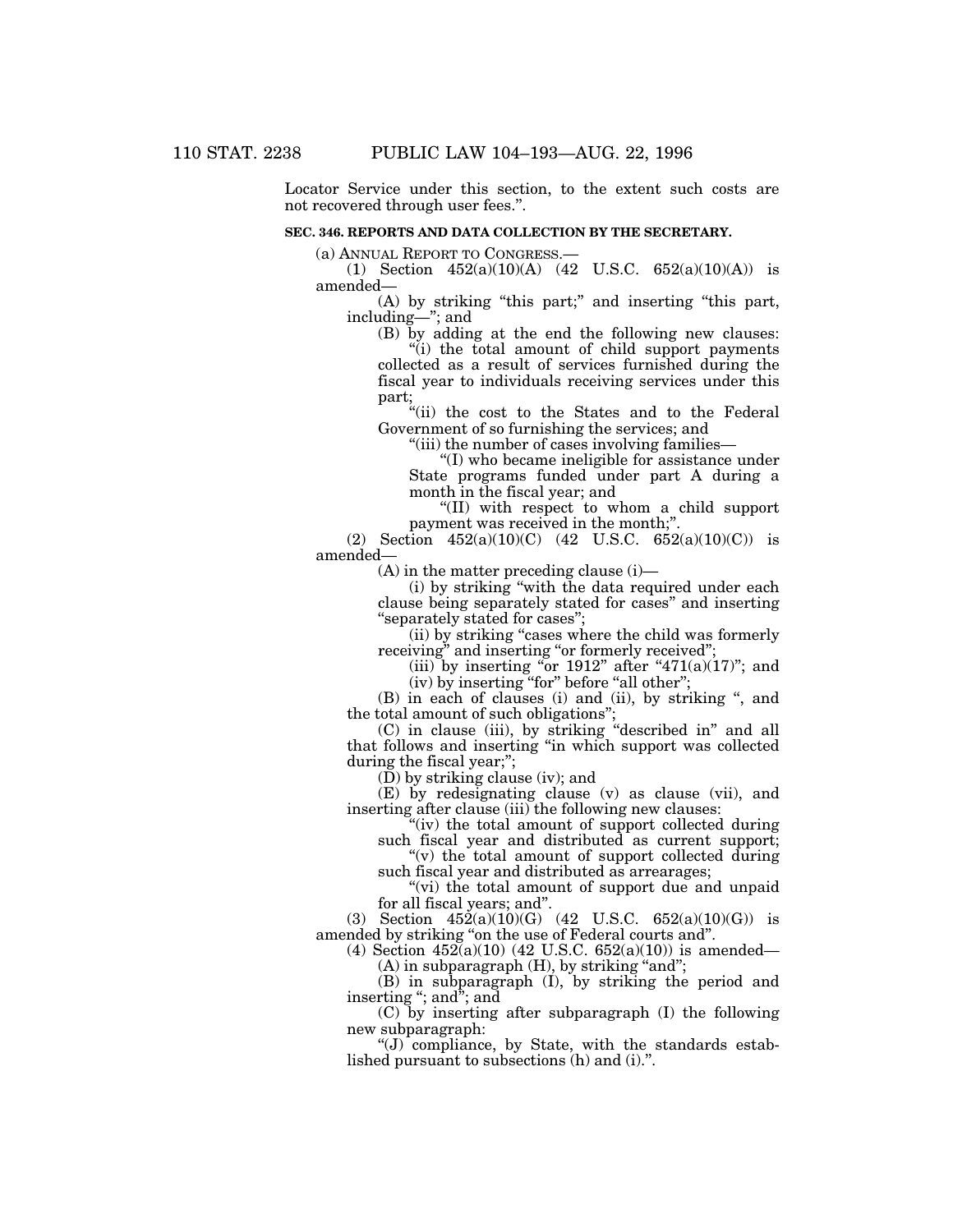(5) Section 452(a)(10) (42 U.S.C. 652(a)(10)) is amended by striking all that follows subparagraph (J), as added by paragraph (4).

(b) EFFECTIVE DATE.—The amendments made by subsection (a) shall be effective with respect to fiscal year 1997 and succeeding fiscal years.

# **Subtitle F—Establishment and Modification of Support Orders**

# **SEC. 351. SIMPLIFIED PROCESS FOR REVIEW AND ADJUSTMENT OF CHILD SUPPORT ORDERS.**

Section  $466(a)(10)$  (42 U.S.C.  $666(a)(10)$ ) is amended to read as follows:

"(10) REVIEW AND ADJUSTMENT OF SUPPORT ORDERS UPON REQUEST.—

''(A) 3-YEAR CYCLE.—

''(i) IN GENERAL.—Procedures under which every 3 years (or such shorter cycle as the State may determine), upon the request of either parent, or, if there is an assignment under part A, upon the request of the State agency under the State plan or of either parent, the State shall with respect to a support order being enforced under this part, taking into account the best interests of the child involved—

''(I) review and, if appropriate, adjust the order in accordance with the guidelines established pursuant to section 467(a) if the amount of the child support award under the order differs from the amount that would be awarded in accordance with the guidelines;

''(II) apply a cost-of-living adjustment to the order in accordance with a formula developed by the State; or

''(III) use automated methods (including automated comparisons with wage or State income tax data) to identify orders eligible for review, conduct the review, identify orders eligible for adjustment, and apply the appropriate adjustment to the orders eligible for adjustment under any threshold that may be established by the State.

"(ii) OPPORTUNITY TO REQUEST REVIEW OF ADJUST-MENT.—If the State elects to conduct the review under subclause (II) or (III) of clause (i), procedures which permit either party to contest the adjustment, within 30 days after the date of the notice of the adjustment, by making a request for review and, if appropriate, adjustment of the order in accordance with the child support guidelines established pursuant to section  $467(a)$ .

"(iii) NO PROOF OF CHANGE IN CIRCUMSTANCES NECESSARY IN 3-YEAR CYCLE REVIEW.—Procedures which provide that any adjustment under clause (i) shall be made without a requirement for proof or showing of a change in circumstances.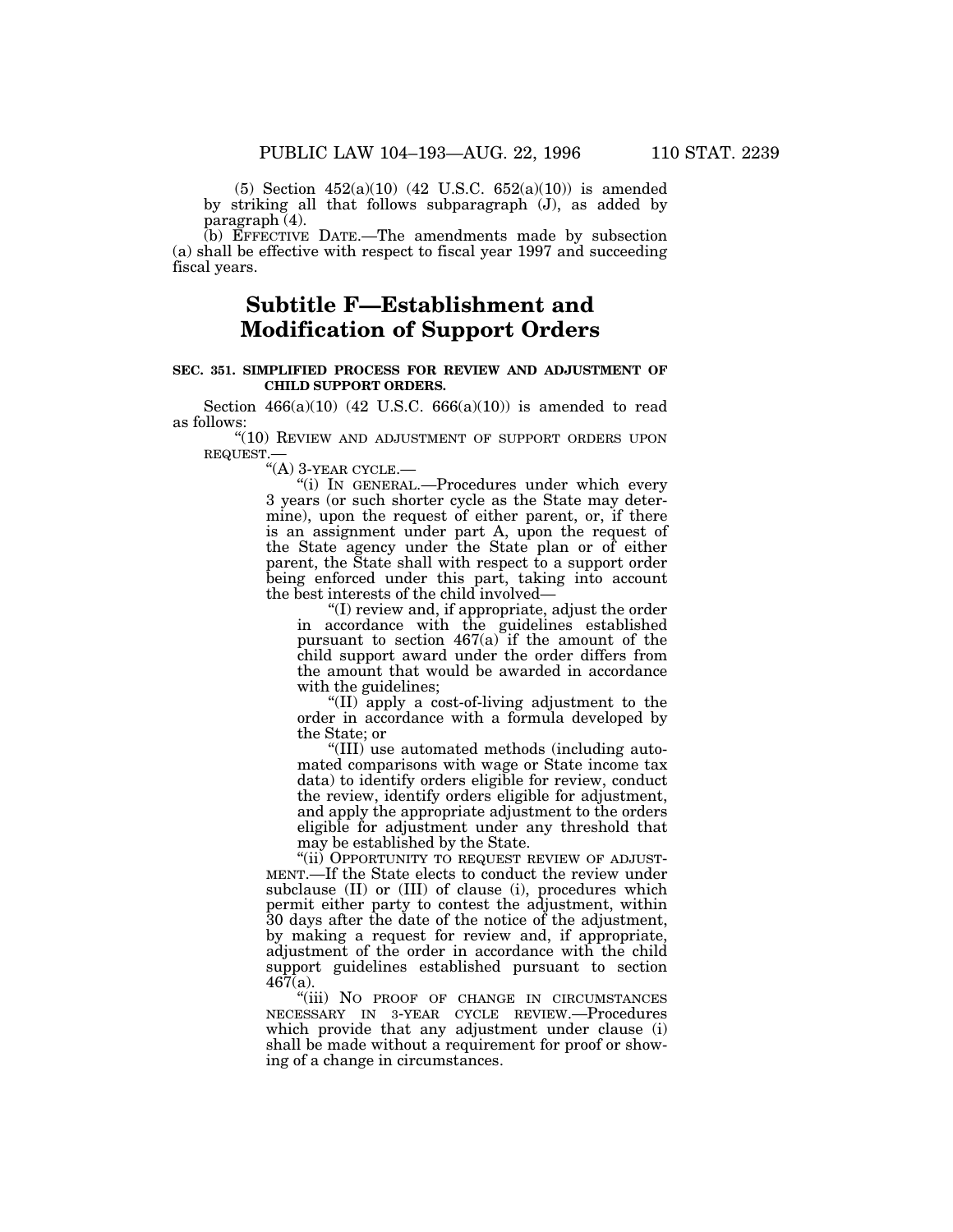''(B) PROOF OF SUBSTANTIAL CHANGE IN CIRCUMSTANCES NECESSARY IN REQUEST FOR REVIEW OUTSIDE 3-YEAR CYCLE.—Procedures under which, in the case of a request for a review, and if appropriate, an adjustment outside the 3-year cycle (or such shorter cycle as the State may determine) under clause (i), the State shall review and, if the requesting party demonstrates a substantial change in circumstances, adjust the order in accordance with the guidelines established pursuant to section 467(a).

"(C) NOTICE OF RIGHT TO REVIEW.—Procedures which require the State to provide notice not less than once every 3 years to the parents subject to the order informing the parents of their right to request the State to review and, if appropriate, adjust the order pursuant to this paragraph. The notice may be included in the order.''.

### **SEC. 352. FURNISHING CONSUMER REPORTS FOR CERTAIN PURPOSES RELATING TO CHILD SUPPORT.**

Section 604 of the Fair Credit Reporting Act (15 U.S.C. 1681b) is amended by adding at the end the following new paragraphs:

" $(4)$  In response to a request by the head of a State or local child support enforcement agency (or a State or local government official authorized by the head of such an agency), if the person making the request certifies to the consumer reporting agency that—

"(A) the consumer report is needed for the purpose of establishing an individual's capacity to make child support payments or determining the appropriate level of such payments;

 $f(B)$  the paternity of the consumer for the child to which the obligation relates has been established or acknowledged by the consumer in accordance with State laws under which the obligation arises (if required by those laws);

 $(C)$  the person has provided at least 10 days' prior notice to the consumer whose report is requested, by certified or registered mail to the last known address of the consumer, that the report will be requested; and

''(D) the consumer report will be kept confidential, will be used solely for a purpose described in subparagraph (A), and will not be used in connection with any other civil, administrative, or criminal proceeding, or for any other purpose.

''(5) To an agency administering a State plan under section 454 of the Social Security Act (42 U.S.C. 654) for use to set an initial or modified child support award.''.

#### **SEC. 353. NONLIABILITY FOR FINANCIAL INSTITUTIONS PROVIDING FINANCIAL RECORDS TO STATE CHILD SUPPORT ENFORCEMENT AGENCIES IN CHILD SUPPORT CASES.**

Part D of title IV (42 U.S.C. 651–669) is amended by adding at the end the following:

44 USC 649s.

# **''SEC. 469A. NONLIABILITY FOR FINANCIAL INSTITUTIONS PROVIDING FINANCIAL RECORDS TO STATE CHILD SUPPORT ENFORCEMENT AGENCIES IN CHILD SUPPORT CASES.**

''(a) IN GENERAL.—Notwithstanding any other provision of Federal or State law, a financial institution shall not be liable under any Federal or State law to any person for disclosing any financial record of an individual to a State child support enforce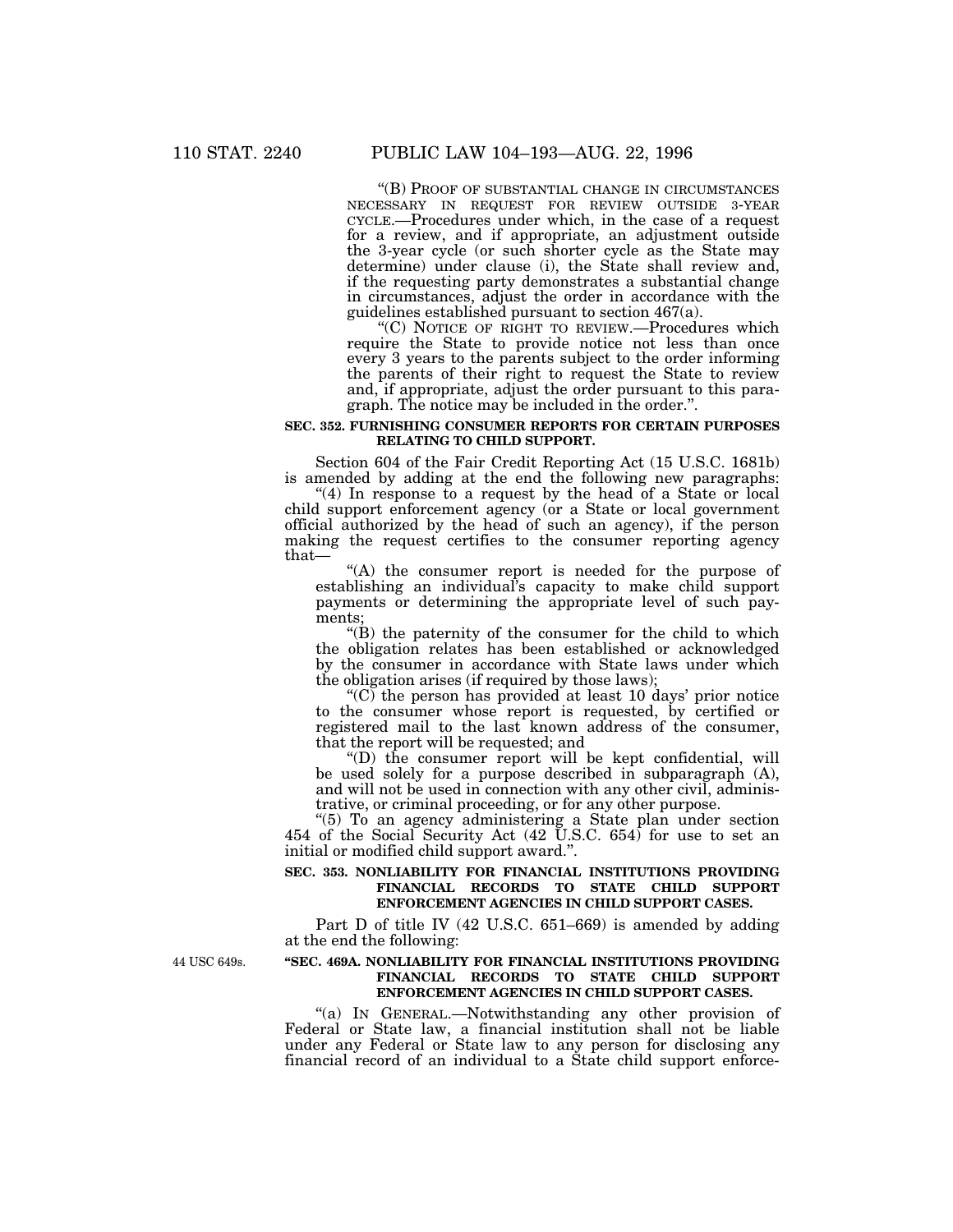ment agency attempting to establish, modify, or enforce a child support obligation of such individual.

''(b) PROHIBITION OF DISCLOSURE OF FINANCIAL RECORD OBTAINED BY STATE CHILD SUPPORT ENFORCEMENT AGENCY.—A State child support enforcement agency which obtains a financial record of an individual from a financial institution pursuant to subsection (a) may disclose such financial record only for the purpose of, and to the extent necessary in, establishing, modifying, or enforcing a child support obligation of such individual.

''(c) CIVIL DAMAGES FOR UNAUTHORIZED DISCLOSURE.—

"(1) DISCLOSURE BY STATE OFFICER OR EMPLOYEE.—If any person knowingly, or by reason of negligence, discloses a financial record of an individual in violation of subsection (b), such individual may bring a civil action for damages against such person in a district court of the United States.

''(2) NO LIABILITY FOR GOOD FAITH BUT ERRONEOUS INTERPRETATION.—No liability shall arise under this subsection with respect to any disclosure which results from a good faith, but erroneous, interpretation of subsection (b).

''(3) DAMAGES.—In any action brought under paragraph (1), upon a finding of liability on the part of the defendant, the defendant shall be liable to the plaintiff in an amount equal to the sum of—

''(A) the greater of—

''(i) \$1,000 for each act of unauthorized disclosure of a financial record with respect to which such defendant is found liable; or

''(ii) the sum of—

''(I) the actual damages sustained by the plaintiff as a result of such unauthorized disclosure; plus

'(II) in the case of a willful disclosure or a disclosure which is the result of gross negligence, punitive damages; plus

 $\mathcal{L}(B)$  the costs (including attorney's fees) of the action. ''(d) DEFINITIONS.—For purposes of this section—

''(1) FINANCIAL INSTITUTION.—The term 'financial institution' means—

"(A) a depository institution, as defined in section  $3(c)$ of the Federal Deposit Insurance Act (12 U.S.C. 1813(c));

''(B) an institution-affiliated party, as defined in section  $3(u)$  of such Act (12 U.S.C. 1813(u));

''(C) any Federal credit union or State credit union, as defined in section 101 of the Federal Credit Union Act (12 U.S.C. 1752), including an institution-affiliated party of such a credit union, as defined in section  $206(r)$ of such Act (12 U.S.C. 1786(r)); and

''(D) any benefit association, insurance company, safe deposit company, money-market mutual fund, or similar entity authorized to do business in the State.

"(2) FINANCIAL RECORD.—The term 'financial record' has the meaning given such term in section 1101 of the Right to Financial Privacy Act of 1978 (12 U.S.C. 3401).''.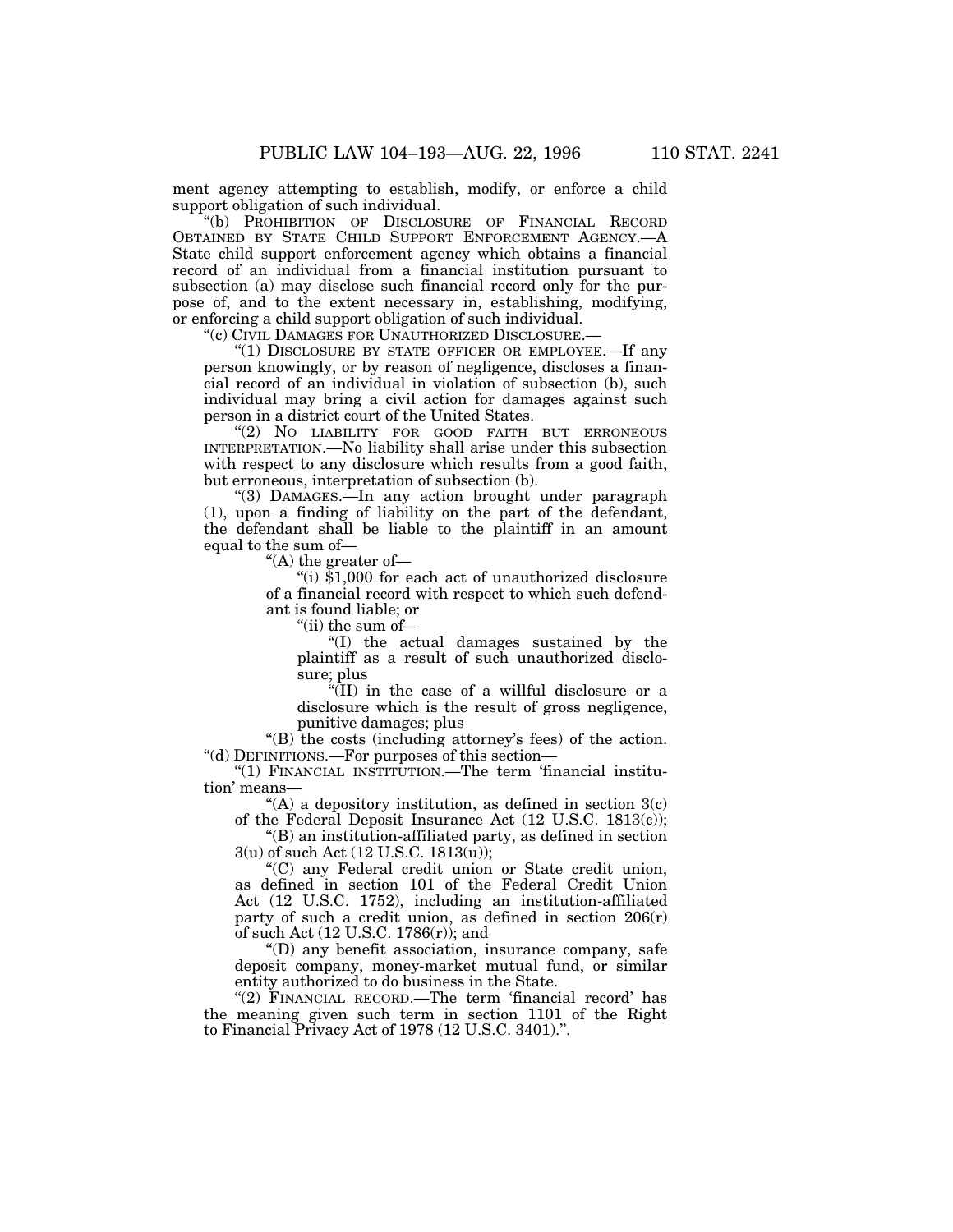# **Subtitle G—Enforcement of Support Orders**

# **SEC. 361. INTERNAL REVENUE SERVICE COLLECTION OF ARREAR-AGES.**

(a) COLLECTION OF FEES.—Section 6305(a) of the Internal Revenue Code of 1986 (relating to collection of certain liability) is amended—

 $(1)$  by striking "and" at the end of paragraph  $(3)$ ;

(2) by striking the period at the end of paragraph (4) and inserting ", and";

(3) by adding at the end the following new paragraph:

''(5) no additional fee may be assessed for adjustments to an amount previously certified pursuant to such section 452(b) with respect to the same obligor.''; and

(4) by striking ''Secretary of Health, Education, and Welfare'' each place it appears and inserting ''Secretary of Health and Human Services''.

26 USC 6305 note.

(b) EFFECTIVE DATE.—The amendments made by this section shall become effective October 1, 1997.

# **SEC. 362. AUTHORITY TO COLLECT SUPPORT FROM FEDERAL EMPLOYEES.**

(a) CONSOLIDATION AND STREAMLINING OF AUTHORITIES.—Section 459 (42 U.S.C. 659) is amended to read as follows:

#### **''SEC. 459. CONSENT BY THE UNITED STATES TO INCOME WITHHOLD-ING, GARNISHMENT, AND SIMILAR PROCEEDINGS FOR ENFORCEMENT OF CHILD SUPPORT AND ALIMONY OBLIGATIONS.**

''(a) CONSENT TO SUPPORT ENFORCEMENT.—Notwithstanding any other provision of law (including section 207 of this Act and section 5301 of title 38, United States Code), effective January 1, 1975, moneys (the entitlement to which is based upon remuneration for employment) due from, or payable by, the United States or the District of Columbia (including any agency, subdivision, or instrumentality thereof) to any individual, including members of the Armed Forces of the United States, shall be subject, in like manner and to the same extent as if the United States or the District of Columbia were a private person, to withholding in accordance with State law enacted pursuant to subsections  $(a)(1)$ and (b) of section 466 and regulations of the Secretary under such subsections, and to any other legal process brought, by a State agency administering a program under a State plan approved under this part or by an individual obligee, to enforce the legal obligation of the individual to provide child support or alimony.

''(b) CONSENT TO REQUIREMENTS APPLICABLE TO PRIVATE PER-SON.—With respect to notice to withhold income pursuant to subsection  $(a)(1)$  or  $(b)$  of section 466, or any other order or process to enforce support obligations against an individual (if the order or process contains or is accompanied by sufficient data to permit prompt identification of the individual and the moneys involved), each governmental entity specified in subsection (a) shall be subject to the same requirements as would apply if the entity were a private person, except as otherwise provided in this section.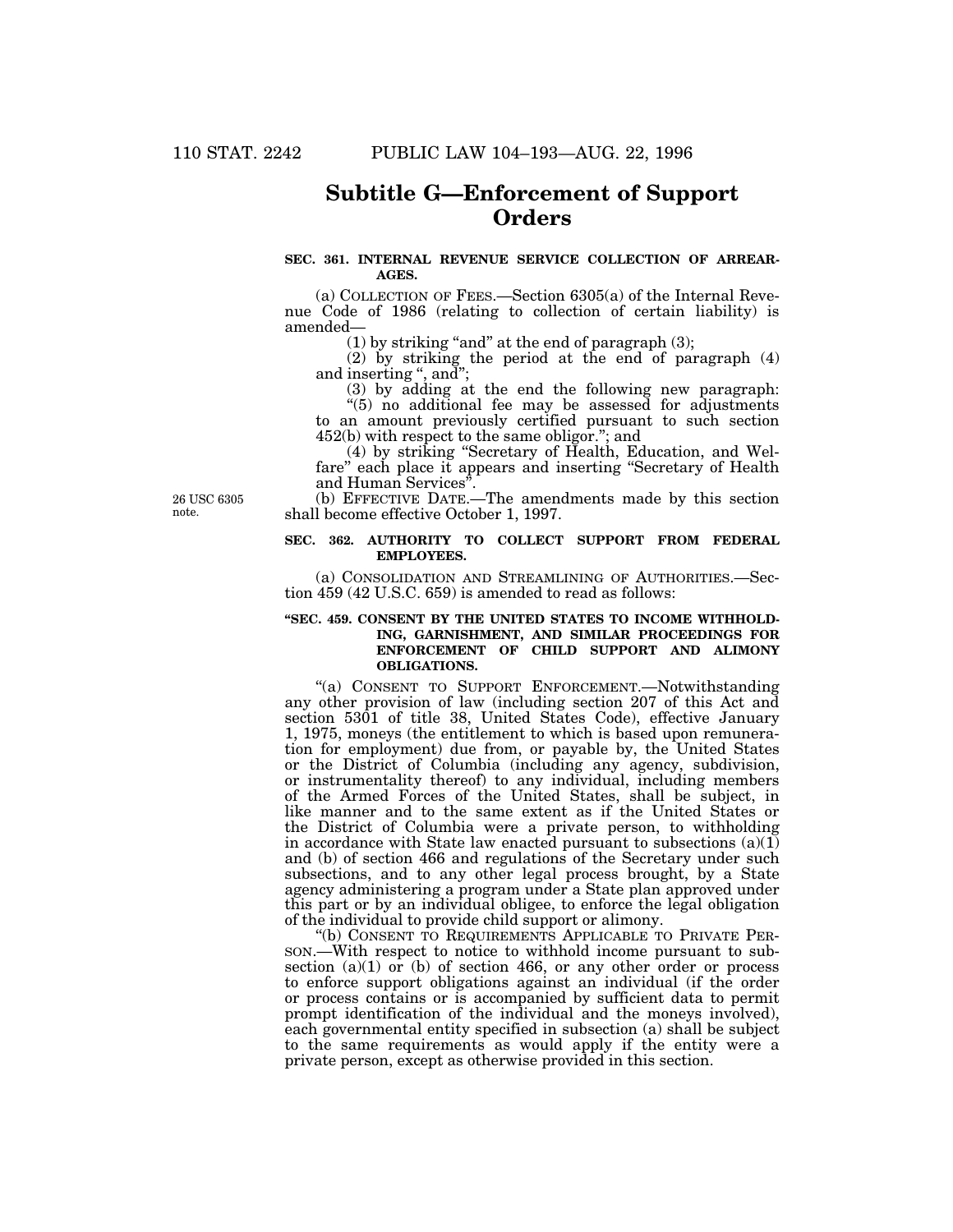''(c) DESIGNATION OF AGENT; RESPONSE TO NOTICE OR PROCESS—

''(1) DESIGNATION OF AGENT.—The head of each agency subject to this section shall—

''(A) designate an agent or agents to receive orders and accept service of process in matters relating to child support or alimony; and

''(B) annually publish in the Federal Register the designation of the agent or agents, identified by title or position, mailing address, and telephone number.

"(2) RESPONSE TO NOTICE OR PROCESS.—If an agent designated pursuant to paragraph (1) of this subsection receives notice pursuant to State procedures in effect pursuant to subsection (a)(1) or (b) of section 466, or is effectively served with any order, process, or interrogatory, with respect to an individual's child support or alimony payment obligations, the agent shall—

"(A) as soon as possible (but not later than  $15$  days) thereafter, send written notice of the notice or service (together with a copy of the notice or service) to the individual at the duty station or last-known home address of the individual;

''(B) within 30 days (or such longer period as may be prescribed by applicable State law) after receipt of a notice pursuant to such State procedures, comply with all applicable provisions of section 466; and

''(C) within 30 days (or such longer period as may be prescribed by applicable State law) after effective service of any other such order, process, or interrogatory, respond to the order, process, or interrogatory.

''(d) PRIORITY OF CLAIMS.—If a governmental entity specified in subsection (a) receives notice or is served with process, as provided in this section, concerning amounts owed by an individual to more than 1 person—

" $(1)$  support collection under section 466 $(b)$  must be given priority over any other process, as provided in section  $466(\bar{b})(7)$ ;

"(2) allocation of moneys due or payable to an individual among claimants under section 466(b) shall be governed by section 466(b) and the regulations prescribed under such section; and

''(3) such moneys as remain after compliance with paragraphs (1) and (2) shall be available to satisfy any other such processes on a first-come, first-served basis, with any such process being satisfied out of such moneys as remain after the satisfaction of all such processes which have been previously served.

''(e) NO REQUIREMENT TO VARY PAY CYCLES.—A governmental entity that is affected by legal process served for the enforcement of an individual's child support or alimony payment obligations shall not be required to vary its normal pay and disbursement cycle in order to comply with the legal process.

''(f) RELIEF FROM LIABILITY.—

''(1) Neither the United States, nor the government of the District of Columbia, nor any disbursing officer shall be liable with respect to any payment made from moneys due or payable from the United States to any individual pursuant to legal process regular on its face, if the payment is made in accordance

Federal Register, publication.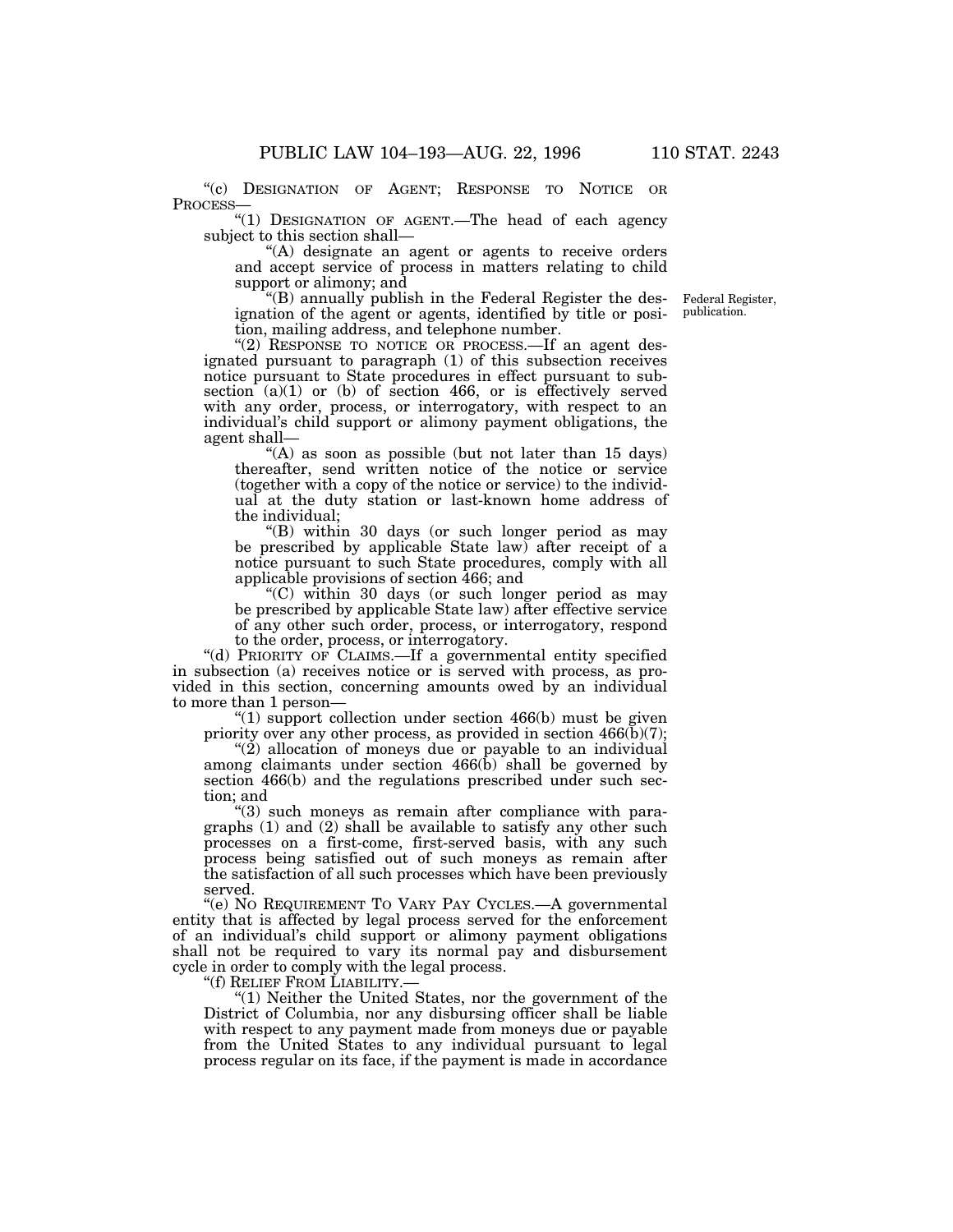with this section and the regulations issued to carry out this section.

"(2) No Federal employee whose duties include taking actions necessary to comply with the requirements of subsection (a) with regard to any individual shall be subject under any law to any disciplinary action or civil or criminal liability or penalty for, or on account of, any disclosure of information made by the employee in connection with the carrying out of such actions.

 $\degree$ (g) REGULATIONS.—Authority to promulgate regulations for the implementation of this section shall, insofar as this section applies to moneys due from (or payable by)—

''(1) the United States (other than the legislative or judicial branches of the Federal Government) or the government of the District of Columbia, be vested in the President (or the designee of the President);

 $\mathcal{L}(2)$  the legislative branch of the Federal Government, be vested jointly in the President pro tempore of the Senate and the Speaker of the House of Representatives (or their designees), and

"(3) the judicial branch of the Federal Government, be vested in the Chief Justice of the United States (or the designee of the Chief Justice).

''(h) MONEYS SUBJECT TO PROCESS.—

"(1) In GENERAL.—Subject to paragraph  $(2)$ , moneys paid or payable to an individual which are considered to be based upon remuneration for employment, for purposes of this section—

''(A) consist of—

''(i) compensation paid or payable for personal services of the individual, whether the compensation is denominated as wages, salary, commission, bonus, pay, allowances, or otherwise (including severance pay, sick pay, and incentive pay);

 $\hat{f}$ (ii) periodic benefits (including a periodic benefit as defined in section 228(h)(3)) or other payments—

''(I) under the insurance system established by title II;

''(II) under any other system or fund established by the United States which provides for the payment of pensions, retirement or retired pay, annuities, dependents' or survivors' benefits, or similar amounts payable on account of personal services performed by the individual or any other individual;

''(III) as compensation for death under any Federal program;

"(IV) under any Federal program established to provide 'black lung' benefits; or

''(V) by the Secretary of Veterans Affairs as compensation for a service-connected disability paid by the Secretary to a former member of the Armed Forces who is in receipt of retired or retainer pay if the former member has waived a portion of the retired or retainer pay in order to receive such compensation; and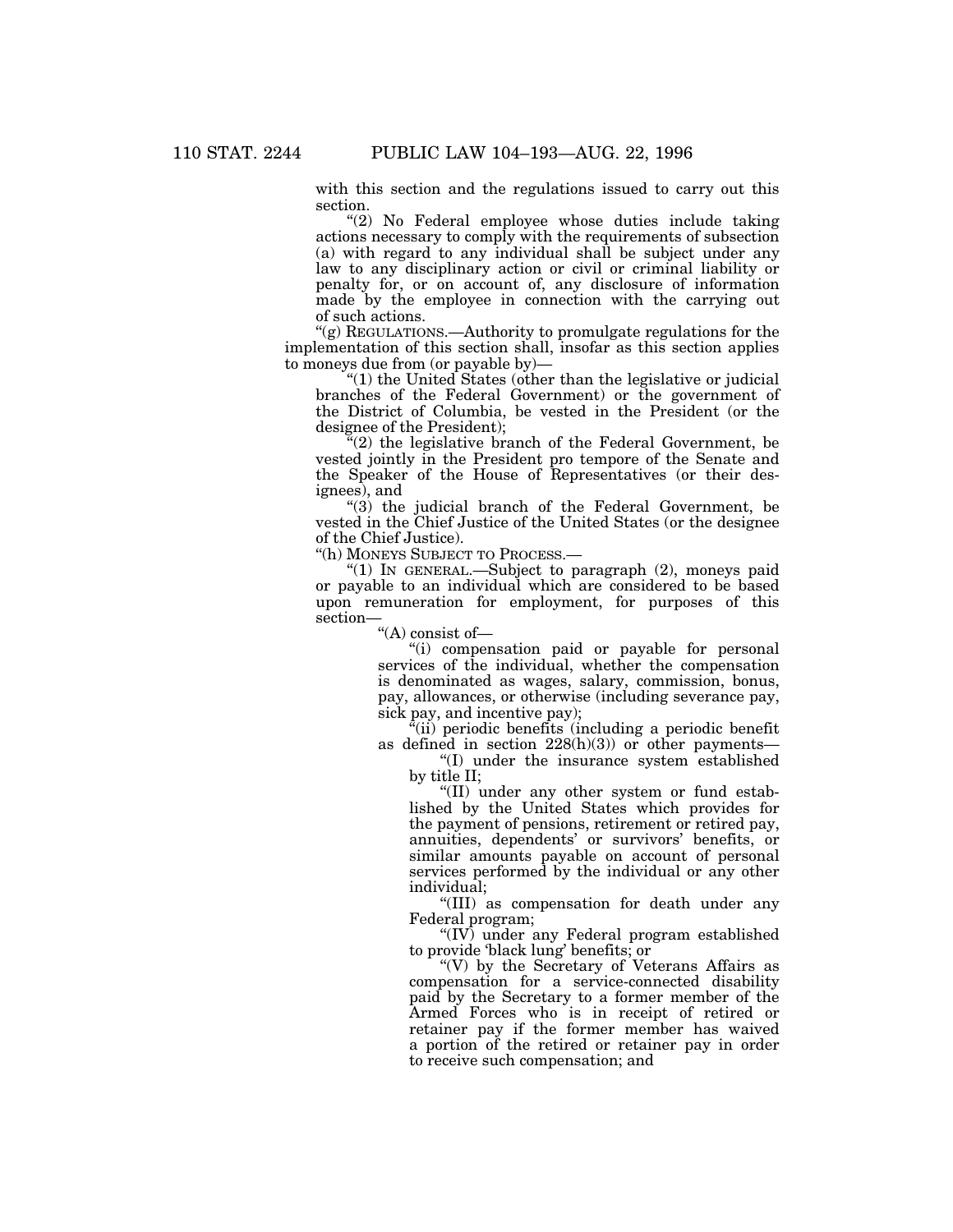''(iii) worker's compensation benefits paid under Federal or State law but

''(B) do not include any payment—

''(i) by way of reimbursement or otherwise, to defray expenses incurred by the individual in carrying out duties associated with the employment of the individual; or

"(ii) as allowances for members of the uniformed services payable pursuant to chapter 7 of title 37, United States Code, as prescribed by the Secretaries concerned (defined by section 101(5) of such title) as necessary for the efficient performance of duty.

"(2) CERTAIN AMOUNTS EXCLUDED. In determining the amount of any moneys due from, or payable by, the United States to any individual, there shall be excluded amounts which—

"(A) are owed by the individual to the United States;

"(B) are required by law to be, and are, deducted from the remuneration or other payment involved, including Federal employment taxes, and fines and forfeitures ordered by court-martial;

''(C) are properly withheld for Federal, State, or local income tax purposes, if the withholding of the amounts is authorized or required by law and if amounts withheld are not greater than would be the case if the individual claimed all dependents to which he was entitled (the withholding of additional amounts pursuant to section 3402(i) of the Internal Revenue Code of 1986 may be permitted only when the individual presents evidence of a tax obligation which supports the additional withholding);

''(D) are deducted as health insurance premiums;

''(E) are deducted as normal retirement contributions (not including amounts deducted for supplementary coverage); or

" $(F)$  are deducted as normal life insurance premiums from salary or other remuneration for employment (not including amounts deducted for supplementary coverage). ''(i) DEFINITIONS.—For purposes of this section—

"(1) UNITED STATES.—The term 'United States' includes any department, agency, or instrumentality of the legislative, judicial, or executive branch of the Federal Government, the United States Postal Service, the Postal Rate Commission, any Federal corporation created by an Act of Congress that is wholly owned by the Federal Government, and the governments of the territories and possessions of the United States.

"(2) CHILD SUPPORT.—The term 'child support', when used in reference to the legal obligations of an individual to provide such support, means amounts required to be paid under a judgment, decree, or order, whether temporary, final, or subject to modification, issued by a court or an administrative agency of competent jurisdiction, for the support and maintenance of a child, including a child who has attained the age of majority under the law of the issuing State, or a child and the parent with whom the child is living, which provides for monetary support, health care, arrearages or reimbursement, and which may include other related costs and fees, interest and penalties, income withholding, attorney's fees, and other relief.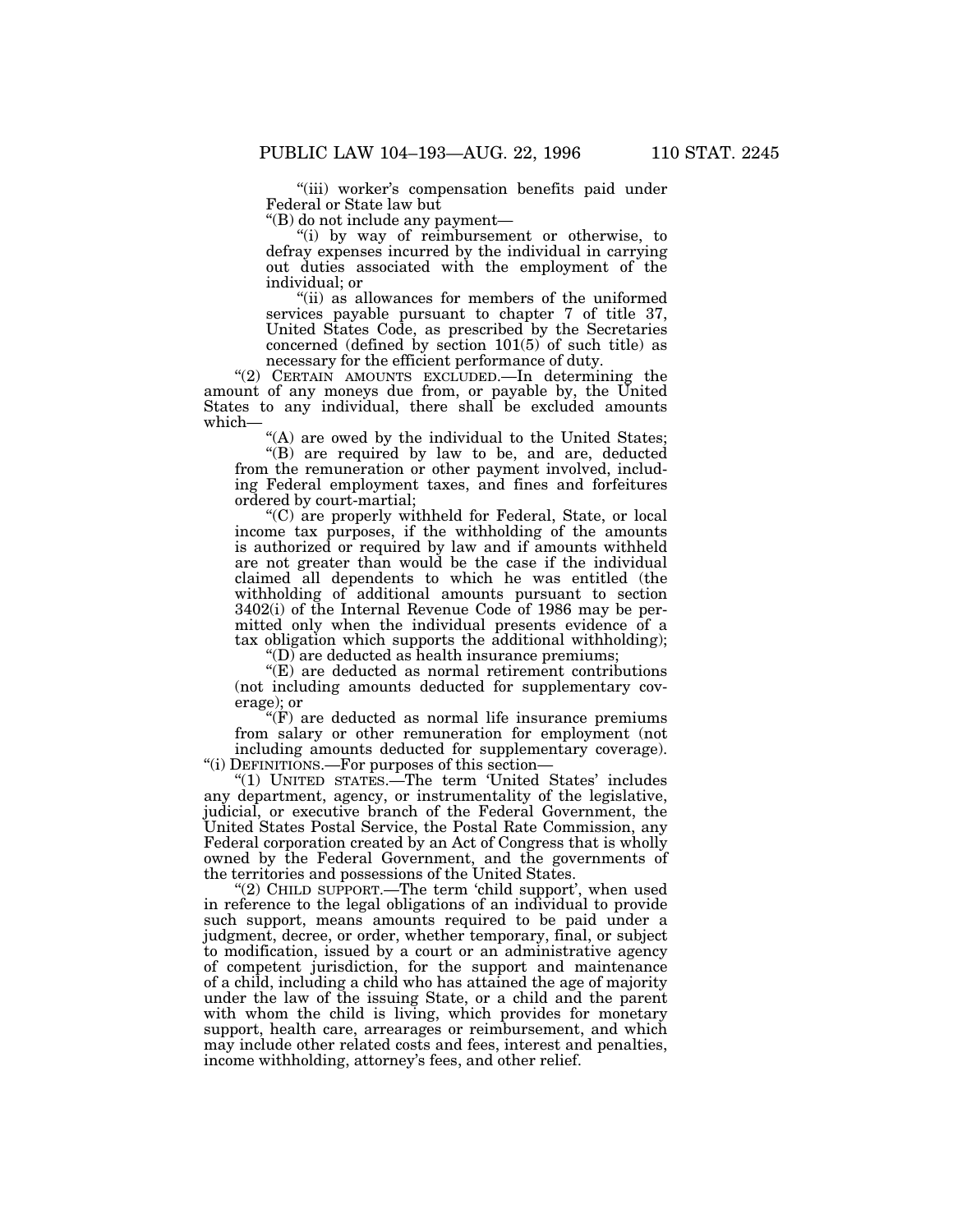"(3) ALIMONY.—<br>"(A) IN GENERAL.—The term 'alimony', when used in reference to the legal obligations of an individual to provide the same, means periodic payments of funds for the support and maintenance of the spouse (or former spouse) of the individual, and (subject to and in accordance with State law) includes separate maintenance, alimony pendente lite, maintenance, and spousal support, and includes attorney's fees, interest, and court costs when and to the extent that the same are expressly made recoverable as such pursuant to a decree, order, or judgment issued in accordance with applicable State law by a court of competent jurisdiction.

''(B) EXCEPTIONS.—Such term does not include—

''(i) any child support; or

"(ii) any payment or transfer of property or its value by an individual to the spouse or a former spouse of the individual in compliance with any community property settlement, equitable distribution of property, or other division of property between spouses or former spouses.

"(4) PRIVATE PERSON.—The term 'private person' means a person who does not have sovereign or other special immunity or privilege which causes the person not to be subject to legal process.

''(5) LEGAL PROCESS.—The term 'legal process' means any writ, order, summons, or other similar process in the nature of garnishment—

 $(A)$  which is issued by-

"(i) a court or an administrative agency of competent jurisdiction in any State, territory, or possession of the United States;

"(ii) a court or an administrative agency of competent jurisdiction in any foreign country with which the United States has entered into an agreement which requires the United States to honor the process; or

''(iii) an authorized official pursuant to an order of such a court or an administrative agency of competent jurisdiction or pursuant to State or local law; and

''(B) which is directed to, and the purpose of which is to compel, a governmental entity which holds moneys which are otherwise payable to an individual to make a payment from the moneys to another party in order to satisfy a legal obligation of the individual to provide child support or make alimony payments.''.

(b) CONFORMING AMENDMENTS.—

(1) TO PART D OF TITLE IV.—Sections 461 and 462 (42 U.S.C. 661 and 662) are repealed.

(2) TO TITLE 5, UNITED STATES CODE.—Section 5520a of title 5, United States Code, is amended, in subsections (h)(2) and (i), by striking ''sections 459, 461, and 462 of the Social Security Act (42 U.S.C. 659, 661, and 662)'' and inserting ''section 459 of the Social Security Act (42 U.S.C. 659)''.

(c) MILITARY RETIRED AND RETAINER PAY.—

(1) DEFINITION OF COURT.—Section 1408(a)(1) of title 10, United States Code, is amended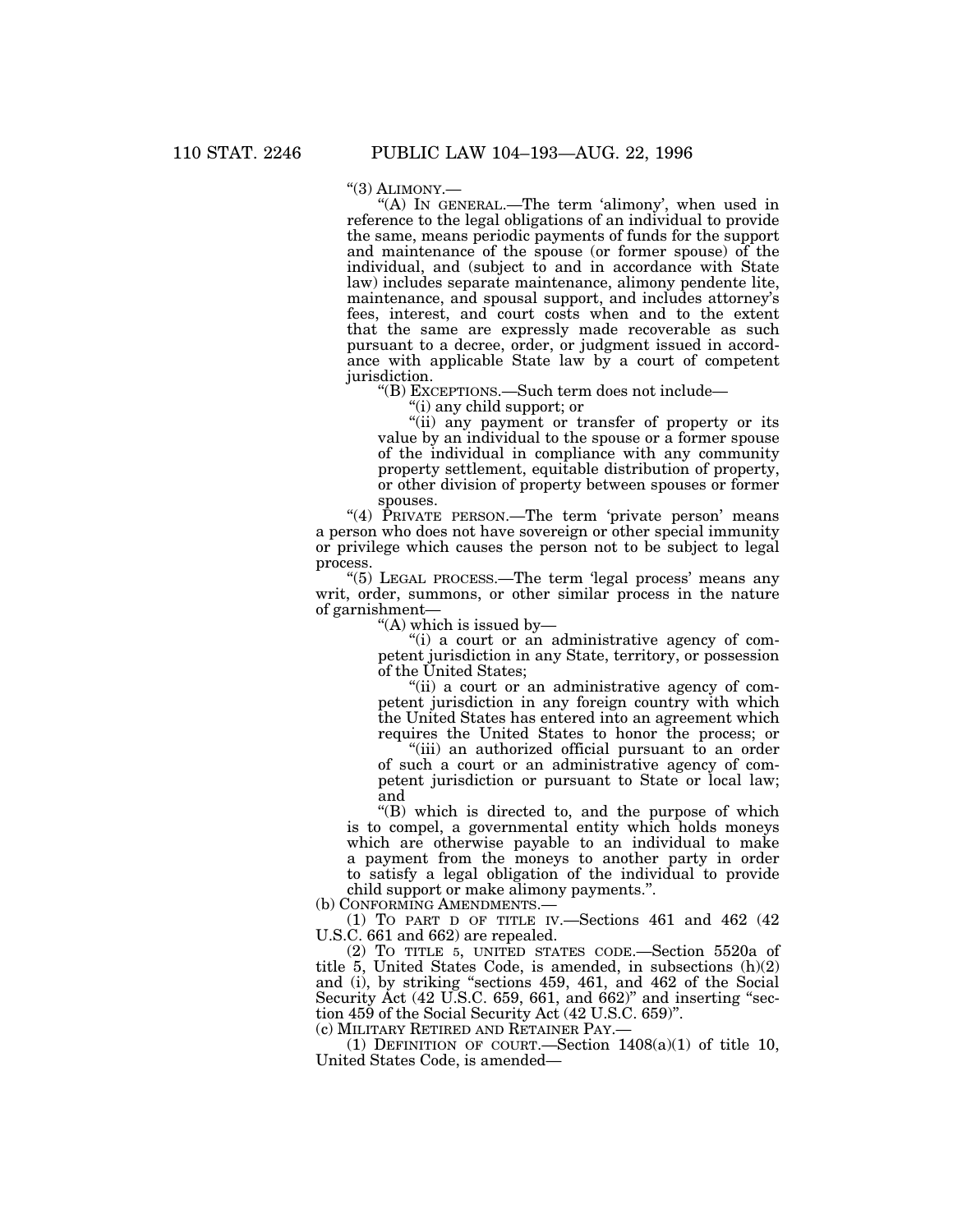$(A)$  by striking "and" at the end of subparagraph  $(B)$ ; (B) by striking the period at the end of subparagraph

(C) and inserting ''; and''; and

(C) by adding after subparagraph (C) the following new subparagraph:

''(D) any administrative or judicial tribunal of a State competent to enter orders for support or maintenance (including a State agency administering a program under a State plan approved under part D of title IV of the Social Security Act), and, for purposes of this subparagraph, the term 'State' includes the District of Columbia, the Commonwealth of Puerto Rico, the Virgin Islands, Guam, and American Samoa.''.

(2) DEFINITION OF COURT ORDER.—Section 1408(a)(2) of such title is amended—

(A) by inserting ''or a support order, as defined in section  $453(p)$  of the Social Security Act  $(42 \text{ U.S.C. } 653(p))$ ," before "which-";

(B) in subparagraph (B)(i), by striking ''(as defined in section 462(b) of the Social Security Act (42 U.S.C.  $662(b))$ " and inserting "(as defined in section  $459(i)(2)$  of the Social Security Act  $(42$  U.S.C.  $659(i)(2))$ "; and

(C) in subparagraph (B)(ii), by striking ''(as defined in section 462(c) of the Social Security Act (42 U.S.C.  $662(c)$ )" and inserting "(as defined in section  $459(i)(3)$  of the Social Security Act  $(42 \text{ U.S.C. } 659(i)(3)))$ ".

(3) PUBLIC PAYEE.—Section 1408(d) of such title is amended—

(A) in the heading, by inserting ''(OR FOR BENEFIT OF)'' before ''SPOUSE OR''; and

(B) in paragraph (1), in the first sentence, by inserting ''(or for the benefit of such spouse or former spouse to a State disbursement unit established pursuant to section 454B of the Social Security Act or other public payee designated by a State, in accordance with part D of title IV of the Social Security Act, as directed by court order, or as otherwise directed in accordance with such part D)'' before "in an amount sufficient".

(4) RELATIONSHIP TO PART D OF TITLE IV.—Section 1408 of such title is amended by adding at the end the following new subsection:

''(j) RELATIONSHIP TO OTHER LAWS.—In any case involving an order providing for payment of child support (as defined in section  $459(i)\overline{2}$  of the Social Security Act) by a member who has never been married to the other parent of the child, the provisions of this section shall not apply, and the case shall be subject to the provisions of section 459 of such Act.''.

(d) EFFECTIVE DATE.—The amendments made by this section 42 USC 659 note.shall become effective 6 months after the date of the enactment

#### **SEC. 363. ENFORCEMENT OF CHILD SUPPORT OBLIGATIONS OF MEMBERS OF THE ARMED FORCES.**

(a) AVAILABILITY OF LOCATOR INFORMATION.—

of this Act.

(1) MAINTENANCE OF ADDRESS INFORMATION.—The Secretary of Defense shall establish a centralized personnel locator service that includes the address of each member of the Armed

10 USC 113 note.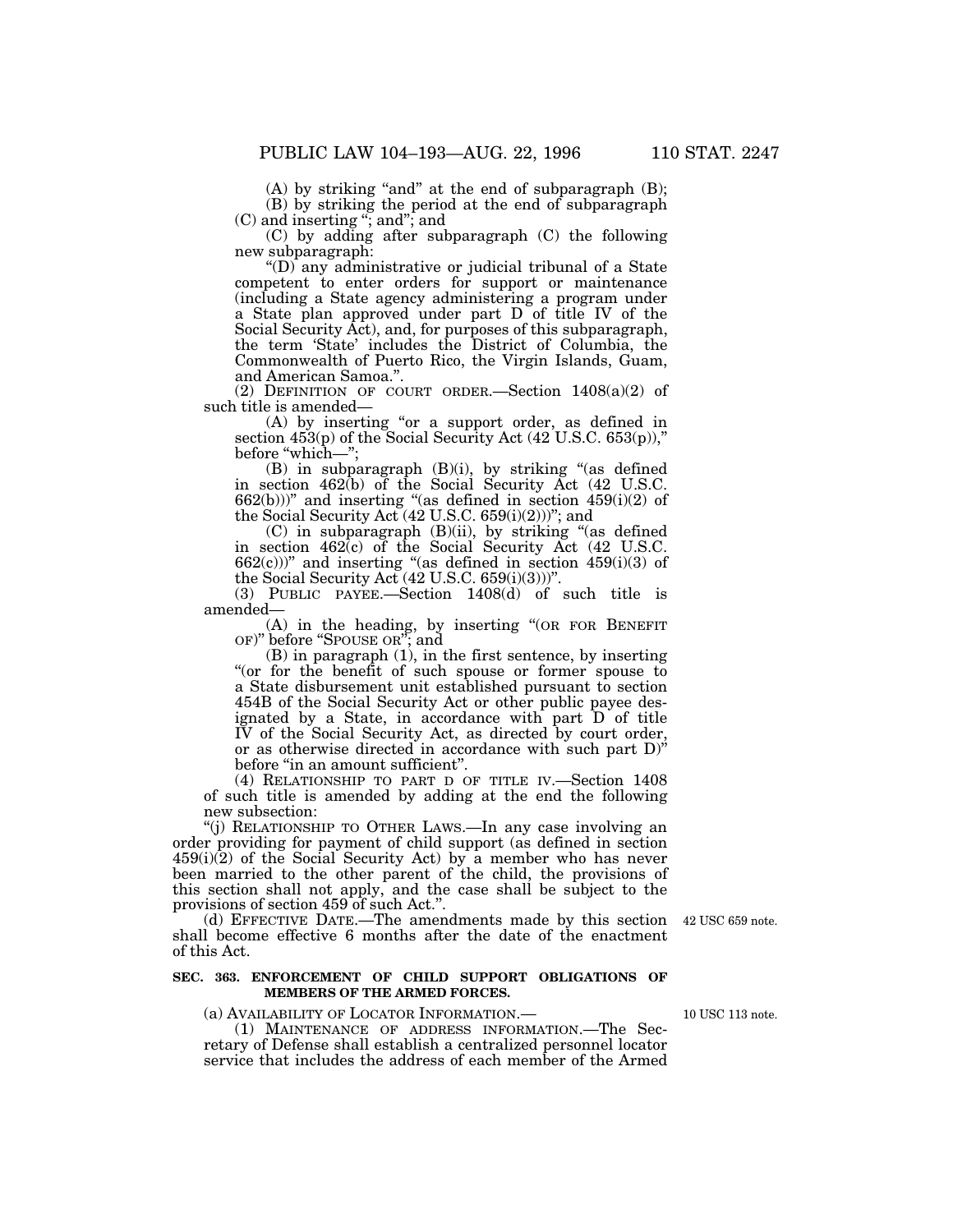Forces under the jurisdiction of the Secretary. Upon request of the Secretary of Transportation, addresses for members of the Coast Guard shall be included in the centralized personnel locator service.

(2) TYPE OF ADDRESS.—

(A) RESIDENTIAL ADDRESS.—Except as provided in subparagraph (B), the address for a member of the Armed Forces shown in the locator service shall be the residential address of that member.

(B) DUTY ADDRESS.—The address for a member of the Armed Forces shown in the locator service shall be the duty address of that member in the case of a member—

(i) who is permanently assigned overseas, to a vessel, or to a routinely deployable unit; or

(ii) with respect to whom the Secretary concerned makes a determination that the member's residential address should not be disclosed due to national security or safety concerns.

(3) UPDATING OF LOCATOR INFORMATION.—Within 30 days after a member listed in the locator service establishes a new residential address (or a new duty address, in the case of a member covered by paragraph  $(2)(\check{B})$ , the Secretary concerned shall update the locator service to indicate the new address of the member.

(4) AVAILABILITY OF INFORMATION.—The Secretary of Defense shall make information regarding the address of a member of the Armed Forces listed in the locator service available, on request, to the Federal Parent Locator Service established under section 453 of the Social Security Act.

10 USC 704 note.

(b) FACILITATING GRANTING OF LEAVE FOR ATTENDANCE AT HEARINGS.—

(1) REGULATIONS.—The Secretary of each military department, and the Secretary of Transportation with respect to the Coast Guard when it is not operating as a service in the Navy, shall prescribe regulations to facilitate the granting of leave to a member of the Armed Forces under the jurisdiction of that Secretary in a case in which—

(A) the leave is needed for the member to attend a hearing described in paragraph (2);

(B) the member is not serving in or with a unit deployed in a contingency operation (as defined in section 101 of title 10, United States Code); and

(C) the exigencies of military service (as determined by the Secretary concerned) do not otherwise require that such leave not be granted.

(2) COVERED HEARINGS.—Paragraph (1) applies to a hearing that is conducted by a court or pursuant to an administrative process established under State law, in connection with a civil action—

(A) to determine whether a member of the Armed Forces is a natural parent of a child; or

(B) to determine an obligation of a member of the Armed Forces to provide child support.

(3) DEFINITIONS.—For purposes of this subsection—

(A) The term "court" has the meaning given that term in section 1408(a) of title 10, United States Code.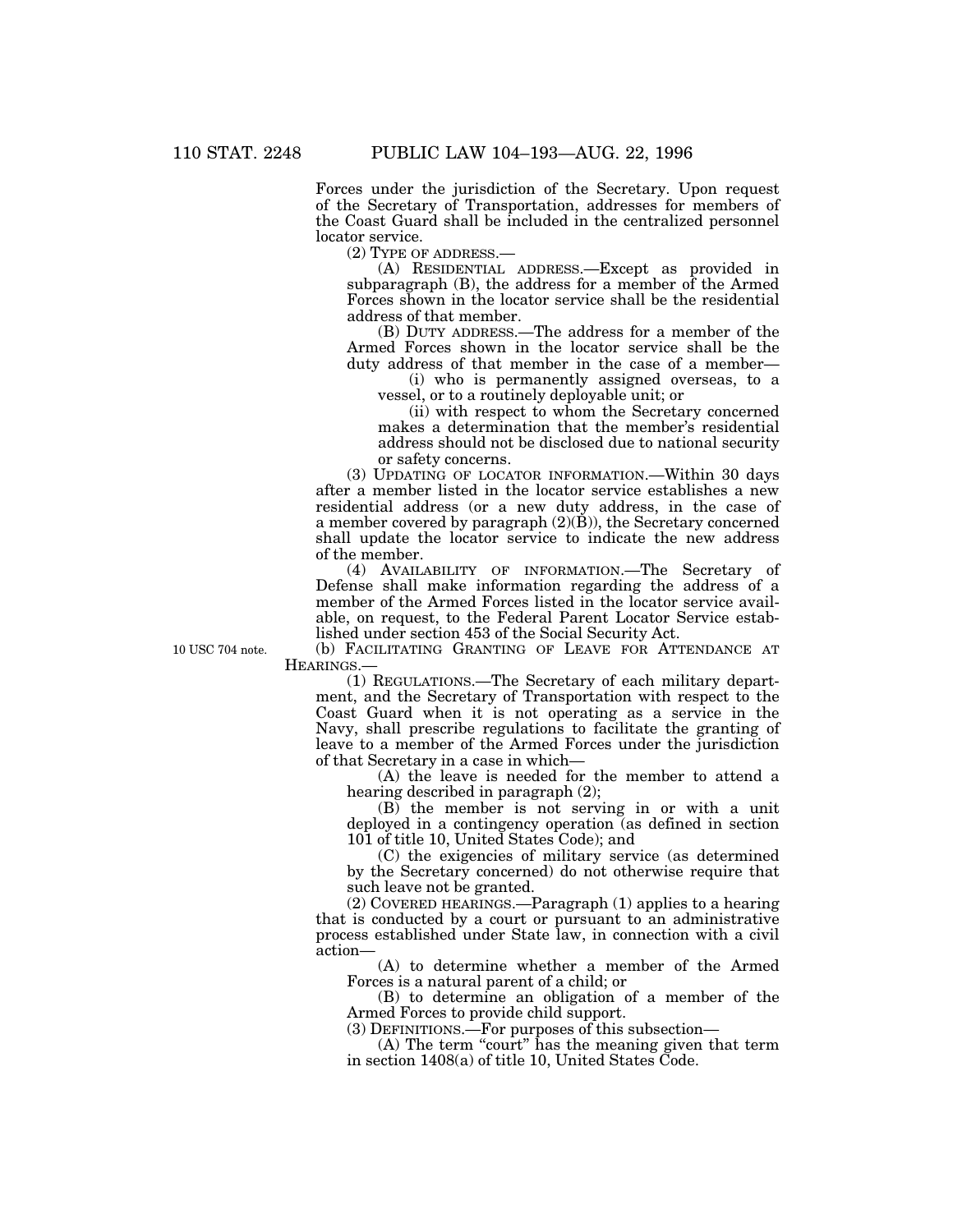(B) The term "child support" has the meaning given such term in section 459(i) of the Social Security Act (42)

U.S.C. 659(i)).

(c) PAYMENT OF MILITARY RETIRED PAY IN COMPLIANCE WITH CHILD SUPPORT ORDERS.—

(1) DATE OF CERTIFICATION OF COURT ORDER.—Section 1408 of title 10, United States Code, as amended by section  $362(c)(4)$  of this Act, is amended—

(A) by redesignating subsections (i) and (j) as subsections (j) and (k), respectively; and

(B) by inserting after subsection (h) the following new subsection:

''(i) CERTIFICATION DATE.—It is not necessary that the date of a certification of the authenticity or completeness of a copy of a court order for child support received by the Secretary concerned for the purposes of this section be recent in relation to the date of receipt by the Secretary.''.

(2) PAYMENTS CONSISTENT WITH ASSIGNMENTS OF RIGHTS TO STATES.—Section 1408(d)(1) of such title is amended by inserting after the first sentence the following new sentence: ''In the case of a spouse or former spouse who, pursuant to section  $408(a)(3)$  of the Social Security Act  $(42 \text{ U.S.} \hat{C} \cdot 608(a)(4)),$ assigns to a State the rights of the spouse or former spouse to receive support, the Secretary concerned may make the child support payments referred to in the preceding sentence to that State in amounts consistent with that assignment of rights.''.

(3) ARREARAGES OWED BY MEMBERS OF THE UNIFORMED SERVICES.—Section 1408(d) of such title is amended by adding at the end the following new paragraph:

"(6) In the case of a court order for which effective service is made on the Secretary concerned on or after the date of the enactment of this paragraph and which provides for payments from the disposable retired pay of a member to satisfy the amount of child support set forth in the order, the authority provided in paragraph (1) to make payments from the disposable retired pay of a member to satisfy the amount of child support set forth in a court order shall apply to payment of any amount of child support arrearages set forth in that order as well as to amounts of child support that currently become due.''.

(4) PAYROLL DEDUCTIONS.—The Secretary of Defense shall 10 USC 1408 begin payroll deductions within 30 days after receiving notice note. of withholding, or for the first pay period that begins after such 30-day period.

## **SEC. 364. VOIDING OF FRAUDULENT TRANSFERS.**

Section 466 (42 U.S.C. 666), as amended by section 321 of this Act, is amended by adding at the end the following new subsection:

"(g) LAWS VOIDING FRAUDULENT TRANSFERS.—In order to satisfy section 454(20)(A), each State must have in effect—

> " $(1)(A)$  the Uniform Fraudulent Conveyance Act of 1981; ''(B) the Uniform Fraudulent Transfer Act of 1984; or

''(C) another law, specifying indicia of fraud which create

a prima facie case that a debtor transferred income or property to avoid payment to a child support creditor, which the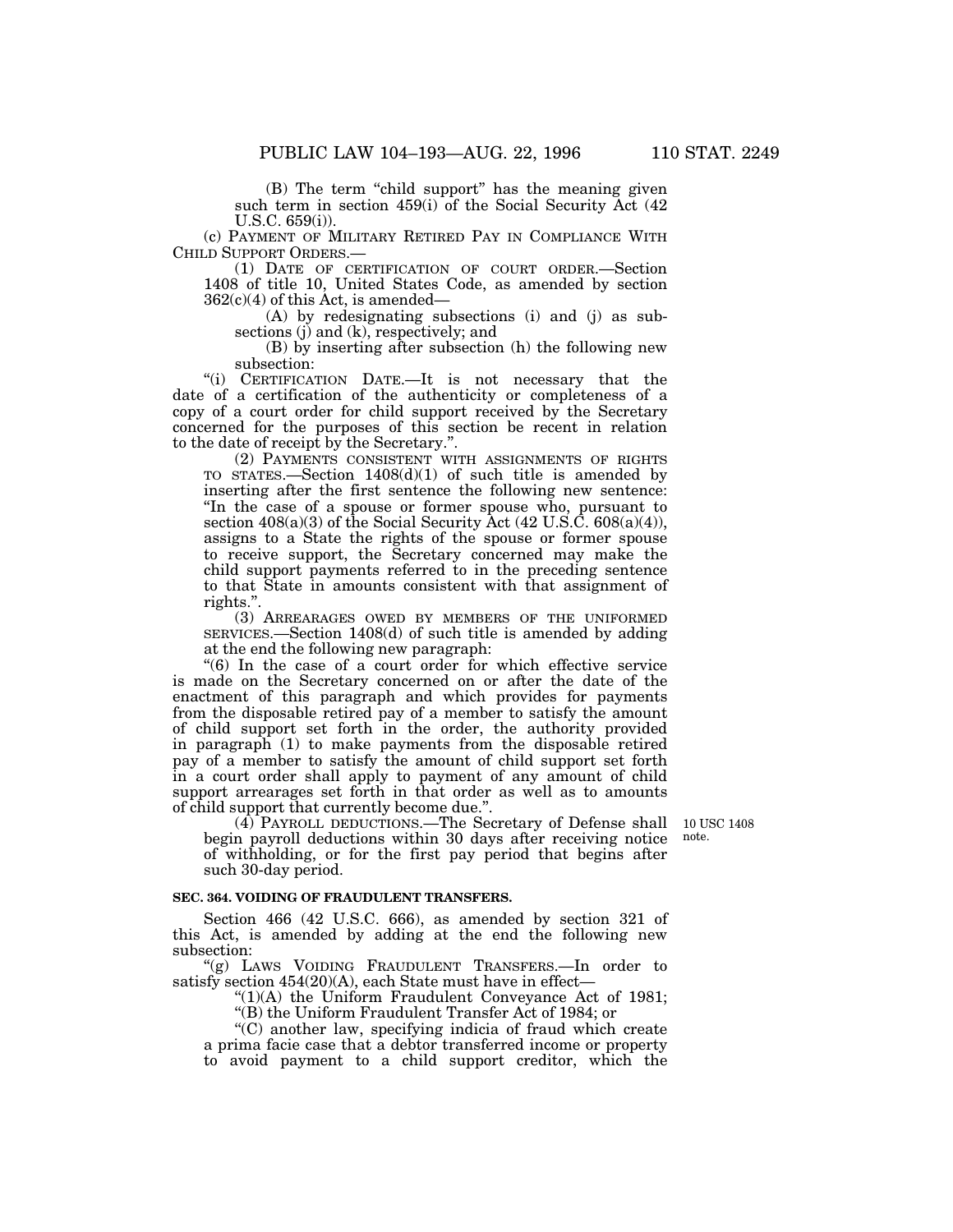Secretary finds affords comparable rights to child support creditors; and

"(2) procedures under which, in any case in which the State knows of a transfer by a child support debtor with respect to which such a prima facie case is established, the State must—

''(A) seek to void such transfer; or

''(B) obtain a settlement in the best interests of the child support creditor.''.

#### **SEC. 365. WORK REQUIREMENT FOR PERSONS OWING PAST-DUE CHILD SUPPORT.**

(a) In GENERAL.—Section  $466(a)$  (42 U.S.C. 666(a)), as amended by sections 315, 317, and 323 of this Act, is amended by inserting after paragraph (14) the following new paragraph:

"(15) PROCEDURES TO ENSURE THAT PERSONS OWING PAST-DUE SUPPORT WORK OR HAVE A PLAN FOR PAYMENT OF SUCH SUPPORT.—

"(A) IN GENERAL.—Procedures under which the State has the authority, in any case in which an individual owes past-due support with respect to a child receiving assistance under a State program funded under part A, to issue an order or to request that a court or an administrative process established pursuant to State law issue an order that requires the individual to—

"(i) pay such support in accordance with a plan approved by the court, or, at the option of the State, a plan approved by the State agency administering the State program under this part; or

"(ii) if the individual is subject to such a plan and is not incapacitated, participate in such work activities (as defined in section  $407(d)$ ) as the court, or, at the option of the State, the State agency administering the State program under this part, deems appropriate.

''(B) PAST-DUE SUPPORT DEFINED.—For purposes of subparagraph (A), the term 'past-due support' means the amount of a delinquency, determined under a court order, or an order of an administrative process established under State law, for support and maintenance of a child, or of a child and the parent with whom the child is living.

(b) CONFORMING AMENDMENT.—The flush paragraph at the end of section 466(a) (42 U.S.C. 666(a)) is amended by striking ''and  $(7)$ " and inserting " $(7)$ , and  $(15)$ ".

#### **SEC. 366. DEFINITION OF SUPPORT ORDER.**

Section 453 (42 U.S.C. 653) as amended by sections 316 and 345(b) of this Act, is amended by adding at the end the following new subsection:

''(p) SUPPORT ORDER DEFINED.—As used in this part, the term 'support order' means a judgment, decree, or order, whether temporary, final, or subject to modification, issued by a court or an administrative agency of competent jurisdiction, for the support and maintenance of a child, including a child who has attained the age of majority under the law of the issuing State, or a child and the parent with whom the child is living, which provides for monetary support, health care, arrearages, or reimbursement,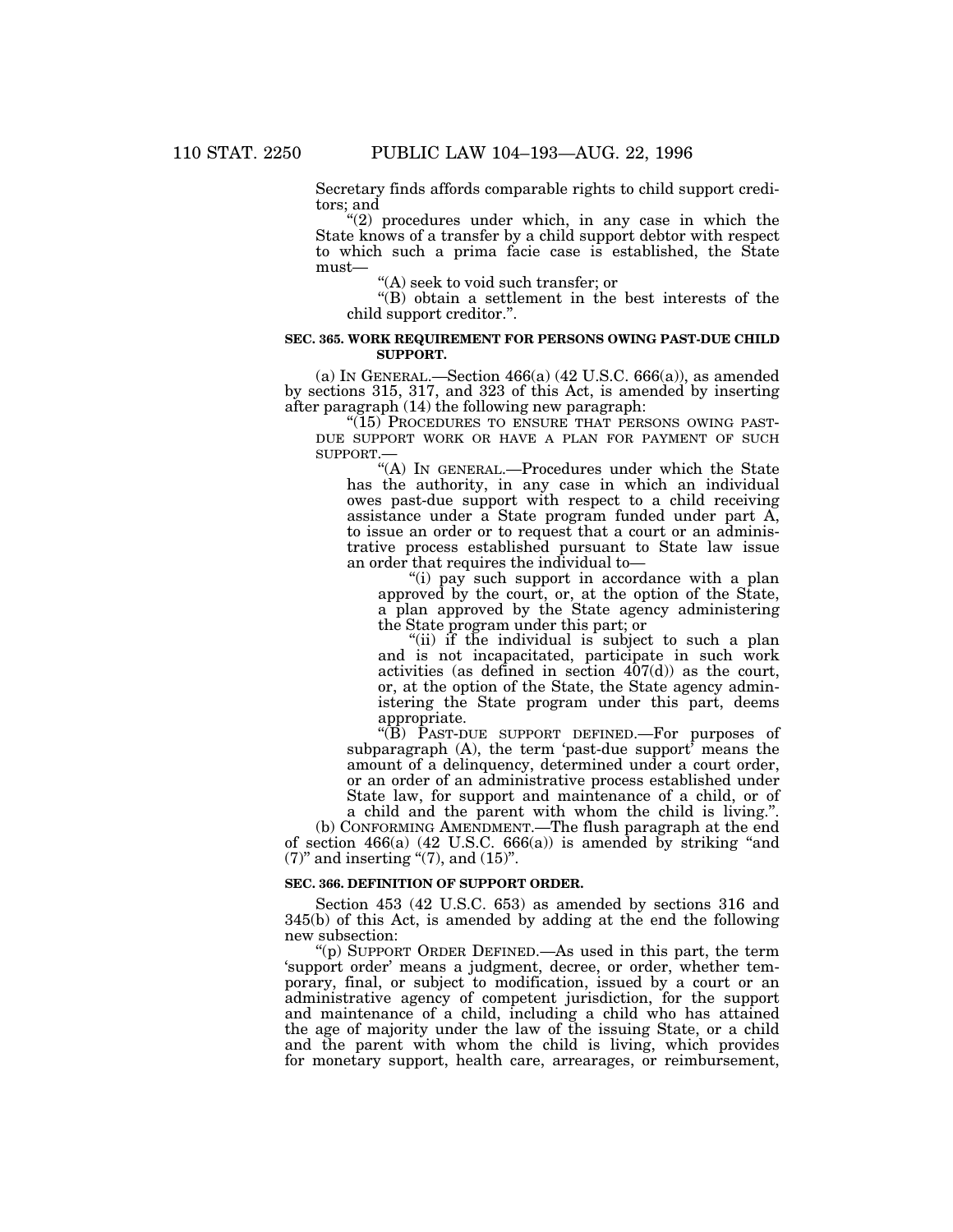#### **SEC. 367. REPORTING ARREARAGES TO CREDIT BUREAUS.**

Section  $466(a)(7)$  (42 U.S.C.  $666(a)(7)$ ) is amended to read as follows:

''(7) REPORTING ARREARAGES TO CREDIT BUREAUS.—

''(A) IN GENERAL.—Procedures (subject to safeguards pursuant to subparagraph (B)) requiring the State to report periodically to consumer reporting agencies (as defined in section 603(f) of the Fair Credit Reporting Act (15 U.S.C.  $1681a(f)$  the name of any noncustodial parent who is delinquent in the payment of support, and the amount of overdue support owed by such parent.

" $(\overline{B})$  SAFEGUARDS.—Procedures ensuring that, in carrying out subparagraph (A), information with respect to a noncustodial parent is reported—

''(i) only after such parent has been afforded all due process required under State law, including notice and a reasonable opportunity to contest the accuracy of such information; and

''(ii) only to an entity that has furnished evidence satisfactory to the State that the entity is a consumer reporting agency (as so defined).''.

## **SEC. 368. LIENS.**

Section  $466(a)(4)$  (42 U.S.C.  $666(a)(4)$ ) is amended to read as follows:

''(4) LIENS.—Procedures under which—

"(A) liens arise by operation of law against real and personal property for amounts of overdue support owed by a noncustodial parent who resides or owns property in the State; and

''(B) the State accords full faith and credit to liens described in subparagraph (A) arising in another State, when the State agency, party, or other entity seeking to enforce such a lien complies with the procedural rules relating to recording or serving liens that arise within the State, except that such rules may not require judicial notice or hearing prior to the enforcement of such a lien.''.

#### **SEC. 369. STATE LAW AUTHORIZING SUSPENSION OF LICENSES.**

Section 466(a) (42 U.S.C. 666(a)), as amended by sections 315, 317, 323, and 365 of this Act, is amended by inserting after paragraph (15) the following:

"(16) AUTHORITY TO WITHHOLD OR SUSPEND LICENSES.— Procedures under which the State has (and uses in appropriate cases) authority to withhold or suspend, or to restrict the use of driver's licenses, professional and occupational licenses, and recreational licenses of individuals owing overdue support or failing, after receiving appropriate notice, to comply with subpoenas or warrants relating to paternity or child support proceedings.''.

#### **SEC. 370. DENIAL OF PASSPORTS FOR NONPAYMENT OF CHILD SUPPORT.**

(a) HHS CERTIFICATION PROCEDURE.—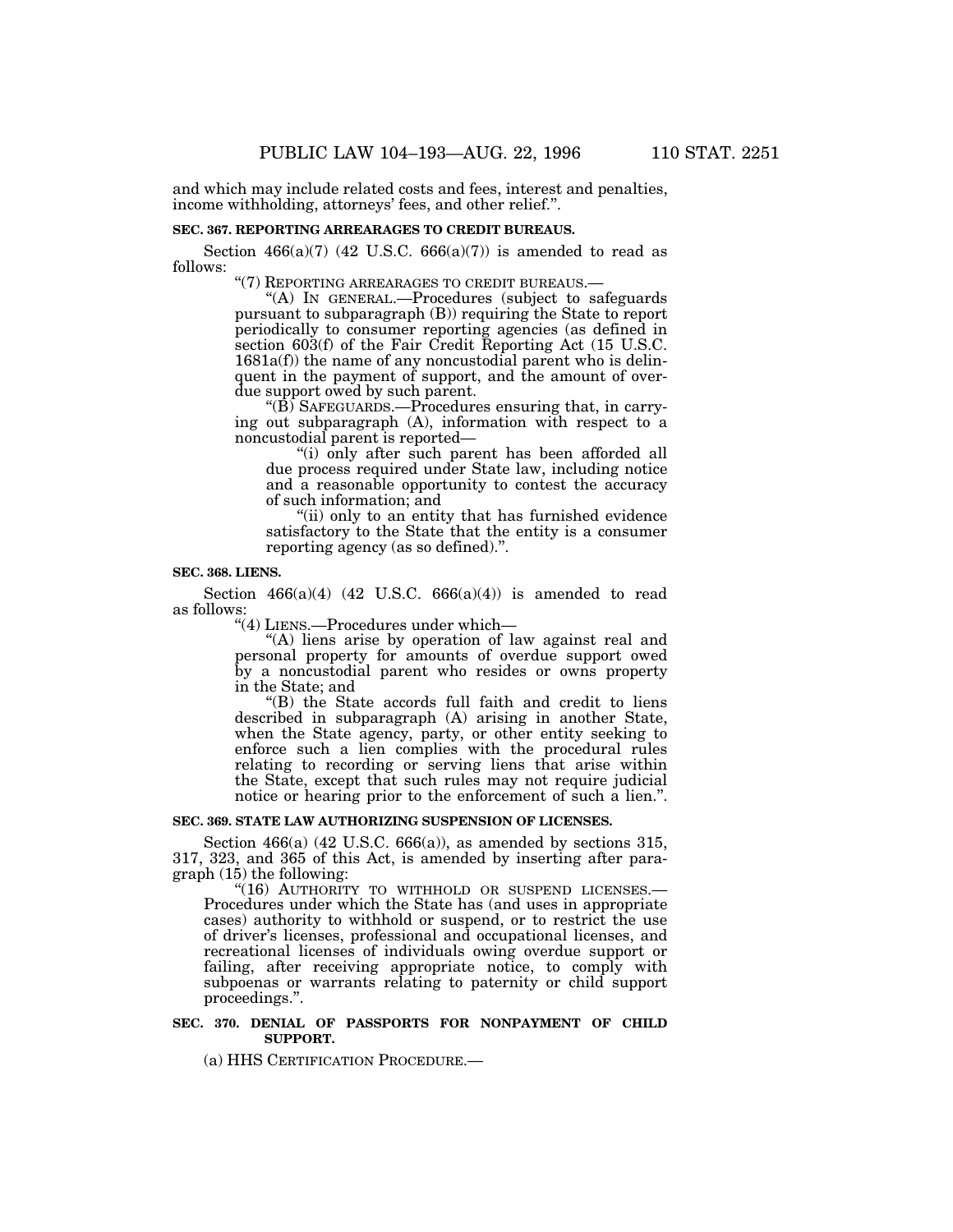(1) SECRETARIAL RESPONSIBILITY.—Section 452 (42 U.S.C. 652), as amended by section 345 of this Act, is amended by adding at the end the following new subsection:

" $(k)(1)$  If the Secretary receives a certification by a State agency in accordance with the requirements of section 454(31) that an individual owes arrearages of child support in an amount exceeding \$5,000, the Secretary shall transmit such certification to the Secretary of State for action (with respect to denial, revocation, or limitation of passports) pursuant to paragraph (2).

''(2) The Secretary of State shall, upon certification by the Secretary transmitted under paragraph (1), refuse to issue a passport to such individual, and may revoke, restrict, or limit a passport issued previously to such individual.

''(3) The Secretary and the Secretary of State shall not be liable to an individual for any action with respect to a certification by a State agency under this section.''.

(2) STATE AGENCY RESPONSIBILITY.—Section 454 (42 U.S.C. 654), as amended by sections 301(b), 303(a), 312(b), 313(a), 333, and 343(b) of this Act, is amended—

(A) by striking "and" at the end of paragraph (29); (B) by striking the period at the end of paragraph

(30) and inserting ''; and''; and

(C) by adding after paragraph (30) the following new paragraph:

"(31) provide that the State agency will have in effect a procedure for certifying to the Secretary, for purposes of the procedure under section 452(k), determinations that individuals owe arrearages of child support in an amount exceeding \$5,000, under which procedure—

''(A) each individual concerned is afforded notice of such determination and the consequences thereof, and an opportunity to contest the determination; and

''(B) the certification by the State agency is furnished to the Secretary in such format, and accompanied by such supporting documentation, as the Secretary may require.".

42 USC 652 note.

(b) EFFECTIVE DATE.—This section and the amendments made by this section shall become effective October 1, 1997.

## **SEC. 371. INTERNATIONAL SUPPORT ENFORCEMENT.**

(a) AUTHORITY FOR INTERNATIONAL AGREEMENTS.—Part D of title IV, as amended by section 362(a) of this Act, is amended by adding after section 459 the following new section:

#### **''SEC. 459A. INTERNATIONAL SUPPORT ENFORCEMENT.**

''(a) AUTHORITY FOR DECLARATIONS.— ''(1) DECLARATION.—The Secretary of State, with the concurrence of the Secretary of Health and Human Services, is authorized to declare any foreign country (or a political subdivision thereof) to be a foreign reciprocating country if the foreign country has established, or undertakes to establish, procedures for the establishment and enforcement of duties of support owed to obligees who are residents of the United States, and such procedures are substantially in conformity with the standards prescribed under subsection (b).

"(2) REVOCATION.—A declaration with respect to a foreign country made pursuant to paragraph (1) may be revoked if the Secretaries of State and Health and Human Services determine that—

42 USC 659a.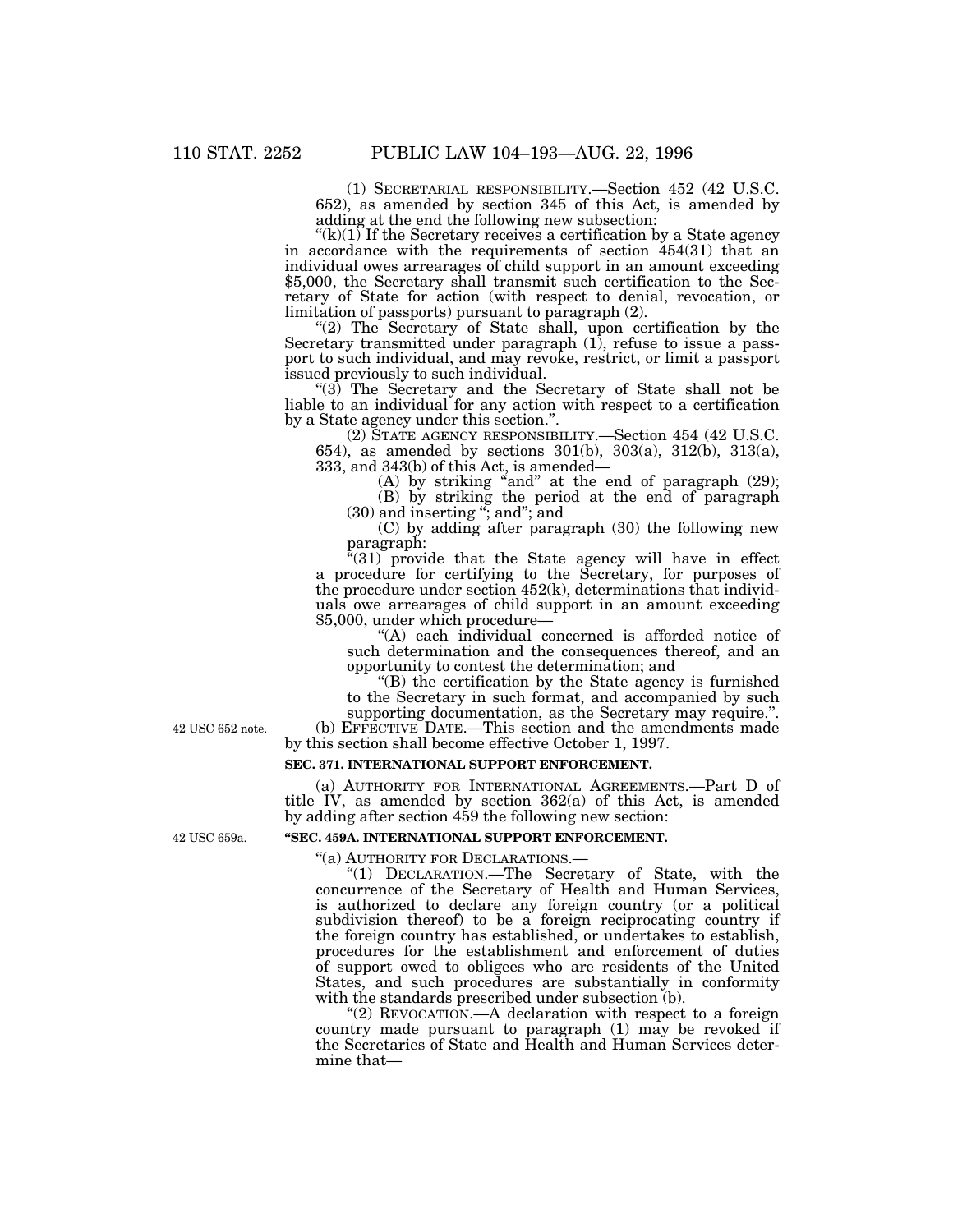''(A) the procedures established by the foreign country regarding the establishment and enforcement of duties of support have been so changed, or the foreign country's implementation of such procedures is so unsatisfactory, that such procedures do not meet the criteria for such a declaration; or

''(B) continued operation of the declaration is not consistent with the purposes of this part.

''(3) FORM OF DECLARATION.—A declaration under paragraph (1) may be made in the form of an international agreement, in connection with an international agreement or corresponding foreign declaration, or on a unilateral basis.

''(b) STANDARDS FOR FOREIGN SUPPORT ENFORCEMENT PROCEDURES.—

''(1) MANDATORY ELEMENTS.—Support enforcement procedures of a foreign country which may be the subject of a declaration pursuant to subsection  $(a)(1)$  shall include the following elements:

''(A) The foreign country (or political subdivision thereof) has in effect procedures, available to residents of the United States—

''(i) for establishment of paternity, and for establishment of orders of support for children and custodial parents; and

"(ii) for enforcement of orders to provide support to children and custodial parents, including procedures for collection and appropriate distribution of support payments under such orders.

 $f(B)$  The procedures described in subparagraph  $(A)$ , including legal and administrative assistance, are provided to residents of the United States at no cost.

''(C) An agency of the foreign country is designated as a Central Authority responsible for—

''(i) facilitating support enforcement in cases involving residents of the foreign country and residents of the United States; and

''(ii) ensuring compliance with the standards established pursuant to this subsection.

"(2) ADDITIONAL ELEMENTS.—The Secretary of Health and Human Services and the Secretary of State, in consultation with the States, may establish such additional standards as may be considered necessary to further the purposes of this section.

"(c) DESIGNATION OF UNITED STATES CENTRAL AUTHORITY.— It shall be the responsibility of the Secretary of Health and Human Services to facilitate support enforcement in cases involving residents of the United States and residents of foreign countries that are the subject of a declaration under this section, by activities including—

 $\sqrt[4]{(1)}$  development of uniform forms and procedures for use in such cases;

"(2) notification of foreign reciprocating countries of the State of residence of individuals sought for support enforcement purposes, on the basis of information provided by the Federal Parent Locator Service; and

''(3) such other oversight, assistance, and coordination activities as the Secretary may find necessary and appropriate.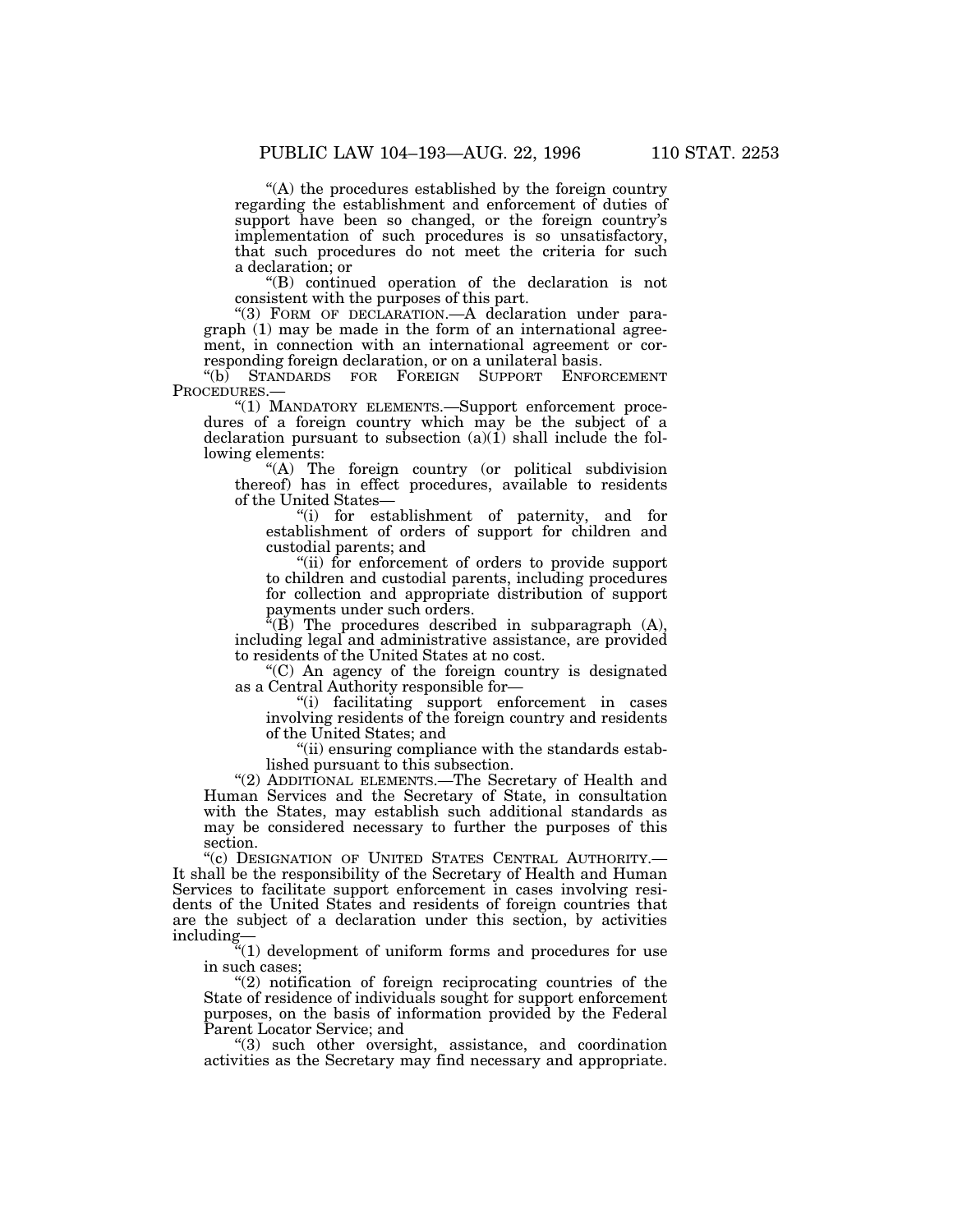''(d) EFFECT ON OTHER LAWS.—States may enter into reciprocal arrangements for the establishment and enforcement of support obligations with foreign countries that are not the subject of a declaration pursuant to subsection (a), to the extent consistent with Federal law.".

(b) STATE PLAN REQUIREMENT.—Section 454 (42 U.S.C. 654), as amended by sections 301(b), 303(a), 312(b), 313(a), 333, 343(b), and  $370(a)(2)$  of this Act, is amended–

 $(1)$  by striking "and" at the end of paragraph  $(30)$ ;

(2) by striking the period at the end of paragraph (31) and inserting ''; and''; and

(3) by adding after paragraph (31) the following new paragraph:

 $"(32)(A)$  provide that any request for services under this part by a foreign reciprocating country or a foreign country with which the State has an arrangement described in section  $459A(d)(2)$  shall be treated as a request by a State;

''(B) provide, at State option, notwithstanding paragraph (4) or any other provision of this part, for services under the plan for enforcement of a spousal support order not described in paragraph  $(4)(B)$  entered by such a country (or subdivision); and

''(C) provide that no applications will be required from, and no costs will be assessed for such services against, the foreign reciprocating country or foreign obligee (but costs may at State option be assessed against the obligor).''.

#### **SEC. 372. FINANCIAL INSTITUTION DATA MATCHES.**

Section 466(a) (42 U.S.C. 666(a)), as amended by sections 315, 317, 323, 365, and 369 of this Act, is amended by inserting after paragraph (16) the following new paragraph:

"(17) FINANCIAL INSTITUTION DATA MATCHES.-

''(A) IN GENERAL.—Procedures under which the State agency shall enter into agreements with financial institutions doing business in the State—

 $\sqrt[4]{i}$  to develop and operate, in coordination with such financial institutions, a data match system, using automated data exchanges to the maximum extent feasible, in which each such financial institution is required to provide for each calendar quarter the name, record address, social security number or other taxpayer identification number, and other identifying information for each noncustodial parent who maintains an account at such institution and who owes past-due support, as identified by the State by name and social security number or other taxpayer identification number; and

"(ii) in response to a notice of lien or levy, encumber or surrender, as the case may be, assets held by such institution on behalf of any noncustodial parent who is subject to a child support lien pursuant to paragraph (4).

''(B) REASONABLE FEES.—The State agency may pay a reasonable fee to a financial institution for conducting the data match provided for in subparagraph  $(A)(i)$ , not to exceed the actual costs incurred by such financial institution.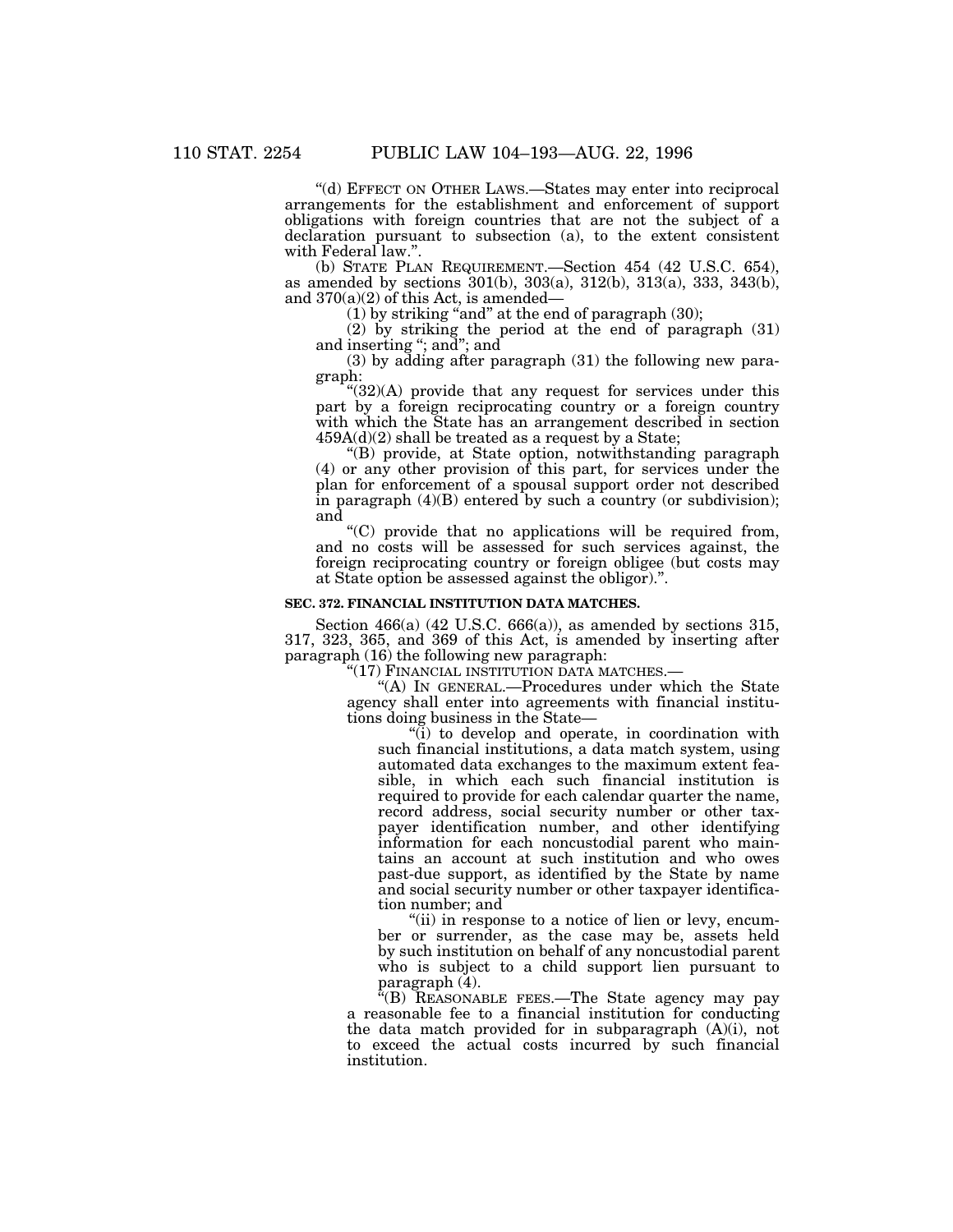''(C) LIABILITY.—A financial institution shall not be liable under any Federal or State law to any person— ''(i) for any disclosure of information to the State

agency under subparagraph (A)(i);

"(ii) for encumbering or surrendering any assets held by such financial institution in response to a notice of lien or levy issued by the State agency as provided for in subparagraph (A)(ii); or

''(iii) for any other action taken in good faith to comply with the requirements of subparagraph (A). ''(D) DEFINITIONS.—For purposes of this paragraph—

''(i) FINANCIAL INSTITUTION.—The term 'financial institution' has the meaning given to such term by section  $469A(d)(1)$ .

''(ii) ACCOUNT.—The term 'account' means a demand deposit account, checking or negotiable withdrawal order account, savings account, time deposit account, or money-market mutual fund account.''.

#### **SEC. 373. ENFORCEMENT OF ORDERS AGAINST PATERNAL OR MATERNAL GRANDPARENTS IN CASES OF MINOR PARENTS.**

Section 466(a) (42 U.S.C. 666(a)), as amended by sections 315, 317, 323, 365, 369, and 372 of this Act, is amended by inserting after paragraph (17) the following new paragraph:

''(18) ENFORCEMENT OF ORDERS AGAINST PATERNAL OR MATERNAL GRANDPARENTS.—Procedures under which, at the State's option, any child support order enforced under this part with respect to a child of minor parents, if the custodial parent of such child is receiving assistance under the State program under part A, shall be enforceable, jointly and severally, against the parents of the noncustodial parent of such child.''.

## **SEC. 374. NONDISCHARGEABILITY IN BANKRUPTCY OF CERTAIN DEBTS FOR THE SUPPORT OF A CHILD.**

(a) AMENDMENT TO TITLE 11 OF THE UNITED STATES CODE.— Section 523(a) of title 11, United States Code, is amended—

(1) by striking "or" at the end of paragraph  $(16)$ ;

(2) by striking the period at the end of paragraph (17) and inserting "; or";

(3) by adding at the end the following:

"(18) owed under State law to a State or municipality that is—

''(A) in the nature of support, and

''(B) enforceable under part D of title IV of the Social Security Act (42 U.S.C. 601 et seq.).''; and

(4) in paragraph (5), by striking "section  $402(a)(26)$ " and inserting "section  $408(a)(3)$ ".

(b) AMENDMENT TO THE SOCIAL SECURITY ACT.—Section 456(b)  $(42 \text{ U.S.C. } 656(b))$  is amended to read as follows:

''(b) NONDISCHARGEABILITY.—A debt (as defined in section 101 of title 11 of the United States Code) owed under State law to a State (as defined in such section) or municipality (as defined in such section) that is in the nature of support and that is enforceable under this part is not released by a discharge in bankruptcy under title 11 of the United States Code.''.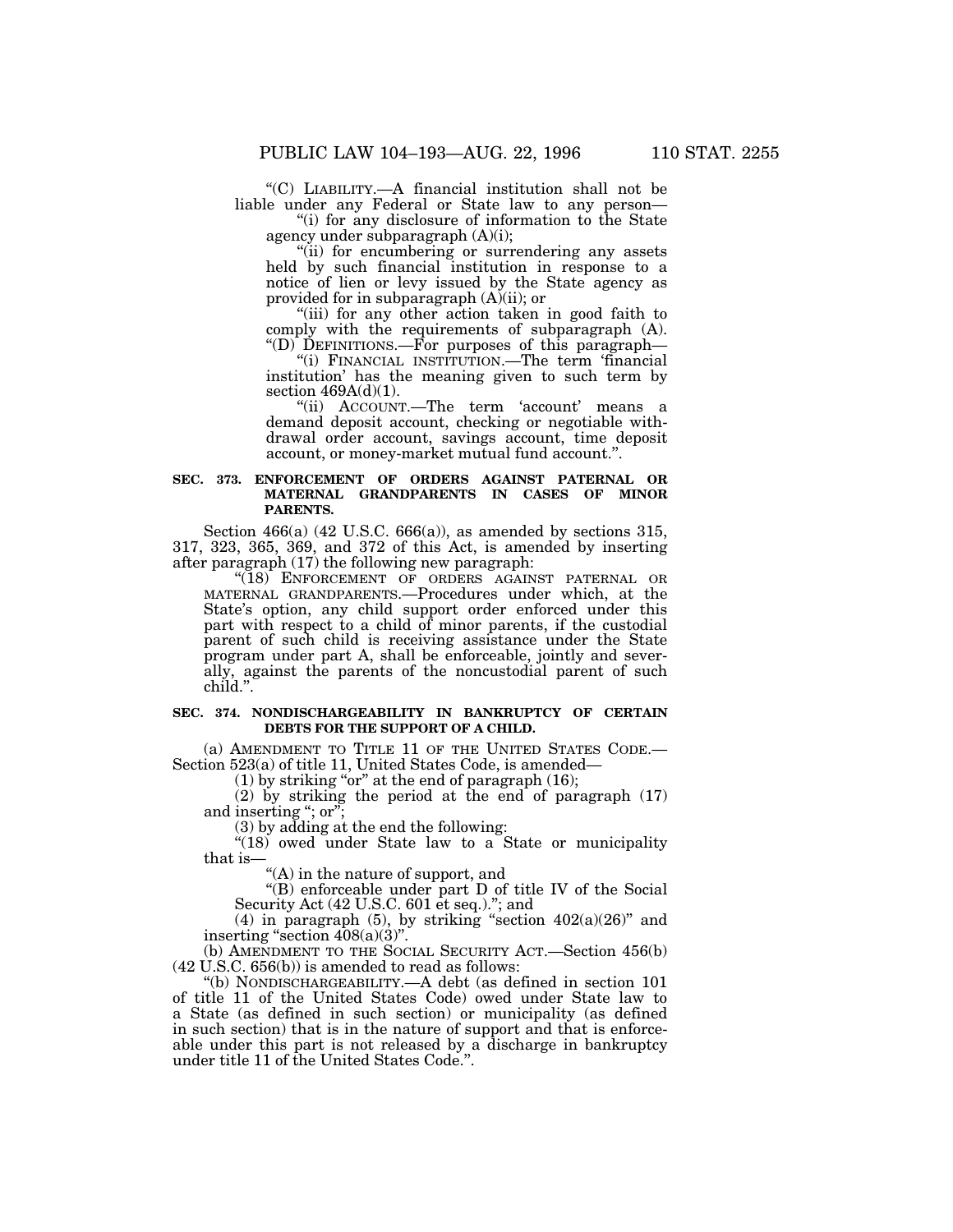11 USC 523 note.

(c) APPLICATION OF AMENDMENTS.—The amendments made by this section shall apply only with respect to cases commenced under title 11 of the United States Code after the date of the enactment of this Act.

## **SEC. 375. CHILD SUPPORT ENFORCEMENT FOR INDIAN TRIBES.**

(a) CHILD SUPPORT ENFORCEMENT AGREEMENTS.—Section 454 (42 U.S.C. 654), as amended by sections 301(b), 303(a), 312(b), 313(a), 333, 343(b), 370(a)(2), and 371(b) of this Act, is amended—

 $(1)$  by striking "and" at the end of paragraph  $(31)$ ;

(2) by striking the period at the end of paragraph (32) and inserting "; and";

(3) by adding after paragraph (32) the following new paragraph:

''(33) provide that a State that receives funding pursuant to section 428 and that has within its borders Indian country (as defined in section 1151 of title 18, United States Code) may enter into cooperative agreements with an Indian tribe or tribal organization (as defined in subsections (e) and (l) of section 4 of the Indian Self-Determination and Education Assistance Act (25 U.S.C. 450b)), if the Indian tribe or tribal organization demonstrates that such tribe or organization has an established tribal court system or a Court of Indian Offenses with the authority to establish paternity, establish, modify, and enforce support orders, and to enter support orders in accordance with child support guidelines established by such tribe or organization, under which the State and tribe or organization shall provide for the cooperative delivery of child support enforcement services in Indian country and for the forwarding of all funding collected pursuant to the functions performed by the tribe or organization to the State agency, or conversely, by the State agency to the tribe or organization, which shall distribute such funding in accordance with such agreement.''; and

(4) by adding at the end the following new sentence: ''Nothing in paragraph (33) shall void any provision of any cooperative agreement entered into before the date of the enactment of such paragraph, nor shall such paragraph deprive any State of jurisdiction over Indian country (as so defined) that is lawfully exercised under section 402 of the Act entitled 'An Act to prescribe penalties for certain acts of violence or intimidation, and for other purposes', approved April 11, 1968 (25 U.S.C. 1322).''.

(b) DIRECT FEDERAL FUNDING TO INDIAN TRIBES AND TRIBAL ORGANIZATIONS.—Section 455 (42 U.S.C. 655) is amended by adding at the end the following new subsection:

''(b) The Secretary may, in appropriate cases, make direct payments under this part to an Indian tribe or tribal organization which has an approved child support enforcement plan under this title. In determining whether such payments are appropriate, the Secretary shall, at a minimum, consider whether services are being provided to eligible Indian recipients by the State agency through an agreement entered into pursuant to section 454(34).''.

 $\rm(\bar{c})$  COOPERATIVE ENFORCEMENT AGREEMENTS.—Paragraph  $(7)$ of section 454 (42 U.S.C. 654) is amended by inserting ''and Indian tribes or tribal organizations (as defined in subsections (e) and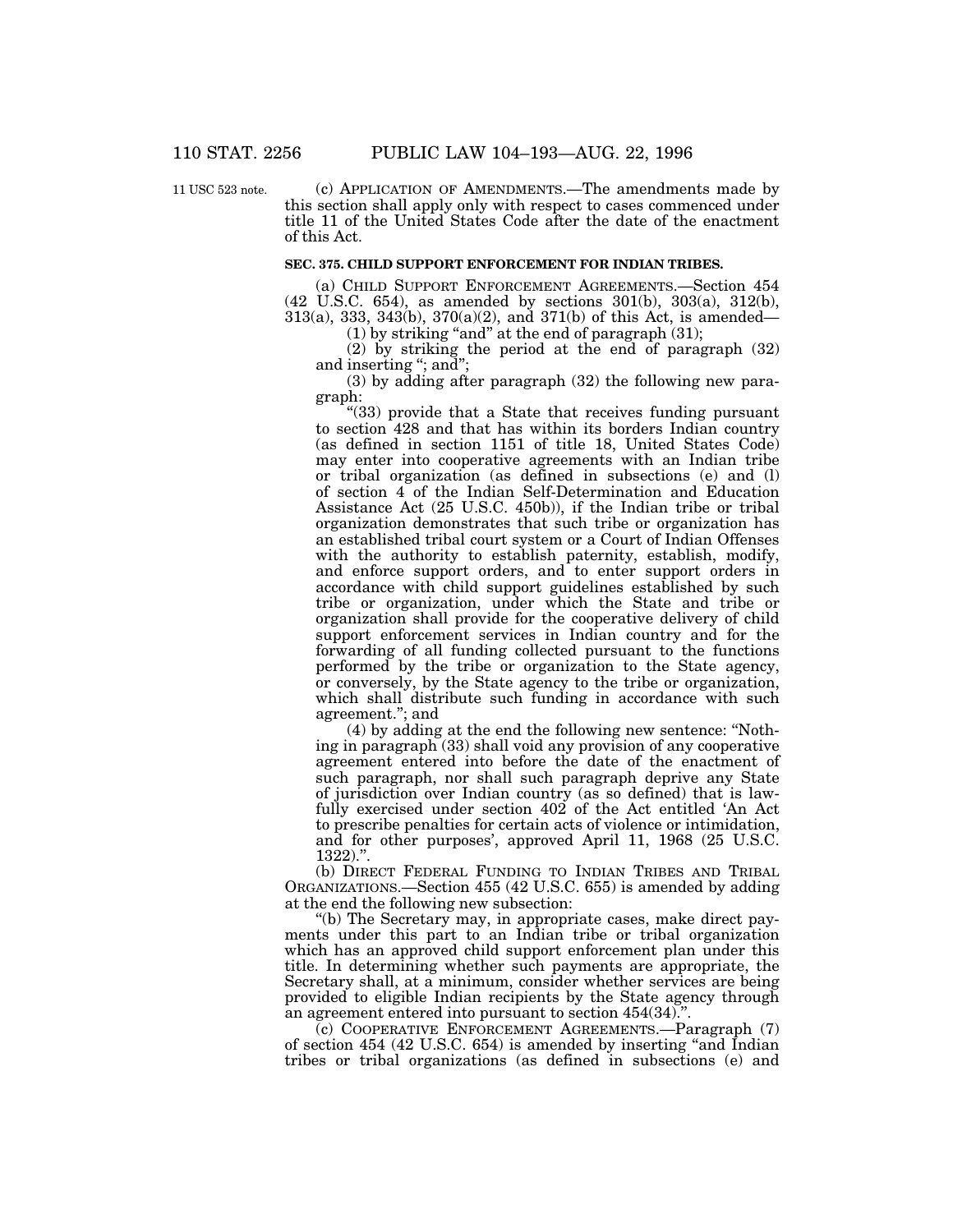Assistance Act (25 U.S.C. 450b))'' after ''law enforcement officials''. (d) CONFORMING AMENDMENT.—Subsection (c) of section 428 (42 U.S.C. 628) is amended to read as follows:

''(c) For purposes of this section, the terms 'Indian tribe' and 'tribal organization' shall have the meanings given such terms by subsections (e) and (l) of section 4 of the Indian Self-Determination and Education Assistance Act (25 U.S.C. 450b), respectively.''.

## **Subtitle H—Medical Support**

#### **SEC. 381. CORRECTION TO ERISA DEFINITION OF MEDICAL CHILD SUPPORT ORDER.**

(a) IN GENERAL.—Section  $609(a)(2)(B)$  of the Employee Retirement Income Security Act of 1974 (29 U.S.C. 11 $\overline{69(a)(2)(B)}$ ) is amended—

(1) by striking ''issued by a court of competent jurisdiction''; (2) by striking the period at the end of clause (ii) and inserting a comma; and

(3) by adding, after and below clause (ii), the following: "if such judgment, decree, or order (I) is issued by a court of competent jurisdiction or (II) is issued through an administrative process established under State law and has the force and effect of law under applicable State law.''.

(b) EFFECTIVE DATE.—

(1) IN GENERAL.—The amendments made by this section shall take effect on the date of the enactment of this Act.<br>(2) PLAN AMENDMENTS NOT REQUIRED UNTIL JANUARY 1,

1997.—Any amendment to a plan required to be made by an amendment made by this section shall not be required to be made before the 1st plan year beginning on or after January 1, 1997, if—

(A) during the period after the date before the date of the enactment of this Act and before such 1st plan year, the plan is operated in accordance with the requirements of the amendments made by this section; and

(B) such plan amendment applies retroactively to the period after the date before the date of the enactment of this Act and before such 1st plan year.

A plan shall not be treated as failing to be operated in accordance with the provisions of the plan merely because it operates in accordance with this paragraph.

### **SEC. 382. ENFORCEMENT OF ORDERS FOR HEALTH CARE COVERAGE.**

Section  $466(a)$  (42 U.S.C.  $666(a)$ ), as amended by sections 315, 317, 323, 365, 369, 372, and 373 of this Act, is amended by inserting after paragraph (18) the following new paragraph:

"(19) HEALTH CARE COVERAGE.—Procedures under which all child support orders enforced pursuant to this part shall include a provision for the health care coverage of the child, and in the case in which a noncustodial parent provides such coverage and changes employment, and the new employer provides health care coverage, the State agency shall transfer notice of the provision to the employer, which notice shall

29 USC 1169 note.

Native Americans.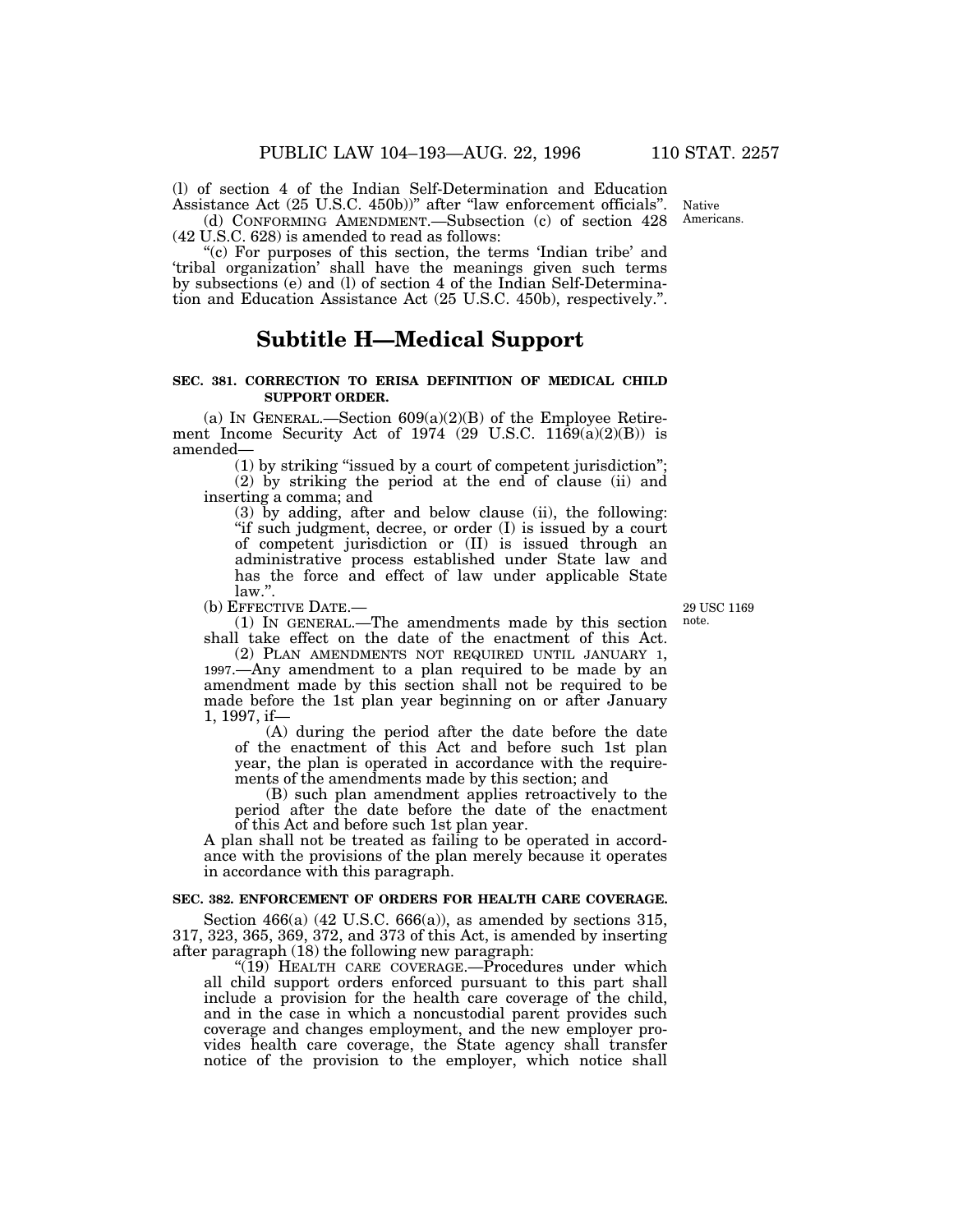operate to enroll the child in the noncustodial parent's health plan, unless the noncustodial parent contests the notice.''.

# **Subtitle I—Enhancing Responsibility and Opportunity for Non-Residential Parents**

#### **SEC. 391. GRANTS TO STATES FOR ACCESS AND VISITATION PRO-GRAMS.**

Part D of title IV (42 U.S.C. 651–669), as amended by section 353 of this Act, is amended by adding at the end the following new section:

42 USC 669B.

### **''SEC. 469B. GRANTS TO STATES FOR ACCESS AND VISITATION PRO-GRAMS.**

''(a) IN GENERAL.—The Administration for Children and Families shall make grants under this section to enable States to establish and administer programs to support and facilitate noncustodial parents' access to and visitation of their children, by means of activities including mediation (both voluntary and mandatory), counseling, education, development of parenting plans, visitation enforcement (including monitoring, supervision and neutral dropoff and pickup), and development of guidelines for visitation and alternative custody arrangements.

''(b) AMOUNT OF GRANT.—The amount of the grant to be made to a State under this section for a fiscal year shall be an amount equal to the lesser of—

 $''(1)$  90 percent of State expenditures during the fiscal year for activities described in subsection (a); or

"(2) the allotment of the State under subsection (c) for the fiscal year.

''(c) ALLOTMENTS TO STATES.—

"(1) IN GENERAL.—The allotment of a State for a fiscal year is the amount that bears the same ratio to \$10,000,000 for grants under this section for the fiscal year as the number of children in the State living with only 1 biological parent bears to the total number of such children in all States.

''(2) MINIMUM ALLOTMENT.—The Administration for Children and Families shall adjust allotments to States under paragraph (1) as necessary to ensure that no State is allotted less than—

''(A) \$50,000 for fiscal year 1997 or 1998; or

 $'(B)$  \$100,000 for any succeeding fiscal year.

''(d) NO SUPPLANTATION OF STATE EXPENDITURES FOR SIMILAR ACTIVITIES.—A State to which a grant is made under this section may not use the grant to supplant expenditures by the State for activities specified in subsection (a), but shall use the grant to supplement such expenditures at a level at least equal to the level of such expenditures for fiscal year 1995.

''(e) STATE ADMINISTRATION.—Each State to which a grant is made under this section—

''(1) may administer State programs funded with the grant, directly or through grants to or contracts with courts, local public agencies, or nonprofit private entities;

"(2) shall not be required to operate such programs on a statewide basis; and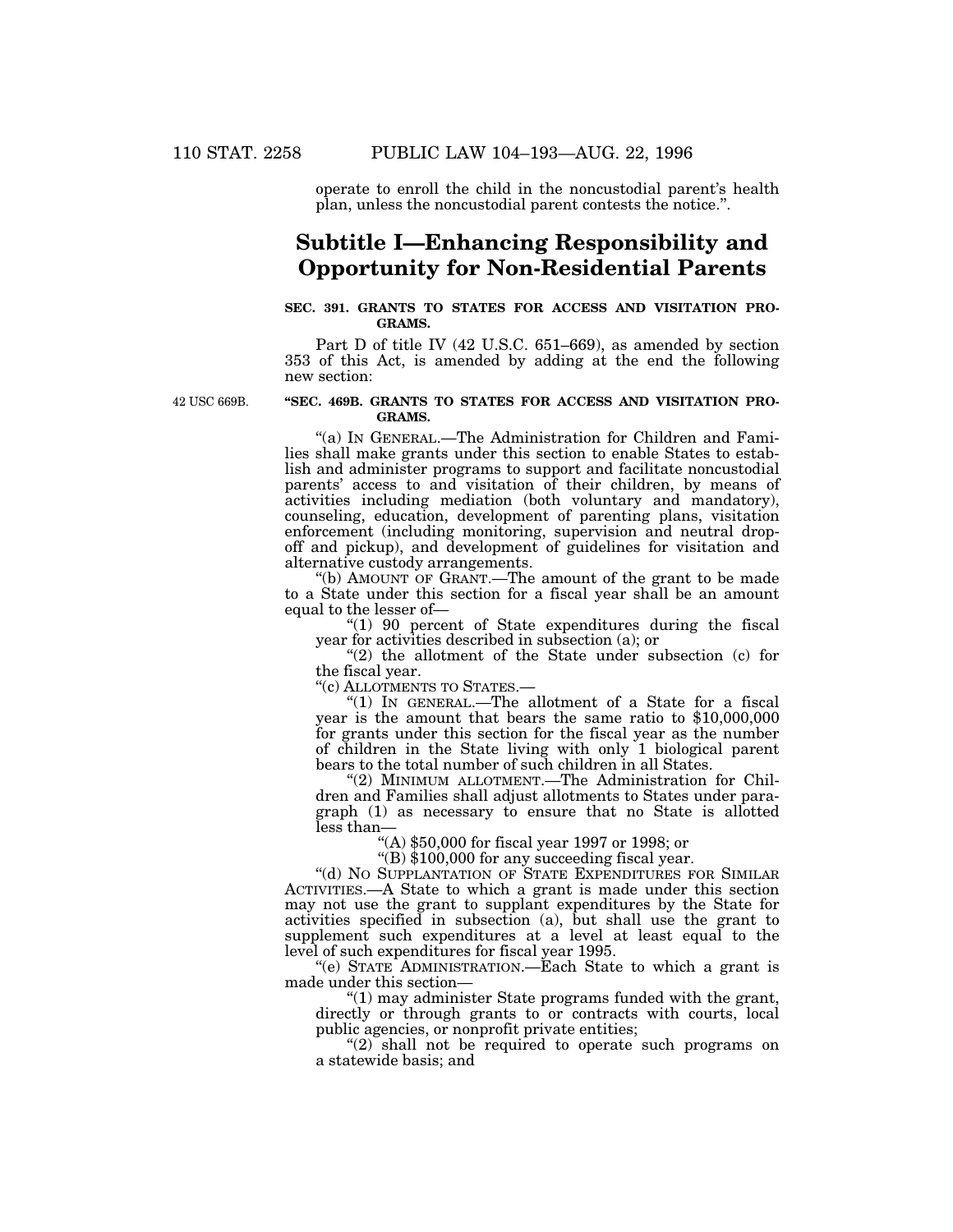''(3) shall monitor, evaluate, and report on such programs in accordance with regulations prescribed by the Secretary.''.

# **Subtitle J—Effective Dates and Conforming Amendments**

## **SEC. 395. EFFECTIVE DATES AND CONFORMING AMENDMENTS.**

(a) IN GENERAL.—Except as otherwise specifically provided (but 42 USC 654 note.subject to subsections (b) and (c))—

(1) the provisions of this title requiring the enactment or amendment of State laws under section 466 of the Social Security Act, or revision of State plans under section 454 of such Act, shall be effective with respect to periods beginning on and after October 1, 1996; and

(2) all other provisions of this title shall become effective 42 USC 654 note. upon the date of the enactment of this Act.

(b) GRACE PERIOD FOR STATE LAW CHANGES.—The provisions of this title shall become effective with respect to a State on the later of—

(1) the date specified in this title, or

(2) the effective date of laws enacted by the legislature of such State implementing such provisions,

but in no event later than the 1st day of the 1st calendar quarter beginning after the close of the 1st regular session of the State legislature that begins after the date of the enactment of this Act. For purposes of the previous sentence, in the case of a State that has a 2-year legislative session, each year of such session shall be deemed to be a separate regular session of the State legislature.

(c) GRACE PERIOD FOR STATE CONSTITUTIONAL AMENDMENT.— A State shall not be found out of compliance with any requirement enacted by this title if the State is unable to so comply without amending the State constitution until the earlier of—

 $(1)$  1 year after the effective date of the necessary State constitutional amendment; or

(2) 5 years after the date of the enactment of this Act. (d) CONFORMING AMENDMENTS.—

(1) The following provisions are amended by striking "absent" each place it appears and inserting "noncustodial": (A) Section 451 (42 U.S.C. 651).

(B) Subsections (a)(1), (a)(8), (a)(10)(E), (a)(10)(F), (f), and (h) of section 452 (42 U.S.C. 652).

(C) Section 453(f) (42 U.S.C. 653(f)).

(D) Paragraphs (8), (13), and (21)(A) of section 454 (42 U.S.C. 654).

(E) Section 455(e)(1) (42 U.S.C. 655(e)(1)).

(F) Section 458(a) (42 U.S.C. 658(a)).

(G) Subsections (a), (b), and (c) of section 463 (42 U.S.C. 663).

(H) Subsections (a)(3)(A), (a)(3)(C), (a)(6), and  $(a)(8)(B)(ii)$ , the last sentence of subsection  $(a)$ , and subsections (b)(1), (b)(3)(B), (b)(3)(B)(i), (b)(6)(A)(i), (b)(9), and (e) of section 466 (42 U.S.C. 666).

(2) The following provisions are amended by striking ''an absent" each place it appears and inserting "a noncustodial":

42 USC 654 note.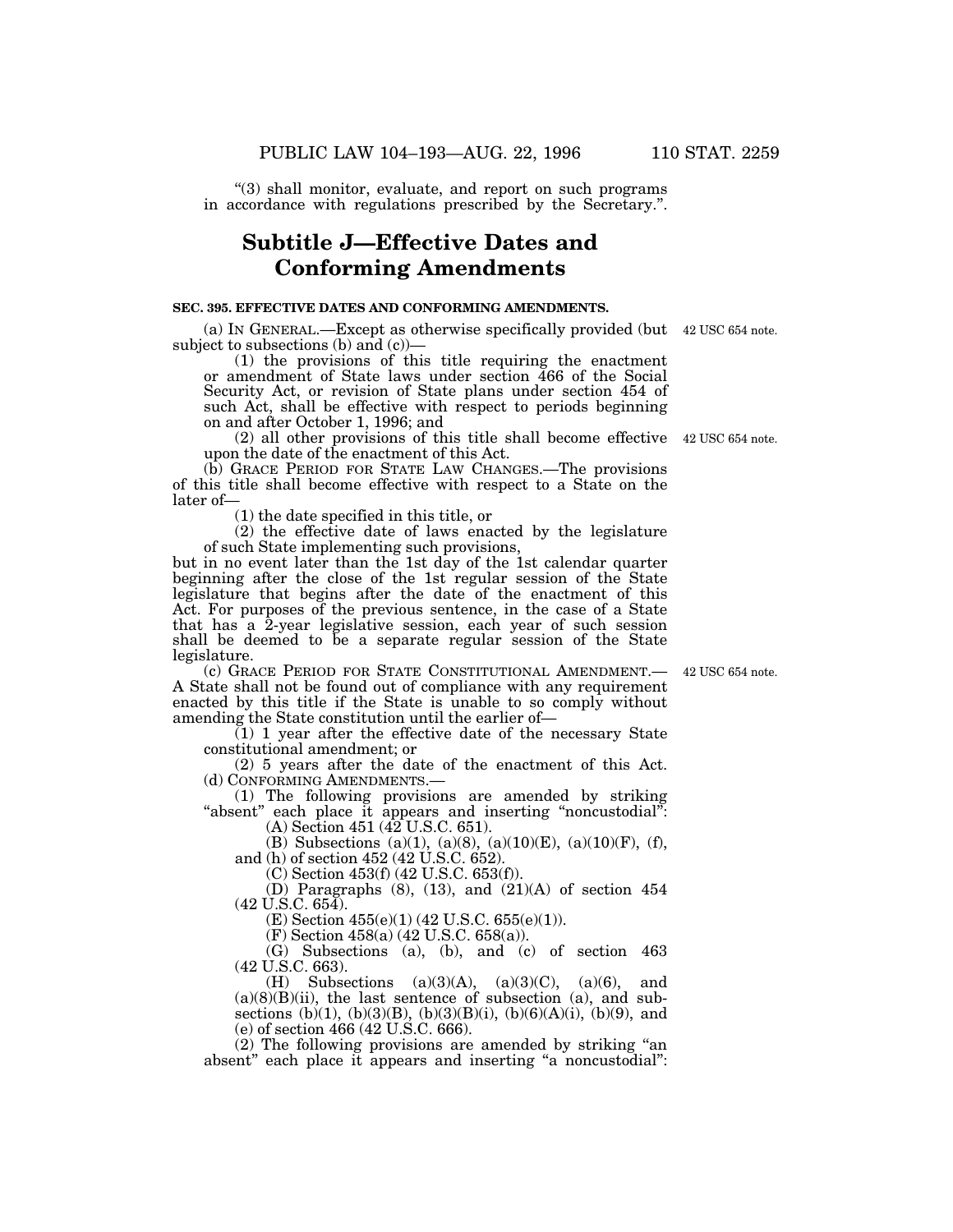(A) Paragraphs (2) and (3) of section 453(c) (42 U.S.C. 653(c)).

(B) Subparagraphs (B) and (C) of section 454(9) (42 U.S.C. 654(9)).

(C) Section 456(a)(3) (42 U.S.C. 656(a)(3)).

(D) Subsections (a)(3)(A), (a)(6), (a)(8)(B)(i), (b)(3)(A), and (b)(3)(B) of section 466 (42 U.S.C. 666).

(E) Paragraphs (2) and (4) of section 469(b) (42 U.S.C. 669(b)).

# **TITLE IV—RESTRICTING WELFARE AND PUBLIC BENEFITS FOR ALIENS**

8 USC 1601.

## **SEC. 400. STATEMENTS OF NATIONAL POLICY CONCERNING WELFARE AND IMMIGRATION.**

The Congress makes the following statements concerning national policy with respect to welfare and immigration:

(1) Self-sufficiency has been a basic principle of United States immigration law since this country's earliest immigration statutes.

(2) It continues to be the immigration policy of the United States that—

(A) aliens within the Nation's borders not depend on public resources to meet their needs, but rather rely on their own capabilities and the resources of their families, their sponsors, and private organizations, and

(B) the availability of public benefits not constitute an incentive for immigration to the United States.

(3) Despite the principle of self-sufficiency, aliens have been applying for and receiving public benefits from Federal, State, and local governments at increasing rates.

(4) Current eligibility rules for public assistance and unenforceable financial support agreements have proved wholly incapable of assuring that individual aliens not burden the public benefits system.

(5) It is a compelling government interest to enact new rules for eligibility and sponsorship agreements in order to assure that aliens be self-reliant in accordance with national immigration policy.

(6) It is a compelling government interest to remove the incentive for illegal immigration provided by the availability of public benefits.

(7) With respect to the State authority to make determinations concerning the eligibility of qualified aliens for public benefits in this title, a State that chooses to follow the Federal classification in determining the eligibility of such aliens for public assistance shall be considered to have chosen the least restrictive means available for achieving the compelling governmental interest of assuring that aliens be self-reliant in accordance with national immigration policy.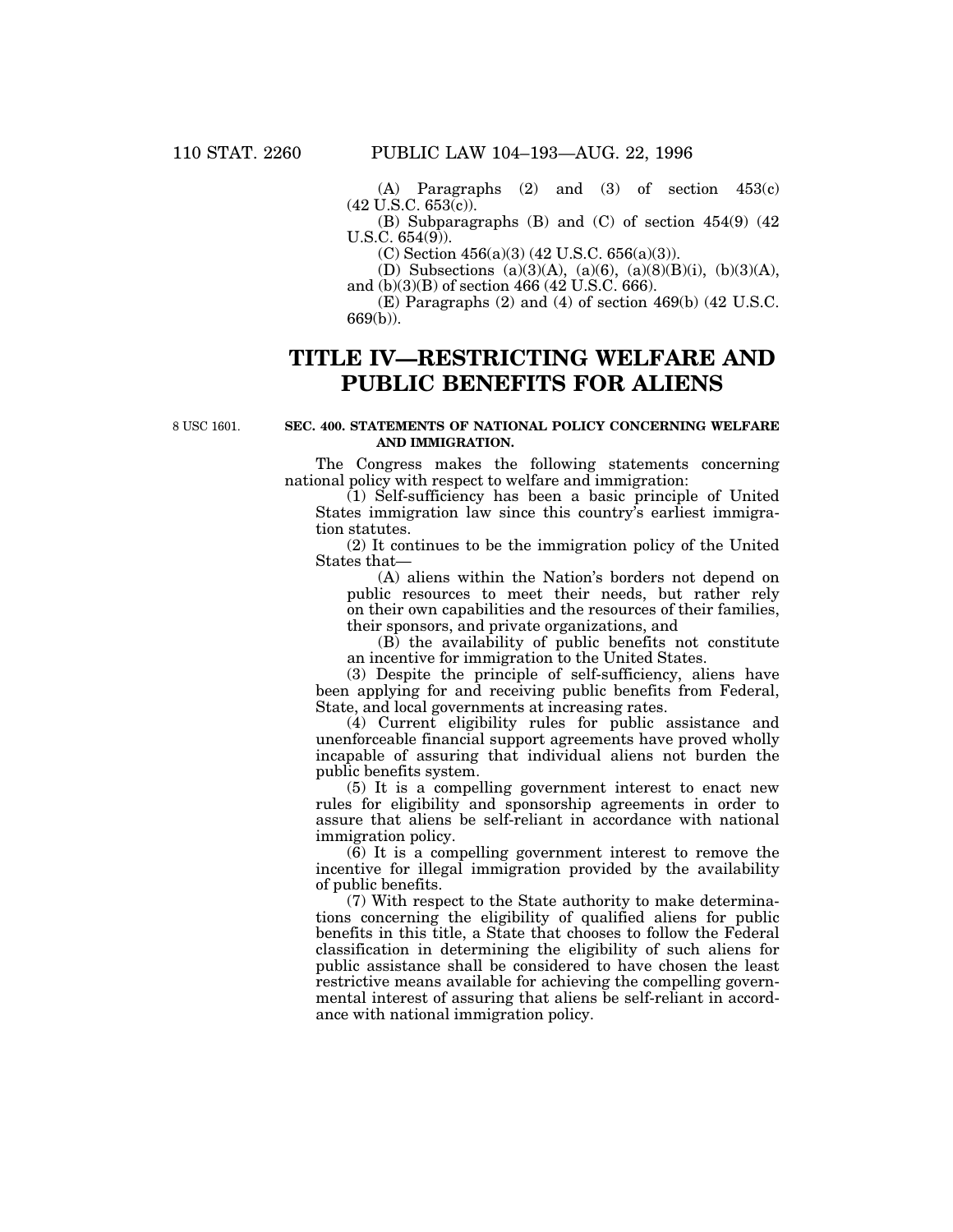## **Subtitle A—Eligibility for Federal Benefits**

#### **SEC. 401. ALIENS WHO ARE NOT QUALIFIED ALIENS INELIGIBLE FOR** 8 USC 1611.**FEDERAL PUBLIC BENEFITS.**

(a) IN GENERAL.—Notwithstanding any other provision of law and except as provided in subsection (b), an alien who is not a qualified alien (as defined in section 431) is not eligible for any Federal public benefit (as defined in subsection (c)).

(b) EXCEPTIONS.—

(1) Subsection (a) shall not apply with respect to the following Federal public benefits:

(A) Medical assistance under title XIX of the Social Security Act (or any successor program to such title) for care and services that are necessary for the treatment of an emergency medical condition (as defined in section  $1903(v)(3)$  of such Act) of the alien involved and are not related to an organ transplant procedure, if the alien involved otherwise meets the eligibility requirements for medical assistance under the State plan approved under such title (other than the requirement of the receipt of aid or assistance under title IV of such Act, supplemental security income benefits under title XVI of such Act, or a State supplementary payment).

(B) Short-term, non-cash, in-kind emergency disaster relief.

(C) Public health assistance (not including any assistance under title XIX of the Social Security Act) for immunizations with respect to immunizable diseases and for testing and treatment of symptoms of communicable diseases whether or not such symptoms are caused by a communicable disease.

(D) Programs, services, or assistance (such as soup kitchens, crisis counseling and intervention, and short-term shelter) specified by the Attorney General, in the Attorney General's sole and unreviewable discretion after consultation with appropriate Federal agencies and departments, which (i) deliver in-kind services at the community level, including through public or private nonprofit agencies; (ii) do not condition the provision of assistance, the amount of assistance provided, or the cost of assistance provided on the individual recipient's income or resources; and (iii) are necessary for the protection of life or safety.

(E) Programs for housing or community development assistance or financial assistance administered by the Secretary of Housing and Urban Development, any program under title V of the Housing Act of 1949, or any assistance under section 306C of the Consolidated Farm and Rural Development Act, to the extent that the alien is receiving such a benefit on the date of the enactment of this Act.

(2) Subsection (a) shall not apply to any benefit payable under title II of the Social Security Act to an alien who is lawfully present in the United States as determined by the Attorney General, to any benefit if nonpayment of such benefit would contravene an international agreement described in section 233 of the Social Security Act, to any benefit if nonpayment would be contrary to section  $202(t)$  of the Social Security Act,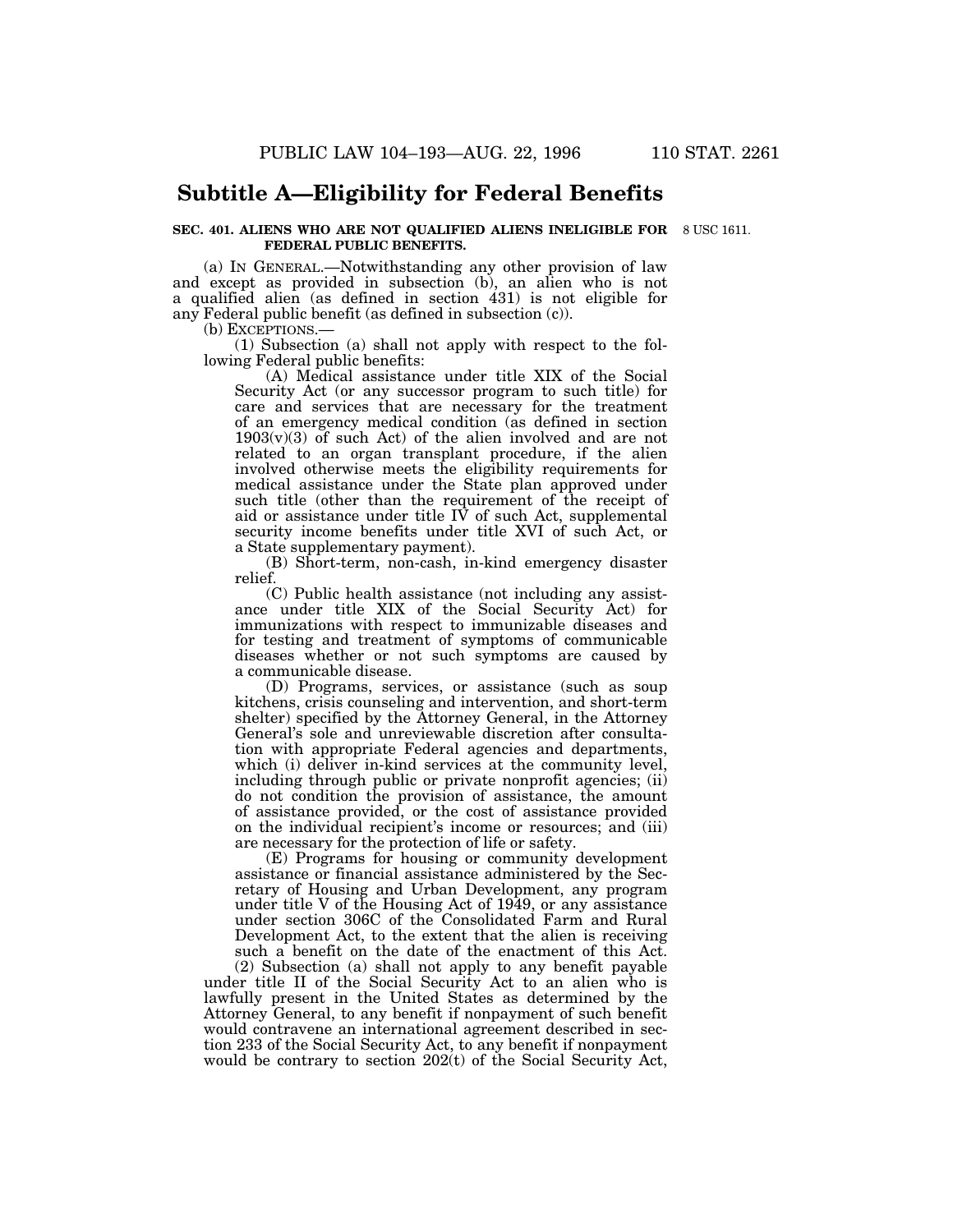or to any benefit payable under title II of the Social Security Act to which entitlement is based on an application filed in or before the month in which this Act becomes law.

(c) FEDERAL PUBLIC BENEFIT DEFINED.—

(1) Except as provided in paragraph (2), for purposes of this title the term ''Federal public benefit'' means—

(A) any grant, contract, loan, professional license, or commercial license provided by an agency of the United States or by appropriated funds of the United States; and

(B) any retirement, welfare, health, disability, public or assisted housing, postsecondary education, food assistance, unemployment benefit, or any other similar benefit for which payments or assistance are provided to an individual, household, or family eligibility unit by an agency of the United States or by appropriated funds of the United States.

(2) Such term shall not apply—

(A) to any contract, professional license, or commercial license for a nonimmigrant whose visa for entry is related to such employment in the United States; or

(B) with respect to benefits for an alien who as a work authorized nonimmigrant or as an alien lawfully admitted for permanent residence under the Immigration and Nationality Act qualified for such benefits and for whom the United States under reciprocal treaty agreements is required to pay benefits, as determined by the Attorney General, after consultation with the Secretary of State.

8 USC 1612.

## **SEC. 402. LIMITED ELIGIBILITY OF QUALIFIED ALIENS FOR CERTAIN FEDERAL PROGRAMS.**

(a) LIMITED ELIGIBILITY FOR SPECIFIED FEDERAL PROGRAMS.—

(1) IN GENERAL.—Notwithstanding any other provision of law and except as provided in paragraph (2), an alien who is a qualified alien (as defined in section 431) is not eligible for any specified Federal program (as defined in para $graph(3)$ ).

(2) EXCEPTIONS.—

(A) TIME-LIMITED EXCEPTION FOR REFUGEES AND ASYLEES.—Paragraph (1) shall not apply to an alien until 5 years after the date—

(i) an alien is admitted to the United States as a refugee under section 207 of the Immigration and Nationality Act;

(ii) an alien is granted asylum under section 208 of such Act; or

(iii) an alien's deportation is withheld under section 243(h) of such Act.

(B) CERTAIN PERMANENT RESIDENT ALIENS.—Paragraph (1) shall not apply to an alien who—

(i) is lawfully admitted to the United States for permanent residence under the Immigration and Nationality Act; and

 $(ii)(I)$  has worked 40 qualifying quarters of coverage as defined under title II of the Social Security Act or can be credited with such qualifying quarters as provided under section 435, and (II) in the case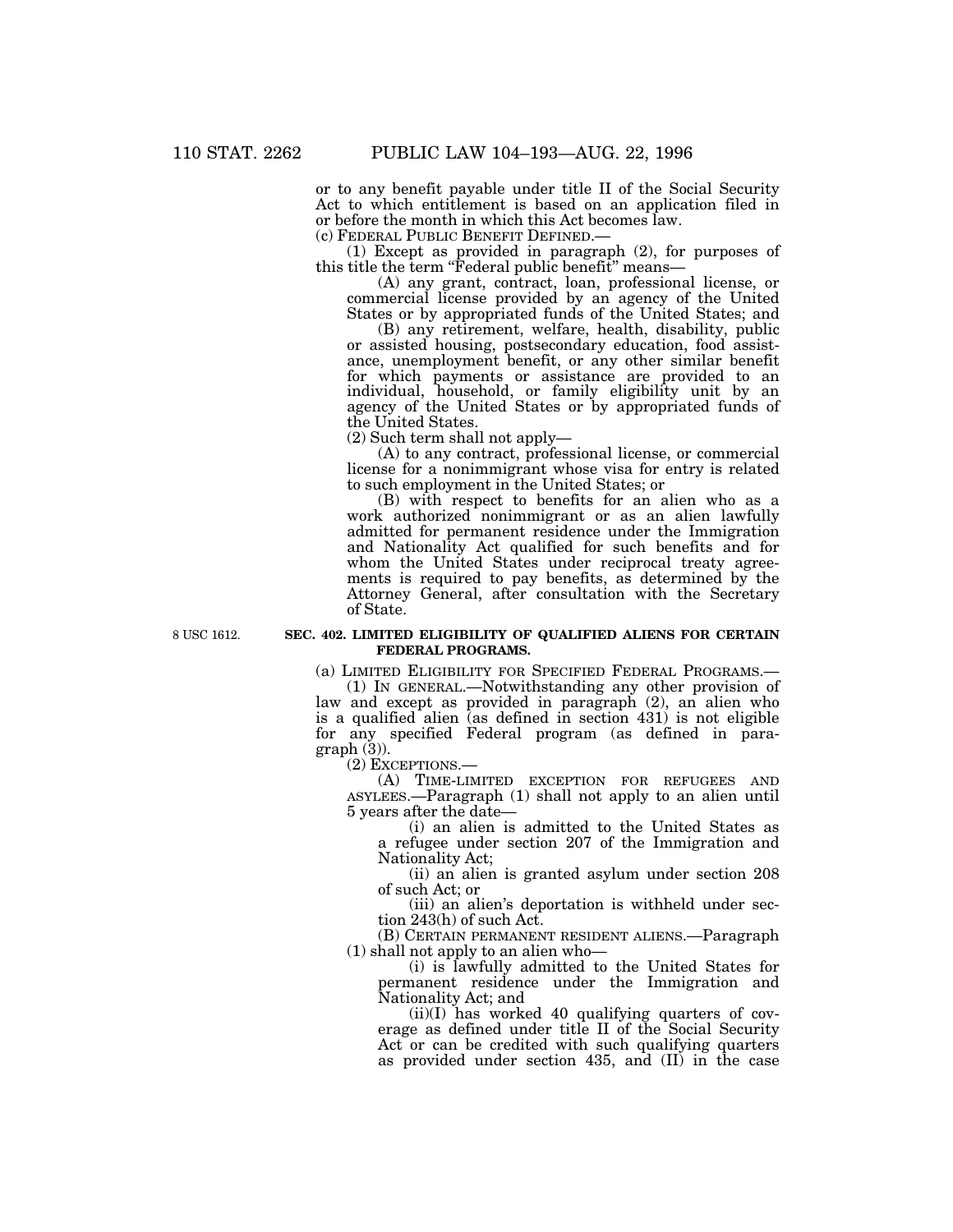of any such qualifying quarter creditable for any period beginning after December 31, 1996, did not receive any Federal means-tested public benefit (as provided under section 403) during any such period.

(C) VETERAN AND ACTIVE DUTY EXCEPTION.—Paragraph (1) shall not apply to an alien who is lawfully residing in any State and is—

(i) a veteran (as defined in section 101 of title 38, United States Code) with a discharge characterized as an honorable discharge and not on account of alienage,

(ii) on active duty (other than active duty for training) in the Armed Forces of the United States, or

(iii) the spouse or unmarried dependent child of an individual described in clause (i) or  $(i)$ .

(D) TRANSITION FOR ALIENS CURRENTLY RECEIVING BENEFITS.—

(i) SSI.—

(I) IN GENERAL.—With respect to the specified Federal program described in paragraph (3)(A), during the period beginning on the date of the enactment of this Act and ending on the date which is 1 year after such date of enactment, the Commissioner of Social Security shall redetermine the eligibility of any individual who is receiving benefits under such program as of the date of the enactment of this Act and whose eligibility for such benefits may terminate by reason of the provisions of this subsection.

(II) REDETERMINATION CRITERIA.— With respect to any redetermination under subclause (I), the Commissioner of Social Security shall apply the eligibility criteria for new applicants for benefits under such program.

(III) GRANDFATHER PROVISION.—The provisions of this subsection and the redetermination under subclause (I), shall only apply with respect to the benefits of an individual described in subclause (I) for months beginning on or after the date of the redetermination with respect to such individual.

(IV) NOTICE.—Not later than March 31, 1997, the Commissioner of Social Security shall notify an individual described in subclause (I) of the provisions of this clause.

(ii) FOOD STAMPS.—

(I) IN GENERAL.—With respect to the specified Federal program described in paragraph (3)(B), during the period beginning on the date of enactment of this Act and ending on the date which is 1 year after the date of enactment, the State agency shall, at the time of the recertification, recertify the eligibility of any individual who is receiving benefits under such program as of the date of enactment of this Act and whose eligibility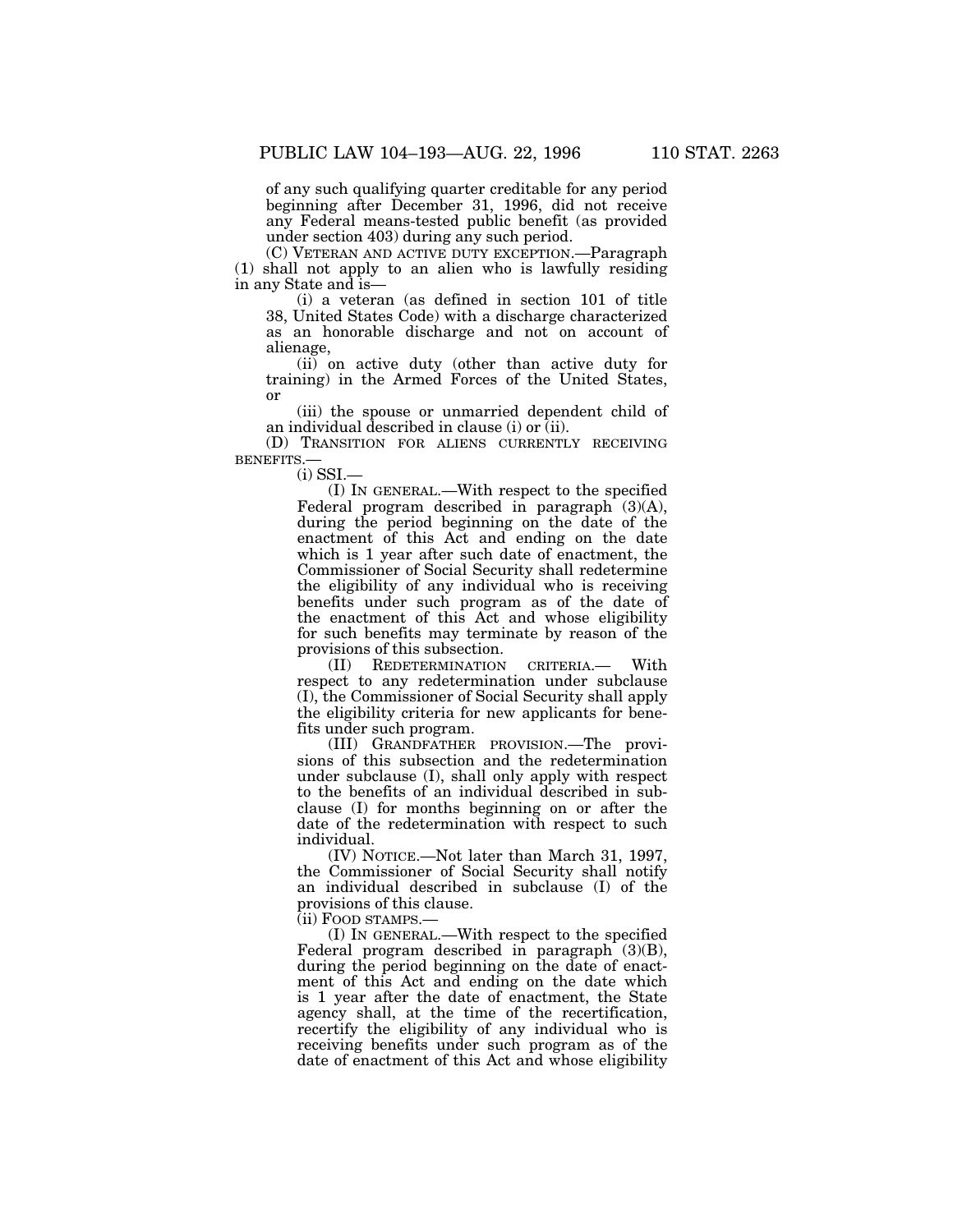for such benefits may terminate by reason of the provisions of this subsection.

(II) RECERTIFICATION CRITERIA.—With respect to any recertification under subclause (I), the State agency shall apply the eligibility criteria for applicants for benefits under such program.

(III) GRANDFATHER PROVISION.—The provisions of this subsection and the recertification under subclause (I) shall only apply with respect to the eligibility of an alien for a program for months beginning on or after the date of recertification, if on the date of enactment of this Act the alien is lawfully residing in any State and is receiving benefits under such program on such date of enactment.

(3) SPECIFIED FEDERAL PROGRAM DEFINED.—For purposes of this title, the term ''specified Federal program'' means any of the following:

(A) SSI.—The supplemental security income program under title XVI of the Social Security Act, including supplementary payments pursuant to an agreement for Federal administration under section 1616(a) of the Social Security Act and payments pursuant to an agreement entered into under section 212(b) of Public Law 93–66.

(B) FOOD STAMPS.—The food stamp program as defined in section 3(h) of the Food Stamp Act of 1977.

(b) LIMITED ELIGIBILITY FOR DESIGNATED FEDERAL PROGRAMS.—

(1) IN GENERAL.—Notwithstanding any other provision of law and except as provided in section 403 and paragraph (2), a State is authorized to determine the eligibility of an alien who is a qualified alien (as defined in section 431) for any designated Federal program (as defined in paragraph (3)).

(2) EXCEPTIONS.—Qualified aliens under this paragraph shall be eligible for any designated Federal program.

(A) TIME-LIMITED EXCEPTION FOR REFUGEES AND ASYLEES.—

(i) An alien who is admitted to the United States as a refugee under section 207 of the Immigration and Nationality Act until 5 years after the date of an alien's entry into the United States.

(ii) An alien who is granted asylum under section 208 of such Act until 5 years after the date of such grant of asylum.

(iii) An alien whose deportation is being withheld under section 243(h) of such Act until 5 years after such withholding.

(B) CERTAIN PERMANENT RESIDENT ALIENS.—An alien who—

(i) is lawfully admitted to the United States for permanent residence under the Immigration and Nationality Act; and

 $(ii)(I)$  has worked 40 qualifying quarters of coverage as defined under title II of the Social Security Act or can be credited with such qualifying quarters as provided under section 435, and (II) in the case of any such qualifying quarter creditable for any period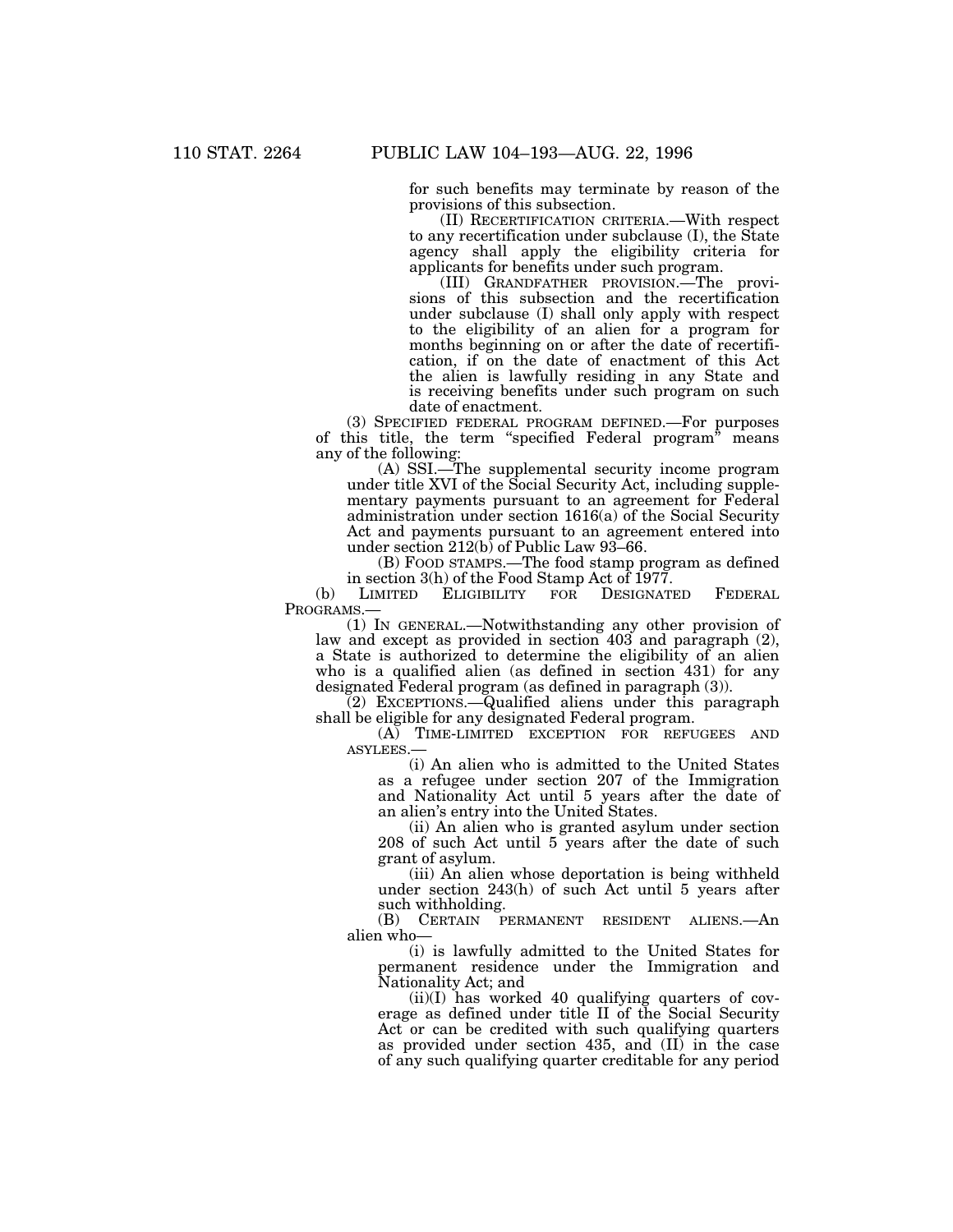beginning after December 31, 1996, did not receive any Federal means-tested public benefit (as provided under section 403) during any such period.

(C) VETERAN AND ACTIVE DUTY EXCEPTION.—An alien who is lawfully residing in any State and is—

(i) a veteran (as defined in section 101 of title 38, United States Code) with a discharge characterized as an honorable discharge and not on account of alienage,

(ii) on active duty (other than active duty for training) in the Armed Forces of the United States, or

(iii) the spouse or unmarried dependent child of an individual described in clause (i) or  $(i)$ .

(D) TRANSITION FOR THOSE CURRENTLY RECEIVING BENEFITS.—An alien who on the date of the enactment of this Act is lawfully residing in any State and is receiving benefits under such program on the date of the enactment of this Act shall continue to be eligible to receive such benefits until January 1, 1997.

(3) DESIGNATED FEDERAL PROGRAM DEFINED.—For purposes of this title, the term "designated Federal program" means any of the following:

(A) TEMPORARY ASSISTANCE FOR NEEDY FAMILIES.—The program of block grants to States for temporary assistance for needy families under part A of title IV of the Social Security Act.

(B) SOCIAL SERVICES BLOCK GRANT.—The program of block grants to States for social services under title XX of the Social Security Act.

(C) MEDICAID.—A State plan approved under title XIX of the Social Security Act, other than medical assistance described in section  $401(b)(1)(A)$ .

#### **SEC. 403. FIVE-YEAR LIMITED ELIGIBILITY OF QUALIFIED ALIENS FOR** 8 USC 1613.**FEDERAL MEANS-TESTED PUBLIC BENEFIT.**

(a) IN GENERAL.—Notwithstanding any other provision of law and except as provided in subsections (b), (c), and (d), an alien who is a qualified alien (as defined in section 431) and who enters the United States on or after the date of the enactment of this Act is not eligible for any Federal means-tested public benefit for a period of 5 years beginning on the date of the alien's entry into the United States with a status within the meaning of the term "qualified alien".

(b) EXCEPTIONS.—The limitation under subsection (a) shall not apply to the following aliens:

(1) EXCEPTION FOR REFUGEES AND ASYLEES.—

(A) An alien who is admitted to the United States as a refugee under section 207 of the Immigration and Nationality Act.

(B) An alien who is granted asylum under section 208 of such Act.

(C) An alien whose deportation is being withheld under section 243(h) of such Act.

(2) VETERAN AND ACTIVE DUTY EXCEPTION.—An alien who is lawfully residing in any State and is—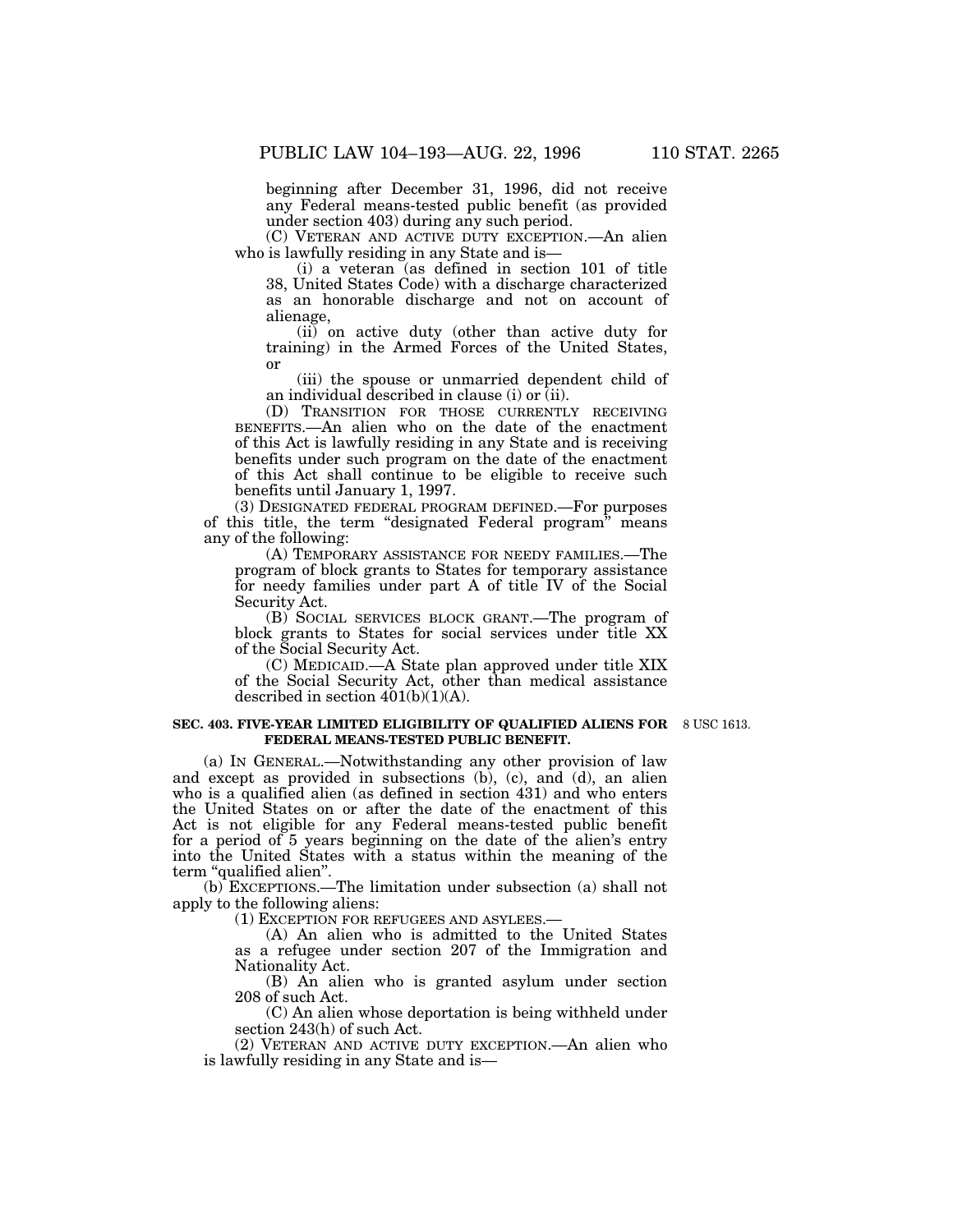(A) a veteran (as defined in section 101 of title 38, United States Code) with a discharge characterized as an honorable discharge and not on account of alienage,

(B) on active duty (other than active duty for training) in the Armed Forces of the United States, or

(C) the spouse or unmarried dependent child of an individual described in subparagraph  $(\overline{A})$  or  $(B)$ .

(c) APPLICATION OF TERM FEDERAL MEANS-TESTED PUBLIC BENEFIT.—

(1) The limitation under subsection (a) shall not apply to assistance or benefits under paragraph (2).

(2) Assistance and benefits under this paragraph are as follows:

 $(A)$  Medical assistance described in section  $401(b)(1)(A)$ .

(B) Short-term, non-cash, in-kind emergency disaster relief.

(C) Assistance or benefits under the National School Lunch Act.

(D) Assistance or benefits under the Child Nutrition Act of 1966.

(E) Public health assistance (not including any assistance under title XIX of the Social Security Act) for immunizations with respect to immunizable diseases and for testing and treatment of symptoms of communicable diseases whether or not such symptoms are caused by a communicable disease.

(F) Payments for foster care and adoption assistance under parts B and E of title IV of the Social Security Act for a parent or a child who would, in the absence of subsection (a), be eligible to have such payments made on the child's behalf under such part, but only if the foster or adoptive parent (or parents) of such child is a qualified alien (as defined in section 431).

(G) Programs, services, or assistance (such as soup kitchens, crisis counseling and intervention, and short-term shelter) specified by the Attorney General, in the Attorney General's sole and unreviewable discretion after consultation with appropriate Federal agencies and departments, which (i) deliver in-kind services at the community level, including through public or private nonprofit agencies; (ii) do not condition the provision of assistance, the amount of assistance provided, or the cost of assistance provided on the individual recipient's income or resources; and (iii) are necessary for the protection of life or safety.

(H) Programs of student assistance under titles IV, IX, and X of the Higher Education Act of 1965, and titles III, VII, and VIII of the Public Health Service Act.

(I) Means-tested programs under the Elementary and Secondary Education Act of 1965.

(J) Benefits under the Head Start Act.

(K) Benefits under the Job Training Partnership Act. (d) SPECIAL RULE FOR REFUGEE AND ENTRANT ASSISTANCE FOR CUBAN AND HAITIAN ENTRANTS.—The limitation under subsection (a) shall not apply to refugee and entrant assistance activities, authorized by title IV of the Immigration and Nationality Act and section 501 of the Refugee Education Assistance Act of 1980,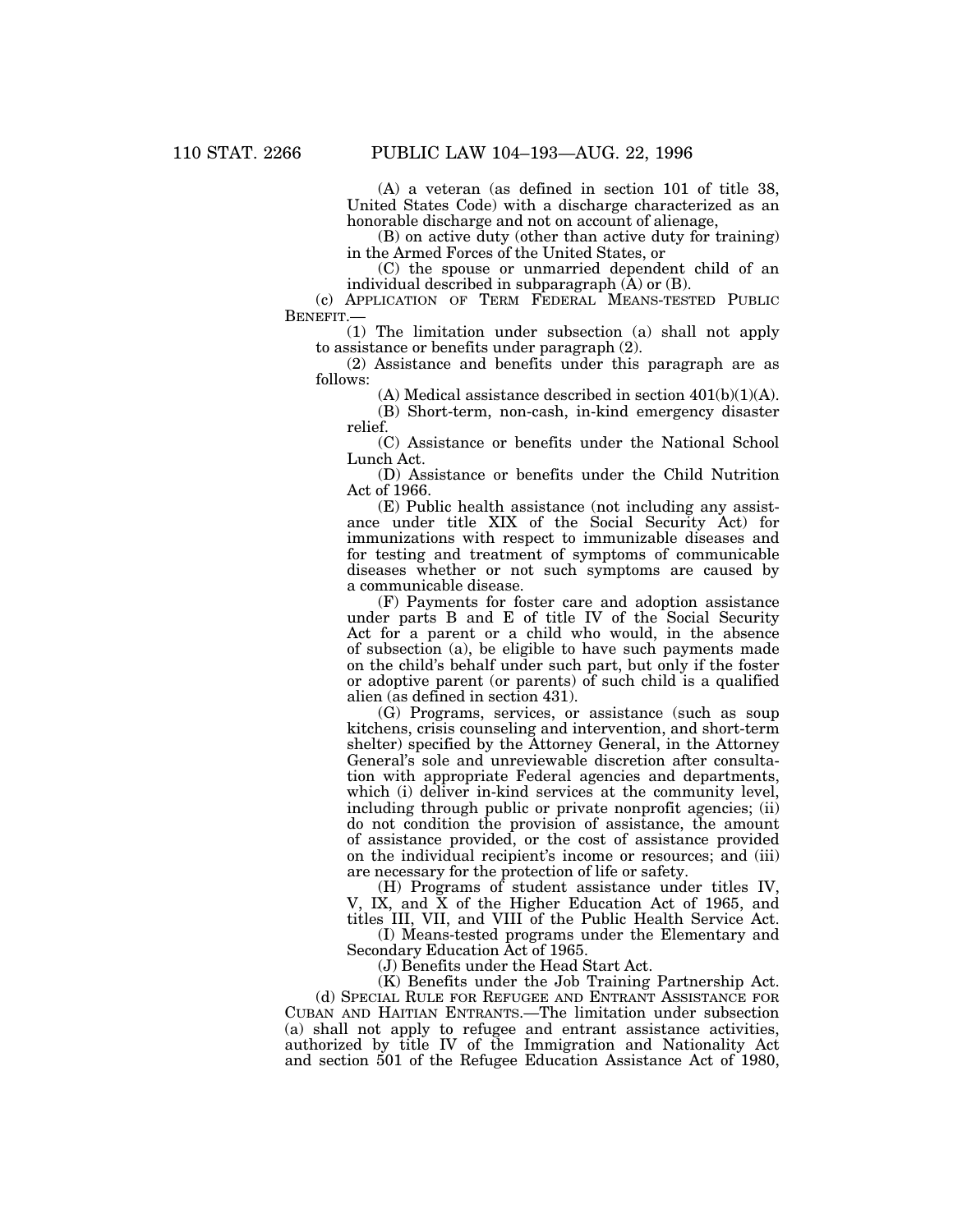for Cuban and Haitian entrants as defined in section  $501(e)(2)$ of the Refugee Education Assistance Act of 1980.

### **SEC. 404. NOTIFICATION AND INFORMATION REPORTING.**

(a) NOTIFICATION.—Each Federal agency that administers a program to which section 401, 402, or 403 applies shall, directly or through the States, post information and provide general notification to the public and to program recipients of the changes regarding eligibility for any such program pursuant to this subtitle.

(b) INFORMATION REPORTING UNDER TITLE IV OF THE SOCIAL SECURITY ACT.—Part A of title IV of the Social Security Act is amended by inserting the following new section after section 411:

#### **''SEC. 411A. STATE REQUIRED TO PROVIDE CERTAIN INFORMATION.** 42 USC 611a.

"Each State to which a grant is made under section 403 shall, at least 4 times annually and upon request of the Immigration and Naturalization Service, furnish the Immigration and Naturalization Service with the name and address of, and other identifying information on, any individual who the State knows is unlawfully in the United States.''.

(c) SSI.—Section 1631(e) of such Act (42 U.S.C. 1383(e)) is amended—

(1) by redesignating the paragraphs (6) and (7) inserted by sections  $206\overline{d}$ (2) and  $206\overline{f}$ (f) $\overline{1}$  of the Social Security Independence and Programs Improvement Act of 1994 (Public Law 103–296; 108 Stat. 1514, 1515) as paragraphs (7) and (8), respectively; and

(2) by adding at the end the following new paragraph: "(9) Notwithstanding any other provision of law, the Commissioner shall, at least 4 times annually and upon request of the Immigration and Naturalization Service (hereafter in this paragraph referred to as the 'Service'), furnish the Service with the name and address of, and other identifying information on, any individual who the Commissioner knows is unlawfully in the United States, and shall ensure that each agreement entered into under section 1616(a) with a State provides that the State shall furnish such information at such times with respect to any individual who the State knows is unlawfully in the United States."

(d) INFORMATION REPORTING FOR HOUSING PROGRAMS.—Title I of the United States Housing Act of 1937 (42 U.S.C. 1437 et seq.) is amended by adding at the end the following new section:

#### **''SEC. 27. PROVISION OF INFORMATION TO LAW ENFORCEMENT AND** 42 USC 1437y. **OTHER AGENCIES.**

''Notwithstanding any other provision of law, the Secretary shall, at least 4 times annually and upon request of the Immigration and Naturalization Service (hereafter in this section referred to as the 'Service'), furnish the Service with the name and address of, and other identifying information on, any individual who the Secretary knows is unlawfully in the United States, and shall ensure that each contract for assistance entered into under section 6 or 8 of this Act with a public housing agency provides that the public housing agency shall furnish such information at such times with respect to any individual who the public housing agency knows is unlawfully in the United States.''.

8 USC 1614.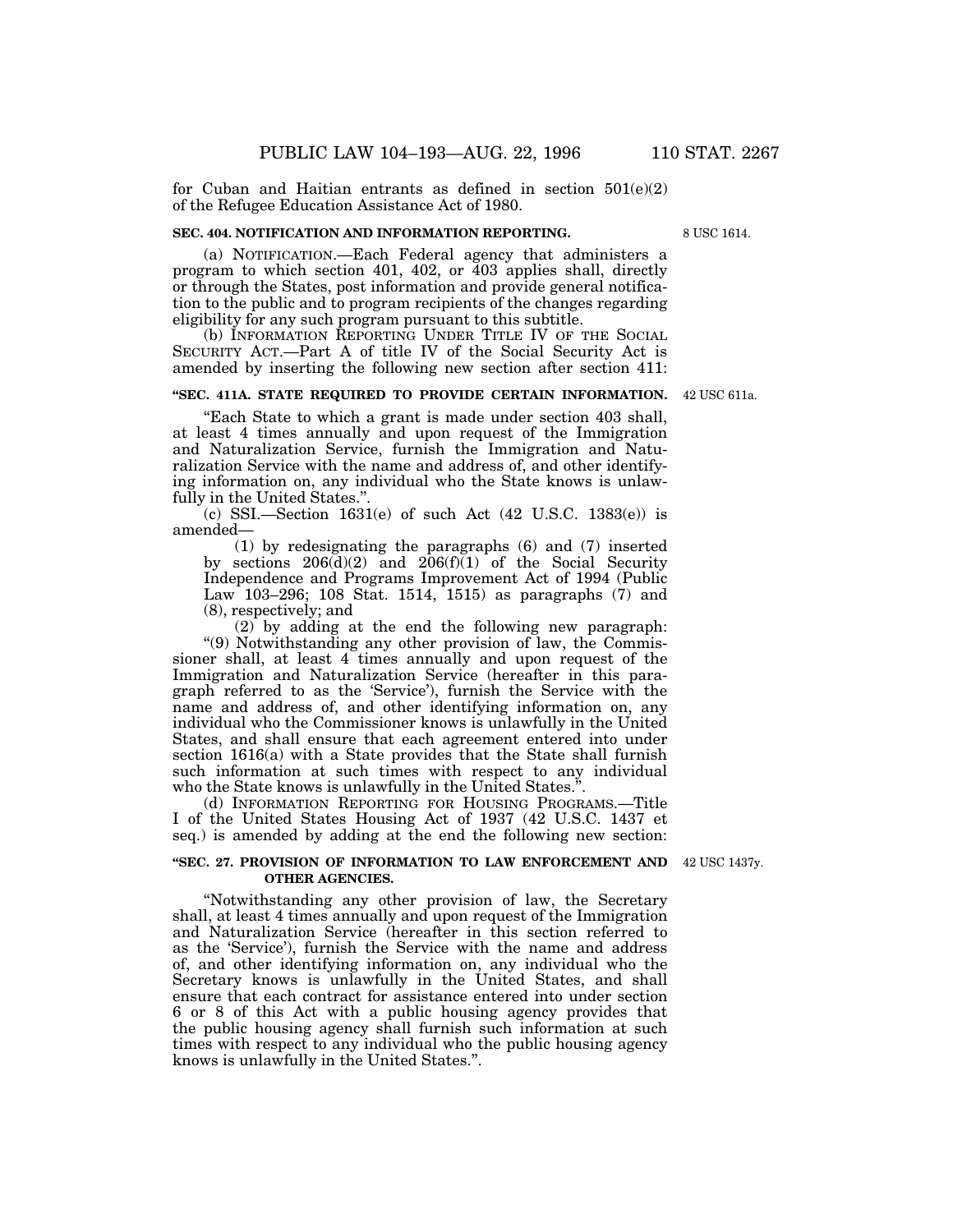## **Subtitle B—Eligibility for State and Local Public Benefits Programs**

8 USC 1621.

## **SEC. 411. ALIENS WHO ARE NOT QUALIFIED ALIENS OR NON-IMMIGRANTS INELIGIBLE FOR STATE AND LOCAL PUB-LIC BENEFITS.**

(a) IN GENERAL.—Notwithstanding any other provision of law and except as provided in subsections (b) and (d), an alien who is not—

(1) a qualified alien (as defined in section 431),

(2) a nonimmigrant under the Immigration and Nationality Act, or

(3) an alien who is paroled into the United States under section  $212(d)(5)$  of such Act for less than one year,

is not eligible for any State or local public benefit (as defined in subsection (c)).

(b) EXCEPTIONS.—Subsection (a) shall not apply with respect to the following State or local public benefits:

(1) Assistance for health care items and services that are necessary for the treatment of an emergency medical condition (as defined in section  $1903(v)(3)$  of the Social Security Act) of the alien involved and are not related to an organ transplant procedure.

(2) Short-term, non-cash, in-kind emergency disaster relief.

(3) Public health assistance for immunizations with respect to immunizable diseases and for testing and treatment of symptoms of communicable diseases whether or not such symptoms are caused by a communicable disease.

(4) Programs, services, or assistance (such as soup kitchens, crisis counseling and intervention, and short-term shelter) specified by the Attorney General, in the Attorney General's sole and unreviewable discretion after consultation with appropriate Federal agencies and departments, which (A) deliver in-kind services at the community level, including through public or private nonprofit agencies; (B) do not condition the provision of assistance, the amount of assistance provided, or the cost of assistance provided on the individual recipient's income or resources; and  $(C)$  are necessary for the protection of life or safety.

(c) STATE OR LOCAL PUBLIC BENEFIT DEFINED.—

(1) Except as provided in paragraphs (2) and (3), for purposes of this subtitle the term ''State or local public benefit'' means—

(A) any grant, contract, loan, professional license, or commercial license provided by an agency of a State or local government or by appropriated funds of a State or local government; and

(B) any retirement, welfare, health, disability, public or assisted housing, postsecondary education, food assistance, unemployment benefit, or any other similar benefit for which payments or assistance are provided to an individual, household, or family eligibility unit by an agency of a State or local government or by appropriated funds of a State or local government.

(2) Such term shall not apply—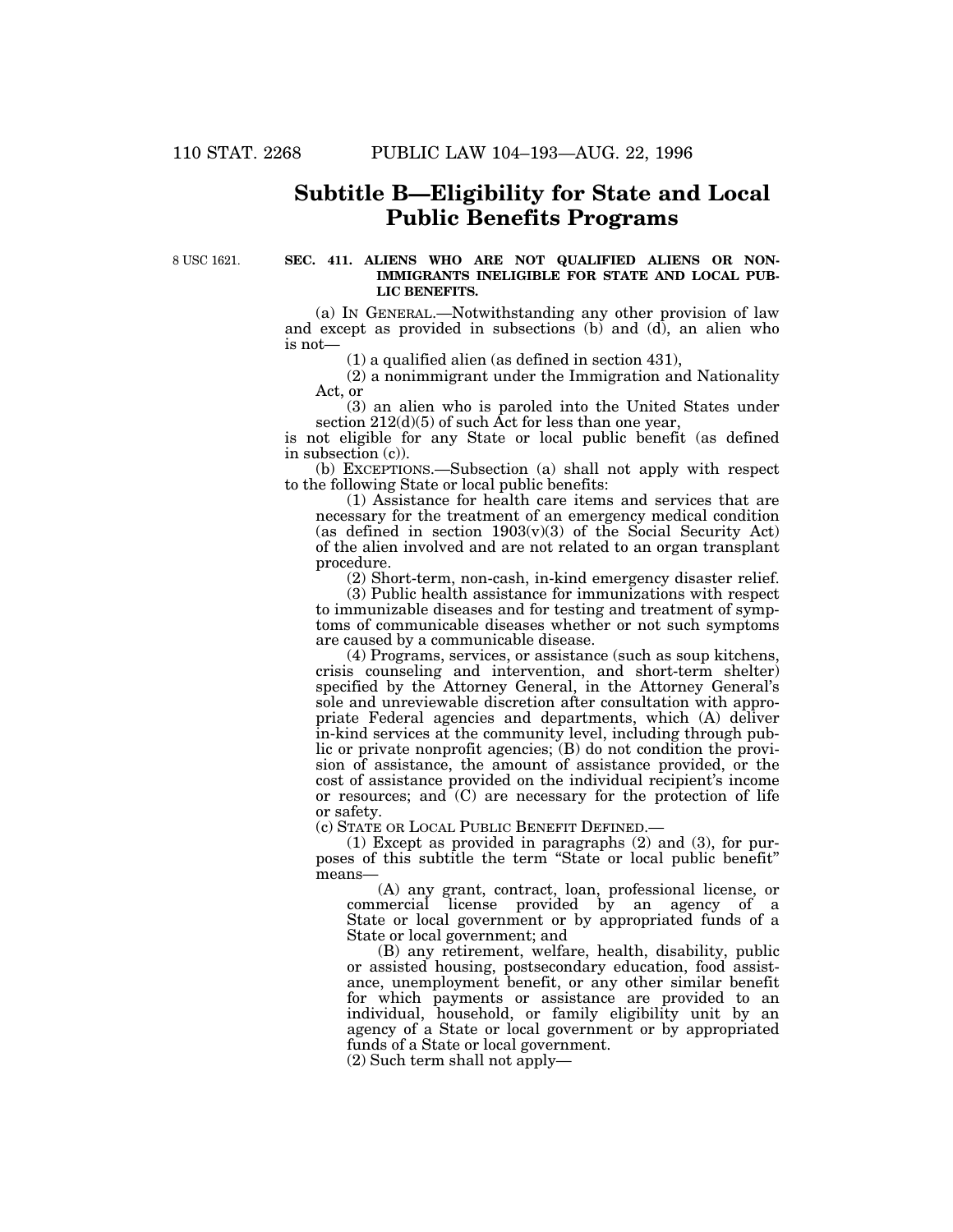(A) to any contract, professional license, or commercial license for a nonimmigrant whose visa for entry is related to such employment in the United States; or

(B) with respect to benefits for an alien who as a work authorized nonimmigrant or as an alien lawfully admitted for permanent residence under the Immigration and Nationality Act qualified for such benefits and for whom the United States under reciprocal treaty agreements is required to pay benefits, as determined by the Secretary of State, after consultation with the Attorney General.

(3) Such term does not include any Federal public benefit under section 4001(c).

(d) STATE AUTHORITY TO PROVIDE FOR ELIGIBILITY OF ILLEGAL ALIENS FOR STATE AND LOCAL PUBLIC BENEFITS.—A State may provide that an alien who is not lawfully present in the United States is eligible for any State or local public benefit for which such alien would otherwise be ineligible under subsection (a) only through the enactment of a State law after the date of the enactment of this Act which affirmatively provides for such eligibility.

#### **SEC. 412. STATE AUTHORITY TO LIMIT ELIGIBILITY OF QUALIFIED** 8 USC 1622.**ALIENS FOR STATE PUBLIC BENEFITS.**

(a) IN GENERAL.—Notwithstanding any other provision of law and except as provided in subsection (b), a State is authorized to determine the eligibility for any State public benefits of an alien who is a qualified alien (as defined in section 431), a nonimmigrant under the Immigration and Nationality Act, or an alien who is paroled into the United States under section  $212(d)(5)$  of such Act for less than one year.

(b) EXCEPTIONS.—Qualified aliens under this subsection shall be eligible for any State public benefits.

(1) TIME-LIMITED EXCEPTION FOR REFUGEES AND ASYLEES.—

(A) An alien who is admitted to the United States as a refugee under section 207 of the Immigration and Nationality Act until 5 years after the date of an alien's entry into the United States.

(B) An alien who is granted asylum under section 208 of such Act until 5 years after the date of such grant of asylum.

(C) An alien whose deportation is being withheld under section 243(h) of such Act until 5 years after such withholding.

(2) CERTAIN PERMANENT RESIDENT ALIENS.—An alien who—

(A) is lawfully admitted to the United States for permanent residence under the Immigration and Nationality Act; and

(B)(i) has worked 40 qualifying quarters of coverage as defined under title II of the Social Security Act or can be credited with such qualifying quarters as provided under section 435, and (ii) in the case of any such qualifying quarter creditable for any period beginning after December 31, 1996, did not receive any Federal means-tested public benefit (as provided under section 403) during any such period.

(3) VETERAN AND ACTIVE DUTY EXCEPTION.—An alien who is lawfully residing in any State and is—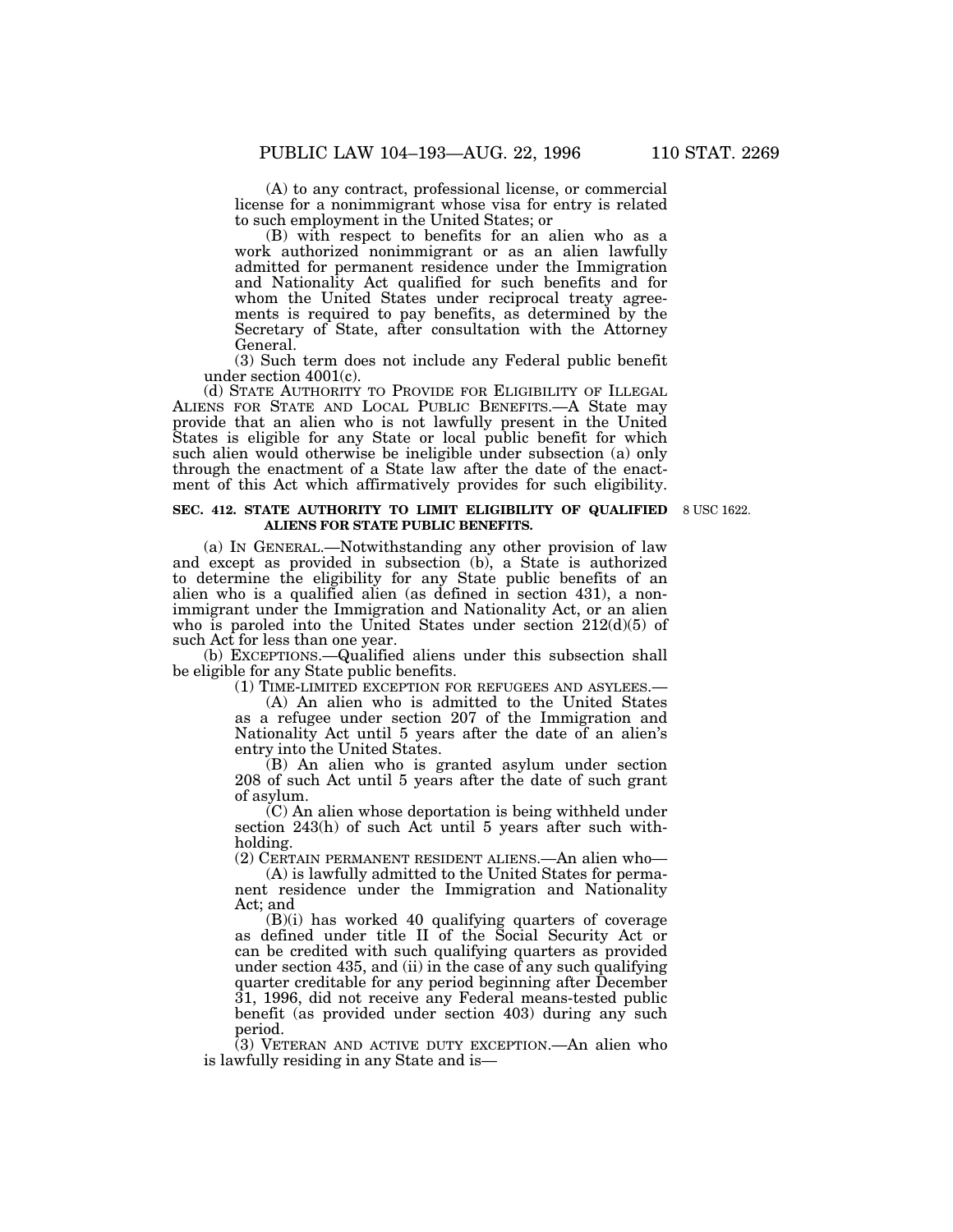(A) a veteran (as defined in section 101 of title 38, United States Code) with a discharge characterized as an honorable discharge and not on account of alienage,

(B) on active duty (other than active duty for training) in the Armed Forces of the United States, or

(C) the spouse or unmarried dependent child of an individual described in subparagraph  $(A)$  or  $(B)$ .<br>(4) TRANSITION FOR THOSE CURRENTLY RECEIVING BENE-

FITS.—An alien who on the date of the enactment of this Act is lawfully residing in any State and is receiving benefits on the date of the enactment of this Act shall continue to be eligible to receive such benefits until January 1, 1997.

# **Subtitle C—Attribution of Income and Affidavits of Support**

8 USC 1631.

## **SEC. 421. FEDERAL ATTRIBUTION OF SPONSOR'S INCOME AND RESOURCES TO ALIEN.**

(a) IN GENERAL.—Notwithstanding any other provision of law, in determining the eligibility and the amount of benefits of an alien for any Federal means-tested public benefits program (as provided under section 403), the income and resources of the alien shall be deemed to include the following:

(1) The income and resources of any person who executed an affidavit of support pursuant to section 213A of the Immigration and Nationality Act (as added by section 423) on behalf of such alien.

(2) The income and resources of the spouse (if any) of the person.

(b) DURATION OF ATTRIBUTION PERIOD.—Subsection (a) shall apply with respect to an alien until such time as the alien—

(1) achieves United States citizenship through naturalization pursuant to chapter 2 of title III of the Immigration and Nationality Act; or

(2)(A) has worked 40 qualifying quarters of coverage as defined under title II of the Social Security Act or can be credited with such qualifying quarters as provided under section 435, and (B) in the case of any such qualifying quarter creditable for any period beginning after December 31, 1996, did not receive any Federal means-tested public benefit (as provided under section 403) during any such period.<br>(c) REVIEW OF INCOME AND RESOURCES OF ALIEN UPON RE-

APPLICATION.—Whenever an alien is required to reapply for benefits under any Federal means-tested public benefits program, the applicable agency shall review the income and resources attributed to the alien under subsection (a).<br>(d) APPLICATION.—

 $(1)$  If on the date of the enactment of this Act, a Federal means-tested public benefits program attributes a sponsor's income and resources to an alien in determining the alien's eligibility and the amount of benefits for an alien, this section shall apply to any such determination beginning on the day after the date of the enactment of this Act.

(2) If on the date of the enactment of this Act, a Federal means-tested public benefits program does not attribute a sponsor's income and resources to an alien in determining the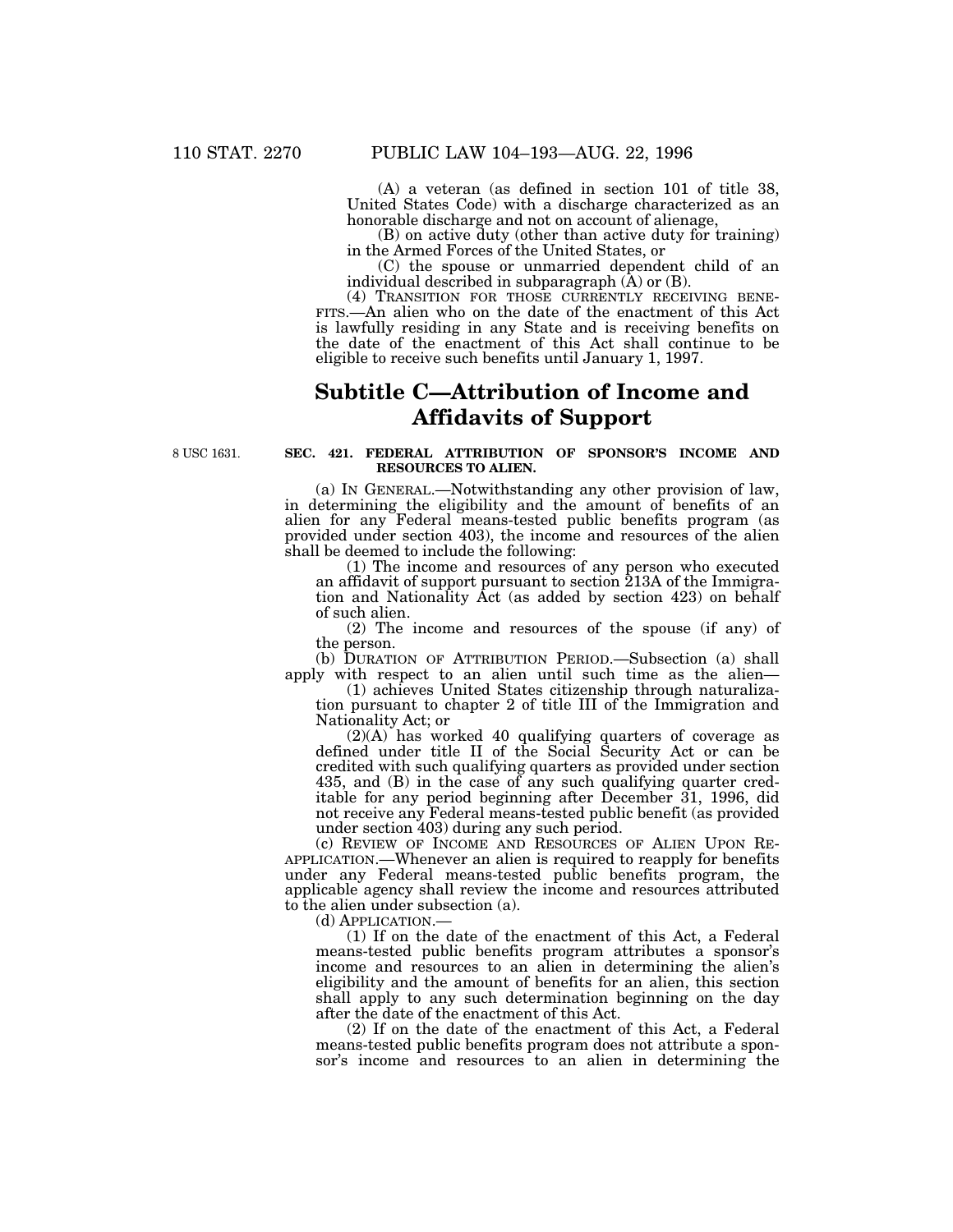alien's eligibility and the amount of benefits for an alien, this section shall apply to any such determination beginning 180 days after the date of the enactment of this Act.

#### **SEC. 422. AUTHORITY FOR STATES TO PROVIDE FOR ATTRIBUTION** 8 USC 1632.**OF SPONSORS INCOME AND RESOURCES TO THE ALIEN WITH RESPECT TO STATE PROGRAMS.**

(a) OPTIONAL APPLICATION TO STATE PROGRAMS.—Except as provided in subsection (b), in determining the eligibility and the amount of benefits of an alien for any State public benefits (as defined in section 412(c)), the State or political subdivision that offers the benefits is authorized to provide that the income and resources of the alien shall be deemed to include—

(1) the income and resources of any individual who executed an affidavit of support pursuant to section 213A of the Immigration and Nationality Act (as added by section 423) on behalf of such alien, and

(2) the income and resources of the spouse (if any) of the individual.

(b) EXCEPTIONS.—Subsection (a) shall not apply with respect to the following State public benefits:

(1) Assistance described in section 411(b)(1).

(2) Short-term, non-cash, in-kind emergency disaster relief. (3) Programs comparable to assistance or benefits under the National School Lunch Act.

(4) Programs comparable to assistance or benefits under the Child Nutrition Act of 1966.

(5) Public health assistance for immunizations with respect to immunizable diseases and for testing and treatment of symptoms of communicable diseases whether or not such symptoms are caused by a communicable disease.

(6) Payments for foster care and adoption assistance.

(7) Programs, services, or assistance (such as soup kitchens, crisis counseling and intervention, and short-term shelter) specified by the Attorney General of a State, after consultation with appropriate agencies and departments, which  $(A)$  deliver in-kind services at the community level, including through public or private nonprofit agencies; (B) do not condition the provision of assistance, the amount of assistance provided, or the cost of assistance provided on the individual recipient's income or resources; and (C) are necessary for the protection of life or safety.

## **SEC. 423. REQUIREMENTS FOR SPONSOR'S AFFIDAVIT OF SUPPORT.**

(a) IN GENERAL.—Title II of the Immigration and Nationality Act is amended by inserting after section 213 the following new section:

#### ''REQUIREMENTS FOR SPONSOR'S AFFIDAVIT OF SUPPORT

"SEC. 213A. (a) ENFORCEABILITY.—(1) No affidavit of support 8 USC 1183a. may be accepted by the Attorney General or by any consular officer to establish that an alien is not excludable as a public charge under section 212(a)(4) unless such affidavit is executed as a contract—

''(A) which is legally enforceable against the sponsor by the sponsored alien, the Federal Government, and by any State (or any political subdivision of such State) which provides any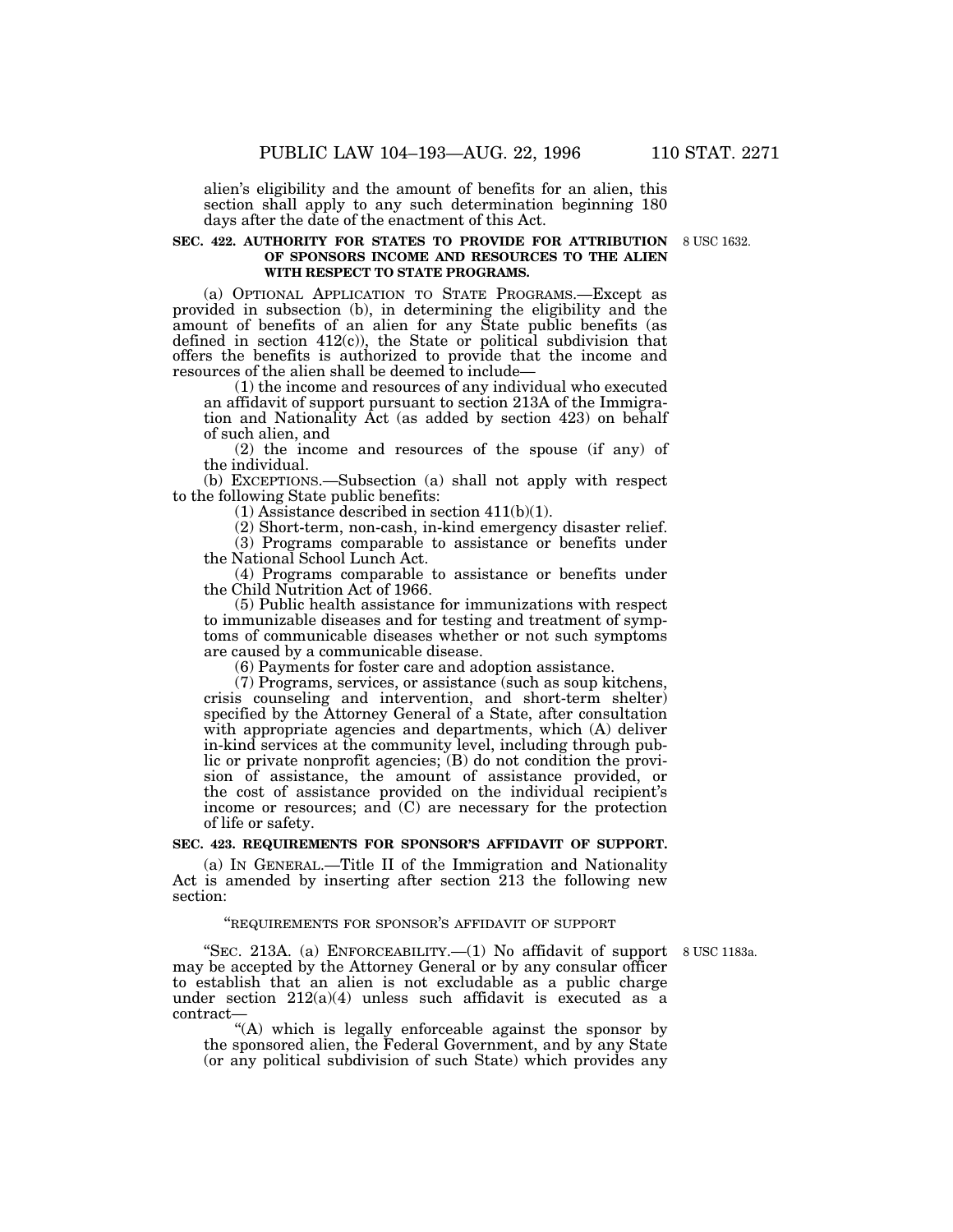means-tested public benefits program, but not later than 10 years after the alien last receives any such benefit;

''(B) in which the sponsor agrees to financially support the alien, so that the alien will not become a public charge; and

 $C$ ) in which the sponsor agrees to submit to the jurisdiction of any Federal or State court for the purpose of actions brought under subsection (e)(2).

"(2)  $\overline{A}$  contract under paragraph (1) shall be enforceable with respect to benefits provided to the alien until such time as the alien achieves United States citizenship through naturalization pursuant to chapter 2 of title III.

''(b) FORMS.—Not later than 90 days after the date of enactment of this section, the Attorney General, in consultation with the Secretary of State and the Secretary of Health and Human Services, shall formulate an affidavit of support consistent with the provisions of this section.

''(c) REMEDIES.—Remedies available to enforce an affidavit of support under this section include any or all of the remedies described in section 3201, 3203, 3204, or 3205 of title 28, United States Code, as well as an order for specific performance and payment of legal fees and other costs of collection, and include corresponding remedies available under State law. A Federal agency may seek to collect amounts owed under this section in accordance with the provisions of subchapter II of chapter 37 of title 31, United States Code.

''(d) NOTIFICATION OF CHANGE OF ADDRESS.—

''(1) IN GENERAL.—The sponsor shall notify the Attorney General and the State in which the sponsored alien is currently resident within 30 days of any change of address of the sponsor during the period specified in subsection (a)(2).

"(2) PENALTY.—Any person subject to the requirement of paragraph (1) who fails to satisfy such requirement shall be subject to a civil penalty of—

"(A) not less than \$250 or more than \$2,000, or

''(B) if such failure occurs with knowledge that the alien has received any means-tested public benefit, not less than \$2,000 or more than \$5,000.

"(e) REIMBURSEMENT OF GOVERNMENT EXPENSES.-- (1)(A) Upon notification that a sponsored alien has received any benefit under any means-tested public benefits program, the appropriate Federal, State, or local official shall request reimbursement by the sponsor in the amount of such assistance.

''(B) The Attorney General, in consultation with the Secretary of Health and Human Services, shall prescribe such regulations as may be necessary to carry out subparagraph (A).

 $(2)$  If within 45 days after requesting reimbursement, the appropriate Federal, State, or local agency has not received a response from the sponsor indicating a willingness to commence payments, an action may be brought against the sponsor pursuant to the affidavit of support.

 $(3)$  If the sponsor fails to abide by the repayment terms established by such agency, the agency may, within 60 days of such failure, bring an action against the sponsor pursuant to the affidavit of support.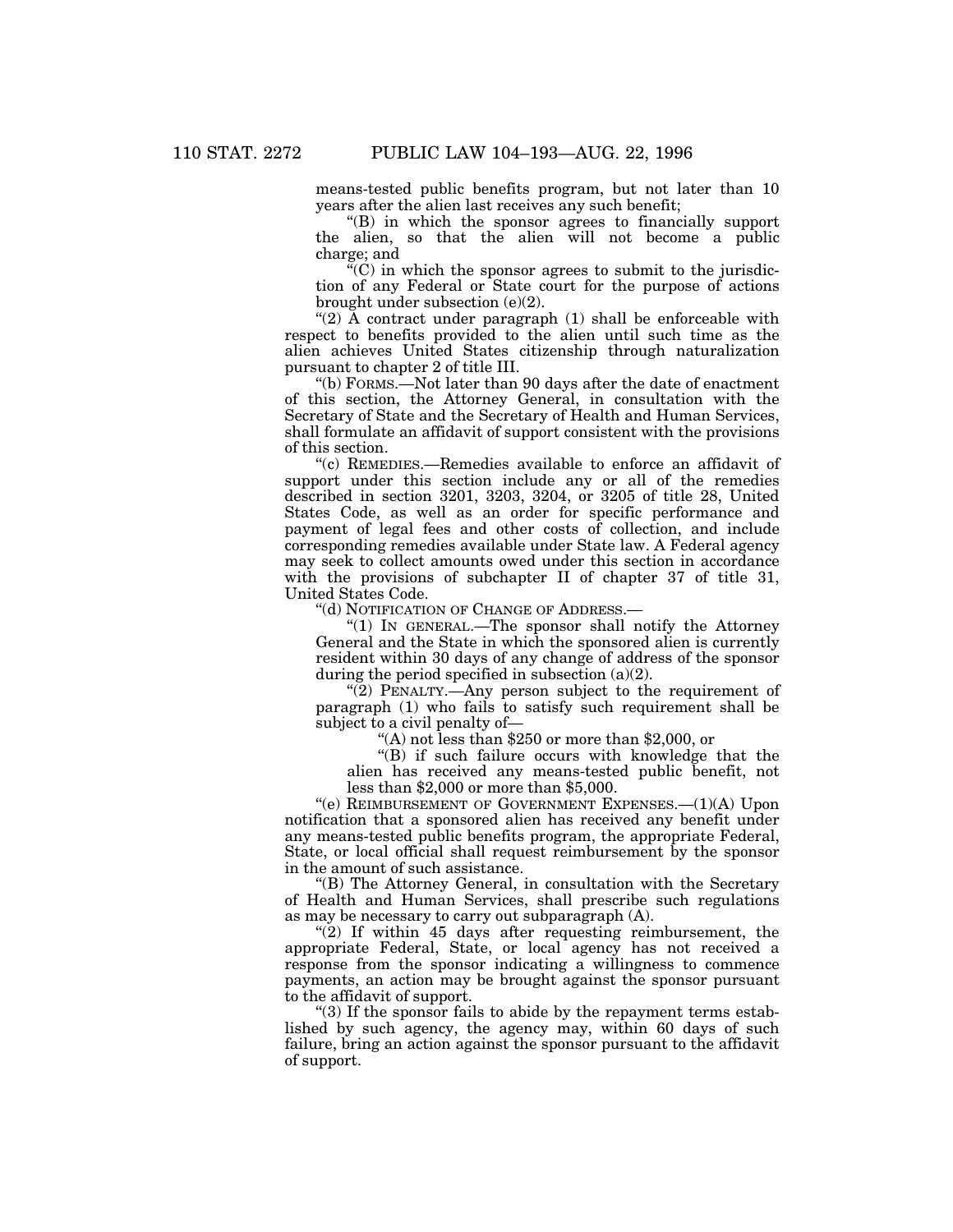"(4) No cause of action may be brought under this subsection later than 10 years after the alien last received any benefit under any means-tested public benefits program.

"(5) If, pursuant to the terms of this subsection, a Federal, State, or local agency requests reimbursement from the sponsor in the amount of assistance provided, or brings an action against the sponsor pursuant to the affidavit of support, the appropriate agency may appoint or hire an individual or other person to act on behalf of such agency acting under the authority of law for purposes of collecting any moneys owed. Nothing in this subsection shall preclude any appropriate Federal, State, or local agency from directly requesting reimbursement from a sponsor for the amount of assistance provided, or from bringing an action against a sponsor pursuant to an affidavit of support.

''(f) DEFINITIONS.—For the purposes of this section—

''(1) SPONSOR.—The term 'sponsor' means an individual who—

''(A) is a citizen or national of the United States or an alien who is lawfully admitted to the United States for permanent residence;

 $f(B)$  is 18 years of age or over;

''(C) is domiciled in any of the 50 States or the District of Columbia; and

 $'(D)$  is the person petitioning for the admission of the alien under section 204.''.

(b) CLERICAL AMENDMENT.—The table of contents of such Act is amended by inserting after the item relating to section 213 the following:

#### ''Sec. 213A. Requirements for sponsor's affidavit of support.''.

(c) EFFECTIVE DATE.—Subsection (a) of section 213A of the Immigration and Nationality Act, as inserted by subsection (a) of this section, shall apply to affidavits of support executed on or after a date specified by the Attorney General, which date shall be not earlier than 60 days (and not later than 90 days) after the date the Attorney General formulates the form for such affidavits under subsection (b) of such section.

(d) BENEFITS NOT SUBJECT TO REIMBURSEMENT.—Requirements for reimbursement by a sponsor for benefits provided to a sponsored alien pursuant to an affidavit of support under section 213A of the Immigration and Nationality Act shall not apply with respect to the following:

(1) Medical assistance described in section  $401(b)(1)(A)$  or assistance described in section 411(b)(1).

(2) Short-term, non-cash, in-kind emergency disaster relief.

(3) Assistance or benefits under the National School Lunch Act.

(4) Assistance or benefits under the Child Nutrition Act of 1966.

(5) Public health assistance for immunizations (not including any assistance under title XIX of the Social Security Act) with respect to immunizable diseases and for testing and treatment of symptoms of communicable diseases whether or not such symptoms are caused by a communicable disease.

(6) Payments for foster care and adoption assistance under parts B and E of title IV of the Social Security Act for a parent or a child, but only if the foster or adoptive parent

8 USC 1138a note.

8 USC 1138a note.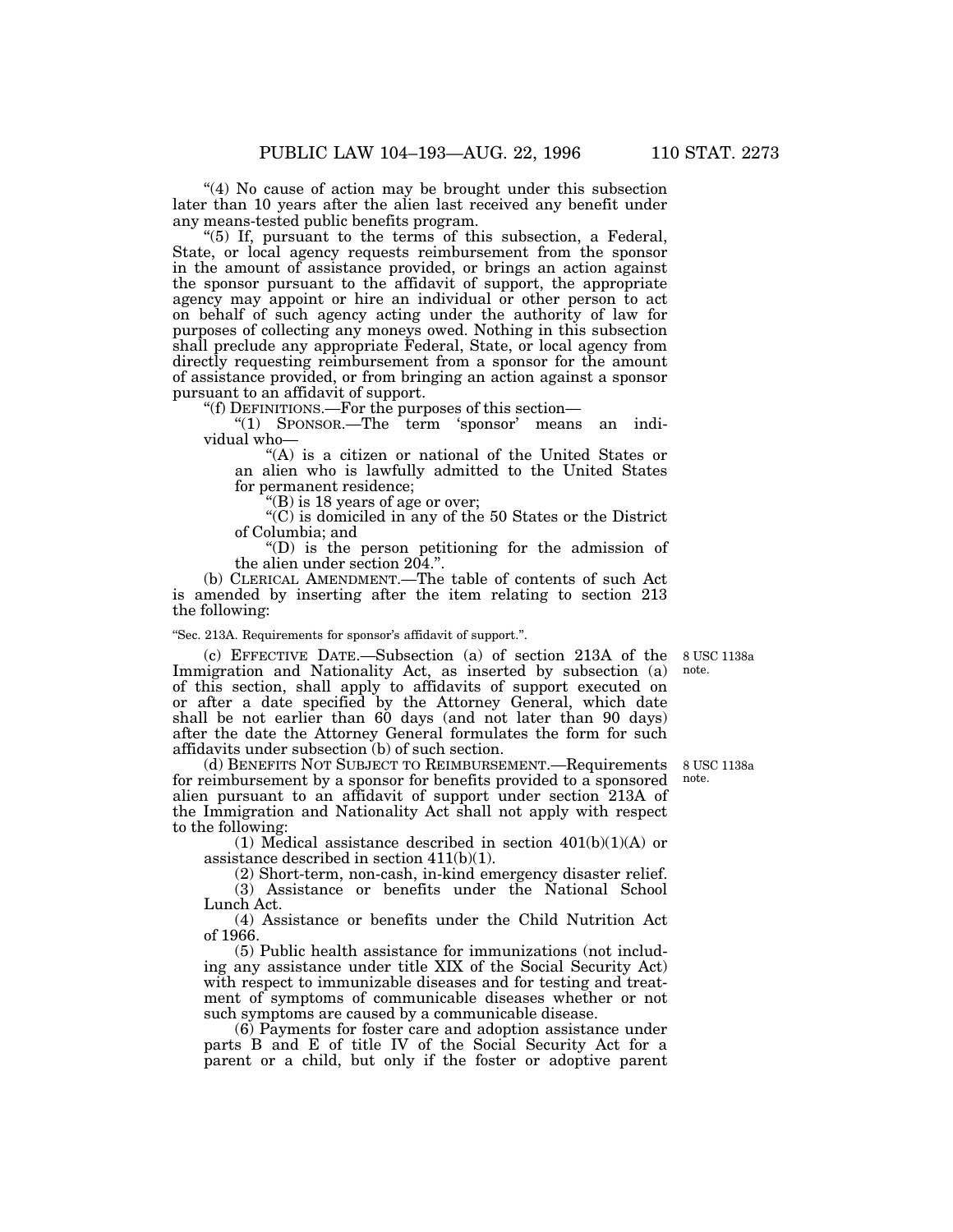(or parents) of such child is a qualified alien (as defined in section 431).

(7) Programs, services, or assistance (such as soup kitchens, crisis counseling and intervention, and short-term shelter) specified by the Attorney General, in the Attorney General's sole and unreviewable discretion after consultation with appropriate Federal agencies and departments, which (A) deliver in-kind services at the community level, including through public or private nonprofit agencies; (B) do not condition the provision of assistance, the amount of assistance provided, or the cost of assistance provided on the individual recipient's income or resources; and (C) are necessary for the protection of life or safety.

(8) Programs of student assistance under titles IV, V, IX, and X of the Higher Education Act of 1965, and titles III, VII, and VIII of the Public Health Service Act.

(9) Benefits under the Head Start Act.

(10) Means-tested programs under the Elementary and Secondary Education Act of 1965.

(11) Benefits under the Job Training Partnership Act.

#### **Subtitle D—General Provisions**

8 USC 1641.

## **SEC. 431. DEFINITIONS.**

(a) IN GENERAL.—Except as otherwise provided in this title, the terms used in this title have the same meaning given such terms in section 101(a) of the Immigration and Nationality Act.

(b) QUALIFIED ALIEN.—For purposes of this title, the term "qualified alien" means an alien who, at the time the alien applies for, receives, or attempts to receive a Federal public benefit, is—

(1) an alien who is lawfully admitted for permanent residence under the Immigration and Nationality Act,

(2) an alien who is granted asylum under section 208 of such Act,

(3) a refugee who is admitted to the United States under section 207 of such Act,

(4) an alien who is paroled into the United States under

section  $212(d)(5)$  of such Act for a period of at least 1 year, (5) an alien whose deportation is being withheld under

section 243(h) of such Act, or (6) an alien who is granted conditional entry pursuant to section 203(a)(7) of such Act as in effect prior to April 1, 1980.

8 USC 1642.

#### **SEC. 432. VERIFICATION OF ELIGIBILITY FOR FEDERAL PUBLIC BENEFITS.**

(a) IN GENERAL.—Not later than 18 months after the date of the enactment of this Act, the Attorney General of the United States, after consultation with the Secretary of Health and Human Services, shall promulgate regulations requiring verification that a person applying for a Federal public benefit (as defined in section  $401(c)$ , to which the limitation under section 401 applies, is a qualified alien and is eligible to receive such benefit. Such regulations shall, to the extent feasible, require that information requested and exchanged be similar in form and manner to information requested and exchanged under section 1137 of the Social Security Act.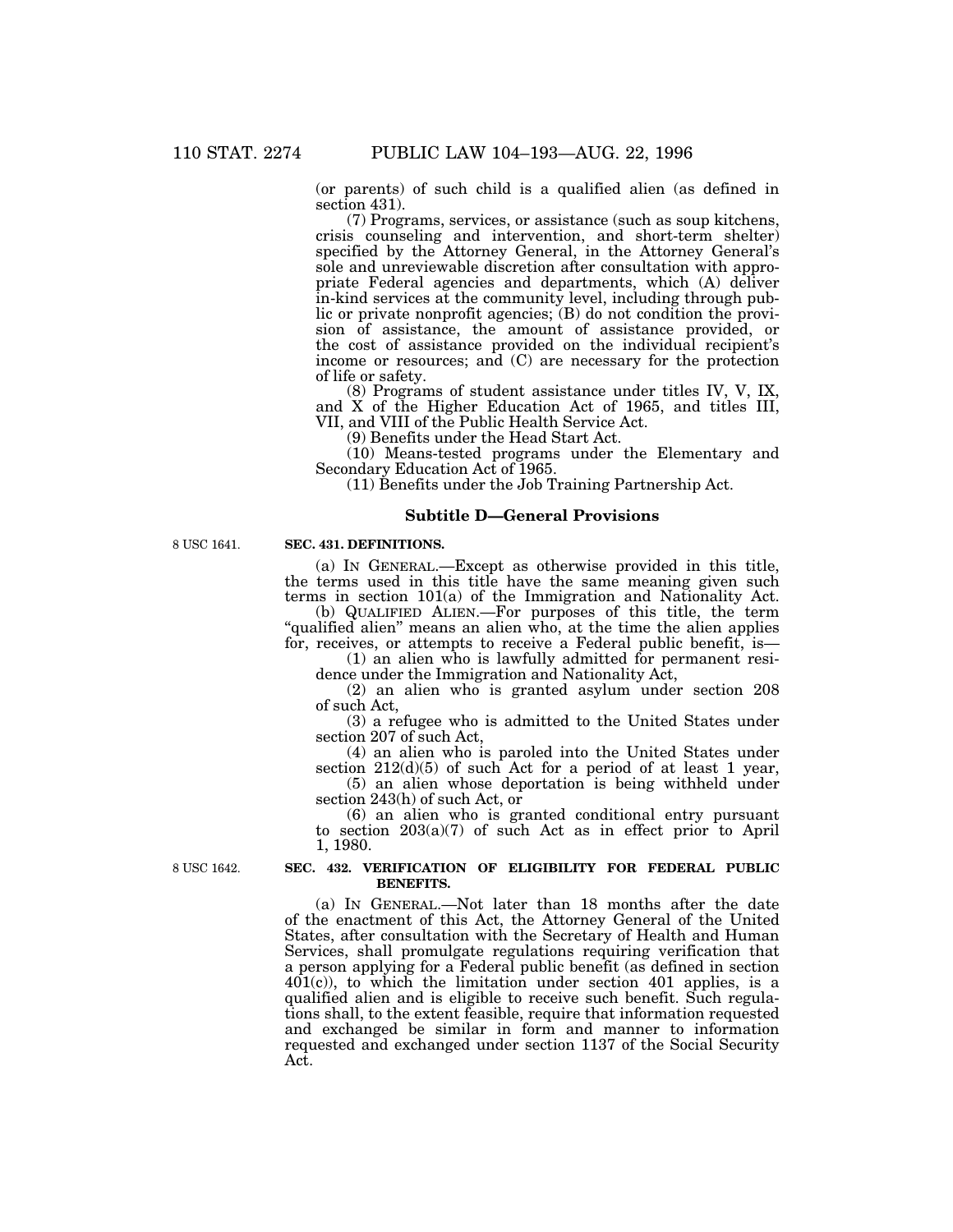(b) STATE COMPLIANCE.—Not later than 24 months after the date the regulations described in subsection (a) are adopted, a State that administers a program that provides a Federal public benefit shall have in effect a verification system that complies with the regulations.

(c) AUTHORIZATION OF APPROPRIATIONS.—There are authorized to be appropriated such sums as may be necessary to carry out the purpose of this section.

## **SEC. 433. STATUTORY CONSTRUCTION.**

8 USC 1643.

(a) LIMITATION.—

(1) Nothing in this title may be construed as an entitlement a determination of an individual's eligibility or fulfillment of the requisite requirements for any Federal, State, or local governmental program, assistance, or benefits. For purposes of this title, eligibility relates only to the general issue of eligibility or ineligibility on the basis of alienage.

(2) Nothing in this title may be construed as addressing alien eligibility for a basic public education as determined by the Supreme Court of the United States under Plyler v. Doe (457 U.S. 202)(1982).

(b) NOT APPLICABLE TO FOREIGN ASSISTANCE.—This title does not apply to any Federal, State, or local governmental program, assistance, or benefits provided to an alien under any program of foreign assistance as determined by the Secretary of State in consultation with the Attorney General.

(c) SEVERABILITY.—If any provision of this title or the application of such provision to any person or circumstance is held to be unconstitutional, the remainder of this title and the application of the provisions of such to any person or circumstance shall not be affected thereby.

#### **SEC. 434. COMMUNICATION BETWEEN STATE AND LOCAL GOVERN-**8 USC 1644. **MENT AGENCIES AND THE IMMIGRATION AND NATURALIZATION SERVICE.**

Notwithstanding any other provision of Federal, State, or local law, no State or local government entity may be prohibited, or in any way restricted, from sending to or receiving from the Immigration and Naturalization Service information regarding the immigration status, lawful or unlawful, of an alien in the United States.

#### **SEC. 435. QUALIFYING QUARTERS.**

For purposes of this title, in determining the number of qualifying quarters of coverage under title II of the Social Security Act an alien shall be credited with—

(1) all of the qualifying quarters of coverage as defined under title II of the Social Security Act worked by a parent of such alien while the alien was under age 18, and

(2) all of the qualifying quarters worked by a spouse of such alien during their marriage and the alien remains married to such spouse or such spouse is deceased.

No such qualifying quarter of coverage that is creditable under title II of the Social Security Act for any period beginning after December 31, 1996, may be credited to an alien under paragraph (1) or (2) if the parent or spouse (as the case may be) of such alien received any Federal means-tested public benefit (as provided

8 USC 1645.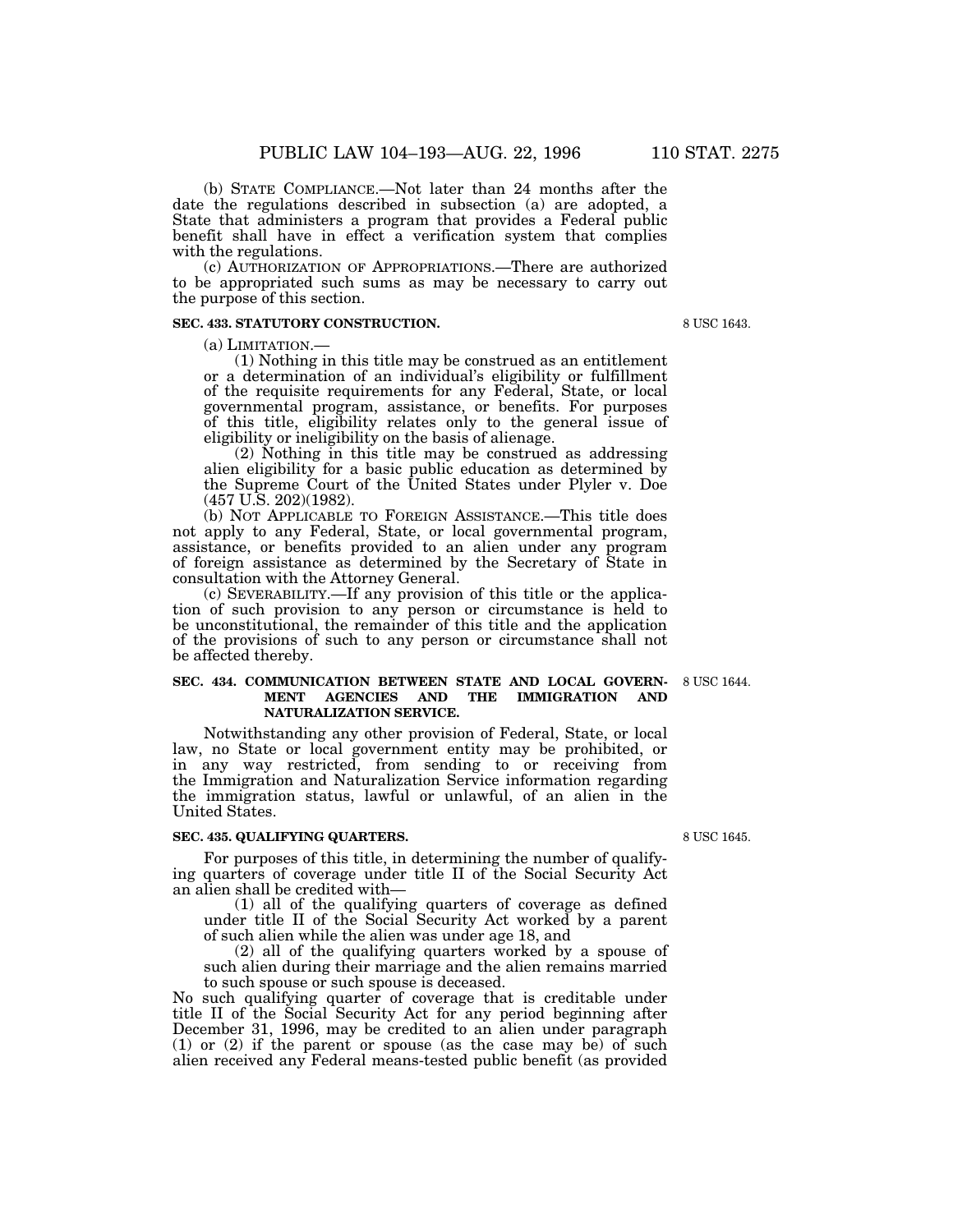under section 403) during the period for which such qualifying quarter of coverage is so credited.

# **Subtitle E—Conforming Amendments Relating to Assisted Housing**

## **SEC. 441. CONFORMING AMENDMENTS RELATING TO ASSISTED HOUSING.**

(a) LIMITATIONS ON ASSISTANCE.—Section 214 of the Housing and Community Development Act of 1980 (42 U.S.C. 1436a) is amended—

(1) by striking ''Secretary of Housing and Urban Development'' each place it appears and inserting ''applicable Secretary'';

(2) in subsection (b), by inserting after ''National Housing Act," the following: "the direct loan program under section  $502$  of the Housing Act of 1949 or section  $502(c)(5)(D)$ ,  $504$ ,  $521(a)(2)(A)$ , or  $54\overline{2}$  of such Act, subtitle A of title III of the Cranston-Gonzalez National Affordable Housing Act,'';

(3) in paragraphs (2) through (6) of subsection (d), by striking ''Secretary'' each place it appears and inserting ''applicable Secretary'';

(4) in subsection (d), in the matter following paragraph (6), by striking ''the term 'Secretary''' and inserting ''the term 'applicable Secretary'''; and

(5) by adding at the end the following new subsection: "(h) For purposes of this section, the term 'applicable Secretary' means—

"(1) the Secretary of Housing and Urban Development, with respect to financial assistance administered by such Secretary and financial assistance under subtitle A of title III of the Cranston-Gonzalez National Affordable Housing Act; and

"(2) the Secretary of Agriculture, with respect to financial assistance administered by such Secretary.''.

(b) CONFORMING AMENDMENTS.—Section 501(h) of the Housing Act of 1949 (42 U.S.C. 1471(h)) is amended—

 $(1)$  by striking " $(1)$ ";

(2) by striking ''by the Secretary of Housing and Urban Development''; and

 $(3)$  by striking paragraph  $(2)$ .

## **Subtitle F—Earned Income Credit Denied to Unauthorized Employees**

### **SEC. 451. EARNED INCOME CREDIT DENIED TO INDIVIDUALS NOT AUTHORIZED TO BE EMPLOYED IN THE UNITED STATES.**

(a) IN GENERAL.—Section  $32(c)(1)$  of the Internal Revenue Code of 1986 (relating to individuals eligible to claim the earned income credit) is amended by adding at the end the following new subparagraph:

"(F) IDENTIFICATION NUMBER REQUIREMENT.—The term 'eligible individual' does not include any individual who does not include on the return of tax for the taxable year— ''(i) such individual's taxpayer identification number, and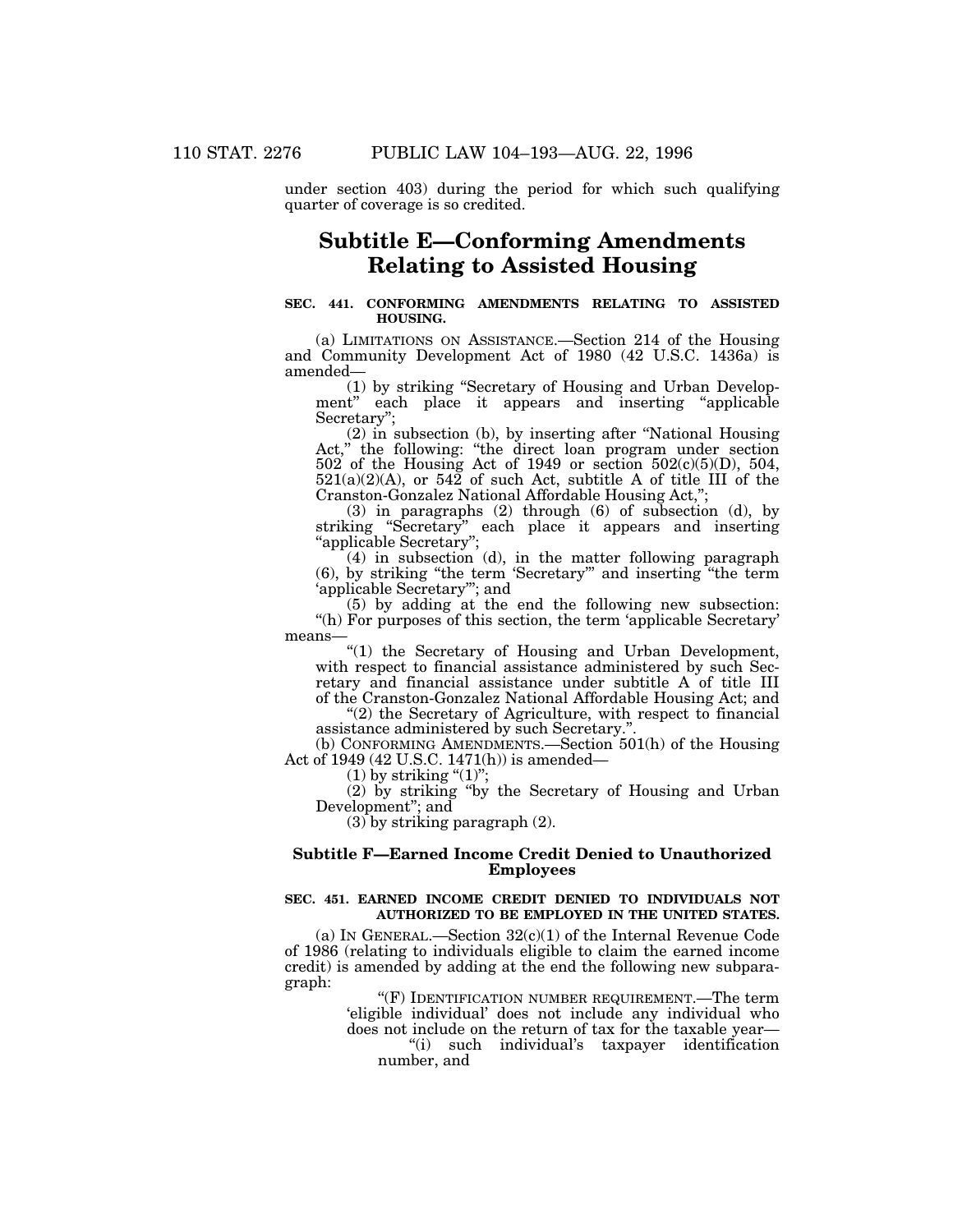"(ii) if the individual is married (within the meaning of section 7703), the taxpayer identification number of such individual's spouse.''.

(b) SPECIAL IDENTIFICATION NUMBER.—Section 32 of such Code is amended by adding at the end the following new subsection:

''(l) IDENTIFICATION NUMBERS.—Solely for purposes of subsections  $(c)(1)(F)$  and  $(c)(3)(D)$ , a taxpayer identification number means a social security number issued to an individual by the Social Security Administration (other than a social security number issued pursuant to clause (II) (or that portion of clause (III) that relates to clause (II)) of section  $205(c)(2)$ (B)(i) of the Social Security Act).''.

(c) EXTENSION OF PROCEDURES APPLICABLE TO MATHEMATICAL OR CLERICAL ERRORS.—Section 6213(g)(2) of such Code (relating to the definition of mathematical or clerical errors) is amended by striking "and" at the end of subparagraph (D), by striking the period at the end of subparagraph (E) and inserting a comma, and by inserting after subparagraph (E) the following new subparagraphs:

''(F) an omission of a correct taxpayer identification number required under section 32 (relating to the earned income credit) to be included on a return, and

''(G) an entry on a return claiming the credit under section 32 with respect to net earnings from self-employment described in section  $32(c)(2)(A)$  to the extent the tax imposed by section 1401 (relating to self-employment tax) on such net earnings has not been paid.''.

(d) EFFECTIVE DATE.—The amendments made by this section 26 USC 32 note.shall apply with respect to returns the due date for which (without regard to extensions) is more than 30 days after the date of the enactment of this Act.

## **TITLE V—CHILD PROTECTION**

### **SEC. 501. AUTHORITY OF STATES TO MAKE FOSTER CARE MAINTE-NANCE PAYMENTS ON BEHALF OF CHILDREN IN ANY PRIVATE CHILD CARE INSTITUTION.**

Section 472(c)(2) of the Social Security Act (42 U.S.C. 672(c)(2)) is amended by striking ''nonprofit''.

## **SEC. 502. EXTENSION OF ENHANCED MATCH FOR IMPLEMENTATION OF STATEWIDE AUTOMATED CHILD WELFARE INFORMA-TION SYSTEMS.**

Section 13713(b)(2) of the Omnibus Budget Reconciliation Act of 1993 (42 U.S.C. 674 note; 107 Stat. 657) is amended by striking "1996" and inserting "1997".

#### **SEC. 503. NATIONAL RANDOM SAMPLE STUDY OF CHILD WELFARE.**

Part B of title IV of the Social Security Act (42 U.S.C. 620– 628a) is amended by adding at the end the following:

#### **''SEC. 429A. NATIONAL RANDOM SAMPLE STUDY OF CHILD WELFARE.** 42 USC 628b.

''(a) IN GENERAL.—The Secretary shall conduct a national study based on random samples of children who are at risk of child abuse or neglect, or are determined by States to have been abused or neglected.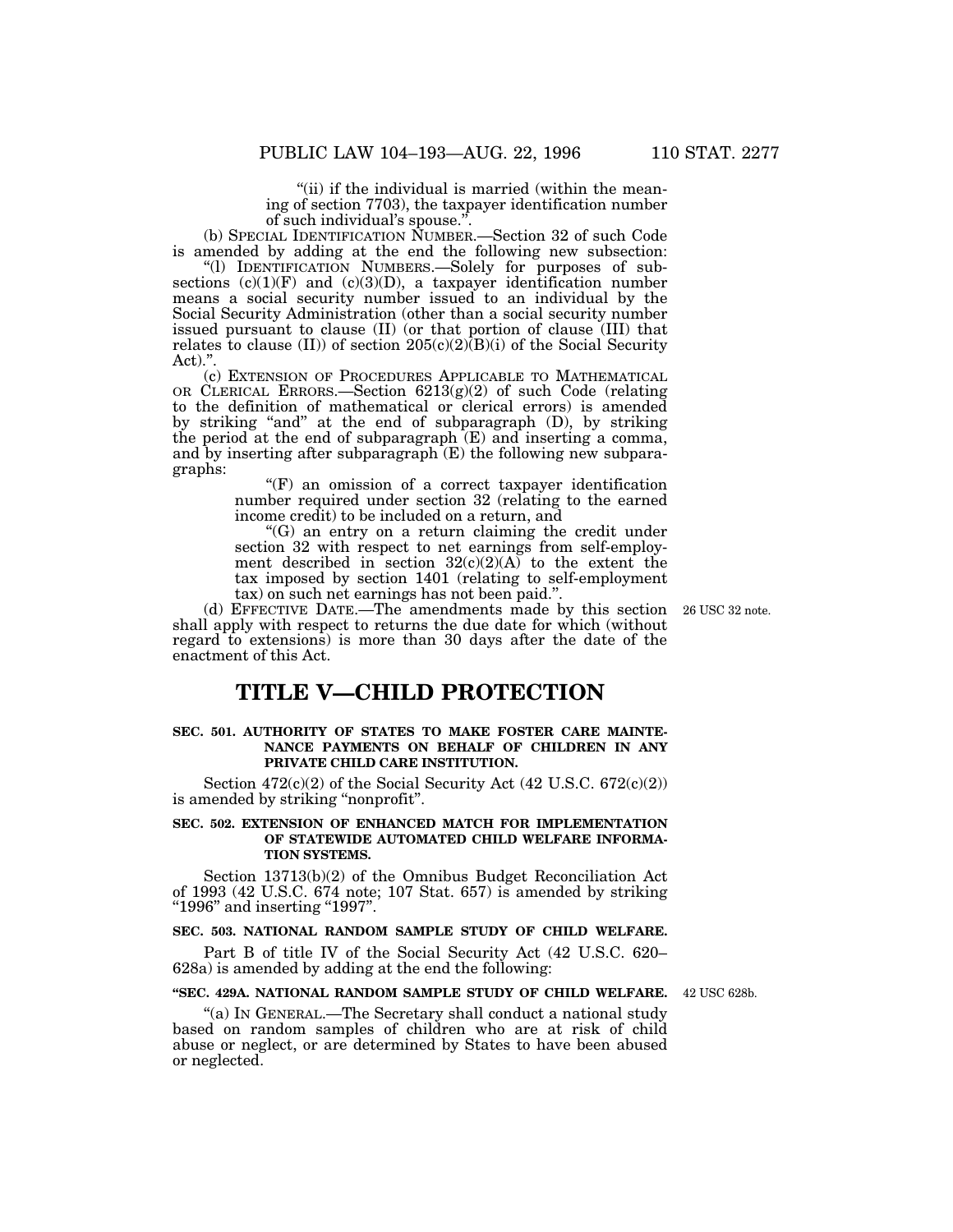''(b) REQUIREMENTS.—The study required by subsection (a) shall—

''(1) have a longitudinal component; and

"(2) yield data reliable at the State level for as many States as the Secretary determines is feasible.

''(c) PREFERRED CONTENTS.—In conducting the study required by subsection (a), the Secretary should—

''(1) carefully consider selecting the sample from cases of confirmed abuse or neglect; and

"(2) follow each case for several years while obtaining information on, among other things—

"(A) the type of abuse or neglect involved;

"(B) the frequency of contact with State or local agencies;

''(C) whether the child involved has been separated from the family, and, if so, under what circumstances;

''(D) the number, type, and characteristics of out-ofhome placements of the child; and

" $(E)$  the average duration of each placement.

''(d) REPORTS.—

"(1) In GENERAL.—From time to time, the Secretary shall prepare reports summarizing the results of the study required by subsection (a).

''(2) AVAILABILITY.—The Secretary shall make available to the public any report prepared under paragraph (1), in writing or in the form of an electronic data tape.

"(3) AUTHORITY TO CHARGE FEE.—The Secretary may charge and collect a fee for the furnishing of reports under paragraph (2).

''(e) APPROPRIATION.—Out of any money in the Treasury of the United States not otherwise appropriated, there are appropriated to the Secretary for each of fiscal years 1996 through 2002 \$6,000,000 to carry out this section.''.

## **SEC. 504. REDESIGNATION OF SECTION 1123.**

The Social Security Act is amended by redesignating section 1123, the second place it appears  $(42 \text{ U.S.C. } 1\bar{3}20a-1\bar{a})$ , as section 1123A.

#### **SEC. 505. KINSHIP CARE.**

Section 471(a) of the Social Security Act  $(42 \text{ U.S.C. } 671(a))$ is amended—

 $(1)$  by striking "and" at the end of paragraph  $(16)$ ;

(2) by striking the period at the end of paragraph (17) and inserting ''; and''; and

(3) by adding at the end the following:

"(18) provides that the State shall consider giving preference to an adult relative over a non-related caregiver when determining a placement for a child, provided that the relative caregiver meets all relevant State child protection standards.''.

**TITLE VI—CHILD CARE**

## **SEC. 601. SHORT TITLE AND REFERENCES.**

(a) SHORT TITLE.—This title may be cited as the ''Child Care 42 USC 9801 (a) SHORT TITLE.—This title may be cited as the net and Development Block Grant Amendments of 1996".

42 USC 1320a– 2a.

note. Child Care and Development Block Grant Amendments of 1996.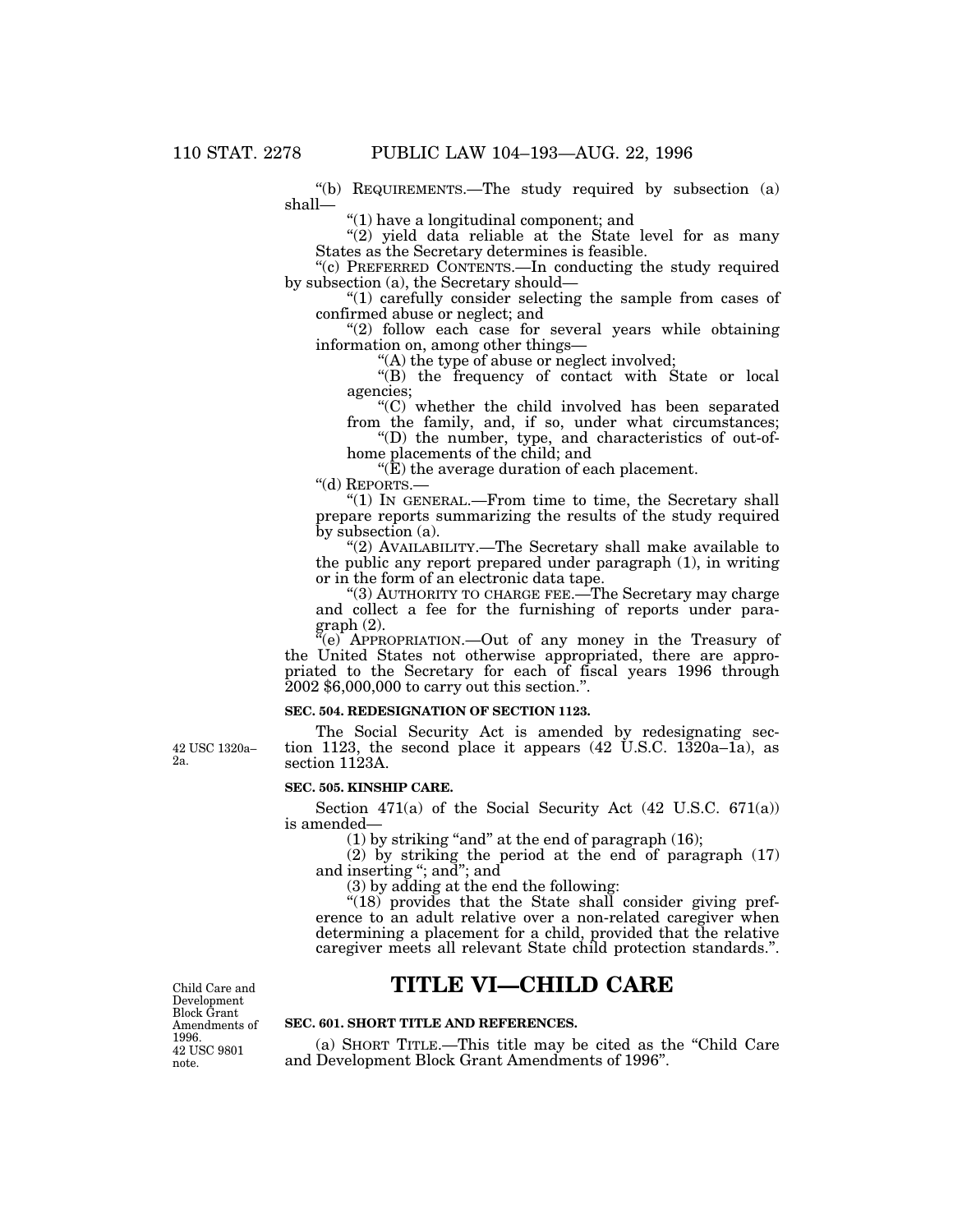(b) REFERENCES.—Except as otherwise expressly provided, whenever in this title an amendment or repeal is expressed in terms of an amendment to, or repeal of, a section or other provision, the reference shall be considered to be made to a section or other provision of the Child Care and Development Block Grant Act of 1990 (42 U.S.C. 9858 et seq.).

#### **SEC. 602. GOALS.**

Section 658A (42 U.S.C. 9801 note) is amended—

(1) in the section heading by inserting ''AND GOALS'' after "TITLE";

(2) by inserting "(a) SHORT TITLE.—" before "This"; and 42 USC 9801 (3) by adding at the end the following:

''(b) GOALS.—The goals of this subchapter are—

''(1) to allow each State maximum flexibility in developing child care programs and policies that best suit the needs of children and parents within such State;

''(2) to promote parental choice to empower working parents to make their own decisions on the child care that best suits their family's needs;

''(3) to encourage States to provide consumer education information to help parents make informed choices about child care;

"(4) to assist States to provide child care to parents trying to achieve independence from public assistance; and

''(5) to assist States in implementing the health, safety, licensing, and registration standards established in State regulations.".

## **SEC. 603. AUTHORIZATION OF APPROPRIATIONS AND ENTITLEMENT AUTHORITY.**

(a) IN GENERAL.—Section 658B (42 U.S.C. 9858) is amended to read as follows:

#### **''SEC. 658B. AUTHORIZATION OF APPROPRIATIONS.**

''There is authorized to be appropriated to carry out this subchapter \$1,000,000,000 for each of the fiscal years 1996 through 2002.''.

(b) SOCIAL SECURITY ACT.—Part A of title IV of the Social Security Act (42 U.S.C. 601–617) is amended by adding at the end the following new section:

## **''SEC. 418. FUNDING FOR CHILD CARE.**

''(a) GENERAL CHILD CARE ENTITLEMENT.—

''(1) GENERAL ENTITLEMENT.—Subject to the amount appropriated under paragraph (3), each State shall, for the purpose of providing child care assistance, be entitled to payments under a grant under this subsection for a fiscal year in an amount equal to—

"(A) the sum of the total amount required to be paid to the State under section 403 for fiscal year 1994 or 1995 (whichever is greater) with respect to amounts expended for child care under section—

"(i)  $402(g)$  of this Act (as such section was in effect before October 1, 1995); and

"(ii)  $402(i)$  of this Act (as so in effect); or

42 USC 618.

42 USC 9858 note.note.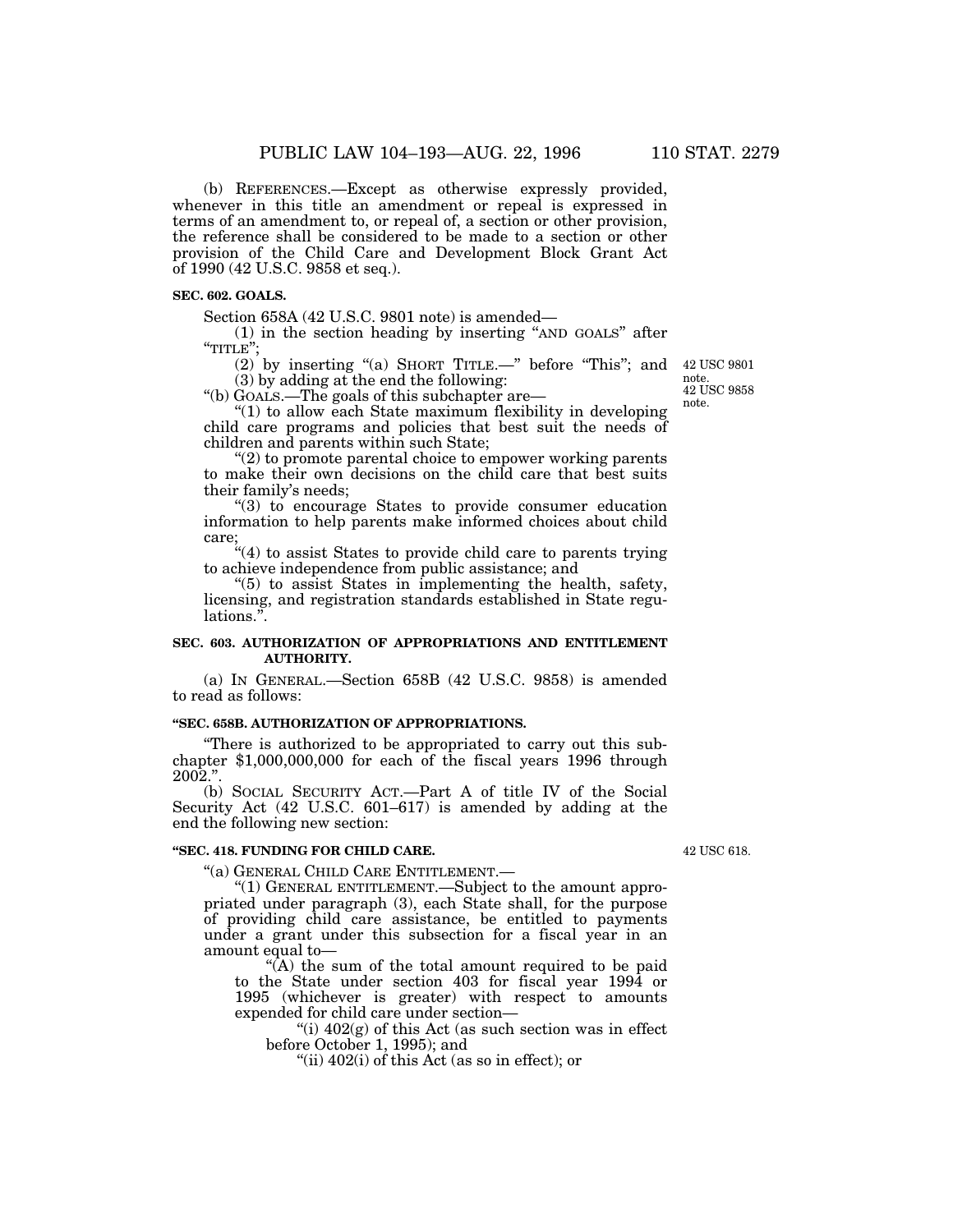''(B) the average of the total amounts required to be paid to the State for fiscal years 1992 through 1994 under the sections referred to in subparagraph (A); whichever is greater.

''(2) REMAINDER.—

''(A) GRANTS.—The Secretary shall use any amounts appropriated for a fiscal year under paragraph (3), and remaining after the reservation described in paragraph (4) and after grants are awarded under paragraph  $(1)$ , to make grants to States under this paragraph.

''(B) AMOUNT.—Subject to subparagraph (C), the amount of a grant awarded to a State for a fiscal year under this paragraph shall be based on the formula used for determining the amount of Federal payments to the State under section 403(n) (as such section was in effect before October 1, 1995).

''(C) MATCHING REQUIREMENT.—The Secretary shall pay to each eligible State in a fiscal year an amount, under a grant under subparagraph (A), equal to the Federal medical assistance percentage for such State for fiscal year 1995 (as defined in section 1905(b)) of so much of the expenditures by the State for child care in such year as exceed the State set-aside for such State under paragraph (1)(A) for such year and the amount of State expenditures in fiscal year 1994 or 1995 (whichever is greater) that equal the non-Federal share for the programs described in subparagraph (A) of paragraph (1).

''(D) REDISTRIBUTION.—

''(i) IN GENERAL.—With respect to any fiscal year, if the Secretary determines (in accordance with clause (ii)) that amounts under any grant awarded to a State under this paragraph for such fiscal year will not be used by such State during such fiscal year for carrying out the purpose for which the grant is made, the Secretary shall make such amounts available in the subsequent fiscal year for carrying out such purpose to one or more States which apply for such funds to the extent the Secretary determines that such States will be able to use such additional amounts for carrying out such purpose. Such available amounts shall be redistributed to a State pursuant to section 403(n) (as such section was in effect before October 1, 1995) by substituting 'the number of children residing in all States applying for such funds' for 'the number of children residing in the United States in the second preceding fiscal year'.

'(ii) TIME OF DETERMINATION AND DISTRIBUTION. The determination of the Secretary under clause (i) for a fiscal year shall be made not later than the end of the first quarter of the subsequent fiscal year. The redistribution of amounts under clause (i) shall be made as close as practicable to the date on which such determination is made. Any amount made available to a State from an appropriation for a fiscal year in accordance with this subparagraph shall, for purposes of this part, be regarded as part of such State's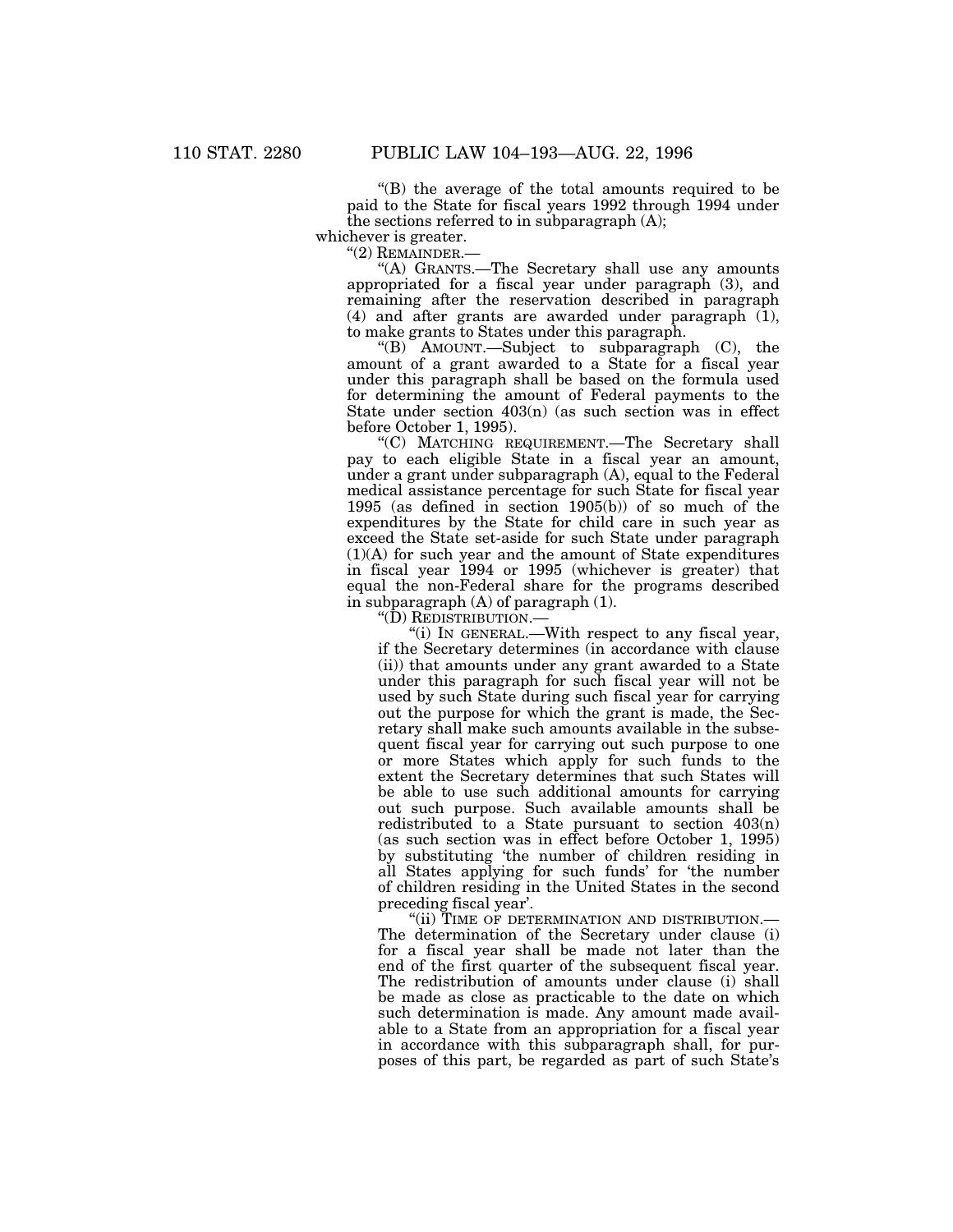payment (as determined under this subsection) for the fiscal year in which the redistribution is made.

"(3) APPROPRIATION.—For grants under this section, there are appropriated—

"(A)  $$1,967,000,000$  for fiscal year 1997;

''(B) \$2,067,000,000 for fiscal year 1998;

''(C) \$2,167,000,000 for fiscal year 1999;

''(D) \$2,367,000,000 for fiscal year 2000;

''(E) \$2,567,000,000 for fiscal year 2001; and

''(F) \$2,717,000,000 for fiscal year 2002.

"(4) INDIAN TRIBES.—The Secretary shall reserve not less than 1 percent, and not more than 2 percent, of the aggregate amount appropriated to carry out this section in each fiscal year for payments to Indian tribes and tribal organizations. ''(b) USE OF FUNDS.— ''(1) IN GENERAL.—Amounts received by a State under this

section shall only be used to provide child care assistance. Amounts received by a State under a grant under subsection  $(a)(1)$  shall be available for use by the State without fiscal year limitation.

"(2) USE FOR CERTAIN POPULATIONS.—A State shall ensure that not less than 70 percent of the total amount of funds received by the State in a fiscal year under this section are used to provide child care assistance to families who are receiving assistance under a State program under this part, families who are attempting through work activities to transition off of such assistance program, and families who are at risk of becoming dependent on such assistance program.

''(c) APPLICATION OF CHILD CARE AND DEVELOPMENT BLOCK GRANT ACT of 1990.—Notwithstanding any other provision of law, amounts provided to a State under this section shall be transferred to the lead agency under the Child Care and Development Block Grant Act of 1990, integrated by the State into the programs established by the State under such Act, and be subject to requirements and limitations of such Act.

''(d) DEFINITION.—As used in this section, the term 'State' means each of the 50 States or the District of Columbia.''.

#### **SEC. 604. LEAD AGENCY.**

Section 658D(b) (42 U.S.C. 9858b(b)) is amended—

 $(1)$  in paragraph  $(1)$ —

 $(A)$  in subparagraph  $(A)$ , by striking "State" the first place that such appears and inserting ''governmental or nongovernmental''; and

(B) in subparagraph (C), by inserting ''with sufficient time and Statewide distribution of the notice of such hearing,'' after ''hearing in the State''; and

 $(2)$  in paragraph  $(2)$ , by striking the second sentence.

## **SEC. 605. APPLICATION AND PLAN.**

Section 658E (42 U.S.C. 9858c) is amended—

 $(1)$  in subsection  $(b)$ -

(A) by striking ''implemented—'' and all that follows through "(2)" and inserting "implemented"; and

(B) by striking ''for subsequent State plans'';

 $(2)$  in subsection  $(c)$ —

(A) in paragraph (2)—

 $(i)$  in subparagraph  $(A)$ —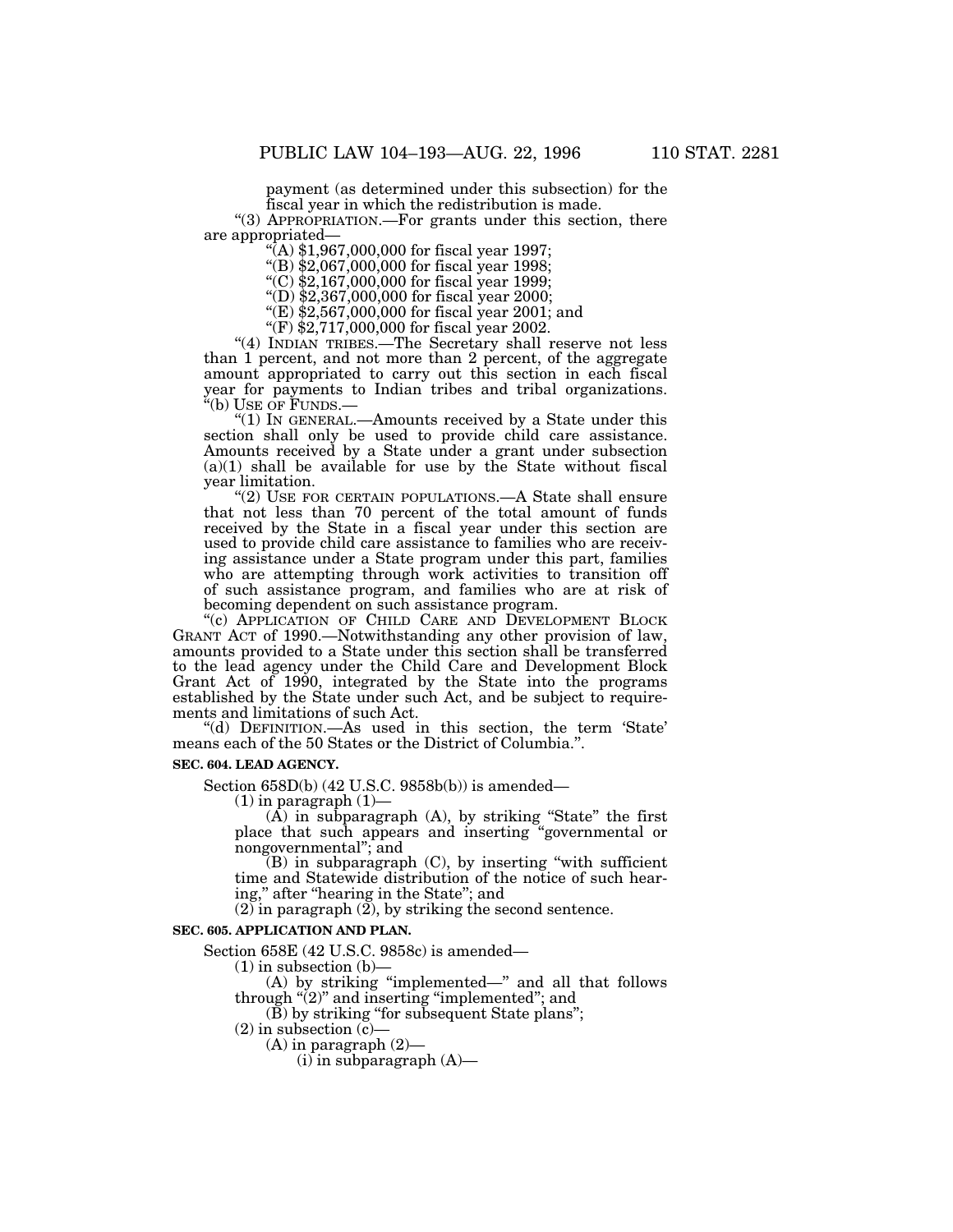(I) in clause (i) by striking '', other than through assistance provided under paragraph  $(3)(C)$ ,"; and

(II) by striking ''except'' and all that follows through "1992", and inserting "and provide a detailed description of the procedures the State will implement to carry out the requirements of this subparagraph'';

(ii) in subparagraph (B)—

(I) by striking ''Provide assurances'' and inserting "Certify"; and

(II) by inserting before the period at the end "and provide a detailed description of such procedures<sup>7</sup>

 $(iii)$  in subparagraph  $(C)$ —

(I) by striking ''Provide assurances'' and inserting "Certify"; and

(II) by inserting before the period at the end "and provide a detailed description of how such record is maintained and is made available'';

(iv) by amending subparagraph (D) to read as follows:

''(D) CONSUMER EDUCATION INFORMATION.—Certify that the State will collect and disseminate to parents of eligible children and the general public, consumer education information that will promote informed child care choices.''; (v) in subparagraph (E), to read as follows:

"(E) COMPLIANCE WITH STATE LICENSING REQUIRE-MENTS.—

''(i) IN GENERAL.—Certify that the State has in effect licensing requirements applicable to child care services provided within the State, and provide a detailed description of such requirements and of how such requirements are effectively enforced. Nothing in the preceding sentence shall be construed to require that licensing requirements be applied to specific types of providers of child care services.

"(ii) INDIAN TRIBES AND TRIBAL ORGANIZATIONS.-In lieu of any licensing and regulatory requirements applicable under State and local law, the Secretary, in consultation with Indian tribes and tribal organizations, shall develop minimum child care standards (that appropriately reflect tribal needs and available resources) that shall be applicable to Indian tribes and tribal organization receiving assistance under this subchapter.'';

 $(vi)$  in subparagraph  $(F)$  by striking "Provide assurances" and inserting "Certify'

(vii) in subparagraph (G) by striking ''Provide assurances'' and inserting ''Certify''; and

(viii) by striking subparagraphs (H), (I), and (J) and inserting the following:

''(H) MEETING THE NEEDS OF CERTAIN POPULATIONS.— Demonstrate the manner in which the State will meet the specific child care needs of families who are receiving assistance under a State program under part A of title IV of the Social Security Act, families who are attempting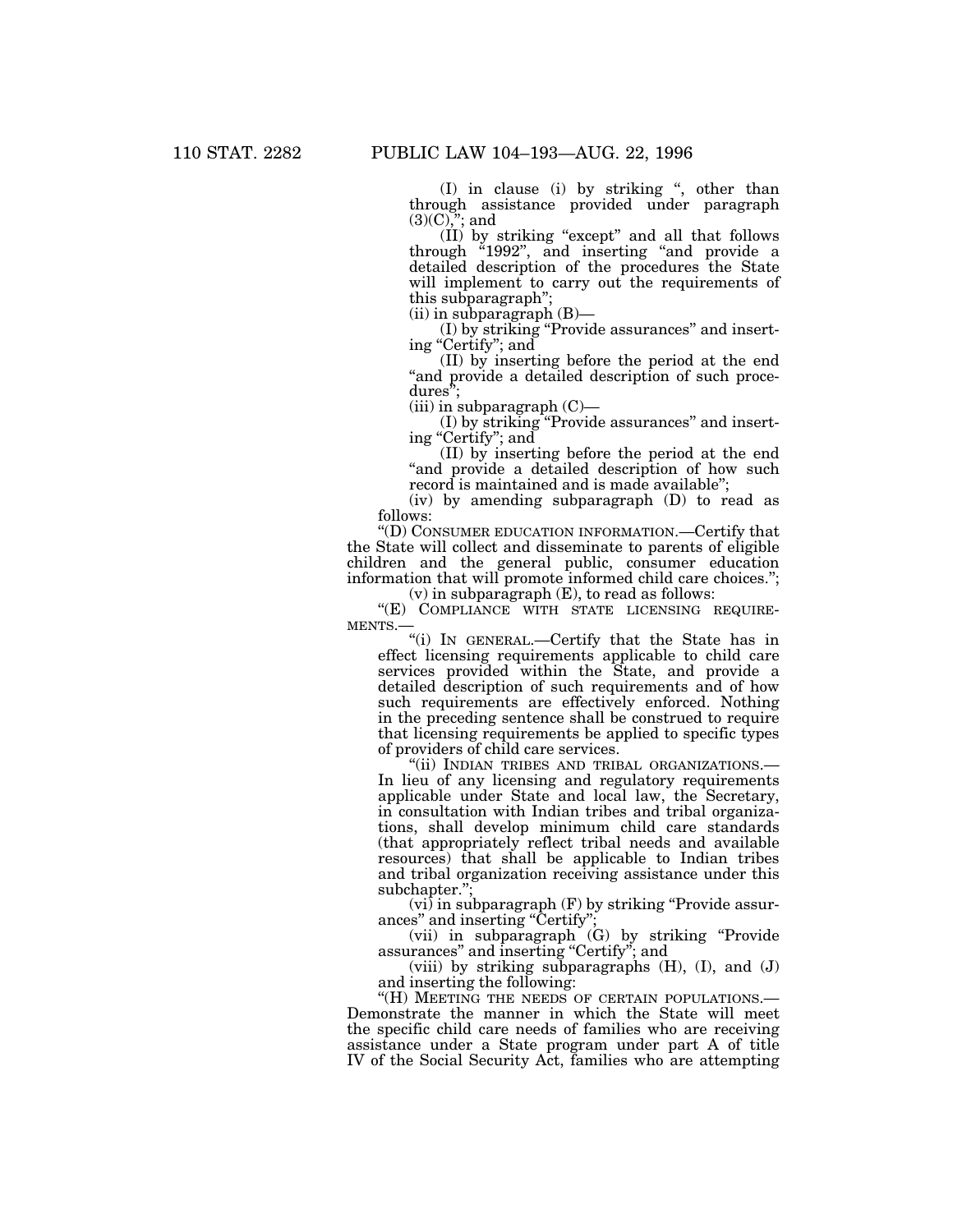through work activities to transition off of such assistance program, and families that are at risk of becoming dependent on such assistance program.'';

 $(B)$  in paragraph  $(3)$ 

(i) in subparagraph  $(A)$ , by striking " $(B)$  and  $(C)$ " and inserting  $^{\alpha}$ (B) through (D)";

 $(ii)$  in subparagraph  $(B)$ —

(I) by striking ''.—Subject to the reservation contained in subparagraph  $(C)$ , the" and inserting ''AND RELATED ACTIVITIES.—The'';

(II) in clause (i) by striking ''; and'' at the end and inserting a period;

(III) by striking ''for—'' and all that follows through "section  $658E(c)(2)(A)$ " and inserting "for child care services on a sliding fee scale basis, activities that improve the quality or availability of such services, and any other activity that the State deems appropriate to realize any of the goals specified in paragraphs (2) through (5) of section 658A(b)''; and

(IV) by striking clause (ii);

(iii) by amending subparagraph (C) to read as follows:

''(C) LIMITATION ON ADMINISTRATIVE COSTS.—Not more than 5 percent of the aggregate amount of funds available to the State to carry out this subchapter by a State in each fiscal year may be expended for administrative costs incurred by such State to carry out all of its functions and duties under this subchapter. As used in the preceding sentence, the term 'administrative costs' shall not include the costs of providing direct services.''; and

(iv) by adding at the end thereof the following: ''(D) ASSISTANCE FOR CERTAIN FAMILIES.—A State shall ensure that a substantial portion of the amounts available (after the State has complied with the requirement of section 418(b)(2) of the Social Security Act with respect to each of the fiscal years 1997 through 2002) to the State to carry out activities under this subchapter in each fiscal year is used to provide assistance to low-income working families other than families described in paragraph  $(2)(H)$ ."; and

 $(C)$  in paragraph  $(4)(A)$ —

(i) by striking ''provide assurances'' and inserting ''certify'';

(ii) in the first sentence by inserting ''and shall provide a summary of the facts relied on by the State to determine that such rates are sufficient to ensure such access'' before the period; and

(iii) by striking the last sentence.

## **SEC. 606. LIMITATION ON STATE ALLOTMENTS.**

Section 658F(b)(1) (42 U.S.C. 9858d(b)(1)) is amended by striking "No" and inserting "Except as provided for in section  $658O(c)(6)$ , no".

## **SEC. 607. ACTIVITIES TO IMPROVE THE QUALITY OF CHILD CARE.**

Section 658G (42 U.S.C. 9858e) is amended to read as follows: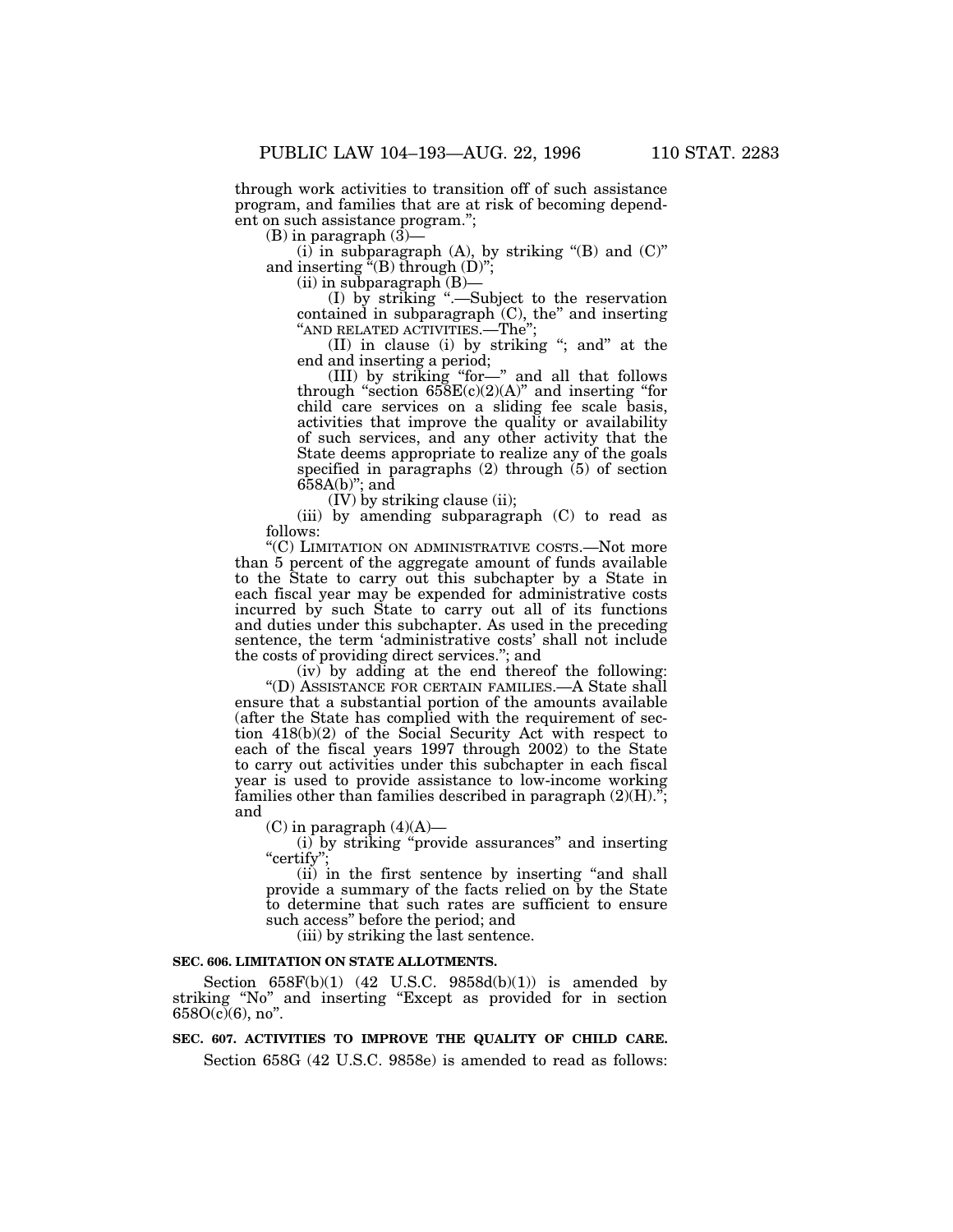42 USC 9858e.

## **''SEC. 658G. ACTIVITIES TO IMPROVE THE QUALITY OF CHILD CARE.**

"A State that receives funds to carry out this subchapter for a fiscal year, shall use not less than 4 percent of the amount of such funds for activities that are designed to provide comprehensive consumer education to parents and the public, activities that increase parental choice, and activities designed to improve the quality and availability of child care (such as resource and referral services).''.

## **SEC. 608. REPEAL OF EARLY CHILDHOOD DEVELOPMENT AND BEFORE-AND AFTER-SCHOOL CARE REQUIREMENT.**

Section 658H (42 U.S.C. 9858f) is repealed.

#### **SEC. 609. ADMINISTRATION AND ENFORCEMENT.**

Section 658I(b) (42 U.S.C. 9858g(b)) is amended—

(1) in paragraph (1), by striking ", and shall have" and all that follows through "(2)"; and

 $(2)$  in the matter following clause (ii) of paragraph  $(2)(A)$ , by striking ''finding and that'' and all that follows through the period and inserting ''finding and shall require that the State reimburse the Secretary for any funds that were improperly expended for purposes prohibited or not authorized by this subchapter, that the Secretary deduct from the administrative portion of the State allotment for the following fiscal year an amount that is less than or equal to any improperly expended funds, or a combination of such options.''.

#### **SEC. 610. PAYMENTS.**

Section  $658J(c)$  (42 U.S.C.  $9858h(c)$ ) is amended—

(1) by striking ''expended'' and inserting ''obligated''; and

(2) by striking ''3 fiscal years'' and inserting ''fiscal year''.

#### **SEC. 611. ANNUAL REPORT AND AUDITS.**

Section 658K (42 U.S.C. 9858i) is amended—

(1) in the section heading by striking ''ANNUAL REPORT'' and inserting ''REPORTS'';

(2) in subsection (a), to read as follows:

''(a) REPORTS.—

''(1) COLLECTION OF INFORMATION BY STATES.—

''(A) IN GENERAL.—A State that receives funds to carry out this subchapter shall collect the information described in subparagraph  $(B)$  on a monthly basis.<br>" $(B)$  REQUIRED INFORMATION.

REQUIRED INFORMATION.—The information required under this subparagraph shall include, with respect to a family unit receiving assistance under this subchapter information concerning—

''(i) family income;

"(ii) county of residence;

"(iii) the gender, race, and age of children receiving such assistance;

"(iv) whether the family includes only one parent;  $''(v)$  the sources of family income, including the

amount obtained from (and separately identified)—

''(I) employment, including self-employment;

''(II) cash or other assistance under part A of title IV of the Social Security Act;

''(III) housing assistance;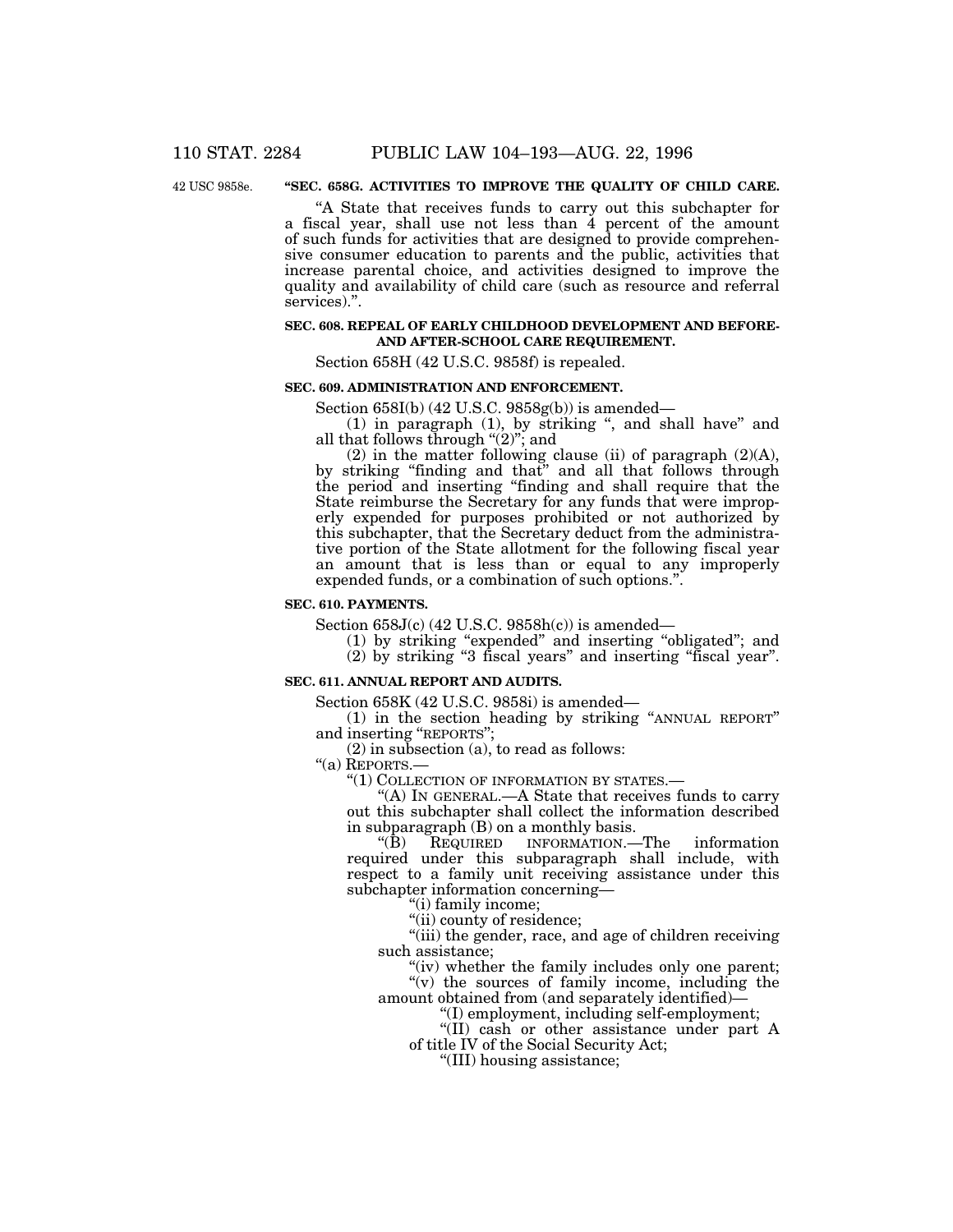''(IV) assistance under the Food Stamp Act of 1977; and

''(V) other assistance programs;

"(vi) the number of months the family has received benefits;

"(vii) the type of child care in which the child was enrolled (such as family child care, home care, or center-based child care);

"(viii) whether the child care provider involved was a relative;

"(ix) the cost of child care for such families; and  $(x)$  the average hours per week of such care;

during the period for which such information is required to be submitted.

''(C) SUBMISSION TO SECRETARY.—A State described in subparagraph (A) shall, on a quarterly basis, submit the information required to be collected under subparagraph (B) to the Secretary.

''(D) SAMPLING.—The Secretary may disapprove the information collected by a State under this paragraph if the State uses sampling methods to collect such information.

"(2) BIANNUAL REPORTS.-Not later than December 31, 1997, and every 6 months thereafter, a State described in paragraph  $(1)(A)$  shall prepare and submit to the Secretary a report that includes aggregate data concerning—

"(A) the number of child care providers that received funding under this subchapter as separately identified based on the types of providers listed in section 658P(5);

''(B) the monthly cost of child care services, and the portion of such cost that is paid for with assistance provided under this subchapter, listed by the type of child care services provided;

 $(C)$  the number of payments made by the State through vouchers, contracts, cash, and disregards under public benefit programs, listed by the type of child care services provided;

 $\mathrm{``(D)}$  the manner in which consumer education information was provided to parents and the number of parents to whom such information was provided; and

" $(E)$  the total number (without duplication) of children and families served under this subchapter;

during the period for which such report is required to be submitted.''; and

(2) in subsection (b)—

(A) in paragraph (1) by striking "a application" and inserting "an application";

(B) in paragraph (2) by striking ''any agency administering activities that receive'' and inserting ''the State that receives''; and

(C) in paragraph (4) by striking ''entitles'' and inserting ''entitled''.

## **SEC. 612. REPORT BY THE SECRETARY.**

Section 658L (42 U.S.C. 9858j) is amended—

 $(1)$  by striking "1993" and inserting "1997";

(1) by striking '1550' and inserting  $1557$ ',<br>(2) by striking "annually" and inserting "biennially"; and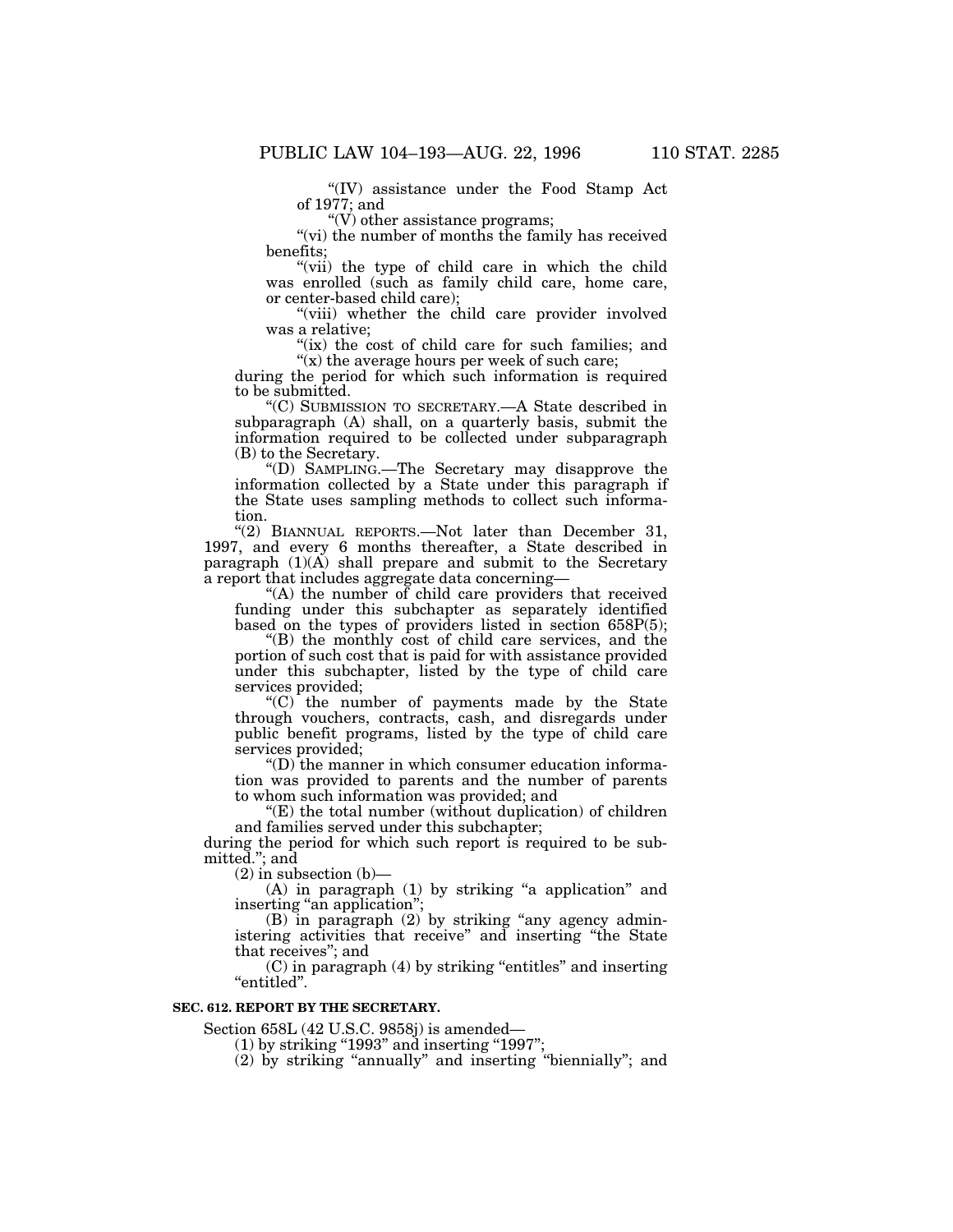(3) by striking ''Education and Labor'' and inserting ''Economic and Educational Opportunities''.

## **SEC. 613. ALLOTMENTS.**

Section 658O (42 U.S.C. 9858m) is amended—

 $(1)$  in subsection  $(a)$ —

 $(A)$  in paragraph  $(1)$ —

(i) by striking ''POSSESSIONS'' and inserting ''POSSESSIONS'';

(ii) by inserting ''and'' after ''States,''; and

(iii) by striking '', and the Trust Territory of the Pacific Islands"; and

(B) in paragraph (2), by striking ''more than 3 percent'' and inserting ''less than 1 percent, and not more than 2 percent,'';

 $(2)$  in subsection  $(c)$ —

 $(A)$  in paragraph  $(5)$  by striking "our" and inserting "out"; and

(B) by adding at the end thereof the following new paragraph:

''(6) CONSTRUCTION OR RENOVATION OF FACILITIES.—

''(A) REQUEST FOR USE OF FUNDS.—An Indian tribe or tribal organization may submit to the Secretary a request to use amounts provided under this subsection for construction or renovation purposes.

"(B) DETERMINATION.—With respect to a request submitted under subparagraph (A), and except as provided in subparagraph (C), upon a determination by the Secretary that adequate facilities are not otherwise available to an Indian tribe or tribal organization to enable such tribe or organization to carry out child care programs in accordance with this subchapter, and that the lack of such facilities will inhibit the operation of such programs in the future, the Secretary may permit the tribe or organization to use assistance provided under this subsection to make payments for the construction or renovation of facilities that will be used to carry out such programs.

"(C) LIMITATION.—The Secretary may not permit an Indian tribe or tribal organization to use amounts provided under this subsection for construction or renovation if such use will result in a decrease in the level of child care services provided by the tribe or organization as compared to the level of such services provided by the tribe or organization in the fiscal year preceding the year for which the determination under subparagraph (A) is being made.

''(D) UNIFORM PROCEDURES.—The Secretary shall develop and implement uniform procedures for the solicitation and consideration of requests under this paragraph." and

(3) in subsection (e), by adding at the end thereof the following new paragraph:

''(4) INDIAN TRIBES OR TRIBAL ORGANIZATIONS.—Any portion of a grant or contract made to an Indian tribe or tribal organization under subsection (c) that the Secretary determines is not being used in a manner consistent with the provision of this subchapter in the period for which the grant or contract is made available, shall be allotted by the Secretary to other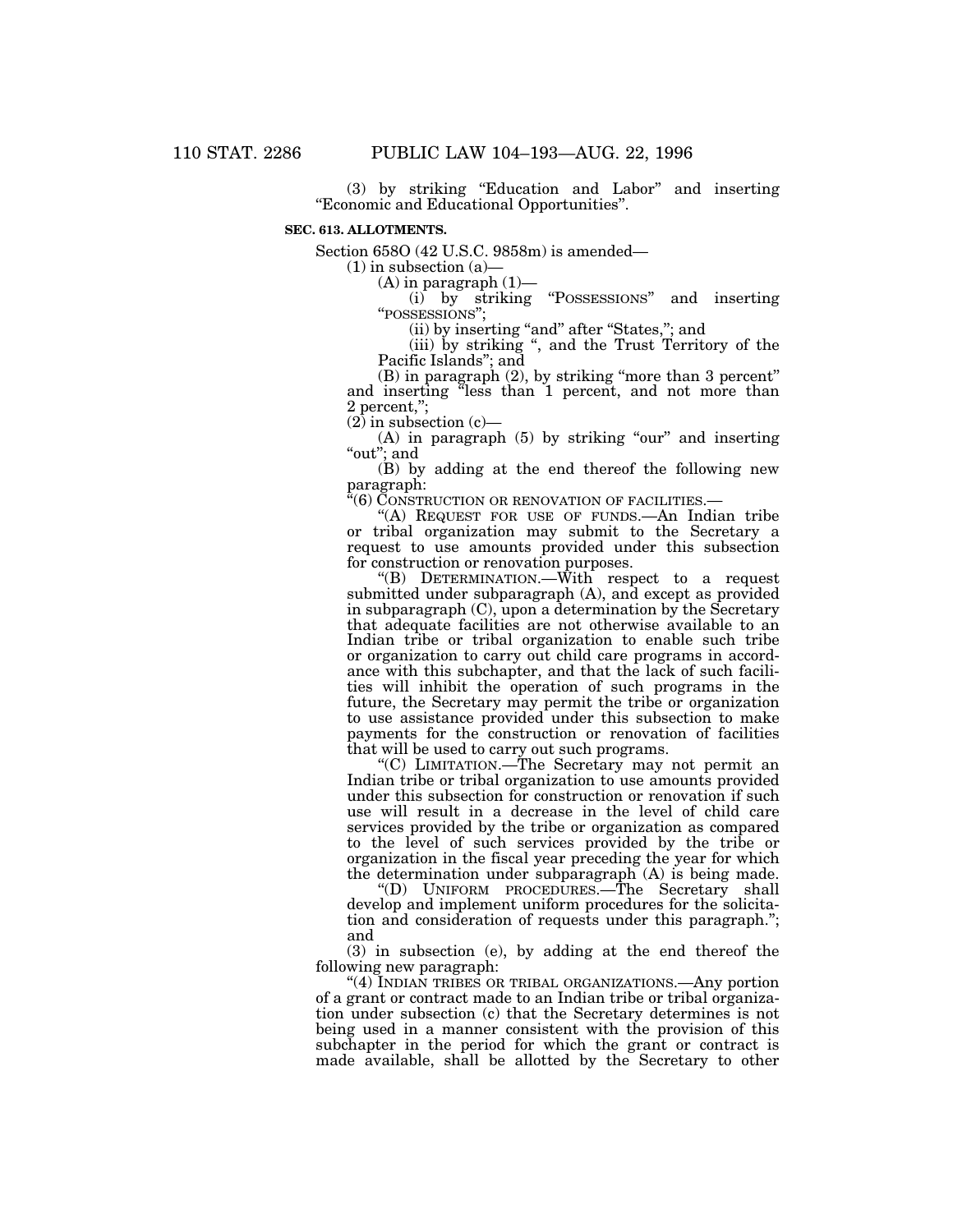tribes or organizations that have submitted applications under subsection  $(c)$  in accordance with their respective needs.".

## **SEC. 614. DEFINITIONS.**

Section 658P (42 U.S.C. 9858n) is amended—

(1) in paragraph (2), in the first sentence by inserting "or as a deposit for child care services if such a deposit is required of other children being cared for by the provider'' after ''child care services''; and

(2) by striking paragraph (3);

(3) in paragraph  $(4)(B)$ , by striking "75 percent" and inserting "85 percent";

 $(4)$  in paragraph  $(5)(B)$ —

(A) by inserting ''great grandchild, sibling (if such provider lives in a separate residence)," after "grandchild,"; (B) by striking ''is registered and''; and

(C) by striking ''State'' and inserting ''applicable''.

(5) by striking paragraph (10);

 $(6)$  in paragraph  $(13)$ 

(A) by inserting "or" after "Samoa,"; and

(B) by striking '', and the Trust Territory of the Pacific Islands'';

 $(7)$  in paragraph  $(14)$ —

(A) by striking ''The term'' and inserting the following: ''(A) IN GENERAL.—The term''; and

(B) by adding at the end thereof the following new subparagraph:

''(B) OTHER ORGANIZATIONS.—Such term includes a Native Hawaiian Organization, as defined in section 4009(4) of the Augustus F. Hawkins-Robert T. Stafford Elementary and Secondary School Improvement Amendments of 1988 (20 U.S.C. 4909(4)) and a private nonprofit organization established for the purpose of serving youth who are Indians or Native Hawaiians.''.

#### **SEC. 615. EFFECTIVE DATE.**

42 USC 9858 note.

(a) IN GENERAL.—Except as provided in subsection (b), this title and the amendments made by this title shall take effect on October 1, 1996.

(b) EXCEPTION.—The amendment made by section 603(a) shall take effect on the date of enactment of this Act.

# **TITLE VII—CHILD NUTRITION PROGRAMS**

# **Subtitle A—National School Lunch Act**

## **SEC. 701. STATE DISBURSEMENT TO SCHOOLS.**

(a) IN GENERAL.—Section 8 of the National School Lunch Act (42 U.S.C. 1757) is amended—

(1) in the third sentence, by striking ''Nothing'' and all that follows through ''educational agency to'' and inserting ''The State educational agency may'';

(2) by striking the fourth and fifth sentences;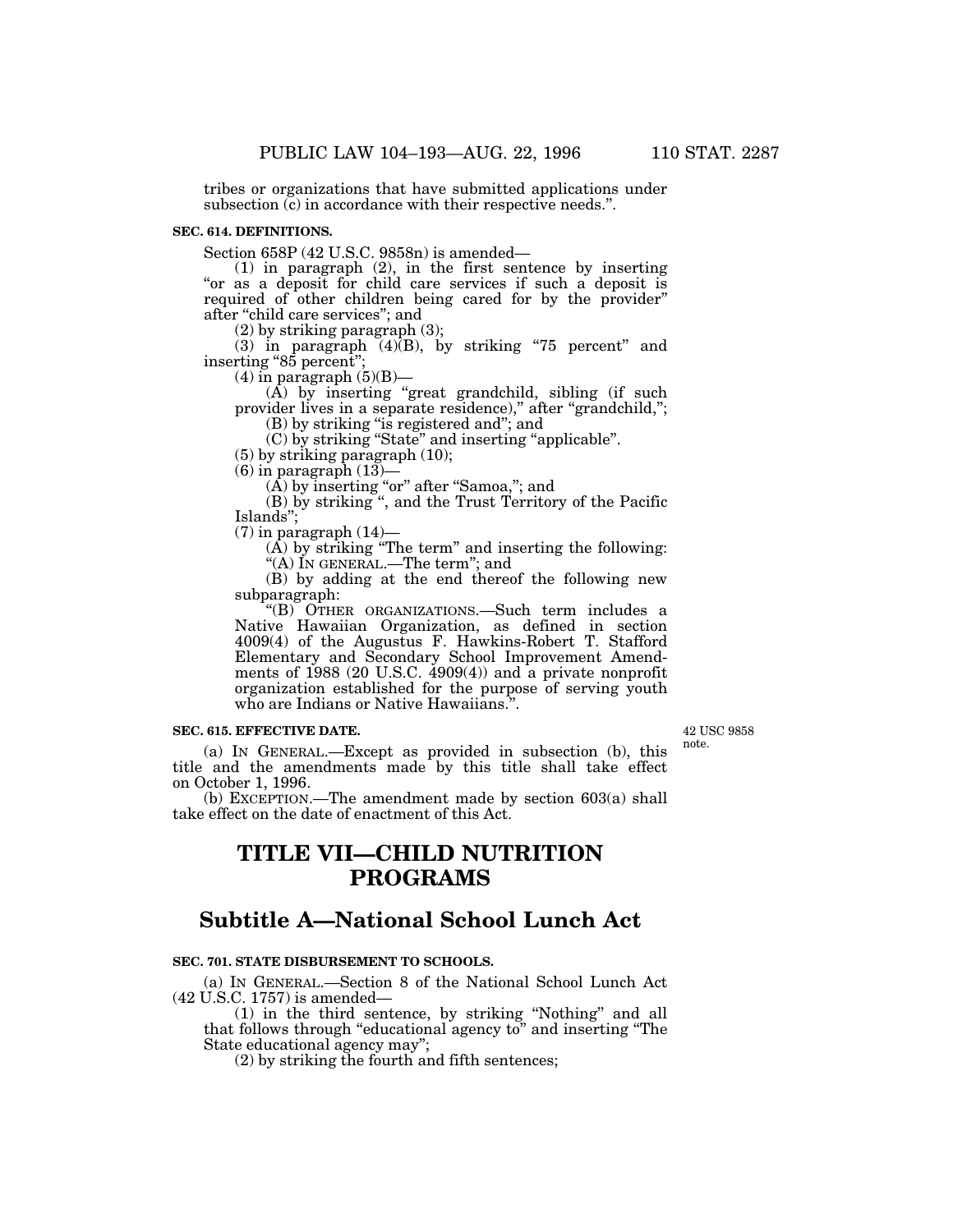(3) by redesignating the first through seventh sentences, as amended by paragraph (2), as subsections (a) through (g), respectively;

(4) in subsection (b), as redesignated by paragraph (3), by striking ''the preceding sentence'' and inserting ''subsection  $(a)$ "; and

(5) in subsection (d), as redesignated by paragraph (3), by striking ''Such food costs'' and inserting ''Use of funds paid to States''.

(b) DEFINITION OF CHILD.—Section 12(d) of the National School Lunch Act (42 U.S.C. 1760(d)) is amended by adding at the end the following:

 $"$ (9) CHILD.

"(A) IN GENERAL.—The term 'child' includes an individual, regardless of age, who—

''(i) is determined by a State educational agency, in accordance with regulations prescribed by the Secretary, to have one or more mental or physical disabilities; and

''(ii) is attending any institution, as defined in section 17(a), or any nonresidential public or nonprofit private school of high school grade or under, for the purpose of participating in a school program established for individuals with mental or physical disabilities.

''(B) RELATIONSHIP TO CHILD AND ADULT CARE FOOD PROGRAM.—No institution that is not otherwise eligible to participate in the program under section 17 shall be considered eligible because of this paragraph.''.

### **SEC. 702. NUTRITIONAL AND OTHER PROGRAM REQUIREMENTS.**

(a) NUTRITIONAL STANDARDS.—Section 9(a) of the National School Lunch Act (42 U.S.C. 1758(a)) is amended—

 $(1)$  in paragraph  $(2)$ -

 $(\overrightarrow{A})$  by striking "(2)(A) Lunches" and inserting "(2) Lunches";

(B) by striking subparagraph (B); and

(C) by redesignating clauses (i) and (ii) as subparagraphs  $(A)$  and  $(B)$ , respectively;

(2) by striking paragraph (3); and

(3) by redesignating paragraph (4) as paragraph (3).

(b) UTILIZATION OF AGRICULTURAL COMMODITIES.—Section 9(c) of the National School Lunch Act (42 U.S.C. 1758(c)) is amended—

(1) in the fifth sentence, by striking ''of the provisions of law referred to in the preceding sentence'' and inserting ''provision of law''; and

(2) by striking the second, fourth, and sixth sentences. (c) NUTRITIONAL INFORMATION.—Section 9(f) of the National School Lunch Act (42 U.S.C. 1758(f)) is amended—

(1) by striking paragraph (1);

(2) by striking  $(2)$ ";

(3) by redesignating subparagraphs (A) through (D) as paragraphs  $(1)$  through  $(4)$ , respectively;

(4) by striking paragraph (1), as redesignated by paragraph (3), and inserting the following:

''(1) NUTRITIONAL REQUIREMENTS.—Except as provided in paragraph (2), not later than the first day of the 1996–1997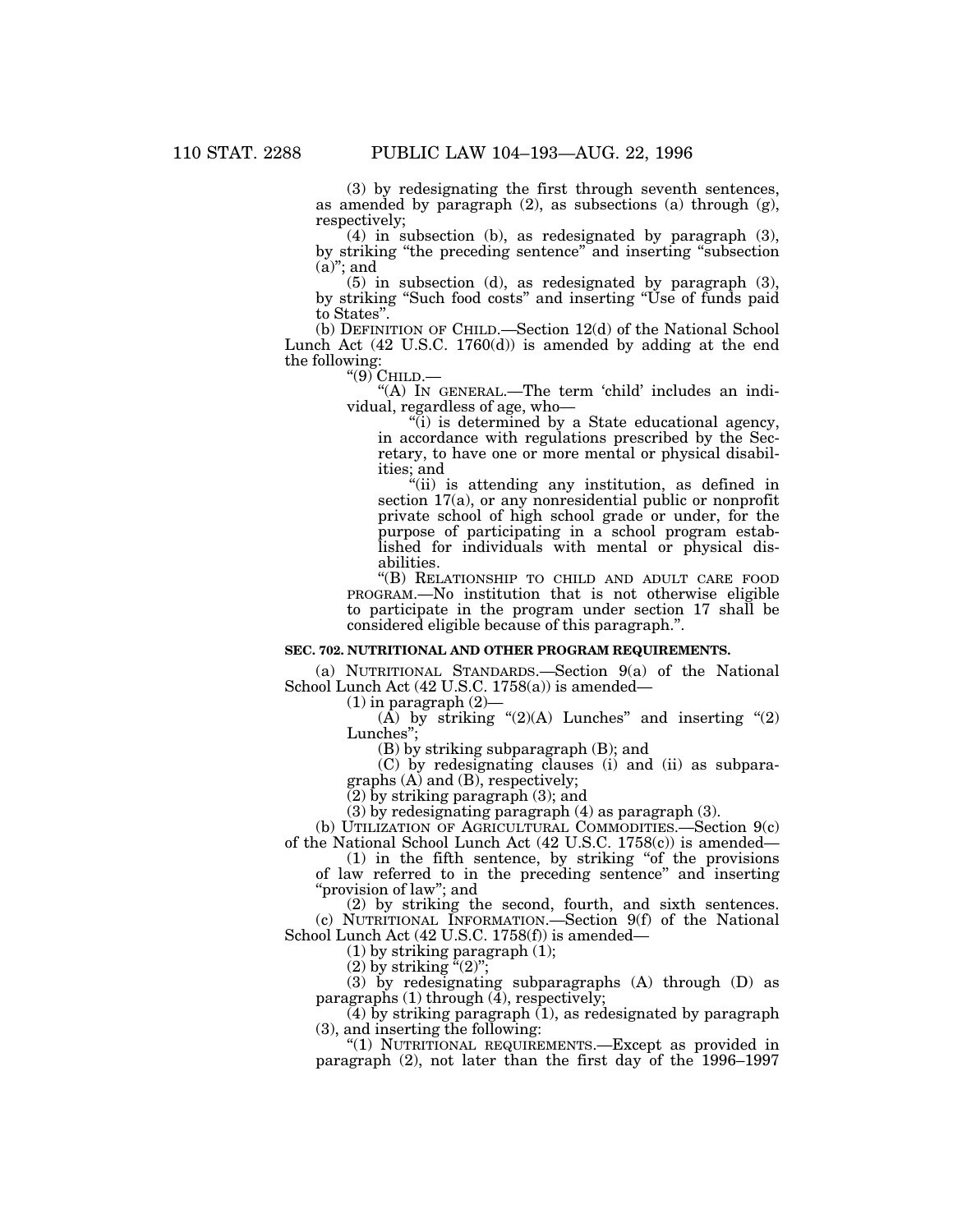school year, schools that are participating in the school lunch or school breakfast program shall serve lunches and breakfasts under the program that—

"( $\tilde{A}$ ) are consistent with the goals of the most recent Dietary Guidelines for Americans published under section 301 of the National Nutrition Monitoring and Related Research Act of 1990 (7 U.S.C. 5341); and

''(B) provide, on the average over each week, at least—  $\epsilon$ <sup>(i)</sup> with respect to school lunches,  $\frac{1}{3}$  of the daily recommended dietary allowance established by the Food and Nutrition Board of the National Research Council of the National Academy of Sciences; and

"(ii) with respect to school breakfasts,  $\frac{1}{4}$  of the daily recommended dietary allowance established by the Food and Nutrition Board of the National Research Council of the National Academy of Sciences.'';

(5) in paragraph (3), as redesignated by paragraph (3)— (A) by redesignating clauses (i) and (ii) as subpara-

graphs (A) and (B), respectively; and

 $(B)$  in subparagraph  $(A)$ , as so redesignated, by redesignating subclauses (I) and (II) as clauses (i) and (ii), respectively; and

 $(6)$  in paragraph  $(4)$ , as redesignated by paragraph  $(3)$ — (A) by redesignating clauses (i) and (ii) as subpara-

graphs  $(A)$  and  $(B)$ , respectively;

(B) in subparagraph (A), as redesignated by subparagraph (A), by redesignating subclauses (I) and (II) as clauses (i) and (ii), respectively; and

(C) in subparagraph (A)(ii), as redesignated by subparagraph (B), by striking ''subparagraph (C)'' and inserting "paragraph  $(3)$ ".

(d) USE OF RESOURCES.—Section 9 of the National School Lunch Act (42 U.S.C. 1758) is amended by striking subsection (h).

## **SEC. 703. FREE AND REDUCED PRICE POLICY STATEMENT.**

Section 9(b)(2) of the National School Lunch Act (42 U.S.C.  $1758(b)(2)$ ) is amended by adding at the end the following:<br>"(D) FREE AND REDUCED PRICE POLICY STATEMENT.

After the initial submission, a school food authority shall not be required to submit a free and reduced price policy statement to a State educational agency under this Act unless there is a substantive change in the free and reduced price policy of the school food authority. A routine change in the policy of a school food authority, such as an annual adjustment of the income eligibility guidelines for free and reduced price meals, shall not be sufficient cause for requiring the school food authority to submit a policy statement.''.

#### **SEC. 704. SPECIAL ASSISTANCE.**

(a) EXTENSION OF PAYMENT PERIOD.—Section  $11(a)(1)(D)(i)$  of the National School Lunch Act  $(42 \text{ U.S.C. } 1759a(a)(1)(D)(i))$  is amended by striking ", on the date of enactment of this subparagraph,''.

(b) ROUNDING RULE FOR LUNCH, BREAKFAST, AND SUPPLEMENT RATES.—(1) IN GENERAL.—The third sentence of section  $11(a)(3)(B)$ 

of the National School Lunch Act (42 U.S.C. 1759a(a)(3)(B)) is amended by adding before the period at the end the following: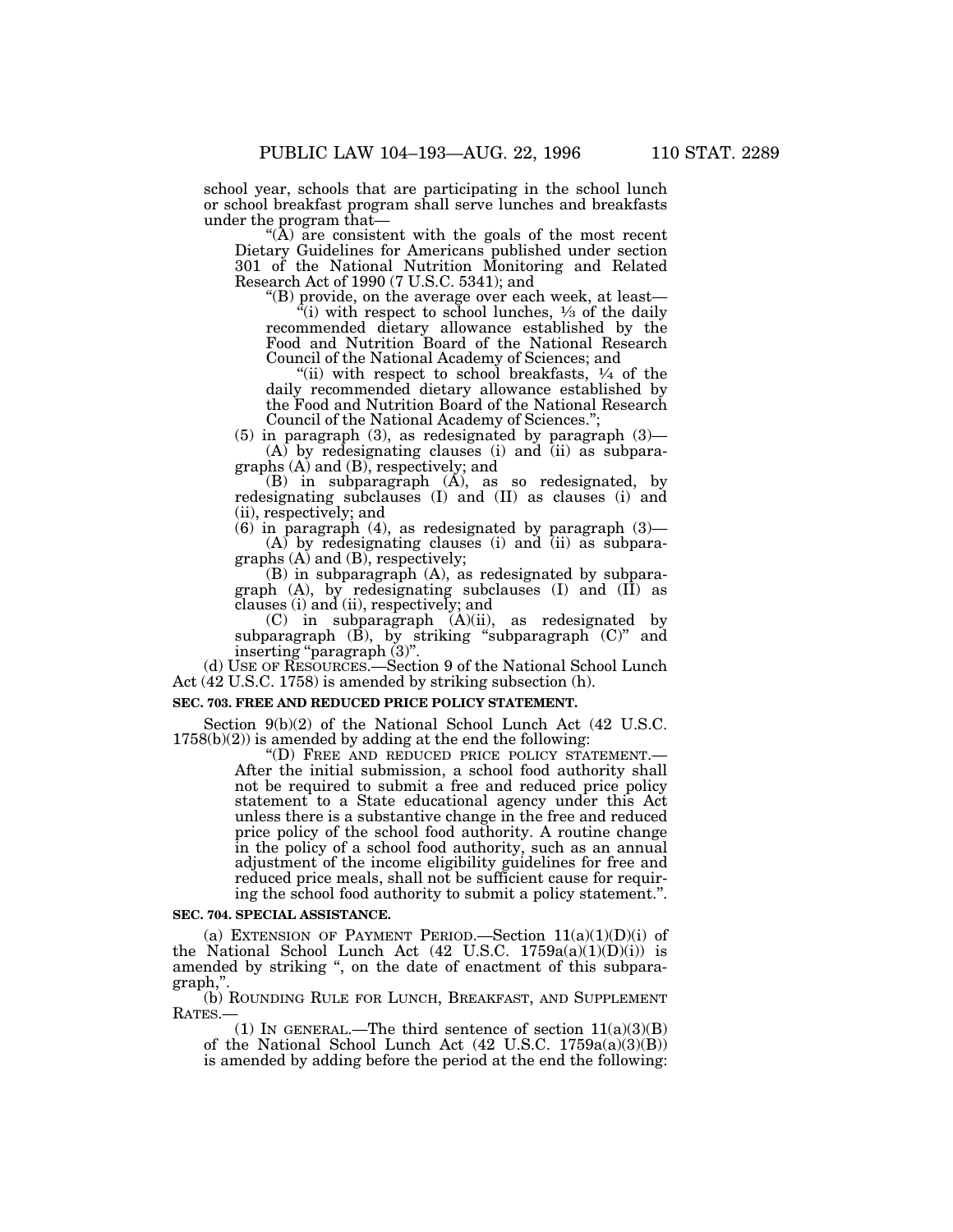'', except that adjustments to payment rates for meals and supplements served to individuals not determined to be eligible for free or reduced price meals and supplements shall be computed to the nearest lower cent increment and based on the unrounded amount for the preceding 12-month period''.

(2) EFFECTIVE DATE.—The amendment made by paragraph (1) shall become effective on July 1, 1997.

(c) APPLICABILITY OF OTHER PROVISIONS.—Section 11 of the National School Lunch Act (42 U.S.C. 1759a) is amended—

(1) by striking subsection (d);

 $(2)$  in subsection  $(e)(2)$ —

(A) by striking ''The'' and inserting ''On request of the Secretary, the''; and

(B) by striking "each month"; and

(3) by redesignating subsections (e) and (f), as so amended, as subsections  $(d)$  and  $(e)$ , respectively.

#### **SEC. 705. MISCELLANEOUS PROVISIONS AND DEFINITIONS.**

(a) ACCOUNTS AND RECORDS.—The second sentence of section 12(a) of the National School Lunch Act (42 U.S.C. 1760(a)) is amended by striking "at all times be available" and inserting "be available at any reasonable time''.

(b) RESTRICTION ON REQUIREMENTS.—Section 12(c) of the National School Lunch Act (42 U.S.C. 1760(c)) is amended by striking ''neither the Secretary nor the State shall'' and inserting ''the Secretary shall not''.

(c) DEFINITIONS.—Section 12(d) of the National School Lunch Act (42 U.S.C. 1760(d)), as amended by section 701(b), is amended—

(1) in paragraph (1), by striking ''the Trust Territory of the Pacific Islands'' and inserting ''the Commonwealth of the Northern Mariana Islands'';

(2) by striking paragraphs (3) and (4); and

(3) by redesignating paragraphs (1), (2), and (5) through (9) as paragraphs  $(6)$ ,  $(7)$ ,  $(3)$ ,  $(4)$ ,  $(2)$ ,  $(5)$ , and  $(1)$ , respectively, and rearranging the paragraphs so as to appear in numerical order.

(d) ADJUSTMENTS TO NATIONAL AVERAGE PAYMENT RATES.— Section 12(f) of the National School Lunch Act (42 U.S.C. 1760(f)) is amended by striking ''the Trust Territory of the Pacific Islands,''.

(e) EXPEDITED RULEMAKING.—Section 12(k) of the National School Lunch Act (42 U.S.C. 1760(k)) is amended—

 $(1)$  by striking paragraphs  $(1)$ ,  $(2)$ , and  $(5)$ ;

(2) by redesignating paragraphs (3) and (4) as paragraphs (1) and (2), respectively; and

(3) in paragraph (1), as redesignated by paragraph (2), by striking "Guidelines" and inserting "guidelines contained in the most recent 'Dietary Guidelines for Americans' that is published under section 301 of the National Nutrition Monitoring and Related Research Act of 1990 (7 U.S.C. 5341)''. (f) WAIVER.—Section 12(l) of the National School Lunch Act

(42 U.S.C. 1760(l)) is amended—

 $(1)$  in paragraph  $(2)(A)$ —

 $(A)$  in clause (iii), by adding "and" at the end;

(B) in clause (iv), by striking the semicolon at the end and inserting a period; and

(C) by striking clauses (v) through (vii);

 $(2)$  in paragraph  $(\bar{3})$ —

42 USC 1759a note.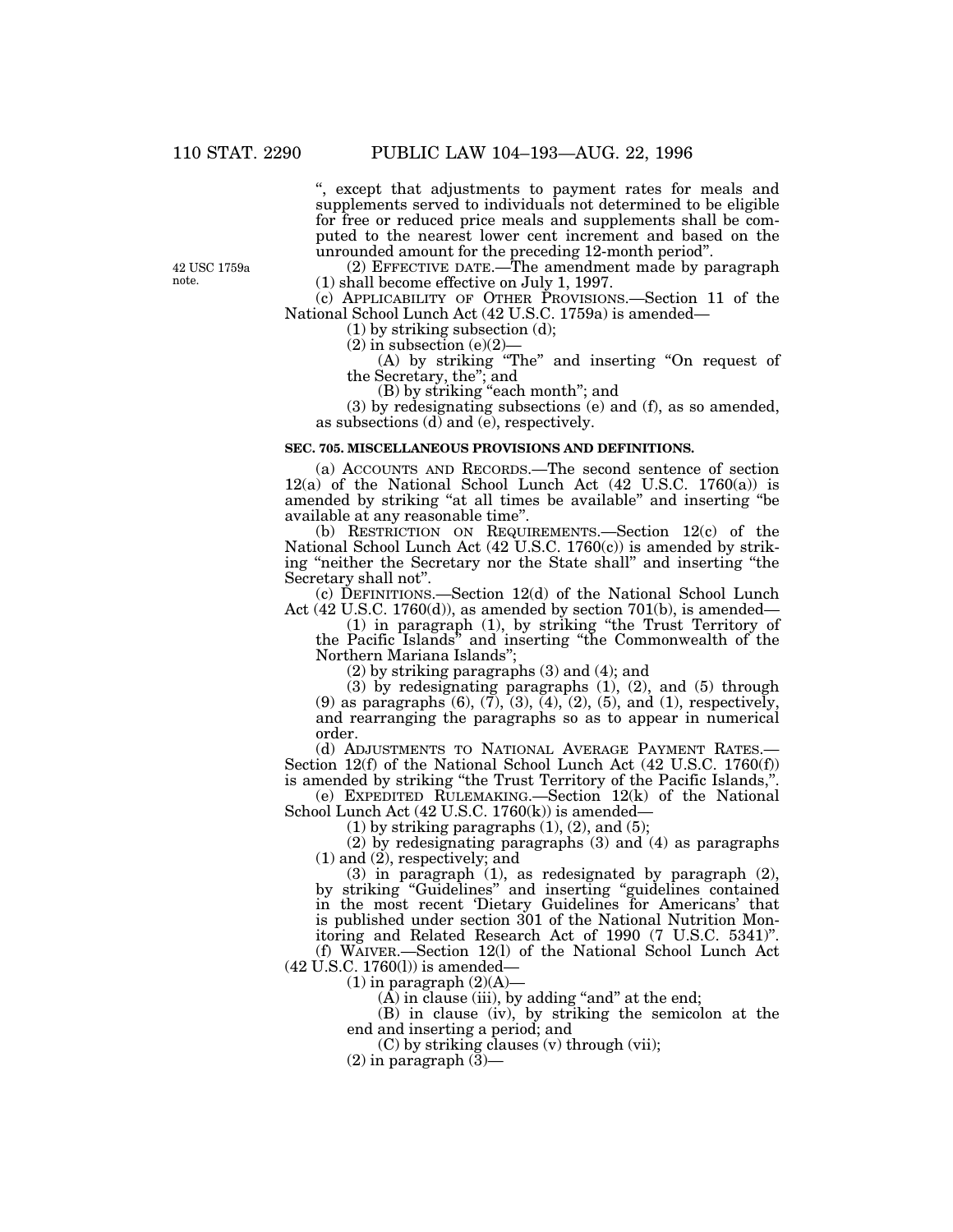$(A)$  in subparagraph  $(A)$ , by striking " $(A)$ "; and

(B) by striking subparagraphs (B) through (D);

 $(3)$  in paragraph  $(4)$ —

 $(\overline{A})$  in the matter preceding subparagraph  $(A)$ , by striking "of any requirement relating" and inserting "that increases Federal costs or that relates'';

(B) by striking subparagraph (D);

(C) by redesignating subparagraphs (E) through (N) as subparagraphs (D) through (M), respectively; and

 $(D)$  in subparagraph  $(\overline{L})$ , as redesignated by subparagraph (C), by striking "and" at the end and inserting "or"; and

 $(4)$  in paragraph  $(6)$ —

 $(A)$  by striking " $(A)(i)$ " and all that follows through " $(B)$ "; and

(B) by redesignating clauses (i) through (iv) as subparagraphs (A) through (D), respectively.

## **SEC. 706. SUMMER FOOD SERVICE PROGRAM FOR CHILDREN.**

(a) ESTABLISHMENT OF PROGRAM.—Section 13(a) of the National School Lunch Act (42 U.S.C. 1761(a)) is amended—

 $(1)$  in paragraph  $(1)$ —

 $(\overline{A})$  in the first sentence, by striking "initiate, maintain, and expand'' and inserting ''initiate and maintain''; and

 $(B)$  in subparagraph  $(E)$  of the second sentence, by

striking "the Trust Territory of the Pacific Islands,"; and  $(2)$  in paragraph  $(7)(A)$ , by striking "Except as provided in subparagraph  $(C)$ , private" and inserting "Private".

(b) SERVICE INSTITUTIONS.—Section 13(b) of the National School Lunch Act  $(42 \text{ U.S.C. } 1761(b))$  is amended by striking " $(b)(1)$ " and all that follows through the end of paragraph (1) and inserting the following:

''(b) SERVICE INSTITUTIONS.—

''(1) PAYMENTS.—

''(A) IN GENERAL.—Except as otherwise provided in this paragraph, payments to service institutions shall equal the full cost of food service operations (which cost shall include the costs of obtaining, preparing, and serving food, but shall not include administrative costs).

''(B) MAXIMUM AMOUNTS.—Subject to subparagraph (C), payments to any institution under subparagraph  $(A)$  shall not exceed—

''(i) \$1.97 for each lunch and supper served;

"(ii) \$1.13 for each breakfast served; and

"(iii) 46 cents for each meal supplement served. ''(C) ADJUSTMENTS.—Amounts specified in subparagraph (B) shall be adjusted on January 1, 1997, and each January 1 thereafter, to the nearest lower cent increment to reflect changes for the 12-month period ending the preceding November 30 in the series for food away from home of the Consumer Price Index for All Urban Consumers published by the Bureau of Labor Statistics of the Department of Labor. Each adjustment shall be based on the unrounded adjustment for the prior 12-month period.''.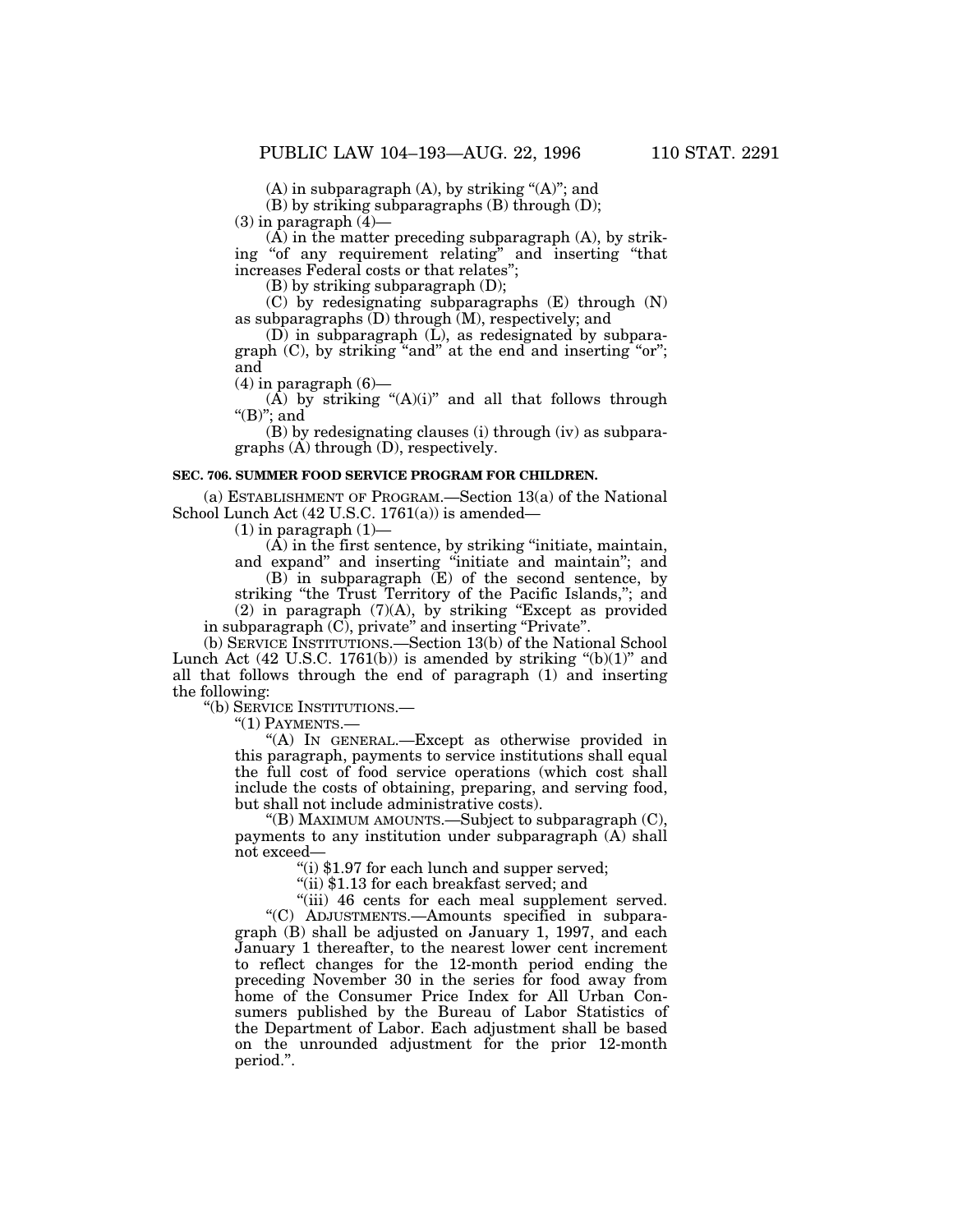(c) ADMINISTRATION OF SERVICE INSTITUTIONS.—Section 13(b)(2) of the National School Lunch Act (42 U.S.C. 1761(b)(2)) is amended—

(1) in the first sentence, by striking ''four meals'' and inserting ''3 meals, or 2 meals and 1 supplement,''; and

(2) by striking the second sentence.

(d) REIMBURSEMENTS.—Section 13(c)(2) of the National School Lunch Act (42 U.S.C. 1761(c)(2)) is amended—

(1) by striking subparagraphs (A), (C), (D), and (E);

 $(2)$  by striking "(B)";

(3) by striking '', and such higher education institutions,''; and

(4) by striking ''without application'' and inserting ''on showing residence in areas in which poor economic conditions exist or on the basis of income eligibility statements for children enrolled in the program''.

(e) ADVANCE PROGRAM PAYMENTS.—Section  $13(e)(1)$  of the National School Lunch Act (42 U.S.C. 1761(e)(1)) is amended—

(1) by striking ''institution: *Provided,* That (A) the'' and inserting ''institution. The'';

(2) by inserting ''(excluding a school)'' after ''any service institution''; and

(3) by striking "responsibilities, and (B) no" and inserting ''responsibilities. No''.

(f) FOOD REQUIREMENTS.—Section 13(f) of the National School Lunch Act (42 U.S.C. 1761(f)) is amended—

(1) by redesignating the first through seventh sentences as paragraphs (1) through (7), respectively;

(2) by striking paragraph (3), as redesignated by para $graph (1)$ ;

(3) in paragraph (4), as redesignated by paragraph (1), by striking "the first sentence" and inserting "paragraph  $(1)$ ";

(4) in subparagraph (B) of paragraph (6), as redesignated by paragraph (1), by striking ''that bacteria levels'' and all that follows through the period at the end and inserting "conformance with standards set by local health authorities."; and

(5) by redesignating paragraphs (4) through (7), as redesignated by paragraph  $(1)$ , as paragraphs  $(3)$  through  $(6)$ , respectively.

(g) PERMITTING OFFER VERSUS SERVE.—Section 13(f) of the National School Lunch Act (42 U.S.C. 1761(f)), as amended by subsection (f), is amended by adding at the end the following:

''(7) OFFER VERSUS SERVE.—A school food authority participating as a service institution may permit a child attending a site on school premises operated directly by the authority to refuse one or more items of a meal that the child does not intend to consume, under rules that the school uses for school meals programs. A refusal of an offered food item shall not affect the amount of payments made under this section to a school for the meal.''.

(h) RECORDS.—The second sentence of section 13(m) of the National School Lunch Act (42 U.S.C. 1761(m)) is amended by striking "at all times be available" and inserting "be available at any reasonable time''.

(i) REMOVING MANDATORY NOTICE TO INSTITUTIONS.—Section  $13(n)(2)$  of the National School Lunch Act  $(42 \text{ U.S.C. } 1761(n)(2))$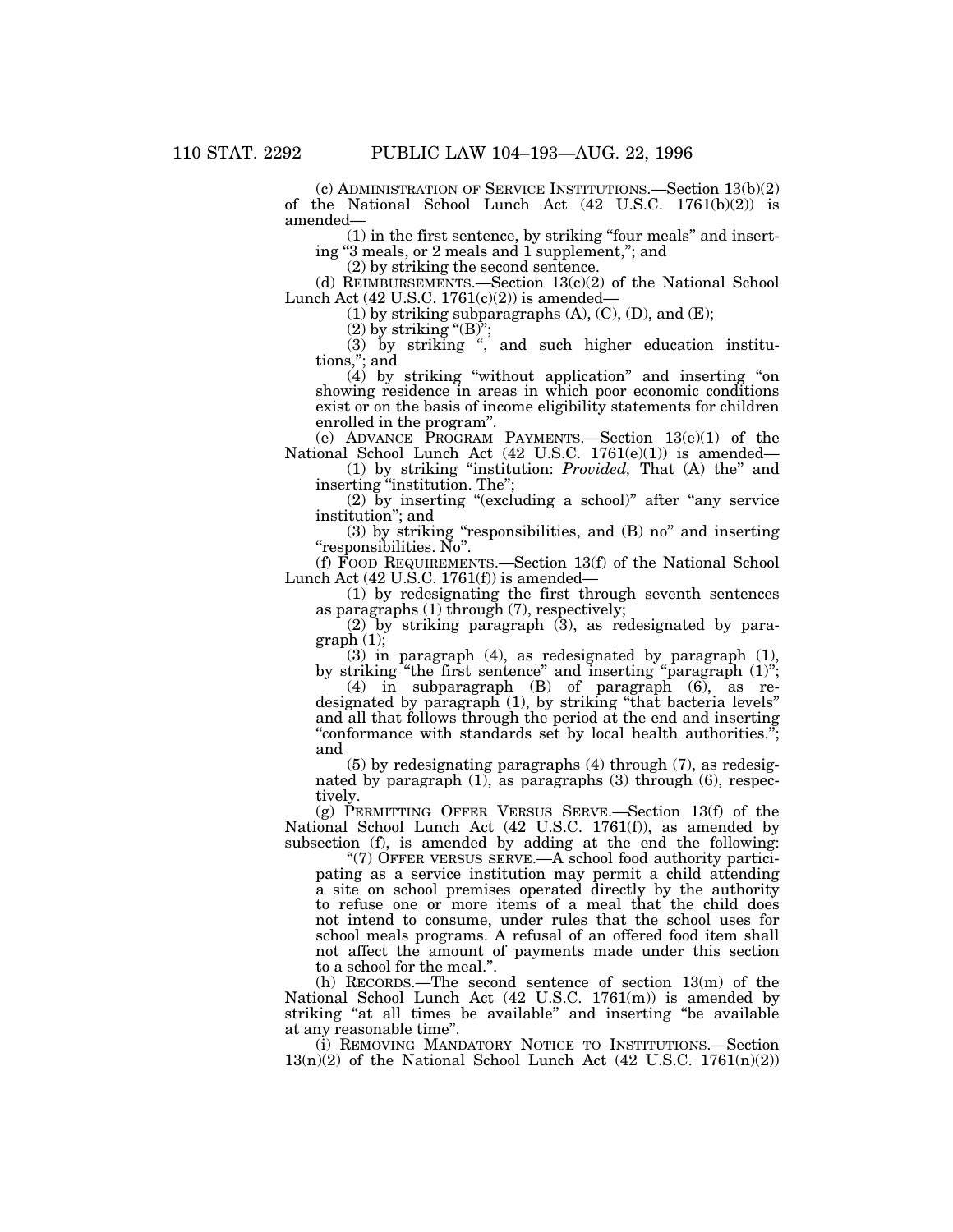is amended by striking '', and its plans and schedule for informing service institutions of the availability of the program''.

(j) PLAN.—Section 13(n) of the National School Lunch Act (42 U.S.C. 1761 $(n)$ , as amended by subsection  $(i)$ , is amended—

 $(1)$  in paragraph  $(2)$ , by striking ", including the State's methods of assessing need'';

(2) by striking paragraph (3);

(3) in paragraph (4), by striking ''and schedule''; and

(4) by redesignating paragraphs (4) through (7) as paragraphs (3) through (6), respectively.

(k) MONITORING AND TRAINING.—Section 13(q) of the National School Lunch Act (42 U.S.C. 1761(q)) is amended—

(1) by striking paragraphs (2) and (4);

 $(2)$  in paragraph  $(3)$ , by striking "paragraphs  $(1)$  and  $(2)$ of this subsection" and inserting "paragraph (1)"; and

(3) by redesignating paragraph (3) as paragraph (2).

(l) EXPIRED PROGRAM.—Section 13 of the National School Lunch Act (42 U.S.C. 1761) is amended—

(1) by striking subsection (p); and

(2) by redesignating subsections (q) and (r) as subsections (p) and (q), respectively.

(m) EFFECTIVE DATE.—The amendments made by subsection 42 USC 1761 (b) shall become effective on January 1, 1997.

note.

#### **SEC. 707. COMMODITY DISTRIBUTI**

(a) CEREAL AND SHORTENING IN COMMODITY DONATIONS.—Section 14(b) of the National School Lunch Act (42 U.S.C. 1762a(b)) is amended—

(1) by striking paragraph (1); and

(2) by redesignating paragraphs (2) and (3) as paragraphs  $(1)$  and  $(2)$ , respectively.

(b) STATE ADVISORY COUNCIL.—Section 14(e) of the National School Lunch Act (42 U.S.C. 1762a(e)) is amended to read as follows:

''(e) Each State agency that receives food assistance payments under this section for any school year shall consult with representatives of schools in the State that participate in the school lunch program with respect to the needs of such schools relating to the manner of selection and distribution of commodity assistance for such program.''.

(c) CASH COMPENSATION FOR PILOT PROJECT SCHOOLS.—Section 14(g) of the National School Lunch Act  $(42 \text{ U.S.C. } 1762a(g))$  is amended by striking paragraph (3).

## **SEC. 708. CHILD AND ADULT CARE FOOD PROGRAM.**

(a) ESTABLISHMENT OF PROGRAM.—Section 17 of the National School Lunch Act (42 U.S.C. 1766) is amended in the first sentence of subsection (a), by striking ''initiate, maintain, and expand'' and inserting ''initiate and maintain''.

(b) PAYMENTS TO SPONSOR EMPLOYEES.—Paragraph (2) of the last sentence of section 17(a) of the National School Lunch Act (42 U.S.C. 1766(a)) is amended—

(1) in subparagraph (B), by striking "and" at the end; (2) in subparagraph (C), by striking the period at the end and inserting ''; and''; and

(3) by adding at the end the following:

 $\sqrt[\alpha]{(D)}$  in the case of a family or group day care home sponsoring organization that employs more than one employee, the organization does not base payments to an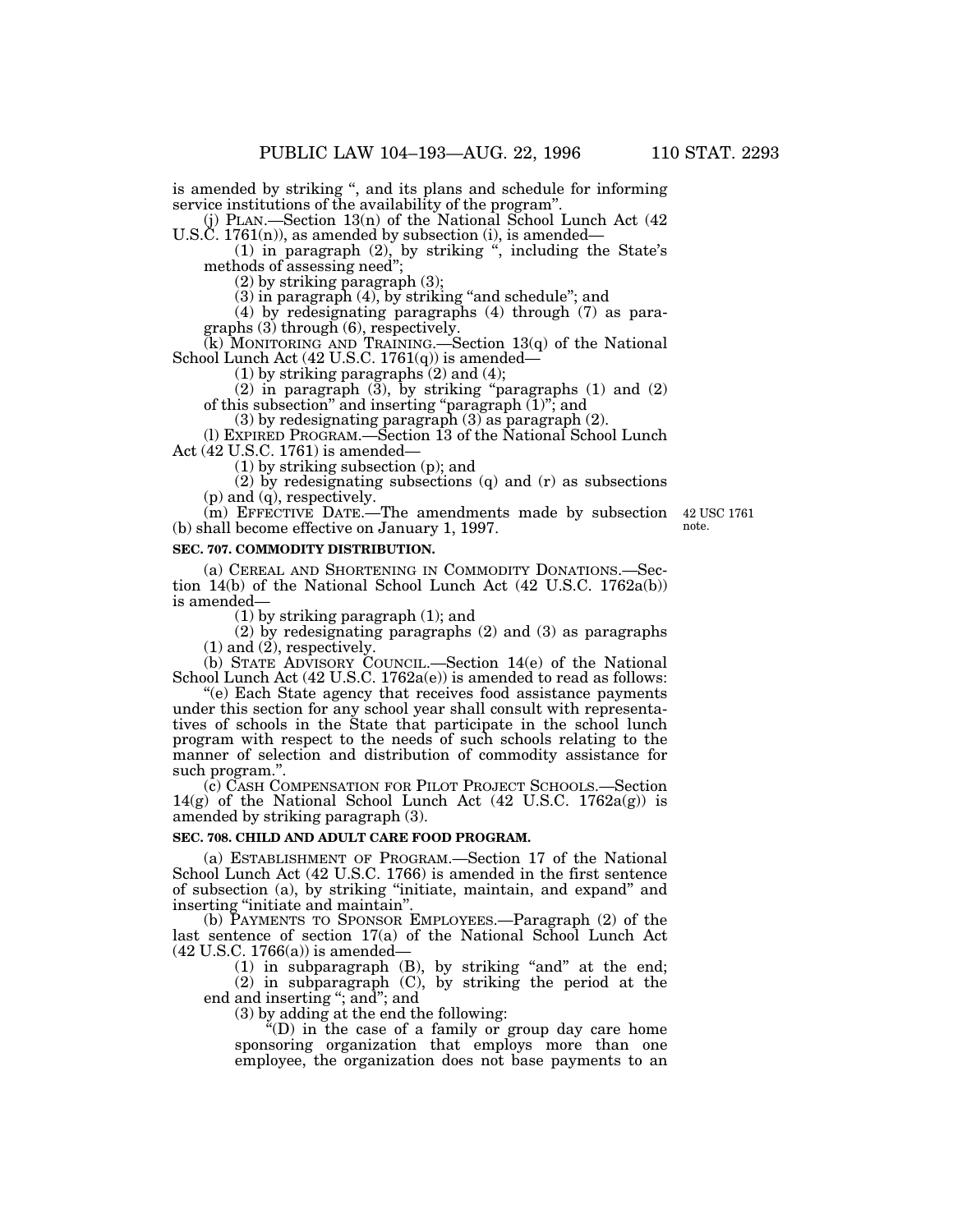employee of the organization on the number of family or group day care homes recruited.''.

(c) TECHNICAL ASSISTANCE.—The last sentence of section  $17(d)(1)$  of the National School Lunch Act  $(42 \text{ U.S.C. } 1766(d)(1))$ is amended by striking '', and shall provide technical assistance'' and all that follows through ''its application''.

(d) REIMBURSEMENT OF CHILD CARE INSTITUTIONS.—Section  $17(f)(2)(B)$  of the National School Lunch Act (42 U.S.C.  $1766(f)(2)(B)$ ) is amended by striking ''two meals and two supplements or three meals and one supplement" and inserting "2 meals and 1 supplement''.

(e) IMPROVED TARGETING OF DAY CARE HOME REIMBURSE-MENTS.—

(1) RESTRUCTURED DAY CARE HOME REIMBURSEMENTS.—Section 17(f)(3) of the National School Lunch Act (42 U.S.C.  $1766(f)(3)$ ) is amended by striking "(3)(A) Institutions" and all that follows through the end of subparagraph (A) and inserting the following:

"(3) REIMBURSEMENT OF FAMILY OR GROUP DAY CARE HOME SPONSORING ORGANIZATIONS.—

''(A) REIMBURSEMENT FACTOR.—

''(i) IN GENERAL.—An institution that participates in the program under this section as a family or group day care home sponsoring organization shall be provided, for payment to a home sponsored by the organization, reimbursement factors in accordance with this subparagraph for the cost of obtaining and preparing food and prescribed labor costs involved in providing meals under this section.

"(ii) TIER I FAMILY OR GROUP DAY CARE HOMES.-

''(I) DEFINITION OF TIER I FAMILY OR GROUP DAY CARE HOME.—In this paragraph, the term 'tier I family or group day care home' means—

"(aa) a family or group day care home that is located in a geographic area, as defined by the Secretary based on census data, in which at least 50 percent of the children residing in the area are members of households whose incomes meet the income eligibility guidelines for free or reduced price meals under section 9;

''(bb) a family or group day care home that is located in an area served by a school enrolling elementary students in which at least 50 percent of the total number of children enrolled are certified eligible to receive free or reduced price school meals under this Act or the Child Nutrition Act of 1966 (42 U.S.C. 1771 et seq.); or

"(cc) a family or group day care home that is operated by a provider whose household meets the income eligibility guidelines for free or reduced price meals under section 9 and whose income is verified by the sponsoring organization of the home under regulations established by the Secretary.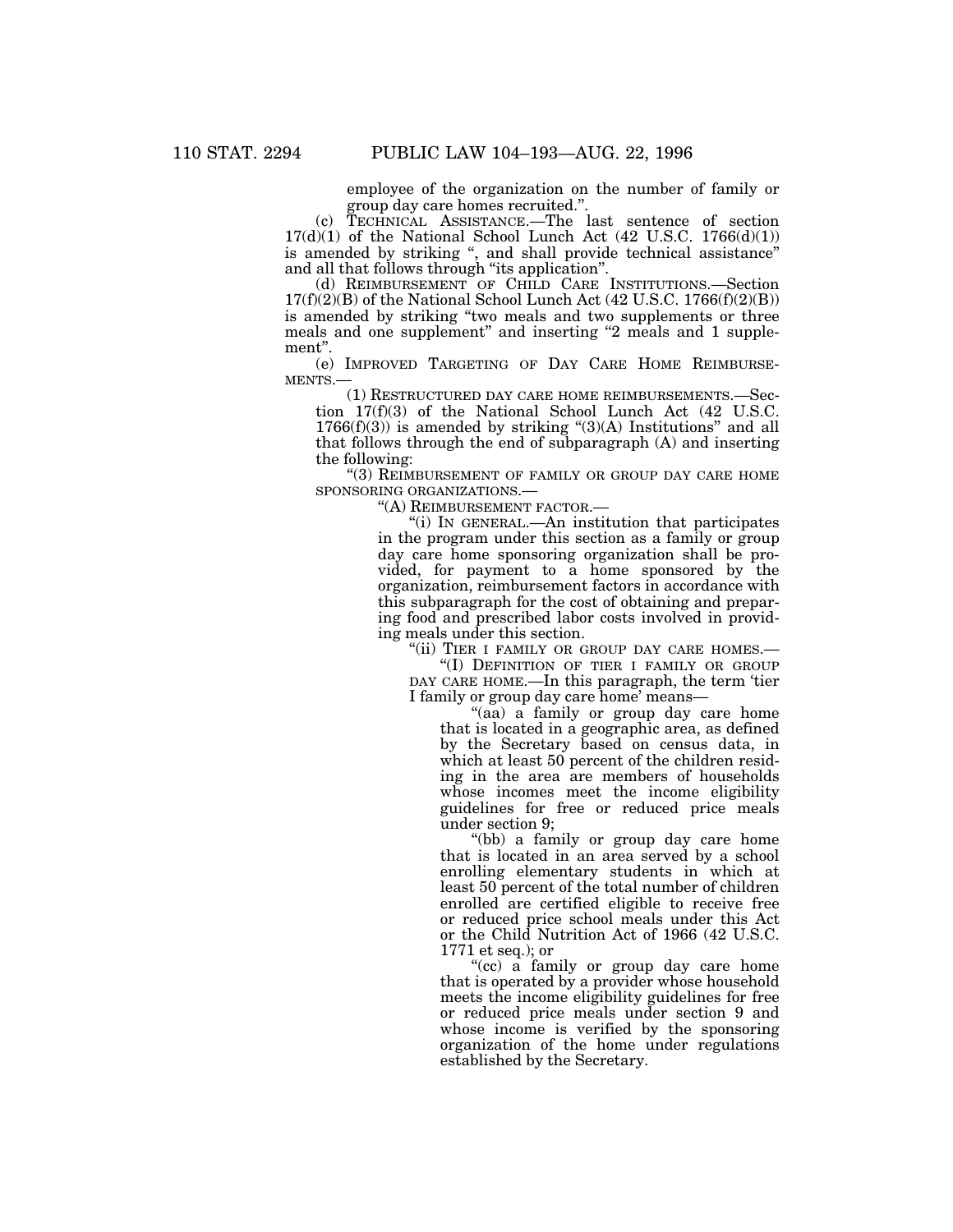''(II) REIMBURSEMENT.—Except as provided in subclause (III), a tier I family or group day care home shall be provided reimbursement factors under this clause without a requirement for documentation of the costs described in clause (i), except that reimbursement shall not be provided under this subclause for meals or supplements served to the children of a person acting as a family or group day care home provider unless the children meet the income eligibility guidelines for free or reduced price meals under section 9.

''(III) FACTORS.—Except as provided in subclause (IV), the reimbursement factors applied to a home referred to in subclause (II) shall be the factors in effect on July 1, 1996.

''(IV) ADJUSTMENTS.—The reimbursement factors under this subparagraph shall be adjusted on July 1, 1997, and each July 1 thereafter, to reflect changes in the Consumer Price Index for food at home for the most recent 12-month period for which the data are available. The reimbursement factors under this subparagraph shall be rounded to the nearest lower cent increment and based on the unrounded adjustment in effect on June 30 of the preceding school year.

"(iii) TIER II FAMILY OR GROUP DAY CARE HOMES.— ''(I) IN GENERAL.—

''(aa) FACTORS.—Except as provided in subclause (II), with respect to meals or supplements served under this clause by a family or group day care home that does not meet the criteria set forth in clause (ii)(I), the reimbursement factors shall be 95 cents for lunches and suppers, 27 cents for breakfasts, and 13 cents for supplements.

''(bb) ADJUSTMENTS.—The factors shall be adjusted on July 1, 1997, and each July 1 thereafter, to reflect changes in the Consumer Price Index for food at home for the most recent 12-month period for which the data are available. The reimbursement factors under this item shall be rounded down to the nearest lower cent increment and based on the unrounded adjustment for the preceding 12-month period.

"(cc) REIMBURSEMENT.—A family or group day care home shall be provided reimbursement factors under this subclause without a requirement for documentation of the costs described in clause (i), except that reimbursement shall not be provided under this subclause for meals or supplements served to the children of a person acting as a family or group day care home provider unless the children meet the income eligibility guidelines for free or reduced price meals under section 9.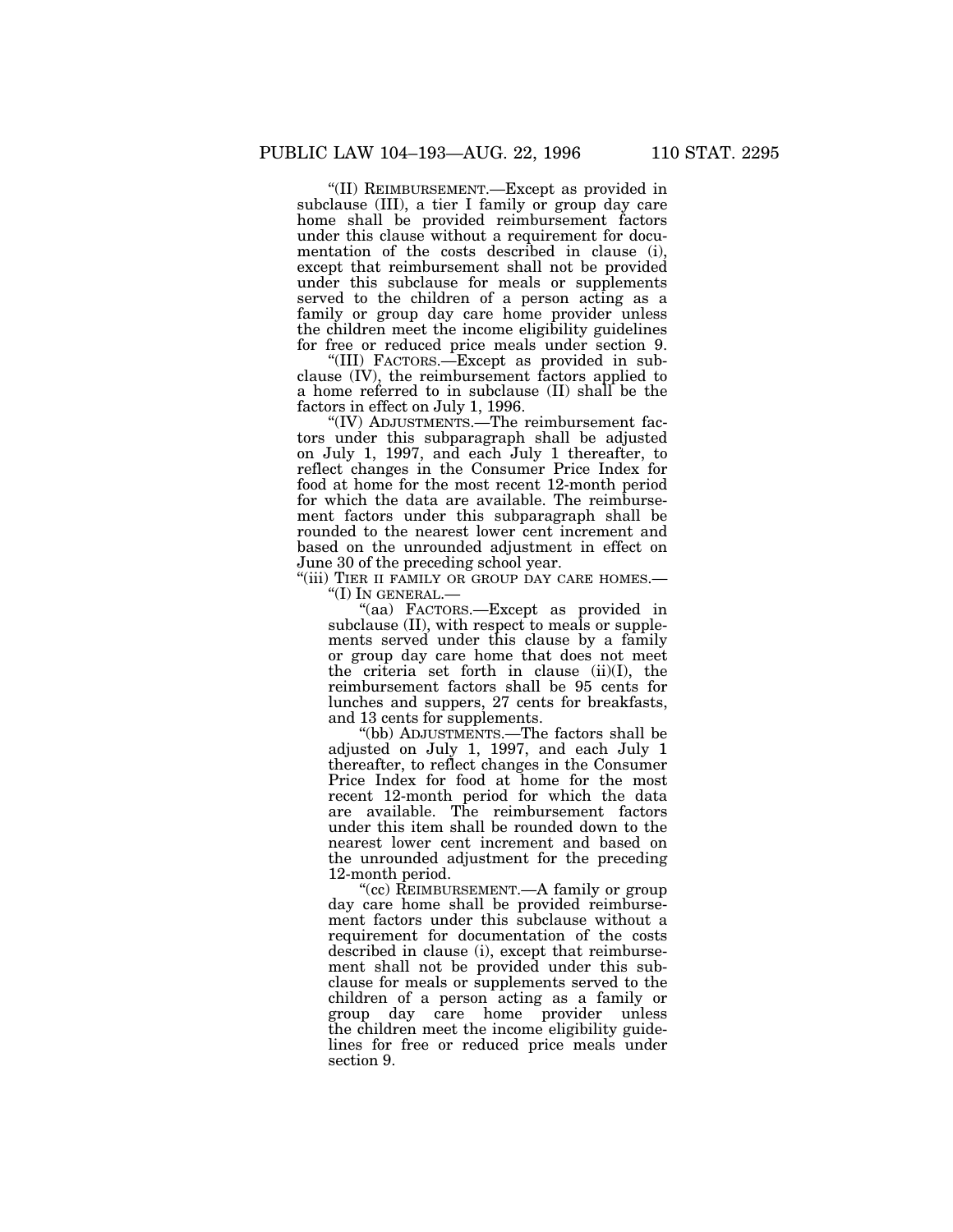''(II) OTHER FACTORS.—A family or group day care home that does not meet the criteria set forth in clause  $(ii)(I)$  may elect to be provided reimbursement factors determined in accordance with the following requirements:

''(aa) CHILDREN ELIGIBLE FOR FREE OR REDUCED PRICE MEALS.—In the case of meals or supplements served under this subsection to children who are members of households whose incomes meet the income eligibility guidelines for free or reduced price meals under section 9, the family or group day care home shall be provided reimbursement factors set by the Secretary in accordance with clause  $(ii)(III)$ .

''(bb) INELIGIBLE CHILDREN.—In the case of meals or supplements served under this subsection to children who are members of households whose incomes do not meet the income eligibility guidelines, the family or group day care home shall be provided reimbursement factors in accordance with subclause (I).

''(III) INFORMATION AND DETERMINATIONS.—

"(aa) In GENERAL.—If a family or group day care home elects to claim the factors described in subclause (II), the family or group day care home sponsoring organization serving the home shall collect the necessary income information, as determined by the Secretary, from any parent or other caretaker to make the determinations specified in subclause (II) and shall make the determinations in accordance with rules prescribed by the Secretary.

''(bb) CATEGORICAL ELIGIBILITY.—In making a determination under item (aa), a family or group day care home sponsoring organization may consider a child participating in or subsidized under, or a child with a parent participating in or subsidized under, a federally or State supported child care or other benefit program with an income eligibility limit that does not exceed the eligibility standard for free or reduced price meals under section 9 to be a child who is a member of a household whose income meets the income eligibility guidelines under section 9.

"(cc) FACTORS FOR CHILDREN ONLY.—A family or group day care home may elect to receive the reimbursement factors prescribed under clause (ii)(III) solely for the children participating in a program referred to in item (bb) if the home elects not to have income statements collected from parents or other caretakers.

''(IV) SIMPLIFIED MEAL COUNTING AND REPORT-ING PROCEDURES.—The Secretary shall prescribe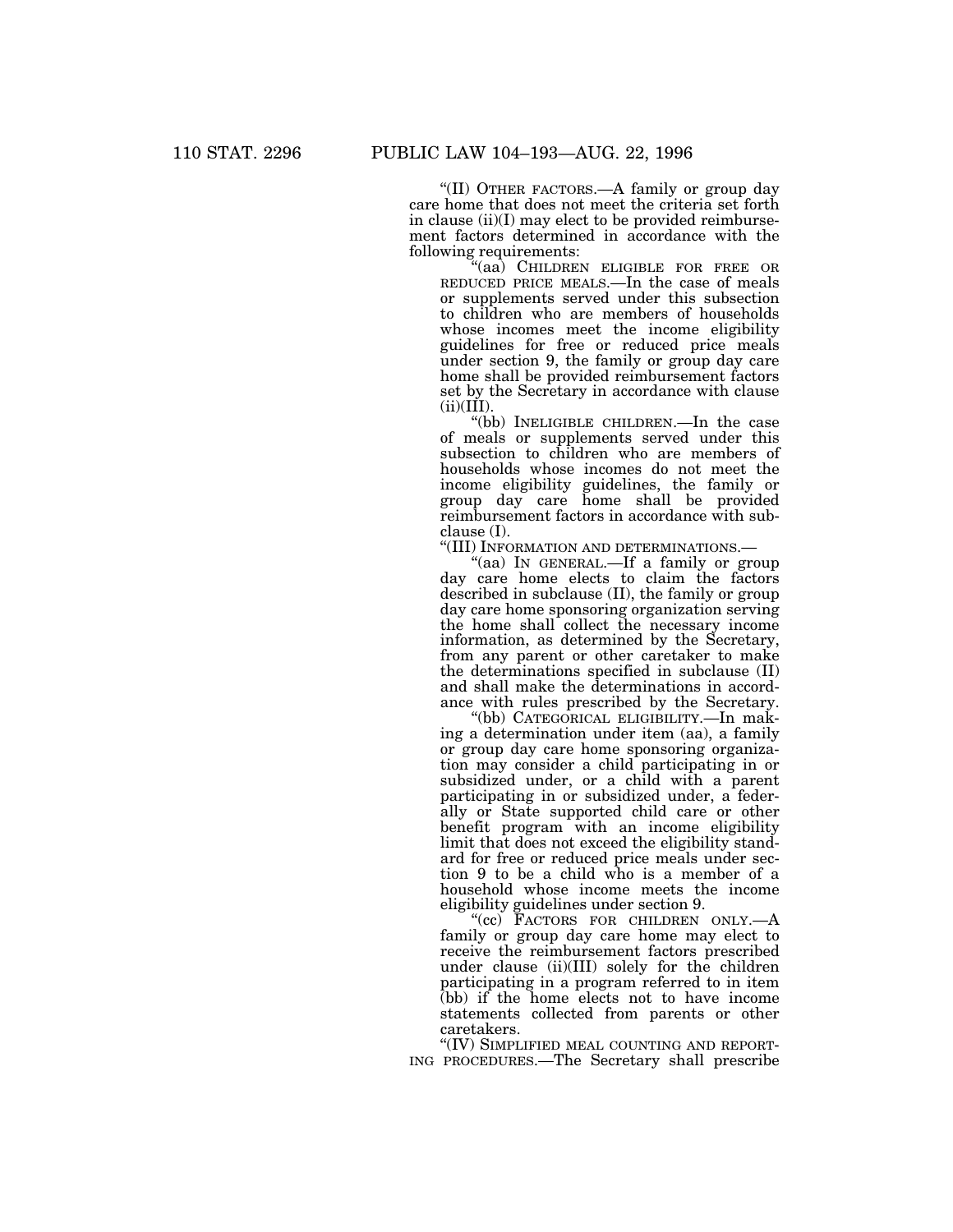simplified meal counting and reporting procedures for use by a family or group day care home that elects to claim the factors under subclause (II) and by a family or group day care home sponsoring organization that sponsors the home. The procedures the Secretary prescribes may include 1 or more of the following:

''(aa) Setting an annual percentage for each home of the number of meals served that are to be reimbursed in accordance with the reimbursement factors prescribed under clause (ii)(III) and an annual percentage of the number of meals served that are to be reimbursed in accordance with the reimbursement factors prescribed under subclause (I), based on the family income of children enrolled in the home in a specified month or other period.

 $*(bb)$  Placing a home into 1 of 2 or more reimbursement categories annually based on the percentage of children in the home whose households have incomes that meet the income eligibility guidelines under section 9, with each such reimbursement category carrying a set of reimbursement factors such as the factors prescribed under clause (ii)(III) or subclause (I) or factors established within the range of factors prescribed under clause (ii)(III) and subclause (I).

"(cc) Such other simplified procedures as the Secretary may prescribe.

"(V) MINIMUM VERIFICATION REQUIREMENTS.-The Secretary may establish any minimum verification requirements that are necessary to carry out this clause.''.

(2) GRANTS TO STATES TO PROVIDE ASSISTANCE TO FAMILY OR GROUP DAY CARE HOMES.—Section  $17(f)(3)$  of the National School Lunch Act (42 U.S.C. 1766(f)(3)) is amended by adding at the end the following:

''(D) GRANTS TO STATES TO PROVIDE ASSISTANCE TO FAMILY OR GROUP DAY CARE HOMES.—

''(i) IN GENERAL.—

''(I) RESERVATION.—From amounts made available to carry out this section, the Secretary shall reserve \$5,000,000 of the amount made available for fiscal year 1997.

''(II) PURPOSE.—The Secretary shall use the funds made available under subclause (I) to provide grants to States for the purpose of providing—

''(aa) assistance, including grants, to family and day care home sponsoring organizations and other appropriate organizations, in securing and providing training, materials, automated data processing assistance, and other assistance for the staff of the sponsoring organizations; and

''(bb) training and other assistance to family and group day care homes in the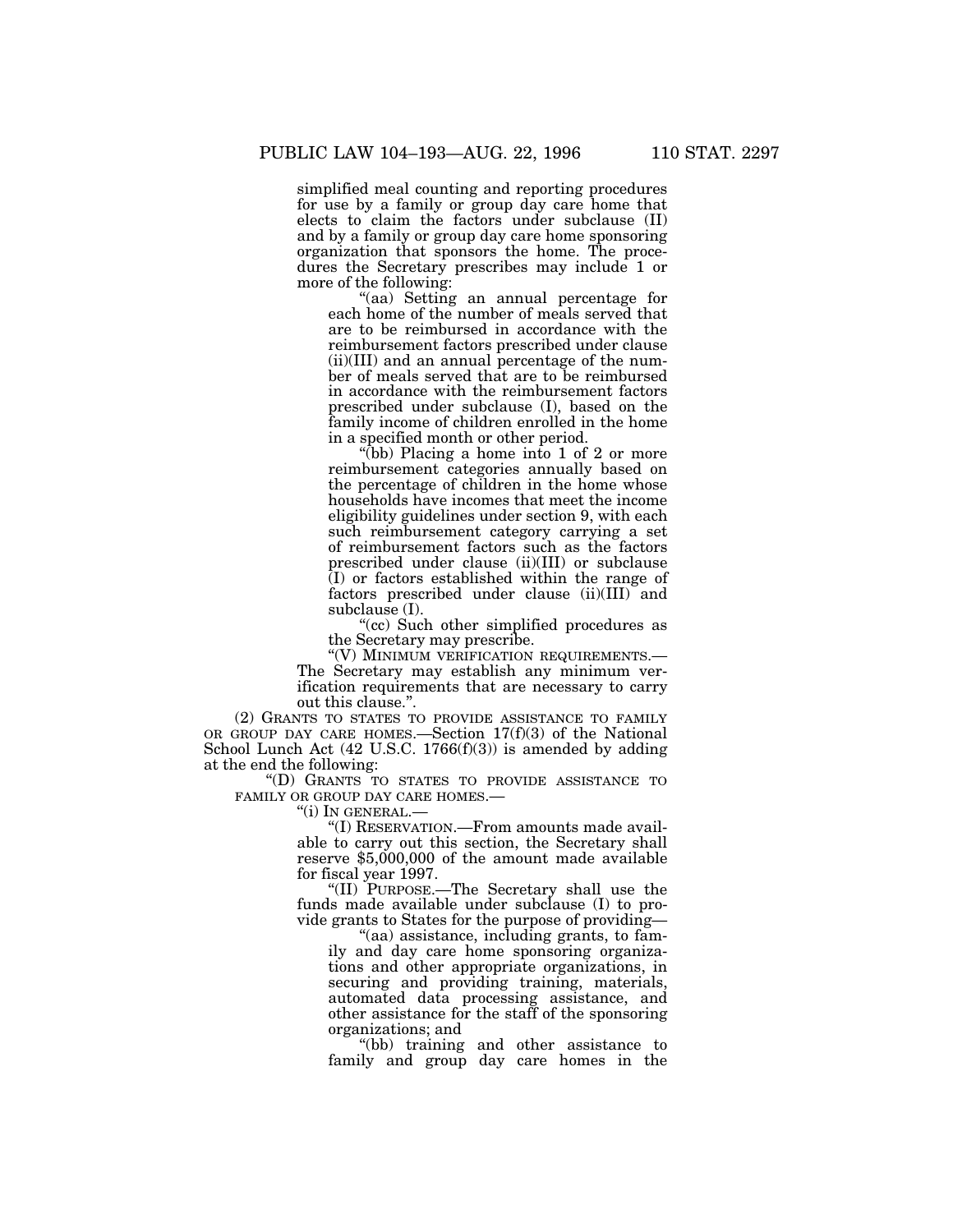implementation of the amendment to subparagraph (A) made by section 708(e)(1) of the Personal Responsibility and Work Opportunity Reconciliation Act of 1996.

''(ii) ALLOCATION.—The Secretary shall allocate from the funds reserved under clause  $(i)(I)$ —

''(I) \$30,000 in base funding to each State; and

"(II) any remaining amount among the States, based on the number of family day care homes participating in the program in a State during fiscal year 1995 as a percentage of the number of all family day care homes participating in the program during fiscal year 1995.

"(iii) RETENTION OF FUNDS.—Of the amount of funds made available to a State for fiscal year 1997 under clause (i), the State may retain not to exceed 30 percent of the amount to carry out this subpara $graph.$ <br>"(iv)

ADDITIONAL PAYMENTS.—Any payments received under this subparagraph shall be in addition to payments that a State receives under subparagraph  $(A).$ ".

(3) PROVISION OF DATA.—Section 17(f)(3) of the National School Lunch Act  $(42 \text{ U.S.C. } 1766(f)(3))$ , as amended by paragraph (2), is amended by adding at the end the following: ''(E) PROVISION OF DATA TO FAMILY OR GROUP DAY

CARE HOME SPONSORING ORGANIZATIONS.—

''(i) CENSUS DATA.—The Secretary shall provide to each State agency administering a child and adult care food program under this section data from the most recent decennial census survey or other appropriate census survey for which the data are available showing which areas in the State meet the requirements of subparagraph  $(A)(ii)(I)(aa)$ . The State agency shall provide the data to family or group day care home sponsoring organizations located in the State.

''(ii) SCHOOL DATA.—

''(I) IN GENERAL.—A State agency administering the school lunch program under this Act or the school breakfast program under the Child Nutrition Act of 1966 (42 U.S.C. 1771 et seq.) shall provide to approved family or group day care home sponsoring organizations a list of schools serving elementary school children in the State in which not less than  $\frac{1}{2}$  of the children enrolled are certified to receive free or reduced price meals. The State agency shall collect the data necessary to create the list annually and provide the list on a timely basis to any approved family or group day care home sponsoring organization that requests the list.

''(II) USE OF DATA FROM PRECEDING SCHOOL YEAR.—In determining for a fiscal year or other annual period whether a home qualifies as a tier I family or group day care home under subpara $graph (A)(ii)(I)$ , the State agency administering the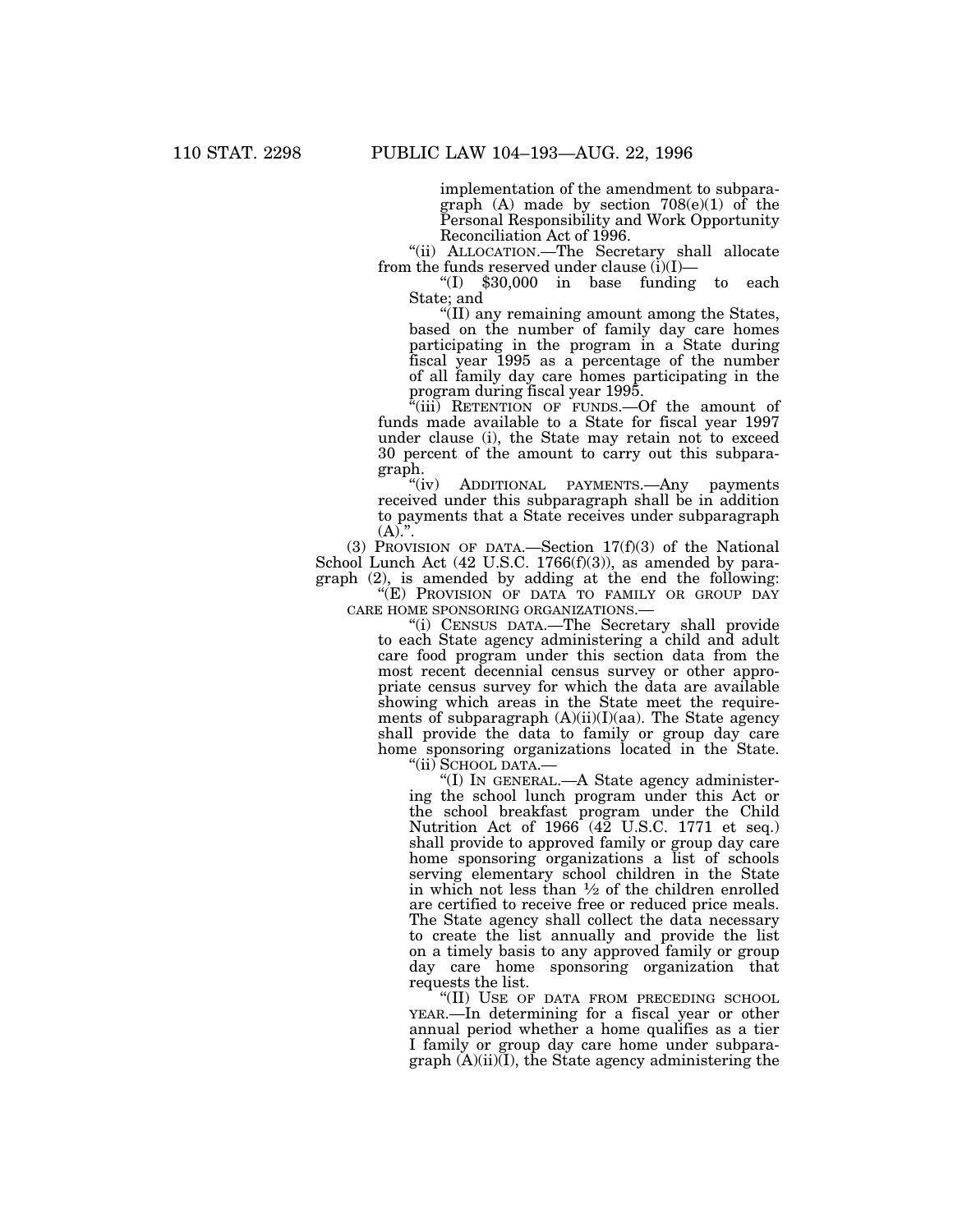program under this section, and a family or group day care home sponsoring organization, shall use the most current available data at the time of the determination.

"(iii) DURATION OF DETERMINATION.—For purposes of this section, a determination that a family or group day care home is located in an area that qualifies the home as a tier I family or group day care home (as the term is defined in subparagraph  $(A)(ii)(I)$ ), shall be in effect for 3 years (unless the determination is made on the basis of census data, in which case the determination shall remain in effect until more recent census data are available) unless the State agency determines that the area in which the home is located no longer qualifies the home as a tier I family or group day care home.''.

(4) CONFORMING AMENDMENTS.—Section 17(c) of the National School Lunch Act (42 U.S.C. 1766(c)) is amended by inserting "except as provided in subsection  $(f)(3)$ ," after "For purposes of this section," each place it appears in paragraphs  $(I)$ ,  $(2)$ , and  $(3)$ .

(f) REIMBURSEMENT.—Section 17(f) of the National School Lunch Act (42 U.S.C. 1766(f)) is amended—

 $(1)$  in paragraph  $(3)$ —

(A) in subparagraph (B), by striking the third and fourth sentences; and

 $(B)$  in subparagraph  $(C)(ii)$ , by striking "conduct outreach" and all that follows through "may become" and inserting "assist unlicensed family or group day care homes in becoming''; and

(2) in the first sentence of paragraph (4), by striking ''shall'' and inserting "may"

(g) NUTRITIONAL REQUIREMENTS.—Section 17(g)(1) of the National School Lunch Act (42 U.S.C. 1766(g)(1)) is amended—

(1) in subparagraph (A), by striking the second sentence; and

(2) in subparagraph (B), by striking the second sentence. (h) ELIMINATION OF STATE PAPERWORK AND OUTREACH BURDEN.—Section 17 of the National School Lunch Act (42 U.S.C. 1766) is amended by striking subsection (k) and inserting the following:

''(k) TRAINING AND TECHNICAL ASSISTANCE.—A State participating in the program established under this section shall provide sufficient training, technical assistance, and monitoring to facilitate effective operation of the program. The Secretary shall assist the State in developing plans to fulfill the requirements of this subsection.'

(i) RECORDS.—The second sentence of section 17(m) of the National School Lunch Act (42 U.S.C. 1766(m)) is amended by striking "at all times" and inserting "at any reasonable time". (j) UNNEEDED PROVISION.—Section 17 of the National School

Lunch Act is amended by striking subsection (q).

(k) EFFECTIVE DATE.—

(1) IN GENERAL.—Except as provided in paragraph (2), the amendments made by this section shall become effective on the date of enactment of this Act.

42 USC 1766 note. 42 USC 1766.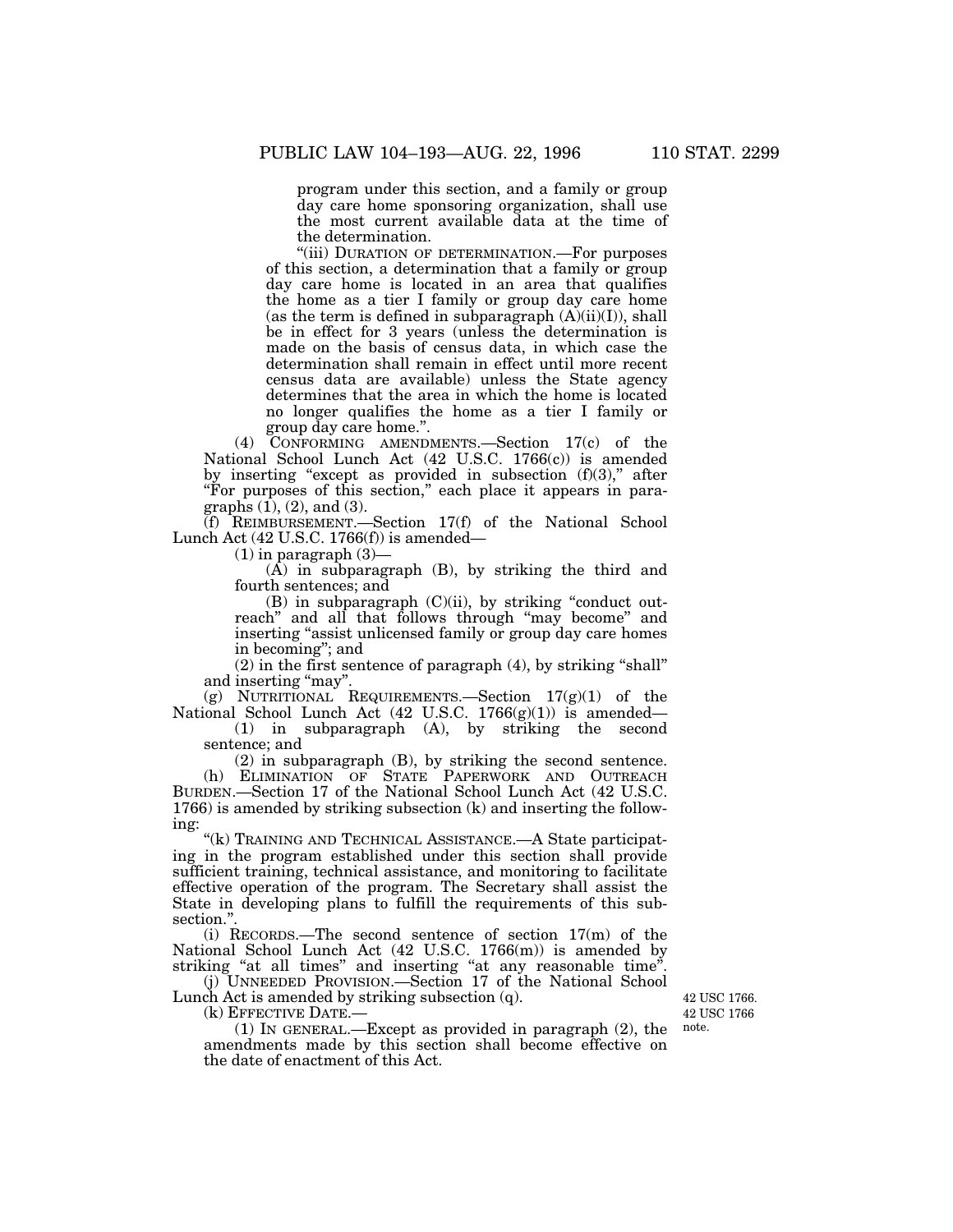(2) IMPROVED TARGETING OF DAY CARE HOME REIMBURSE-MENTS.—The amendments made by paragraphs (1) and (4) of subsection (e) shall become effective on July 1, 1997.

42 USC 1766 note.

(3) REGULATIONS.—

(A) INTERIM REGULATIONS.—Not later than January 1, 1997, the Secretary of Agriculture shall issue interim regulations to implement—

(i) the amendments made by paragraphs (1), (3), and (4) of subsection (e); and

(ii) section  $17(f)(3)(C)$  of the National School Lunch Act (42 U.S.C. 1766(f)(3)(C)).

(B) FINAL REGULATIONS.—Not later than July 1, 1997, the Secretary of Agriculture shall issue final regulations to implement the provisions of law referred to in subparagraph (A).

(l) STUDY OF IMPACT OF AMENDMENTS ON PROGRAM PARTICIPA-TION AND FAMILY DAY CARE LICENSING.—

(1) IN GENERAL.—The Secretary of Agriculture, in conjunction with the Secretary of Health and Human Services, shall study the impact of the amendments made by this section on—

(A) the number of family day care homes participating in the child and adult care food program established under section 17 of the National School Lunch Act (42 U.S.C. 1766);

(B) the number of day care home sponsoring organizations participating in the program;

 $(\tilde{C})$  the number of day care homes that are licensed, certified, registered, or approved by each State in accordance with regulations issued by the Secretary;

(D) the rate of growth of the numbers referred to in subparagraphs (A) through (C);

(E) the nutritional adequacy and quality of meals served in family day care homes that—

(i) received reimbursement under the program prior to the amendments made by this section but do not receive reimbursement after the amendments made by this section; or

(ii) received full reimbursement under the program prior to the amendments made by this section but do not receive full reimbursement after the amendments made by this section; and

(F) the proportion of low-income children participating in the program prior to the amendments made by this section and the proportion of low-income children participating in the program after the amendments made by this section.

(2) REQUIRED DATA.—Each State agency participating in the child and adult care food program under section 17 of the National School Lunch Act (42 U.S.C. 1766) shall submit to the Secretary of Agriculture data on—

(A) the number of family day care homes participating in the program on June 30, 1997, and June 30, 1998;

(B) the number of family day care homes licensed, certified, registered, or approved for service on June 30, 1997, and June 30, 1998; and

42 USC 1766 note.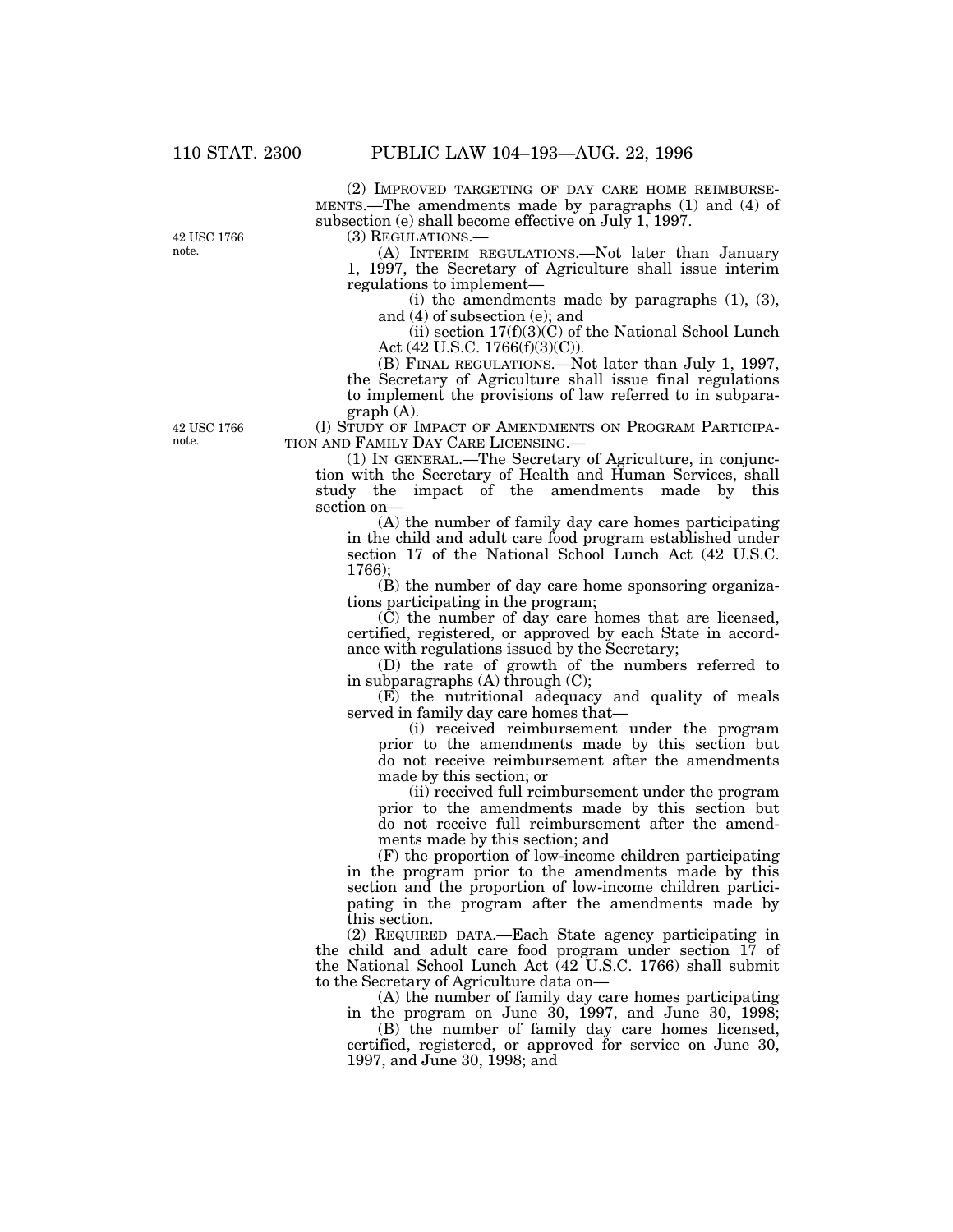(C) such other data as the Secretary may require to carry out this subsection.

(3) SUBMISSION OF REPORT.—Not later than 2 years after the date of enactment of this section, the Secretary of Agriculture shall submit the study required under this subsection to the Committee on Economic and Educational Opportunities of the House of Representatives and the Committee on Agriculture, Nutrition, and Forestry of the Senate.

## **SEC. 709. PILOT PROJECTS.**

(a) UNIVERSAL FREE PILOT.—Section 18(d) of the National School Lunch Act (42 U.S.C. 1769(d)) is amended—

(1) by striking paragraph (3); and

(2) by redesignating paragraphs (4) and (5) as paragraphs  $(3)$  and  $(4)$ , respectively.

(b) DEMONSTRATION PROJECT OUTSIDE SCHOOL HOURS.-Section 18(e) of the National School Lunch Act (42 U.S.C. 1769(e)) is amended—

 $(1)$  in paragraph  $(1)$ —

 $(A)$  in subparagraph  $(A)$ —

(i) by striking ''(A)''; and

(ii) by striking ''shall'' and inserting ''may''; and (B) by striking subparagraph (B); and

(2) by striking paragraph (5) and inserting the following: ''(5) AUTHORIZATION OF APPROPRIATIONS.—There are authorized to be appropriated to carry out this subsection such sums as are necessary for each of fiscal years 1997 and 1998.''.

## **SEC. 710. REDUCTION OF PAPERWORK.**

Section 19 of the National School Lunch Act (42 U.S.C. 1769a) is repealed.

## **SEC. 711. INFORMATION ON INCOME ELIGIBILITY.**

Section 23 of the National School Lunch Act (42 U.S.C. 1769d) is repealed.

## **SEC. 712. NUTRITION GUIDANCE FOR CHILD NUTRITION PROGRAMS.**

Section 24 of the National School Lunch Act (42 U.S.C. 1769e) is repealed.

# **Subtitle B—Child Nutrition Act of 1966**

### **SEC. 721. SPECIAL MILK PROGRAM.**

Section 3(a)(3) of the Child Nutrition Act of 1966 (42 U.S.C.  $1772(a)(3)$ ) is amended by striking "the Trust Territory of the Pacific Islands'' and inserting ''the Commonwealth of the Northern Mariana Islands''.

## **SEC. 722. FREE AND REDUCED PRICE POLICY STATEMENT.**

Section 4(b)(1) of the Child Nutrition Act of 1966 (42 U.S.C. 1773(b)(1)) is amended by adding at the end the following:

"(E) FREE AND REDUCED PRICE POLICY STATEMENT.-After the initial submission, a school food authority shall not be required to submit a free and reduced price policy statement to a State educational agency under this Act unless there is a substantive change in the free and reduced price policy of the school food authority. A routine change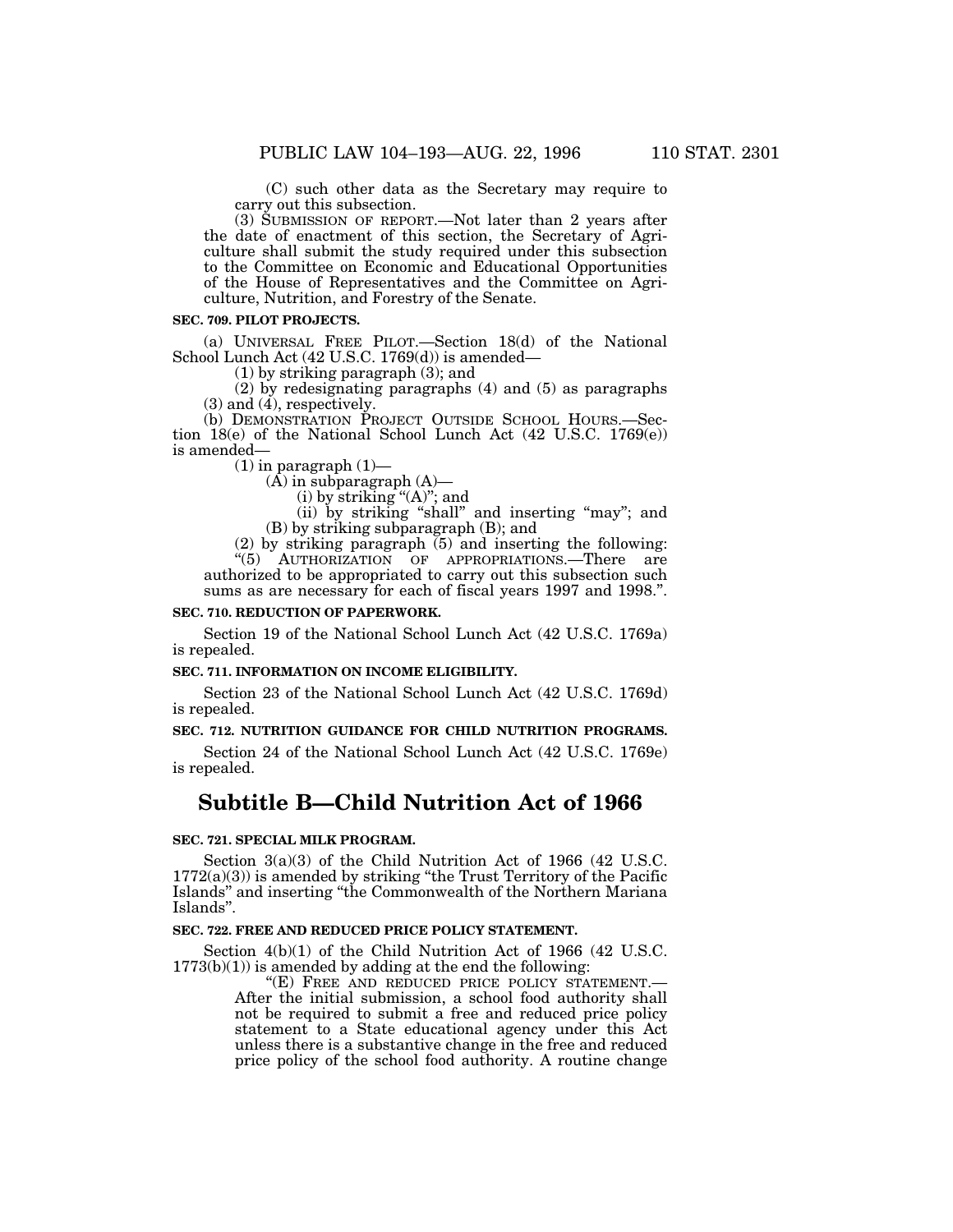in the policy of a school food authority, such as an annual adjustment of the income eligibility guidelines for free and reduced price meals, shall not be sufficient cause for requiring the school food authority to submit a policy statement.''.

## **SEC. 723. SCHOOL BREAKFAST PROGRAM AUTHORIZATION.**

(a) TRAINING AND TECHNICAL ASSISTANCE IN FOOD PREPARATION.—Section  $4(e)(1)(B)$  of the Child Nutrition Act of 1966 (42 U.S.C.  $1773(e)(1)(B)$  is amended by striking the second sentence.<br>(b) EXPANSION OF PROGRAM; STARTUP AND EXPANSION COSTS.—

 $(1)$  In GENERAL.—Section 4 of the Child Nutrition Act of

1966 (42 U.S.C. 1773) is amended by striking subsections (f) and (g).

42 USC 1773 note.

## (2) EFFECTIVE DATE.—The amendments made by paragraph (1) shall become effective on October 1, 1996.

#### **SEC. 724. STATE ADMINISTRATIVE EXPENSES.**

(a) USE OF FUNDS FOR COMMODITY DISTRIBUTION ADMINISTRA- TION; STUDIES.—Section 7 of the Child Nutrition Act of 1966 (42 U.S.C. 1776) is amended—

(1) by striking subsections (e) and (h); and

(2) by redesignating subsections (f), (g), and (i) as subsections (e), (f), and (g), respectively.

(b) APPROVAL OF CHANGES.—Section 7(e) of the Child Nutrition Act of 1966 (42 U.S.C. 1776(e)), as so redesignated, is amended—

(1) by striking ''each year an annual plan'' and inserting ''the initial fiscal year a plan''; and

(2) by adding at the end the following: ''After submitting the initial plan, a State shall be required to submit to the Secretary for approval only a substantive change in the plan.''.

#### **SEC. 725. REGULATIONS.**

Section 10(b) of the Child Nutrition Act of 1966 (42 U.S.C. 1779(b)) is amended—

 $(1)$  in paragraph  $(1)$ , by striking " $(1)$ "; and

(2) by striking paragraphs (2) through (4).

#### **SEC. 726. PROHIBITIONS.**

Section 11(a) of the Child Nutrition Act of 1966 (42 U.S.C.  $1780(a)$ ) is amended by striking "neither the Secretary nor the State shall'' and inserting ''the Secretary shall not''.

## **SEC. 727. MISCELLANEOUS PROVISIONS AND DEFINITIONS.**

Section 15 of the Child Nutrition Act of 1966 (42 U.S.C. 1784) is amended—

(1) in paragraph (1), by striking ''the Trust Territory of the Pacific Islands'' and inserting ''the Commonwealth of the Northern Mariana Islands''; and

(2) in the first sentence of paragraph (3)—

 $(A)$  in subparagraph  $(A)$ , by inserting "and" at the end; and

 $(B)$  by striking ", and  $(C)$ " and all that follows through ''Governor of Puerto Rico''.

#### **SEC. 728. ACCOUNTS AND RECORDS.**

The second sentence of section 16(a) of the Child Nutrition Act of 1966  $(42 \text{ U.S.C. } 1785(a))$  is amended by striking "at all times be available'' and inserting ''be available at any reasonable time''.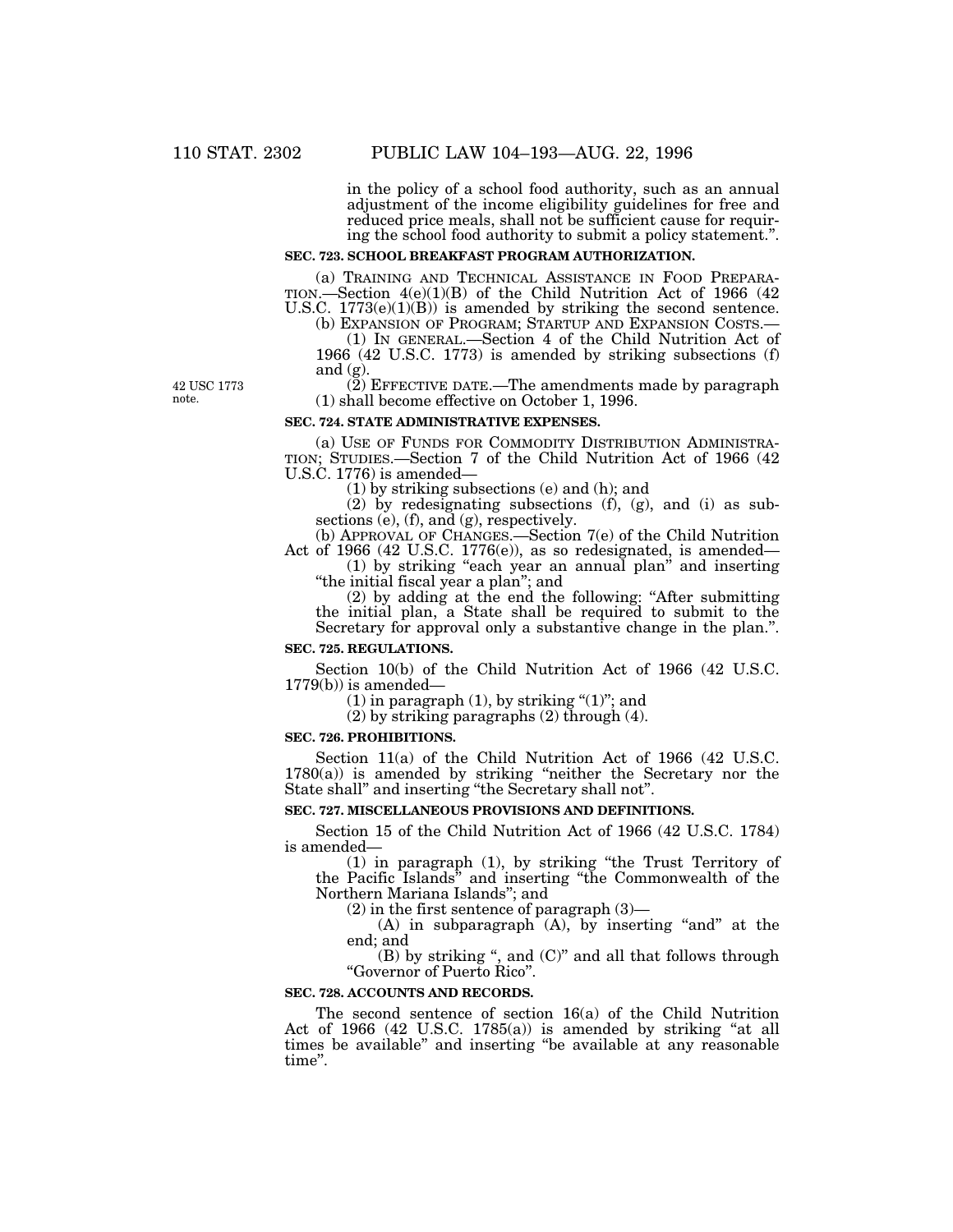### **SEC. 729. SPECIAL SUPPLEMENTAL NUTRITION PROGRAM FOR WOMEN, INFANTS, AND CHILDREN.**

(a) DEFINITIONS.—Section 17(b) of the Child Nutrition Act of 1966 (42 U.S.C. 1786(b)) is amended—

 $(1)$  in paragraph  $(15)(B)(iii)$ , by inserting "of not more than 365 days'' after ''accommodation''; and

 $(2)$  in paragraph  $(16)$ —

 $(A)$  in subparagraph  $(A)$ , by adding "and" at the end; and

 $(B)$  in subparagraph  $(B)$ , by striking "; and" and inserting a period; and

 $(\tilde{C})$  by striking subparagraph  $(C)$ .

(b) SECRETARY'S PROMOTION OF WIC.—Section 17(c) of the Child Nutrition Act of 1966 (42 U.S.C. 1786(c)) is amended by striking paragraph (5).

(c) ELIGIBLE PARTICIPANTS.—Section 17(d) of the Child Nutrition Act of 1966 (42 U.S.C. 1786(d)) is amended by striking paragraph (4).

(d) NUTRITION EDUCATION.—Section 17(e) of the Child Nutrition Act of 1966 (42 U.S.C. 1786(e)) is amended—

(1) in paragraph (2), by striking the third sentence;

 $(2)$  in paragraph  $(4)$ —

(A) in the matter preceding subparagraph (A), by striking "shall";

(B) by striking subparagraph (A);

(C) by redesignating subparagraphs (B) and (C) as subparagraphs  $(A)$  and  $(B)$ , respectively;

(D) in subparagraph (A), as so redesignated—

(i) by inserting ''shall'' before ''provide''; and

(ii) by striking "and" at the end;

(E) in subparagraph (B), as so redesignated—

(i) by inserting ''shall'' before ''provide''; and

(ii) by striking the period at the end and inserting ''; and''; and

(F) by adding at the end the following:

''(C) may provide a local agency with materials describing other programs for which a participant in the program may be eligible.'';

 $(3)$  in paragraph  $(5)$ , by striking "The State agency shall ensure that each'' and inserting ''Each''; and

(4) by striking paragraph (6).

(e) STATE PLAN.—Section 17(f) of the Child Nutrition Act of 1966 (42 U.S.C. 1786(f)) is amended—

 $(1)$  in paragraph  $(1)$ —

 $(A)$  in subparagraph  $(A)$ —

(i) by striking ''annually to the Secretary, by a date specified by the Secretary, a'' and inserting ''to the Secretary, by a date specified by the Secretary, an initial''; and

(ii) by adding at the end the following: "After submitting the initial plan, a State shall be required to submit to the Secretary for approval only a substantive change in the plan.'';

 $(B)$  in subparagraph  $(C)$ —

(i) by striking clause (iii) and inserting the following: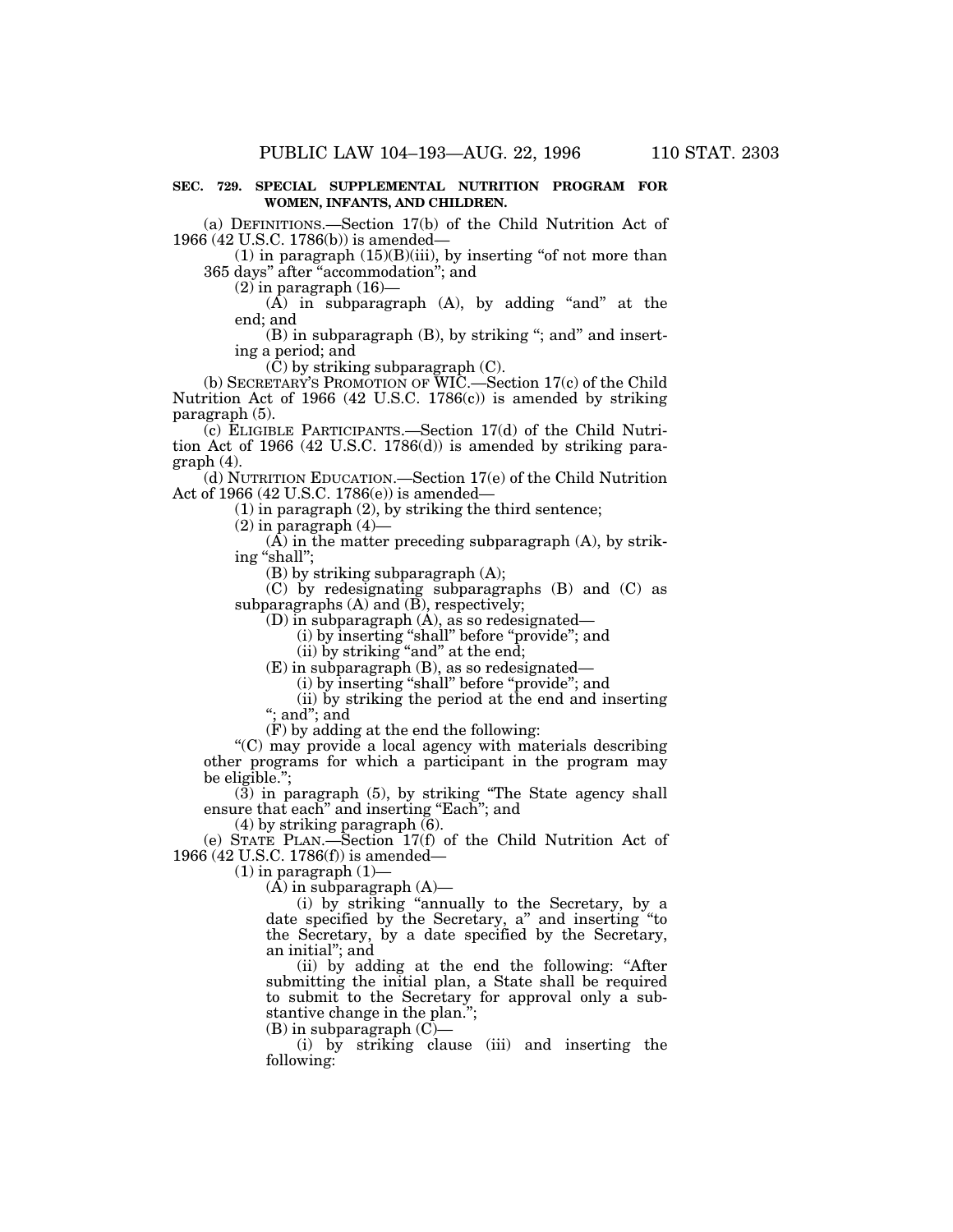"(iii) a plan to coordinate operations under the program with other services or programs that may benefit participants in, and applicants for, the program;'';

(ii) in clause (vi), by inserting after "in the State" the following: "(including a plan to improve access to the program for participants and prospective applicants who are employed, or who reside in rural areas)'';

(iii) in clause (vii), by striking ''to provide program benefits'' and all that follows through ''emphasis on'' and inserting "for";

(iv) by striking clauses (ix), (x), and (xii);

 $(v)$  in clause (xiii), by striking "may require" and inserting "may reasonably require";

(vi) by redesignating clauses (xi) and (xiii), as so amended, as clauses (ix) and (x), respectively; and

(vii) in clause (ix), as so redesignated, by adding "and" at the end;

(C) by striking subparagraph (D); and

(D) by redesignating subparagraph (E) as subparagraph (D);

 $(2)$  by striking paragraphs  $(6)$  and  $(22)$ ;

(3) in the second sentence of paragraph (5), by striking ''at all times be available'' and inserting ''be available at any reasonable time'';

(4) in paragraph (9)(B), by striking the second sentence;

(5) in the first sentence of paragraph (11), by striking '', including standards that will ensure sufficient State agency staff'';

 $(6)$  in paragraph (12), by striking the third sentence;

 $(7)$  in paragraph  $(14)$ , by striking "shall" and inserting "may"

(8) in paragraph (17), by striking ''and to accommodate'' and all that follows through "facilities";

 $(9)$  in paragraph  $(19)$ , by striking "shall" and inserting ''may''; and

(10) by redesignating paragraphs (7) through (21) as paragraphs (6) through (20), and paragraphs (23) and (24) as paragraphs (21) and (22), respectively.

 $(f)$  INFORMATION.—Section 17 $(g)$  of the Child Nutrition Act of 1966 (42 U.S.C. 1786(g)) is amended—

(1) in paragraph (5), by striking ''the report required under subsection  $(d)(\breve{4})$ " and inserting "reports on program participant characteristics''; and

(2) by striking paragraph (6).

(g) PROCUREMENT OF INFANT FORMULA.—

(1) IN GENERAL.—Section 17(h) of the Child Nutrition Act of 1966 (42 U.S.C. 1786(h)) is amended—

(A) in paragraph  $(4)(E)$ , by striking "and, on" and all that follows through " $(d)(4)$ "; and

(B) in paragraph (8)—

 $(i)$  by striking subparagraphs  $(A)$ ,  $(C)$ , and  $(M)$ ;  $(ii)$  in subparagraph  $(G)$ —

 $(I)$  in clause  $(i)$ , by striking " $(i)$ "; and

(II) by striking clauses (ii) through (ix);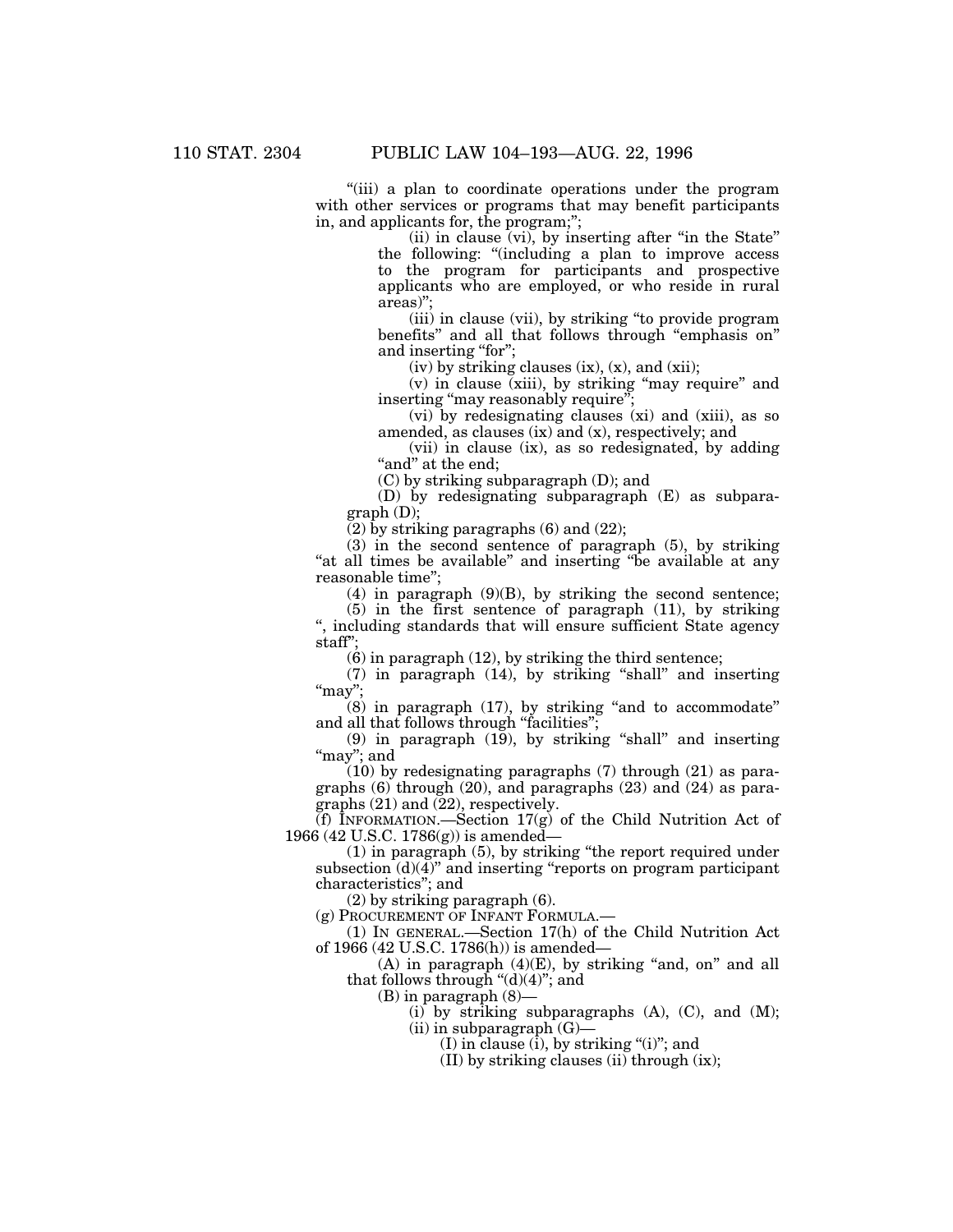(iii) in subparagraph (I), by striking ''Secretary—'' and all that follows through ''(v) may'' and inserting ''Secretary may'';

(iv) by redesignating subparagraphs (B) and (D) through  $(L)$  as subparagraphs  $(A)$  and  $(B)$  through (J), respectively;

 $(v)$  in subparagraph  $(A)(i)$ , as so redesignated, by striking "subparagraphs (C), (D), and (E)(iii), in carrying out subparagraph  $(A)$ ," and inserting "subparagraphs  $(B)$  and  $(C)(iii)$ ,";

(vi) in subparagraph (B)(i), as so redesignated, by striking ''subparagraph (B)'' each place it appears and inserting ''subparagraph (A)''; and

(vii) in subparagraph (C)(iii), as so redesignated, by striking "subparagraph (B)" and inserting "subparagraph (A)''.

(2) APPLICATION.—The amendments made by paragraph (1) shall not apply to a contract for the procurement of infant formula under section 17(h)(8) of the Child Nutrition Act of 1966 (42 U.S.C. 1786(h)(8)) that is in effect on the date of enactment of this subsection.

(h) NATIONAL ADVISORY COUNCIL ON MATERNAL, INFANT, AND FETAL NUTRITION.—Section 17(k)(3) of the Child Nutrition Act of 1966 (42 U.S.C. 1786 $(k)(3)$ ) is amended by striking "Secretary shall designate" and inserting "Council shall elect".

(i) COMPLETED STUDY; COMMUNITY COLLEGE DEMONSTRATION; GRANTS FOR INFORMATION AND DATA SYSTEM.—Section 17 of the Child Nutrition Act of 1966 (42 U.S.C. 1786) is amended by striking subsections  $(n)$ ,  $(o)$ , and  $(p)$ .

(j) DISQUALIFICATION OF VENDORS WHO ARE DISQUALIFIED UNDER THE FOOD STAMP PROGRAM.—Section 17 of the Child Nutrition Act of 1966 (42 U.S.C. 1786), as amended by subsection (i), is amended by adding at the end the following:

"(n) DISQUALIFICATION OF VENDORS WHO ARE DISQUALIFIED UNDER THE FOOD STAMP PROGRAM.— UNDER THE FOOD STAMP PROGRAM.—<br>"(1) IN GENERAL.—The Secretary shall issue regulations Regulations.

providing criteria for the disqualification under this section of an approved vendor that is disqualified from accepting benefits under the food stamp program established under the Food Stamp Act of 1977 (7 U.S.C. 2011 et seq.).

''(2) TERMS.—A disqualification under paragraph (1)—

 $f(A)$  shall be for the same period as the disqualification from the program referred to in paragraph (1);

''(B) may begin at a later date than the disqualification from the program referred to in paragraph (1); and

''(C) shall not be subject to judicial or administrative review.''.

#### **SEC. 730. CASH GRANTS FOR NUTRITION EDUCATION.**

Section 18 of the Child Nutrition Act of 1966 (42 U.S.C. 1787) is repealed.

#### **SEC. 731. NUTRITION EDUCATION AND TRAINING.**

(a) FINDINGS.—Section 19 of the Child Nutrition Act of 1966 (42 U.S.C. 1788) is amended—

(1) in subsection (a), by striking ''that—'' and all that follows through the period at the end and inserting "that effective dissemination of scientifically valid information to children

42 USC 1786 note.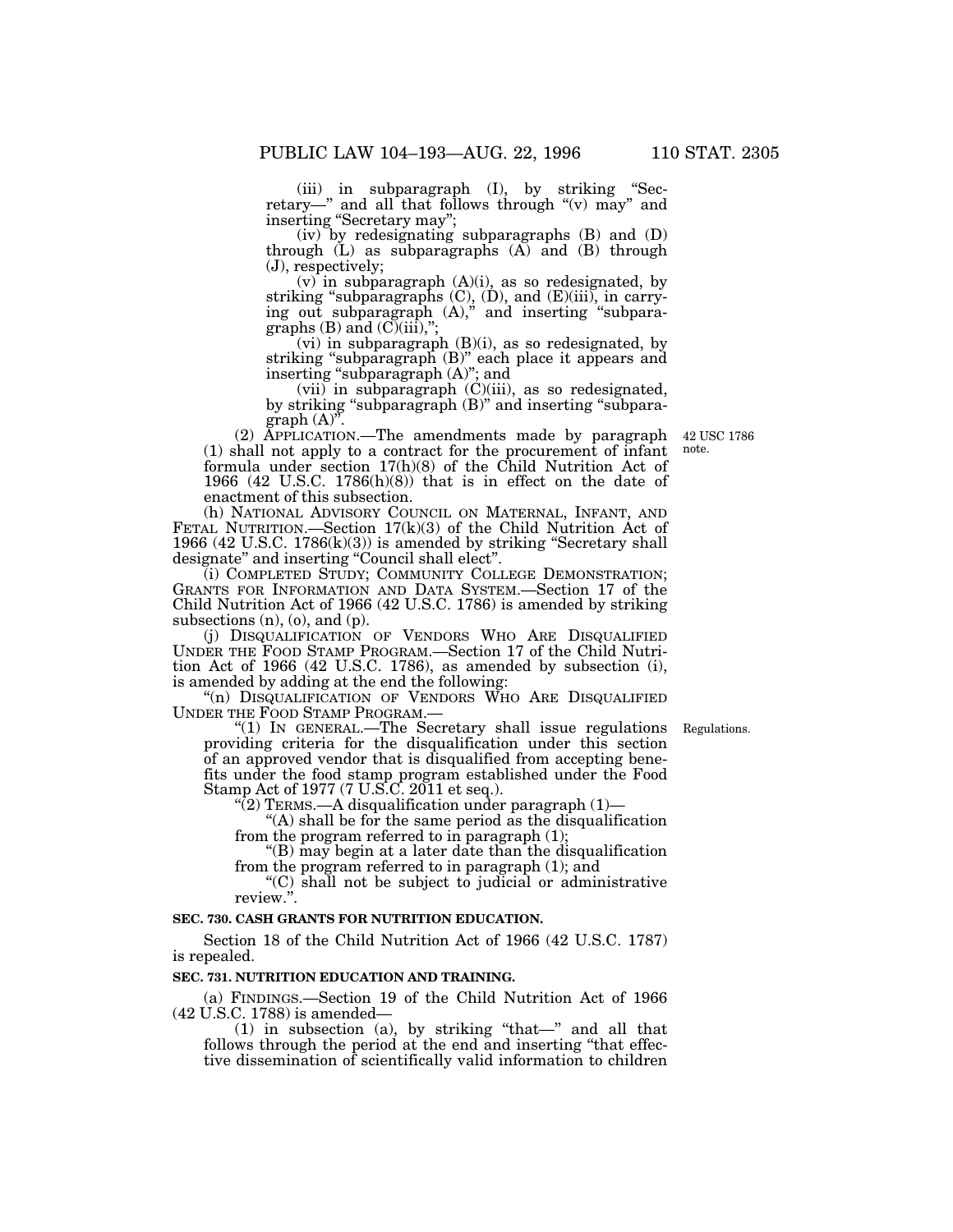participating or eligible to participate in the school lunch and related child nutrition programs should be encouraged.''; and

(2) in subsection (b), by striking ''encourage'' and all that follows through ''establishing'' and inserting ''establish''.

(b) USE OF FUNDS.—Section 19(f) of the Child Nutrition Act

of 1966 (42 U.S.C. 1788(f)) is amended—

 $(1)$  in paragraph  $(1)$ 

 $(A)$  by striking subparagraph  $(B)$ ; and

 $(B)$  in subparagraph  $(A)$ –

(i) by striking " $(A)$ ";

(ii) by striking clauses (ix) through (xix);

(iii) by redesignating clauses (i) through (viii) and  $(xx)$  as subparagraphs  $(\overline{A})$  through  $(H)$  and  $(I)$ , respectively;

(iv) in subparagraph (I), as so redesignated, by striking the period at the end and inserting "; and"; and

(v) by adding at the end the following:

''(J) other appropriate related activities, as determined by the State.'';

(2) by striking paragraphs (2) and (4); and

(3) by redesignating paragraph (3) as paragraph (2).

(c) ACCOUNTS, RECORDS, AND REPORTS.—The second sentence of section 19(g)(1) of the Child Nutrition Act of 1966 (42 U.S.C.  $1788(g)(1)$ ) is amended by striking "at all times be available" and inserting ''be available at any reasonable time''.

(d) STATE COORDINATORS FOR NUTRITION; STATE PLAN.—Section 19(h) of the Child Nutrition Act of 1966 (42 U.S.C. 1788(h)) is amended—

 $(1)$  in the second sentence of paragraph  $(1)$ —

(A) by striking ''as provided in paragraph (2) of this subsection''; and

(B) by striking ''as provided in paragraph (3) of this subsection'';

(2) in paragraph (2), by striking the second and third sentences; and

(3) by striking paragraph (3).

(e) AUTHORIZATION OF APPROPRIATIONS.—Section 19(i) of the Child Nutrition Act of 1966 (42 U.S.C. 1788(i)) is amended—

(1) in the first sentence of paragraph (2)(A), by striking ''and each succeeding fiscal year'';

(2) by redesignating paragraphs (3) and (4) as paragraphs (4) and (5), respectively; and

(3) by inserting after paragraph (2) the following:

''(3) FISCAL YEARS 1997 THROUGH 2002.—

''(A) IN GENERAL.—There are authorized to be appropriated to carry out this section \$10,000,000 for each of fiscal years 1997 through 2002.

''(B) GRANTS.—

''(i) IN GENERAL.—Grants to each State from the amounts made available under subparagraph (A) shall be based on a rate of 50 cents for each child enrolled in schools or institutions within the State, except that no State shall receive an amount less than \$75,000 per fiscal year.

''(ii) INSUFFICIENT FUNDS.—If the amount made available for any fiscal year is insufficient to pay the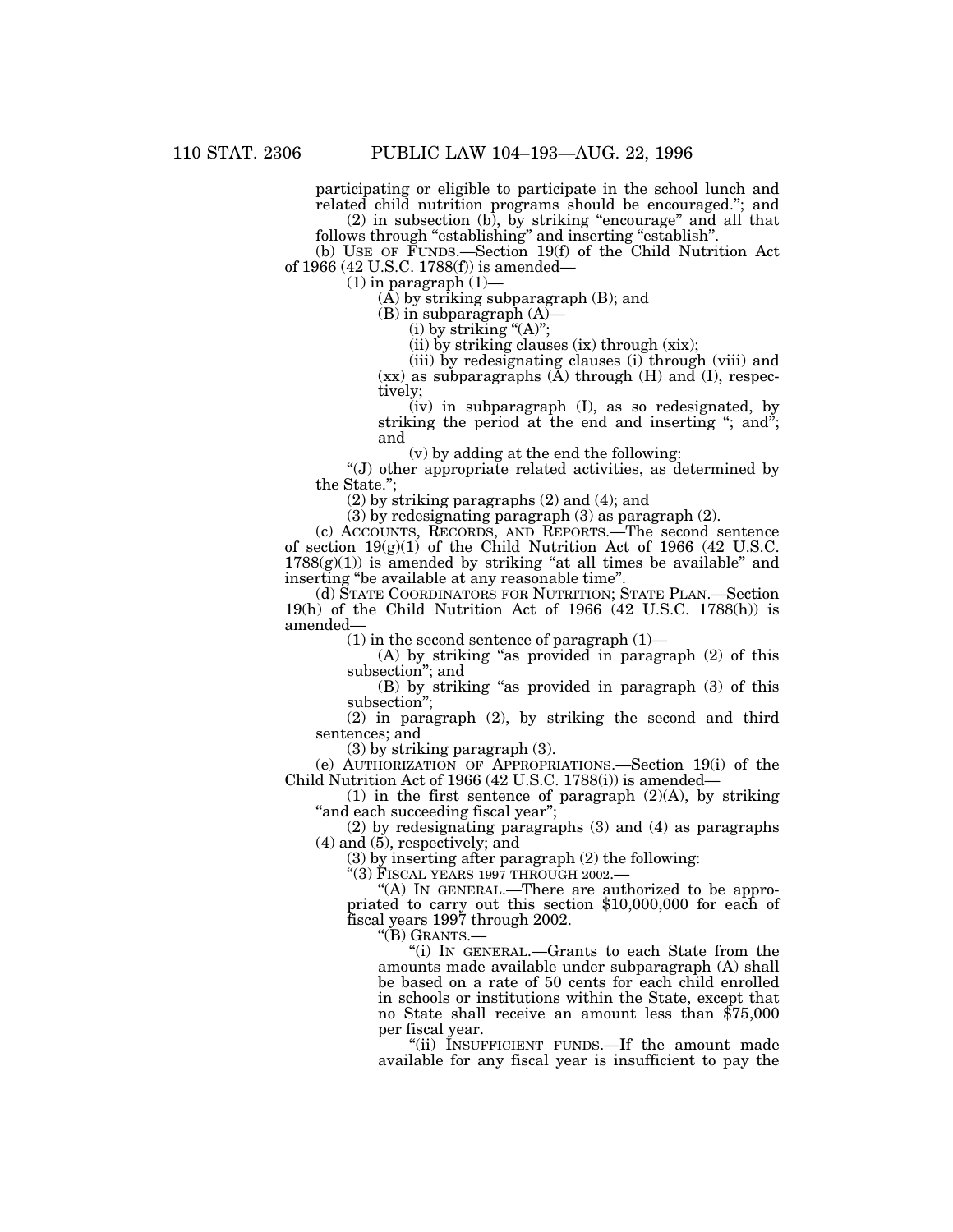amount to which each State is entitled under clause (i), the amount of each grant shall be ratably reduced. (f) ASSESSMENT.—Section 19 of the Child Nutrition Act of 1966 (42 U.S.C. 1788) is amended by striking subsection (j).

(g) EFFECTIVE DATE.—The amendments made by subsection 42 USC 1788 (e) shall become effective on October 1, 1996. note.

# **Subtitle C—Miscellaneous Provisions**

#### **SEC. 741. COORDINATION OF SCHOOL LUNCH, SCHOOL BREAKFAST, AND SUMMER FOOD SERVICE PROGRAMS.**

(a) COORDINATION.—

(1) IN GENERAL.—The Secretary of Agriculture shall develop proposed changes to the regulations under the school lunch program under the National School Lunch Act (42 U.S.C. 1751 et seq.), the summer food service program under section 13 of that Act (42 U.S.C. 1761), and the school breakfast program under section 4 of the Child Nutrition Act of 1966 (42 U.S.C. 1773), for the purpose of simplifying and coordinating those programs into a comprehensive meal program.

(2) CONSULTATION.—In developing proposed changes to the regulations under paragraph (1), the Secretary of Agriculture shall consult with local, State, and regional administrators of the programs described in such paragraph.

(b) REPORT.—Not later than November 1, 1997, the Secretary of Agriculture shall submit to the Committee on Agriculture, Nutrition, and Forestry of the Senate and the Committee on Economic and Educational Opportunities of the House of Representatives a report containing the proposed changes developed under subsection (a).

#### **SEC. 742. REQUIREMENTS RELATING TO PROVISION OF BENEFITS** 8 USC 1615. **BASED ON CITIZENSHIP, ALIENAGE, OR IMMIGRATION STATUS UNDER THE NATIONAL SCHOOL LUNCH ACT, THE CHILD NUTRITION ACT OF 1966, AND CERTAIN OTHER ACTS.**

(a) SCHOOL LUNCH AND BREAKFAST PROGRAMS.—Notwithstanding any other provision of this Act, an individual who is eligible to receive free public education benefits under State or local law shall not be ineligible to receive benefits provided under the school lunch program under the National School Lunch Act (42 U.S.C. 1751 et seq.) or the school breakfast program under section 4 of the Child Nutrition Act of 1966 (42 U.S.C. 1773) on the basis of citizenship, alienage, or immigration status.

(b) OTHER PROGRAMS.—

(1) IN GENERAL.—Nothing in this Act shall prohibit or require a State to provide to an individual who is not a citizen or a qualified alien, as defined in section 431(b), benefits under programs established under the provisions of law described in paragraph (2).

(2) PROVISIONS OF LAW DESCRIBED.—The provisions of law described in this paragraph are the following:

(A) Programs (other than the school lunch program and the school breakfast program) under the National School Lunch Act (42 U.S.C. 1751 et seq.) and the Child Nutrition Act of 1966 (42 U.S.C. 1771 et seq.).

42 USC 1751 note.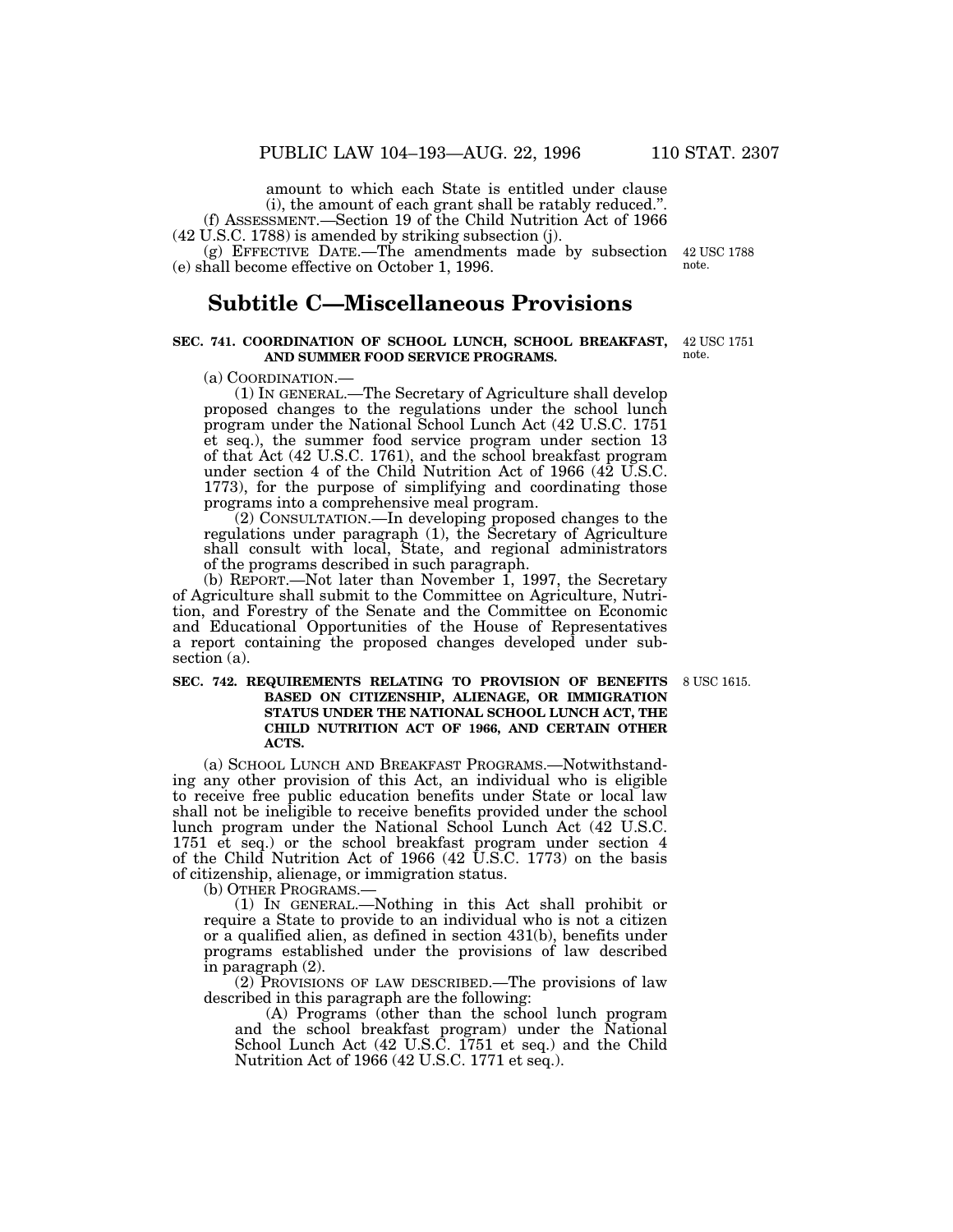(B) Section 4 of the Agriculture and Consumer Protection Act of 1973 (7 U.S.C. 612c note).

(C) The Emergency Food Assistance Act of 1983 (7 U.S.C 612c note).

(D) The food distribution program on Indian reservations established under section  $\overline{4}$ (b) of the Food Stamp Act of 1977 (7 U.S.C 2013(b)).

# **TITLE VIII—FOOD STAMPS AND COMMODITY DISTRIBUTION**

# **Subtitle A—Food Stamp Program**

#### **SEC. 801. DEFINITION OF CERTIFICATION PERIOD.**

Section 3(c) of the Food Stamp Act of 1977 (7 U.S.C. 2012(c)) is amended by striking ''Except as provided'' and all that follows and inserting the following: ''The certification period shall not exceed 12 months, except that the certification period may be up to 24 months if all adult household members are elderly or disabled. A State agency shall have at least 1 contact with each certified household every 12 months.''.

## **SEC. 802. DEFINITION OF COUPON.**

Section 3(d) of the Food Stamp Act of 1977 (7 U.S.C. 2012(d)) is amended by striking ''or type of certificate'' and inserting ''type of certificate, authorization card, cash or check issued in lieu of a coupon, or access device, including an electronic benefit transfer card or personal identification number,''.

# **SEC. 803. TREATMENT OF CHILDREN LIVING AT HOME.**

The second sentence of section 3(i) of the Food Stamp Act of 1977 (7 U.S.C. 2012(i)) is amended by striking ''(who are not themselves parents living with their children or married and living with their spouses)''.

## **SEC. 804. ADJUSTMENT OF THRIFTY FOOD PLAN.**

The second sentence of section 3(o) of the Food Stamp Act of 1977 (7 U.S.C. 2012(o)) is amended—

(1) by striking ''shall (1) make'' and inserting the following: ''shall—

 $"(1)$  make";

 $(2)$  by striking "scale,  $(2)$  make" and inserting the following: ''scale;

 $\degree$ (2) make";

(3) by striking ''Alaska, (3) make'' and inserting the following: ''Alaska;

" $(3)$  make"; and

(4) by striking ''Columbia, (4) through'' and all that follows through the end of the subsection and inserting the following: ''Columbia; and

"(4) on October 1, 1996, and each October 1 thereafter, adjust the cost of the diet to reflect the cost of the diet in the preceding June, and round the result to the nearest lower dollar increment for each household size, except that on October 1, 1996, the Secretary may not reduce the cost of the diet in effect on September 30, 1996.''.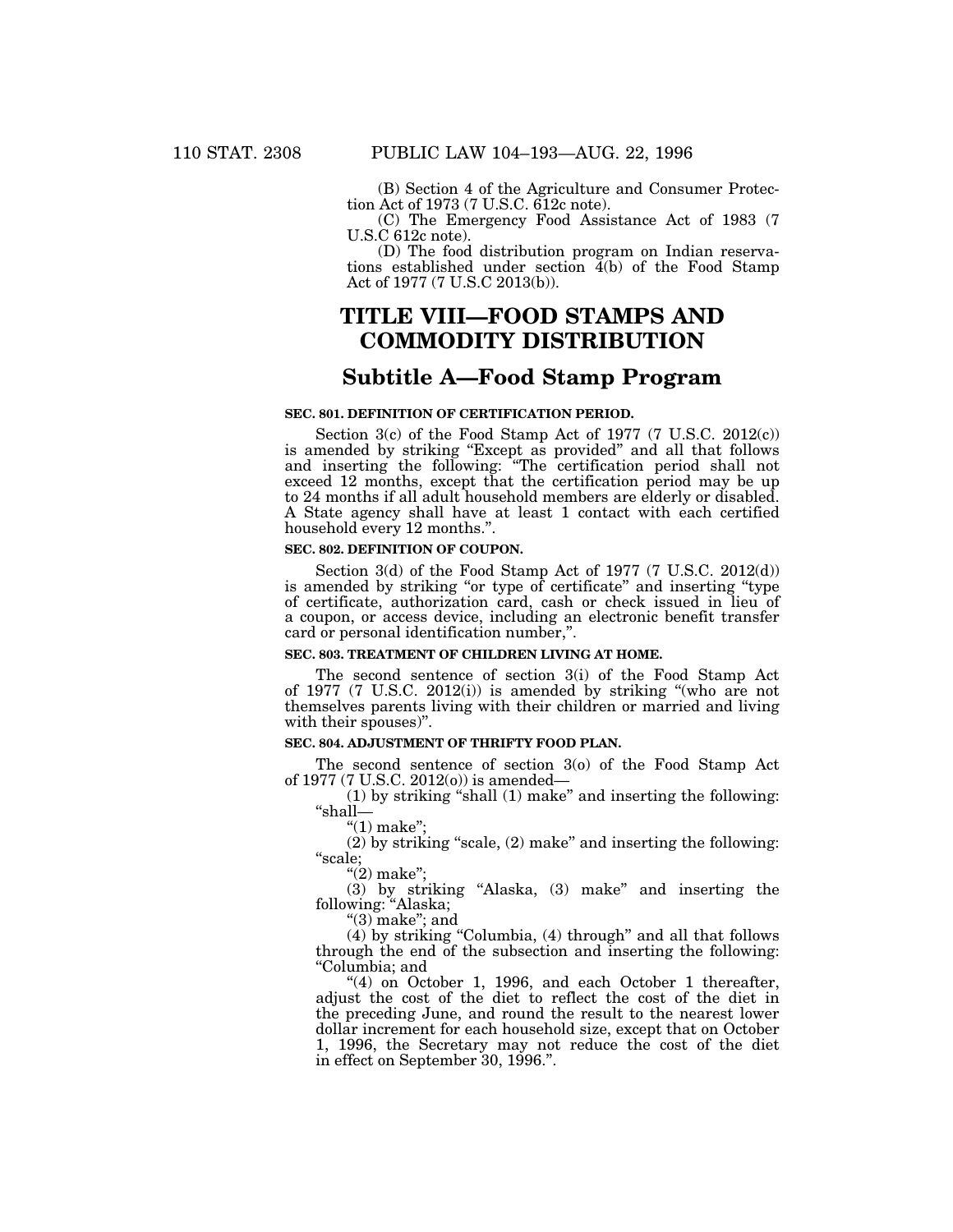### **SEC. 805. DEFINITION OF HOMELESS INDIVIDUAL.**

Section  $3(s)(2)(C)$  of the Food Stamp Act of 1977 (7 U.S.C.  $2012(s)(2)(C)$ ) is amended by inserting "for not more than 90 days" after ''temporary accommodation''.

## **SEC. 806. STATE OPTION FOR ELIGIBILITY STANDARDS.**

Section 5(b) of the Food Stamp Act of 1977 (7 U.S.C. 2014(d)) is amended by striking ''(b) The Secretary'' and inserting the following:

''(b) ELIGIBILITY STANDARDS.—Except as otherwise provided in this Act, the Secretary''.

#### **SEC. 807. EARNINGS OF STUDENTS.**

Section 5(d)(7) of the Food Stamp Act of 1977 (7 U.S.C.  $2014(d)(7)$ ) is amended by striking "21" and inserting "17".

#### **SEC. 808. ENERGY ASSISTANCE.**

(a) IN GENERAL.—Section 5(d) of the Food Stamp Act of 1977 (7 U.S.C. 2014(d)) is amended by striking paragraph (11) and inserting the following: " $(11)(A)$  any payments or allowances made for the purpose of providing energy assistance under any Federal law (other than part A of title IV of the Social Security Act (42 U.S.C. 601 et seq.)), or (B) a 1-time payment or allowance made under a Federal or State law for the costs of weatherization or emergency repair or replacement of an unsafe or inoperative furnace or other heating or cooling device,''.

(b) CONFORMING AMENDMENTS.—Section 5(k) of the Food Stamp Act of 1977 (7 U.S.C. 2014(k)) is amended—

 $(1)$  in paragraph  $(1)$ –

(A) in subparagraph (A), by striking ''plan for aid to families with dependent children approved'' and inserting ''program funded''; and

 $(B)$  in subparagraph  $(B)$ , by striking ", not including energy or utility-cost assistance,";

(2) in paragraph (2), by striking subparagraph (C) and inserting the following:

''(C) a payment or allowance described in subsection  $(d)(11);$ "; and

(3) by adding at the end the following:<br>"(4) THIRD PARTY ENERGY ASSISTANCE PAYMENTS.—

"(A) ENERGY ASSISTANCE PAYMENTS.—For purposes of subsection  $(d)(1)$ , a payment made under a State law (other than a law referred to in paragraph  $(2)(H)$  to provide energy assistance to a household shall be considered money payable directly to the household.

''(B) ENERGY ASSISTANCE EXPENSES.—For purposes of subsection (e)(7), an expense paid on behalf of a household under a State law to provide energy assistance shall be considered an out-of-pocket expense incurred and paid by the household.''.

#### **SEC. 809. DEDUCTIONS FROM INCOME.**

(a) IN GENERAL.—Section 5 of the Food Stamp Act of 1977  $(7 \text{ U.S.C. } 2014)$  is amended by striking subsection  $(e)$  and inserting the following:

''(e) DEDUCTIONS FROM INCOME.—

''(1) STANDARD DEDUCTION.—The Secretary shall allow a standard deduction for each household in the 48 contiguous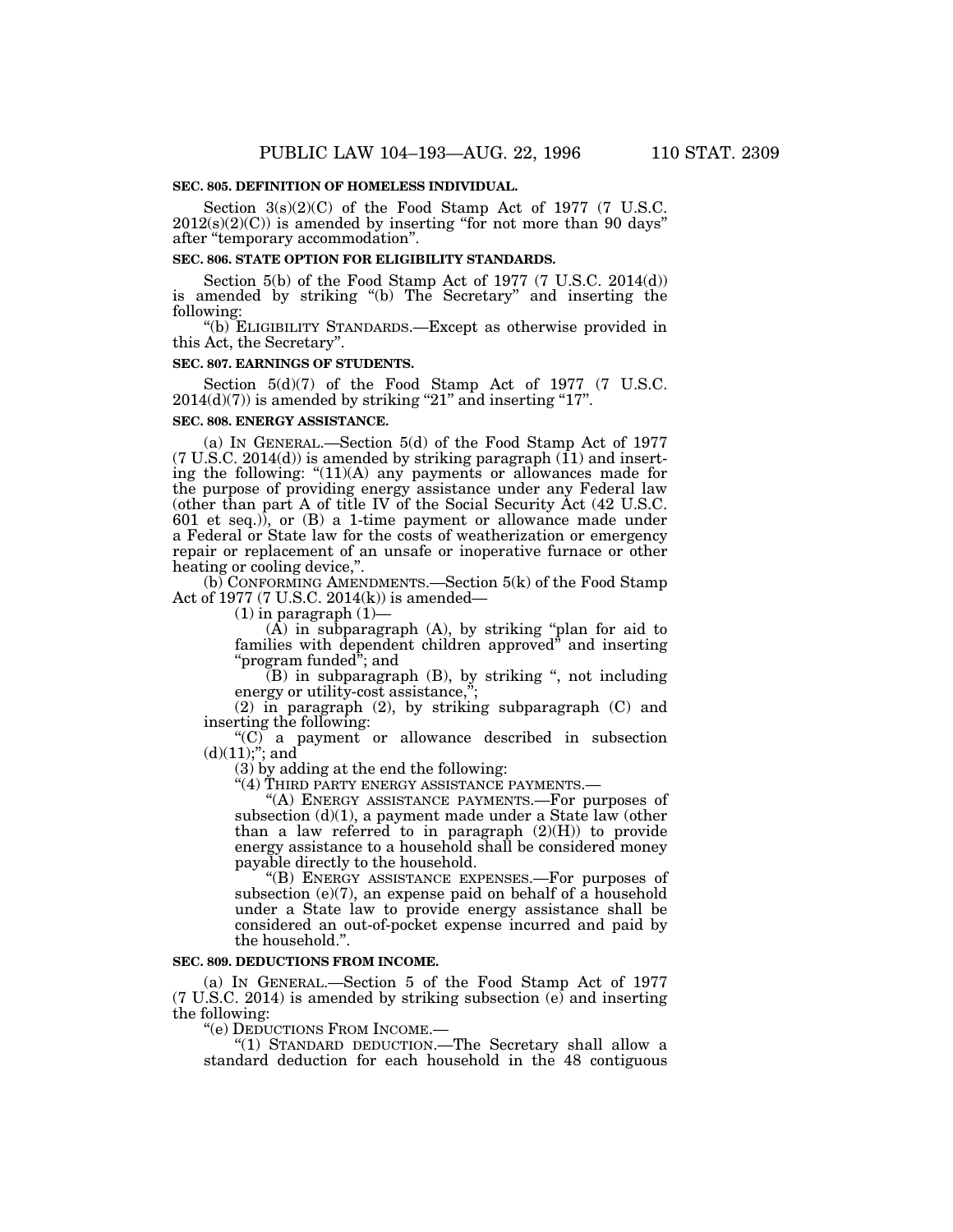States and the District of Columbia, Alaska, Hawaii, Guam, and the Virgin Islands of the United States of \$134, \$229, \$189, \$269, and \$118, respectively.

''(2) EARNED INCOME DEDUCTION.—

"(A) DEFINITION OF EARNED INCOME.-In this paragraph, the term 'earned income' does not include—

"(i) income excluded by subsection  $(d)$ ; or

"(ii) any portion of income earned under a work supplementation or support program, as defined under section 16(b), that is attributable to public assistance.

''(B) DEDUCTION.—Except as provided in subparagraph (C), a household with earned income shall be allowed a deduction of 20 percent of all earned income to compensate for taxes, other mandatory deductions from salary, and work expenses.

" $(C)$  EXCEPTION.—The deduction described in subparagraph (B) shall not be allowed with respect to determining an overissuance due to the failure of a household to report earned income in a timely manner.

''(3) DEPENDENT CARE DEDUCTION.—

 $(A)$  In GENERAL.—A household shall be entitled, with respect to expenses (other than excluded expenses described in subparagraph (B)) for dependent care, to a dependent care deduction, the maximum allowable level of which shall be \$200 per month for each dependent child under 2 years of age and \$175 per month for each other dependent, for the actual cost of payments necessary for the care of a dependent if the care enables a household member to accept or continue employment, or training or education that is preparatory for employment.

''(B) EXCLUDED EXPENSES.—The excluded expenses referred to in subparagraph (A) are—

"(i) expenses paid on behalf of the household by a third party;

"(ii) amounts made available and excluded, for the expenses referred to in subparagraph (A), under subsection  $(d)(3)$ ; and

"(iii) expenses that are paid under section  $6(d)(4)$ . "(4) DEDUCTION FOR CHILD SUPPORT PAYMENTS.

''(A) IN GENERAL.—A household shall be entitled to a deduction for child support payments made by a household member to or for an individual who is not a member of the household if the household member is legally obligated to make the payments.

''(B) METHODS FOR DETERMINING AMOUNT.—The Secretary may prescribe by regulation the methods, including calculation on a retrospective basis, that a State agency shall use to determine the amount of the deduction for child support payments.

''(5) HOMELESS SHELTER ALLOWANCE.—Under rules prescribed by the Secretary, a State agency may develop a standard homeless shelter allowance, which shall not exceed \$143 per month, for such expenses as may reasonably be expected to be incurred by households in which all members are homeless individuals but are not receiving free shelter throughout the month. A State agency that develops the allowance may use the allowance in determining eligibility and allotments for the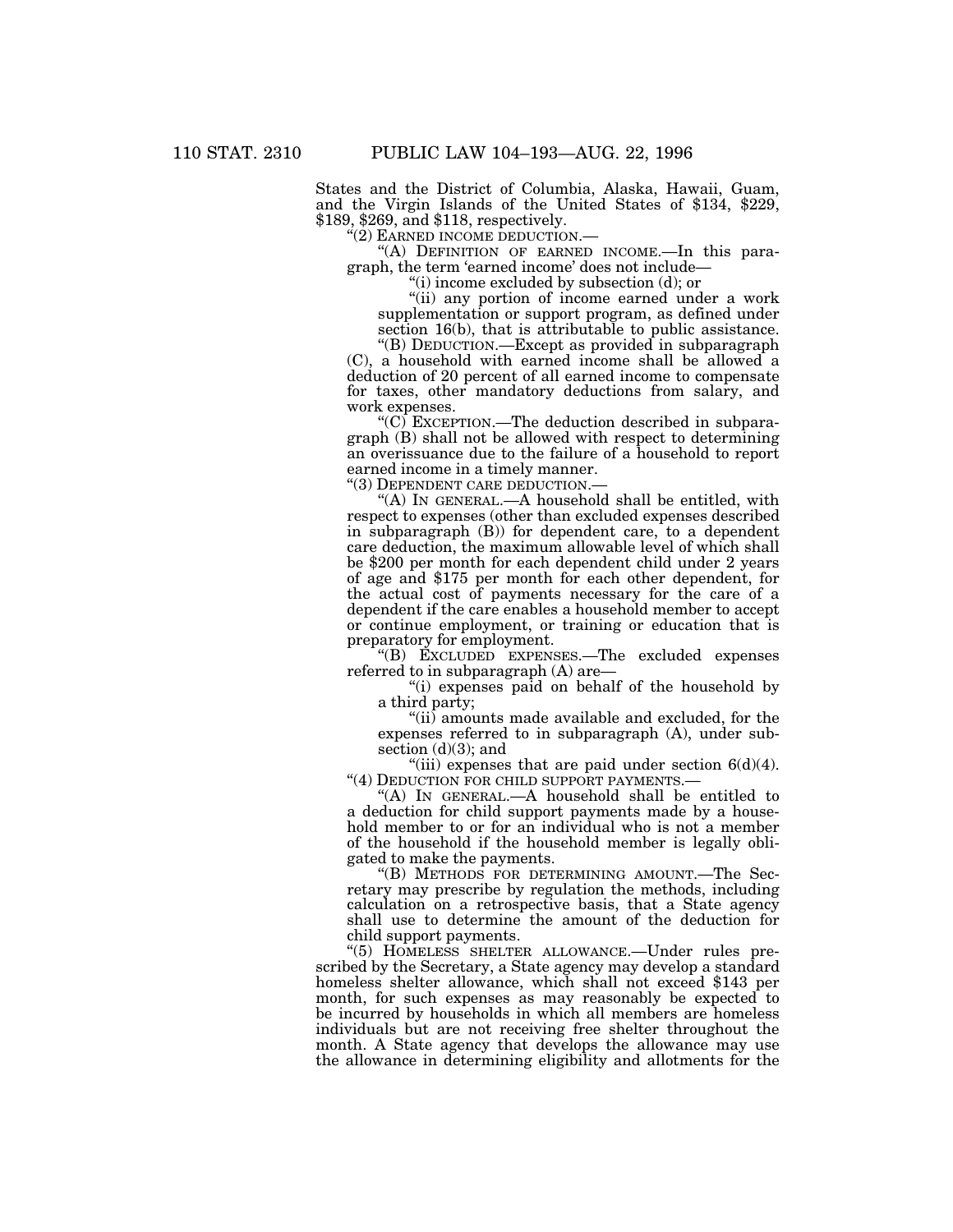households. The State agency may make a household with extremely low shelter costs ineligible for the allowance.<br>"(6) Excess MEDICAL EXPENSE DEDUCTION.—

"(A) IN GENERAL.—A household containing an elderly or disabled member shall be entitled, with respect to expenses other than expenses paid on behalf of the household by a third party, to an excess medical expense deduction for the portion of the actual costs of allowable medical expenses, incurred by the elderly or disabled member, exclusive of special diets, that exceeds \$35 per month.

''(B) METHOD OF CLAIMING DEDUCTION.—

''(i) IN GENERAL.—A State agency shall offer an eligible household under subparagraph (A) a method of claiming a deduction for recurring medical expenses that are initially verified under the excess medical expense deduction in lieu of submitting information on, or verification of, actual expenses on a monthly basis.

''(ii) METHOD.—The method described in clause (i) shall—

''(I) be designed to minimize the burden for the eligible elderly or disabled household member choosing to deduct the recurrent medical expenses of the member pursuant to the method;

''(II) rely on reasonable estimates of the expected medical expenses of the member for the certification period (including changes that can be reasonably anticipated based on available information about the medical condition of the member, public or private medical insurance coverage, and the current verified medical expenses incurred by the member); and

''(III) not require further reporting or verification of a change in medical expenses if such a change has been anticipated for the certification period.

''(7) EXCESS SHELTER EXPENSE DEDUCTION.—

''(A) IN GENERAL.—A household shall be entitled, with respect to expenses other than expenses paid on behalf of the household by a third party, to an excess shelter expense deduction to the extent that the monthly amount expended by a household for shelter exceeds an amount equal to 50 percent of monthly household income after all other applicable deductions have been allowed.

''(B) MAXIMUM AMOUNT OF DEDUCTION.—In the case of a household that does not contain an elderly or disabled individual, in the 48 contiguous States and the District of Columbia, Alaska, Hawaii, Guam, and the Virgin Islands of the United States, the excess shelter expense deduction shall not exceed—

"(i) for the period beginning on the date of enactment of this subparagraph and ending on December 31, 1996, \$247, \$429, \$353, \$300, and \$182 per month, respectively;

''(ii) for the period beginning on January 1, 1997, and ending on September 30, 1998, \$250, \$434, \$357, \$304, and \$184 per month, respectively;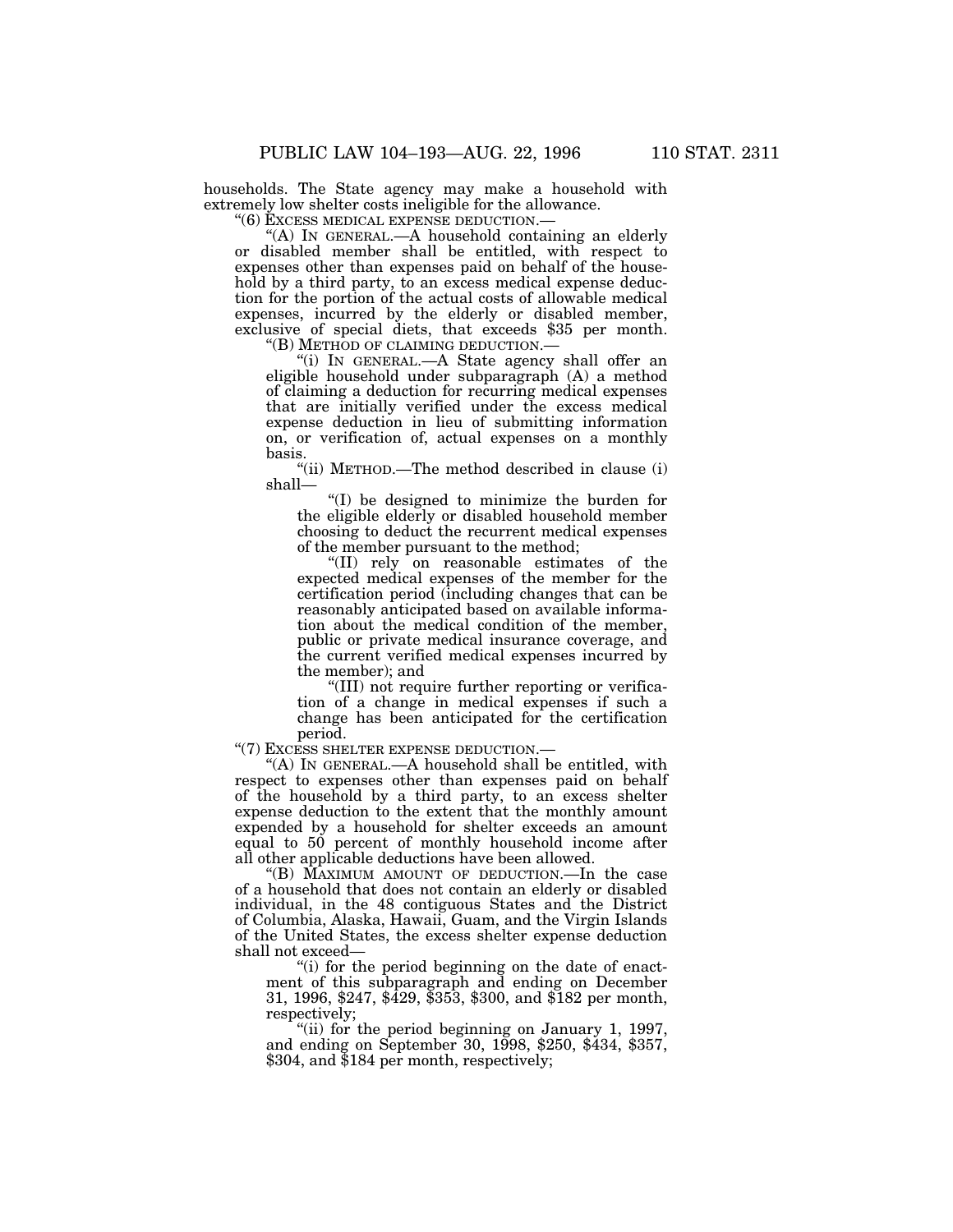''(iii) for fiscal years 1999 and 2000, \$275, \$478, \$393, \$334, and \$203 per month, respectively; and

''(iv) for fiscal year 2001 and each subsequent fiscal year, \$300, \$521, \$429, \$364, and \$221 per month, respectively.

''(C) STANDARD UTILITY ALLOWANCE.—

''(i) IN GENERAL.—In computing the excess shelter expense deduction, a State agency may use a standard utility allowance in accordance with regulations promulgated by the Secretary, except that a State agency may use an allowance that does not fluctuate within a year to reflect seasonal variations.

''(ii) RESTRICTIONS ON HEATING AND COOLING EXPENSES.—An allowance for a heating or cooling expense may not be used in the case of a household that—

''(I) does not incur a heating or cooling expense, as the case may be;

''(II) does incur a heating or cooling expense but is located in a public housing unit that has central utility meters and charges households, with regard to the expense, only for excess utility costs; or

''(III) shares the expense with, and lives with, another individual not participating in the food stamp program, another household participating in the food stamp program, or both, unless the allowance is prorated between the household and the other individual, household, or both.

"(iii) MANDATORY ALLOWANCE.-

''(I) IN GENERAL.—A State agency may make the use of a standard utility allowance mandatory for all households with qualifying utility costs if—

"(aa) the State agency has developed 1 or more standards that include the cost of heating and cooling and 1 or more standards that do not include the cost of heating and cooling; and

''(bb) the Secretary finds that the standards will not result in an increased cost to the Secretary.

''(II) HOUSEHOLD ELECTION.—A State agency that has not made the use of a standard utility allowance mandatory under subclause (I) shall allow a household to switch, at the end of a certification period, between the standard utility allowance and a deduction based on the actual utility costs of the household.

"(iv) AVAILABILITY OF ALLOWANCE TO RECIPIENTS OF ENERGY ASSISTANCE.—

''(I) IN GENERAL.—Subject to subclause (II), if a State agency elects to use a standard utility allowance that reflects heating or cooling costs, the standard utility allowance shall be made available to households receiving a payment, or on behalf of which a payment is made, under the Low-Income Home Energy Assistance Act of 1981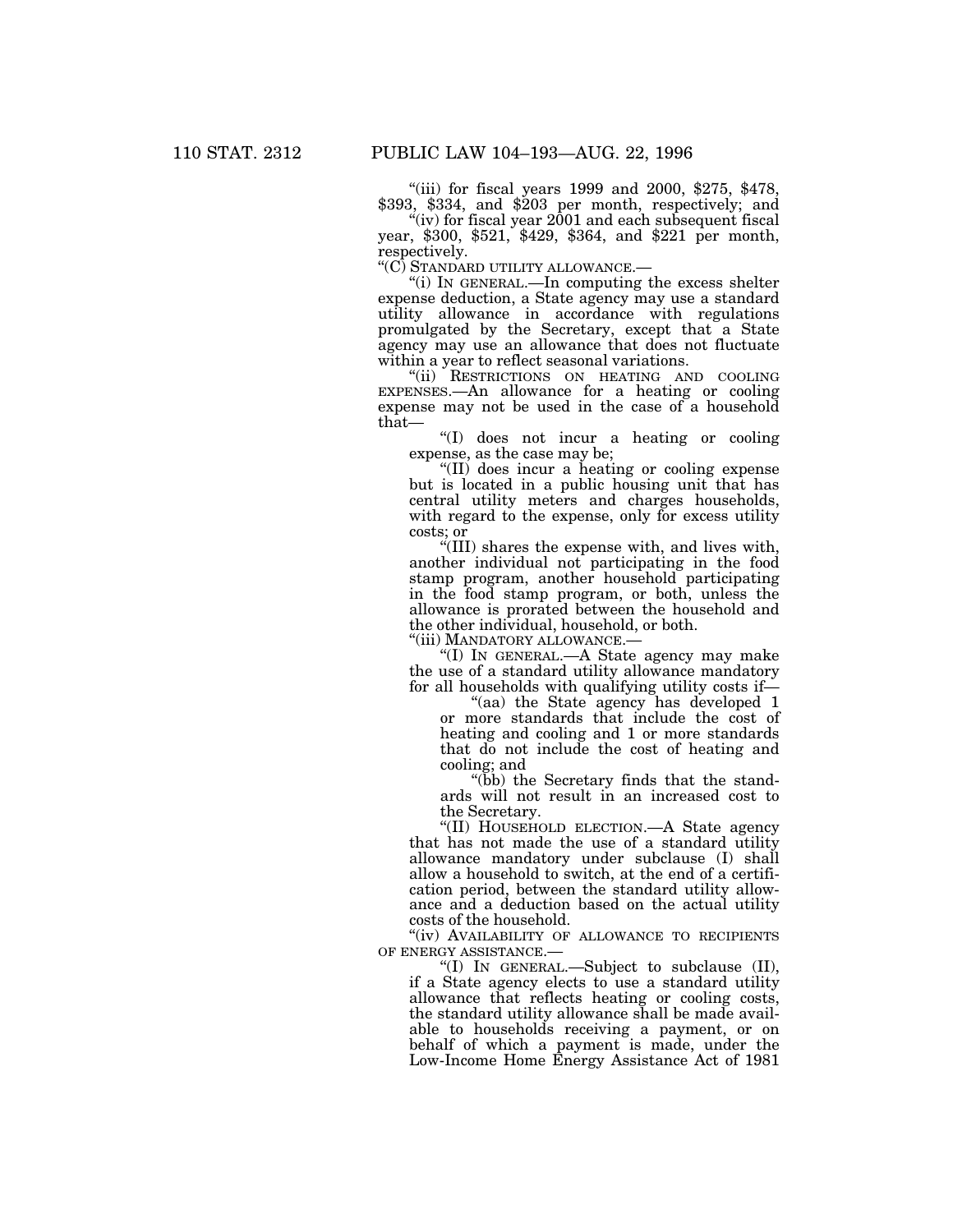(42 U.S.C. 8621 et seq.) or other similar energy assistance program, if the household still incurs out-of-pocket heating or cooling expenses in excess of any assistance paid on behalf of the household to an energy provider.

''(II) SEPARATE ALLOWANCE.—A State agency may use a separate standard utility allowance for households on behalf of which a payment described in subclause (I) is made, but may not be required to do so.

''(III) STATES NOT ELECTING TO USE SEPARATE ALLOWANCE.—A State agency that does not elect to use a separate allowance but makes a single standard utility allowance available to households incurring heating or cooling expenses (other than a household described in subclause (I) or (II) of clause (ii)) may not be required to reduce the allowance due to the provision (directly or indirectly) of assistance under the Low-Income Home Energy Assistance Act of 1981 (42 U.S.C. 8621 et seq.).

''(IV) PRORATION OF ASSISTANCE.—For the purpose of the food stamp program, assistance provided under the Low-Income Home Energy Assistance Act of 1981 (42 U.S.C. 8621 et seq.) shall be considered to be prorated over the entire heating or cooling season for which the assistance was provided.''.

(b) CONFORMING AMENDMENT.—Section 11(e)(3) of the Food Stamp Act of 1977 (7 U.S.C. 2020(e)(3)) is amended by striking ''. Under rules prescribed'' and all that follows through ''verifies higher expenses".

## **SEC. 810. VEHICLE ALLOWANCE.**

Section  $5(g)$  of the Food Stamp Act of 1977 (7 U.S.C. 2014 $(g)$ ) is amended by striking paragraph (2) and inserting the following: ''(2) INCLUDED ASSETS.—

> ''(A) IN GENERAL.—Subject to the other provisions of this paragraph, the Secretary shall, in prescribing inclusions in, and exclusions from, financial resources, follow the regulations in force as of June 1, 1982 (other than those relating to licensed vehicles and inaccessible resources).

> ''(B) ADDITIONAL INCLUDED ASSETS.—The Secretary shall include in financial resources—

''(i) any boat, snowmobile, or airplane used for recreational purposes;

''(ii) any vacation home;

''(iii) any mobile home used primarily for vacation purposes;

"(iv) subject to subparagraph  $(C)$ , any licensed vehicle that is used for household transportation or to obtain or continue employment to the extent that the fair market value of the vehicle exceeds \$4,600 through September 30, 1996, and \$4,650 beginning October 1, 1996; and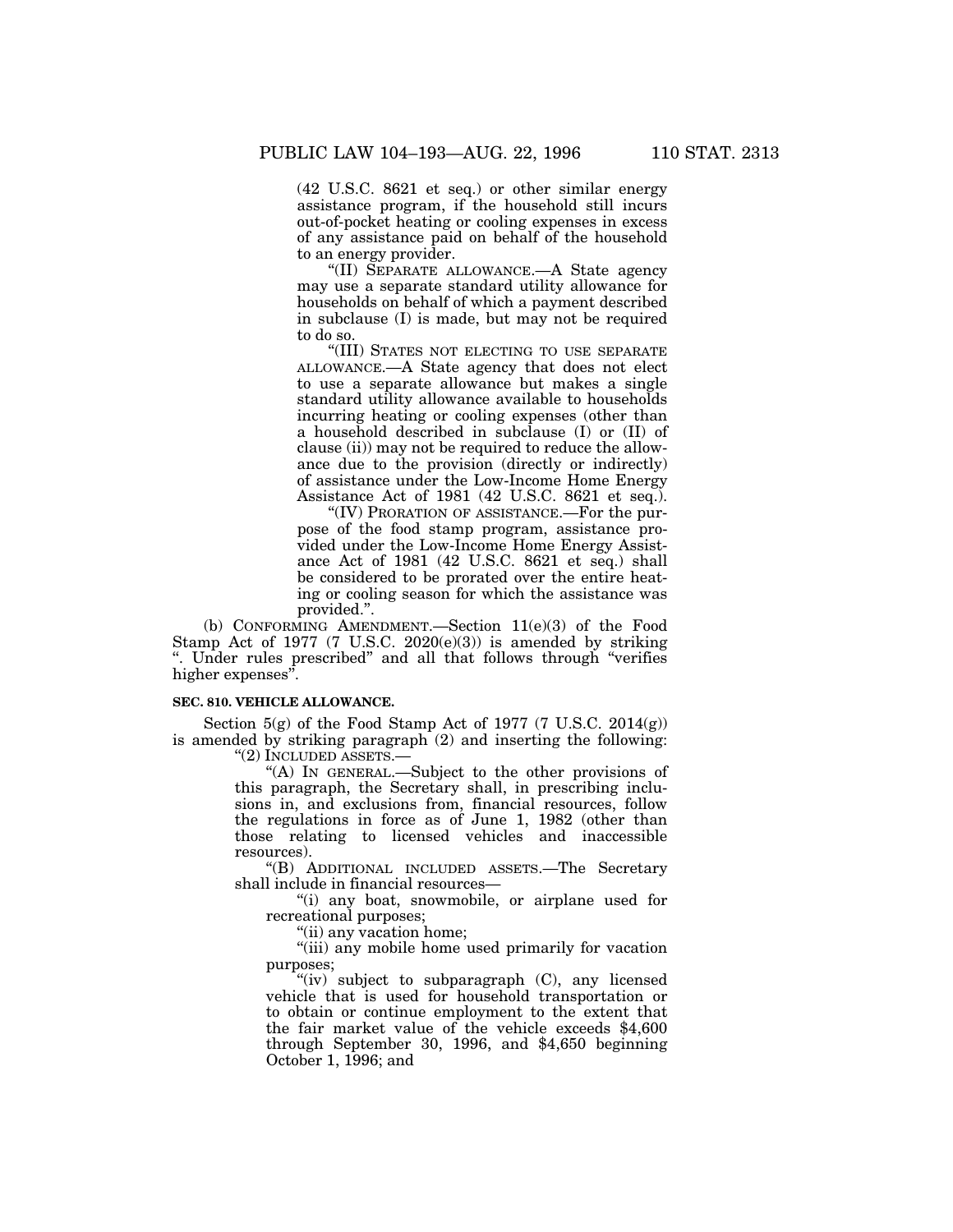$(v)$  any savings or retirement account (including an individual account), regardless of whether there is a penalty for early withdrawal.

"(C) EXCLUDED VEHICLES.—A vehicle (and any other property, real or personal, to the extent the property is directly related to the maintenance or use of the vehicle) shall not be included in financial resources under this paragraph if the vehicle is—

''(i) used to produce earned income;

''(ii) necessary for the transportation of a physically disabled household member; or

"(iii) depended on by a household to carry fuel for heating or water for home use and provides the primary source of fuel or water, respectively, for the household.''.

## **SEC. 811. VENDOR PAYMENTS FOR TRANSITIONAL HOUSING COUNTED AS INCOME.**

Section  $5(k)(2)$  of the Food Stamp Act of 1977 (7 U.S.C.  $2014(k)(2)$  is amended-

(1) by striking subparagraph (F); and

(2) by redesignating subparagraphs (G) and (H) as subparagraphs  $(\tilde{F})$  and  $(\tilde{G})$ , respectively.

## **SEC. 812. SIMPLIFIED CALCULATION OF INCOME FOR THE SELF-EMPLOYED.**

Section 5 of the Food Stamp Act of 1977 (7 U.S.C. 2014), as amended by title I, is amended by adding at the end the following:

"(m) SIMPLIFIED CALCULATION OF INCOME FOR THE SELF-EMPLOYED.—

Regulations.

" $(1)$  In GENERAL.—Not later than 1 year after the date of enactment of this subsection, the Secretary shall establish a procedure by which a State may submit a method, designed to not increase Federal costs, for the approval of the Secretary, that the Secretary determines will produce a reasonable estimate of income excluded under subsection (d)(9) in lieu of calculating the actual cost of producing self-employment income.

"(2) INCLUSIVE OF ALL TYPES OF INCOME OR LIMITED TYPES OF INCOME.—The method submitted by a State under paragraph (1) may allow a State to estimate income for all types of self-employment income or may be limited to 1 or more types of self-employment income.

"(3) DIFFERENCES FOR DIFFERENT TYPES OF INCOME.—The method submitted by a State under paragraph (1) may differ for different types of self-employment income.''.

## **SEC. 813. DOUBLED PENALTIES FOR VIOLATING FOOD STAMP PRO-GRAM REQUIREMENTS.**

Section 6(b)(1) of the Food Stamp Act of 1977 (7 U.S.C.  $2015(b)(1)$  is amended-

(1) in clause (i), by striking ''six months'' and inserting "1 year"; and

 $(2)$  in clause (ii), by striking "1 year" and inserting "2 years''.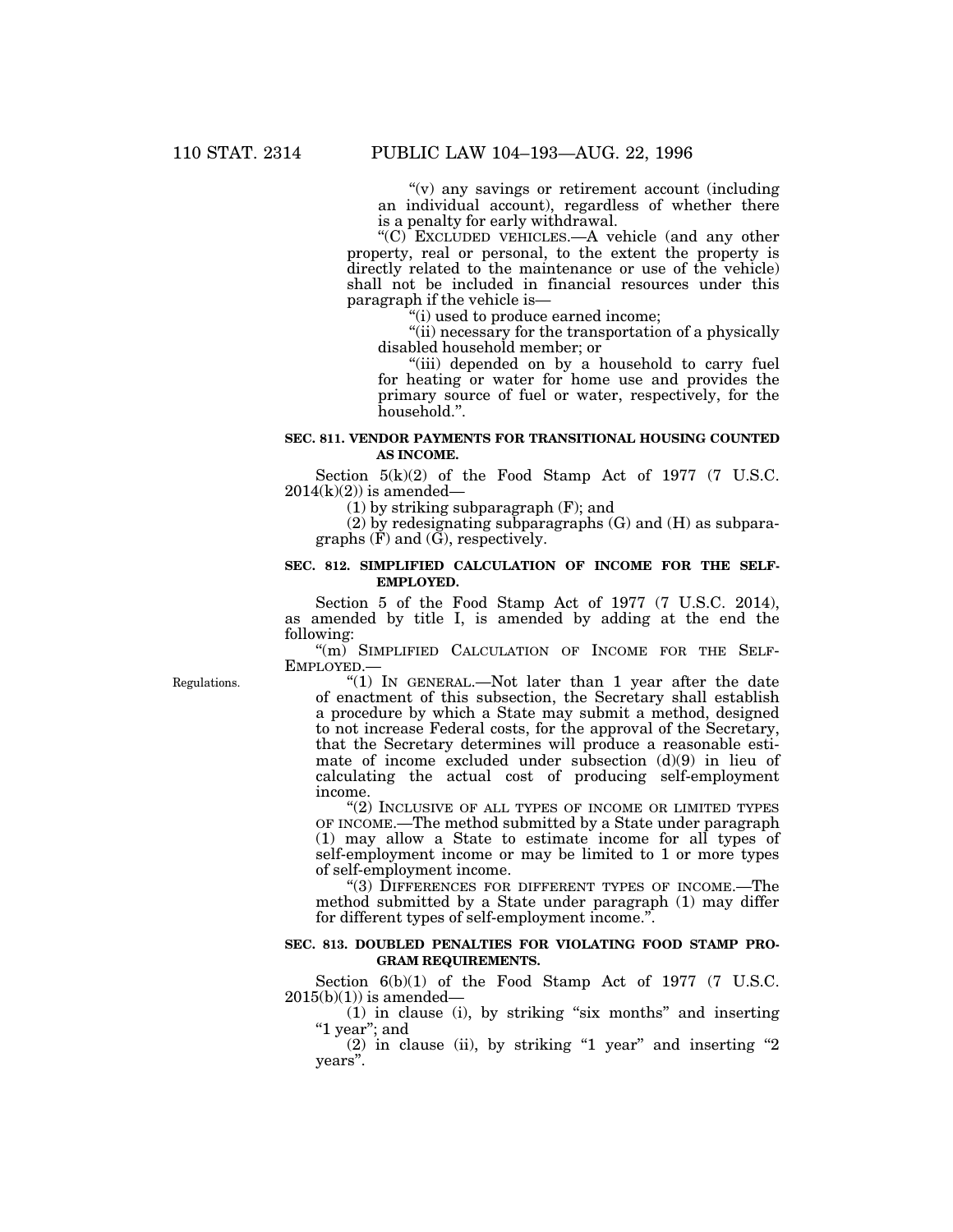## **SEC. 814. DISQUALIFICATION OF CONVICTED INDIVIDUALS.**

Section  $6(b)(1)(iii)$  of the Food Stamp Act of 1977 (7 U.S.C.  $2015(b)(1)(iii)$  is amended—

 $(1)$  in subclause  $(II)$ , by striking "or" at the end;

(2) in subclause (III), by striking the period at the end and inserting ''; or''; and

(3) by inserting after subclause (III) the following:

 $K(V)$  a conviction of an offense under subsection (b)

or (c) of section 15 involving an item covered by subsection (b) or (c) of section 15 having a value of \$500 or more.''.

#### **SEC. 815. DISQUALIFICATION.**

(a) IN GENERAL.—Section 6(d) of the Food Stamp Act of 1977  $(7 \text{ U.S.C. } 2015(d))$  is amended by striking " $(d)(1)$  Unless otherwise exempted by the provisions'' and all that follows through the end of paragraph (1) and inserting the following:

"(d) CONDITIONS OF PARTICIPATION.

''(1) WORK REQUIREMENTS.—

''(A) IN GENERAL.—No physically and mentally fit individual over the age of 15 and under the age of 60 shall be eligible to participate in the food stamp program if the individual—

"(i) refuses, at the time of application and every 12 months thereafter, to register for employment in a manner prescribed by the Secretary;

''(ii) refuses without good cause to participate in an employment and training program established under paragraph (4), to the extent required by the State agency;

''(iii) refuses without good cause to accept an offer of employment, at a site or plant not subject to a strike or lockout at the time of the refusal, at a wage not less than the higher of—

''(I) the applicable Federal or State minimum wage; or

''(II) 80 percent of the wage that would have governed had the minimum hourly rate under section 6(a)(1) of the Fair Labor Standards Act of 1938 (29 U.S.C. 206(a)(1)) been applicable to the offer of employment;

"(iv) refuses without good cause to provide a State agency with sufficient information to allow the State agency to determine the employment status or the job availability of the individual;

''(v) voluntarily and without good cause—

''(I) quits a job; or

''(II) reduces work effort and, after the reduction, the individual is working less than 30 hours per week; or

"(vi) fails to comply with section 20.

"(B) HOUSEHOLD INELIGIBILITY.—If an individual who is the head of a household becomes ineligible to participate in the food stamp program under subparagraph (A), the household shall, at the option of the State agency, become ineligible to participate in the food stamp program for a period, determined by the State agency, that does not exceed the lesser of—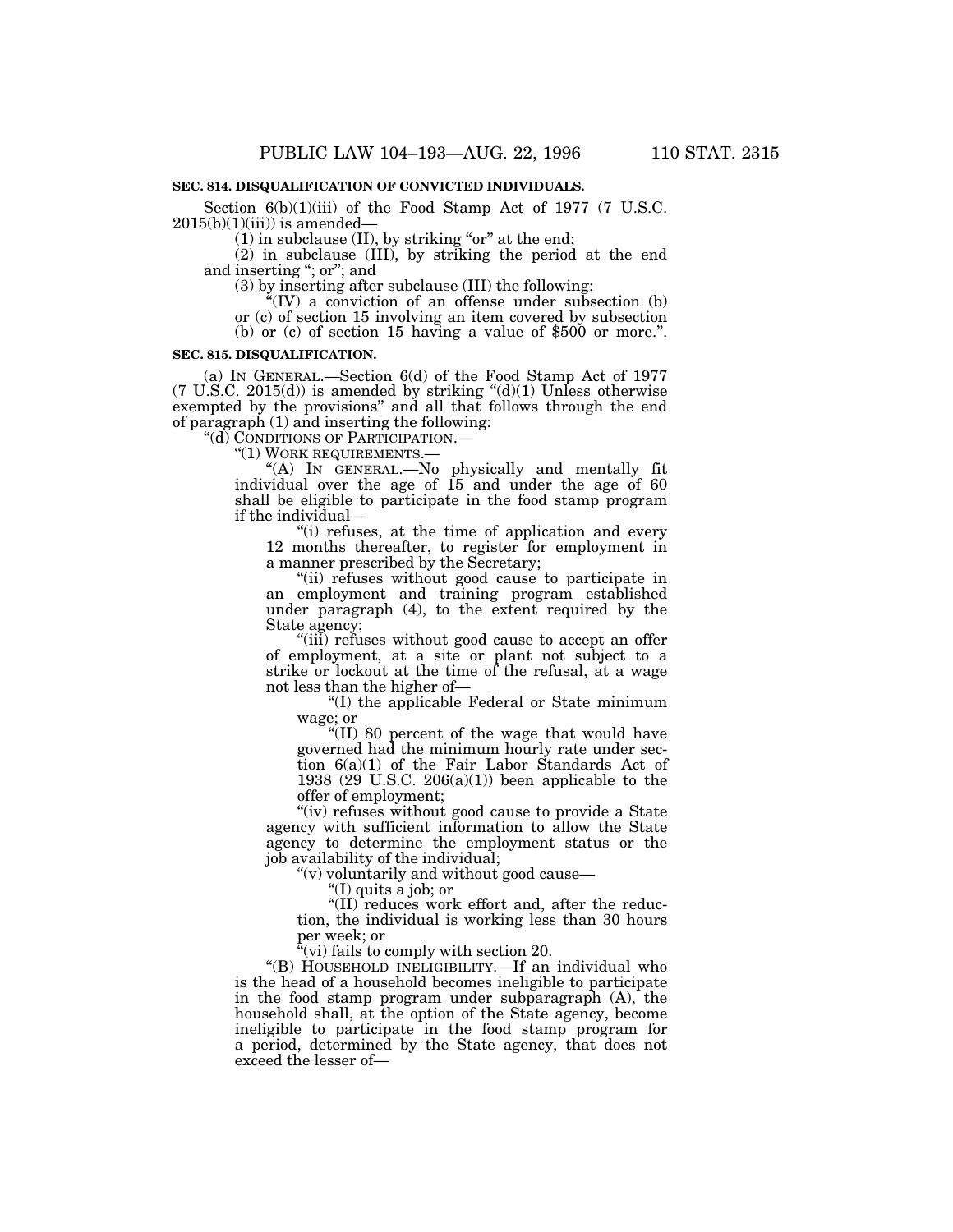''(i) the duration of the ineligibility of the individual determined under subparagraph (C); or

"(ii)  $180$  days.

''(C) DURATION OF INELIGIBILITY.—

''(i) FIRST VIOLATION.—The first time that an individual becomes ineligible to participate in the food stamp program under subparagraph (A), the individual shall remain ineligible until the later of—

''(I) the date the individual becomes eligible under subparagraph (A);

''(II) the date that is 1 month after the date the individual became ineligible; or

''(III) a date determined by the State agency that is not later than 3 months after the date the individual became ineligible.

"(ii) SECOND VIOLATION.—The second time that an individual becomes ineligible to participate in the food stamp program under subparagraph  $(A)$ , the individual shall remain ineligible until the later of—

''(I) the date the individual becomes eligible under subparagraph (A);

''(II) the date that is 3 months after the date the individual became ineligible; or

''(III) a date determined by the State agency that is not later than 6 months after the date the individual became ineligible.

"(iii) THIRD OR SUBSEQUENT VIOLATION.—The third or subsequent time that an individual becomes ineligible to participate in the food stamp program under subparagraph (A), the individual shall remain ineligible until the later of—

''(I) the date the individual becomes eligible under subparagraph (A);

''(II) the date that is 6 months after the date the individual became ineligible;

''(III) a date determined by the State agency; or

''(IV) at the option of the State agency, permanently.

''(D) ADMINISTRATION.—

''(i) GOOD CAUSE.—The Secretary shall determine the meaning of good cause for the purpose of this paragraph.

''(ii) VOLUNTARY QUIT.—The Secretary shall determine the meaning of voluntarily quitting and reducing work effort for the purpose of this paragraph.

''(iii) DETERMINATION BY STATE AGENCY.—

''(I) IN GENERAL.—Subject to subclause (II) and clauses (i) and (ii), a State agency shall determine—

''(aa) the meaning of any term used in subparagraph (A);

"(bb) the procedures for determining whether an individual is in compliance with a requirement under subparagraph (A); and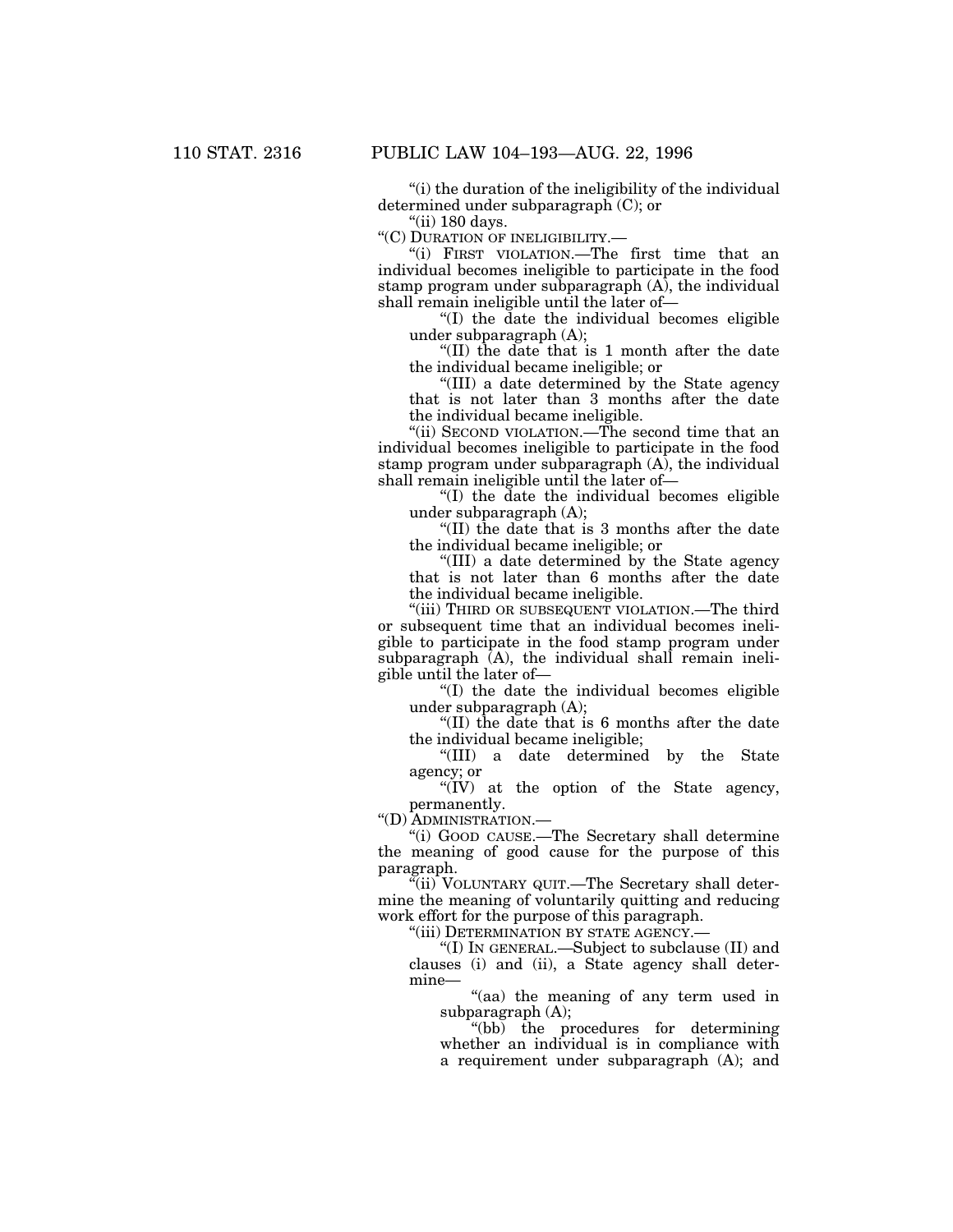"(cc) whether an individual is in compliance with a requirement under subparagraph (A).

''(II) NOT LESS RESTRICTIVE.—A State agency may not use a meaning, procedure, or determination under subclause (I) that is less restrictive on individuals receiving benefits under this Act than a comparable meaning, procedure, or determination under a State program funded under part A of title IV of the Social Security Act (42 U.S.C. 601 et seq.).

"(iv) STRIKE AGAINST THE GOVERNMENT.—For the purpose of subparagraph (A)(v), an employee of the Federal Government, a State, or a political subdivision of a State, who is dismissed for participating in a strike against the Federal Government, the State, or the political subdivision of the State shall be considered to have voluntarily quit without good cause.

''(v) SELECTING A HEAD OF HOUSEHOLD.—

''(I) IN GENERAL.—For purposes of this paragraph, the State agency shall allow the household to select any adult parent of a child in the household as the head of the household if all adult household members making application under the food stamp program agree to the selection.

"(II) TIME FOR MAKING DESIGNATION.—A household may designate the head of the household under subclause (I) each time the household is certified for participation in the food stamp program, but may not change the designation during a certification period unless there is a change in the composition of the household.

"(vi) CHANGE IN HEAD OF HOUSEHOLD.—If the head of a household leaves the household during a period in which the household is ineligible to participate in the food stamp program under subparagraph (B)—

''(I) the household shall, if otherwise eligible, become eligible to participate in the food stamp program; and

''(II) if the head of the household becomes the head of another household, the household that becomes headed by the individual shall become ineligible to participate in the food stamp program for the remaining period of ineligibility.''.

(b) CONFORMING AMENDMENT.—

(1) The second sentence of section 17(b)(2) of the Food Stamp Act of 1977 (7 U.S.C. 2026(b)(2)) is amended by striking " $6(d)(1)(i)$ " and inserting " $6(d)(1)(A)(i)$ ".

(2) Section 20 of the Food Stamp Act of 1977 (7 U.S.C. 2029) is amended by striking subsection (f) and inserting the following:

''(f) DISQUALIFICATION.—An individual or a household may become ineligible under section  $6(d)(1)$  to participate in the food stamp program for failing to comply with this section.''.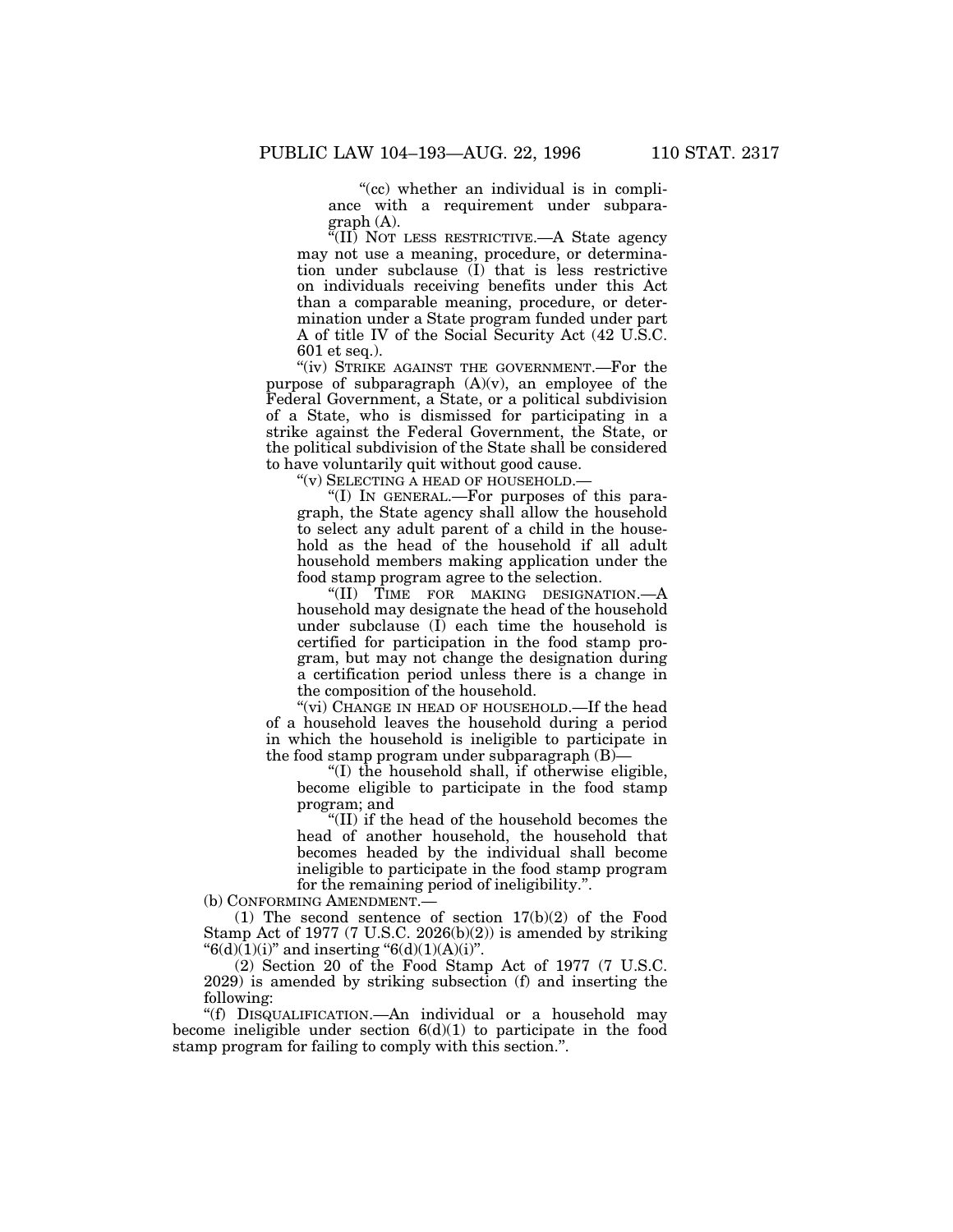## **SEC. 816. CARETAKER EXEMPTION.**

Section 6(d)(2) of the Food Stamp Act of 1977 (7 U.S.C.  $2015(d)(2)$  is amended by adding at the end the following: "A State that requested a waiver to lower the age specified in subparagraph (B) and had the waiver denied by the Secretary as of August 1, 1996, may, for a period of not more than 3 years, lower the age of a dependent child that qualifies a parent or other member of a household for an exemption under subparagraph (B) to between 1 and 6 years of age.''.

#### **SEC. 817. EMPLOYMENT AND TRAINING.**

(a) IN GENERAL.—Section  $6(d)(4)$  of the Food Stamp Act of 1977 (7 U.S.C. 2015(d)(4)) is amended—

(1) by striking  $(4)(A)$  Not later than April 1, 1987, each" and inserting the following:

''(4) EMPLOYMENT AND TRAINING.—

''(A) IN GENERAL.—

''(i) IMPLEMENTATION.—Each'';

(2) in subparagraph (A)—

(A) by inserting ''work,'' after ''skills, training,''; and (B) by adding at the end the following:

''(ii) STATEWIDE WORKFORCE DEVELOPMENT SYSTEM.—Each component of an employment and training program carried out under this paragraph shall be delivered through a statewide workforce development system, unless the component is not available locally through such a system.'';

 $(3)$  in subparagraph  $(B)$ —

(A) in the matter preceding clause (i), by striking the colon at the end and inserting the following: ", except that the State agency shall retain the option to apply employment requirements prescribed under this subparagraph to a program applicant at the time of application:'';

(B) in clause (i), by striking ''with terms and conditions'' and all that follows through ''time of application''; and (C) in clause (iv)—

(i) by striking subclauses (I) and (II); and

(ii) by redesignating subclauses (III) and (IV) as subclauses (I) and (II), respectively;

 $(4)$  in subparagraph  $(D)$ —

 $(A)$  in clause (i), by striking "to which the application" and all that follows through ''30 days or less'';

(B) in clause (ii), by striking ''but with respect'' and all that follows through ''child care''; and

(C) in clause (iii), by striking '', on the basis of'' and all that follows through "clause (ii)" and inserting "the exemption continues to be valid'';

(5) in subparagraph (E), by striking the third sentence;  $(6)$  in subparagraph  $(G)$ -

(A) by striking " $(G)(i)$  The State" and inserting " $(G)$ The State''; and

(B) by striking clause (ii);

(7) in subparagraph  $(H)$ , by striking " $(H)(i)$  The Secretary" and all that follows through ''(ii) Federal funds'' and inserting ''(H) Federal funds'';

 $(8)$  in subparagraph  $(I)(i)(II)$ , by striking ", or was in operation,'' and all that follows through ''Social Security Act'' and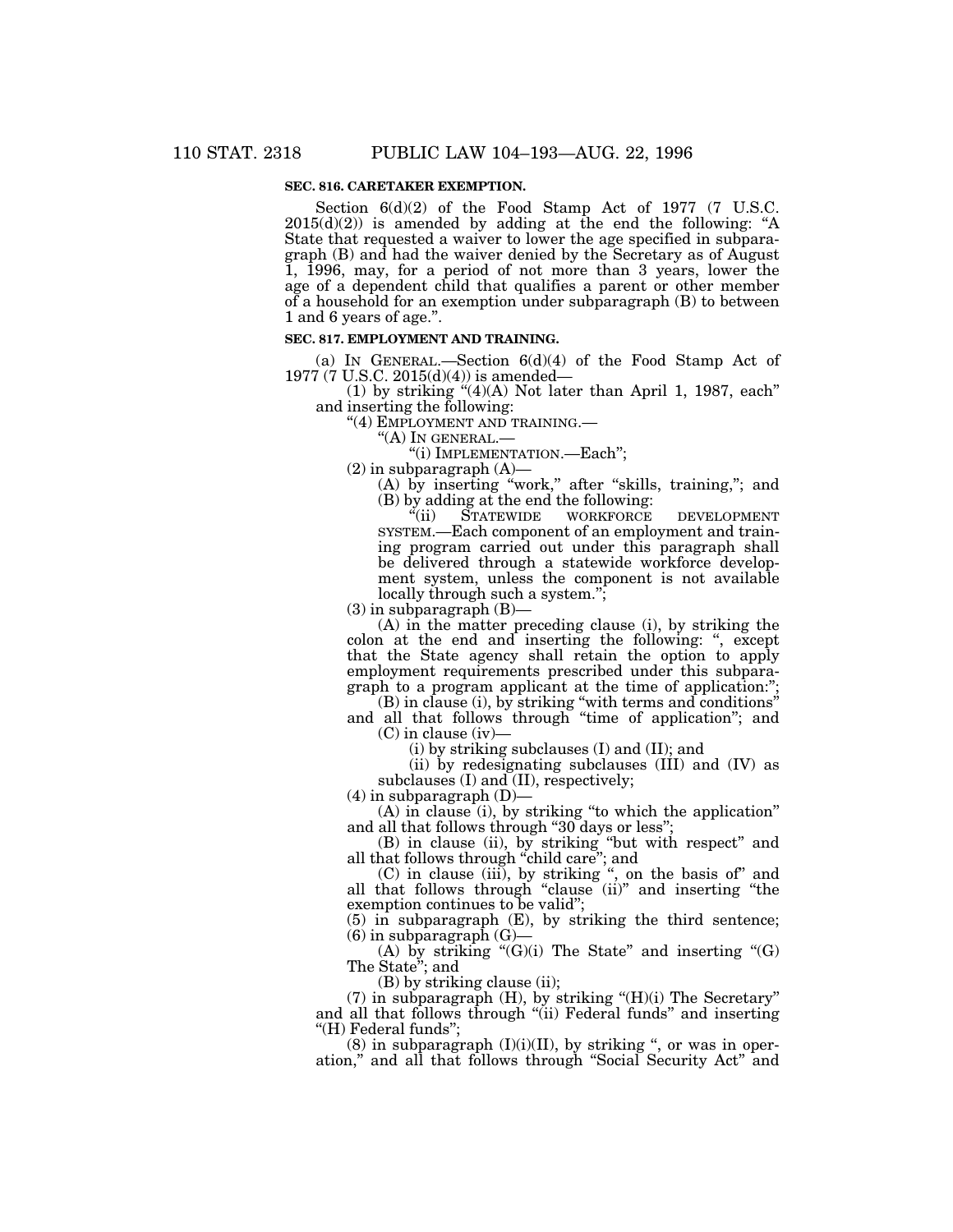inserting the following: ''), except that no such payment or reimbursement shall exceed the applicable local market rate'';

 $(9)(A)$  by striking subparagraphs  $(K)$  and  $(L)$  and inserting the following:

"(K) LIMITATION ON FUNDING.—Notwithstanding any other provision of this paragraph, the amount of funds a State agency uses to carry out this paragraph (including funds used to carry out subparagraph  $(I)$ ) for participants who are receiving benefits under a State program funded under part A of title IV of the Social Security Act (42 U.S.C. 601 et seq.) shall not exceed the amount of funds the State agency used in fiscal year 1995 to carry out this paragraph for participants who were receiving benefits in fiscal year 1995 under a State program funded under part A of title IV of the Act (42 U.S.C. 601 et seq.).''; and

 $(B)$  by redesignating subparagraphs  $(M)$  and  $(N)$  as subparagraphs (L) and (M), respectively; and

 $(10)$  in subparagraph  $(L)$ , as so redesignated—

(A) by striking  $(L)(i)$  The Secretary" and inserting ''(L) The Secretary''; and

(B) by striking clause (ii).

(b) FUNDING.—Section 16(h) of the Food Stamp Act of 1977  $(7 \text{ U.S.C. } 2025(h))$  is amended by striking " $(h)(1)(A)$  The Secretary" and all that follows through the end of paragraph (1) and inserting the following:

''(h) FUNDING OF EMPLOYMENT AND TRAINING PROGRAMS.—

 $"(1)$  In general.—

''(A) AMOUNTS.—To carry out employment and training programs, the Secretary shall reserve for allocation to State agencies from funds made available for each fiscal year under section  $18(a)(1)$  the amount of-

''(i) for fiscal year 1996, \$75,000,000;

''(ii) for fiscal year 1997, \$79,000,000;

"(iii) for fiscal year 1998, \$81,000,000;

"(iv) for fiscal year 1999, \$84,000,000;

''(v) for fiscal year 2000, \$86,000,000;

''(vi) for fiscal year 2001, \$88,000,000; and

"(vii) for fiscal year 2002, \$90,000,000.

''(B) ALLOCATION.—The Secretary shall allocate the amounts reserved under subparagraph (A) among the State agencies using a reasonable formula (as determined by the Secretary) that gives consideration to the population in each State affected by section 6(o).

''(C) REALLOCATION.—

''(i) NOTIFICATION.—A State agency shall promptly notify the Secretary if the State agency determines that the State agency will not expend all of the funds allocated to the State agency under subparagraph (B).

"(ii) REALLOCATION.—On notification under clause (i), the Secretary shall reallocate the funds that the State agency will not expend as the Secretary considers appropriate and equitable.

''(D) MINIMUM ALLOCATION.—Notwithstanding subparagraphs  $(A)$  through  $(C)$ , the Secretary shall ensure that each State agency operating an employment and train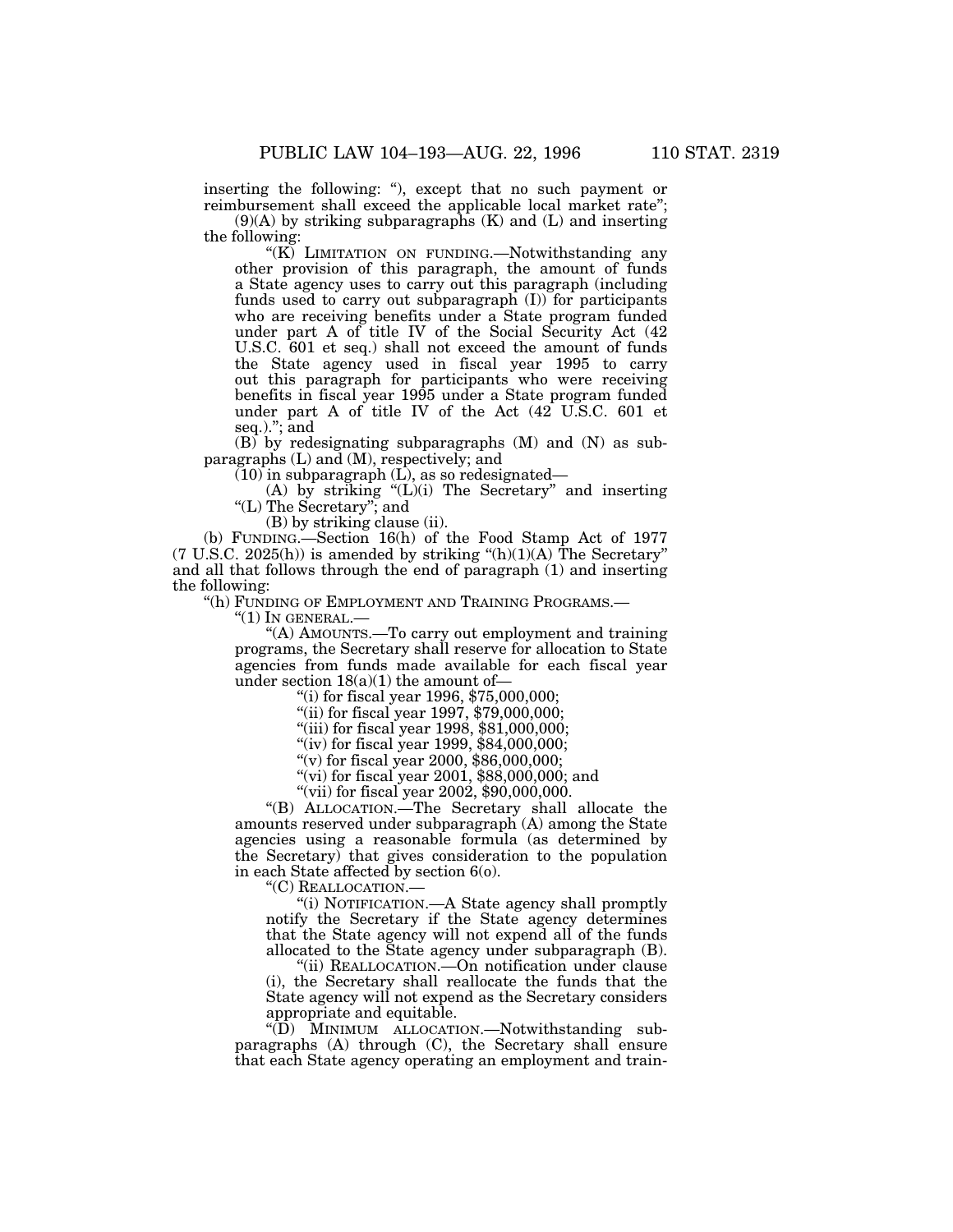ing program shall receive not less than \$50,000 for each fiscal year.''.

(c) ADDITIONAL MATCHING FUNDS.—Section 16(h)(2) of the Food Stamp Act of 1977 (7 U.S.C.  $2025(h)(2)$ ) is amended by inserting before the period at the end the following: ", including the costs for case management and casework to facilitate the transition from economic dependency to self-sufficiency through work''.

(d) REPORTS.—Section 16(h) of the Food Stamp Act of 1977  $(7 \text{ U.S.C. } 2025(h))$  is amended—

 $(1)$  in paragraph  $(5)$ 

 $(\overrightarrow{A})$  by striking "(5)(A) The Secretary" and inserting ''(5) The Secretary''; and

(B) by striking subparagraph (B); and

(2) by striking paragraph (6).

### **SEC. 818. FOOD STAMP ELIGIBILITY.**

The third sentence of section 6(f) of the Food Stamp Act of 1977 (7 U.S.C. 2015(f)) is amended by inserting '', at State option,'' after "less".

#### **SEC. 819. COMPARABLE TREATMENT FOR DISQUALIFICATION.**

(a) IN GENERAL.—Section 6 of the Food Stamp Act of 1977 (7 U.S.C. 2015) is amended by adding at the end the following:

"(i) COMPARABLE TREATMENT FOR DISQUALIFICATION.-

''(1) IN GENERAL.—If a disqualification is imposed on a member of a household for a failure of the member to perform an action required under a Federal, State, or local law relating to a means-tested public assistance program, the State agency may impose the same disqualification on the member of the household under the food stamp program.

"(2) RULES AND PROCEDURES.—If a disqualification is imposed under paragraph (1) for a failure of an individual to perform an action required under part A of title IV of the Social Security Act (42 U.S.C. 601 et seq.), the State agency may use the rules and procedures that apply under part A of title IV of the Act to impose the same disqualification under the food stamp program.

"(3) APPLICATION AFTER DISQUALIFICATION PERIOD.—A member of a household disqualified under paragraph (1) may, after the disqualification period has expired, apply for benefits under this Act and shall be treated as a new applicant, except that a prior disqualification under subsection (d) shall be considered in determining eligibility.''.

(b) STATE PLAN PROVISIONS.—Section 11(e) of the Food Stamp Act of 1977 (7 U.S.C. 2020(e)) is amended—

 $(1)$  in paragraph  $(24)$ , by striking "and" at the end;

(2) in paragraph (25), by striking the period at the end and inserting a semicolon; and

(3) by adding at the end the following:

"(26) the guidelines the State agency uses in carrying out section 6(i); and".

(c) CONFORMING AMENDMENT.—Section  $6(d)(2)(A)$  of the Food Stamp Act of 1977 (7 U.S.C. 2015(d)(2)(A)) is amended by striking ''that is comparable to a requirement of paragraph (1)''.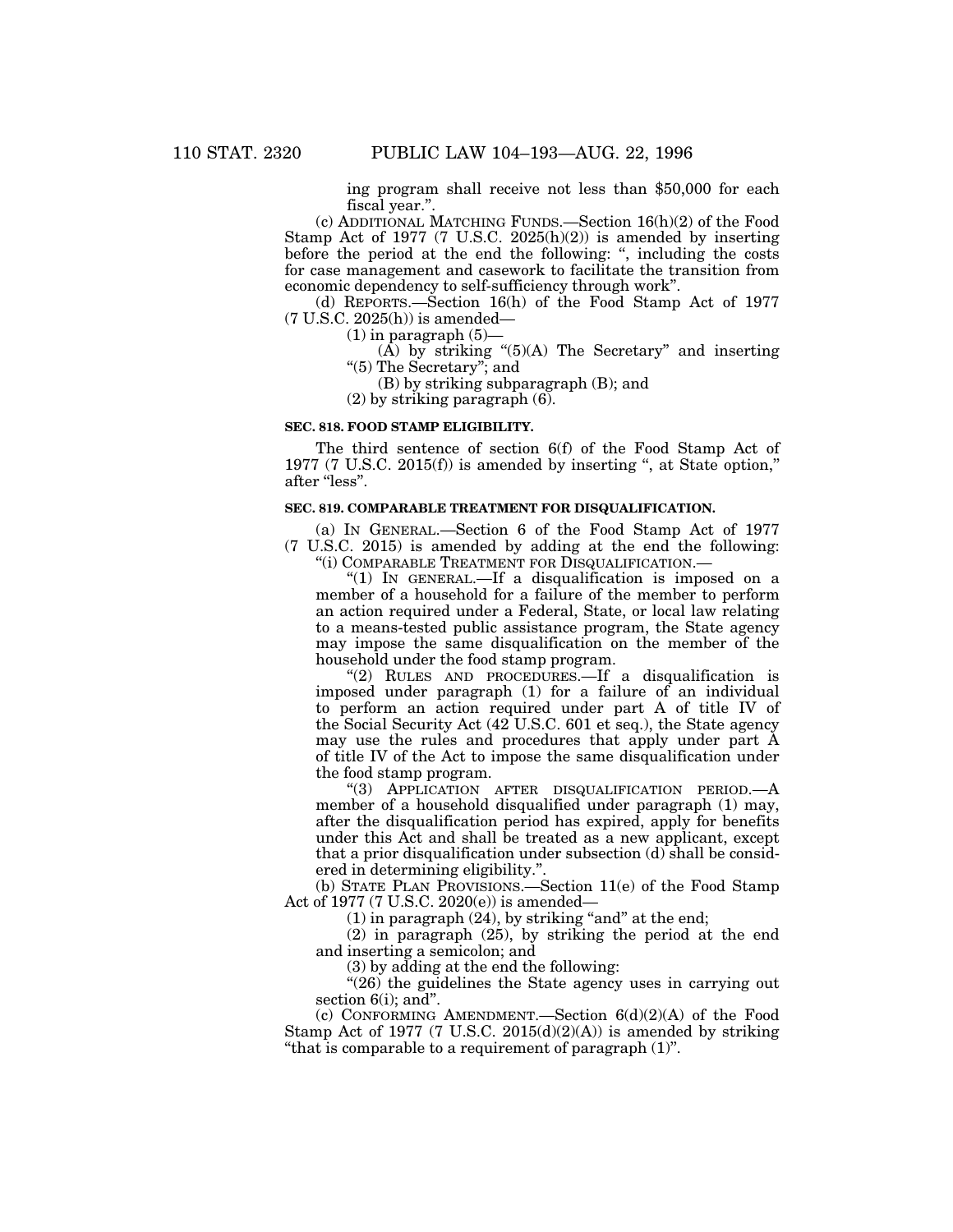# **SEC. 820. DISQUALIFICATION FOR RECEIPT OF MULTIPLE FOOD STAMP BENEFITS.**

Section 6 of the Food Stamp Act of 1977 (7 U.S.C. 2015), as amended by section 819, is amended by adding at the end the following:

'(j) DISQUALIFICATION FOR RECEIPT OF MULTIPLE FOOD STAMP BENEFITS.—An individual shall be ineligible to participate in the food stamp program as a member of any household for a 10 year period if the individual is found by a State agency to have made, or is convicted in a Federal or State court of having made, a fraudulent statement or representation with respect to the identity or place of residence of the individual in order to receive multiple benefits simultaneously under the food stamp program.''.

#### **SEC. 821. DISQUALIFICATION OF FLEEING FELONS.**

Section 6 of the Food Stamp Act of 1977 (7 U.S.C. 2015), as amended by section 820, is amended by adding at the end the following:

"(k) DISQUALIFICATION OF FLEEING FELONS.—No member of a household who is otherwise eligible to participate in the food stamp program shall be eligible to participate in the program as a member of that or any other household during any period during which the individual is—

''(1) fleeing to avoid prosecution, or custody or confinement after conviction, under the law of the place from which the individual is fleeing, for a crime, or attempt to commit a crime, that is a felony under the law of the place from which the individual is fleeing or that, in the case of New Jersey, is a high misdemeanor under the law of New Jersey; or

''(2) violating a condition of probation or parole imposed under a Federal or State law.''.

#### **SEC. 822. COOPERATION WITH CHILD SUPPORT AGENCIES.**

Section 6 of the Food Stamp Act of 1977 (7 U.S.C. 2015), as amended by section 821, is amended by adding at the end the following:

''(l) CUSTODIAL PARENT'S COOPERATION WITH CHILD SUPPORT AGENCIES.—

"(1) IN GENERAL.—At the option of a State agency, subject to paragraphs (2) and (3), no natural or adoptive parent or other individual (collectively referred to in this subsection as 'the individual') who is living with and exercising parental control over a child under the age of 18 who has an absent parent shall be eligible to participate in the food stamp program unless the individual cooperates with the State agency administering the program established under part D of title IV of the Social Security Act (42 U.S.C. 651 et seq.)—

''(A) in establishing the paternity of the child (if the child is born out of wedlock); and

''(B) in obtaining support for—

"(i) the child; or

"(ii) the individual and the child.

"(2) GOOD CAUSE FOR NONCOOPERATION.—Paragraph (1) Regulations. shall not apply to the individual if good cause is found for refusing to cooperate, as determined by the State agency in accordance with standards prescribed by the Secretary in consultation with the Secretary of Health and Human Services.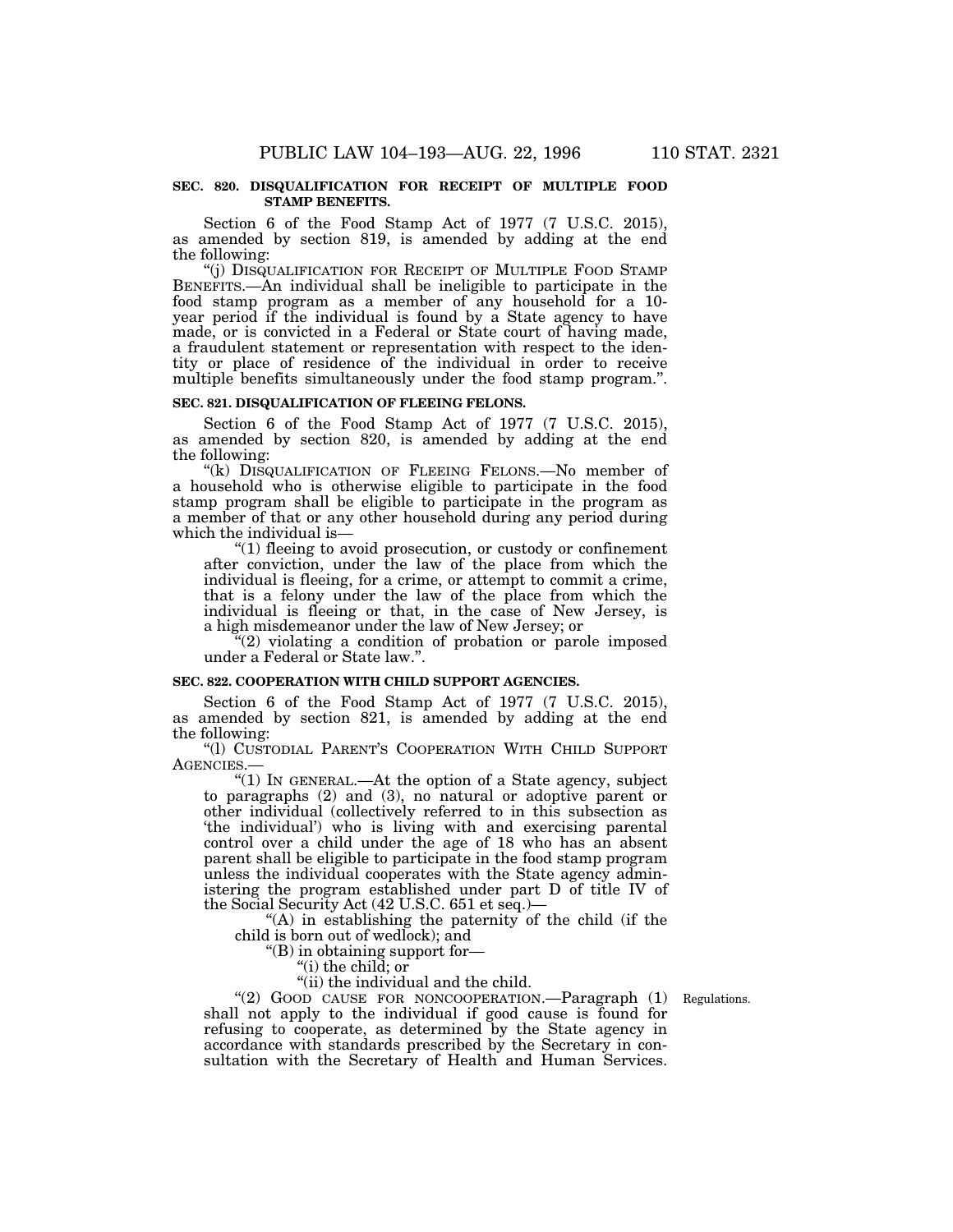The standards shall take into consideration circumstances under which cooperation may be against the best interests of the child.

''(3) FEES.—Paragraph (1) shall not require the payment of a fee or other cost for services provided under part D of title IV of the Social Security Act (42 U.S.C. 651 et seq.). "(m) NONCUSTODIAL PARENT'S COOPERATION WITH CHILD SUP-PORT AGENCIES.—

"(1) In GENERAL.—At the option of a State agency, subject to paragraphs (2) and (3), a putative or identified noncustodial parent of a child under the age of 18 (referred to in this subsection as 'the individual') shall not be eligible to participate in the food stamp program if the individual refuses to cooperate with the State agency administering the program established under part D of title IV of the Social Security Act (42 U.S.C. 651 et seq.)—

 $\sqrt{\left(\text{A}\right)}$  in establishing the paternity of the child (if the child is born out of wedlock); and

 $\mathrm{``(B)}$  in providing support for the child.

''(2) REFUSAL TO COOPERATE.—

''(A) GUIDELINES.—The Secretary, in consultation with the Secretary of Health and Human Services, shall develop guidelines on what constitutes a refusal to cooperate under paragraph (1).

 $\sqrt[\text{B}]{B}$  Procedures.—The State agency shall develop procedures, using guidelines developed under subparagraph  $(A)$ , for determining whether an individual is refusing to cooperate under paragraph (1).

"(3) FEES.—Paragraph (1) shall not require the payment of a fee or other cost for services provided under part D of title IV of the Social Security Act (42 U.S.C. 651 et seq.).

"(4) PRIVACY.—The State agency shall provide safeguards to restrict the use of information collected by a State agency administering the program established under part D of title IV of the Social Security Act (42 U.S.C. 651 et seq.) to purposes for which the information is collected.''.

#### **SEC. 823. DISQUALIFICATION RELATING TO CHILD SUPPORT ARREARS.**

Section 6 of the Food Stamp Act of 1977 (7 U.S.C. 2015), as amended by section 822, is amended by adding at the end the following:

''(n) DISQUALIFICATION FOR CHILD SUPPORT ARREARS.—

''(1) IN GENERAL.—At the option of a State agency, no individual shall be eligible to participate in the food stamp program as a member of any household during any month that the individual is delinquent in any payment due under a court order for the support of a child of the individual.

" $(2)$  EXCEPTIONS.—Paragraph  $(1)$  shall not apply if—

" $(A)$  a court is allowing the individual to delay payment; or

''(B) the individual is complying with a payment plan approved by a court or the State agency designated under part D of title IV of the Social Security Act (42 U.S.C. 651 et seq.) to provide support for the child of the individual.".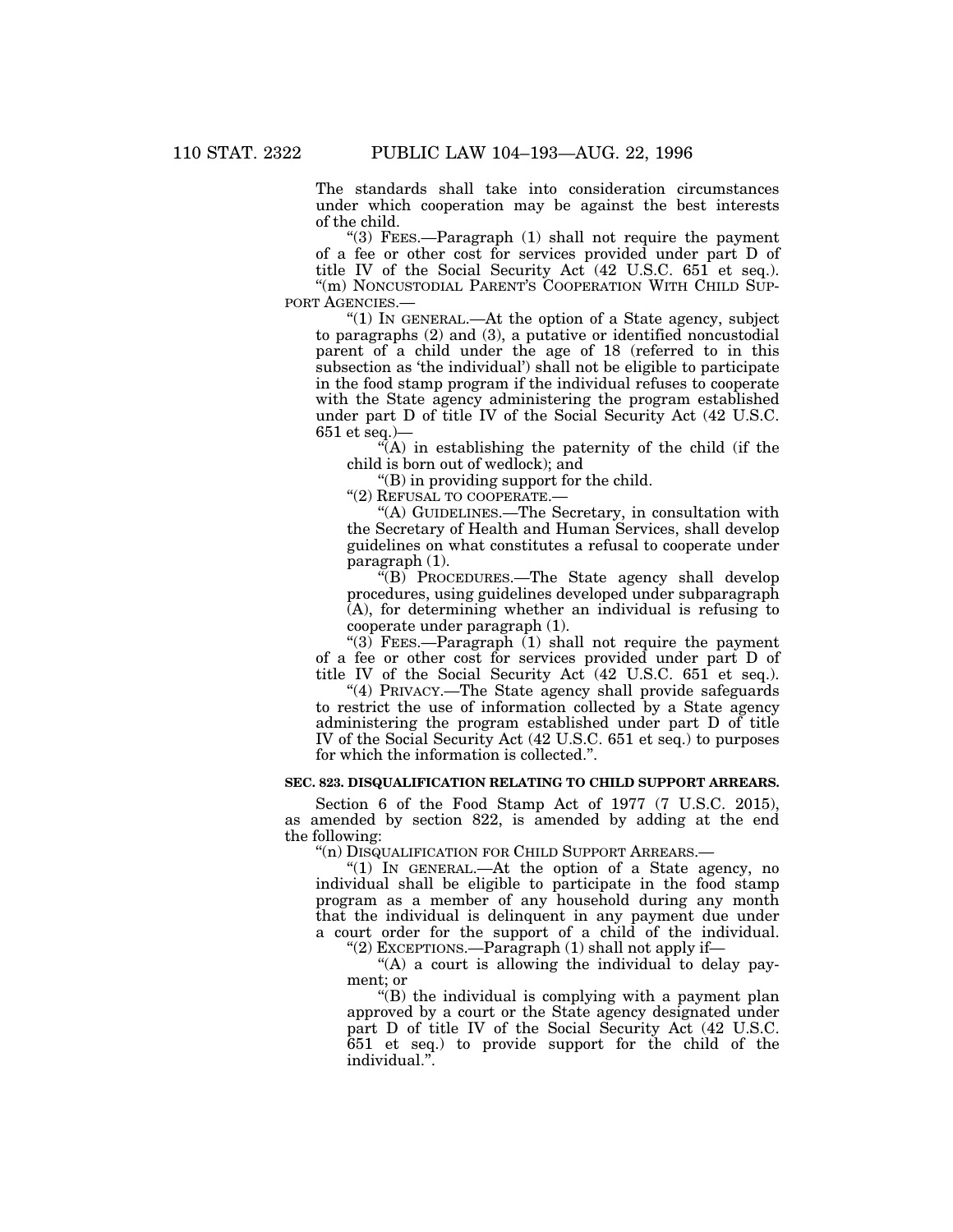### **SEC. 824. WORK REQUIREMENT.**

(a) IN GENERAL.—Section 6 of the Food Stamp Act of 1977 (7 U.S.C. 2015), as amended by section 823, is amended by adding at the end the following:<br>"(0) WORK REQUIREMENT.

"(1) DEFINITION OF WORK PROGRAM.—In this subsection, the term 'work program' means—

"(A) a program under the Job Training Partnership Act (29 U.S.C. 1501 et seq.);

''(B) a program under section 236 of the Trade Act of 1974 (19 U.S.C. 2296); and

''(C) a program of employment and training operated or supervised by a State or political subdivision of a State that meets standards approved by the Governor of the State, including a program under subsection  $(d)(4)$ , other than a job search program or a job search training program.

"(2) WORK REQUIREMENT.—Subject to the other provisions of this subsection, no individual shall be eligible to participate in the food stamp program as a member of any household if, during the preceding 36-month period, the individual received food stamp benefits for not less than 3 months (consecutive or otherwise) during which the individual did not—

"(A) work 20 hours or more per week, averaged monthly;

 $\mathrm{``(B)}$  participate in and comply with the requirements of a work program for 20 hours or more per week, as determined by the State agency;

''(C) participate in and comply with the requirements of a program under section 20 or a comparable program established by a State or political subdivision of a State; or

"(D) receive benefits pursuant to paragraph  $(3)$ ,  $(4)$ , or  $(5)$ .

''(3) EXCEPTION.—Paragraph (2) shall not apply to an individual if the individual is—

''(A) under 18 or over 50 years of age;

''(B) medically certified as physically or mentally unfit for employment;

''(C) a parent or other member of a household with responsibility for a dependent child;

''(D) otherwise exempt under subsection (d)(2); or

"(E) a pregnant woman.

 $!(4)$  WAIVER. $-$ 

"(A) In GENERAL.—On the request of a State agency, the Secretary may waive the applicability of paragraph (2) to any group of individuals in the State if the Secretary makes a determination that the area in which the individuals reside—

''(i) has an unemployment rate of over 10 percent; or

''(ii) does not have a sufficient number of jobs to provide employment for the individuals.

''(B) REPORT.—The Secretary shall report the basis for a waiver under subparagraph (A) to the Committee on Agriculture of the House of Representatives and the Committee on Agriculture, Nutrition, and Forestry of the Senate.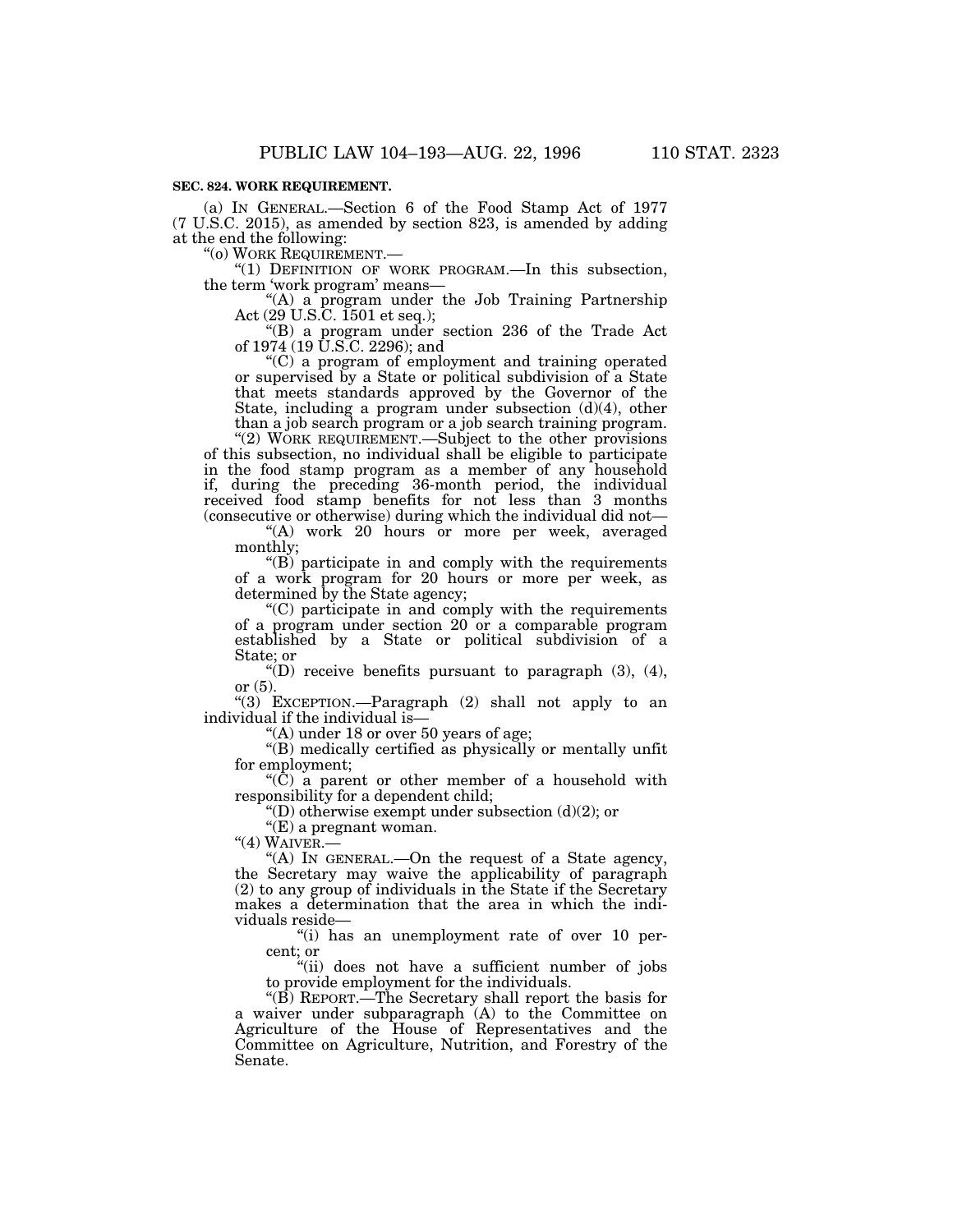''(5) SUBSEQUENT ELIGIBILITY.— ''(A) REGAINING ELIGIBILITY.—An individual denied eligibility under paragraph (2) shall regain eligibility to participate in the food stamp program if, during a 30 day period, the individual—

''(i) works 80 or more hours;

"(ii) participates in and complies with the requirements of a work program for 80 or more hours, as determined by a State agency; or

"(iii) participates in and complies with the requirements of a program under section 20 or a comparable program established by a State or political subdivision of a State.

''(B) MAINTAINING ELIGIBILITY.—An individual who regains eligibility under subparagraph (A) shall remain eligible as long as the individual meets the requirements of subparagraph  $(A)$ ,  $(B)$ , or  $(C)$  of paragraph  $(2)$ .

''(C) LOSS OF EMPLOYMENT.—

''(i) IN GENERAL.—An individual who regained eligibility under subparagraph (A) and who no longer meets the requirements of subparagraph (A), (B), or (C) of paragraph (2) shall remain eligible for a consecutive 3-month period, beginning on the date the individual first notifies the State agency that the individual no longer meets the requirements of subparagraph (A), (B), or (C) of paragraph (2).

"(ii) LIMITATION.—An individual shall not receive any benefits pursuant to clause (i) for more than a single 3-month period in any 36-month period.

''(6) OTHER PROGRAM RULES.—Nothing in this subsection shall make an individual eligible for benefits under this Act if the individual is not otherwise eligible for benefits under the other provisions of this Act.''.

7 USC 2015 note.

(b) TRANSITION PROVISION.—The term ''preceding 36-month period'' in section 6(o) of the Food Stamp Act of 1977, as added by subsection (a), does not include, with respect to a State, any period before the earlier of—

(1) the date the State notifies recipients of food stamp benefits of the application of section  $6$ (o); or

(2) the date that is 3 months after the date of enactment of this Act.

# **SEC. 825. ENCOURAGEMENT OF ELECTRONIC BENEFIT TRANSFER SYSTEMS.**

(a) IN GENERAL.—Section 7(i) of the Food Stamp Act of 1977 (7 U.S.C. 2016(i)) is amended—

(1) by striking  $\lq (i)(1)(A)$  Any State" and all that follows through the end of paragraph (1) and inserting the following: "(i) ELECTRONIC BENEFIT TRANSFERS.—

 $"(1)$  In GENERAL.

''(A) IMPLEMENTATION.—Not later than October 1, 2002, each State agency shall implement an electronic benefit transfer system under which household benefits determined under section 8(a) or 26 are issued from and stored in a central databank, unless the Secretary provides a waiver for a State agency that faces unusual barriers to implementing an electronic benefit transfer system.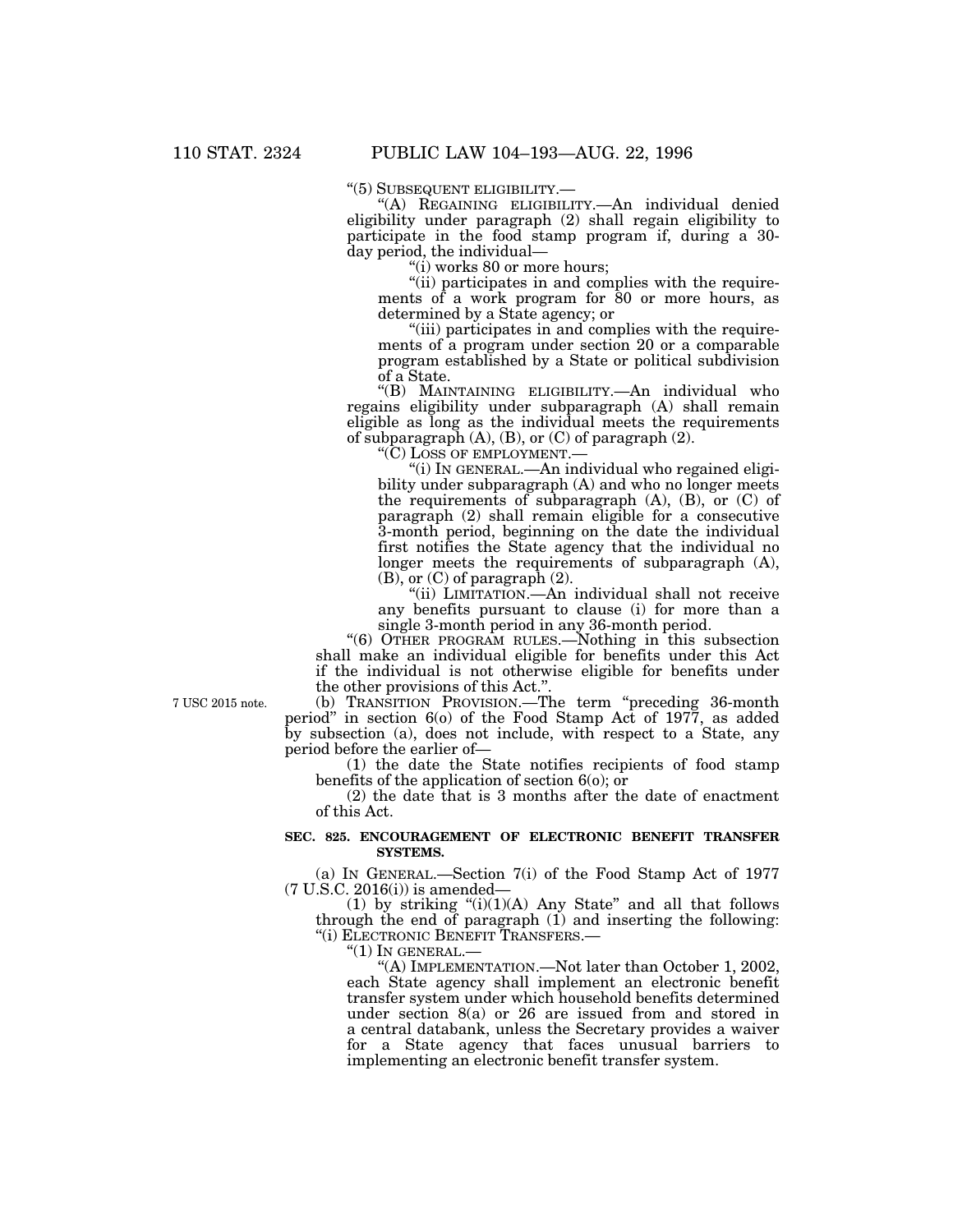''(B) TIMELY IMPLEMENTATION.—Each State agency is encouraged to implement an electronic benefit transfer system under subparagraph (A) as soon as practicable.

''(C) STATE FLEXIBILITY.—Subject to paragraph (2), a State agency may procure and implement an electronic benefit transfer system under the terms, conditions, and design that the State agency considers appropriate.

''(D) OPERATION.—An electronic benefit transfer system should take into account generally accepted standard operating rules based on—

''(i) commercial electronic funds transfer technology;

 $\ddot{f}$ (ii) the need to permit interstate operation and law enforcement monitoring; and

"(iii) the need to permit monitoring and investigations by authorized law enforcement agencies.'';

 $(2)$  in paragraph  $(2)$ 

 $(A)$  by striking "effective no later than April 1, 1992,";

(B) in subparagraph (A)—

(i) by striking '', in any 1 year,''; and

(ii) by striking "on-line";

(C) by striking subparagraph (D) and inserting the following:

" $(D)$ (i) measures to maximize the security of a system using the most recent technology available that the State agency considers appropriate and cost effective and which may include personal identification numbers, photographic identification on electronic benefit transfer cards, and other measures to protect against fraud and abuse; and

"(ii) effective not later than 2 years after the date of enactment of this clause, to the extent practicable, measures that permit a system to differentiate items of food that may be acquired with an allotment from items of food that may not be acquired with an allotment;";

 $(D)$  in subparagraph  $(G)$ , by striking "and" at the end;

(E) in subparagraph (H), by striking the period at the end and inserting "; and"; and

(F) by adding at the end the following:

''(I) procurement standards.''; and

(3) by adding at the end the following:

"(7) REPLACEMENT OF BENEFITS.—Regulations issued by Regulations. the Secretary regarding the replacement of benefits and liability for replacement of benefits under an electronic benefit transfer system shall be similar to the regulations in effect for a paperbased food stamp issuance system.

''(8) REPLACEMENT CARD FEE.—A State agency may collect a charge for replacement of an electronic benefit transfer card by reducing the monthly allotment of the household receiving the replacement card.

''(9) OPTIONAL PHOTOGRAPHIC IDENTIFICATION.—

"(A) IN GENERAL.—A State agency may require that an electronic benefit card contain a photograph of 1 or more members of a household.

''(B) OTHER AUTHORIZED USERS.—If a State agency requires a photograph on an electronic benefit card under subparagraph (A), the State agency shall establish procedures to ensure that any other appropriate member of

Effective date.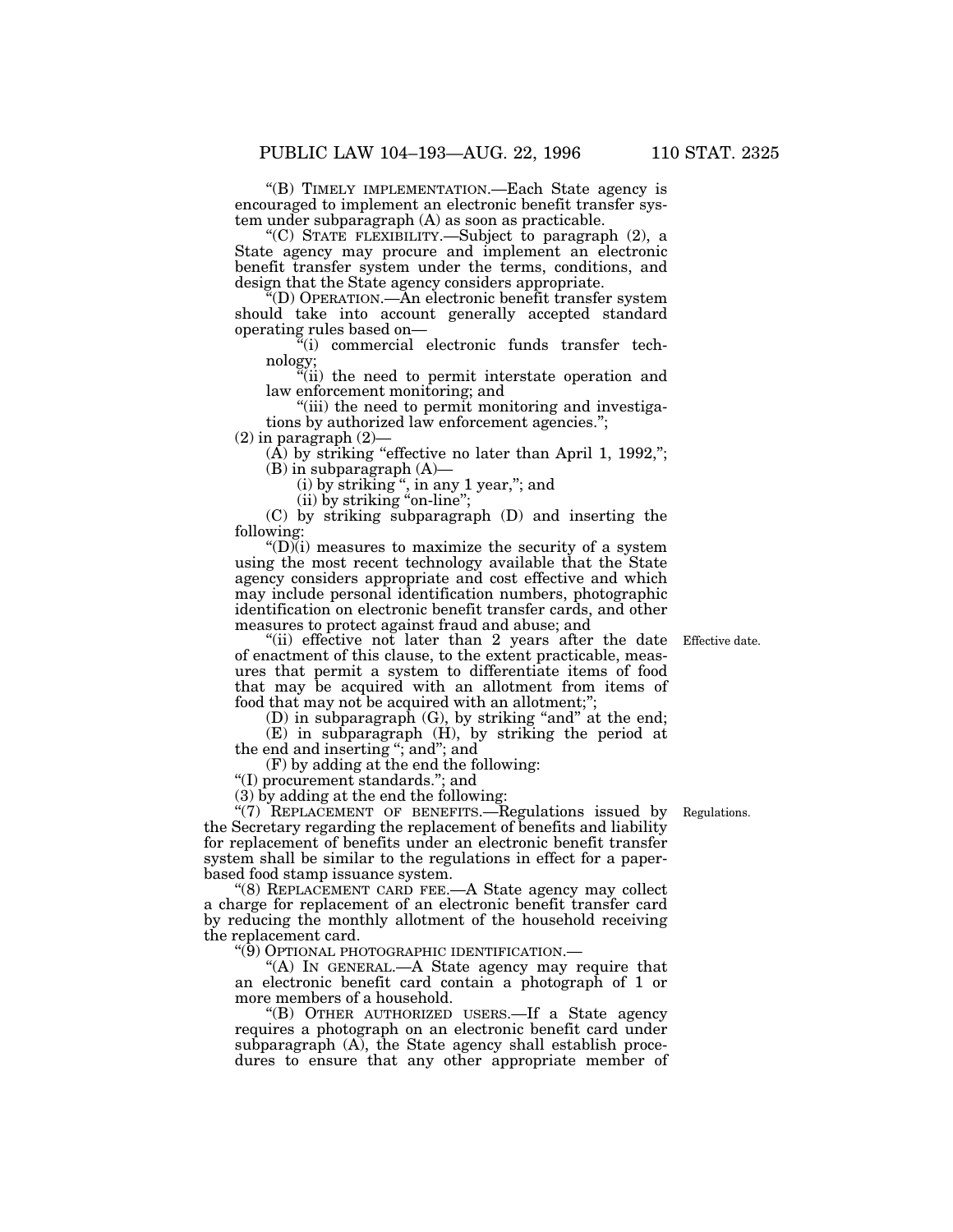the household or any authorized representative of the household may utilize the card.

"(10) APPLICABLE LAW.-Disclosures, protections, responsibilities, and remedies established by the Federal Reserve Board under section 904 of the Electronic Fund Transfer Act (15 U.S.C. 1693b) shall not apply to benefits under this Act delivered through any electronic benefit transfer system.

"(11) APPLICATION OF ANTI-TYING RESTRICTIONS TO ELEC-TRONIC BENEFIT TRANSFER SYSTEMS.—

''(A) DEFINITIONS.—In this paragraph:

"(i) AFFILIATE.—The term 'affiliate' has the meaning provided the term in section 2(k) of the Bank Holding Company Act of 1956 (12 U.S.C. 1841(k)).

"(ii) COMPANY.—The term 'company' has the meaning provided the term in section 106(a) of the Bank Holding Company Act Amendments of 1970 (12 U.S.C. 1971), but shall not include a bank, a bank holding company, or any subsidiary of a bank holding company.

''(iii) ELECTRONIC BENEFIT TRANSFER SERVICE.— The term 'electronic benefit transfer service' means the processing of electronic transfers of household benefits, determined under section 8(a) or 26, if the benefits are—

''(I) issued from and stored in a central databank;

''(II) electronically accessed by household members at the point of sale; and

''(III) provided by a Federal or State government.

"(iv) POINT-OF-SALE SERVICE.—The term 'point-ofsale service' means any product or service related to the electronic authorization and processing of payments for merchandise at a retail food store, including credit or debit card services, automated teller machines, point-of-sale terminals, or access to on-line systems.

''(B) RESTRICTIONS.—A company may not sell or provide electronic benefit transfer services, or fix or vary the consideration for electronic benefit transfer services, on the condition or requirement that the customer—

''(i) obtain some additional point-of-sale service from the company or an affiliate of the company; or

''(ii) not obtain some additional point-of-sale service from a competitor of the company or competitor of any affiliate of the company.

''(C) CONSULTATION WITH THE FEDERAL RESERVE BOARD.—Before promulgating regulations or interpretations of regulations to carry out this paragraph, the Secretary shall consult with the Board of Governors of the Federal Reserve System.''.

(b) SENSE OF CONGRESS.—It is the sense of Congress that a State that operates an electronic benefit transfer system under the Food Stamp Act of 1977 (7 U.S.C. 2011 et seq.) should operate the system in a manner that is compatible with electronic benefit transfer systems operated by other States.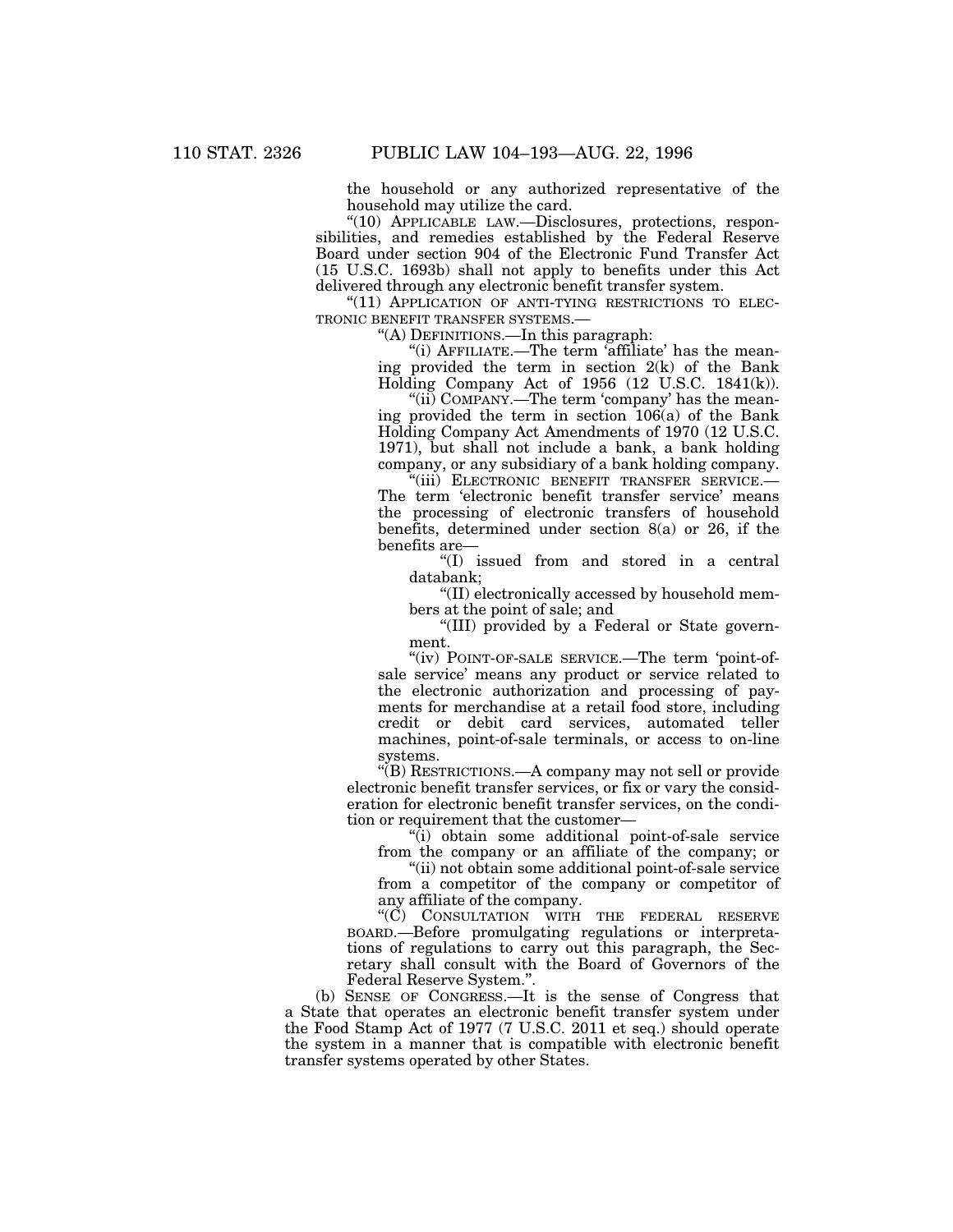#### **SEC. 826. VALUE OF MINIMUM ALLOTMENT.**

The proviso in section 8(a) of the Food Stamp Act of 1977  $(7 \text{ U.S.C. } 2017(a))$  is amended by striking ", and shall be adjusted" and all that follows through "\$5".

# **SEC. 827. BENEFITS ON RECERTIFICATION.**

Section 8(c)(2)(B) of the Food Stamp Act of 1977 (7 U.S.C.  $2017(c)(2)(B)$  is amended by striking "of more than one month".

# **SEC. 828. OPTIONAL COMBINED ALLOTMENT FOR EXPEDITED HOUSE-HOLDS.**

Section 8(c) of the Food Stamp Act of 1977 (7 U.S.C. 2017(c)) is amended by striking paragraph (3) and inserting the following:

''(3) OPTIONAL COMBINED ALLOTMENT FOR EXPEDITED HOUSEHOLDS.—A State agency may provide to an eligible household applying after the 15th day of a month, in lieu of the initial allotment of the household and the regular allotment of the household for the following month, an allotment that is equal to the total amount of the initial allotment and the first regular allotment. The allotment shall be provided in accordance with section  $11(e)(3)$  in the case of a household that is not entitled to expedited service and in accordance with paragraphs (3) and (9) of section 11(e) in the case of a household that is entitled to expedited service.''.

# **SEC. 829. FAILURE TO COMPLY WITH OTHER MEANS-TESTED PUBLIC ASSISTANCE PROGRAMS.**

Section 8 of the Food Stamp Act of 1977 (7 U.S.C. 2017) is amended by striking subsection (d) and inserting the following: "(d) REDUCTION OF PUBLIC ASSISTANCE BENEFITS.—

" $(1)$  In GENERAL.—If the benefits of a household are reduced under a Federal, State, or local law relating to a means-tested public assistance program for the failure of a member of the household to perform an action required under the law or program, for the duration of the reduction—

"(A) the household may not receive an increased allotment as the result of a decrease in the income of the household to the extent that the decrease is the result of the reduction; and

''(B) the State agency may reduce the allotment of the household by not more than 25 percent.

"(2) RULES AND PROCEDURES.—If the allotment of a household is reduced under this subsection for a failure to perform an action required under part A of title IV of the Social Security Act (42 U.S.C. 601 et seq.), the State agency may use the rules and procedures that apply under part A of title IV of the Act to reduce the allotment under the food stamp program.''.

### **SEC. 830. ALLOTMENTS FOR HOUSEHOLDS RESIDING IN CENTERS.**

Section 8 of the Food Stamp Act of 1977 (7 U.S.C. 2017) is amended by adding at the end the following:

"(f) ALLOTMENTS FOR HOUSEHOLDS RESIDING IN CENTERS.-

''(1) IN GENERAL.—In the case of an individual who resides in a center for the purpose of a drug or alcoholic treatment program described in the last sentence of section 3(i), a State agency may provide an allotment for the individual to—

" $(A)$  the center as an authorized representative of the individual for a period that is less than 1 month; and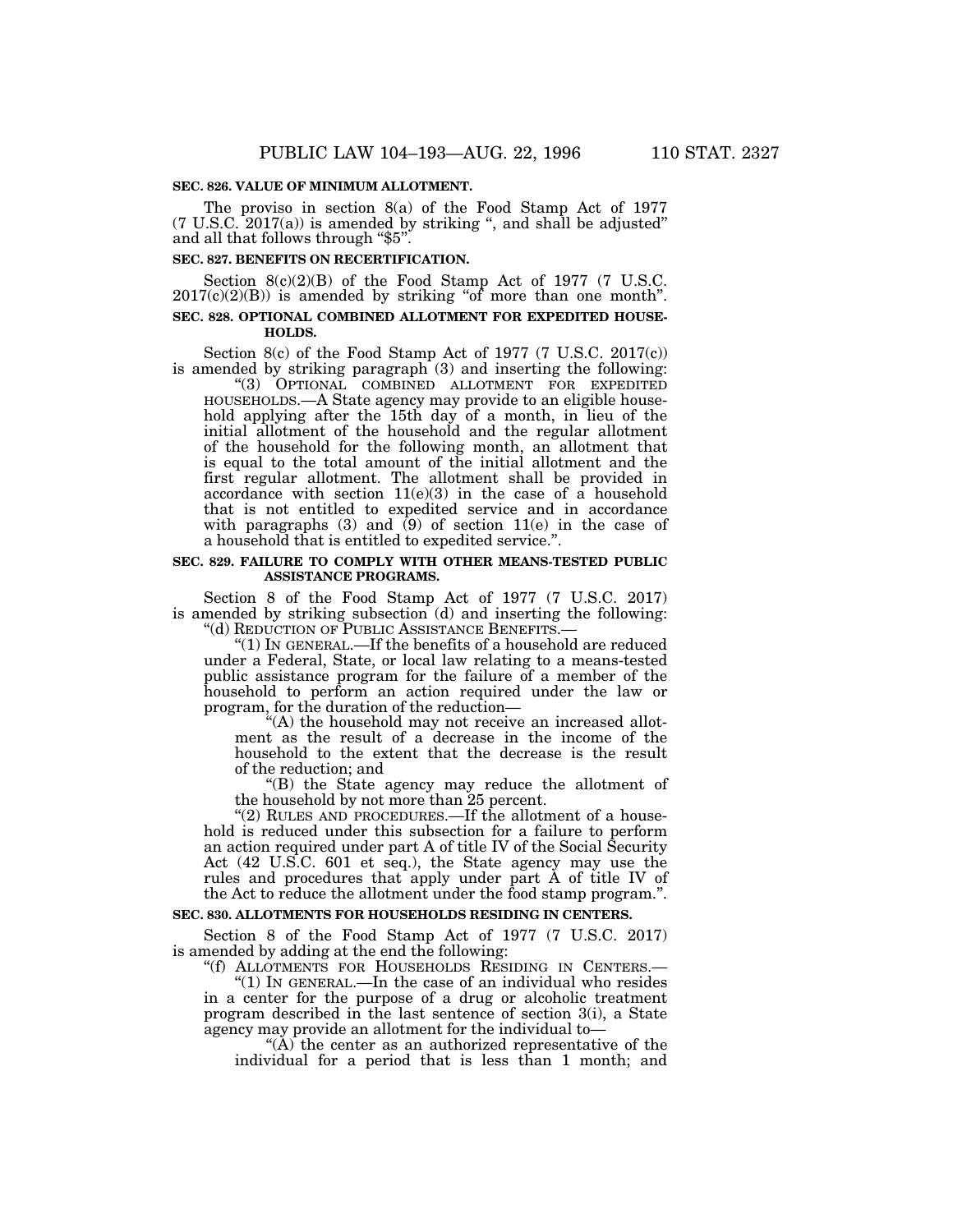''(B) the individual, if the individual leaves the center. "(2) DIRECT PAYMENT.—A State agency may require an individual referred to in paragraph (1) to designate the center in which the individual resides as the authorized representative of the individual for the purpose of receiving an allotment.''.

# **SEC. 831. CONDITION PRECEDENT FOR APPROVAL OF RETAIL FOOD STORES AND WHOLESALE FOOD CONCERNS.**

Section  $9(a)(1)$  of the Food Stamp Act of 1977 (7 U.S.C.  $2018(a)(1)$  is amended by adding at the end the following: "No retail food store or wholesale food concern of a type determined by the Secretary, based on factors that include size, location, and type of items sold, shall be approved to be authorized or reauthorized for participation in the food stamp program unless an authorized employee of the Department of Agriculture, a designee of the Secretary, or, if practicable, an official of the State or local government designated by the Secretary has visited the store or concern for the purpose of determining whether the store or concern should be approved or reauthorized, as appropriate.''.

#### **SEC. 832. AUTHORITY TO ESTABLISH AUTHORIZATION PERIODS.**

Section 9(a) of the Food Stamp Act of 1977 (7 U.S.C. 2018(a)) is amended by adding at the end the following:

''(3) AUTHORIZATION PERIODS.—The Secretary shall establish specific time periods during which authorization to accept and redeem coupons, or to redeem benefits through an electronic benefit transfer system, shall be valid under the food stamp program.''.

# **SEC. 833. INFORMATION FOR VERIFYING ELIGIBILITY FOR AUTHORIZATION.**

Section 9(c) of the Food Stamp Act of 1977 (7 U.S.C. 2018(c)) is amended—

(1) in the first sentence, by inserting '', which may include relevant income and sales tax filing documents," after "submit" information''; and

(2) by inserting after the first sentence the following: ''The regulations may require retail food stores and wholesale food concerns to provide written authorization for the Secretary to verify all relevant tax filings with appropriate agencies and to obtain corroborating documentation from other sources so that the accuracy of information provided by the stores and concerns may be verified.''.

#### **SEC. 834. WAITING PERIOD FOR STORES THAT FAIL TO MEET AUTHORIZATION CRITERIA.**

Section 9(d) of the Food Stamp Act of 1977 (7 U.S.C. 2018(d)) is amended by adding at the end the following: ''A retail food store or wholesale food concern that is denied approval to accept and redeem coupons because the store or concern does not meet criteria for approval established by the Secretary may not, for at least 6 months, submit a new application to participate in the program. The Secretary may establish a longer time period under the preceding sentence, including permanent disqualification, that reflects the severity of the basis of the denial.''.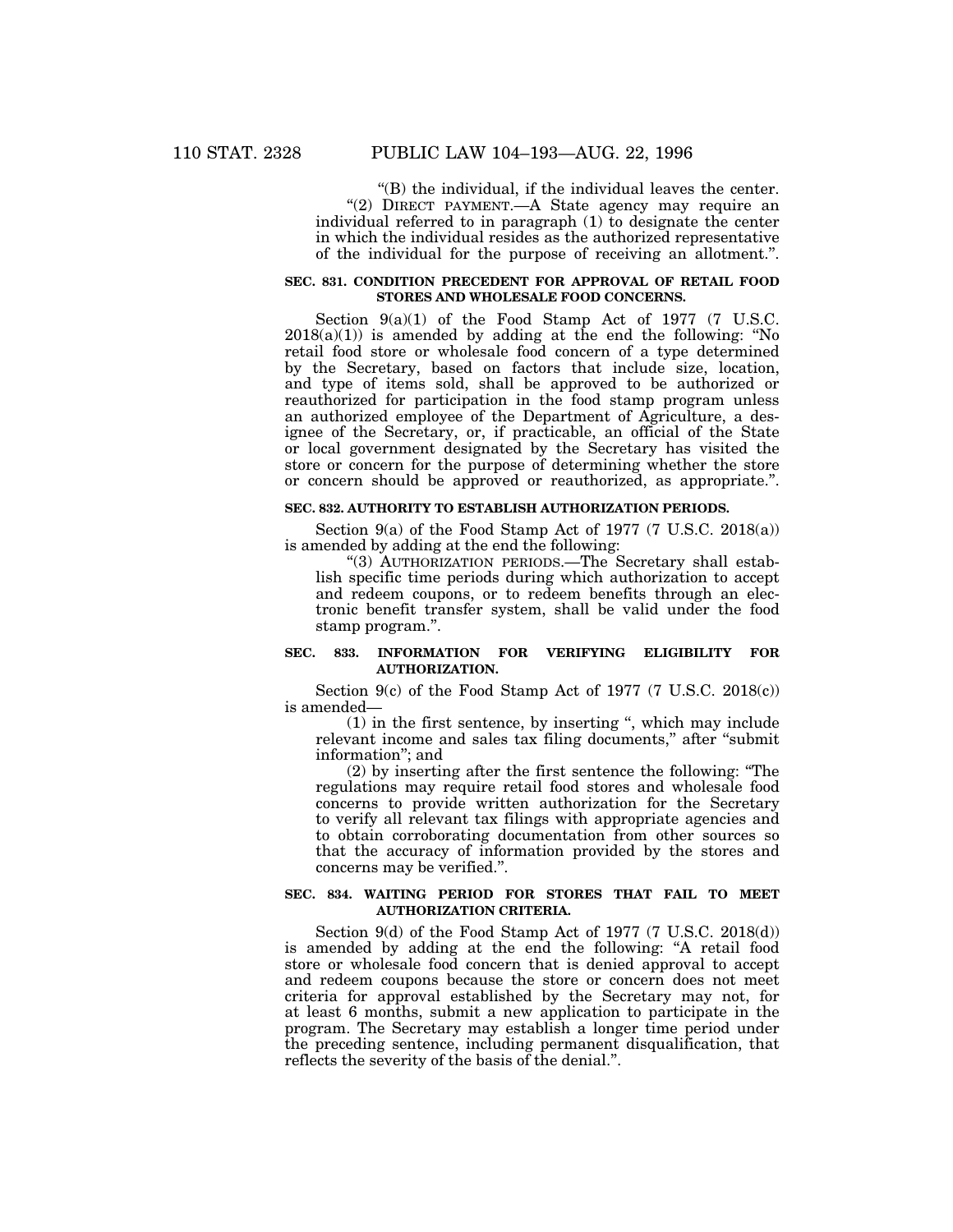## **SEC. 835. OPERATION OF FOOD STAMP OFFICES.**

Section 11 of the Food Stamp Act of 1977 (7 U.S.C. 2020), as amended by sections  $809(b)$  and  $\overline{819(b)}$ , is amended—

 $(1)$  in subsection  $(e)$ —

(A) by striking paragraph (2) and inserting the following:

Regulations.

" $(2)(A)$  that the State agency shall establish procedures governing the operation of food stamp offices that the State agency determines best serve households in the State, including households with special needs, such as households with elderly or disabled members, households in rural areas with low-income members, homeless individuals, households residing on reservations, and households in areas in which a substantial number of members of low-income households speak a language other than English.

"(B) In carrying out subparagraph  $(A)$ , a State agency-

''(i) shall provide timely, accurate, and fair service to applicants for, and participants in, the food stamp program; ''(ii) shall develop an application containing the

information necessary to comply with this Act; ''(iii) shall permit an applicant household to apply to

participate in the program on the same day that the household first contacts a food stamp office in person during office hours;

"(iv) shall consider an application that contains the name, address, and signature of the applicant to be filed on the date the applicant submits the application;

" $(v)$  shall require that an adult representative of each applicant household certify in writing, under penalty of perjury, that—

''(I) the information contained in the application is true; and

''(II) all members of the household are citizens or are aliens eligible to receive food stamps under section  $6(f)$ ;

"(vi) shall provide a method of certifying and issuing coupons to eligible homeless individuals, to ensure that participation in the food stamp program is limited to eligible households; and

"(vii) may establish operating procedures that vary for local food stamp offices to reflect regional and local differences within the State.

''(C) Nothing in this Act shall prohibit the use of signatures provided and maintained electronically, storage of records using automated retrieval systems only, or any other feature of a State agency's application system that does not rely exclusively on the collection and retention of paper applications or other records.

''(D) The signature of any adult under this paragraph shall be considered sufficient to comply with any provision of Federal law requiring a household member to sign an application or statement;'';

 $(\dot{B})$  in paragraph  $(3)$ —

(i) by striking ''shall—'' and all that follows through "provide each" and inserting "shall provide each"; and (ii) by striking "(B) assist" and all that follows through "representative of the State agency;";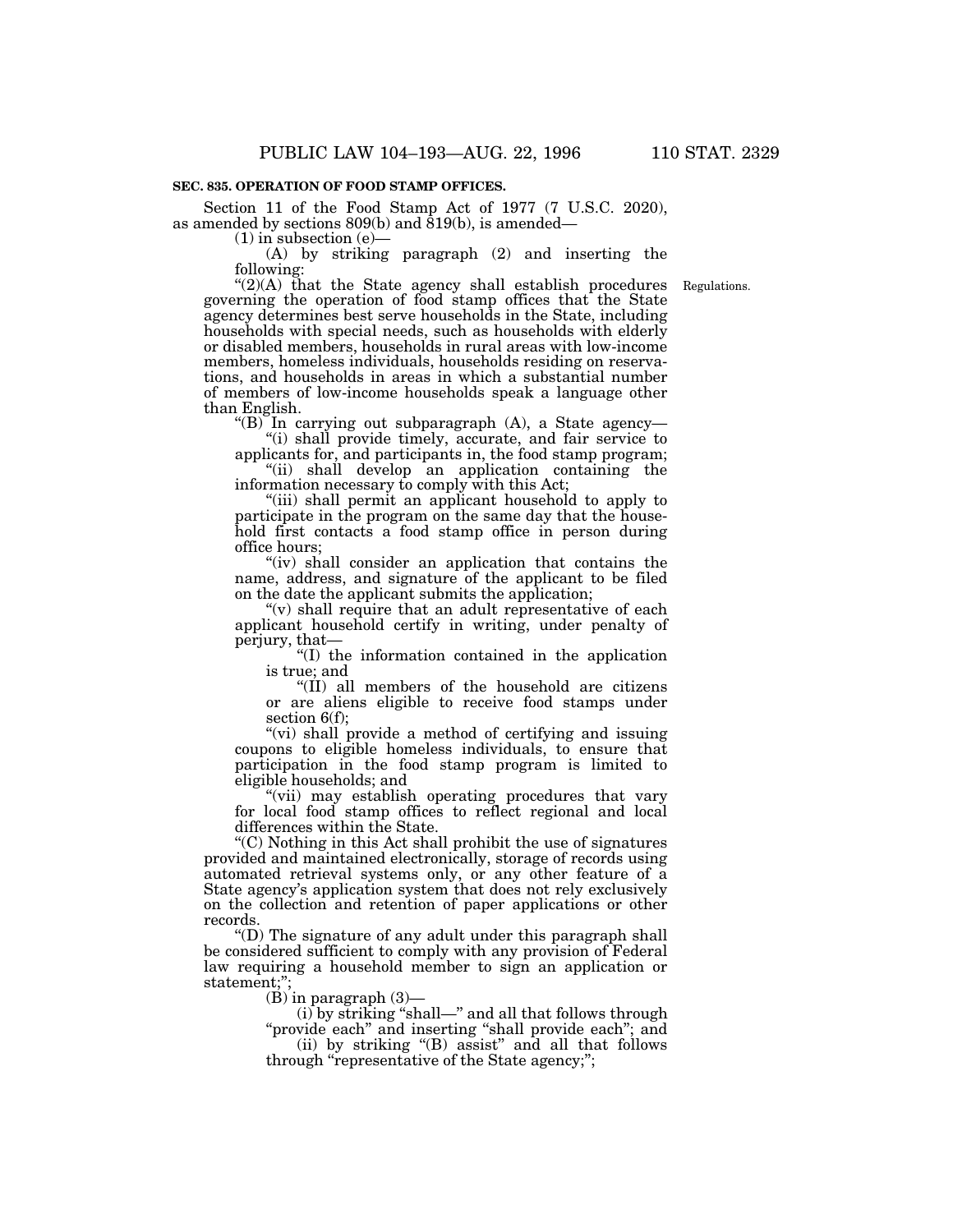(C) by striking paragraphs (14) and (25);

(D)(i) by redesignating paragraphs (15) through (24) as paragraphs (14) through (23), respectively; and

(ii) by redesignating paragraph (26), as paragraph (24); and

 $(2)$  in subsection  $(i)$ —

(A) by striking "(i) Notwithstanding" and all that follows through "(2)" and inserting the following:<br>"(i) APPLICATION AND DENIAL PROCEDURES.—

"(1) APPLICATION PROCEDURES.—Notwithstanding any other provision of law,''; and

(B) by striking ''; (3) households'' and all that follows through ''title IV of the Social Security Act. No'' and inserting a period and the following:

" $(2)$  DENIAL AND TERMINATION.—Except in a case of disqualification as a penalty for failure to comply with a public assistance program rule or regulation, no''.

## **SEC. 836. STATE EMPLOYEE AND TRAINING STANDARDS.**

Section 11(e)(6) of the Food Stamp Act of 1977 (7 U.S.C.  $2020(e)(6)$ ) is amended–

 $(1)$  by striking "that  $(A)$  the" and inserting "that—

"(A) the"; (2) by striking "Act; (B) the" and inserting "Act; and "(B) the";

(3) in subparagraph (B), by striking ''United States Civil Service Commission'' and inserting ''Office of Personnel Management''; and

(4) by striking subparagraphs (C) through (E).

#### **SEC. 837. EXCHANGE OF LAW ENFORCEMENT INFORMATION.**

Section 11(e)(8) of the Food Stamp Act of 1977 (7 U.S.C.  $2020(e)(8)$ ) is amended—

 $(1)$  by striking "that  $(A)$  such" and inserting the following: ''that—

"(A) the";

(2) by striking ''law, (B) notwithstanding'' and inserting the following: "law;

''(B) notwithstanding'';

(3) by striking "Act, and  $(C)$  such" and inserting the following: "Act;

"(C) the"; and

(4) by adding at the end the following:

''(D) notwithstanding any other provision of law, the address, social security number, and, if available, photograph of any member of a household shall be made available, on request, to any Federal, State, or local law enforcement officer if the officer furnishes the State agency with the name of the member and notifies the agency that—

''(i) the member—

''(I) is fleeing to avoid prosecution, or custody or confinement after conviction, for a crime (or attempt to commit a crime) that, under the law of the place the member is fleeing, is a felony (or, in the case of New Jersey, a high misdemeanor), or is violating a condition of probation or parole imposed under Federal or State law; or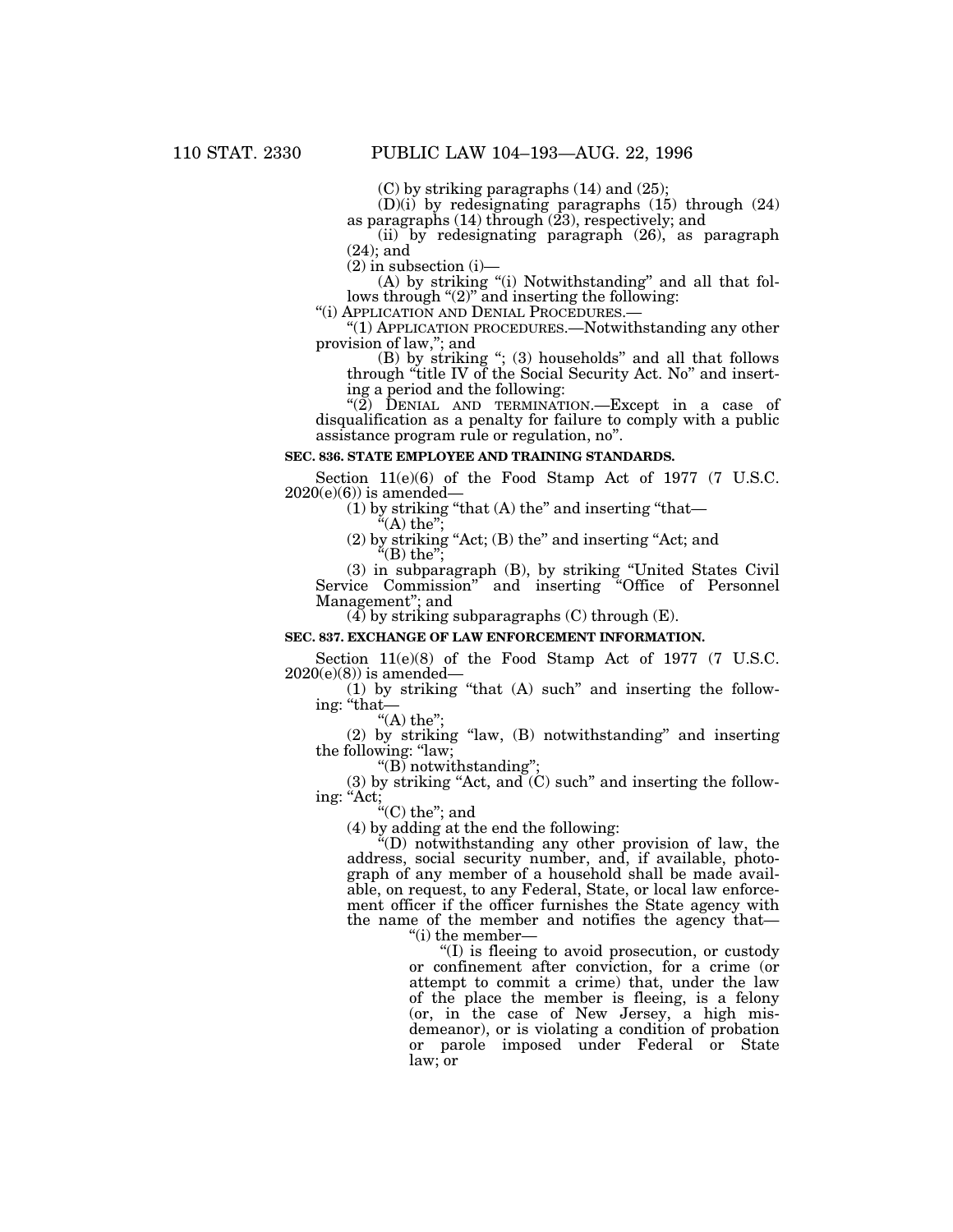''(II) has information that is necessary for the officer to conduct an official duty related to subclause (I);

"(ii) locating or apprehending the member is an official duty; and

''(iii) the request is being made in the proper exercise of an official duty; and

''(E) the safeguards shall not prevent compliance with paragraph (16);''.

#### **SEC. 838. EXPEDITED COUPON SERVICE.**

Section  $11(e)(9)$  of the Food Stamp Act of 1977 (7 U.S.C.  $2020(e)(9)$ ) is amended—

 $(1)$  in subparagraph  $(A)$ , by striking "five days" and inserting "7 days";

(2) by striking subparagraph (B);

(3) by redesignating subparagraphs (C) and (D) as subparagraphs  $(B)$  and  $(C)$ ;

(4) in subparagraph (B), as redesignated by paragraph (3), by striking ''five days'' and inserting ''7 days''; and

(5) in subparagraph (C), as redesignated by paragraph (3), by striking  $\alpha$ , (B), or (C)" and inserting "or (B)".

## **SEC. 839. WITHDRAWING FAIR HEARING REQUESTS.**

Section 11(e)(10) of the Food Stamp Act of 1977 (7 U.S.C.  $2020(e)(10)$  is amended by inserting before the semicolon at the end a period and the following: "At the option of a State, at any time prior to a fair hearing determination under this paragraph, a household may withdraw, orally or in writing, a request by the household for the fair hearing. If the withdrawal request is an oral request, the State agency shall provide a written notice to the household confirming the withdrawal request and providing the household with an opportunity to request a hearing''.

#### **SEC. 840. INCOME, ELIGIBILITY, AND IMMIGRATION STATUS VERIFICA-TION SYSTEMS.**

Section 11 of the Food Stamp Act of 1977 (7 U.S.C. 2020) is amended—

(1) in subsection (e)(18), as redesignated by section  $835(1)(D)$ 

(A) by striking ''that information is'' and inserting ''at the option of the State agency, that information may be''; and

(B) by striking ''shall be requested'' and inserting ''may be requested''; and

(2) by adding at the end the following:

''(p) STATE VERIFICATION OPTION.—Notwithstanding any other provision of law, in carrying out the food stamp program, a State agency shall not be required to use an income and eligibility or an immigration status verification system established under section 1137 of the Social Security Act (42 U.S.C. 1320b–7).''.

#### **SEC. 841. INVESTIGATIONS.**

Section 12(a) of the Food Stamp Act of 1977 (7 U.S.C. 2021(a)) is amended by adding at the end the following: ''Regulations issued Regulations. pursuant to this Act shall provide criteria for the finding of a violation and the suspension or disqualification of a retail food store or wholesale food concern on the basis of evidence that may

Notice.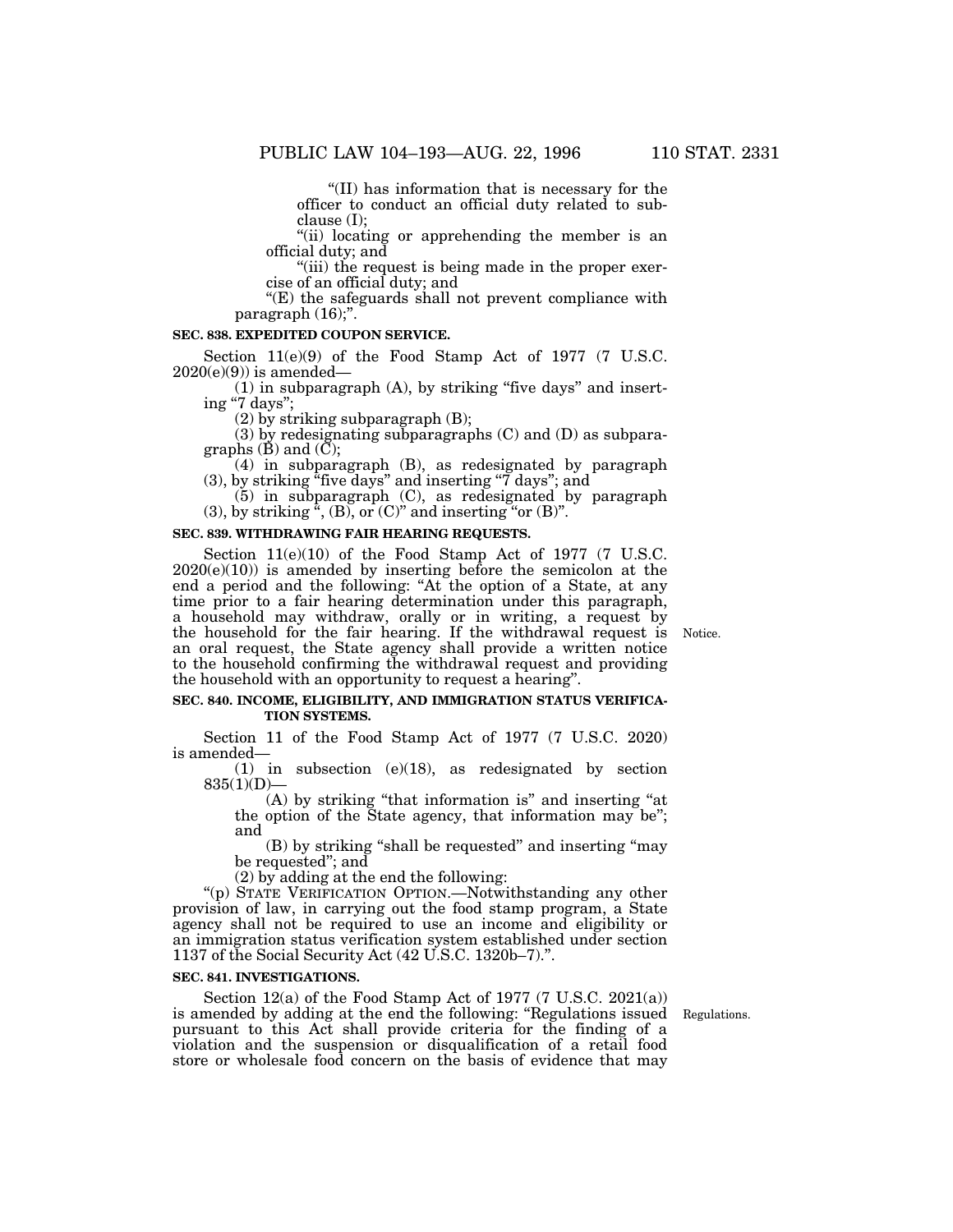include facts established through on-site investigations, inconsistent redemption data, or evidence obtained through a transaction report under an electronic benefit transfer system.''.

# **SEC. 842. DISQUALIFICATION OF RETAILERS WHO INTENTIONALLY SUBMIT FALSIFIED APPLICATIONS.**

Section 12(b) of the Food Stamp Act of 1977 (7 U.S.C. 2021(b)) is amended—

 $(1)$  in paragraph  $(2)$ , by striking "and" at the end;

(2) in paragraph (3), by striking the period at the end and inserting ''; and''; and

(3) by adding at the end the following:

 $*(4)$  for a reasonable period of time to be determined by the Secretary, including permanent disqualification, on the knowing submission of an application for the approval or reauthorization to accept and redeem coupons that contains false information about a substantive matter that was a part of the application.''.

# **SEC. 843. DISQUALIFICATION OF RETAILERS WHO ARE DISQUALIFIED UNDER THE WIC PROGRAM.**

Section 12 of the Food Stamp Act of 1977 (7 U.S.C. 2021) is amended by adding at the end the following:

"(g) DISQUALIFICATION OF RETAILERS WHO ARE DISQUALIFIED UNDER THE WIC PROGRAM.—

Regulations.

''(1) IN GENERAL.—The Secretary shall issue regulations providing criteria for the disqualification under this Act of an approved retail food store or a wholesale food concern that is disqualified from accepting benefits under the special supplemental nutrition program for women, infants, and children established under section 17 of the Child Nutrition Act of 1966 (7 U.S.C. 1786).

"(2) TERMS.—A disqualification under paragraph  $(1)$ -

 $(A)$  shall be for the same length of time as the disqualification from the program referred to in paragraph (1);

''(B) may begin at a later date than the disqualification from the program referred to in paragraph (1); and

''(C) notwithstanding section 14, shall not be subject to judicial or administrative review.''.

# **SEC. 844. COLLECTION OF OVERISSUANCES.**

(a) COLLECTION OF OVERISSUANCES.—Section 13 of the Food Stamp Act of 1977 (7 U.S.C. 2022) is amended—

(1) by striking subsection (b) and inserting the following: ''(b) COLLECTION OF OVERISSUANCES.—

"(1) In GENERAL.—Except as otherwise provided in this subsection, a State agency shall collect any overissuance of coupons issued to a household by—

''(A) reducing the allotment of the household;

''(B) withholding amounts from unemployment compensation from a member of the household under subsection (c);

''(C) recovering from Federal pay or a Federal income tax refund under subsection (d); or

''(D) any other means.

"(2) COST EFFECTIVENESS.—Paragraph (1) shall not apply if the State agency demonstrates to the satisfaction of the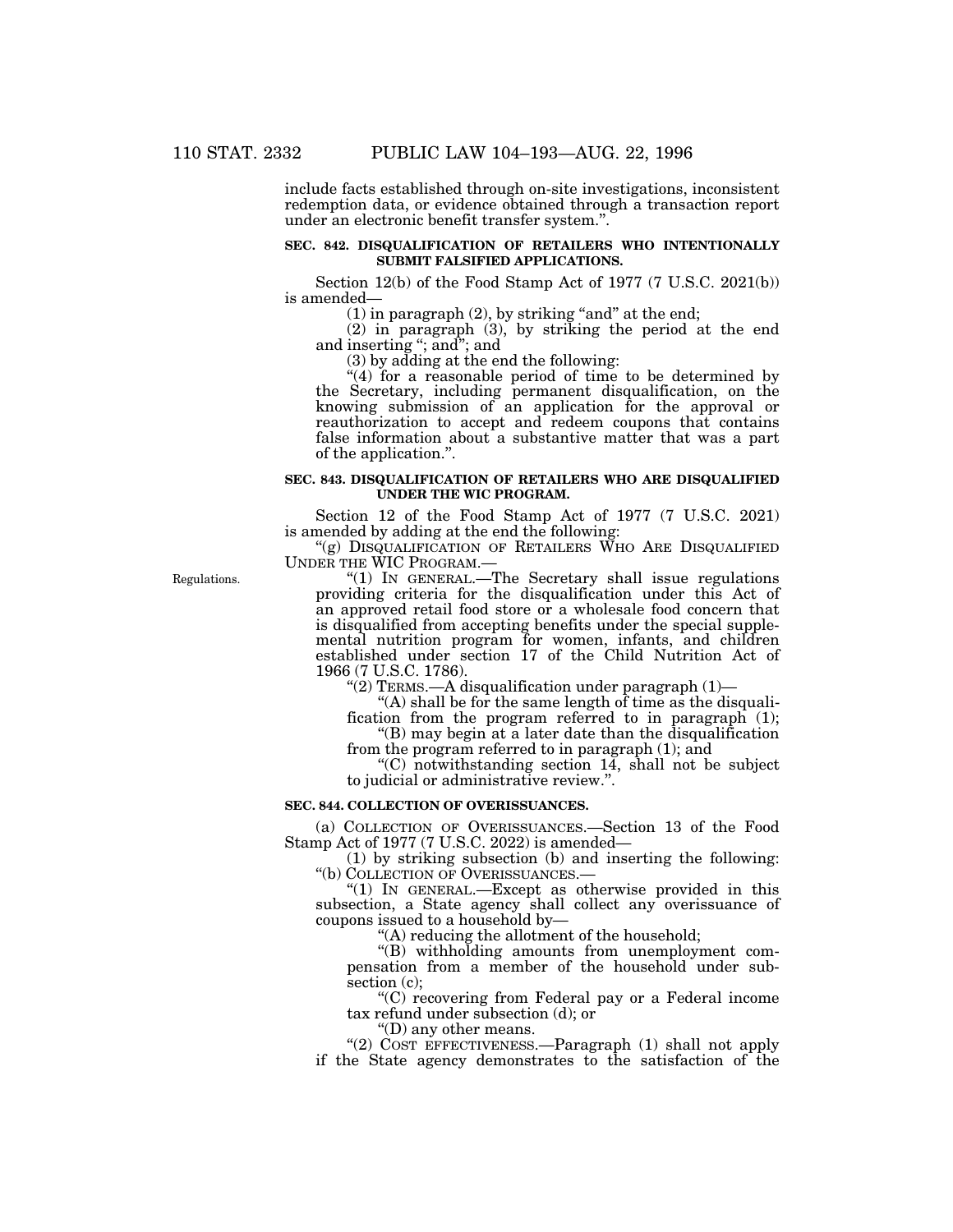Secretary that all of the means referred to in paragraph (1) are not cost effective.

''(3) MAXIMUM REDUCTION ABSENT FRAUD.—If a household received an overissuance of coupons without any member of the household being found ineligible to participate in the program under section 6(b)(1) and a State agency elects to reduce the allotment of the household under paragraph  $(1)(A)$ , the State agency shall not reduce the monthly allotment of the household under paragraph  $(1)(A)$  by an amount in excess of the greater of—

"(A) 10 percent of the monthly allotment of the household; or

 $^{4}(B)$  \$10.

''(4) PROCEDURES.—A State agency shall collect an overissuance of coupons issued to a household under paragraph (1) in accordance with the requirements established by the State agency for providing notice, electing a means of payment, and establishing a time schedule for payment.''; and

 $(2)$  in subsection  $(d)$ —

(A) by striking ''as determined under subsection (b) and except for claims arising from an error of the State agency,'' and inserting '', as determined under subsection  $(b)(1),$ "; and

(B) by inserting before the period at the end the following: "or a Federal income tax refund as authorized by section 3720A of title 31, United States Code".

(b) CONFORMING AMENDMENTS.—Section  $11(e)(8)(C)$  of the Food Stamp Act of 1977 (7 U.S.C. 2020(e)(8)(C)) is amended–

(1) by striking ''and excluding claims'' and all that follows through ''such section''; and

(2) by inserting before the semicolon at the end the following: "or a Federal income tax refund as authorized by section 3720A of title 31, United States Code''.

(c) RETENTION RATE.—The proviso of the first sentence of section 16(a) of the Food Stamp Act of 1977 (7 U.S.C. 2025(a)) is amended by striking "25 percent during the period beginning October 1, 1990" and all that follows through "section  $\tilde{1}3(b)(2)$ which arise'' and inserting ''35 percent of the value of all funds or allotments recovered or collected pursuant to sections 6(b) and 13(c) and 20 percent of the value of any other funds or allotments recovered or collected, except the value of funds or allotments recovered or collected that arise''.

#### **SEC. 845. AUTHORITY TO SUSPEND STORES VIOLATING PROGRAM REQUIREMENTS PENDING ADMINISTRATIVE AND JUDICIAL REVIEW.**

Section 14(a) of the Food Stamp Act of 1977 (7 U.S.C. 2023(a)) is amended—

(1) by redesignating the first through seventeenth sentences as paragraphs (1) through (17), respectively; and

(2) by adding at the end the following:

Effective date.

"(18) SUSPENSION OF STORES PENDING REVIEW.—Notwithstanding any other provision of this subsection, any permanent disqualification of a retail food store or wholesale food concern under paragraph  $(3)$  or  $(4)$  of section 12(b) shall be effective from the date of receipt of the notice of disqualification. If the disqualification is reversed through administrative or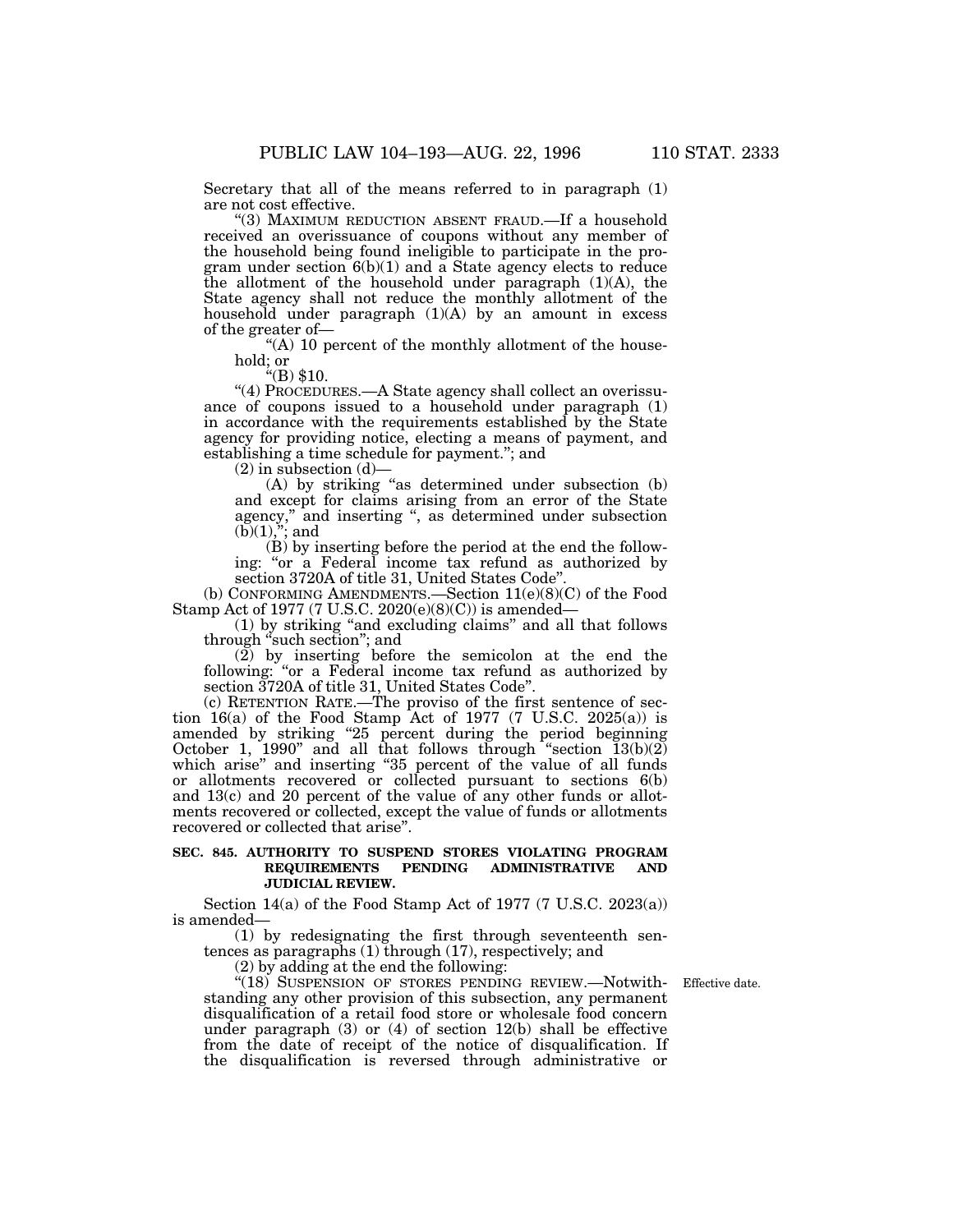judicial review, the Secretary shall not be liable for the value of any sales lost during the disqualification period.''.

# **SEC. 846. EXPANDED CRIMINAL FORFEITURE FOR VIOLATIONS.**

(a) FORFEITURE OF ITEMS EXCHANGED IN FOOD STAMP TRAFFICKING.—The first sentence of section 15(g) of the Food Stamp Act of 1977 (7 U.S.C. 2024(g)) is amended by striking "or intended to be furnished''.

(b) CRIMINAL FORFEITURE.—Section 15 of the Food Stamp Act of 1977 (7 U.S.C. 2024) is amended by adding at the end the following:<br>"(h) CRIMINAL FORFEITURE.—

" $(1)$  In GENERAL.—In imposing a sentence on a person convicted of an offense in violation of subsection (b) or (c), a court shall order, in addition to any other sentence imposed under this section, that the person forfeit to the United States all property described in paragraph (2).

" $(2)$  PROPERTY SUBJECT TO FORFEITURE.—All property, real and personal, used in a transaction or attempted transaction, to commit, or to facilitate the commission of, a violation (other than a misdemeanor) of subsection (b) or (c), or proceeds traceable to a violation of subsection (b) or (c), shall be subject to forfeiture to the United States under paragraph (1).

"(3) INTEREST OF OWNER.—No interest in property shall be forfeited under this subsection as the result of any act or omission established by the owner of the interest to have been committed or omitted without the knowledge or consent of the owner.

"(4) PROCEEDS.—The proceeds from any sale of forfeited property and any monies forfeited under this subsection shall be used—

"(A) first, to reimburse the Department of Justice for the costs incurred by the Department to initiate and complete the forfeiture proceeding;

''(B) second, to reimburse the Department of Agriculture Office of Inspector General for any costs the Office incurred in the law enforcement effort resulting in the forfeiture;

''(C) third, to reimburse any Federal or State law enforcement agency for any costs incurred in the law enforcement effort resulting in the forfeiture; and

''(D) fourth, by the Secretary to carry out the approval, reauthorization, and compliance investigations of retail stores and wholesale food concerns under section 9.''.

#### **SEC. 847. LIMITATION ON FEDERAL MATCH.**

Section 16(a)(4) of the Food Stamp Act of 1977 (7 U.S.C.  $2025(a)(4)$  is amended by inserting after the comma at the end the following: ''but not including recruitment activities,''.

# **SEC. 848. STANDARDS FOR ADMINISTRATION.**

(a) IN GENERAL.—Section 16 of the Food Stamp Act of 1977 (7 U.S.C. 2025) is amended by striking subsection (b).

(b) CONFORMING AMENDMENTS.—

(1) The first sentence of section  $11(g)$  of the Food Stamp Act of 1977 (7 U.S.C. 2020 $(g)$ ) is amended by striking "the Secretary's standards for the efficient and effective administration of the program established under section 16(b)(1) or''.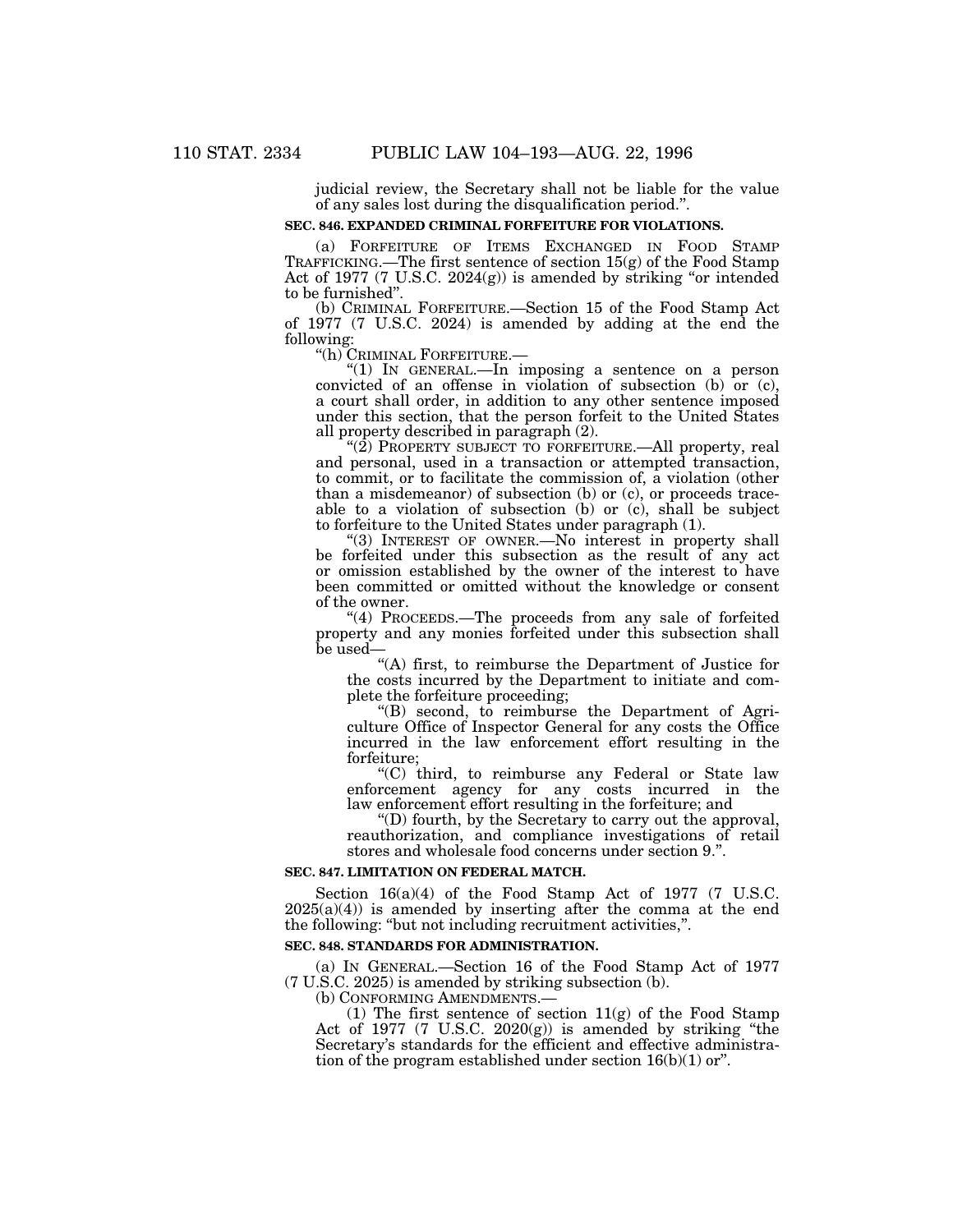(2) Section 16(c)(1)(B) of the Food Stamp Act of 1977 (7 U.S.C.  $2025(c)(1)(B)$ ) is amended by striking "pursuant to subsection (b)".

#### **SEC. 849. WORK SUPPLEMENTATION OR SUPPORT PROGRAM.**

Section 16 of the Food Stamp Act of 1977 (7 U.S.C. 2025), as amended by section 848(a), is amended by inserting after subsection (a) the following:

''(b) WORK SUPPLEMENTATION OR SUPPORT PROGRAM.—

"(1) DEFINITION OF WORK SUPPLEMENTATION OR SUPPORT PROGRAM.—In this subsection, the term 'work supplementation or support program' means a program under which, as determined by the Secretary, public assistance (including any benefits provided under a program established by the State and the food stamp program) is provided to an employer to be used for hiring and employing a public assistance recipient who was not employed by the employer at the time the public assistance recipient entered the program.

"(2) PROGRAM.—A State agency may elect to use an amount equal to the allotment that would otherwise be issued to a household under the food stamp program, but for the operation of this subsection, for the purpose of subsidizing or supporting a job under a work supplementation or support program established by the State.

''(3) PROCEDURE.—If a State agency makes an election under paragraph (2) and identifies each household that participates in the food stamp program that contains an individual who is participating in the work supplementation or support program—

''(A) the Secretary shall pay to the State agency an amount equal to the value of the allotment that the household would be eligible to receive but for the operation of this subsection;

''(B) the State agency shall expend the amount received under subparagraph (A) in accordance with the work supplementation or support program in lieu of providing the allotment that the household would receive but for the operation of this subsection;

 $\tilde{C}(C)$  for purposes of—

"(i) sections  $5$  and  $8(a)$ , the amount received under this subsection shall be excluded from household income and resources; and

"(ii) section 8(b), the amount received under this subsection shall be considered to be the value of an allotment provided to the household; and

''(D) the household shall not receive an allotment from the State agency for the period during which the member continues to participate in the work supplementation or support program.

''(4) OTHER WORK REQUIREMENTS.—No individual shall be excused, by reason of the fact that a State has a work supplementation or support program, from any work requirement under section 6(d), except during the periods in which the individual is employed under the work supplementation or support program.

 $(5)$  LENGTH OF PARTICIPATION.—A State agency shall provide a description of how the public assistance recipients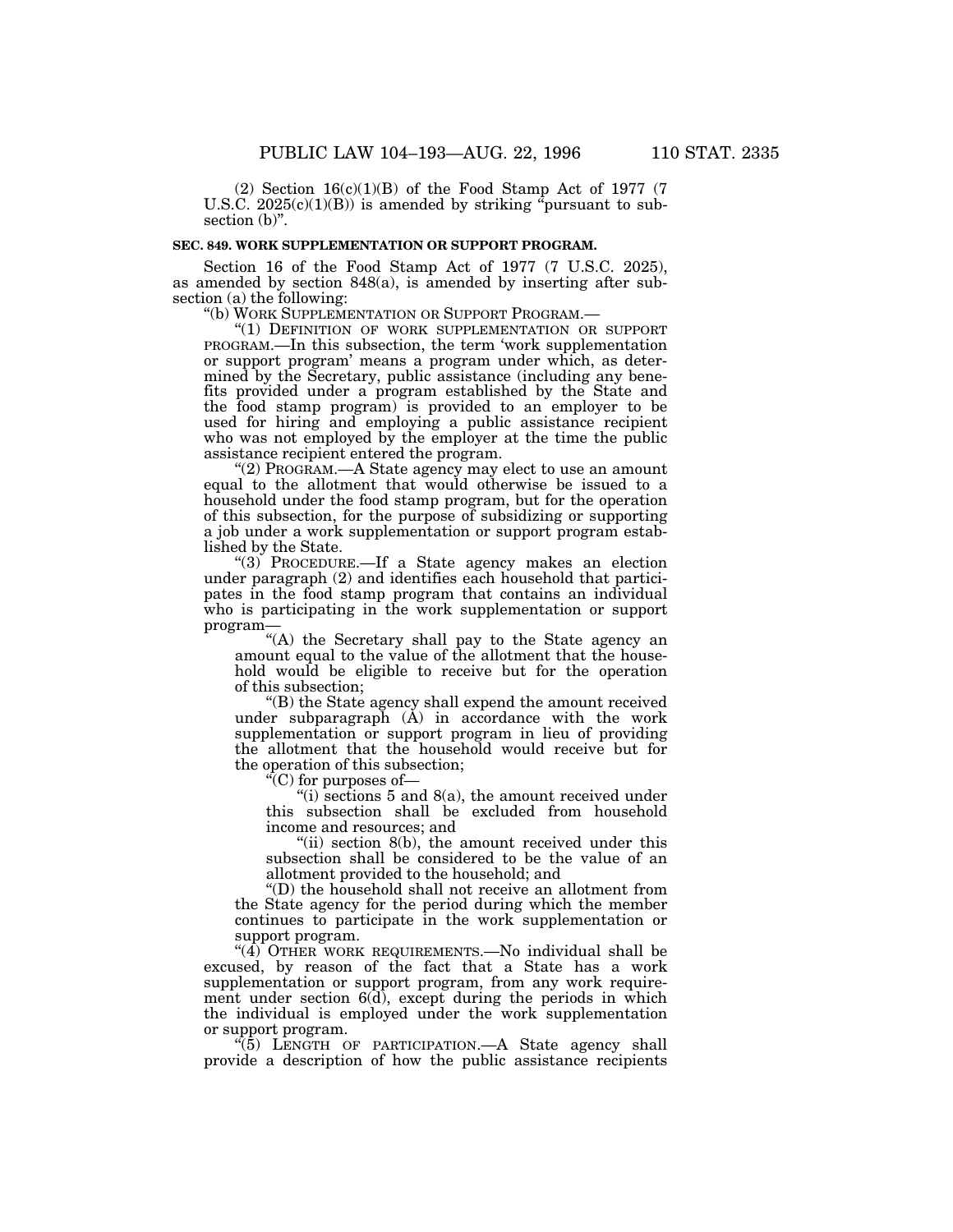in the program shall, within a specific period of time, be moved from supplemented or supported employment to employment that is not supplemented or supported.

''(6) DISPLACEMENT.—A work supplementation or support program shall not displace the employment of individuals who are not supplemented or supported.''.

# **SEC. 850. WAIVER AUTHORITY.**

Section 17(b)(1) of the Food Stamp Act of 1977 (7 U.S.C.  $2026(b)(1)$  is amended-

(1) by redesignating subparagraph (B) as subparagraph (C); and

 $(2)$  in subparagraph  $(A)$ —

(A) in the first sentence, by striking ''benefits to eligible households, including'' and inserting the following: ''benefits to eligible households, and may waive any requirement of this Act to the extent necessary for the project to be conducted.

''(B) PROJECT REQUIREMENTS.—

''(i) PROGRAM GOAL.—The Secretary may not conduct a project under subparagraph (A) unless—

''(I) the project is consistent with the goal of the food stamp program of providing food assistance to raise levels of nutrition among low-income individuals; and

''(II) the project includes an evaluation to determine the effects of the project.

''(ii) PERMISSIBLE PROJECTS.—The Secretary may conduct a project under subparagraph (A) to—

''(I) improve program administration;

''(II) increase the self-sufficiency of food stamp recipients;

''(III) test innovative welfare reform strategies; or

''(IV) allow greater conformity with the rules of other programs than would be allowed but for this paragraph.

"(iii) RESTRICTIONS ON PERMISSIBLE PROJECTS.-If the Secretary finds that a project under subparagraph (A) would reduce benefits by more than 20 percent for more than 5 percent of households in the area subject to the project (not including any household whose benefits are reduced due to a failure to comply with work or other conduct requirements), the project—

''(I) may not include more than 15 percent of the State's food stamp households; and

''(II) shall continue for not more than 5 years after the date of implementation, unless the Secretary approves an extension requested by the State agency at any time.

"(iv) IMPERMISSIBLE PROJECTS.—The Secretary may not conduct a project under subparagraph (A) that—

''(I) involves the payment of the value of an allotment in the form of cash, unless the project was approved prior to the date of enactment of this subparagraph;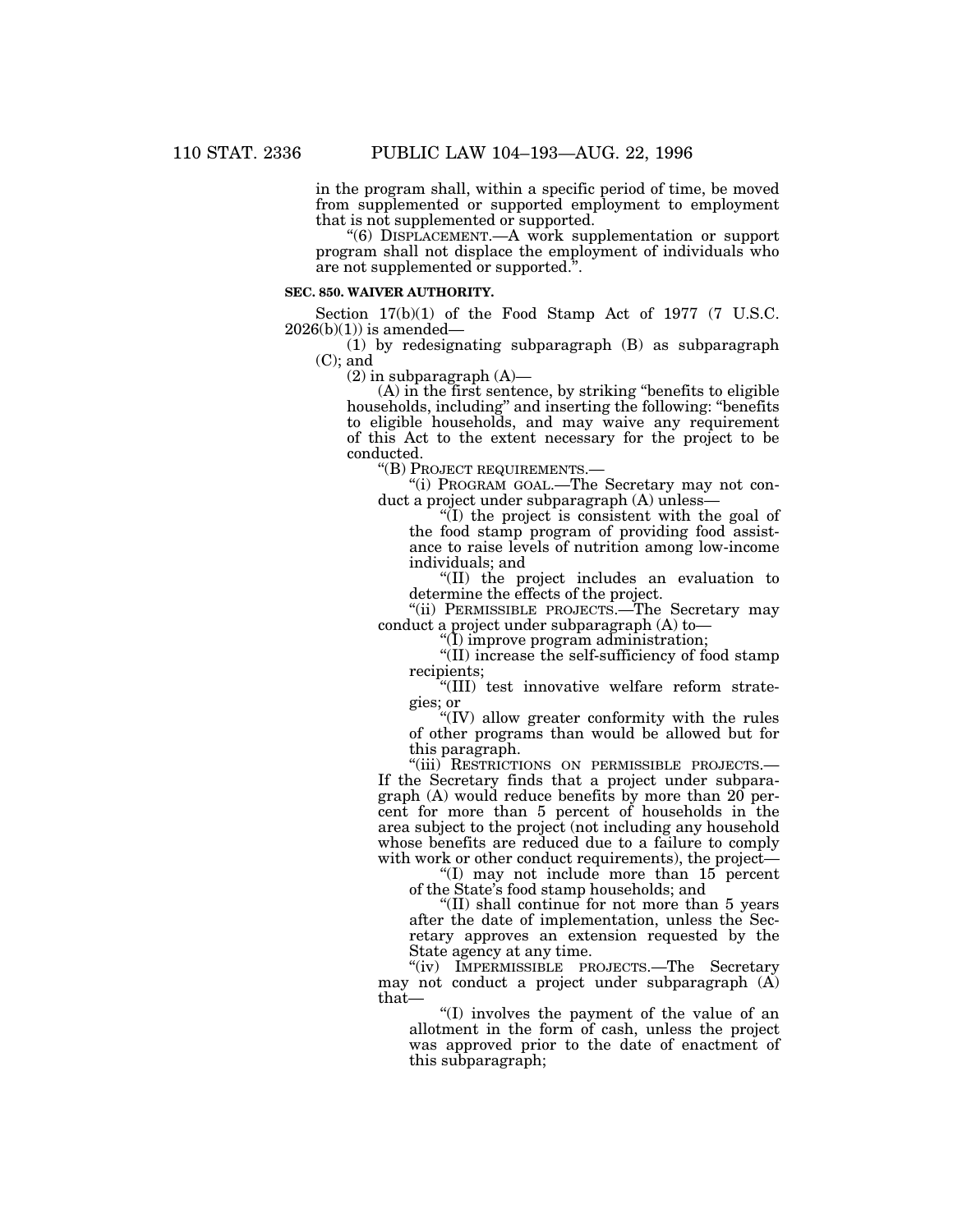''(II) has the effect of substantially transferring funds made available under this Act to services or benefits provided primarily through another public assistance program, or using the funds for any purpose other than the purchase of food, program administration, or an employment or training program;

''(III) is inconsistent with—

 $'(aa)$  the last 2 sentences of section  $3(i)$ ;

"(bb) the last sentence of section  $5(a)$ , insofar as a waiver denies assistance to an otherwise eligible household or individual if the household or individual has not failed to comply with any work, behavioral, or other conduct requirement under this or another program;

"(cc) section  $5(c)(2)$ ;

"(dd) paragraph  $(2)(B)$ ,  $(4)(F)(i)$ , or  $(4)(K)$ of section  $\bar{6}$ (d);

"(ee) section  $8(b)$ ;

"(ff) section 11(e)(2)(B);

''(gg) the time standard under section  $11(e)(3);$ 

"(hh) subsection (a), (c), (g), (h)(2), or (h)(3) of section 16;

''(ii) this paragraph; or

"(jj) subsection  $(a)(1)$  or  $(g)(1)$  of section  $20$ ;

''(IV) modifies the operation of section 5 so as to have the effect of—

"(aa) increasing the shelter deduction to households with no out-of-pocket housing costs or housing costs that consume a low percentage of the household's income; or

''(bb) absolving a State from acting with reasonable promptness on substantial reported changes in income or household size (except that this subclause shall not apply with regard to changes related to food stamp deductions); " $(V)$  is not limited to a specific time

period; or ''(VI) waives a provision of section 26.

''(v) ADDITIONAL INCLUDED PROJECTS.—A pilot or experimental project may include'';

(B) by striking ''to aid to families with dependent children under part A of title IV of the Social Security Act'' and inserting "are receiving assistance under a State program funded under part A of title IV of the Social Security Act (42 U.S.C. 601 et seq.)''; and

(C) by striking ''coupons. The Secretary'' and all that follows through "Any pilot" and inserting the following: ''coupons.

''(vi) CASH PAYMENT PILOT PROJECTS.—Any pilot''.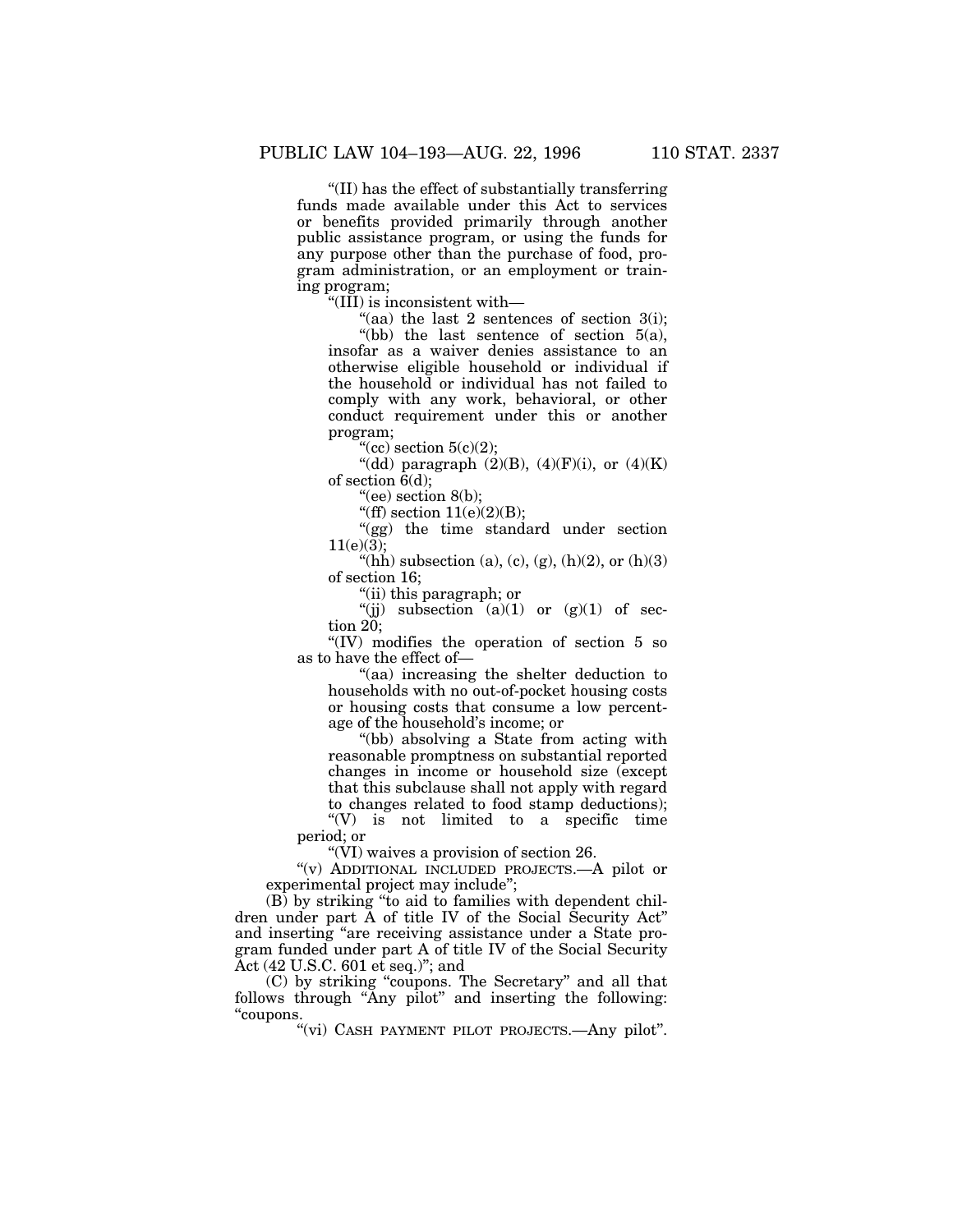# **SEC. 851. RESPONSE TO WAIVERS.**

Section 17(b)(1) of the Food Stamp Act of 1977 (7 U.S.C.  $2026(b)(1)$ , as amended by section 850, is amended by adding at the end the following:

''(D) RESPONSE TO WAIVERS.—

''(i) RESPONSE.—Not later than 60 days after the date of receiving a request for a waiver under subparagraph (A), the Secretary shall provide a response that  $f(I)$  approves the waiver request;

''(II) denies the waiver request and describes any modification needed for approval of the waiver request;

''(III) denies the waiver request and describes the grounds for the denial; or

"(IV) requests clarification of the waiver request.

''(ii) FAILURE TO RESPOND.—If the Secretary does not provide a response in accordance with clause (i), the waiver shall be considered approved, unless the approval is specifically prohibited by this Act.

''(iii) NOTICE OF DENIAL.—On denial of a waiver request under clause (i)(III), the Secretary shall provide a copy of the waiver request and a description of the reasons for the denial to the Committee on Agriculture of the House of Representatives and the Committee on Agriculture, Nutrition, and Forestry of the Senate.''.

# **SEC. 852. EMPLOYMENT INITIATIVES PROGRAM.**

Section 17 of the Food Stamp Act of 1977 (7 U.S.C. 2026) is amended by striking subsection (d) and inserting the following: ''(d) EMPLOYMENT INITIATIVES PROGRAM.—

''(1) ELECTION TO PARTICIPATE.—

''(A) IN GENERAL.—Subject to the other provisions of this subsection, a State may elect to carry out an employment initiatives program under this subsection.

''(B) REQUIREMENT.—A State shall be eligible to carry out an employment initiatives program under this subsection only if not less than 50 percent of the households in the State that received food stamp benefits during the summer of 1993 also received benefits under a State program funded under part A of title IV of the Social Security Act (42 U.S.C. 601 et seq.) during the summer of 1993. ''(2) PROCEDURE.—

''(A) IN GENERAL.—A State that has elected to carry out an employment initiatives program under paragraph (1) may use amounts equal to the food stamp allotments that would otherwise be issued to a household under the food stamp program, but for the operation of this subsection, to provide cash benefits in lieu of the food stamp allotments to the household if the household is eligible under paragraph (3).

" $(B)$  PAYMENT.—The Secretary shall pay to each State that has elected to carry out an employment initiatives program under paragraph (1) an amount equal to the value of the allotment that each household participating in the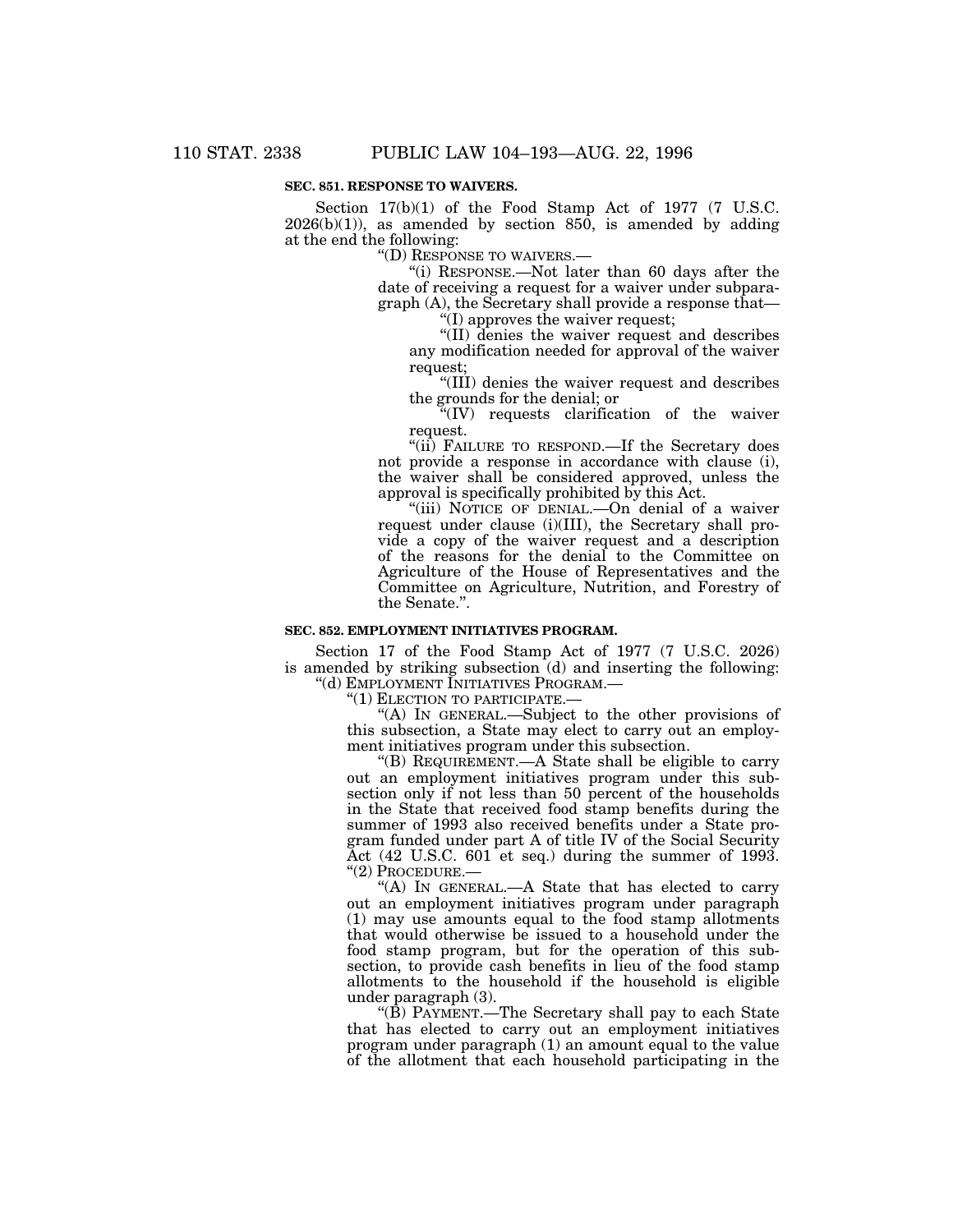program in the State would be eligible to receive under this Act but for the operation of this subsection.

''(C) OTHER PROVISIONS.—For purposes of the food stamp program (other than this subsection)—

''(i) cash assistance under this subsection shall be considered to be an allotment; and

''(ii) each household receiving cash benefits under this subsection shall not receive any other food stamp benefit during the period for which the cash assistance is provided.

" $(D)$  ADDITIONAL PAYMENTS.—Each State that has elected to carry out an employment initiatives program under paragraph (1) shall—

''(i) increase the cash benefits provided to each household participating in the program in the State under this subsection to compensate for any State or local sales tax that may be collected on purchases of food by the household, unless the Secretary determines on the basis of information provided by the State that the increase is unnecessary on the basis of the limited nature of the items subject to the State or local sales tax; and

''(ii) pay the cost of any increase in cash benefits required by clause (i).

''(3) ELIGIBILITY.—A household shall be eligible to receive cash benefits under paragraph (2) if an adult member of the household—

''(A) has worked in unsubsidized employment for not less than the preceding 90 days;

''(B) has earned not less than \$350 per month from the employment referred to in subparagraph (A) for not less than the preceding 90 days;

''(C)(i) is receiving benefits under a State program funded under part A of title IV of the Social Security Act (42 U.S.C. 601 et seq.); or

''(ii) was receiving benefits under a State program funded under part A of title IV of the Social Security Act (42 U.S.C. 601 et seq.) at the time the member first received cash benefits under this subsection and is no longer eligible for the State program because of earned income;

 $\degree$ (D) is continuing to earn not less than \$350 per month from the employment referred to in subparagraph (A); and

''(E) elects to receive cash benefits in lieu of food stamp benefits under this subsection.

"(4) EVALUATION.—A State that operates a program under this subsection for 2 years shall provide to the Secretary a written evaluation of the impact of cash assistance under this subsection. The State agency, with the concurrence of the Secretary, shall determine the content of the evaluation.''.

# **SEC. 853. REAUTHORIZATION.**

The first sentence of section  $18(a)(1)$  of the Food Stamp Act of 1977 (7 U.S.C. 2027(a)(1)) is amended by striking "1991 through 1997'' and inserting ''1996 through 2002''.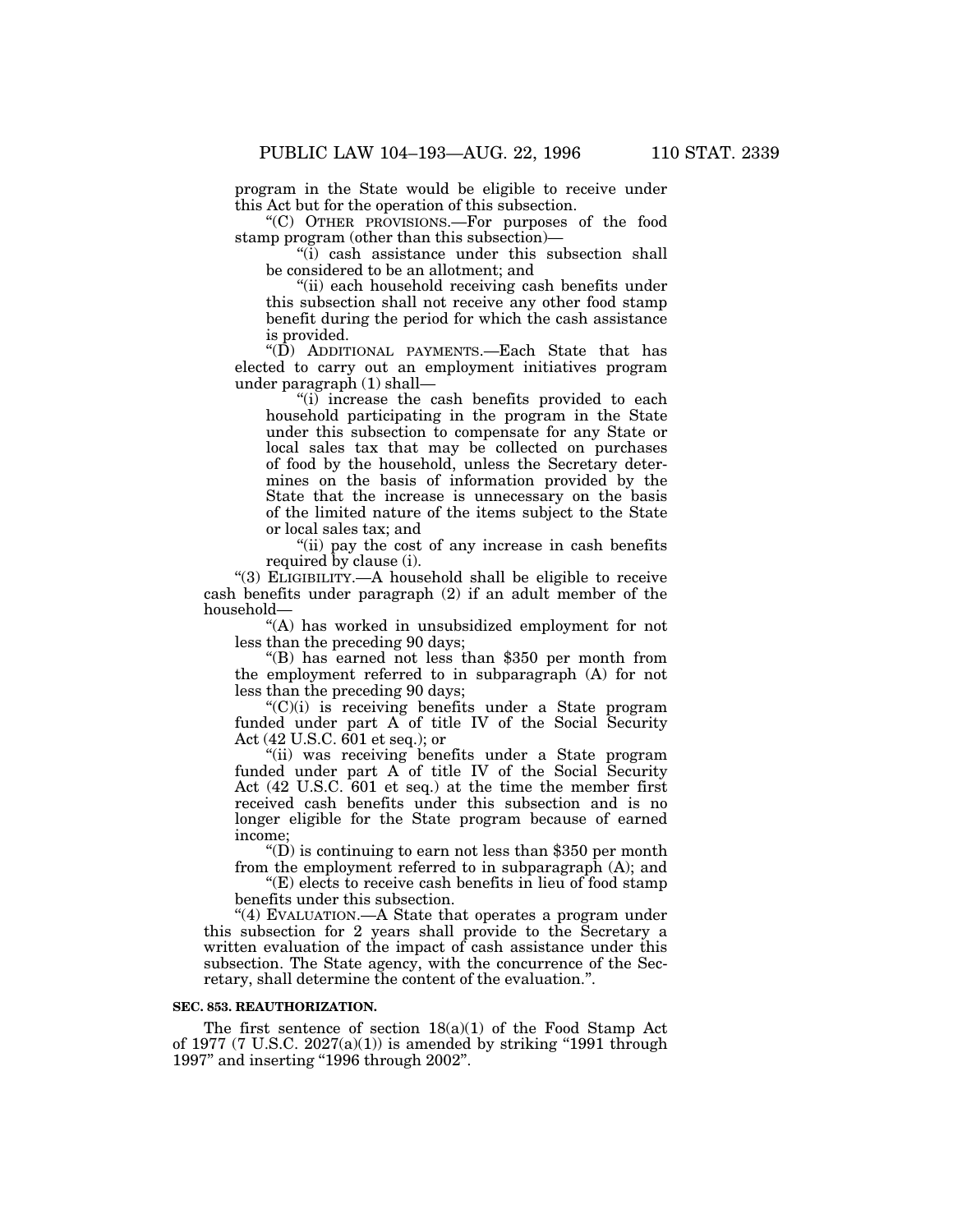# **SEC. 854. SIMPLIFIED FOOD STAMP PROGRAM.**

(a) IN GENERAL.—The Food Stamp Act of 1977 (7 U.S.C. 2011 et seq.) is amended by adding at the end the following:

7 USC 2035.

# **''SEC. 26. SIMPLIFIED FOOD STAMP PROGRAM.**

''(a) DEFINITION OF FEDERAL COSTS.—In this section, the term 'Federal costs' does not include any Federal costs incurred under section 17.

''(b) ELECTION.—Subject to subsection (d), a State may elect to carry out a Simplified Food Stamp Program (referred to in this section as a 'Program'), statewide or in a political subdivision of the State, in accordance with this section.

"(c) OPERATION OF PROGRAM.—If a State elects to carry out a Program, within the State or a political subdivision of the State—

 $"(1)$  a household in which no members receive assistance under a State program funded under part A of title IV of the Social Security Act (42 U.S.C. 601 et seq.) may not participate in the Program;

"(2) a household in which all members receive assistance under a State program funded under part A of title IV of the Social Security Act (42 U.S.C. 601 et seq.) shall automatically be eligible to participate in the Program;

"(3) if approved by the Secretary, a household in which 1 or more members but not all members receive assistance under a State program funded under part A of title IV of the Social Security Act (42 U.S.C. 601 et seq.) may be eligible to participate in the Program; and

"(4) subject to subsection (f), benefits under the Program shall be determined under rules and procedures established by the State under—

''(A) a State program funded under part A of title IV of the Social Security Act (42 U.S.C. 601 et seq.);

''(B) the food stamp program; or

''(C) a combination of a State program funded under part A of title IV of the Social Security Act (42 U.S.C. 601 et seq.) and the food stamp program.

''(d) APPROVAL OF PROGRAM.—

''(1) STATE PLAN.—A State agency may not operate a Program unless the Secretary approves a State plan for the operation of the Program under paragraph (2).

"(2) APPROVAL OF PLAN.—The Secretary shall approve any State plan to carry out a Program if the Secretary determines that the plan—

 $\mathbf{H}^{\alpha}$ (A) complies with this section; and

''(B) contains sufficient documentation that the plan will not increase Federal costs for any fiscal year.

''(e) INCREASED FEDERAL COSTS.—

''(1) DETERMINATION.—

''(A) IN GENERAL.—The Secretary shall determine whether a Program being carried out by a State agency is increasing Federal costs under this Act.

"(B) NO EXCLUDED HOUSEHOLDS.—In making a determination under subparagraph (A), the Secretary shall not require the State agency to collect or report any information on households not included in the Program.

''(C) ALTERNATIVE ACCOUNTING PERIODS.—The Secretary may approve the request of a State agency to apply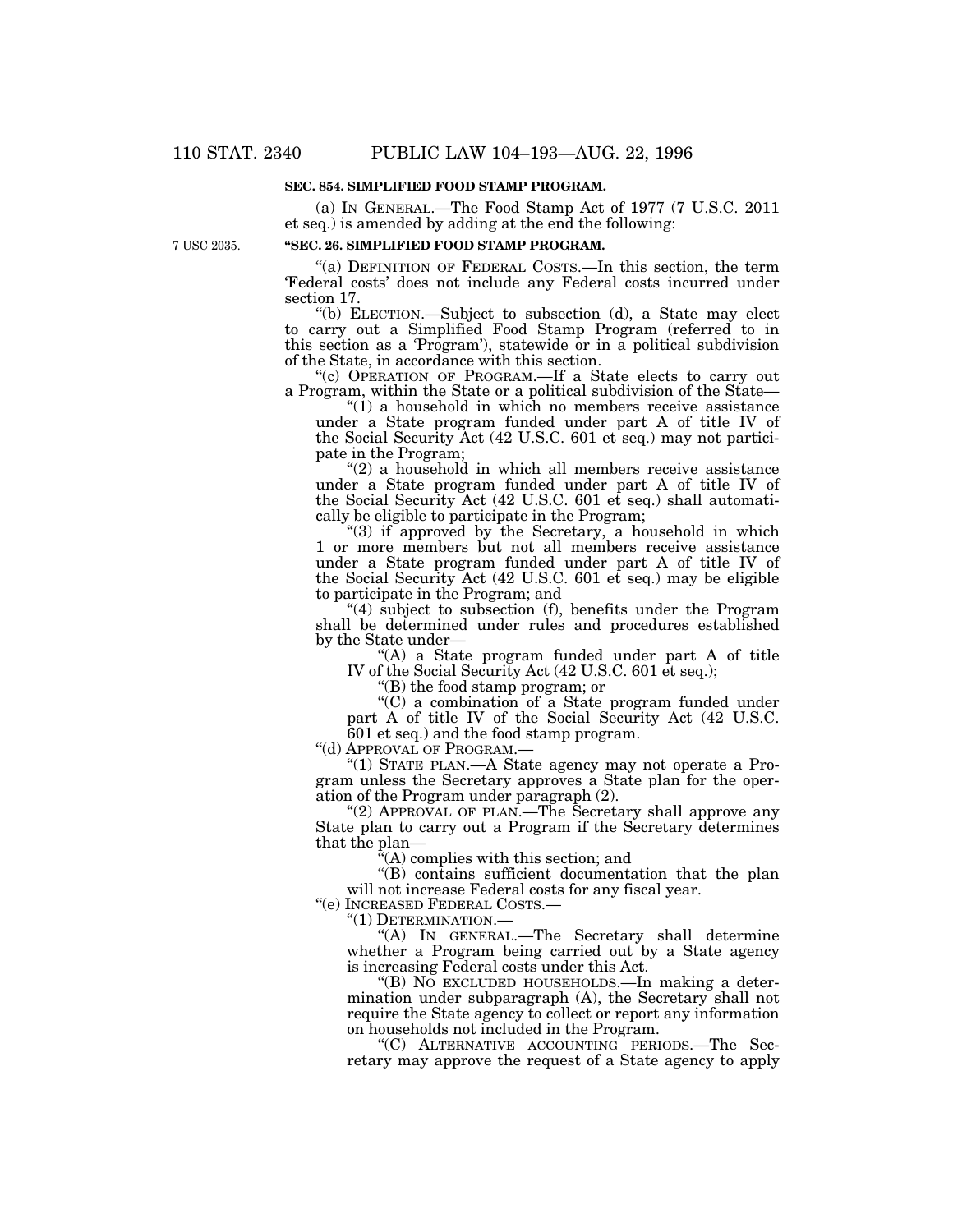alternative accounting periods to determine if Federal costs do not exceed the Federal costs had the State agency not elected to carry out the Program.

"(2) NOTIFICATION.—If the Secretary determines that the Program has increased Federal costs under this Act for any fiscal year or any portion of any fiscal year, the Secretary shall notify the State not later than 30 days after the Secretary makes the determination under paragraph (1).

''(3) ENFORCEMENT.—

''(A) CORRECTIVE ACTION.—Not later than 90 days after the date of a notification under paragraph (2), the State shall submit a plan for approval by the Secretary for prompt corrective action that is designed to prevent the Program from increasing Federal costs under this Act.

''(B) TERMINATION.—If the State does not submit a plan under subparagraph (A) or carry out a plan approved by the Secretary, the Secretary shall terminate the approval of the State agency operating the Program and the State agency shall be ineligible to operate a future Program.

''(f) RULES AND PROCEDURES.—

''(1) IN GENERAL.—In operating a Program, a State or political subdivision of a State may follow the rules and procedures established by the State or political subdivision under a State program funded under part A of title IV of the Social Security Act (42 U.S.C. 601 et seq.) or under the food stamp program.

"(2) STANDARDIZED DEDUCTIONS.—In operating a Program, a State or political subdivision of a State may standardize the deductions provided under section 5(e). In developing the standardized deduction, the State shall consider the work expenses, dependent care costs, and shelter costs of participating households.

''(3) REQUIREMENTS.—In operating a Program, a State or political subdivision shall comply with the requirements of—

"(A) subsections (a) through (g) of section 7;

''(B) section 8(a) (except that the income of a household may be determined under a State program funded under part A of title IV of the Social Security Act (42 U.S.C. 601 et seq.));

"(C) subsection (b) and (d) of section 8;

"(D) subsections (a), (c), (d), and (n) of section  $11$ ; "(E) paragraphs (8), (12), (16), (18), (20), (24), and

 $(25)$  of section  $11(e)$ ;

"(F) section  $11(e)(10)$  (or a comparable requirement established by the State under a State program funded under part A of title IV of the Social Security Act (42 U.S.C. 601 et seq.)); and

 $(C)$  section 16.

"(4) LIMITATION ON ELIGIBILITY.-Notwithstanding any other provision of this section, a household may not receive benefits under this section as a result of the eligibility of the household under a State program funded under part A of title IV of the Social Security Act (42 U.S.C. 601 et seq.), unless the Secretary determines that any household with income above 130 percent of the poverty guidelines is not eligible for the program.''.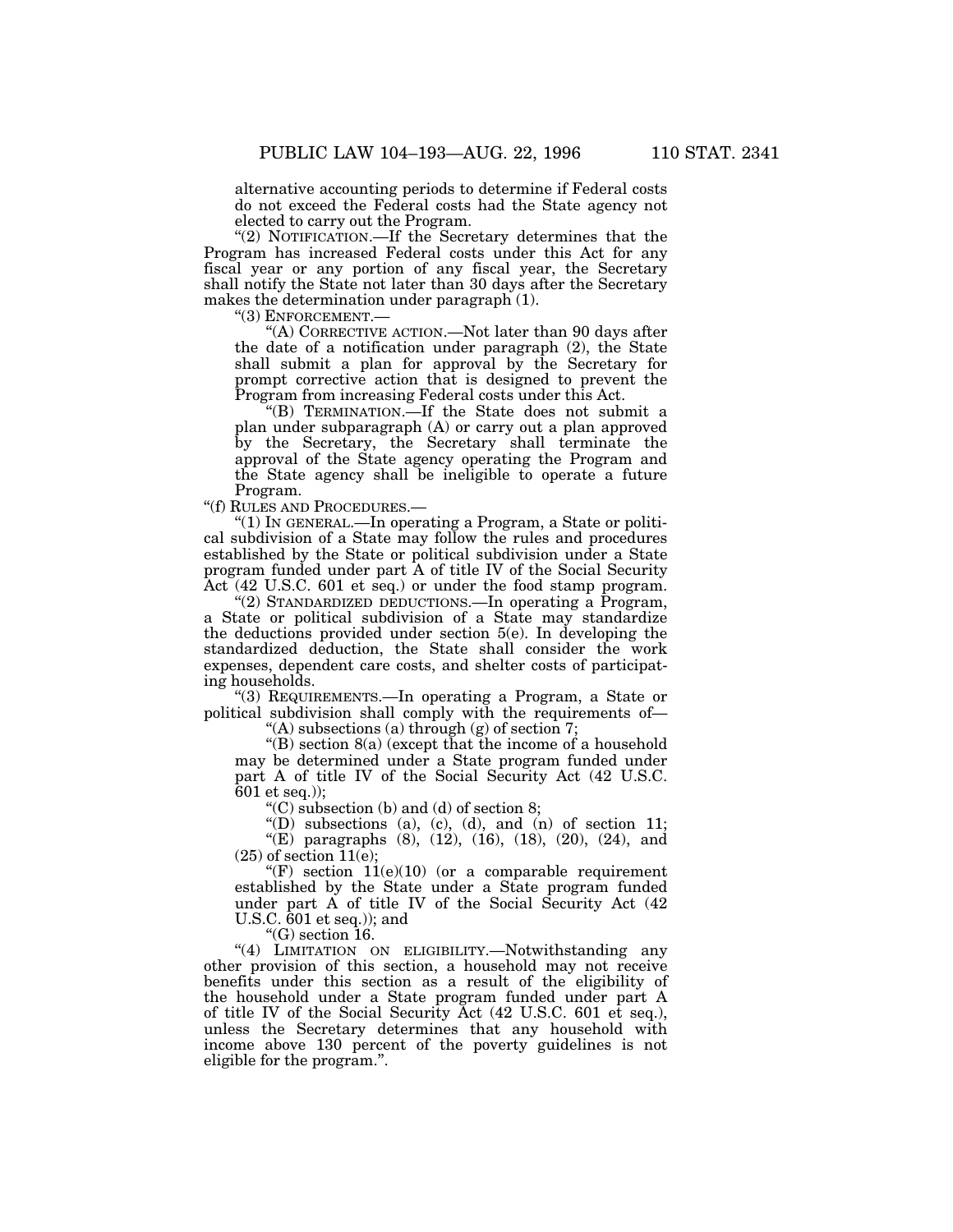(b) STATE PLAN PROVISIONS.—Section 11(e) of the Food Stamp Act of 1977 (7 U.S.C. 2020(e)), as amended by sections 819(b) and 835, is amended by adding at the end the following:

"(25) if a State elects to carry out a Simplified Food Stamp Program under section 26, the plans of the State agency for operating the program, including—

"(A) the rules and procedures to be followed by the State agency to determine food stamp benefits;

" $(B)$  how the State agency will address the needs of households that experience high shelter costs in relation to the incomes of the households; and

 $(C)$  a description of the method by which the State agency will carry out a quality control system under section  $16(c)$ .".

(c) CONFORMING AMENDMENTS.—

(1) Section 8 of the Food Stamp Act of 1977 (7 U.S.C. 2017), as amended by section 830, is amended—

(A) by striking subsection (e); and

(B) by redesignating subsection (f) as subsection (e). (2) Section 17 of the Food Stamp Act of 1977 (7 U.S.C. 2026) is amended—

(A) by striking subsection (i); and

(B) by redesignating subsections (j) through (l) as subsections (i) through (k), respectively.

7 USC 2026 note.

# **SEC. 855. STUDY OF THE USE OF FOOD STAMPS TO PURCHASE VITAMINS AND MINERALS.**

(a) IN GENERAL.—The Secretary of Agriculture, in consultation with the National Academy of Sciences and the Center for Disease Control and Prevention, shall conduct a study on the use of food stamps provided under the Food Stamp Act of 1977 (7 U.S.C. 2011 et seq.) to purchase vitamins and minerals.

(b) ANALYSIS.—The study shall include—

(1) an analysis of scientific findings on the efficacy of and need for vitamins and minerals, including—

(A) the adequacy of vitamin and mineral intakes in low-income populations, as shown by research and surveys conducted prior to the study; and

(B) the potential value of nutritional supplements in filling nutrient gaps that may exist in the United States population as a whole or in vulnerable subgroups in the population;

 $(2)$  the impact of nutritional improvements (including vitamin or mineral supplementation) on the health status and health care costs of women of childbearing age, pregnant or lactating women, and the elderly;

(3) the cost of commercially available vitamin and mineral supplements;

(4) the purchasing habits of low-income populations with regard to vitamins and minerals;

(5) the impact of using food stamps to purchase vitamins and minerals on the food purchases of low-income households; and

(6) the economic impact on the production of agricultural commodities of using food stamps to purchase vitamins and minerals.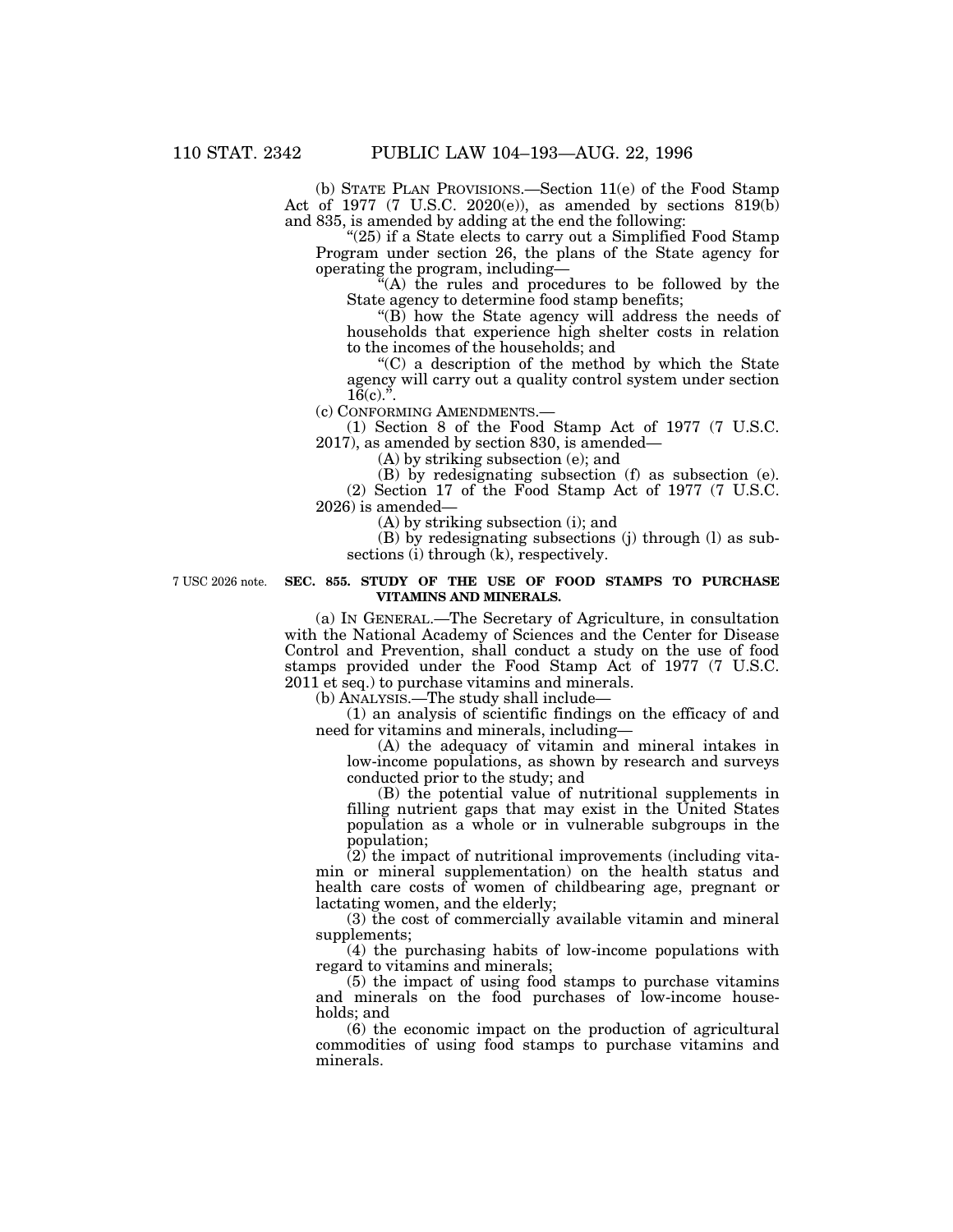(c) REPORT.—Not later than December 15, 1998, the Secretary shall report the results of the study to the Committee on Agriculture of the House of Representatives and the Committee on Agriculture, Nutrition, and Forestry of the Senate.

# **SEC. 856. DEFICIT REDUCTION.**

It is the sense of the Committee on Agriculture of the House of Representatives that reductions in outlays resulting from this title shall not be taken into account for purposes of section 252 of the Balanced Budget and Emergency Deficit Control Act of 1985 (2 U.S.C. 902).

# **Subtitle B—Commodity Distribution Programs**

# **SEC. 871. EMERGENCY FOOD ASSISTANCE PROGRAM.**

(a) DEFINITIONS.—Section 201A of the Emergency Food Assistance Act of 1983 (Public Law 98–8; 7 U.S.C. 612c note) is amended to read as follows:

# **''SEC. 201A. DEFINITIONS.**

''In this Act:

''(1) ADDITIONAL COMMODITIES.—The term 'additional commodities' means commodities made available under section 214 in addition to the commodities made available under sections 202 and 203D.

"(2) AVERAGE MONTHLY NUMBER OF UNEMPLOYED PERSONS.—The term 'average monthly number of unemployed persons' means the average monthly number of unemployed persons in each State during the most recent fiscal year for which information concerning the number of unemployed persons is available, as determined by the Bureau of Labor Statistics of the Department of Labor.

''(3) ELIGIBLE RECIPIENT AGENCY.—The term 'eligible recipient agency' means a public or nonprofit organization that-

''(A) administers—

(i) an emergency feeding organization;

"(ii) a charitable institution (including a hospital and a retirement home, but excluding a penal institution) to the extent that the institution serves needy persons;

"(iii) a summer camp for children, or a child nutrition program providing food service;

 $\sqrt[n]{\mathbf{i}}$  a nutrition project operating under the Older Americans Act of 1965 (42 U.S.C. 3001 et seq.), including a project that operates a congregate nutrition site and a project that provides home-delivered meals; or  $(v)$  a disaster relief program;

''(B) has been designated by the appropriate State agency, or by the Secretary; and

''(C) has been approved by the Secretary for participation in the program established under this Act.

"(4) EMERGENCY FEEDING ORGANIZATION.—The term 'emergency feeding organization' means a public or nonprofit organization that administers activities and projects (including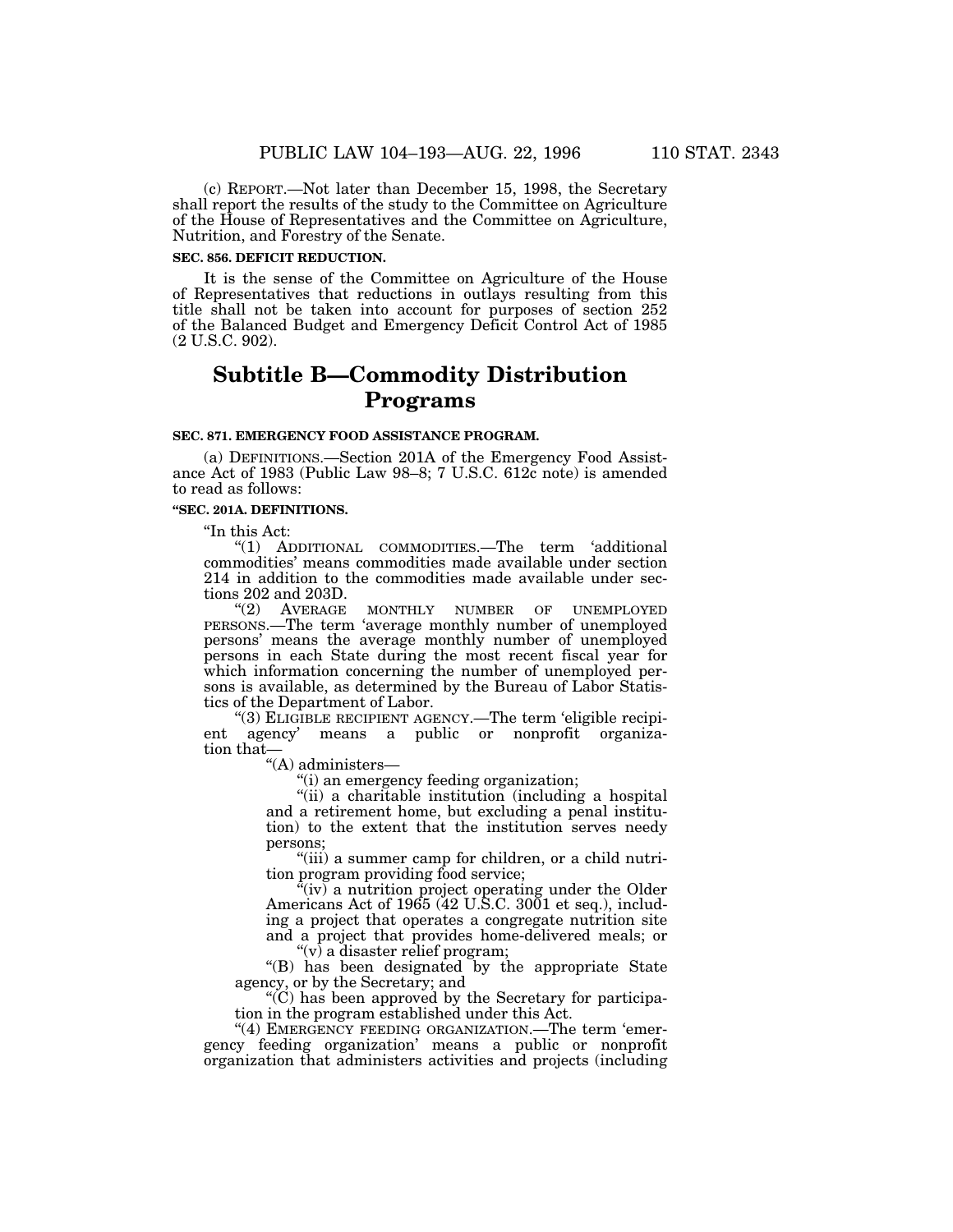the activities and projects of a charitable institution, a food bank, a food pantry, a hunger relief center, a soup kitchen, or a similar public or private nonprofit eligible recipient agency) providing nutrition assistance to relieve situations of emergency and distress through the provision of food to needy persons, including low-income and unemployed persons.

''(5) FOOD BANK.—The term 'food bank' means a public or charitable institution that maintains an established operation involving the provision of food or edible commodities, or the products of food or edible commodities, to food pantries, soup kitchens, hunger relief centers, or other food or feeding centers that, as an integral part of their normal activities, provide meals or food to feed needy persons on a regular basis.

''(6) FOOD PANTRY.—The term 'food pantry' means a public or private nonprofit organization that distributes food to lowincome and unemployed households, including food from sources other than the Department of Agriculture, to relieve situations of emergency and distress.

"(7) POVERTY LINE.—The term 'poverty line' has the meaning provided in section 673(2) of the Community Services Block Grant Act (42 U.S.C. 9902(2)).

"(8) SOUP KITCHEN.—The term 'soup kitchen' means a public or charitable institution that, as an integral part of the normal activities of the institution, maintains an established feeding operation to provide food to needy homeless persons on a regular basis.

''(9) TOTAL VALUE OF ADDITIONAL COMMODITIES.—The term 'total value of additional commodities' means the actual cost of all additional commodities that are paid by the Secretary (including the distribution and processing costs incurred by the Secretary).

"(10) VALUE OF ADDITIONAL COMMODITIES ALLOCATED TO EACH STATE.—The term 'value of additional commodities allocated to each State' means the actual cost of additional commodities allocated to each State that are paid by the Secretary (including the distribution and processing costs incurred by the Secretary).''.

(b) STATE PLAN.—Section 202A of the Emergency Food Assistance Act of 1983 (Public Law 98–8; 7 U.S.C. 612c note) is amended to read as follows:

## **''SEC. 202A. STATE PLAN.**

"(a) IN GENERAL.—To receive commodities under this Act, a State shall submit a plan of operation and administration every 4 years to the Secretary for approval. The plan may be amended at any time, with the approval of the Secretary.

''(b) REQUIREMENTS.—Each plan shall—

 $(1)$  designate the State agency responsible for distributing the commodities received under this Act;

 $(2)$  set forth a plan of operation and administration to expeditiously distribute commodities under this Act;

"(3) set forth the standards of eligibility for recipient agencies; and

 $(4)$  set forth the standards of eligibility for individual or household recipients of commodities, which shall require—

''(A) individuals or households to be comprised of needy persons; and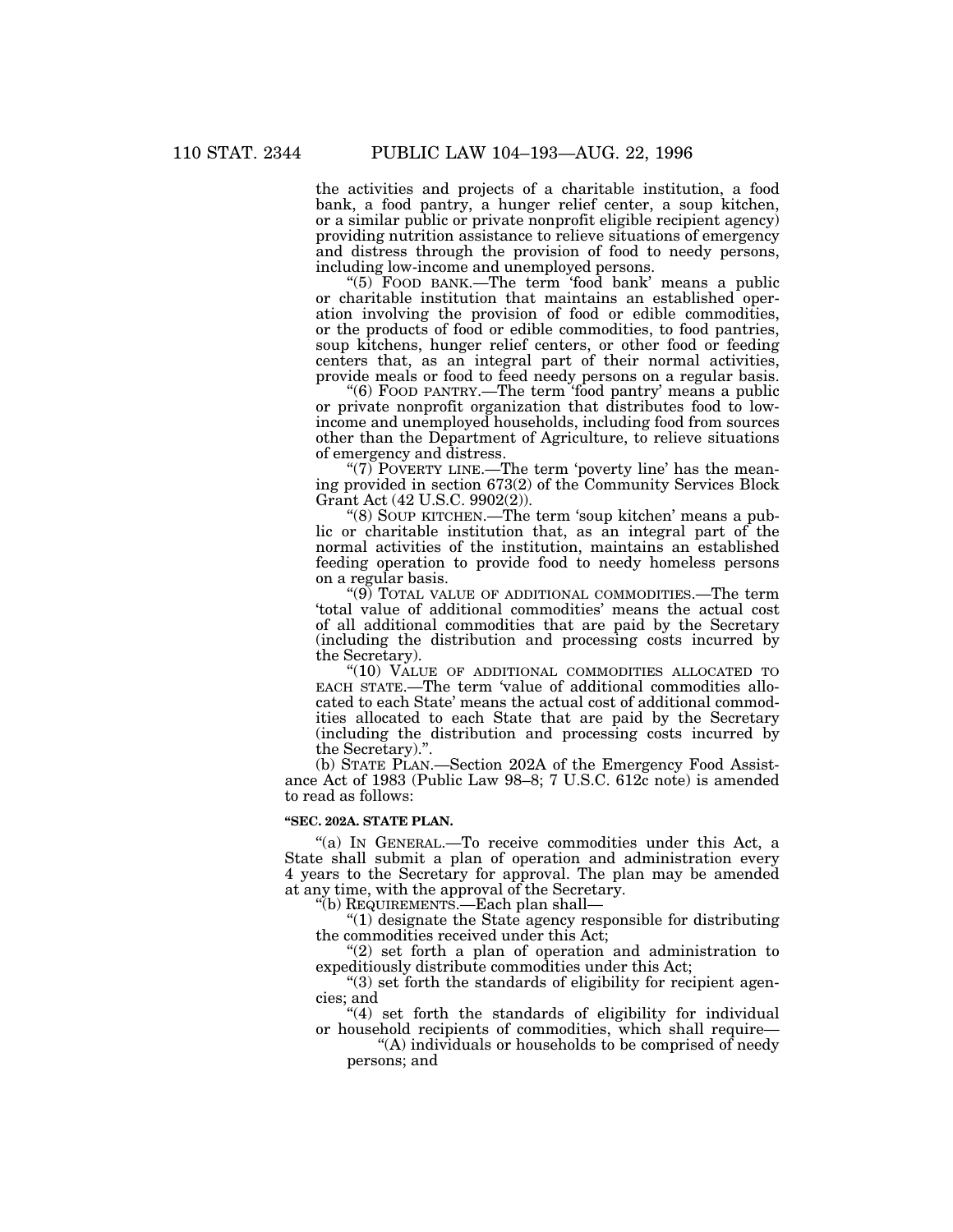''(B) individual or household members to be residing in the geographic location served by the distributing agency at the time of applying for assistance.

"(c) STATE ADVISORY BOARD.—The Secretary shall encourage each State receiving commodities under this Act to establish a State advisory board consisting of representatives of all entities in the State, both public and private, interested in the distribution of commodities received under this Act.''.

(c) AUTHORIZATION OF APPROPRIATIONS FOR ADMINISTRATIVE FUNDS.—Section 204(a)(1) of the Emergency Food Assistance Act of 1983 (Public Law 98–8; 7 U.S.C. 612c note) is amended—

(1) in the first sentence, by striking ''for State and local'' and all that follows through ''under this title'' and inserting ''to pay for the direct and indirect administrative costs of the States related to the processing, transporting, and distributing to eligible recipient agencies of commodities provided by the Secretary under this Act and commodities secured from other sources''; and

(2) by striking the fourth sentence.

(d) DELIVERY OF COMMODITIES.—Section 214 of the Emergency Food Assistance Act of 1983 (Public Law 98–8; 7 U.S.C. 612c note) is amended—

(1) by striking subsections (a) through (e) and (j);

(2) by redesignating subsections (f) through (i) as subsections (a) through (d), respectively;

(3) in subsection (b), as redesignated by paragraph (2)—

(A) in the first sentence, by striking ''subsection (f) or subsection (j) if applicable,'' and inserting ''subsection  $(a)$ ,"; and

(B) in the second sentence, by striking ''subsection (f)" and inserting "subsection  $(a)$ ";

(4) by striking subsection (c), as redesignated by paragraph (2), and inserting the following:

"(c) ADMINISTRATION.-

''(1) IN GENERAL.—Commodities made available for each fiscal year under this section shall be delivered at reasonable intervals to States based on the grants calculated under subsection (a), or reallocated under subsection (b), before December 31 of the following fiscal year.

''(2) ENTITLEMENT.—Each State shall be entitled to receive the value of additional commodities determined under subsection (a)."; and

(5) in subsection (d), as redesignated by paragraph (2), by striking "or reduce" and all that follows through "each fiscal year''.

(e) TECHNICAL AMENDMENTS.—The Emergency Food Assistance Act of 1983 (Public Law 98–8; 7 U.S.C. 612c note) is amended—

(1) in the first sentence of section 203B(a), by striking "203 and 203A of this Act" and inserting "203A";

 $(2)$  in section 204 $(a)$ , by striking "title" each place it appears and inserting "Act";

(3) in the first sentence of section 210(e), by striking "(except as otherwise provided for in section  $214(j)$ "; and

 $(4)$  by striking section 212.

(f) REPORT ON EFAP.—Section 1571 of the Food Security Act of 1985 (Public Law 99–198; 7 U.S.C. 612c note) is repealed.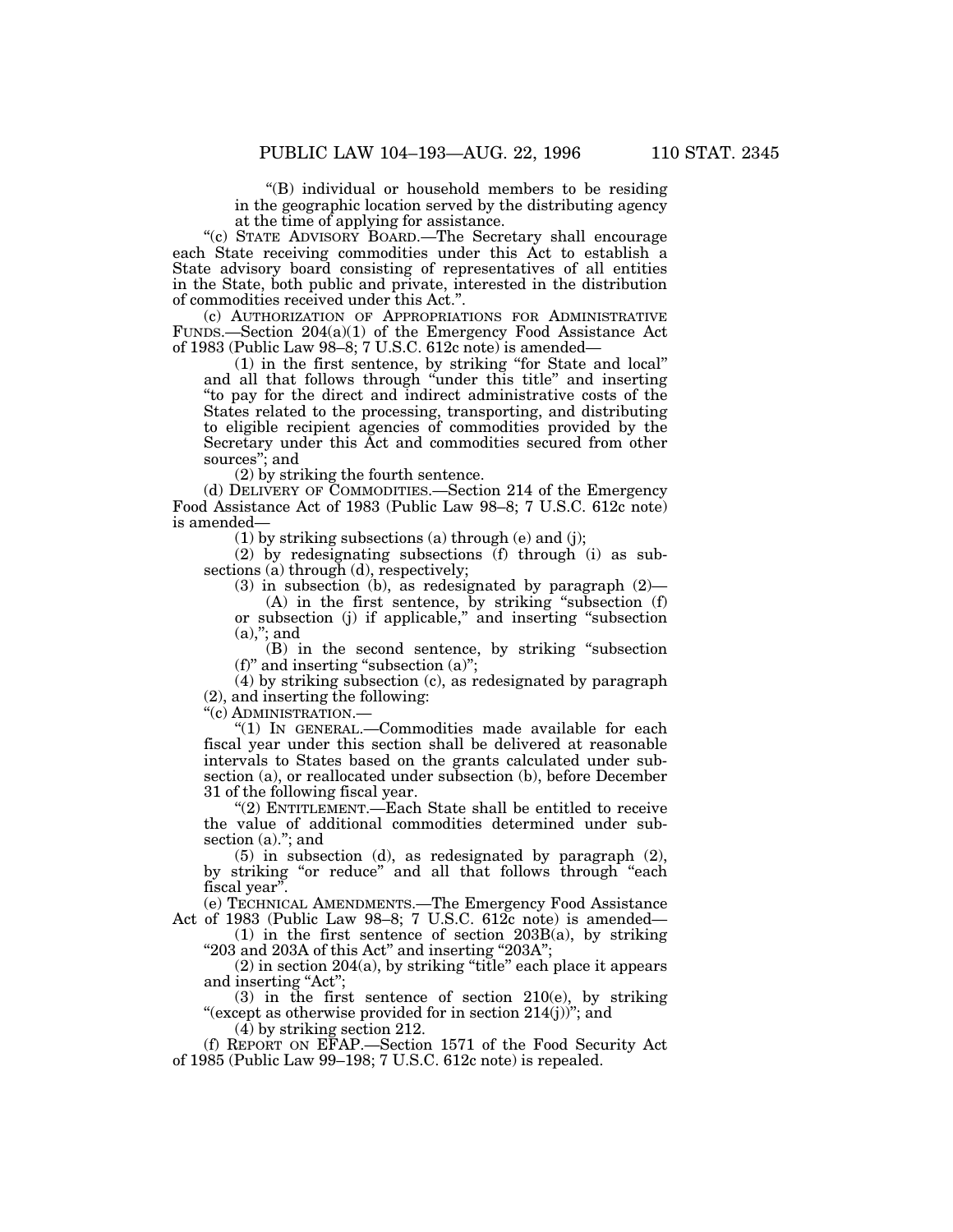(g) AVAILABILITY OF COMMODITIES UNDER THE FOOD STAMP PROGRAM.—The Food Stamp Act of 1977 (7 U.S.C. 2011 et seq.), as amended by section  $85\overline{4}$ (a), is amended by adding at the end the following:

7 USC 2036.

#### **''SEC. 27. AVAILABILITY OF COMMODITIES FOR THE EMERGENCY FOOD ASSISTANCE PROGRAM.**

"(a) PURCHASE OF COMMODITIES.—From amounts made available to carry out this Act, for each of fiscal years 1997 through 2002, the Secretary shall purchase \$100,000,000 of a variety of nutritious and useful commodities of the types that the Secretary has the authority to acquire through the Commodity Credit Corporation or under section 32 of the Act entitled 'An Act to amend the Agricultural Adjustment Act, and for other purposes', approved August 24, 1935 (7 U.S.C. 612c), and distribute the commodities to States for distribution in accordance with section 214 of the Emergency Food Assistance Act of 1983 (Public Law 98–8; 7 U.S.C. 612c note).

''(b) BASIS FOR COMMODITY PURCHASES.—In purchasing commodities under subsection (a), the Secretary shall, to the extent practicable and appropriate, make purchases based on—

''(1) agricultural market conditions;

"(2) preferences and needs of States and distributing agencies; and

(h) EFFECTIVE DATE.—The amendments made by subsection

''(3) preferences of recipients.''.

(d) shall become effective on October 1, 1996.

7 USC 612c note.

#### **SEC. 872. FOOD BANK DEMONSTRATION PROJECT.**

Section 3 of the Charitable Assistance and Food Bank Act of 1987 (Public Law 100–232; 7 U.S.C. 612c note) is repealed.

#### **SEC. 873. HUNGER PREVENTION PROGRAMS.**

The Hunger Prevention Act of 1988 (Public Law 100–435; 7 U.S.C. 612c note) is amended—

(1) by striking section 110;

(2) by striking subtitle C of title II; and

(3) by striking section 502.

### **SEC. 874. REPORT ON ENTITLEMENT COMMODITY PROCESSING.**

Section 1773 of the Food, Agriculture, Conservation, and Trade Act of 1990 (Public Law 101–624; 7 U.S.C. 612c note) is amended by striking subsection (f).

# **Subtitle C—Electronic Benefit Transfer Systems**

# **SEC. 891. PROVISIONS TO ENCOURAGE ELECTRONIC BENEFIT TRANSFER SYSTEMS.**

Section 904 of the Electronic Fund Transfer Act (15 U.S.C. 1693b) is amended—

(1) by striking "(d) In the event that" and inserting "(d) APPLICABILITY TO SERVICE PROVIDERS OTHER THAN CERTAIN FINANCIAL INSTITUTIONS.—

''(1) IN GENERAL.—If''; and

(2) by adding at the end the following: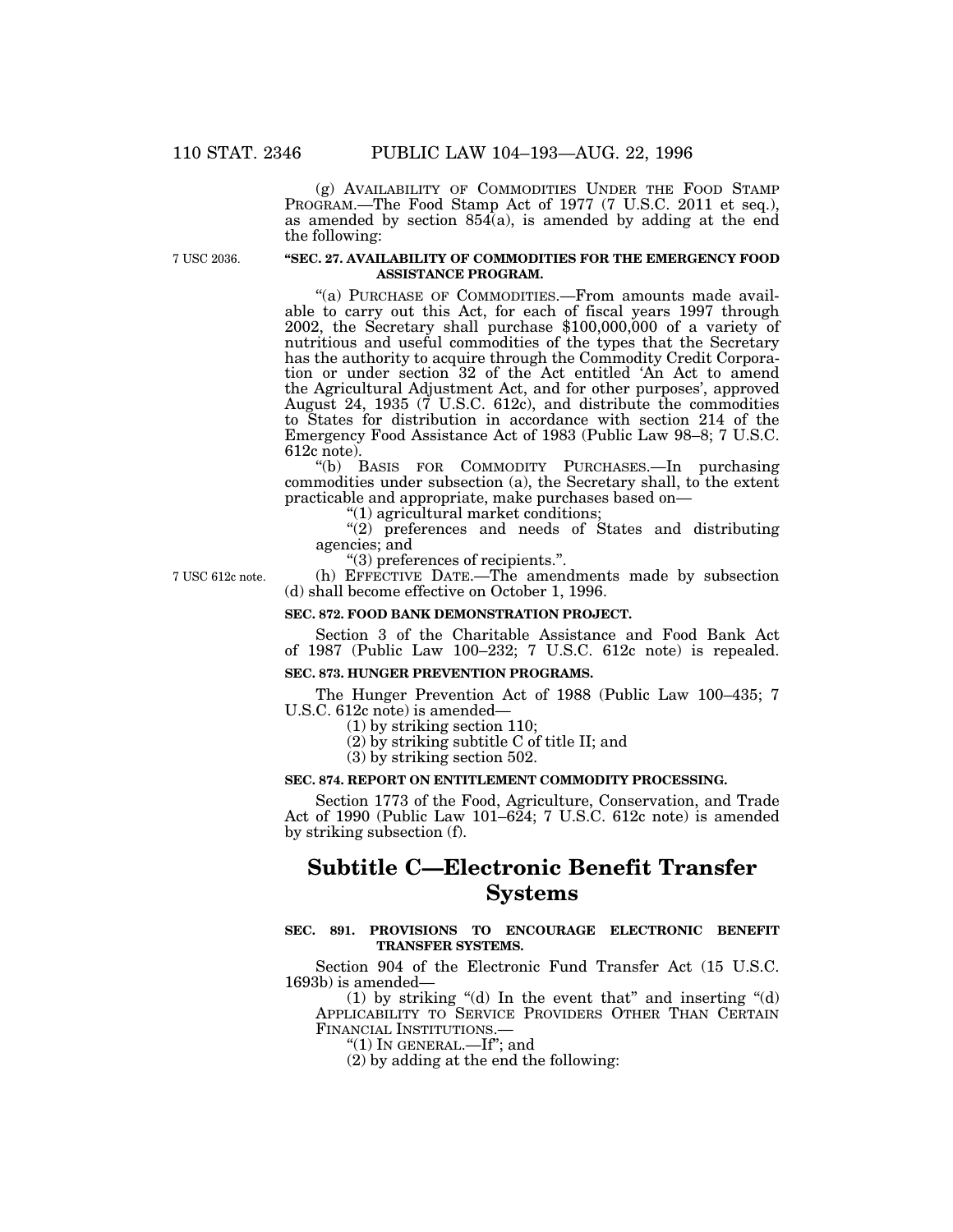"(2) STATE AND LOCAL GOVERNMENT ELECTRONIC BENEFIT TRANSFER SYSTEMS.—

"(A) DEFINITION OF ELECTRONIC BENEFIT TRANSFER SYSTEM.—In this paragraph, the term 'electronic benefit transfer system'—

''(i) means a system under which a government agency distributes needs-tested benefits by establishing accounts that may be accessed by recipients electronically, such as through automated teller machines or point-of-sale terminals; and

''(ii) does not include employment-related payments, including salaries and pension, retirement, or unemployment benefits established by a Federal, State, or local government agency.

''(B) EXEMPTION GENERALLY.—The disclosures, protections, responsibilities, and remedies established under this title, and any regulation prescribed or order issued by the Board in accordance with this title, shall not apply to any electronic benefit transfer system established under State or local law or administered by a State or local government.

''(C) EXCEPTION FOR DIRECT DEPOSIT INTO RECIPIENT'S ACCOUNT.—Subparagraph (B) shall not apply with respect to any electronic funds transfer under an electronic benefit transfer system for a deposit directly into a consumer account held by the recipient of the benefit.

''(D) RULE OF CONSTRUCTION.—No provision of this paragraph—

''(i) affects or alters the protections otherwise applicable with respect to benefits established by any other provision Federal, State, or local law; or

"(ii) otherwise supersedes the application of any State or local law.''.

# **TITLE IX—MISCELLANEOUS**

#### **SEC. 901. APPROPRIATION BY STATE LEGISLATURES.**

(a) IN GENERAL.—Any funds received by a State under the provisions of law specified in subsection (b) shall be subject to appropriation by the State legislature, consistent with the terms and conditions required under such provisions of law.

(b) PROVISIONS OF LAW.—The provisions of law specified in this subsection are the following:

(1) Part A of title IV of the Social Security Act (relating to block grants for temporary assistance for needy families).

(2) The Child Care and Development Block Grant Act of

1990 (relating to block grants for child care).

#### **SEC. 902. SANCTIONING FOR TESTING POSITIVE FOR CONTROLLED** 21 USC 862b. **SUBSTANCES.**

Notwithstanding any other provision of law, States shall not be prohibited by the Federal Government from testing welfare recipients for use of controlled substances nor from sanctioning welfare recipients who test positive for use of controlled substances.

42 USC 601 note.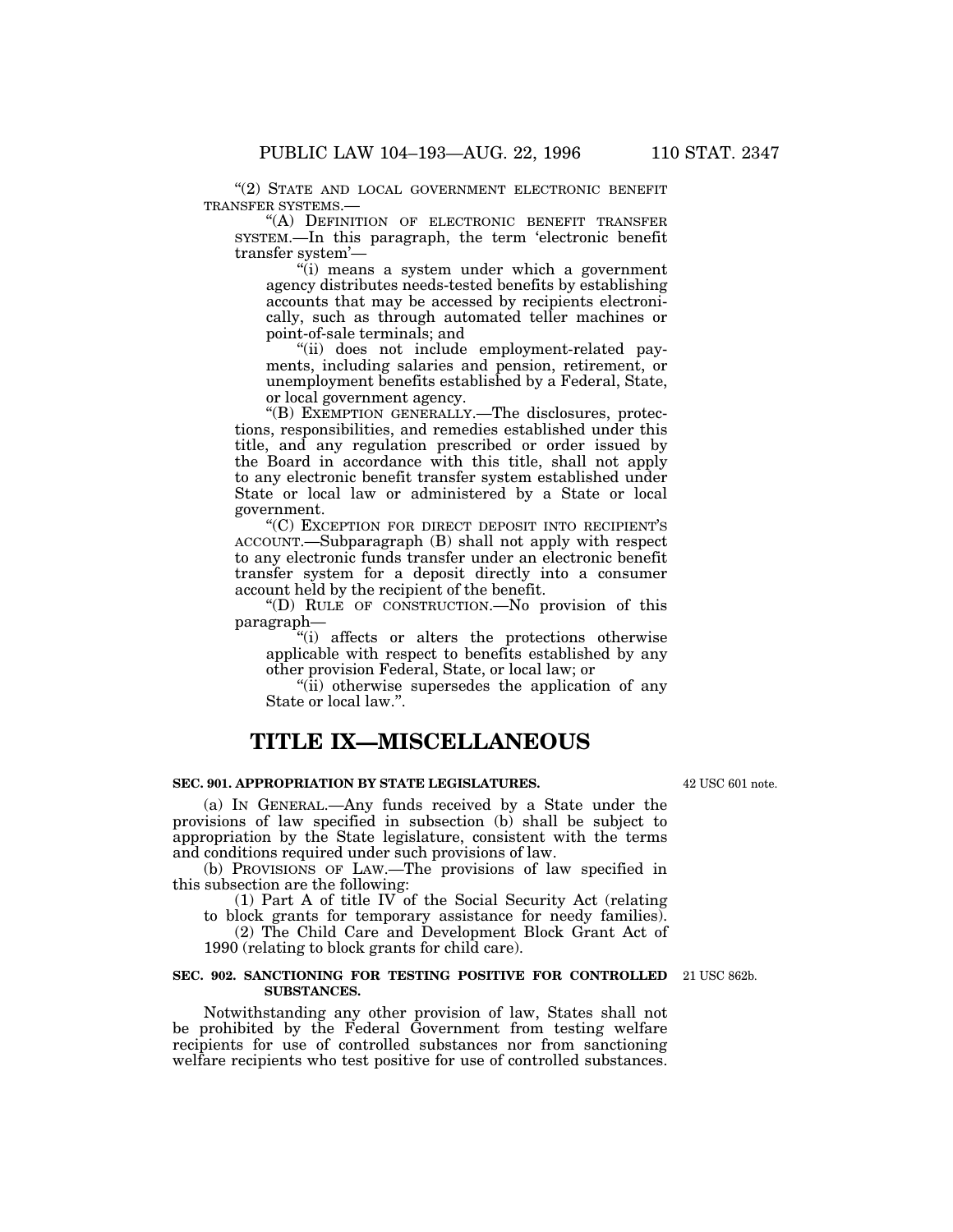# **SEC. 903. ELIMINATION OF HOUSING ASSISTANCE WITH RESPECT TO FUGITIVE FELONS AND PROBATION AND PAROLE VIOLATORS.**

(a) ELIGIBILITY FOR ASSISTANCE.—The United States Housing Act of 1937 (42 U.S.C. 1437 et seq.) is amended—

42 USC 1437d.

 $(1)$  in section  $6(1)$  $(A)$  in paragraph  $(5)$ , by striking "and" at the end; (B) in paragraph (6), by striking the period at the

end and inserting ''; and''; and (C) by inserting immediately after paragraph (6) the following new paragraph:

''(7) provide that it shall be cause for immediate termination of the tenancy of a public housing tenant if such tenant—

''(A) is fleeing to avoid prosecution, or custody or confinement after conviction, under the laws of the place from which the individual flees, for a crime, or attempt to commit a crime, which is a felony under the laws of the place from which the individual flees, or which, in the case of the State of New Jersey, is a high misdemeanor under the laws of such State; or "(2) is violating a condition of probation or parole imposed under Federal or State law.''; and

 $(2)$  in section  $8(d)(1)(B)$ 

(A) in clause (iii), by striking "and" at the end;

(B) in clause (iv), by striking the period at the end and inserting "; and"; and

(C) by adding after clause (iv) the following new clause:  $\mathcal{L}(v)$  it shall be cause for termination of the tenancy of a tenant if such tenant—

''(I) is fleeing to avoid prosecution, or custody or confinement after conviction, under the laws of the place from which the individual flees, for a crime, or attempt to commit a crime, which is a felony under the laws of the place from which the individual flees, or which, in the case of the State of New Jersey, is a high misdemeanor under the laws of such State; or

''(II) is violating a condition of probation or parole imposed under Federal or State law;''.

(b) PROVISION OF INFORMATION TO LAW ENFORCEMENT AGEN-CIES.—Title I of the United States Housing Act of 1937 (42 U.S.C. 1437 et seq.) is amended by adding at the end the following:

42 USC 1437z.

#### **''SEC. 27. EXCHANGE OF INFORMATION WITH LAW ENFORCEMENT AGENCIES.**

''Notwithstanding any other provision of law, each public housing agency that enters into a contract for assistance under section 6 or 8 of this Act with the Secretary shall furnish any Federal, State, or local law enforcement officer, upon the request of the officer, with the current address, Social Security number, and photograph (if applicable) of any recipient of assistance under this Act, if the officer—

"(1) furnishes the public housing agency with the name of the recipient; and

''(2) notifies the agency that—

''(A) such recipient—

42 USC 1437f.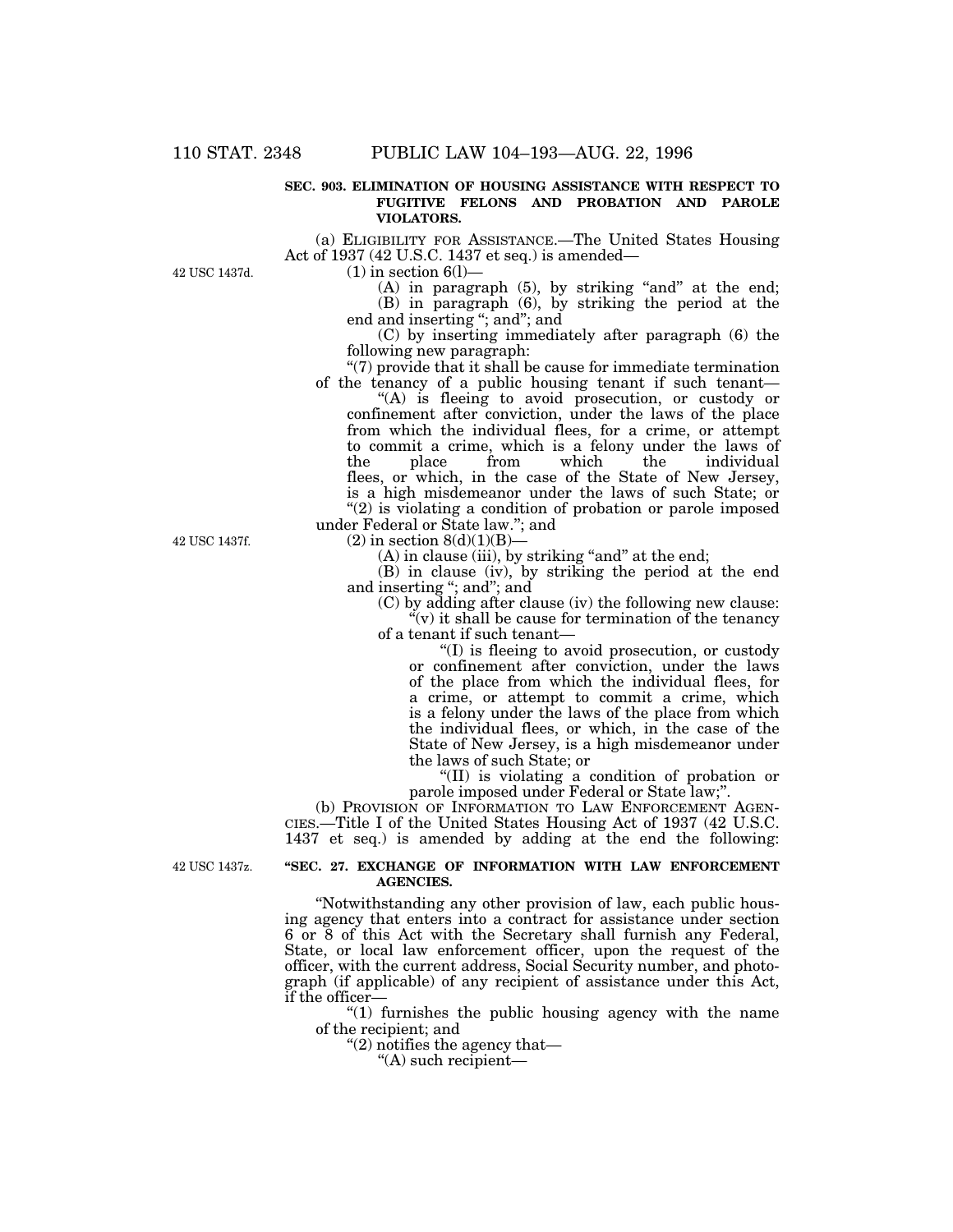''(i) is fleeing to avoid prosecution, or custody or confinement after conviction, under the laws of the place from which the individual flees, for a crime, or attempt to commit a crime, which is a felony under the laws of the place from which the individual flees, or which, in the case of the State of New Jersey, is a high misdemeanor under the laws of such State; or

"(ii) is violating a condition of probation or parole imposed under Federal or State law; or

"(iii) has information that is necessary for the officer to conduct the officer's official duties;

''(B) the location or apprehension of the recipient is within such officer's official duties; and

 $(C)$  the request is made in the proper exercise of the officer's official duties.''.

# **SEC. 904. SENSE OF THE SENATE REGARDING THE INABILITY OF THE NONCUSTODIAL PARENT TO PAY CHILD SUPPORT.**

It is the sense of the Senate that—

(a) States should diligently continue their efforts to enforce child support payments by the non-custodial parent to the custodial parent, regardless of the employment status or location of the non-custodial parent; and

(b) States are encouraged to pursue pilot programs in which the parents of a non-adult, non-custodial parent who refuses to or is unable to pay child support must—

(1) pay or contribute to the child support owed by the non-custodial parent; or

(2) otherwise fulfill all financial obligations and meet all conditions imposed on the non-custodial parent, such as participation in a work program or other related activity.

#### **SEC. 905. ESTABLISHING NATIONAL GOALS TO PREVENT TEENAGE** 42 USC 710 note.**PREGNANCIES.**

(a) IN GENERAL.—Not later than January 1, 1997, the Secretary of Health and Human Services shall establish and implement a strategy for—

(1) preventing out-of-wedlock teenage pregnancies, and

 $(2)$  assuring that at least 25 percent of the communities in the United States have teenage pregnancy prevention programs in place.

(b) REPORT.—Not later than June 30, 1998, and annually thereafter, the Secretary shall report to the Congress with respect to the progress that has been made in meeting the goals described in paragraphs (1) and (2) of subsection (a).

#### **SEC. 906. SENSE OF THE SENATE REGARDING ENFORCEMENT OF** 42 USC 14016. **STATUTORY RAPE LAWS.**

(a) SENSE OF THE SENATE.—It is the sense of the Senate that States and local jurisdictions should aggressively enforce statutory rape laws.

(b) JUSTICE DEPARTMENT PROGRAM ON STATUTORY RAPE.—Not Establishment. later than January 1, 1997, the Attorney General shall establish and implement a program that—

(1) studies the linkage between statutory rape and teenage pregnancy, particularly by predatory older men committing repeat offenses; and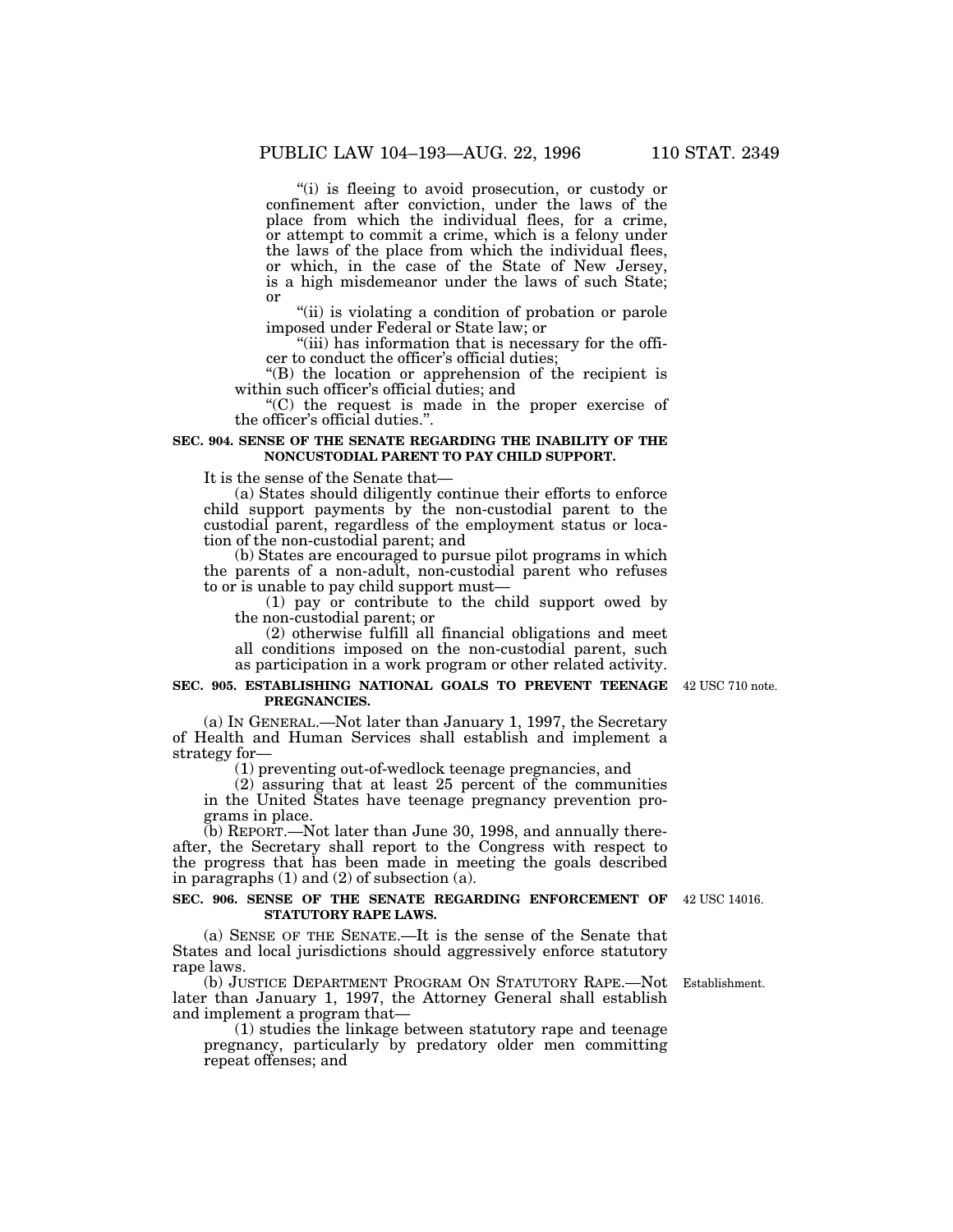(2) educates State and local criminal law enforcement officials on the prevention and prosecution of statutory rape, focusing in particular on the commission of statutory rape by predatory older men committing repeat offenses, and any links to teenage pregnancy.

(c) VIOLENCE AGAINST WOMEN INITIATIVE.—The Attorney General shall ensure that the Department of Justice's Violence Against Women initiative addresses the issue of statutory rape, particularly the commission of statutory rape by predatory older men committing repeat offenses.

# **SEC. 907. PROVISIONS TO ENCOURAGE ELECTRONIC BENEFIT TRANSFER SYSTEMS.**

Section 904 of the Electronic Fund Transfer Act (15 U.S.C. 1693b) is amended—

(1) by striking "(d) In the event" and inserting "(d) APPLICABILITY TO SERVICE PROVIDERS OTHER THAN CERTAIN FINANCIAL INSTITUTIONS.—

" $(1)$  In GENERAL.—In the event"; and

(2) by adding at the end the following new paragraph: "(2) STATE AND LOCAL GOVERNMENT ELECTRONIC BENEFIT

TRANSFER PROGRAMS.—<br>"(A) EXEMPTION GENERALLY.—The disclosures, protections, responsibilities, and remedies established under this title, and any regulation prescribed or order issued by the Board in accordance with this title, shall not apply to any electronic benefit transfer program established under State or local law or administered by a State or local government.

''(B) EXCEPTION FOR DIRECT DEPOSIT INTO RECIPIENT'S ACCOUNT.—Subparagraph (A) shall not apply with respect to any electronic funds transfer under an electronic benefit transfer program for deposits directly into a consumer account held by the recipient of the benefit.

''(C) RULE OF CONSTRUCTION.—No provision of this paragraph may be construed as—

''(i) affecting or altering the protections otherwise applicable with respect to benefits established by Federal, State, or local law; or

''(ii) otherwise superseding the application of any State or local law.<br>"(D) ELECTRONIC

BENEFIT TRANSFER PROGRAM DEFINED.—For purposes of this paragraph, the term 'electronic benefit transfer program'—

"(i) means a program under which a government agency distributes needs-tested benefits by establishing accounts to be accessed by recipients electronically, such as through automated teller machines, or pointof-sale terminals; and

''(ii) does not include employment-related payments, including salaries and pension, retirement, or unemployment benefits established by Federal, State, or local governments.''.

# **SEC. 908. REDUCTION OF BLOCK GRANTS TO STATES FOR SOCIAL SERVICES; USE OF VOUCHERS.**

(a) REDUCTION OF GRANTS.—Section 2003(c) of the Social Security Act (42 U.S.C. 1397b(c)) is amended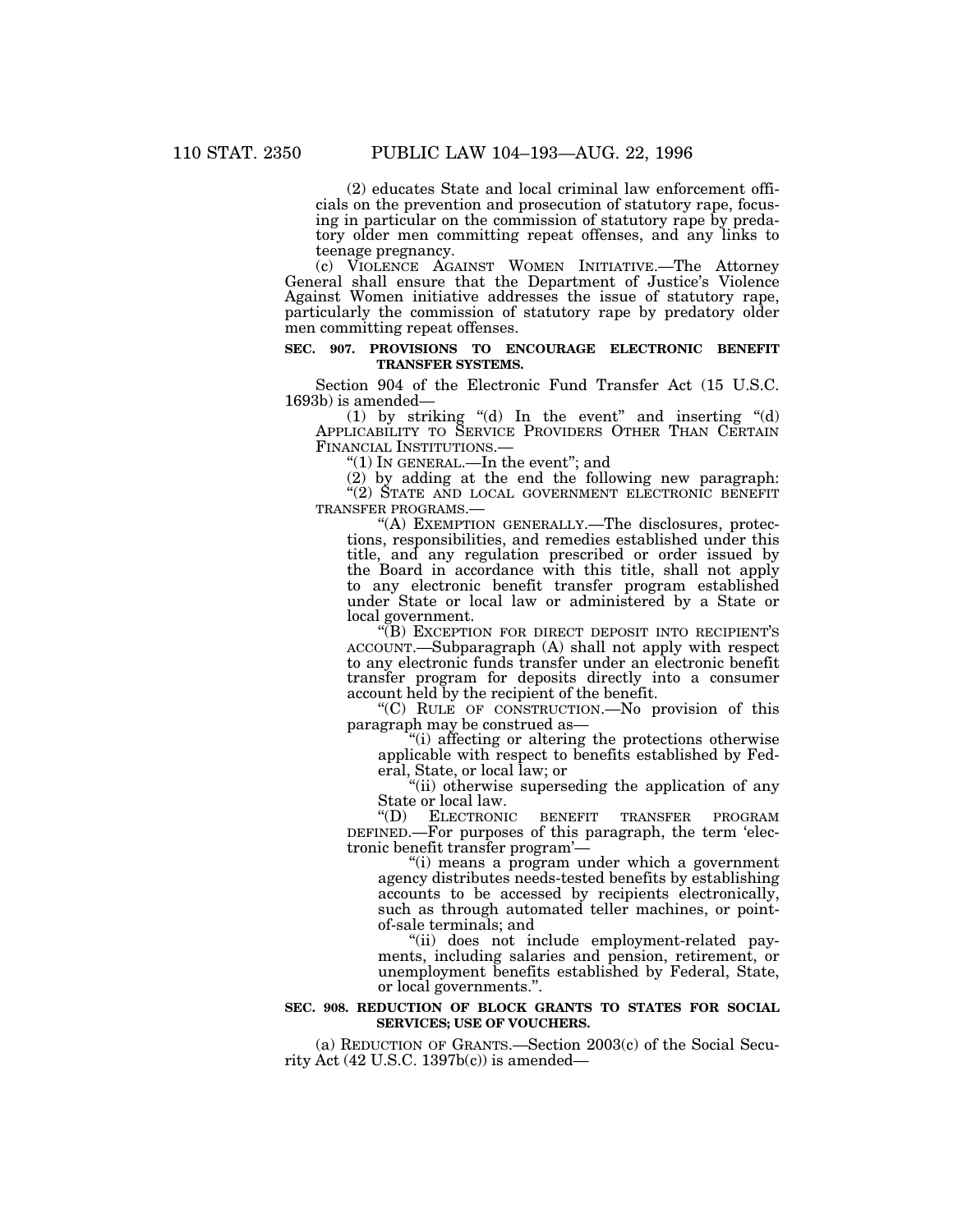(1) by striking ''and'' at the end of paragraph (4); and

(2) by striking paragraph (5) and inserting the following:

''(5) \$2,800,000,000 for each of the fiscal years 1990 through 1995;

''(6) \$2,381,000,000 for the fiscal year 1996;

" $(7)$  \$2,380,000,000 for each of the fiscal years 1997 through 2002; and

 $*(8)$  \$2,800,000,000 for the fiscal year 2003 and each succeeding fiscal year.''.

(b) AUTHORITY TO USE VOUCHERS.—Section 2002 of such Act (42 U.S.C. 1937a) is amended by adding at the end the following:

42 USC 1397a.

''(f) A State may use funds provided under this title to provide vouchers, for services directed at the goals set forth in section 2001, to families, including—

''(1) families who have become ineligible for assistance under a State program funded under part A of title IV by reason of a durational limit on the provision of such assistance; and

''(2) families denied cash assistance under the State program funded under part A of title IV for a child who is born to a member of the family who is—

''(A) a recipient of assistance under the program; or

''(B) a person who received such assistance at any time during the 10-month period ending with the birth of the child.''.

# **SEC. 909. RULES RELATING TO DENIAL OF EARNED INCOME CREDIT ON BASIS OF DISQUALIFIED INCOME.**

(a) REDUCTION IN DISQUALIFIED INCOME THRESHOLD.—

(1) IN GENERAL.—Paragraph (1) of section 32(i) of the Internal Revenue Code of 1986 (relating to denial of credit for individuals having excessive investment income) is amended by striking " $$2,350"$  and inserting " $$2,200"$ .

(2) ADJUSTMENT FOR INFLATION.—Subsection (j) of section 32 of such Code is amended to read as follows:

''(j) INFLATION ADJUSTMENTS.—

''(1) IN GENERAL.—In the case of any taxable year beginning after 1996, each of the dollar amounts in subsections (b)(2) and  $(i)(1)$  shall be increased by an amount equal to—

''(A) such dollar amount, multiplied by

''(B) the cost-of-living adjustment determined under section  $1(f)(3)$  for the calendar year in which the taxable year begins, determined by substituting 'calendar year 1995' for 'calendar year 1992' in subparagraph (B) thereof. "(2) ROUNDING.-

''(A) IN GENERAL.—If any dollar amount in subsection (b)(2), after being increased under paragraph (1), is not a multiple of \$10, such dollar amount shall be rounded to the nearest multiple of \$10.

''(B) DISQUALIFIED INCOME THRESHOLD AMOUNT.—If the dollar amount in subsection  $(i)(1)$ , after being increased under paragraph (1), is not a multiple of \$50, such amount shall be rounded to the next lowest multiple of \$50.''.

(3) CONFORMING AMENDMENT.—Paragraph  $(2)$  of section 32(b) of such Code is amended to read as follows: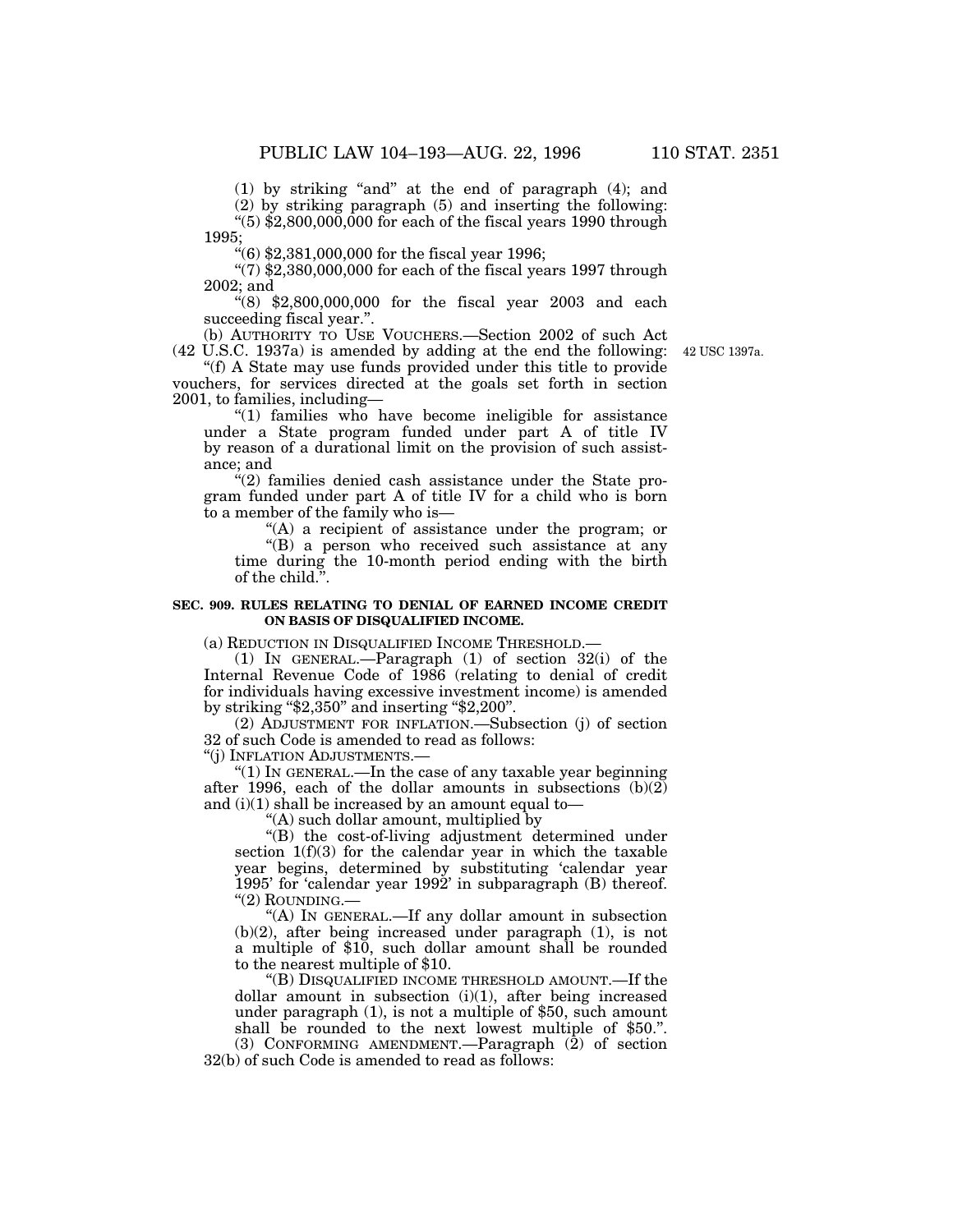"(2) AMOUNTS.—The earned income amount and the phaseout amount shall be determined as follows:

| In the case of an eligi-<br>ble individual with:        | The earned income<br>amount is: | The phaseout<br>amount is: |
|---------------------------------------------------------|---------------------------------|----------------------------|
| 1 qualifying child<br>2 or more qualifying<br>children. | \$6,330<br>\$8,890              | \$11,610<br>\$11,610       |
| No qualifying children                                  | \$4,220                         | $$5,280"$ .                |

(b) DEFINITION OF DISQUALIFIED INCOME.—Paragraph (2) of section 32(i) of such Code (defining disqualified income) is amended by striking ''and'' at the end of subparagraph (B), by striking the period at the end of subparagraph (C) and inserting a comma, and by adding at the end the following new subparagraphs:

> ''(D) the capital gain net income (as defined in section 1222) of the taxpayer for such taxable year, and

" $(E)$  the excess (if any) of-

''(i) the aggregate income from all passive activities for the taxable year (determined without regard to any amount included in earned income under subsection (c)(2) or described in a preceding subparagraph), over

''(ii) the aggregate losses from all passive activities for the taxable year (as so determined).

For purposes of subparagraph (E), the term 'passive activity' has the meaning given such term by section 469.''.

26 USC 32 note.

(c) EFFECTIVE DATES.— (1) IN GENERAL.—Except as provided in paragraph (2), the amendments made by this section shall apply to taxable years beginning after December 31, 1995.

(2) ADVANCE PAYMENT INDIVIDUALS.—In the case of any individual who on or before June 26, 1996, has in effect an earned income eligibility certificate for the individual's taxable year beginning in 1996, the amendments made by this section shall apply to taxable years beginning after December 31, 1996.

# **SEC. 910. MODIFICATION OF ADJUSTED GROSS INCOME DEFINITION FOR EARNED INCOME CREDIT.**

(a) IN GENERAL.—Subsections  $(a)(2)(B)$ ,  $(c)(1)(C)$ , and  $(f)(2)(B)$ of section 32 of the Internal Revenue Code of 1986 are each amended by striking ''adjusted gross income'' each place it appears and inserting ''modified adjusted gross income''.

(b) MODIFIED ADJUSTED GROSS INCOME DEFINED.—Section 32(c) of such Code (relating to definitions and special rules) is amended by adding at the end the following new paragraph:

''(5) MODIFIED ADJUSTED GROSS INCOME.—

''(A) IN GENERAL.—The term 'modified adjusted gross income' means adjusted gross income determined without regard to the amounts described in subparagraph (B).

''(B) CERTAIN AMOUNTS DISREGARDED.—An amount is described in this subparagraph if it is—

''(i) the amount of losses from sales or exchanges of capital assets in excess of gains from such sales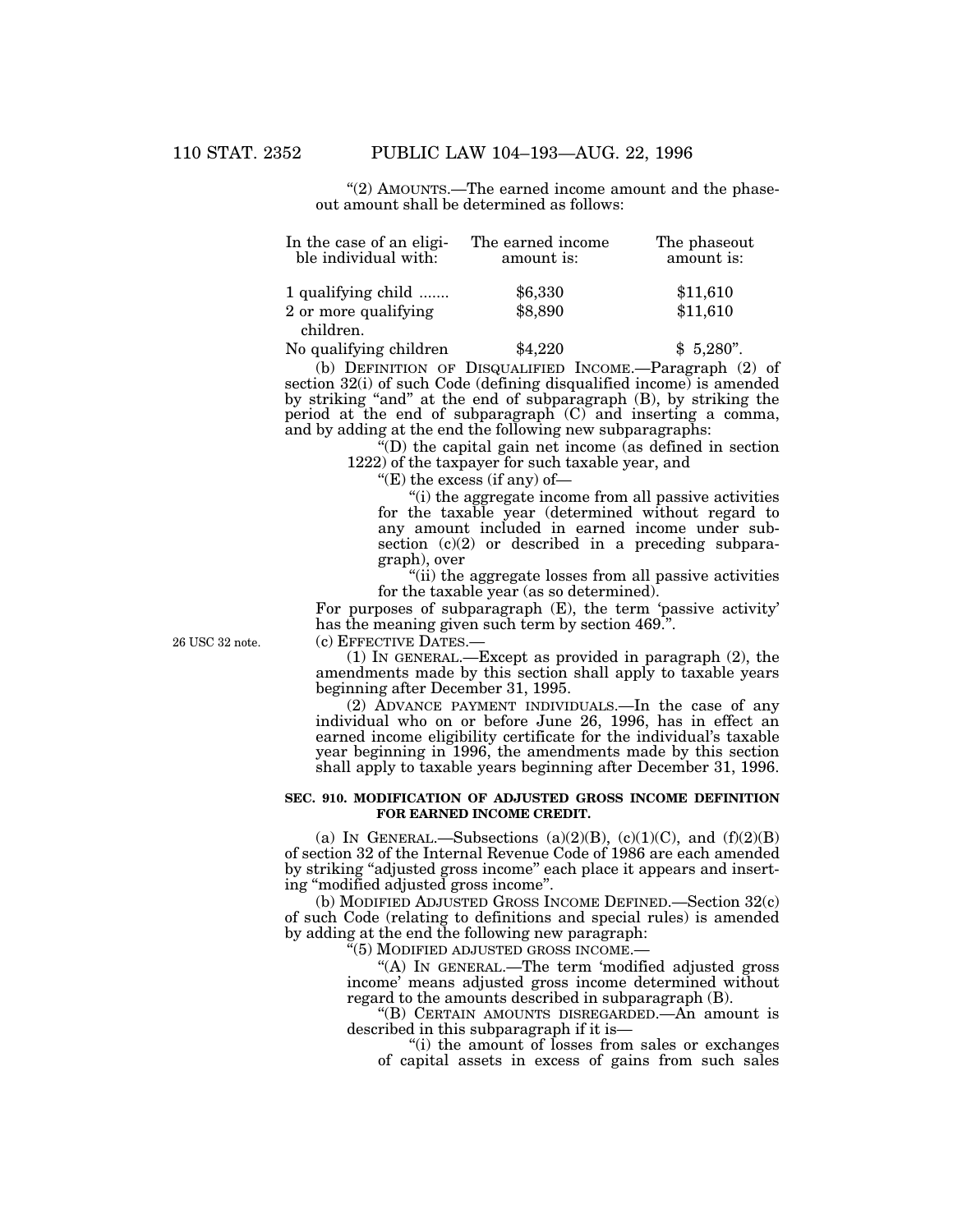or exchanges to the extent such amount does not exceed the amount under section  $1211(b)(1)$ ,

''(ii) the net loss from estates and trusts,

"(iii) the excess (if any) of amounts described in subsection  $(i)(2)(C)(ii)$  over the amounts described in subsection  $(i)(2)(C)(i)$  (relating to nonbusiness rents and royalties), and

" $(iv)$  50 percent of the net loss from the carrying on of trades or businesses, computed separately with respect to—

''(I) trades or businesses (other than farming) conducted as sole proprietorships,

''(II) trades or businesses of farming conducted as sole proprietorships, and

''(III) other trades or businesses.

For purposes of clause (iv), there shall not be taken into account items which are attributable to a trade or business which consists of the performance of services by the taxpayer as an employee.''.

(c) EFFECTIVE DATES.—

(1) IN GENERAL.—Except as provided in paragraph (2), the amendments made by this section shall apply to taxable years beginning after December 31, 1995.

(2) ADVANCE PAYMENT INDIVIDUALS.—In the case of any individual who on or before June 26, 1996, has in effect an earned income eligibility certificate for the individual's taxable year beginning in 1996, the amendments made by this section shall apply to taxable years beginning after December 31, 1996.

#### **SEC. 911. FRAUD UNDER MEANS-TESTED WELFARE AND PUBLIC** 42 USC 608a. **ASSISTANCE PROGRAMS.**

(a) IN GENERAL.—If an individual's benefits under a Federal, State, or local law relating to a means-tested welfare or a public assistance program are reduced because of an act of fraud by the individual under the law or program, the individual may not, for the duration of the reduction, receive an increased benefit under any other means-tested welfare or public assistance program for which Federal funds are appropriated as a result of a decrease in the income of the individual (determined under the applicable program) attributable to such reduction.

(b) WELFARE OR PUBLIC ASSISTANCE PROGRAMS FOR WHICH FEDERAL FUNDS ARE APPROPRIATED.—For purposes of subsection (a), the term ''means-tested welfare or public assistance program for which Federal funds are appropriated'' includes the food stamp program under the Food Stamp Act of 1977 (7 U.S.C. 2011 et seq.), any program of public or assisted housing under title I of the United States Housing Act of 1937 (42 U.S.C. 1437 et seq.), and any State program funded under part A of title IV of the Social Security Act (42 U.S.C. 601 et seq.).

#### **SEC. 912. ABSTINENCE EDUCATION.**

Title V of the Social Security Act (42 U.S.C. 701 et seq.) is amended by adding at the end the following section:

#### ''SEPARATE PROGRAM FOR ABSTINENCE EDUCATION

''SEC. 510. (a) For the purpose described in subsection (b), 42 USC 710. the Secretary shall, for fiscal year 1998 and each subsequent fiscal

26 USC 32 note.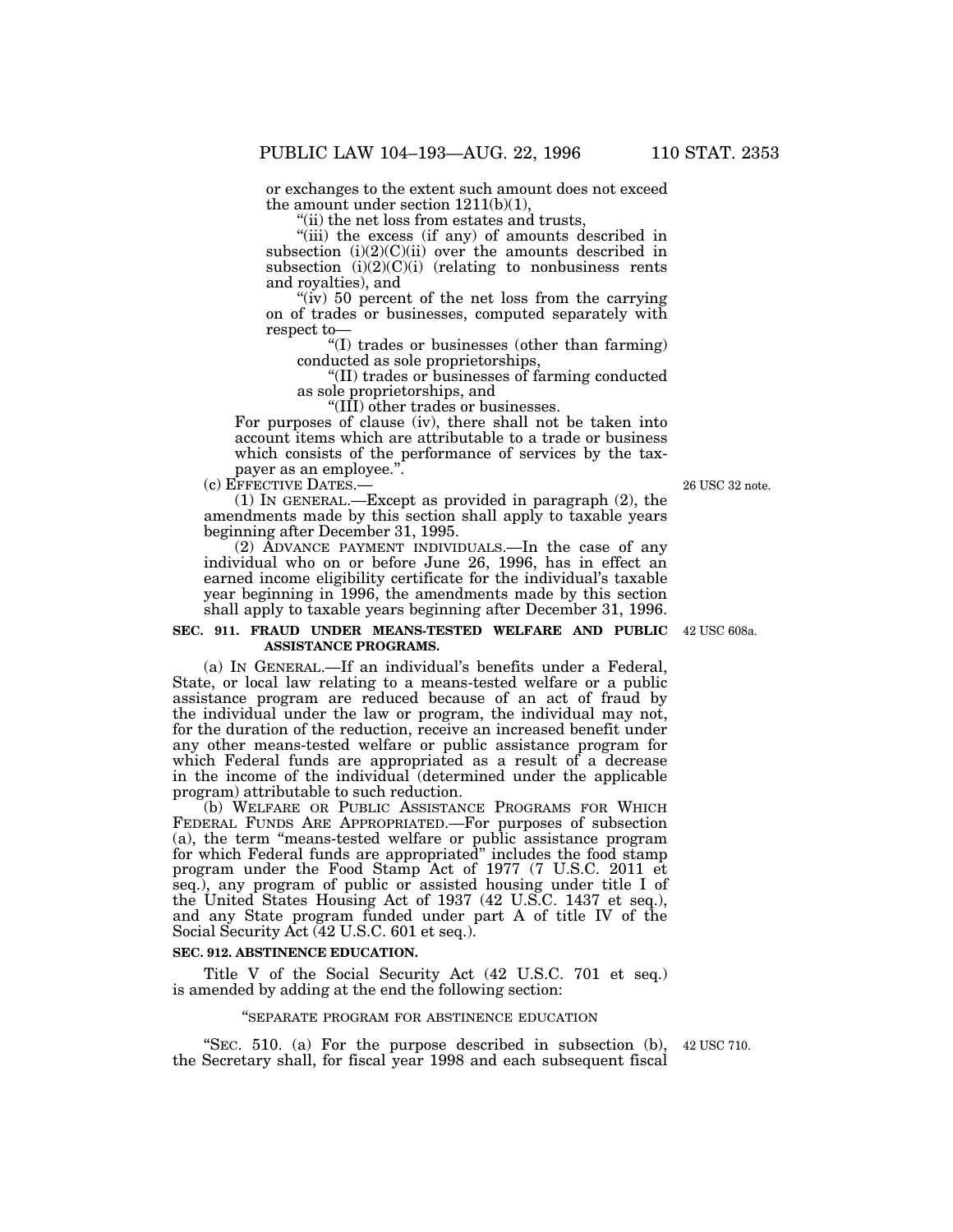year, allot to each State which has transmitted an application for the fiscal year under section 505(a) an amount equal to the product of—

 $(1)$  the amount appropriated in subsection (d) for the fiscal year; and

"(2) the percentage determined for the State under section  $502(c)(1)(B)(ii).$ 

" $(b)(1)$  The purpose of an allotment under subsection (a) to a State is to enable the State to provide abstinence education, and at the option of the State, where appropriate, mentoring, counseling, and adult supervision to promote abstinence from sexual activity, with a focus on those groups which are most likely to bear children out-of-wedlock.

 $"(2)$  For purposes of this section, the term 'abstinence education' means an educational or motivational program which—

"(A) has as its exclusive purpose, teaching the social, psychological, and health gains to be realized by abstaining from sexual activity;

''(B) teaches abstinence from sexual activity outside marriage as the expected standard for all school age children;

 $C^{\prime}(C)$  teaches that abstinence from sexual activity is the only certain way to avoid out-of-wedlock pregnancy, sexually transmitted diseases, and other associated health problems;

''(D) teaches that a mutually faithful monogamous relationship in context of marriage is the expected standard of human sexual activity;

''(E) teaches that sexual activity outside of the context of marriage is likely to have harmful psychological and physical effects;

 $(F)$  teaches that bearing children out-of-wedlock is likely to have harmful consequences for the child, the child's parents, and society;

''(G) teaches young people how to reject sexual advances and how alcohol and drug use increases vulnerability to sexual advances; and

''(H) teaches the importance of attaining self-sufficiency before engaging in sexual activity.

" $(c)(1)$  Sections 503, 507, and 508 apply to allotments under subsection (a) to the same extent and in the same manner as such sections apply to allotments under section 502(c).

" $(2)$  Sections 505 and 506 apply to allotments under subsection (a) to the extent determined by the Secretary to be appropriate.

"(d) For the purpose of allotments under subsection  $(a)$ , there is appropriated, out of any money in the Treasury not otherwise appropriated, an additional \$50,000,000 for each of the fiscal years 1998 through 2002. The appropriation under the preceding sentence for a fiscal year is made on October 1 of the fiscal year.''.

#### **SEC. 913. CHANGE IN REFERENCE.**

Effective January 1, 1997, the third sentence of section 1902(a) and section 1908(e)(1) of the Social Security Act (42 U.S.C. 1396a(a), 1396g–1(e)(1)) are each amended by striking "The First Church of Christ, Scientist, Boston, Massachusetts'' and inserting ''The

Appropriation authorization.

Effective date.

Effective date.